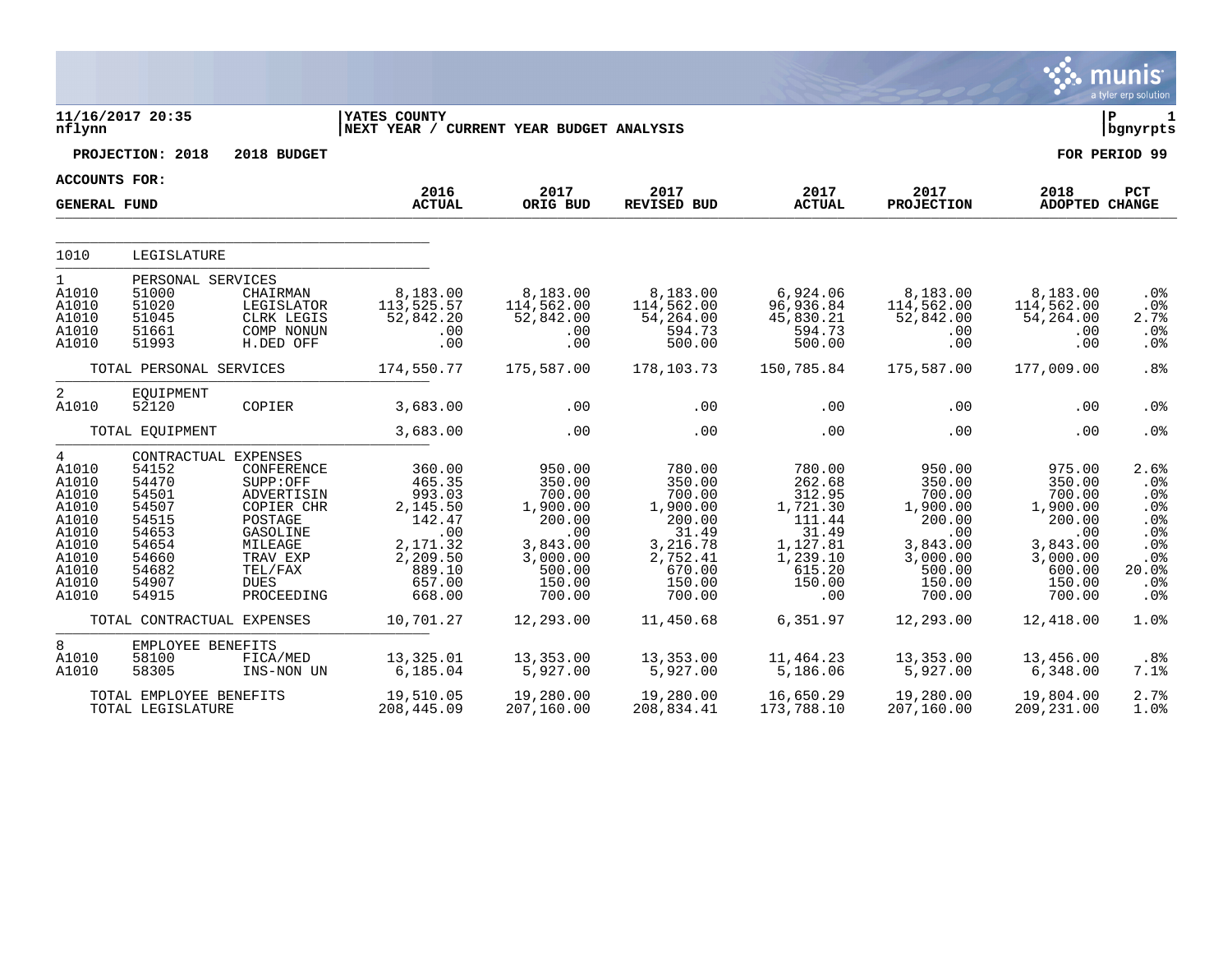|                                                                                                                                                                                                    |                                                                                                                                                                                                          |                                                                                                                                                                                                                                                                     |                                                                                                                                                                                                       |                                                                                                                                                                                                                                 |                                                                                                                                                                                                                                      |                                                                                                                                                                                                                |                                                                                                                                                                                                                                          |                                                                                                                                                                                                             | <b>munis</b><br>a tyler erp solution                                                                                                                                                                       |
|----------------------------------------------------------------------------------------------------------------------------------------------------------------------------------------------------|----------------------------------------------------------------------------------------------------------------------------------------------------------------------------------------------------------|---------------------------------------------------------------------------------------------------------------------------------------------------------------------------------------------------------------------------------------------------------------------|-------------------------------------------------------------------------------------------------------------------------------------------------------------------------------------------------------|---------------------------------------------------------------------------------------------------------------------------------------------------------------------------------------------------------------------------------|--------------------------------------------------------------------------------------------------------------------------------------------------------------------------------------------------------------------------------------|----------------------------------------------------------------------------------------------------------------------------------------------------------------------------------------------------------------|------------------------------------------------------------------------------------------------------------------------------------------------------------------------------------------------------------------------------------------|-------------------------------------------------------------------------------------------------------------------------------------------------------------------------------------------------------------|------------------------------------------------------------------------------------------------------------------------------------------------------------------------------------------------------------|
| nflynn                                                                                                                                                                                             | 11/16/2017 20:35                                                                                                                                                                                         |                                                                                                                                                                                                                                                                     | <b>IYATES COUNTY</b><br>NEXT YEAR / CURRENT YEAR BUDGET ANALYSIS                                                                                                                                      |                                                                                                                                                                                                                                 |                                                                                                                                                                                                                                      |                                                                                                                                                                                                                |                                                                                                                                                                                                                                          |                                                                                                                                                                                                             | ∣ P<br>2<br>bgnyrpts                                                                                                                                                                                       |
|                                                                                                                                                                                                    | PROJECTION: 2018                                                                                                                                                                                         | 2018 BUDGET                                                                                                                                                                                                                                                         |                                                                                                                                                                                                       |                                                                                                                                                                                                                                 |                                                                                                                                                                                                                                      |                                                                                                                                                                                                                |                                                                                                                                                                                                                                          |                                                                                                                                                                                                             | FOR PERIOD 99                                                                                                                                                                                              |
| ACCOUNTS FOR:                                                                                                                                                                                      |                                                                                                                                                                                                          |                                                                                                                                                                                                                                                                     |                                                                                                                                                                                                       |                                                                                                                                                                                                                                 |                                                                                                                                                                                                                                      |                                                                                                                                                                                                                |                                                                                                                                                                                                                                          |                                                                                                                                                                                                             |                                                                                                                                                                                                            |
| <b>GENERAL FUND</b>                                                                                                                                                                                |                                                                                                                                                                                                          |                                                                                                                                                                                                                                                                     | 2016<br><b>ACTUAL</b>                                                                                                                                                                                 | 2017<br>ORIG BUD                                                                                                                                                                                                                | 2017<br>REVISED BUD                                                                                                                                                                                                                  | 2017<br><b>ACTUAL</b>                                                                                                                                                                                          | 2017<br><b>PROJECTION</b>                                                                                                                                                                                                                | 2018<br>ADOPTED CHANGE                                                                                                                                                                                      | PCT                                                                                                                                                                                                        |
|                                                                                                                                                                                                    |                                                                                                                                                                                                          |                                                                                                                                                                                                                                                                     |                                                                                                                                                                                                       |                                                                                                                                                                                                                                 |                                                                                                                                                                                                                                      |                                                                                                                                                                                                                |                                                                                                                                                                                                                                          |                                                                                                                                                                                                             |                                                                                                                                                                                                            |
| 1165                                                                                                                                                                                               | DISTRICT ATTORNEY                                                                                                                                                                                        |                                                                                                                                                                                                                                                                     |                                                                                                                                                                                                       |                                                                                                                                                                                                                                 |                                                                                                                                                                                                                                      |                                                                                                                                                                                                                |                                                                                                                                                                                                                                          |                                                                                                                                                                                                             |                                                                                                                                                                                                            |
| $\overline{0}$<br>A1165<br>A1165<br>A1165<br>A1165<br>A1165                                                                                                                                        | <b>REVENUES</b><br>41290<br>42610<br>42701<br>43030<br>43032                                                                                                                                             | DA-DWI<br>FINES, REST<br>PR YR RFND<br>ATP<br>DA WAGE RE                                                                                                                                                                                                            | $-12,500.00$<br>$-951.93$<br>$-1,200.00$<br>$-29,200.00$<br>$-72,189.00$                                                                                                                              | $-12,500.00$<br>.00<br>.00<br>$-29, 200.00$<br>$-72,189.00$                                                                                                                                                                     | $-12,500.00$<br>$.00 \,$<br>$.00 \,$<br>$-29, 200.00$<br>$-72,189.00$                                                                                                                                                                | $\sim$ 00<br>$-68.18$<br>.00<br>.00<br>$-72,189.00$                                                                                                                                                            | $-12,500.00$<br>$.00 \,$<br>.00<br>$-29, 200.00$<br>$-72,189.00$                                                                                                                                                                         | $-12,500.00$<br>.00<br>.00<br>$-30, 200.00$<br>$-72,189.00$                                                                                                                                                 | .0%<br>.0 <sub>8</sub><br>$.0\%$<br>3.4%<br>.0%                                                                                                                                                            |
|                                                                                                                                                                                                    | TOTAL REVENUES                                                                                                                                                                                           |                                                                                                                                                                                                                                                                     | $-116,040.93$                                                                                                                                                                                         | $-113,889.00$                                                                                                                                                                                                                   | $-113,889.00$                                                                                                                                                                                                                        | $-72, 257.18$                                                                                                                                                                                                  | $-113,889.00$                                                                                                                                                                                                                            | $-114,889.00$                                                                                                                                                                                               | .9%                                                                                                                                                                                                        |
| $\mathbf{1}$<br>A1165<br>A1165<br>A1165<br>A1165<br>A1165<br>A1165                                                                                                                                 | PERSONAL SERVICES<br>51010<br>51037<br>51038<br>51109<br>51661<br>51993                                                                                                                                  | DA<br>ASST DA<br>ASST DA<br>DA SECR<br>COMP NONUN<br>H.DED OFF                                                                                                                                                                                                      | 175,666.96<br>66,362.12<br>36,414.00<br>35, 229.75<br>14.21<br>.00                                                                                                                                    | 183,350.00<br>66,362.00<br>36,414.00<br>35,307.00<br>.00<br>.00                                                                                                                                                                 | 183,350.00<br>68,021.00<br>37, 324.00<br>36, 190.00<br>.00<br>1,000.00                                                                                                                                                               | 156,245.24<br>57, 556.17<br>31,581.88<br>30,622.25<br>.00<br>1,000.00                                                                                                                                          | 183,350.00<br>66,362.00<br>36, 414.00<br>35,307.00<br>.00<br>.00                                                                                                                                                                         | 190,597.00<br>68,021.00<br>37, 324.00<br>36, 190.00<br>.00<br>.00                                                                                                                                           | 4.0%<br>2.5%<br>2.5%<br>2.5%<br>.0%<br>.0%                                                                                                                                                                 |
|                                                                                                                                                                                                    | TOTAL PERSONAL SERVICES                                                                                                                                                                                  |                                                                                                                                                                                                                                                                     | 313,687.04                                                                                                                                                                                            | 321,433.00                                                                                                                                                                                                                      | 325,885.00                                                                                                                                                                                                                           | 277,005.54                                                                                                                                                                                                     | 321,433.00                                                                                                                                                                                                                               | 332,132.00                                                                                                                                                                                                  | 3.3%                                                                                                                                                                                                       |
| $\overline{4}$<br>A1165<br>A1165<br>A1165<br>A1165<br>A1165<br>A1165<br>A1165<br>A1165<br>A1165<br>A1165<br>A1165<br>A1165<br>A1165<br>A1165<br>A1165<br>A1165<br>A1165<br>A1165<br>A1165<br>A1165 | CONTRACTUAL EXPENSES<br>54024<br>54049<br>54050<br>54051<br>54072<br>54074<br>54152<br>54406<br>54470<br>54507<br>54515<br>54516<br>54572<br>54654<br>54660<br>54676<br>54682<br>54740<br>54755<br>54756 | INTERPRETR<br>STENO-CRT<br>STENO-GJ<br>PROS FEES<br>EXPERT WIT<br>INVESTIGAT<br>CONFERENCE<br>COPIER AGR<br>SUPP:OFF<br>COPIER CHR<br>POSTAGE<br>PRINTING<br>COMP ACCES<br>MILEAGE<br>TRAVEL EXP<br>UTIL: CELL<br>TEL/FAX<br>SEC TRANSP<br>WITNESS FE<br>WITNESS-GJ | 140.00<br>1,517.50<br>9,491.80<br>1,116.17<br>.00<br>.00<br>.00<br>227.59<br>1,602.18<br>1,447.26<br>651.42<br>114.92<br>3,800.80<br>55.08<br>.00<br>527.22<br>1,322.14<br>775.67<br>274.62<br>287.41 | .00<br>4,000.00<br>7,200.00<br>3,000.00<br>5,000.00<br>1,000.00<br>1,500.00<br>800.00<br>1,500.00<br>1,600.00<br>1,000.00<br>500.00<br>4,000.00<br>600.00<br>1,500.00<br>500.00<br>1,500.00<br>2,000.00<br>1,000.00<br>1,000.00 | $.00 \,$<br>4,000.00<br>7,200.00<br>6,000.00<br>2,000.00<br>1,000.00<br>1,500.00<br>800.00<br>1,500.00<br>1,600.00<br>1,000.00<br>500.00<br>4,000.00<br>600.00<br>1,500.00<br>500.00<br>1,500.00<br>2,000.00<br>1,000.00<br>1,000.00 | .00<br>2,386.35<br>6,713.14<br>5,890.00<br>1,248.94<br>.00<br>.00<br>.00<br>$1, 175.10$<br>1,763.38<br>683.33<br>.00<br>3,112.20<br>99.30<br>.00<br>61.99<br>1,252.30<br>$\overline{00}$<br>172.65<br>1,079.45 | $.00 \,$<br>4,000.00<br>7,200.00<br>3,000.00<br>5,000.00<br>1,000.00<br>1,500.00<br>800.00<br>1,500.00<br>1,600.00<br>1,000.00<br>500.00<br>4,000.00<br>600.00<br>1,500.00<br>500.00<br>$1,500.00$<br>$2,000.00$<br>1,000.00<br>1,000.00 | .00<br>3,000.00<br>8,200.00<br>3,000.00<br>3,000.00<br>1,000.00<br>1,500.00<br>1,500.00<br>2,300.00<br>1,000.00<br>500.00<br>4,000.00<br>600.00<br>1,500.00<br>1,700.00<br>2,000.00<br>1,000.00<br>2,000.00 | .0 <sub>8</sub><br>$-25.0%$<br>13.9%<br>.0%<br>$-40.0%$<br>.0%<br>.0%<br>$.00 - 100.0$<br>.0%<br>43.8%<br>.0%<br>.0%<br>.0 <sub>8</sub><br>.0%<br>.0%<br>$.00 - 100.0$<br>13.3%<br>$.0\%$<br>.0%<br>100.0% |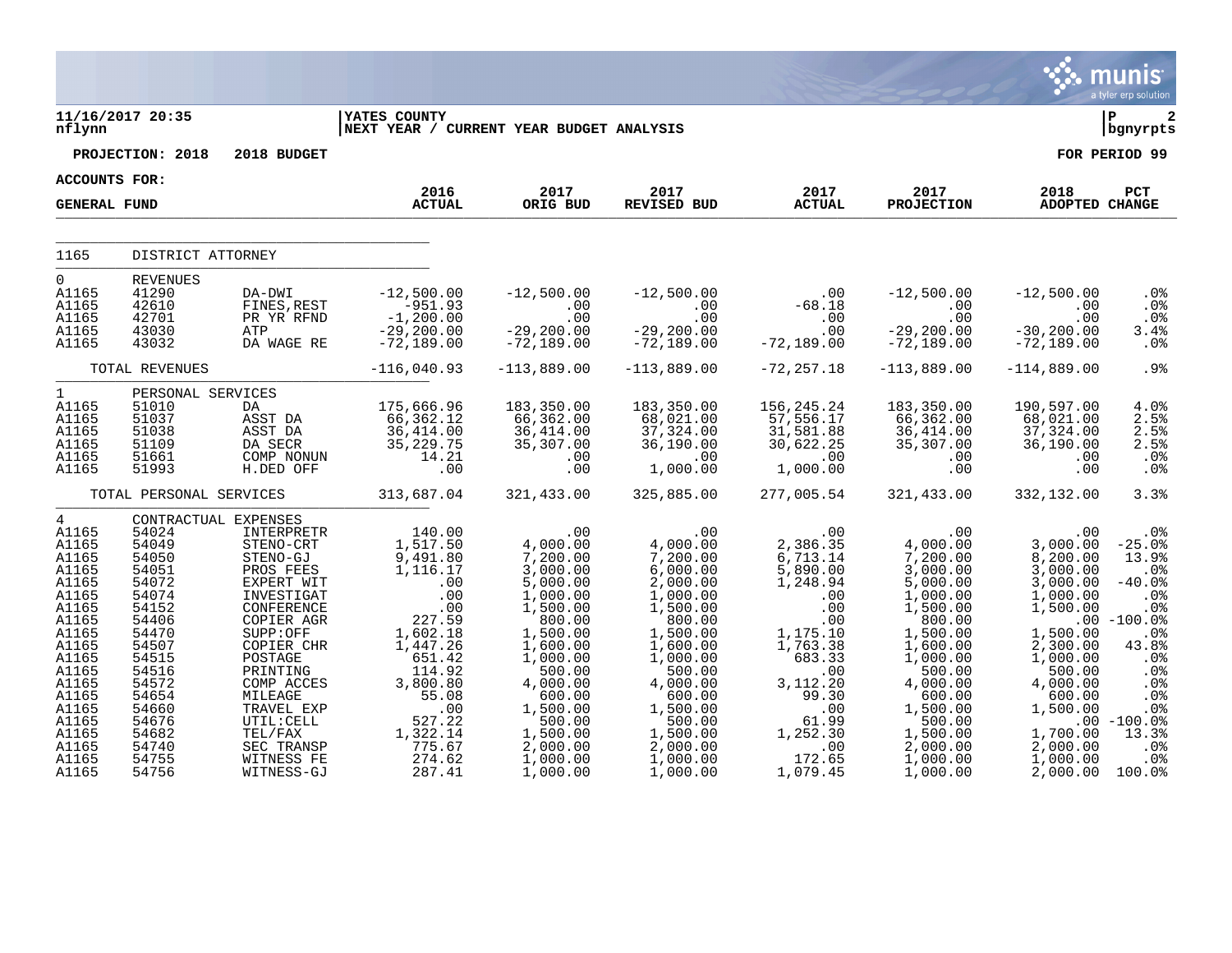

### **11/16/2017 20:35 |YATES COUNTY |P 3 nflynn |NEXT YEAR / CURRENT YEAR BUDGET ANALYSIS |bgnyrpts**

**PROJECTION: 2018 2018 BUDGET FOR PERIOD 99**

|                            | <b>GENERAL FUND</b>                                |                          | 2017<br>2016<br><b>ACTUAL</b><br>ORIG BUD | 2017<br>REVISED BUD     | 2017<br><b>ACTUAL</b>   | 2017<br><b>PROJECTION</b> | 2018<br>ADOPTED         | PCT<br>CHANGE           |                          |
|----------------------------|----------------------------------------------------|--------------------------|-------------------------------------------|-------------------------|-------------------------|---------------------------|-------------------------|-------------------------|--------------------------|
| A1165<br>A1165             | 54907<br>54916                                     | <b>DUES</b><br>PUBLICATN | 981.00<br>1,855.12                        | 1,100.00<br>3,000.00    | 1,100.00<br>3,000.00    | 625.00<br>1,027.32        | 1,100.00<br>3,000.00    | 1,100.00<br>3,000.00    | . 0 %<br>.0 <sub>8</sub> |
| TOTAL CONTRACTUAL EXPENSES |                                                    | 26,187.90                | 43,300.00                                 | 43,300.00               | 27,290.45               | 43,300.00                 | 41,900.00               | $-3.2%$                 |                          |
| 8<br>A1165<br>A1165        | EMPLOYEE BENEFITS<br>58100<br>58305                | FICA/MED<br>INS-NON UN   | 20,085.53<br>22,055.82                    | 19,090.00<br>28,181.00  | 20,099.00<br>28,181.00  | 18,620.75<br>21,697.74    | 19,090.00<br>28,181.00  | 20,216.00<br>24,271.00  | 5.9%<br>$-13.9%$         |
|                            | TOTAL EMPLOYEE BENEFITS<br>TOTAL DISTRICT ATTORNEY |                          | 42, 141.35<br>265,975.36                  | 47,271.00<br>298,115.00 | 48,280.00<br>303,576.00 | 40,318.49<br>272,357.30   | 47,271.00<br>298,115.00 | 44,487.00<br>303,630,00 | $-5.9%$<br>1.8%          |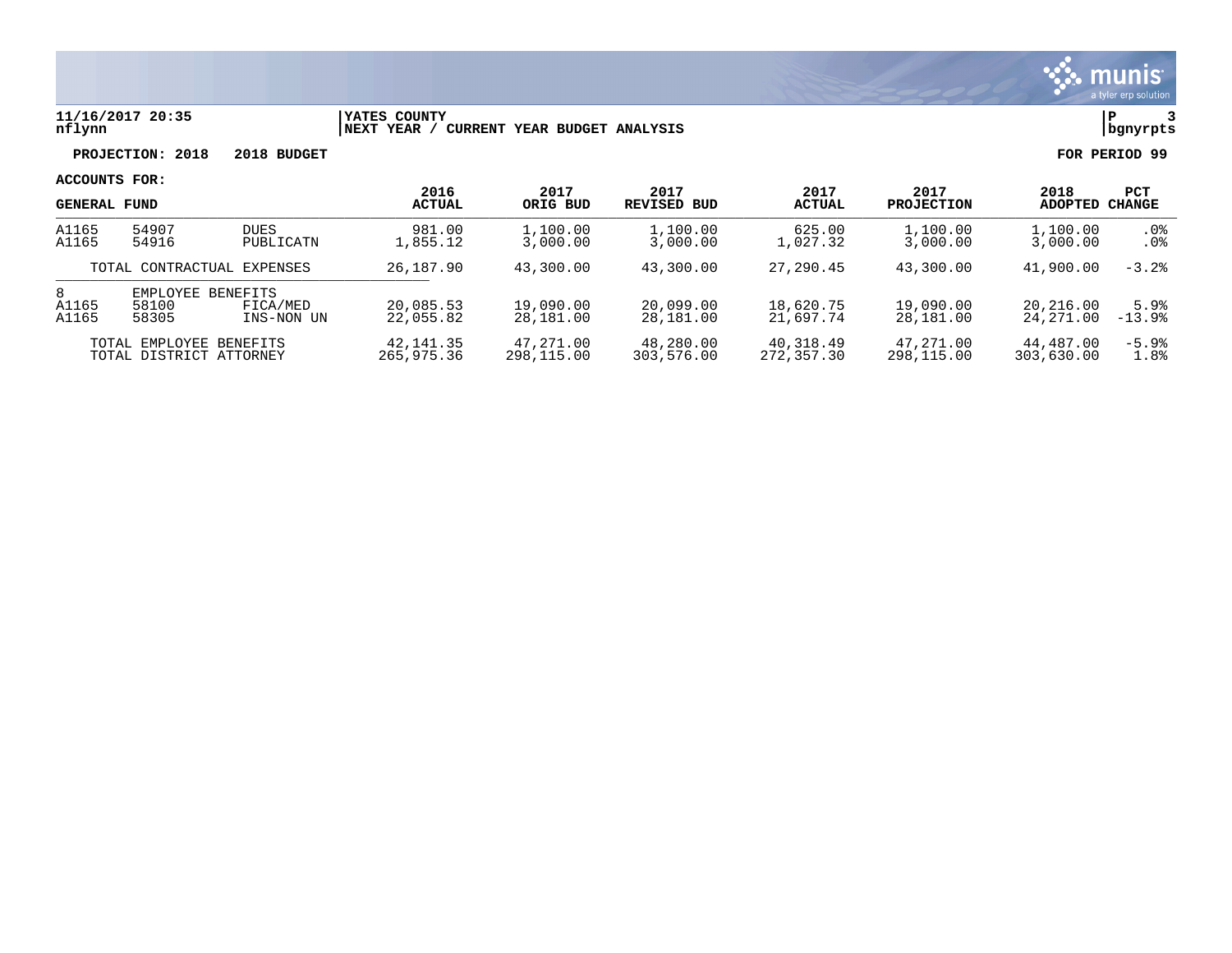|                                                                                                               |                                                                                                                                  |                                                                                                                                                     |                                                                                                                                  |                                                                                                                         |                                                                                                                                 |                                                                                                                             |                                                                                                                         |                                                                                                                               | munis<br>a tyler erp solution                                                    |
|---------------------------------------------------------------------------------------------------------------|----------------------------------------------------------------------------------------------------------------------------------|-----------------------------------------------------------------------------------------------------------------------------------------------------|----------------------------------------------------------------------------------------------------------------------------------|-------------------------------------------------------------------------------------------------------------------------|---------------------------------------------------------------------------------------------------------------------------------|-----------------------------------------------------------------------------------------------------------------------------|-------------------------------------------------------------------------------------------------------------------------|-------------------------------------------------------------------------------------------------------------------------------|----------------------------------------------------------------------------------|
| nflynn                                                                                                        | 11/16/2017 20:35                                                                                                                 |                                                                                                                                                     | YATES COUNTY<br>NEXT YEAR / CURRENT YEAR BUDGET ANALYSIS                                                                         |                                                                                                                         |                                                                                                                                 |                                                                                                                             |                                                                                                                         |                                                                                                                               | lР<br>4<br>  bgnyrpts                                                            |
|                                                                                                               | PROJECTION: 2018                                                                                                                 | 2018 BUDGET                                                                                                                                         |                                                                                                                                  |                                                                                                                         |                                                                                                                                 |                                                                                                                             |                                                                                                                         |                                                                                                                               | FOR PERIOD 99                                                                    |
| <b>ACCOUNTS FOR:</b>                                                                                          |                                                                                                                                  |                                                                                                                                                     | 2016                                                                                                                             | 2017                                                                                                                    | 2017                                                                                                                            | 2017                                                                                                                        | 2017                                                                                                                    | 2018                                                                                                                          | PCT                                                                              |
| <b>GENERAL FUND</b>                                                                                           |                                                                                                                                  |                                                                                                                                                     | <b>ACTUAL</b>                                                                                                                    | ORIG BUD                                                                                                                | REVISED BUD                                                                                                                     | <b>ACTUAL</b>                                                                                                               | <b>PROJECTION</b>                                                                                                       | ADOPTED CHANGE                                                                                                                |                                                                                  |
| 1170                                                                                                          | PUBLIC DEFENDER                                                                                                                  |                                                                                                                                                     |                                                                                                                                  |                                                                                                                         |                                                                                                                                 |                                                                                                                             |                                                                                                                         |                                                                                                                               |                                                                                  |
|                                                                                                               |                                                                                                                                  |                                                                                                                                                     |                                                                                                                                  |                                                                                                                         |                                                                                                                                 |                                                                                                                             |                                                                                                                         |                                                                                                                               |                                                                                  |
| $\Omega$<br>A1170                                                                                             | <b>REVENUES</b><br>43025                                                                                                         | INDIGENT                                                                                                                                            | .00                                                                                                                              | $-50,600.00$                                                                                                            | $-60,600.00$                                                                                                                    | $-76,837.88$                                                                                                                | $-50,600.00$                                                                                                            | $-10,000.00$                                                                                                                  | $-80.2%$                                                                         |
|                                                                                                               | TOTAL REVENUES                                                                                                                   |                                                                                                                                                     | .00                                                                                                                              | $-50,600.00$                                                                                                            | $-60,600.00$                                                                                                                    | $-76,837.88$                                                                                                                | $-50,600.00$                                                                                                            | $-10,000.00$                                                                                                                  | $-80.2%$                                                                         |
| $\mathbf{1}$<br>A1170<br>A1170<br>A1170<br>A1170<br>A1170                                                     | PERSONAL SERVICES<br>51565<br>51566<br>51640<br>51646<br>51647                                                                   | ASST PD<br>ASST PD<br>PD<br>SECRETARY<br>ASST PD                                                                                                    | 42,902.49<br>35,808.07<br>72,076.00<br>32,087.61<br>.00                                                                          | 41,860.00<br>34, 333.00<br>72,076.00<br>40,000.00<br>.00                                                                | 41,860.00<br>34, 333.00<br>72,076.00<br>31,300.00<br>8,700.00                                                                   | 50,769.18<br>50,769.18<br>60,987.30<br>26,484.70<br>7,361.64                                                                | 41,860.00<br>34, 333.00<br>72,076.00<br>31,300.00<br>8,700.00                                                           | 41,860.00<br>34, 333.00<br>72,076.00<br>31,300.00<br>8,700.00                                                                 | .0%<br>.0%<br>.0%<br>$-21.8%$<br>.0%                                             |
|                                                                                                               | TOTAL PERSONAL SERVICES                                                                                                          |                                                                                                                                                     | 182,874.17                                                                                                                       | 188,269.00                                                                                                              | 188,269.00                                                                                                                      | 196,372.00                                                                                                                  | 188,269.00                                                                                                              | 188,269.00                                                                                                                    | .0%                                                                              |
| 4<br>A1170<br>A1170<br>A1170<br>A1170<br>A1170<br>A1170<br>A1170<br>A1170<br>A1170<br>A1170<br>A1170<br>A1170 | CONTRACTUAL EXPENSES<br>54045<br>54156<br>54470<br>54507<br>54515<br>54516<br>54572<br>54654<br>54682<br>54755<br>54916<br>54941 | TRANSCRIPT<br>TRAINING<br>SUPP:OFF<br>COPIER CHR<br>POSTAGE<br>PRINTING<br>COMP ACCES<br>MILEAGE<br>TEL/FAX<br>WITNESS FE<br>PUBLICATN<br>IND LEGAL | 4,581.00<br>597.00<br>454.45<br>72.87<br>252.20<br>667.72<br>676.27<br>7,320.42<br>2,077.30<br>1,180.00<br>1,046.24<br>10,000.00 | 400.00<br>250.00<br>750.00<br>450.00<br>500.00<br>400.00<br>1,650.00<br>8,400.00<br>2,200.00<br>300.00<br>600.00<br>.00 | 400.00<br>750.00<br>750.00<br>450.00<br>500.00<br>400.00<br>1,650.00<br>6,840.00<br>2,200.00<br>1,360.00<br>600.00<br>10,000.00 | 316.50<br>390.00<br>446.14<br>437.92<br>274.51<br>158.16<br>1,339.54<br>48.02<br>1,472.17<br>1,360.00<br>225.00<br>8,333.70 | 400.00<br>250.00<br>750.00<br>450.00<br>500.00<br>400.00<br>1,650.00<br>8,400.00<br>2,200.00<br>300.00<br>600.00<br>.00 | 400.00<br>250.00<br>750.00<br>450.00<br>500.00<br>400.00<br>1,650.00<br>8,400.00<br>2,200.00<br>300.00<br>600.00<br>10,000.00 | .0%<br>.0%<br>.0%<br>.0%<br>.0%<br>.0%<br>.0%<br>.0%<br>.0%<br>.0%<br>.0%<br>.0% |
|                                                                                                               | TOTAL CONTRACTUAL EXPENSES                                                                                                       |                                                                                                                                                     | 28,925.47                                                                                                                        | 15,900.00                                                                                                               | 25,900.00                                                                                                                       | 14,801.66                                                                                                                   | 15,900.00                                                                                                               | 25,900.00                                                                                                                     | 62.9%                                                                            |
| 8<br>A1170                                                                                                    | EMPLOYEE BENEFITS<br>58100                                                                                                       | FICA/MED                                                                                                                                            | 13,989.72                                                                                                                        | 14,404.00                                                                                                               | 14,404.00                                                                                                                       | 15,022.26                                                                                                                   | 14,404.00                                                                                                               | 14,403.00                                                                                                                     | .0%                                                                              |
|                                                                                                               | TOTAL EMPLOYEE BENEFITS<br>TOTAL PUBLIC DEFENDER                                                                                 |                                                                                                                                                     | 13,989.72<br>225,789.36                                                                                                          | 14,404.00<br>167,973.00                                                                                                 | 14,404.00<br>167,973.00                                                                                                         | 15,022.26<br>149,358.04                                                                                                     | 14,404.00<br>167,973.00                                                                                                 | 14,403.00<br>218,572.00                                                                                                       | .0 <sub>8</sub><br>30.1%                                                         |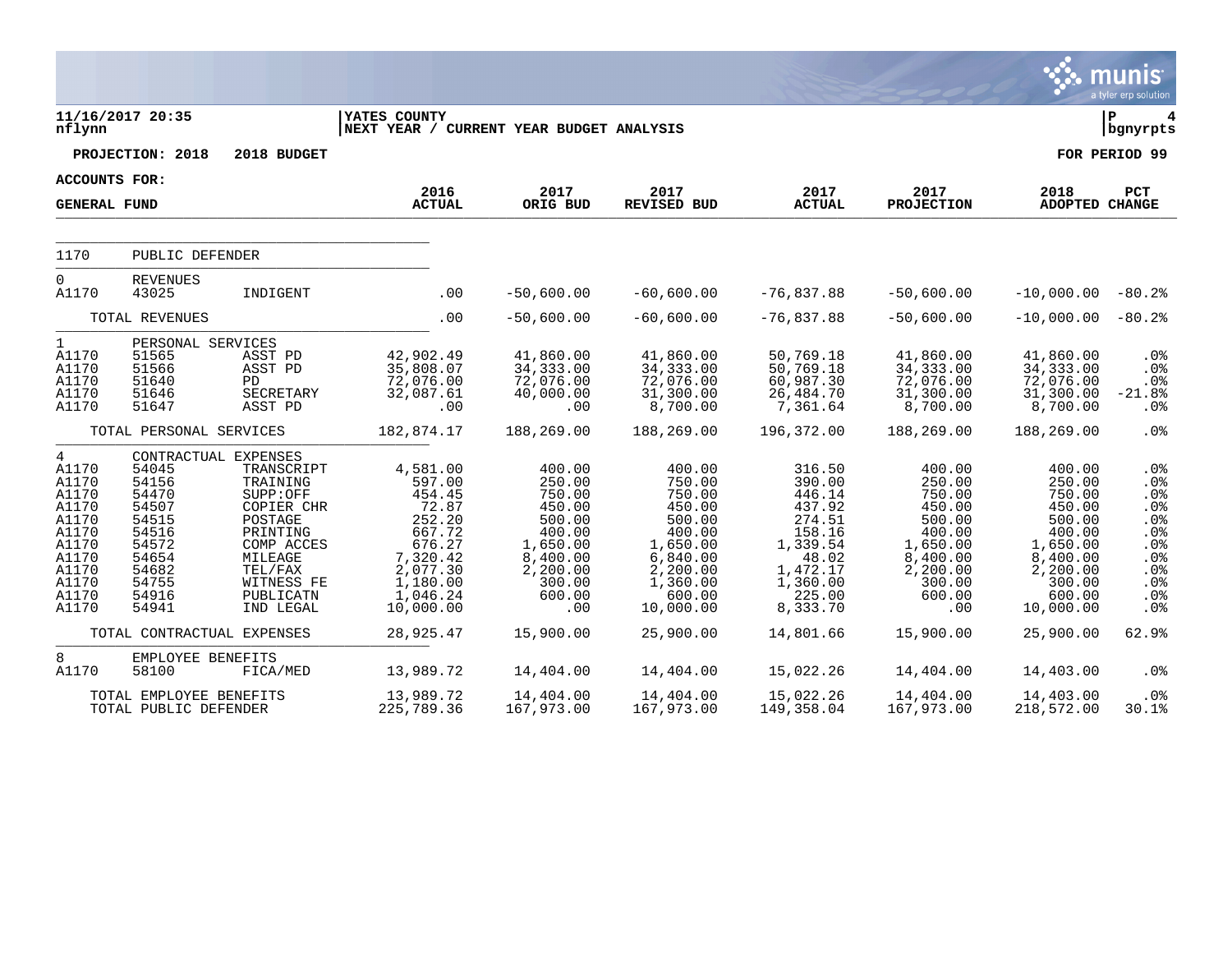|                                                                                                      |                                                                                                 |                                                                                                                                                                |                                                                                |                                                                                                                |                                                                                                                  |                                                                                           |                                                                                                                |                                                                                                                  | <b>munis</b><br>a tyler erp solution                                                                         |
|------------------------------------------------------------------------------------------------------|-------------------------------------------------------------------------------------------------|----------------------------------------------------------------------------------------------------------------------------------------------------------------|--------------------------------------------------------------------------------|----------------------------------------------------------------------------------------------------------------|------------------------------------------------------------------------------------------------------------------|-------------------------------------------------------------------------------------------|----------------------------------------------------------------------------------------------------------------|------------------------------------------------------------------------------------------------------------------|--------------------------------------------------------------------------------------------------------------|
| nflynn                                                                                               | 11/16/2017 20:35                                                                                |                                                                                                                                                                | YATES COUNTY<br>NEXT YEAR / CURRENT YEAR BUDGET ANALYSIS                       |                                                                                                                |                                                                                                                  |                                                                                           |                                                                                                                |                                                                                                                  | lР<br>5<br>  bgnyrpts                                                                                        |
|                                                                                                      | PROJECTION: 2018                                                                                | 2018 BUDGET                                                                                                                                                    |                                                                                |                                                                                                                |                                                                                                                  |                                                                                           |                                                                                                                |                                                                                                                  | FOR PERIOD 99                                                                                                |
| <b>ACCOUNTS FOR:</b>                                                                                 |                                                                                                 |                                                                                                                                                                |                                                                                |                                                                                                                |                                                                                                                  |                                                                                           |                                                                                                                |                                                                                                                  |                                                                                                              |
| <b>GENERAL FUND</b>                                                                                  |                                                                                                 |                                                                                                                                                                | 2016<br><b>ACTUAL</b>                                                          | 2017<br>ORIG BUD                                                                                               | 2017<br>REVISED BUD                                                                                              | 2017<br><b>ACTUAL</b>                                                                     | 2017<br><b>PROJECTION</b>                                                                                      | 2018<br><b>ADOPTED CHANGE</b>                                                                                    | PCT                                                                                                          |
| 1171                                                                                                 | CONFLICT DEFENDER                                                                               |                                                                                                                                                                |                                                                                |                                                                                                                |                                                                                                                  |                                                                                           |                                                                                                                |                                                                                                                  |                                                                                                              |
| $\mathbf{1}$<br>A1171<br>A1171                                                                       | PERSONAL SERVICES<br>51642<br>51646                                                             | CONFL DEF<br>SECRETARY                                                                                                                                         | 45,900.00<br>8,379.18                                                          | 45,900.00<br>8,100.00                                                                                          | 47,048.00<br>8,100.00                                                                                            | 46,975.31<br>.00                                                                          | 45,900.00<br>8,100.00                                                                                          | 55,148.00                                                                                                        | 20.1%<br>$.00 - 100.0$                                                                                       |
|                                                                                                      | TOTAL PERSONAL SERVICES                                                                         |                                                                                                                                                                | 54, 279. 18                                                                    | 54,000.00                                                                                                      | 55,148.00                                                                                                        | 46,975.31                                                                                 | 54,000.00                                                                                                      | 55,148.00                                                                                                        | 2.1%                                                                                                         |
| 4<br>A1171<br>A1171<br>A1171<br>A1171<br>A1171<br>A1171<br>A1171<br>A1171<br>A1171<br>A1171<br>A1171 | 54045<br>54156<br>54470<br>54507<br>54515<br>54516<br>54572<br>54654<br>54682<br>54755<br>54916 | CONTRACTUAL EXPENSES<br>TRANSCRIPT<br>TRAINING<br>SUPP:OFF<br>COPIER CHR<br>POSTAGE<br>PRINTING<br>COMP ACCES<br>MILEAGE<br>TEL/FAX<br>WITNESS FE<br>PUBLICATN | .00<br>.00<br>.00<br>10.45<br>.00<br>.00<br>.00<br>.00<br>112.05<br>.00<br>.00 | 200.00<br>250.00<br>300.00<br>200.00<br>250.00<br>100.00<br>1,600.00<br>2,000.00<br>800.00<br>200.00<br>500.00 | 200.00<br>250.00<br>300.00<br>100.00<br>250.00<br>1,300.00<br>1,600.00<br>2,000.00<br>100.00<br>200.00<br>100.00 | 126.00<br>.00<br>.00<br>6.00<br>170.60<br>798.90<br>.00<br>524.34<br>139.60<br>.00<br>.00 | 200.00<br>250.00<br>300.00<br>200.00<br>250.00<br>100.00<br>1,600.00<br>2,000.00<br>800.00<br>200.00<br>500.00 | 200.00<br>750.00<br>250.00<br>1,300.00<br>250.00<br>100.00<br>1,600.00<br>1,000.00<br>200.00<br>200.00<br>550.00 | .0 <sub>8</sub><br>200.0%<br>$-16.7%$<br>550.0%<br>.0%<br>.0%<br>.0%<br>$-50.0%$<br>$-75.0%$<br>.0%<br>10.0% |
|                                                                                                      |                                                                                                 | TOTAL CONTRACTUAL EXPENSES                                                                                                                                     | 122.50                                                                         | 6,400.00                                                                                                       | 6,400.00                                                                                                         | 1,765.44                                                                                  | 6,400.00                                                                                                       | 6,400.00                                                                                                         | .0 <sub>8</sub>                                                                                              |
| 8<br>A1171                                                                                           | EMPLOYEE BENEFITS<br>58100                                                                      | FICA/MED                                                                                                                                                       | 4,152.47                                                                       | 4,131.00                                                                                                       | 4,219.00                                                                                                         | 3,593.75                                                                                  | 4,131.00                                                                                                       | 4,219.00                                                                                                         | 2.1%                                                                                                         |
|                                                                                                      | TOTAL EMPLOYEE BENEFITS<br>TOTAL CONFLICT DEFENDER                                              |                                                                                                                                                                | 4,152.47<br>58,554.15                                                          | 4,131.00<br>64,531.00                                                                                          | 4,219.00<br>65,767.00                                                                                            | 3,593.75<br>52,334.50                                                                     | 4,131.00<br>64,531.00                                                                                          | 4,219.00<br>65,767.00                                                                                            | 2.1%<br>1.9%                                                                                                 |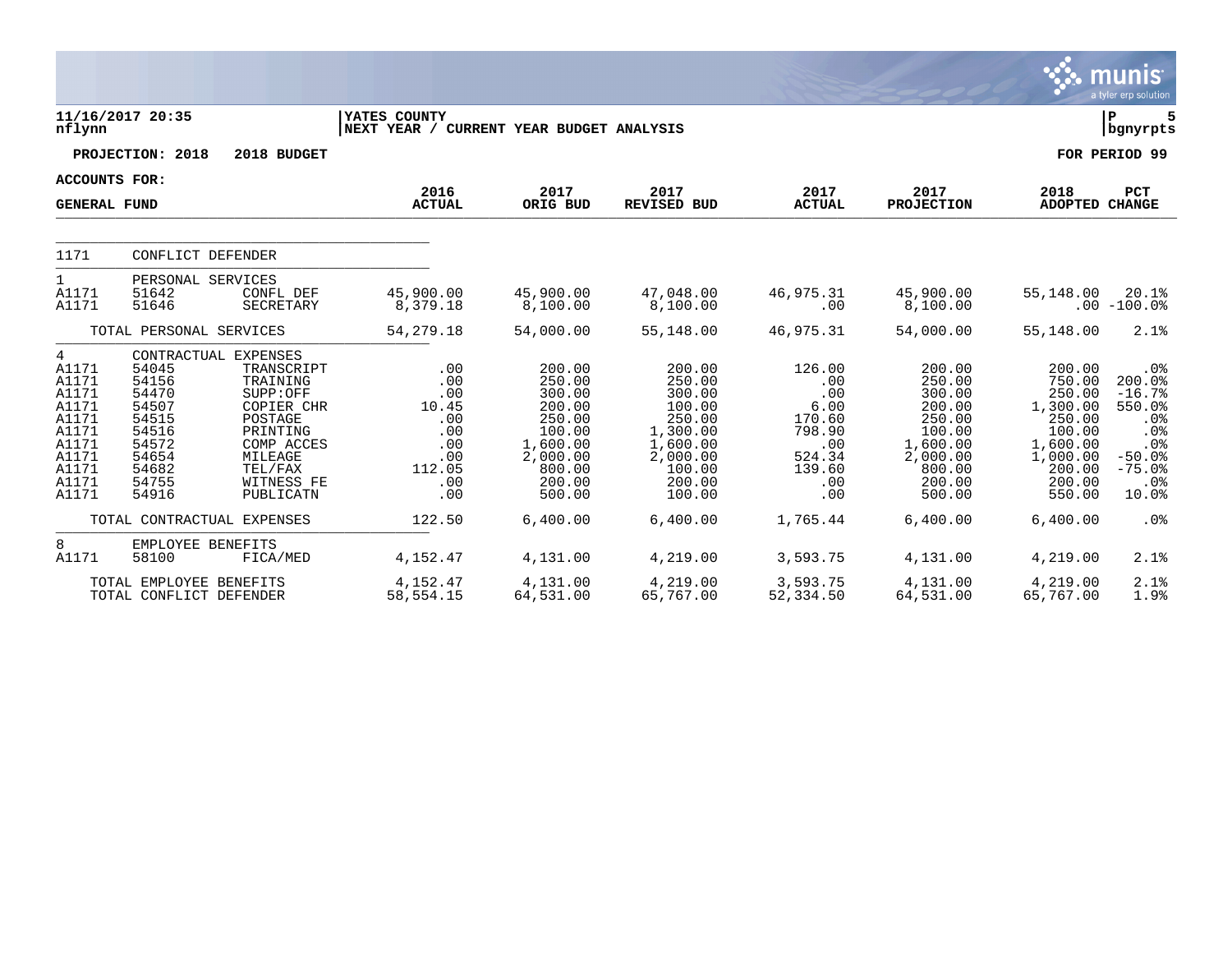|                                       |                                                      |                                                                  |                                        |                                         |                                            |                                            |                                         |                                         | munis<br>a tyler erp solution  |
|---------------------------------------|------------------------------------------------------|------------------------------------------------------------------|----------------------------------------|-----------------------------------------|--------------------------------------------|--------------------------------------------|-----------------------------------------|-----------------------------------------|--------------------------------|
| nflynn                                | 11/16/2017 20:35                                     |                                                                  | YATES COUNTY<br>NEXT YEAR /            | CURRENT YEAR BUDGET ANALYSIS            |                                            |                                            |                                         |                                         | Р<br>6<br>bgnyrpts             |
|                                       | PROJECTION: 2018                                     | 2018 BUDGET                                                      |                                        |                                         |                                            |                                            |                                         |                                         | FOR PERIOD 99                  |
| ACCOUNTS FOR:<br><b>GENERAL FUND</b>  |                                                      |                                                                  | 2016<br><b>ACTUAL</b>                  | 2017<br>ORIG BUD                        | 2017<br>REVISED BUD                        | 2017<br><b>ACTUAL</b>                      | 2017<br><b>PROJECTION</b>               | 2018<br>ADOPTED CHANGE                  | PCT                            |
| 1172                                  | ASSIGNED COUNSEL                                     |                                                                  |                                        |                                         |                                            |                                            |                                         |                                         |                                |
| $\overline{0}$<br>A1172               | REVENUES<br>42413                                    | RENT-AC                                                          | $-2, 395.20$                           | $-2,395.00$                             | $-2, 395.00$                               | $-1,796.40$                                | $-2, 395.00$                            | $-2,395.00$                             | $.0\%$                         |
|                                       | TOTAL REVENUES                                       |                                                                  | $-2, 395.20$                           | $-2, 395.00$                            | $-2, 395.00$                               | $-1,796.40$                                | $-2, 395.00$                            | $-2, 395.00$                            | $.0\%$                         |
| 4<br>A1172<br>A1172<br>A1172<br>A1172 | CONTRACTUAL<br>54003<br>54004<br>54044<br>54929      | <b>EXPENSES</b><br>AC ADMIN<br>ATTY FEES<br>STENO FEES<br>AC EXP | 6,124.56<br>131,562.95<br>.00<br>66.66 | 6,500.00<br>100,000.00<br>.00<br>500.00 | 6,500.00<br>106,898.62<br>175.00<br>500.00 | 5,416.70<br>120,477.67<br>175.00<br>140.12 | 6,500.00<br>100,000.00<br>.00<br>500.00 | 6,760.00<br>132,000.00<br>.00<br>500.00 | 4.0%<br>32.0%<br>.0%<br>$.0\%$ |
|                                       | TOTAL CONTRACTUAL EXPENSES<br>TOTAL ASSIGNED COUNSEL |                                                                  | 137,754.17<br>135,358.97               | 107,000.00<br>104,605.00                | 114,073.62<br>111,678.62                   | 126,209.49<br>124,413.09                   | 107,000.00<br>104,605.00                | 139,260.00<br>136,865.00                | 30.1%<br>30.8%                 |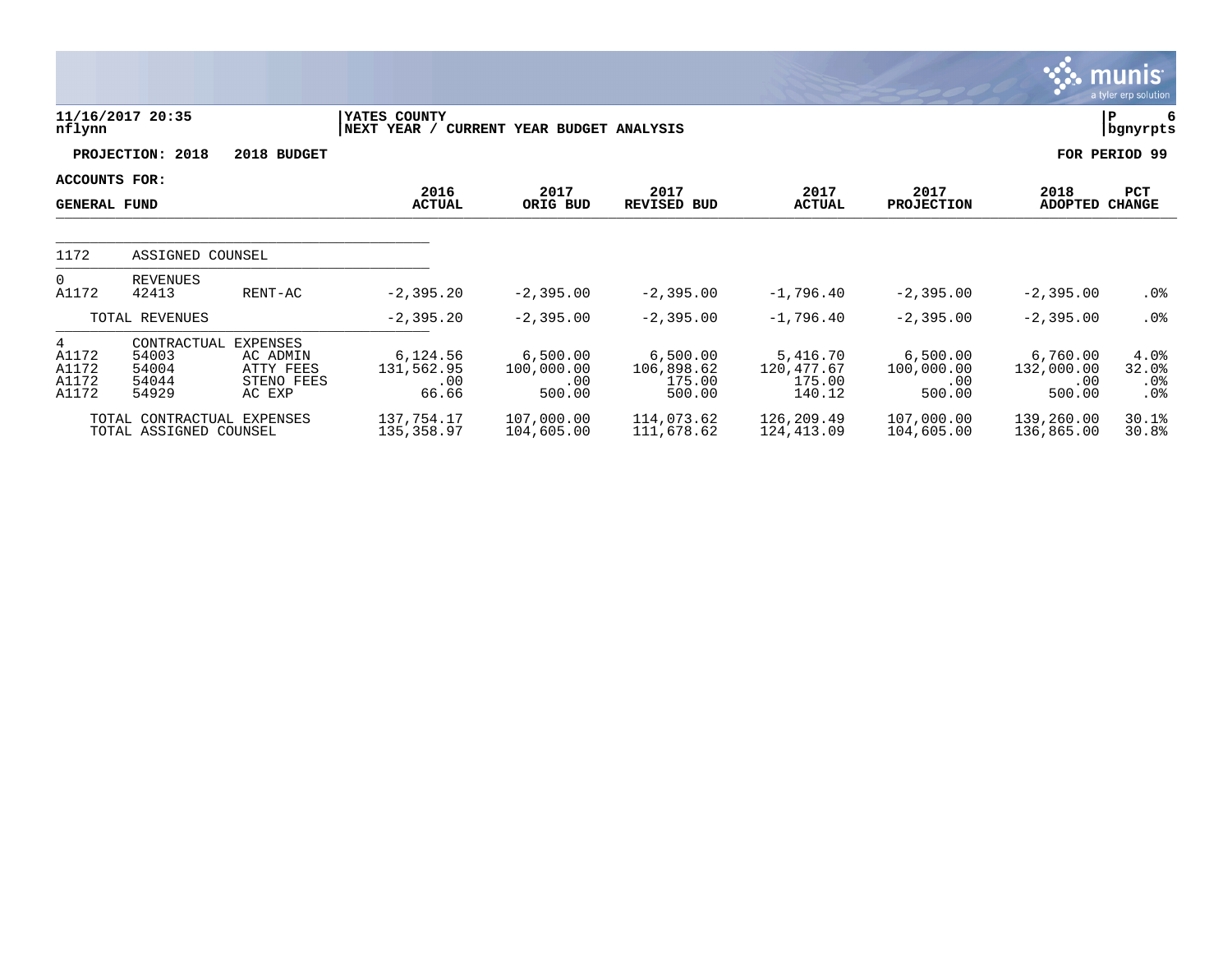|                                      |                                                            |                             |                              |                     |                       |                           |                        | $\mathbb{C}$ . Munis $\mathbb{C}$<br>a tyler erp solution |
|--------------------------------------|------------------------------------------------------------|-----------------------------|------------------------------|---------------------|-----------------------|---------------------------|------------------------|-----------------------------------------------------------|
| nflynn                               | 11/16/2017 20:35                                           | YATES COUNTY<br>NEXT YEAR / | CURRENT YEAR BUDGET ANALYSIS |                     |                       |                           |                        | P<br>  bgnyrpts                                           |
|                                      | PROJECTION: 2018<br>2018 BUDGET                            |                             |                              |                     |                       |                           |                        | FOR PERIOD 99                                             |
| ACCOUNTS FOR:<br><b>GENERAL FUND</b> |                                                            | 2016<br><b>ACTUAL</b>       | 2017<br>ORIG BUD             | 2017<br>REVISED BUD | 2017<br><b>ACTUAL</b> | 2017<br><b>PROJECTION</b> | 2018<br><b>ADOPTED</b> | PCT<br><b>CHANGE</b>                                      |
| 1180                                 | JUSTICES AND CONSTABLES                                    |                             |                              |                     |                       |                           |                        |                                                           |
| 4<br>A1180                           | CONTRACTUAL<br><b>EXPENSES</b><br>54706<br>CT TWN&VIL      | 910.00                      | 950.00                       | 950.00              | 630.00                | 950.00                    | 950.00                 | $.0\%$                                                    |
|                                      | TOTAL CONTRACTUAL EXPENSES<br>TOTAL JUSTICES AND CONSTABLE | 910.00<br>910.00            | 950.00<br>950.00             | 950.00<br>950.00    | 630.00<br>630.00      | 950.00<br>950.00          | 950.00<br>950.00       | $.0\%$<br>.0%                                             |

 $\bullet$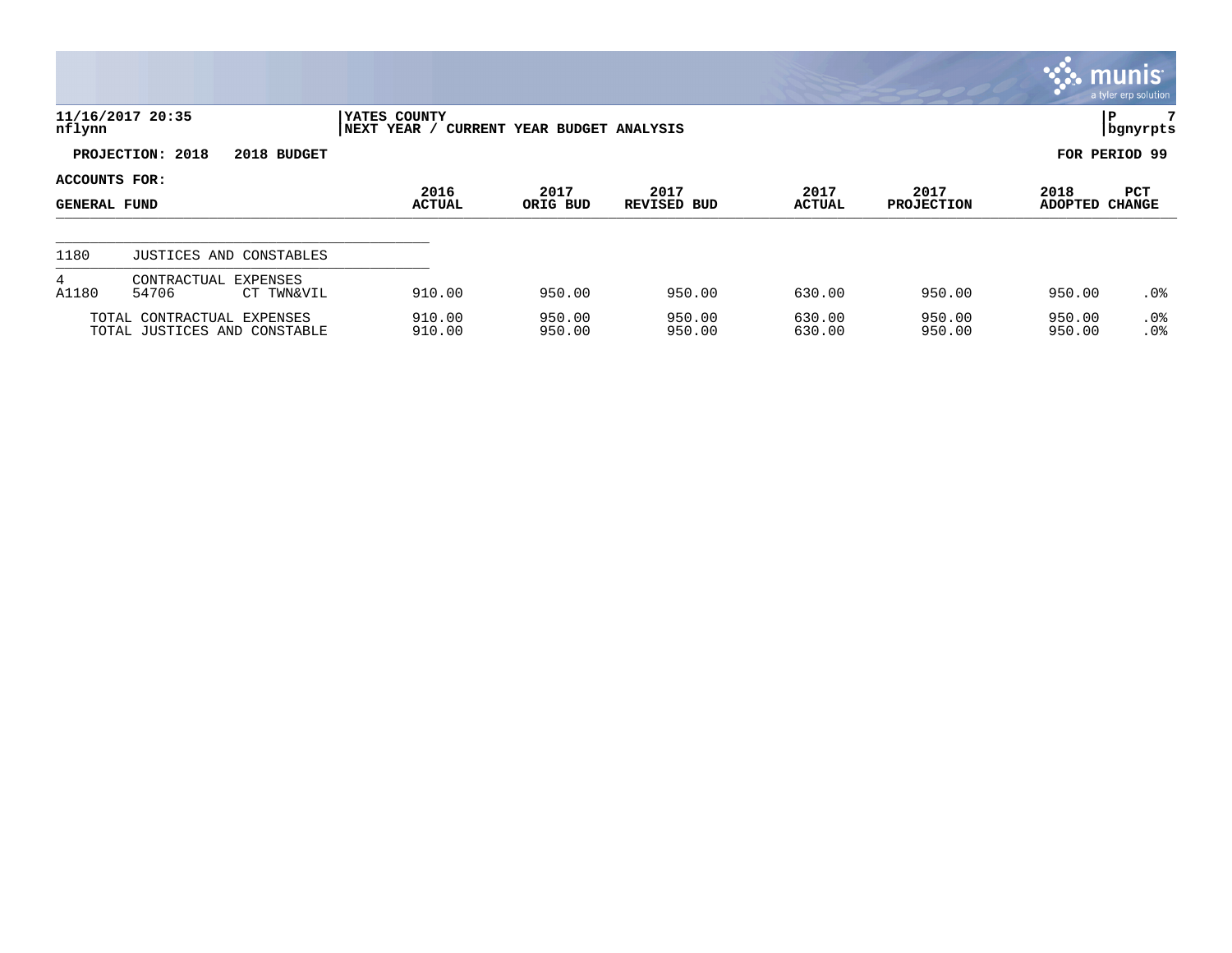|                                                |                                                                                       |                                                                 |                                                    |                                                       |                                                       |                                                  |                                                       |                                                       | munis<br>a tyler erp solution                            |
|------------------------------------------------|---------------------------------------------------------------------------------------|-----------------------------------------------------------------|----------------------------------------------------|-------------------------------------------------------|-------------------------------------------------------|--------------------------------------------------|-------------------------------------------------------|-------------------------------------------------------|----------------------------------------------------------|
| nflynn                                         | 11/16/2017 20:35                                                                      |                                                                 | YATES COUNTY<br>NEXT YEAR /                        | CURRENT YEAR BUDGET ANALYSIS                          |                                                       |                                                  |                                                       |                                                       | lР<br>  bgnyrpts                                         |
|                                                | PROJECTION: 2018                                                                      | 2018 BUDGET                                                     |                                                    |                                                       |                                                       |                                                  |                                                       |                                                       | FOR PERIOD 99                                            |
| ACCOUNTS FOR:<br><b>GENERAL FUND</b>           |                                                                                       |                                                                 | 2016<br><b>ACTUAL</b>                              | 2017<br>ORIG BUD                                      | 2017<br><b>REVISED BUD</b>                            | 2017<br><b>ACTUAL</b>                            | 2017<br><b>PROJECTION</b>                             | 2018<br><b>ADOPTED</b>                                | <b>PCT</b><br><b>CHANGE</b>                              |
| 1185                                           |                                                                                       | MED EXAMINERS & CORONERS                                        |                                                    |                                                       |                                                       |                                                  |                                                       |                                                       |                                                          |
| 1<br>A1185                                     | PERSONAL SERVICES<br>51983                                                            | CORONER                                                         | 4,700.00                                           | 4,000.00                                              | 4,000.00                                              | 2,700.00                                         | 4,000.00                                              | 4,000.00                                              | .0%                                                      |
|                                                | TOTAL PERSONAL SERVICES                                                               |                                                                 | 4,700.00                                           | 4,000.00                                              | 4,000.00                                              | 2,700.00                                         | 4,000.00                                              | 4,000.00                                              | .0%                                                      |
| 4<br>A1185<br>A1185<br>A1185<br>A1185<br>A1185 | CONTRACTUAL EXPENSES<br>54006<br>54008<br>54023<br>54156<br>54660                     | AUTOPSIES<br>BODY REMOV<br>HOSP CHRGS<br>TRAINING<br>TRAVEL EXP | 8,740.00<br>575.00<br>8,686.04<br>735.00<br>303.75 | 16,000.00<br>1,000.00<br>8,500.00<br>350.00<br>550.00 | 16,000.00<br>1,000.00<br>8,500.00<br>350.00<br>550.00 | 5,500.00<br>150.00<br>11,128.56<br>.00<br>378.18 | 16,000.00<br>1,000.00<br>8,500.00<br>350.00<br>550.00 | 15,000.00<br>1,000.00<br>8,500.00<br>350.00<br>550.00 | $-6.3%$<br>$.0\%$<br>$.0\%$<br>$.0\%$<br>.0 <sub>8</sub> |
|                                                | TOTAL CONTRACTUAL EXPENSES                                                            |                                                                 | 19,039.79                                          | 26,400.00                                             | 26,400.00                                             | 17,156.74                                        | 26,400.00                                             | 25,400.00                                             | $-3.8%$                                                  |
| 8<br>A1185                                     | EMPLOYEE BENEFITS<br>58100<br>TOTAL EMPLOYEE BENEFITS<br>TOTAL MED EXAMINERS & CORONE | FICA/MED                                                        | 354.07<br>354.07<br>24,093.86                      | 306.00<br>306.00<br>30,706.00                         | 306.00<br>306.00<br>30,706.00                         | 203.66<br>203.66<br>20,060.40                    | 306.00<br>306.00<br>30,706.00                         | 306.00<br>306.00<br>29,706.00                         | .0%<br>$.0\%$<br>$-3.3%$                                 |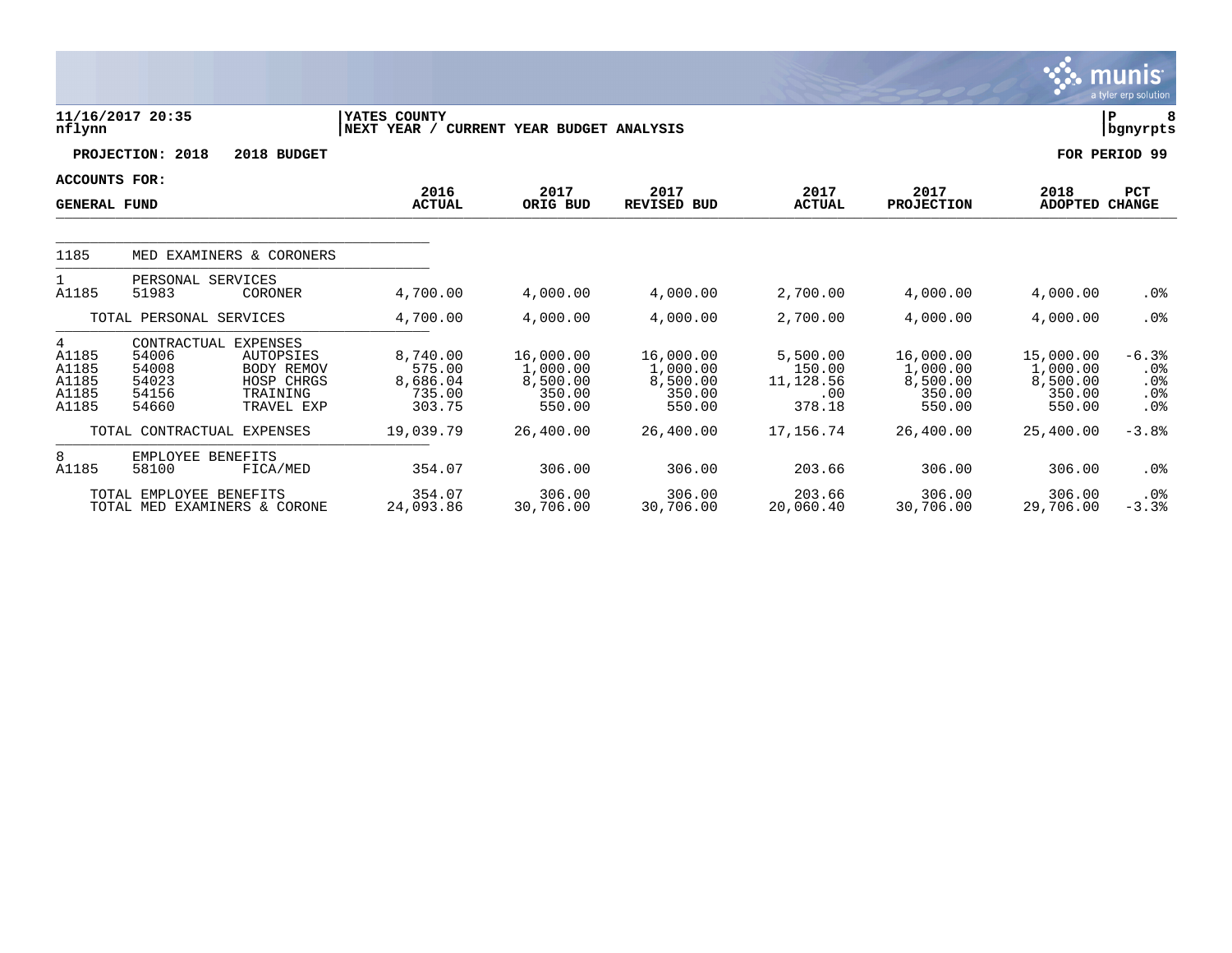|                                                                           |                                                                                              |                                                                                                       |                                                                  |                                                                               |                                                                         |                                                                     |                                                                               |                                                                       | munıs <sup>.</sup><br>a tyler erp solution                                                      |
|---------------------------------------------------------------------------|----------------------------------------------------------------------------------------------|-------------------------------------------------------------------------------------------------------|------------------------------------------------------------------|-------------------------------------------------------------------------------|-------------------------------------------------------------------------|---------------------------------------------------------------------|-------------------------------------------------------------------------------|-----------------------------------------------------------------------|-------------------------------------------------------------------------------------------------|
| nflynn                                                                    | 11/16/2017 20:35                                                                             |                                                                                                       | YATES COUNTY<br>NEXT YEAR / CURRENT YEAR BUDGET ANALYSIS         |                                                                               |                                                                         |                                                                     |                                                                               |                                                                       | P.<br>9<br>  bgnyrpts                                                                           |
|                                                                           | PROJECTION: 2018                                                                             | 2018 BUDGET                                                                                           |                                                                  |                                                                               |                                                                         |                                                                     |                                                                               |                                                                       | FOR PERIOD 99                                                                                   |
| <b>ACCOUNTS FOR:</b>                                                      |                                                                                              |                                                                                                       | 2016                                                             | 2017                                                                          | 2017                                                                    | 2017                                                                | 2017                                                                          | 2018                                                                  | PCT                                                                                             |
| <b>GENERAL FUND</b>                                                       |                                                                                              |                                                                                                       | <b>ACTUAL</b>                                                    | ORIG BUD                                                                      | <b>REVISED BUD</b>                                                      | <b>ACTUAL</b>                                                       | <b>PROJECTION</b>                                                             | ADOPTED CHANGE                                                        |                                                                                                 |
| 1230                                                                      | COUNTY ADMINISTRATOR                                                                         |                                                                                                       |                                                                  |                                                                               |                                                                         |                                                                     |                                                                               |                                                                       |                                                                                                 |
| 1<br>A1230                                                                | PERSONAL SERVICES<br>51035                                                                   | ADMIN                                                                                                 | 32, 183.93                                                       | 100,000.00                                                                    | 100,000.00                                                              | 84,615.40                                                           | 100,000.00                                                                    | 100,000.00                                                            | $.0\%$                                                                                          |
|                                                                           | TOTAL PERSONAL SERVICES                                                                      |                                                                                                       | 32,183.93                                                        | 100,000.00                                                                    | 100,000.00                                                              | 84,615.40                                                           | 100,000.00                                                                    | 100,000.00                                                            | .0%                                                                                             |
| 4<br>A1230<br>A1230<br>A1230<br>A1230<br>A1230<br>A1230<br>A1230<br>A1230 | CONTRACTUAL EXPENSES<br>54152<br>54470<br>54507<br>54515<br>54660<br>54676<br>54682<br>54907 | CONFERENCE<br>SUPP:OFF<br>COPIER CHR<br>POSTAGE<br>TRAVEL EXP<br>UTIL: CELL<br>TEL/FAX<br><b>DUES</b> | 254.00<br>.00<br>2.70<br>.00<br>2,284.96<br>.00<br>123.16<br>.00 | 380.00<br>200.00<br>200.00<br>40.00<br>1,300.00<br>575.00<br>225.00<br>400.00 | 1,680.00<br>200.00<br>475.00<br>40.00<br>.00<br>.00<br>525.00<br>400.00 | 277.00<br>132.83<br>543.05<br>.00<br>.00<br>.00<br>388.10<br>400.00 | 380.00<br>200.00<br>200.00<br>40.00<br>1,300.00<br>575.00<br>225.00<br>400.00 | 1,680.00<br>200.00<br>300.00<br>20.00<br>$.00 \,$<br>470.00<br>400.00 | 342.1%<br>.0%<br>50.0%<br>$-50.0%$<br>$-100.0$ %<br>$.00 - 100.0%$<br>108.9%<br>.0 <sub>8</sub> |
|                                                                           | TOTAL CONTRACTUAL EXPENSES                                                                   |                                                                                                       | 2,664.82                                                         | 3,320.00                                                                      | 3,320.00                                                                | 1,740.98                                                            | 3,320.00                                                                      | 3,070.00                                                              | $-7.5%$                                                                                         |
| 8<br>A1230<br>A1230                                                       | EMPLOYEE BENEFITS<br>58100<br>58305                                                          | FICA/MED<br>INS-NON UN                                                                                | 2,360.76<br>1,364.34                                             | 7,524.00<br>5,317.00                                                          | 6,592.00<br>5,317.00                                                    | 6,196.79<br>4,619.49                                                | 7,524.00<br>5,317.00                                                          | 7,357.00<br>5,975.00                                                  | $-2.2$<br>12.4%                                                                                 |
|                                                                           | TOTAL EMPLOYEE BENEFITS<br>TOTAL COUNTY ADMINISTRATOR                                        |                                                                                                       | 3,725.10<br>38,573.85                                            | 12,841.00<br>116,161.00                                                       | 11,909.00<br>115,229.00                                                 | 10,816.28<br>97,172.66                                              | 12,841.00<br>116,161.00                                                       | 13,332.00<br>116,402.00                                               | 3.8%<br>.2%                                                                                     |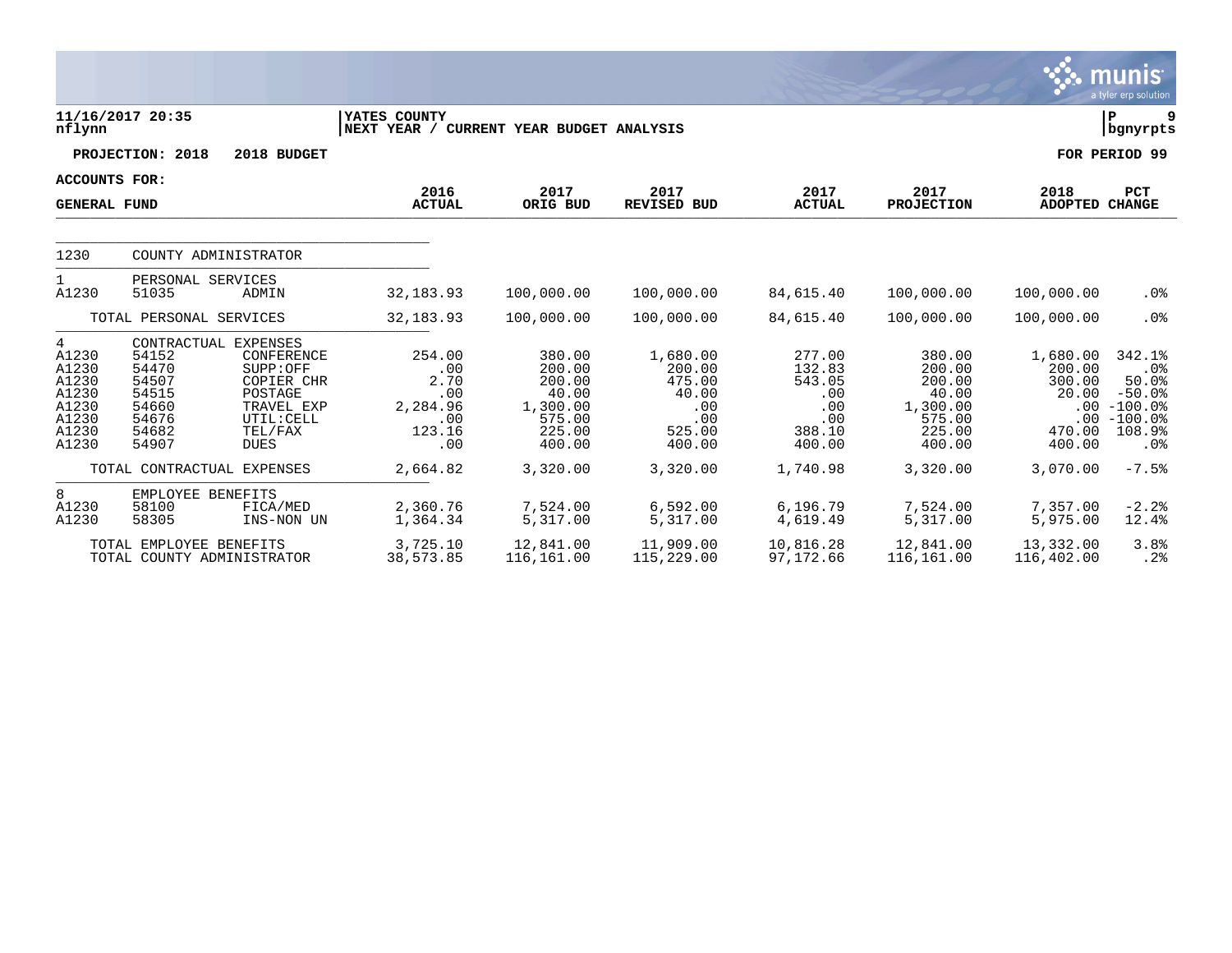|                                                                                                                    |                                                                                                                         |                                                                                                                                                       |                                                                                                                             |                                                                                                                    |                                                                                                                             |                                                                                                                            |                                                                                                                          |                                                                                                                    | munis<br>a tyler erp solution                                                                    |
|--------------------------------------------------------------------------------------------------------------------|-------------------------------------------------------------------------------------------------------------------------|-------------------------------------------------------------------------------------------------------------------------------------------------------|-----------------------------------------------------------------------------------------------------------------------------|--------------------------------------------------------------------------------------------------------------------|-----------------------------------------------------------------------------------------------------------------------------|----------------------------------------------------------------------------------------------------------------------------|--------------------------------------------------------------------------------------------------------------------------|--------------------------------------------------------------------------------------------------------------------|--------------------------------------------------------------------------------------------------|
| nflynn                                                                                                             | 11/16/2017 20:35                                                                                                        |                                                                                                                                                       | <b>YATES COUNTY</b><br>NEXT YEAR / CURRENT YEAR BUDGET ANALYSIS                                                             |                                                                                                                    |                                                                                                                             |                                                                                                                            |                                                                                                                          |                                                                                                                    | ∣ P<br>10<br>bgnyrpts                                                                            |
|                                                                                                                    | PROJECTION: 2018                                                                                                        | 2018 BUDGET                                                                                                                                           |                                                                                                                             |                                                                                                                    |                                                                                                                             |                                                                                                                            |                                                                                                                          |                                                                                                                    | FOR PERIOD 99                                                                                    |
| <b>ACCOUNTS FOR:</b>                                                                                               |                                                                                                                         |                                                                                                                                                       |                                                                                                                             |                                                                                                                    |                                                                                                                             |                                                                                                                            |                                                                                                                          |                                                                                                                    |                                                                                                  |
| <b>GENERAL FUND</b>                                                                                                |                                                                                                                         |                                                                                                                                                       | 2016<br><b>ACTUAL</b>                                                                                                       | 2017<br>ORIG BUD                                                                                                   | 2017<br><b>REVISED BUD</b>                                                                                                  | 2017<br><b>ACTUAL</b>                                                                                                      | 2017<br><b>PROJECTION</b>                                                                                                | 2018<br>ADOPTED CHANGE                                                                                             | PCT                                                                                              |
| 1325                                                                                                               | TREASURER                                                                                                               |                                                                                                                                                       |                                                                                                                             |                                                                                                                    |                                                                                                                             |                                                                                                                            |                                                                                                                          |                                                                                                                    |                                                                                                  |
| $\Omega$<br>A1325<br>A1325<br>A1325<br>A1325<br>A1325                                                              | <b>REVENUES</b><br>41090<br>41233<br>42401<br>42412<br>42771                                                            | INT & PEN-<br>TREAS FEES<br>INT<br>RENT-TASC<br>MISC REV                                                                                              | -371,426.65<br>$-47, 139.07$<br>$-12,432.27$<br>$-10, 200.00$<br>$-95.51$                                                   | $-400,000.00$<br>$-27,320.00$<br>$-8,000.00$<br>$-10, 404.00$<br>.00                                               | $-400,000.00$<br>$-27,320.00$<br>$-8,000.00$<br>$-10, 404.00$<br>.00                                                        | $-345,611.55$<br>$-24,591.16$<br>$-25, 318.13$<br>.00<br>.00                                                               | $-400,000.00$<br>$-27,320.00$<br>$-8,000.00$<br>$-10, 404.00$<br>.00                                                     | $-365,000.00$<br>$-34,400.00$<br>$-25,000.00$<br>$-10,612.00$<br>.00                                               | $-8.8%$<br>25.9%<br>212.5%<br>2.0%<br>.0 <sub>8</sub>                                            |
|                                                                                                                    | TOTAL REVENUES                                                                                                          |                                                                                                                                                       | $-441, 293.50$                                                                                                              | $-445,724.00$                                                                                                      | $-445,724.00$                                                                                                               | $-395,520.84$                                                                                                              | $-445,724.00$                                                                                                            | $-435,012.00$                                                                                                      | $-2.4%$                                                                                          |
| 1<br>A1325<br>A1325<br>A1325<br>A1325<br>A1325<br>A1325<br>A1325<br>A1325<br>A1325                                 | PERSONAL SERVICES<br>51030<br>51121<br>51123<br>51237<br>51270<br>51271<br>51961<br>51992<br>51993                      | TREASURER<br>DEP TREAS<br>DEP TR PT<br>PR SPEC<br>SR ACT<br>SR ACT<br>35-40 HRS<br>SIGN OFF<br>H.DED OFF                                              | 70,979.00<br>44, 264. 25<br>15, 344.84<br>37,461.61<br>34,454.25<br>3,060.54<br>.00<br>$.00 \,$<br>.00                      | 70,979.00<br>45,000.00<br>.00<br>40,641.00<br>35,070.00<br>.00<br>.00<br>.00<br>.00                                | 72,753.00<br>46,125.00<br>.00<br>41,242.00<br>36,495.00<br>.00<br>.00<br>1,000.00<br>2,000.00                               | 61,560.18<br>39,028.76<br>.00<br>34,896.50<br>30,091.67<br>.00<br>.00<br>1,000.00<br>2,000.00                              | 70,979.00<br>45,000.00<br>.00<br>40,641.00<br>35,070.00<br>.00<br>.00<br>.00<br>.00                                      | 72,753.00<br>46,125.00<br>.00<br>42,222.00<br>36,614.00<br>.00<br>500.00<br>.00<br>.00                             | 2.5%<br>2.5%<br>.0%<br>3.9%<br>4.4%<br>.0%<br>.0%<br>.0 <sub>8</sub><br>.0%                      |
|                                                                                                                    | TOTAL PERSONAL SERVICES                                                                                                 |                                                                                                                                                       | 205,564.49                                                                                                                  | 191,690.00                                                                                                         | 199,615.00                                                                                                                  | 168,577.11                                                                                                                 | 191,690.00                                                                                                               | 198,214.00                                                                                                         | 3.4%                                                                                             |
| $4\overline{ }$<br>A1325<br>A1325<br>A1325<br>A1325<br>A1325<br>A1325<br>A1325<br>A1325<br>A1325<br>A1325<br>A1325 | CONTRACTUAL EXPENSES<br>54005<br>54011<br>54152<br>54470<br>54507<br>54515<br>54571<br>54576<br>54660<br>54682<br>54907 | <b>AUDIT FEES</b><br>CONSULTANT<br>CONFERENCE<br>SUPP:OFF<br>COPIER CHR<br>POSTAGE<br>COMP SOFT<br>COMP SFT A<br>TRAVEL EXP<br>TEL/FAX<br><b>DUES</b> | 29,332.00<br>4,825.00<br>460.00<br>3,058.73<br>11.40<br>3,242.62<br>16,405.00<br>31, 310.11<br>1,827.37<br>603.73<br>100.00 | 25,948.00<br>8,750.00<br>650.00<br>6,400.00<br>.00<br>3,200.00<br>.00<br>32,611.00<br>1,860.00<br>500.00<br>100.00 | 25,588.00<br>9,300.00<br>650.00<br>6, 208.60<br>15.70<br>3,185.70<br>16,405.00<br>32,611.00<br>1,860.00<br>500.00<br>100.00 | 25,588.00<br>9,300.00<br>545.00<br>3,333.56<br>17.45<br>2,134.07<br>84,320.00<br>30,836.68<br>1,414.91<br>481.60<br>100.00 | 25,948.00<br>8,750.00<br>650.00<br>6,400.00<br>.00<br>3,200.00<br>67,915.00<br>32,611.00<br>1,860.00<br>500.00<br>100.00 | 26,491.00<br>3,000.00<br>820.00<br>4,800.00<br>.00<br>3,300.00<br>.00<br>20,490.00<br>2,100.00<br>650.00<br>100.00 | 2.1%<br>$-65.7%$<br>26.2%<br>$-25.0%$<br>.0%<br>3.1%<br>.0%<br>$-37.2%$<br>12.9%<br>30.0%<br>.0% |
|                                                                                                                    | TOTAL CONTRACTUAL EXPENSES                                                                                              |                                                                                                                                                       | 91,175.96                                                                                                                   | 80,019.00                                                                                                          | 96,424.00                                                                                                                   | 158,071.27                                                                                                                 | 147,934.00                                                                                                               | 61,751.00                                                                                                          | $-22.8%$                                                                                         |
| 8<br>A1325<br>A1325                                                                                                | EMPLOYEE BENEFITS<br>58100<br>58303                                                                                     | FICA/MED<br>INS-CSEA                                                                                                                                  | 14,467.79<br>39,005.52                                                                                                      | 13,656.00<br>37,474.00                                                                                             | 14,342.00<br>24,420.00                                                                                                      | 11,809.31<br>21,667.91                                                                                                     | 13,656.00<br>37,474.00                                                                                                   | 14,464.00<br>23,578.00                                                                                             | 5.9%<br>$-37.1%$                                                                                 |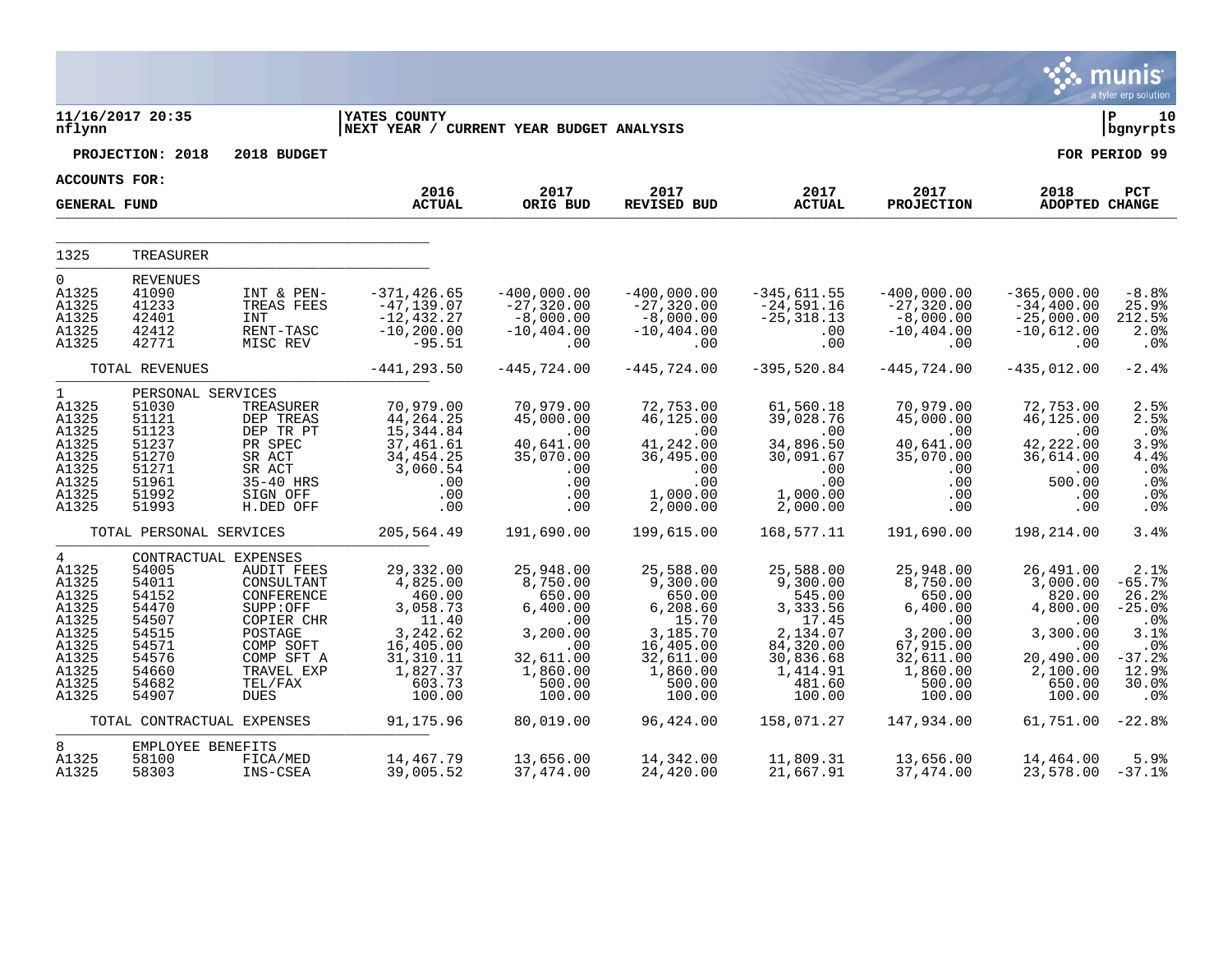|                     |                                            |             |                                      |                              |                           |                            |                           |                            | a tyler erp solution    |
|---------------------|--------------------------------------------|-------------|--------------------------------------|------------------------------|---------------------------|----------------------------|---------------------------|----------------------------|-------------------------|
| nflynn              | 11/16/2017 20:35                           |             | <b>IYATES COUNTY</b><br> NEXT YEAR / | CURRENT YEAR BUDGET ANALYSIS |                           |                            |                           |                            | 11<br>l P<br>  bgnyrpts |
|                     | PROJECTION: 2018                           | 2018 BUDGET |                                      |                              |                           |                            |                           |                            | FOR PERIOD 99           |
| ACCOUNTS FOR:       |                                            |             | 2016                                 | 2017                         | 2017                      | 2017                       | 2017                      | 2018                       |                         |
| <b>GENERAL FUND</b> |                                            |             | <b>ACTUAL</b>                        | ORIG BUD                     | <b>REVISED BUD</b>        | <b>ACTUAL</b>              | <b>PROJECTION</b>         | ADOPTED                    | PCT<br>CHANGE           |
| A1325               | 58305                                      | INS-NON UN  | 22,382.94                            | 16,968.00                    | 16,968.00                 | 14,831.69                  | 16,968.00                 | 18,297.00                  | 7.8%                    |
|                     | TOTAL EMPLOYEE BENEFITS<br>TOTAL TREASURER |             | 75,856.25<br>$-68,696.80$            | 68,098.00<br>$-105,917.00$   | 55,730.00<br>$-93,955.00$ | 48,308.91<br>$-20, 563.55$ | 68,098.00<br>$-38,002.00$ | 56,339.00<br>$-118,708.00$ | $-17.3%$<br>12.1%       |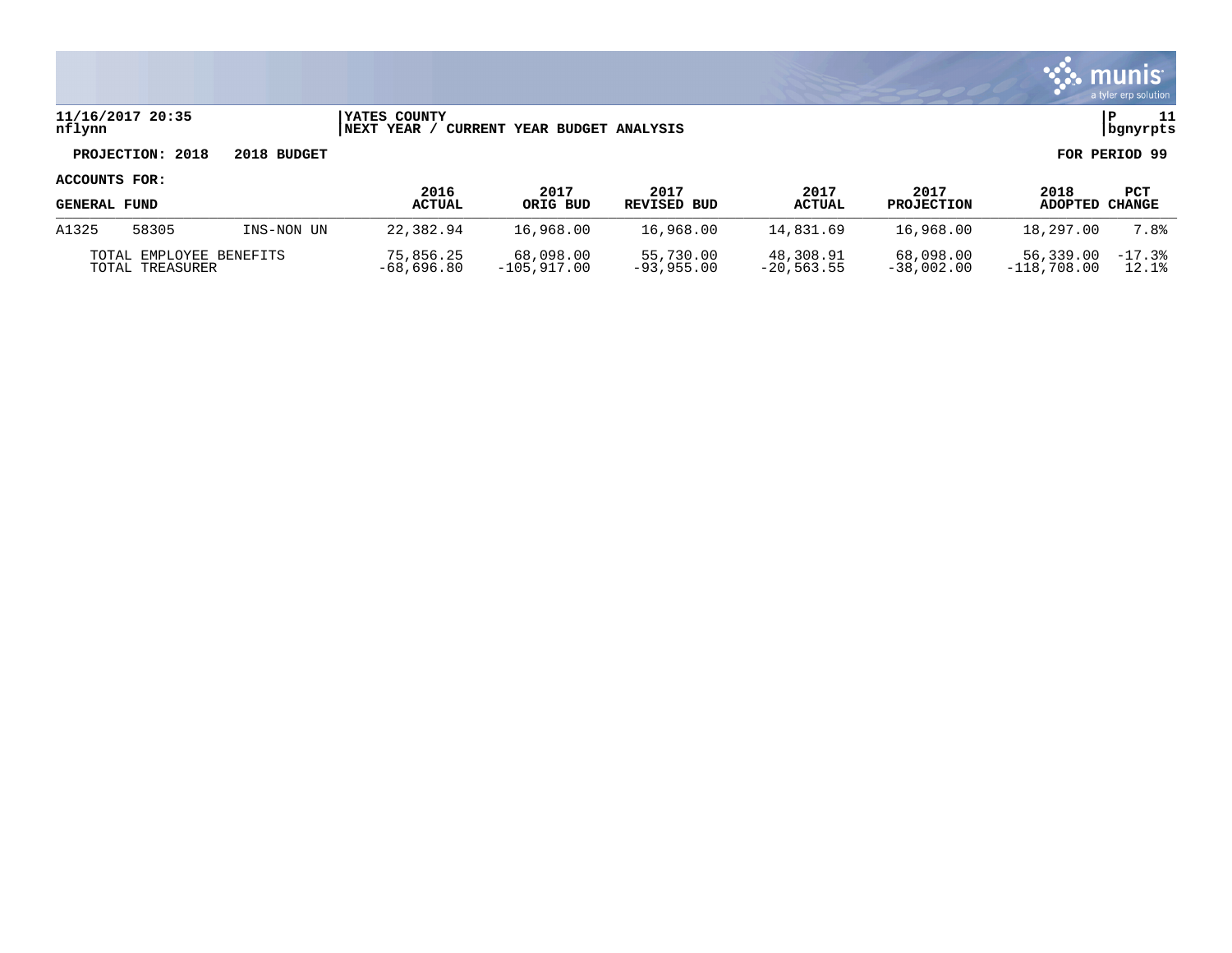|                                      |                                                 |                             |                              |                            |                       |                           |                        | <b>munis</b><br>a tyler erp solution |
|--------------------------------------|-------------------------------------------------|-----------------------------|------------------------------|----------------------------|-----------------------|---------------------------|------------------------|--------------------------------------|
| nflynn                               | 11/16/2017 20:35                                | YATES COUNTY<br>NEXT YEAR / | CURRENT YEAR BUDGET ANALYSIS |                            |                       |                           |                        | 12<br>P<br>  bgnyrpts                |
|                                      | PROJECTION: 2018<br>2018 BUDGET                 |                             |                              |                            |                       |                           |                        | FOR PERIOD 99                        |
| ACCOUNTS FOR:<br><b>GENERAL FUND</b> |                                                 | 2016<br><b>ACTUAL</b>       | 2017<br>ORIG BUD             | 2017<br><b>REVISED BUD</b> | 2017<br><b>ACTUAL</b> | 2017<br><b>PROJECTION</b> | 2018<br><b>ADOPTED</b> | PCT<br><b>CHANGE</b>                 |
| 1340                                 | <b>BUDGET OFFICER</b>                           |                             |                              |                            |                       |                           |                        |                                      |
|                                      |                                                 |                             |                              |                            |                       |                           |                        |                                      |
| A1340                                | PERSONAL SERVICES<br>51575<br><b>BUDGET OFF</b> | 9,286.00                    | 9,286.00                     | 9,518.00                   | 8,053.74              | 9,286.00                  | 12,500.00              | 34.6%                                |
|                                      | TOTAL PERSONAL SERVICES                         | 9,286.00                    | 9,286.00                     | 9,518.00                   | 8,053.74              | 9,286.00                  | 12,500.00              | 34.6%                                |
| 8<br>A1340                           | EMPLOYEE BENEFITS<br>58100<br>FICA/MED          | 696.97                      | 711.00                       | 729.00                     | 605.90                | 711.00                    | 956.00                 | 34.5%                                |
|                                      | TOTAL EMPLOYEE BENEFITS<br>TOTAL BUDGET OFFICER | 696.97<br>9,982.97          | 711.00<br>9,997.00           | 729.00<br>10,247.00        | 605.90<br>8,659.64    | 711.00<br>9,997.00        | 956.00<br>13,456.00    | 34.5%<br>34.6%                       |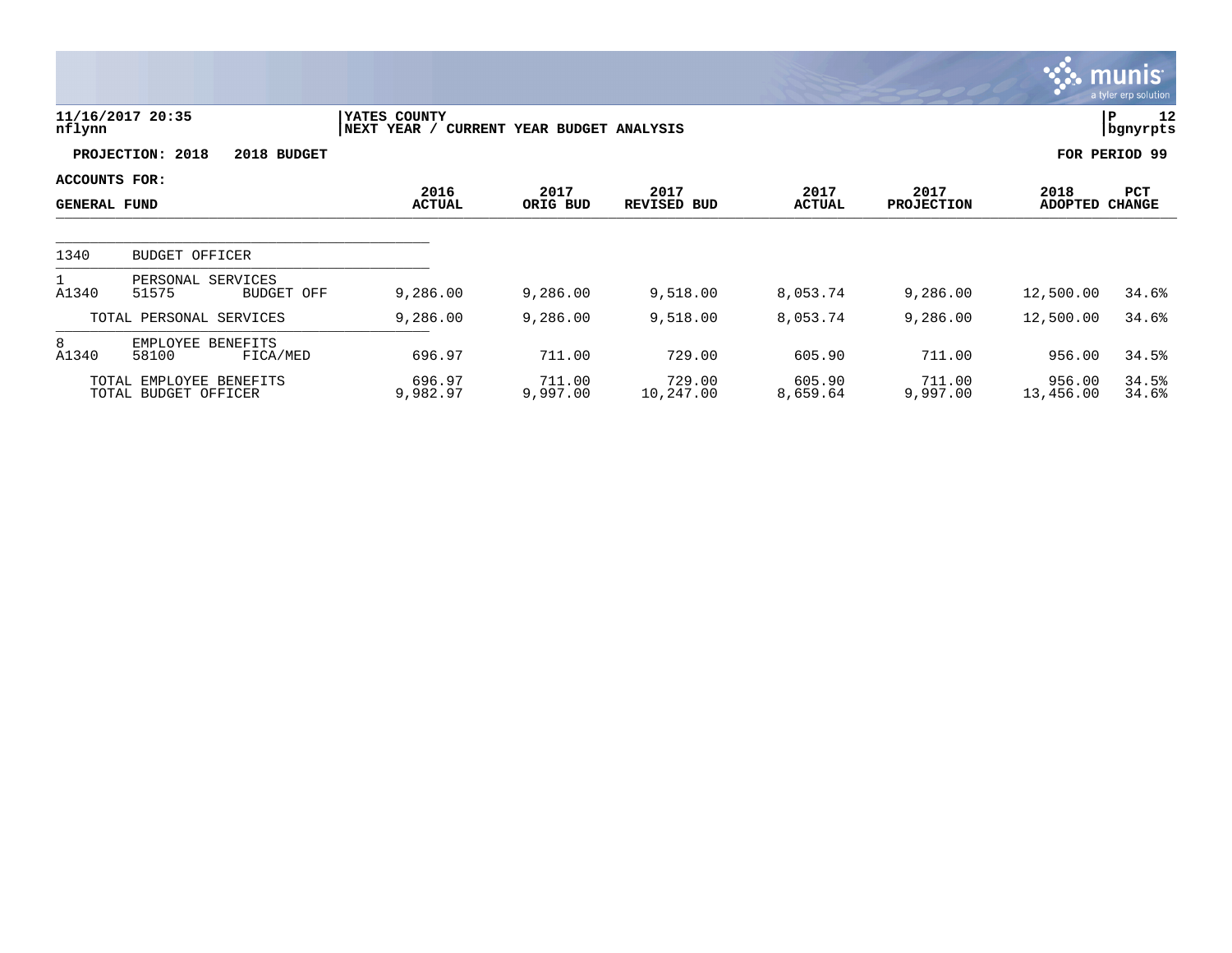|                                                                                                                                                                     |                                                                                                                                                                               |                                                                                                                                                                                                                        |                                                                                                                                                                                           |                                                                                                                                                                                      |                                                                                                                                                                                       |                                                                                                                                                                                                     |                                                                                                                                                                                     |                                                                                                                                                                                   | a tyler erp solution                                                                                                             |
|---------------------------------------------------------------------------------------------------------------------------------------------------------------------|-------------------------------------------------------------------------------------------------------------------------------------------------------------------------------|------------------------------------------------------------------------------------------------------------------------------------------------------------------------------------------------------------------------|-------------------------------------------------------------------------------------------------------------------------------------------------------------------------------------------|--------------------------------------------------------------------------------------------------------------------------------------------------------------------------------------|---------------------------------------------------------------------------------------------------------------------------------------------------------------------------------------|-----------------------------------------------------------------------------------------------------------------------------------------------------------------------------------------------------|-------------------------------------------------------------------------------------------------------------------------------------------------------------------------------------|-----------------------------------------------------------------------------------------------------------------------------------------------------------------------------------|----------------------------------------------------------------------------------------------------------------------------------|
| nflynn                                                                                                                                                              | 11/16/2017 20:35<br>PROJECTION: 2018                                                                                                                                          | 2018 BUDGET                                                                                                                                                                                                            | <b>YATES COUNTY</b><br>NEXT YEAR / CURRENT YEAR BUDGET ANALYSIS                                                                                                                           |                                                                                                                                                                                      |                                                                                                                                                                                       |                                                                                                                                                                                                     |                                                                                                                                                                                     |                                                                                                                                                                                   | l P<br>13<br>  bgnyrpts<br>FOR PERIOD 99                                                                                         |
| <b>ACCOUNTS FOR:</b>                                                                                                                                                |                                                                                                                                                                               |                                                                                                                                                                                                                        |                                                                                                                                                                                           |                                                                                                                                                                                      |                                                                                                                                                                                       |                                                                                                                                                                                                     |                                                                                                                                                                                     |                                                                                                                                                                                   |                                                                                                                                  |
|                                                                                                                                                                     |                                                                                                                                                                               |                                                                                                                                                                                                                        | 2016                                                                                                                                                                                      | 2017                                                                                                                                                                                 |                                                                                                                                                                                       | 2017 2017<br>TISED BUD ACTUAL                                                                                                                                                                       | 2017                                                                                                                                                                                | 2018                                                                                                                                                                              | PCT                                                                                                                              |
| <b>GENERAL FUND</b>                                                                                                                                                 |                                                                                                                                                                               |                                                                                                                                                                                                                        | <b>ACTUAL</b>                                                                                                                                                                             | ORIG BUD                                                                                                                                                                             | REVISED BUD                                                                                                                                                                           |                                                                                                                                                                                                     | <b>PROJECTION</b>                                                                                                                                                                   | <b>ADOPTED CHANGE</b>                                                                                                                                                             |                                                                                                                                  |
| 1355                                                                                                                                                                | REAL PROPERTY                                                                                                                                                                 |                                                                                                                                                                                                                        |                                                                                                                                                                                           |                                                                                                                                                                                      |                                                                                                                                                                                       |                                                                                                                                                                                                     |                                                                                                                                                                                     |                                                                                                                                                                                   |                                                                                                                                  |
|                                                                                                                                                                     |                                                                                                                                                                               |                                                                                                                                                                                                                        |                                                                                                                                                                                           |                                                                                                                                                                                      |                                                                                                                                                                                       |                                                                                                                                                                                                     |                                                                                                                                                                                     |                                                                                                                                                                                   |                                                                                                                                  |
| $\Omega$<br>A1355<br>A1355                                                                                                                                          | <b>REVENUES</b><br>41250<br>43089                                                                                                                                             | RP FEES<br>OTHER                                                                                                                                                                                                       | -37,715.87<br>-727.00                                                                                                                                                                     | .00                                                                                                                                                                                  | $-33,395.00$ $-33,395.00$<br>$\sim$ 00                                                                                                                                                | -29,768.57 -33,395.00<br>-740.30 -00                                                                                                                                                                | $-33,395.00$                                                                                                                                                                        | $-29,745.00$<br>.00                                                                                                                                                               | $-10.9\%$<br>.0%                                                                                                                 |
|                                                                                                                                                                     | TOTAL REVENUES                                                                                                                                                                |                                                                                                                                                                                                                        | $-38,442.87$                                                                                                                                                                              | $-33,395.00$                                                                                                                                                                         | $-33,395.00$                                                                                                                                                                          | $-30,508.87$                                                                                                                                                                                        | $-33,395.00$                                                                                                                                                                        | $-29,745.00$                                                                                                                                                                      | $-10.9%$                                                                                                                         |
| 1<br>A1355<br>A1355<br>A1355<br>A1355<br>A1355<br>A1355<br>A1355                                                                                                    | 51060<br>51271<br>51508<br>51509<br>51992<br>51993<br>51999                                                                                                                   | PERSONAL SERVICES<br>DIR RP<br>SR ACT                                                                                                                                                                                  | 67,092.00<br>ERET 507,092.00<br>SREACT 29,355.99<br>35-40 HRS 29,355.62<br>COMP CSEA 4.31<br>SIGN OFF .00<br>H.DED OFF .00<br>TM TECH 50,075.76                                           | $67,092.00$<br>33,648.00<br>.00<br>.00<br>.00<br>.00<br>49,941.00                                                                                                                    | 68,769.00<br>34, 153.00<br>$1,200.00$<br>0.00<br>1,000.00<br>1,000.00<br>50                                                                                                           | $57, 2$<br>28,868.75<br>554.69<br>500.00<br>00.00<br>$1,000.00$<br>$1,000.00$<br>$42,889.05$                                                                                                        | 67,092.00<br>$33,648.00$<br>0.00<br>0.00<br>0.00<br>0.00<br>49,941.00                                                                                                               | 60,500.00<br>35,637.00<br>.00<br>$\begin{array}{cc} .00 & .00 \ .00 & .00 \ .00 & .00 \ .00 & .00 \ .00 & 0.00 \ 1.00 & 51,906.00 \ \end{array}$                                  | $-9.8%$<br>5.9%<br>$.0\%$<br>.0 <sup>°</sup><br>.0%<br>.0%<br>3.9%                                                               |
|                                                                                                                                                                     |                                                                                                                                                                               |                                                                                                                                                                                                                        | TOTAL PERSONAL SERVICES 148,100.68                                                                                                                                                        | 150,681.00                                                                                                                                                                           | 156,809.00                                                                                                                                                                            |                                                                                                                                                                                                     |                                                                                                                                                                                     | 148,043.00                                                                                                                                                                        | $-1.8%$                                                                                                                          |
| $\overline{2}$<br>A1355                                                                                                                                             | EQUIPMENT<br>52115                                                                                                                                                            | COMP HRDWR                                                                                                                                                                                                             | $\sim$ 00                                                                                                                                                                                 | .00                                                                                                                                                                                  | 15,200.00                                                                                                                                                                             | 15,200.00                                                                                                                                                                                           | .00                                                                                                                                                                                 | .00                                                                                                                                                                               | .0 <sub>8</sub>                                                                                                                  |
|                                                                                                                                                                     | TOTAL EQUIPMENT                                                                                                                                                               |                                                                                                                                                                                                                        | .00                                                                                                                                                                                       | .00                                                                                                                                                                                  | 15,200.00                                                                                                                                                                             | 15,200.00                                                                                                                                                                                           | .00                                                                                                                                                                                 | .00                                                                                                                                                                               | .0%                                                                                                                              |
| $4\degree$<br>A1355<br>A1355<br>A1355<br>A1355<br>A1355<br>A1355<br>A1355<br>A1355<br>A1355<br>A1355<br>A1355<br>A1355<br>A1355<br>A1355<br>A1355<br>A1355<br>A1355 | CONTRACTUAL EXPENSES<br>54152<br>54156<br>54407<br>54408<br>54426<br>54470<br>54507<br>54515<br>54516<br>54571<br>54575<br>54653<br>54654<br>54660<br>54682<br>54763<br>54907 | CONFERENCE<br>TRAINING<br>EOUIP AGRE<br>EQ MAINT<br>MAP MAINT<br>SUPP:OFF<br>COPIER CHR<br>POSTAGE<br>PRINTING<br>COMP SOFT<br>SOFT MAINT<br>GASOLINE<br>MILEAGE<br>TRAVEL EXP<br>TEL/FAX<br>PICTOMETRY<br><b>DUES</b> | 150.00<br>2,208.05<br>2,115.72<br>1,082.52<br>$\sim$ 00<br>2,419.61<br>351.15<br>43.61<br>452.61<br>17,250.00<br>450.00<br>$37.34$<br>610.74<br>1,284.20<br>837.34<br>21,635.00<br>230.00 | 300.00<br>1,500.00<br>2,400.00<br>1,500.00<br>500.00<br>2,700.00<br>$500.00$<br>$100$<br>.00<br>8,000.00<br>$400.00$<br>50.00<br>700.00<br>1,500.00<br>900.00<br>21,750.00<br>275.00 | $300.00$<br>$663.00$<br>2,400.00<br>1,496.00<br>500.00<br>3,249.58<br>500.00<br>1,677.00<br>.00<br>7,500.00<br>400.00<br>50.00<br>165.41<br>1,244.00<br>900.00<br>21,750.00<br>257.01 | 100.00<br>338.28<br>338.28<br>$1,316.99$<br>50.00<br>50.00<br>500.00<br>3,249.58<br>369.90<br>1,621.29<br>.00<br>7,500.00<br>300.00<br>10.44<br>109.46<br>1,244.00<br>669.20<br>21,750.00<br>225.00 | $300.00$<br>1,500.00<br>2,400.00<br>1,500.00<br>500.00<br>2,700.00<br>500.00<br>100.00<br>.00<br>8,000.00<br>400.00<br>50.00<br>700.00<br>1,500.00<br>900.00<br>21,750.00<br>275.00 | 300.00<br>2,000.00<br>3,500.00<br>1,500.00<br>500.00<br>2,700.00<br>500.00<br>100.00<br>.00<br>8,400.00<br>500.00<br>50.00<br>700.00<br>1,500.00<br>900.00<br>21,750.00<br>275.00 | .0%<br>33.3%<br>45.8%<br>.0%<br>.0%<br>.0%<br>.0%<br>.0%<br>.0%<br>5.0%<br>25.0%<br>$.0\%$<br>.0%<br>.0%<br>.0%<br>.0%<br>$.0\%$ |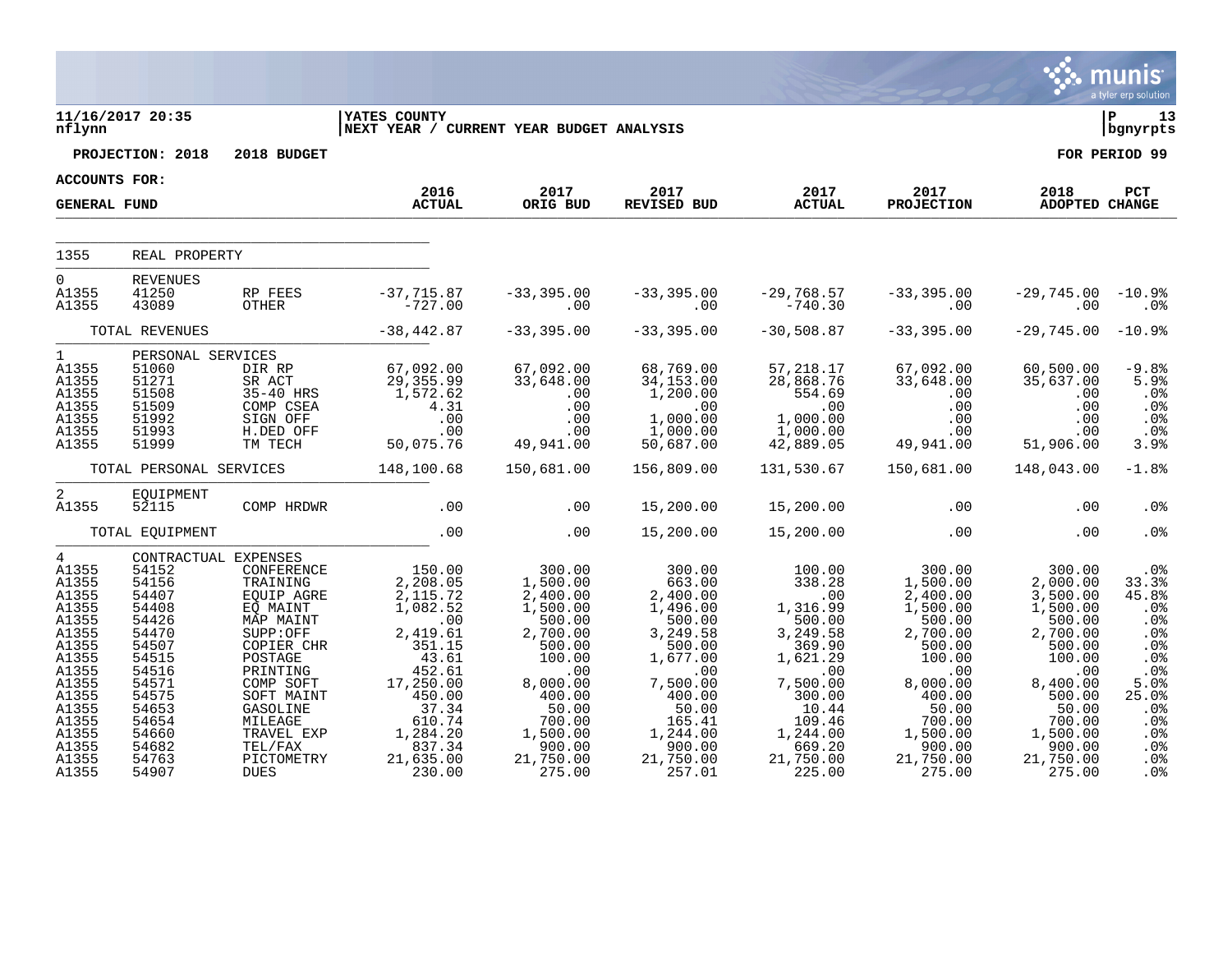

### **11/16/2017 20:35 |YATES COUNTY |P 14 nflynn |NEXT YEAR / CURRENT YEAR BUDGET ANALYSIS |bgnyrpts**

**PROJECTION: 2018 2018 BUDGET FOR PERIOD 99**

| <b>GENERAL FUND</b>                            |                                            |                                                       | 2016<br><b>ACTUAL</b>               | 2017<br>ORIG BUD                    | 2017<br>REVISED BUD                 | 2017<br><b>ACTUAL</b>             | 2017<br><b>PROJECTION</b>           | 2018<br>ADOPTED                     | <b>PCT</b><br>CHANGE          |
|------------------------------------------------|--------------------------------------------|-------------------------------------------------------|-------------------------------------|-------------------------------------|-------------------------------------|-----------------------------------|-------------------------------------|-------------------------------------|-------------------------------|
| A1355<br>A1355                                 | 54916<br>54964                             | PUBLICATN<br>$LEASE$ : REC                            | 358.00<br>40.00                     | 375.00<br>40.00                     | 398.00<br>40.00                     | 398.00<br>40.00                   | 375.00<br>40.00                     | 375.00<br>40.00                     | $.0\%$<br>$.0\%$              |
|                                                | TOTAL CONTRACTUAL EXPENSES                 |                                                       | 51,555.89                           | 43,490.00                           | 43,490.00                           | 39,742.14                         | 43,490.00                           | 45,590.00                           | 4.8%                          |
| 8<br>A1355<br>A1355<br>A1355                   | <b>EMPLOYEE</b><br>58100<br>58303<br>58305 | <b>BENEFITS</b><br>FICA/MED<br>INS-CSEA<br>INS-NON UN | 10,373.75<br>27,991.08<br>12,370.20 | 10,807.00<br>27,196.00<br>11,854.00 | 11,308.00<br>22,954.00<br>11,603.64 | 9,348.46<br>20,793.77<br>7,350.40 | 10,807.00<br>27,196.00<br>11,854.00 | 10,372.00<br>24,588.00<br>11,202.00 | $-4.0%$<br>$-9.6%$<br>$-5.5%$ |
| TOTAL EMPLOYEE BENEFITS<br>TOTAL REAL PROPERTY |                                            | 50,735.03<br>211,948.73                               | 49,857.00<br>210,633.00             | 45,865.64<br>227,969.64             | 37,492.63<br>193,456.57             | 49,857.00<br>210,633.00           | 46,162.00<br>210,050.00             | $-7.4\%$<br>$-0.38$                 |                               |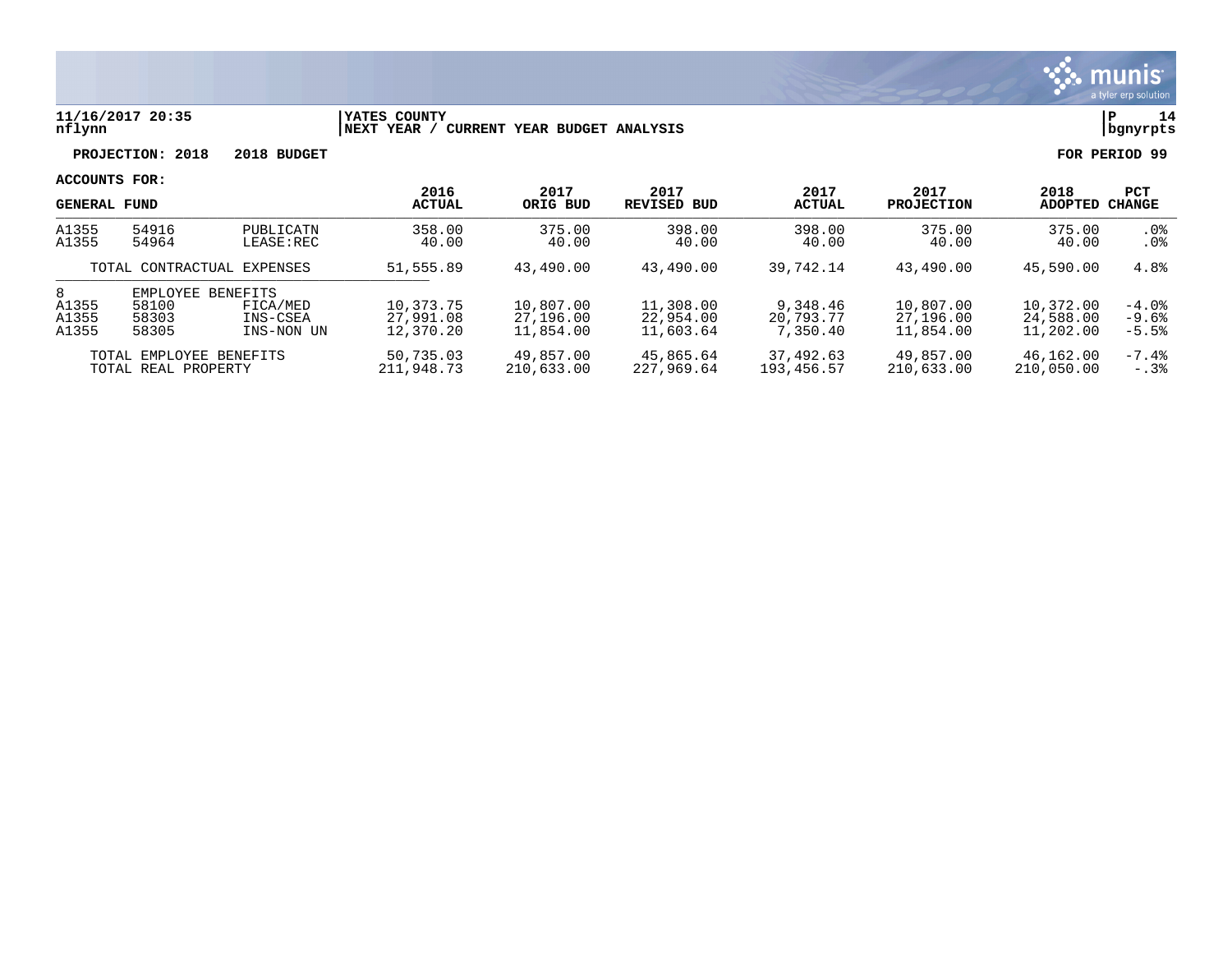|                                             |                            |                               |                             |                              |                       |                       |                           |                        | <b>munis</b><br>a tyler erp solution |
|---------------------------------------------|----------------------------|-------------------------------|-----------------------------|------------------------------|-----------------------|-----------------------|---------------------------|------------------------|--------------------------------------|
| nflynn                                      | 11/16/2017 20:35           |                               | YATES COUNTY<br>NEXT YEAR / | CURRENT YEAR BUDGET ANALYSIS |                       |                       |                           |                        | 15<br>P<br>bgnyrpts                  |
|                                             | PROJECTION: 2018           | 2018 BUDGET                   |                             |                              |                       |                       |                           |                        | FOR PERIOD 99                        |
| <b>ACCOUNTS FOR:</b><br><b>GENERAL FUND</b> |                            |                               | 2016<br><b>ACTUAL</b>       | 2017<br>ORIG BUD             | 2017<br>REVISED BUD   | 2017<br><b>ACTUAL</b> | 2017<br><b>PROJECTION</b> | 2018<br><b>ADOPTED</b> | PCT<br><b>CHANGE</b>                 |
| 1362                                        |                            | TAX ADVERTISING & EXPENSE     |                             |                              |                       |                       |                           |                        |                                      |
| $\overline{0}$<br>A1362                     | REVENUES<br>41235          | TX ADV&SRC                    | $-20,085.00$                | $-20,000.00$                 | $-20,000.00$          | $-13,915.00$          | $-20,000.00$              | $-19,000.00$           | $-5.0%$                              |
|                                             | TOTAL REVENUES             |                               | $-20,085.00$                | $-20,000.00$                 | $-20,000.00$          | $-13,915.00$          | $-20,000.00$              | $-19,000.00$           | $-5.0%$                              |
| 4<br>A1362                                  | CONTRACTUAL<br>54922       | <b>EXPENSES</b><br>TX ENF EXP | 16,360.57                   | 22,200.00                    | 22,200.00             | 16,187.10             | 22,200.00                 | 20,500.00              | $-7.7%$                              |
|                                             | TOTAL CONTRACTUAL EXPENSES | TOTAL TAX ADVERTISING & EXPE  | 16,360.57<br>$-3,724.43$    | 22,200.00<br>2,200.00        | 22,200.00<br>2,200.00 | 16,187.10<br>2,272.10 | 22,200.00<br>2,200.00     | 20,500.00<br>1,500.00  | $-7.7%$<br>$-31.8%$                  |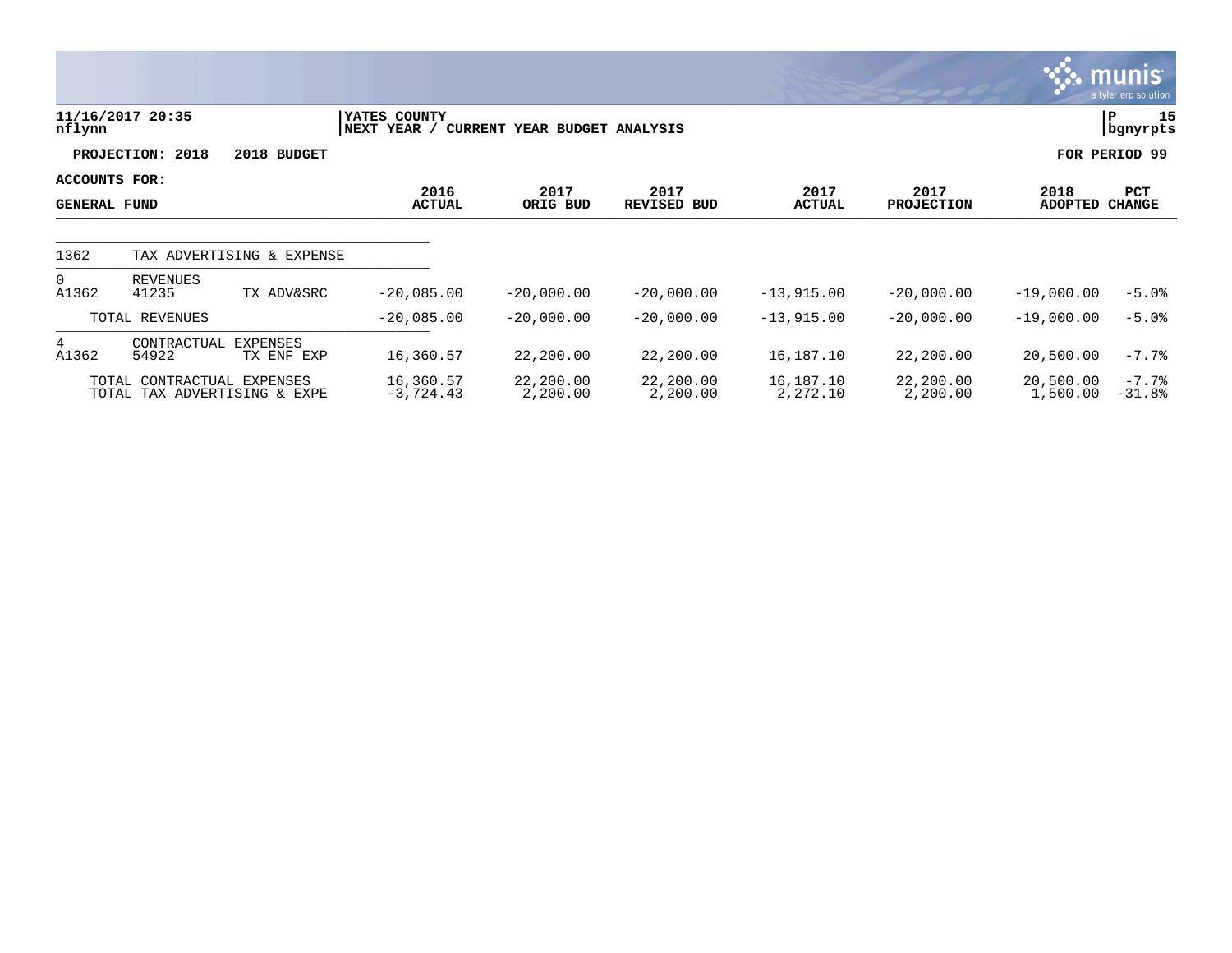|                                                 |                                                          |                                                   |                                                    |                                    |                                         |                                               |                                    |                                          | <b>munis</b><br>a tyler erp solution |
|-------------------------------------------------|----------------------------------------------------------|---------------------------------------------------|----------------------------------------------------|------------------------------------|-----------------------------------------|-----------------------------------------------|------------------------------------|------------------------------------------|--------------------------------------|
| nflynn                                          | 11/16/2017 20:35                                         |                                                   | YATES COUNTY<br>NEXT YEAR /                        | CURRENT YEAR BUDGET ANALYSIS       |                                         |                                               |                                    |                                          | P<br>16<br>bgnyrpts                  |
|                                                 | PROJECTION: 2018                                         | 2018 BUDGET                                       |                                                    |                                    |                                         |                                               |                                    |                                          | FOR PERIOD 99                        |
| <b>ACCOUNTS FOR:</b><br><b>GENERAL FUND</b>     |                                                          |                                                   | 2016<br><b>ACTUAL</b>                              | 2017<br>ORIG BUD                   | 2017<br><b>REVISED BUD</b>              | 2017<br><b>ACTUAL</b>                         | 2017<br><b>PROJECTION</b>          | 2018<br>ADOPTED CHANGE                   | <b>PCT</b>                           |
| 1364                                            |                                                          | TAX-ACOD PROP EXPENSES                            |                                                    |                                    |                                         |                                               |                                    |                                          |                                      |
| 0<br>A1364<br>A1364<br>A1364<br>A1364           | <b>REVENUES</b><br>41051<br>42401<br>42620<br>42652      | SALE TAP<br>INT-ENV CL<br>FORF DEP<br>FOREST PRD  | $-413,876.88$<br>$-45.49$<br>$-30.00$<br>$-542.31$ | $-106,000.00$<br>.00<br>.00<br>.00 | $-106,000.00$<br>$.00 \,$<br>.00<br>.00 | $-115,944.30$<br>$-37.50$<br>.00<br>$-286.97$ | $-106,000.00$<br>.00<br>.00<br>.00 | $-113,000.00$<br>.00<br>.00<br>.00       | 6.6%<br>.0%<br>$.0\%$<br>$.0\%$      |
|                                                 | TOTAL REVENUES                                           |                                                   | $-414, 494.68$                                     | $-106,000.00$                      | $-106,000.00$                           | $-116, 268.77$                                | $-106,000.00$                      | $-113,000.00$                            | 6.6%                                 |
| $4^{\circ}$<br>A1364<br>A1364<br>A1364<br>A1364 | CONTRACTUAL EXPENSES<br>54027<br>54501<br>54918<br>54936 | MISC CONTR<br>ADVERTISIN<br>REF&TAP TX<br>CLEANUP | 51.05<br>18.90<br>865.40<br>20,375.53              | .00<br>.00<br>1,100.00<br>.00      | .00<br>.00<br>1,100.00<br>32,119.09     | .00<br>.00<br>892.90<br>39,208.78             | .00<br>.00<br>1,100.00<br>.00      | .00<br>.00<br>1,100.00<br>20,000.00      | .0%<br>$.0\%$<br>$.0\%$<br>$.0\%$    |
|                                                 | TOTAL CONTRACTUAL EXPENSES                               | TOTAL TAX-ACOD PROP EXPENSES                      | 21,310.88<br>$-393, 183.80$                        | 1,100.00<br>$-104,900.00$          | 33,219.09<br>-72,780.91                 | 40,101.68<br>$-76, 167.09$                    | 1,100.00<br>$-104,900.00$          | 21,100.00 1818.2%<br>$-91,900.00 - 12.4$ |                                      |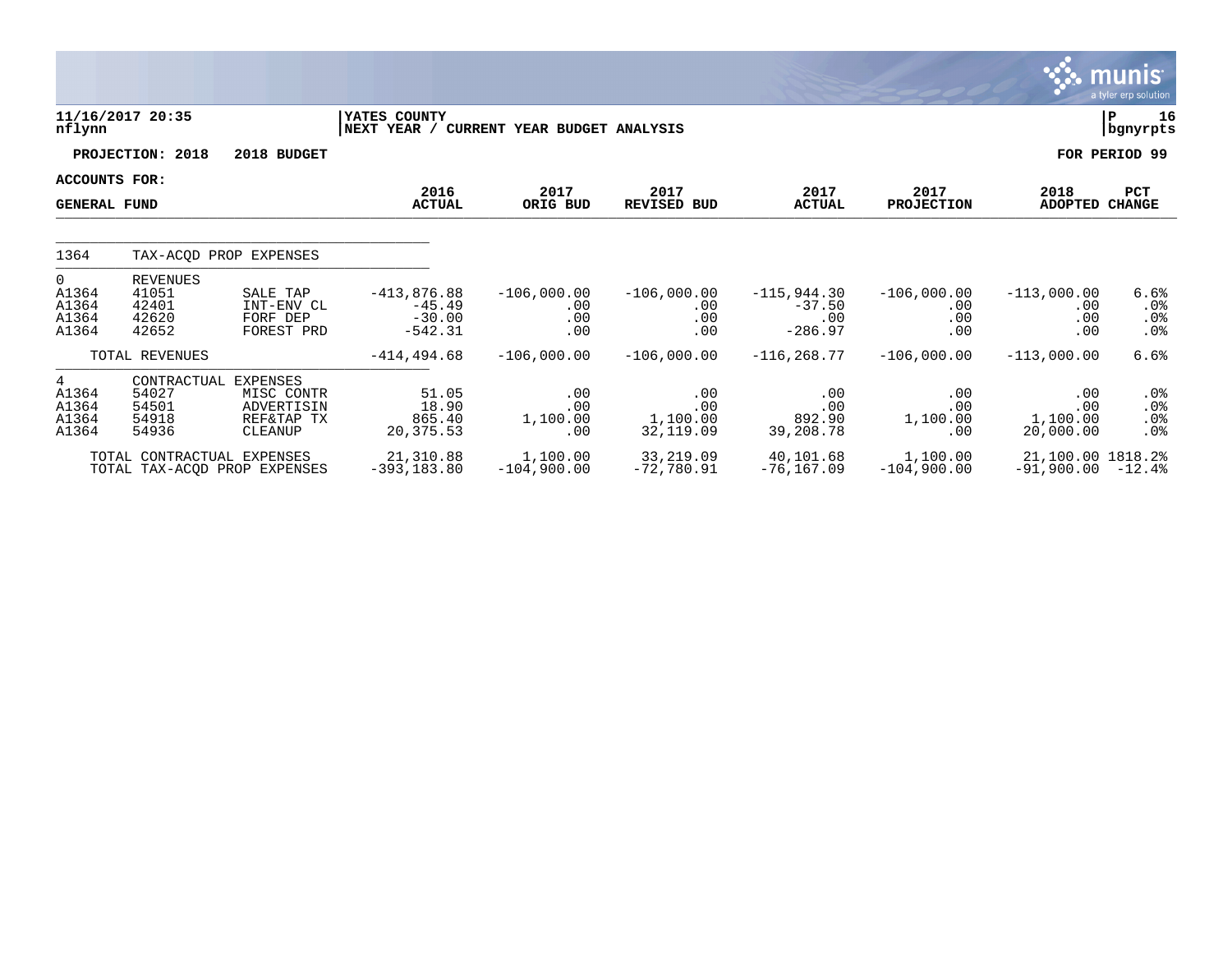|                                                                                                                                   |                                                                                                                                        |                                                                                                                                                                          |                                                                                                                                                 |                                                                                                                                        |                                                                                                                                                       |                                                                                                                                                          |                                                                                                                                         |                                                                                                                                        | munis<br>a tyler erp solution                                                                                 |
|-----------------------------------------------------------------------------------------------------------------------------------|----------------------------------------------------------------------------------------------------------------------------------------|--------------------------------------------------------------------------------------------------------------------------------------------------------------------------|-------------------------------------------------------------------------------------------------------------------------------------------------|----------------------------------------------------------------------------------------------------------------------------------------|-------------------------------------------------------------------------------------------------------------------------------------------------------|----------------------------------------------------------------------------------------------------------------------------------------------------------|-----------------------------------------------------------------------------------------------------------------------------------------|----------------------------------------------------------------------------------------------------------------------------------------|---------------------------------------------------------------------------------------------------------------|
| nflynn                                                                                                                            | 11/16/2017 20:35                                                                                                                       |                                                                                                                                                                          | <b>YATES COUNTY</b><br> NEXT YEAR / CURRENT YEAR BUDGET ANALYSIS                                                                                |                                                                                                                                        |                                                                                                                                                       |                                                                                                                                                          |                                                                                                                                         |                                                                                                                                        | l P<br>17<br>bgnyrpts                                                                                         |
|                                                                                                                                   | PROJECTION: 2018                                                                                                                       | 2018 BUDGET                                                                                                                                                              |                                                                                                                                                 |                                                                                                                                        |                                                                                                                                                       |                                                                                                                                                          |                                                                                                                                         |                                                                                                                                        | FOR PERIOD 99                                                                                                 |
| <b>ACCOUNTS FOR:</b>                                                                                                              |                                                                                                                                        |                                                                                                                                                                          |                                                                                                                                                 |                                                                                                                                        |                                                                                                                                                       |                                                                                                                                                          |                                                                                                                                         |                                                                                                                                        |                                                                                                               |
| <b>GENERAL FUND</b>                                                                                                               |                                                                                                                                        |                                                                                                                                                                          | 2016<br><b>ACTUAL</b>                                                                                                                           | 2017<br>ORIG BUD                                                                                                                       | 2017<br>REVISED BUD                                                                                                                                   | 2017<br><b>ACTUAL</b>                                                                                                                                    | 2017<br><b>PROJECTION</b>                                                                                                               | 2018<br>ADOPTED CHANGE                                                                                                                 | PCT                                                                                                           |
| 1410                                                                                                                              | COUNTY CLERK                                                                                                                           |                                                                                                                                                                          |                                                                                                                                                 |                                                                                                                                        |                                                                                                                                                       |                                                                                                                                                          |                                                                                                                                         |                                                                                                                                        |                                                                                                               |
| $\Omega$<br>A1410<br>A1410<br>A1410<br>A1410<br>A1410                                                                             | REVENUES<br>41136<br>41255<br>42410<br>42545<br>43005                                                                                  | AUTO TAX<br>CO CLRK FE<br>$\texttt{RENT-CLERK}$<br>PISTOL PER<br>MORTG TAX                                                                                               | $-152, 244.81$<br>$-501, 310.68$<br>$-3,000.00$<br>$-7, 151.00$<br>$-223,991.74$                                                                | $-148,000.00$<br>$-478,000.00$<br>$-3,000.00$<br>$-4,500.00$<br>$-190,000.00$                                                          | $-148,000.00$<br>$-478,000.00$<br>$-3,000.00$<br>$-4,500.00$<br>$-190,000.00$                                                                         | $-120, 165.31$<br>$-422, 182.99$<br>$-2,750.00$<br>$-6,641.00$<br>$-174, 112.44$                                                                         | $-148,000.00$<br>$-478,000.00$<br>$-3,000.00$<br>$-4,500.00$<br>$-190,000.00$                                                           | $-145,000.00$<br>$-480,000.00$<br>$-3,000.00$<br>$-5,000.00$<br>$-195,000.00$                                                          | $-2.0%$<br>.4%<br>.0%<br>11.1%<br>2.6%                                                                        |
|                                                                                                                                   | TOTAL REVENUES                                                                                                                         |                                                                                                                                                                          | $-887,698.23$                                                                                                                                   | $-823,500.00$                                                                                                                          | $-823,500.00$                                                                                                                                         | $-725, 851.74$                                                                                                                                           | $-823,500.00$                                                                                                                           | $-828,000.00$                                                                                                                          | .5%                                                                                                           |
| $\mathbf{1}$<br>A1410<br>A1410<br>A1410<br>A1410<br>A1410<br>A1410<br>A1410<br>A1410<br>A1410<br>A1410<br>A1410<br>A1410<br>A1410 | PERSONAL SERVICES<br>51005<br>51110<br>51135<br>51235<br>51236<br>51250<br>51251<br>51508<br>51509<br>51660<br>51661<br>51992<br>51993 | CO CLERK<br>DEP CLERK<br>MV SUPER<br>MV CASHIER<br>MV CASHIER<br>RECORD CLK<br>RECORD CLK<br>35-40 HRS<br>COMP CSEA<br>INS BUYOUT<br>COMP NONUN<br>SIGN OFF<br>H.DED OFF | 63,038.00<br>43, 143. 47<br>41,853.85<br>32,519.09<br>30,931.48<br>36,845.62<br>36, 485. 23<br>119.82<br>72.31<br>2,267.97<br>.00<br>.00<br>.00 | 63,038.00<br>37,000.00<br>41,842.00<br>32,923.00<br>33,053.00<br>37,292.00<br>36,346.00<br>.00<br>.00<br>2,371.00<br>.00<br>.00<br>.00 | 64,614.00<br>37,925.00<br>42,880.00<br>34,179.00<br>34,309.00<br>37,856.00<br>36,892.00<br>.00<br>574.33<br>2,371.00<br>73.87<br>2,000.00<br>2,000.00 | 54,673.29<br>32,090.45<br>36,282.40<br>28, 248.37<br>28, 377.73<br>32,032.01<br>31, 215.81<br>.00<br>574.33<br>1,778.04<br>73.87<br>2,000.00<br>2,000.00 | 63,038.00<br>37,000.00<br>41,842.00<br>32,923.00<br>33,053.00<br>37,292.00<br>36, 346.00<br>.00<br>.00<br>2,371.00<br>.00<br>.00<br>.00 | 64,614.00<br>37,925.00<br>42,880.00<br>34,999.00<br>35,131.00<br>38,769.00<br>37,851.00<br>.00<br>.00<br>$.00 \,$<br>.00<br>.00<br>.00 | 2.5%<br>2.5%<br>2.5%<br>6.3%<br>6.3%<br>4.0%<br>$\frac{4.1\%}{.0\%}$<br>.0%<br>$-100.0%$<br>.0%<br>.0%<br>.0% |
|                                                                                                                                   | TOTAL PERSONAL SERVICES                                                                                                                |                                                                                                                                                                          | 287, 276.84                                                                                                                                     | 283,865.00                                                                                                                             | 295,674.20                                                                                                                                            | 249,346.30                                                                                                                                               | 283,865.00                                                                                                                              | 292,169.00                                                                                                                             | 2.9%                                                                                                          |
| 4<br>A1410<br>A1410<br>A1410<br>A1410<br>A1410<br>A1410<br>A1410<br>A1410<br>A1410<br>A1410<br>A1410<br>A1410                     | CONTRACTUAL EXPENSES<br>54002<br>54470<br>54471<br>54507<br>54515<br>54516<br>54522<br>54660<br>54682<br>54907<br>54916<br>54964       | ARCHIVAL<br>SUPP:OFF<br>SUPP: PHOTO<br>COPIER CHR<br>POSTAGE<br>PRINTING<br>SHIPMENTS<br>TRAVEL EXP<br>TEL/FAX<br><b>DUES</b><br>PUBLICATN<br>LEASE:REC                  | 44,994.34<br>2,966.21<br>679.74<br>1,103.30<br>1,665.55<br>432.00<br>659.31<br>290.00<br>1,298.03<br>225.00<br>1,653.71<br>1,052.70             | 45,540.00<br>2,700.00<br>475.00<br>1,100.00<br>2,100.00<br>350.00<br>660.00<br>640.00<br>1,150.00<br>225.00<br>1,700.00<br>995.00      | 44,910.00<br>2,684.35<br>475.00<br>1,100.00<br>2,500.00<br>459.00<br>11.58<br>388.00<br>1,398.42<br>225.00<br>1,732.00<br>1,103.45                    | 37,425.00<br>2,570.26<br>230.41<br>949.95<br>2,204.04<br>459.00<br>11.58<br>388.00<br>1,098.20<br>225.00<br>1,438.23<br>1,103.45                         | 45,540.00<br>2,700.00<br>475.00<br>1,100.00<br>2,100.00<br>350.00<br>660.00<br>640.00<br>1,150.00<br>225.00<br>1,700.00<br>995.00       | 45,540.00<br>3,500.00<br>475.00<br>1,100.00<br>2,100.00<br>450.00<br>660.00<br>640.00<br>1,400.00<br>225.00<br>1,750.00<br>1,200.00    | .0%<br>29.6%<br>.0%<br>.0 <sub>8</sub><br>.0%<br>28.6%<br>.0%<br>$.0%$<br>21.7%<br>$.0\%$<br>2.9%<br>20.6%    |
|                                                                                                                                   | TOTAL CONTRACTUAL EXPENSES                                                                                                             |                                                                                                                                                                          | 57,019.89                                                                                                                                       | 57,635.00                                                                                                                              | 56,986.80                                                                                                                                             | 48,103.12                                                                                                                                                | 57,635.00                                                                                                                               | 59,040.00                                                                                                                              | 2.4%                                                                                                          |
| 8<br>A1410                                                                                                                        | EMPLOYEE BENEFITS<br>58100                                                                                                             | FICA/MED                                                                                                                                                                 | 20,002.67                                                                                                                                       | 21,185.00                                                                                                                              | 21,547.00                                                                                                                                             | 18,837.46                                                                                                                                                | 21,185.00                                                                                                                               | 21,618.00                                                                                                                              | 2.0%                                                                                                          |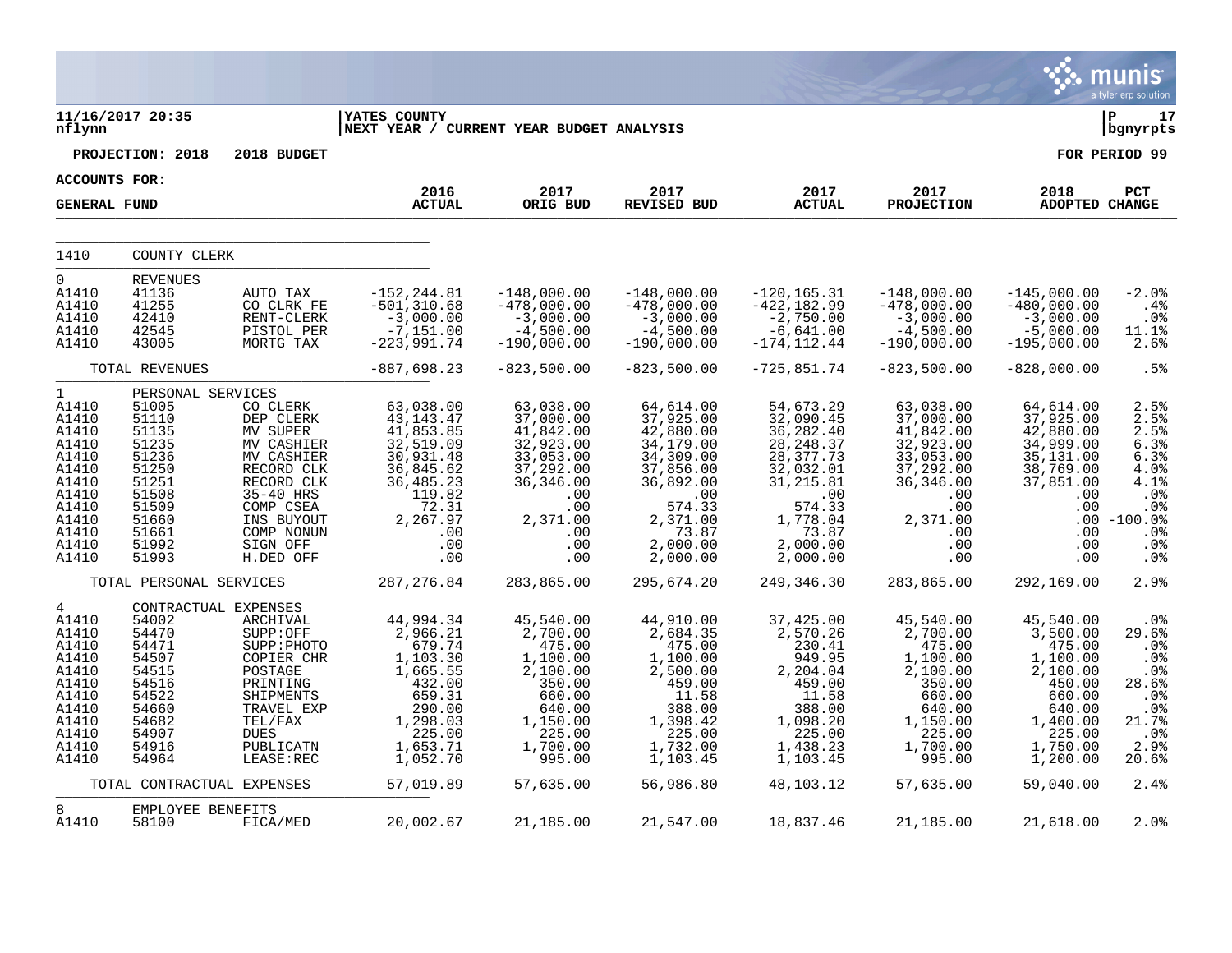

## **11/16/2017 20:35 |YATES COUNTY |P 18 nflynn |NEXT YEAR / CURRENT YEAR BUDGET ANALYSIS |bgnyrpts**

# **PROJECTION: 2018 2018 BUDGET FOR PERIOD 99**

| <b>GENERAL FUND</b>     |       |               | 2016<br><b>ACTUAL</b> | 2017<br>ORIG BUD | 2017<br>REVISED BUD | 2017<br><b>ACTUAL</b> | 2017<br><b>PROJECTION</b> | 2018<br>ADOPTED | PCT<br>CHANGE |
|-------------------------|-------|---------------|-----------------------|------------------|---------------------|-----------------------|---------------------------|-----------------|---------------|
| A1410                   | 58303 | INS-CSEA      | 32, 379, 24           | 34,305.00        | 27,810.00           | 29, 245, 93           | 34,305.00                 | 30,562.00       | $-10.9%$      |
| A1410                   | 58305 | INS-NON UN    | 6,185.04              | 5,927.00         | 5,927.00            | 6,667.76              | 5,927.00                  | 12,323.00       | 107.9%        |
| TOTAL EMPLOYEE BENEFITS |       | 58,566.95     | 61,417.00             | 55,284.00        | 54,751.15           | 61,417.00             | 64,503.00                 | 5.0%            |               |
| TOTAL COUNTY CLERK      |       | $-484.834.55$ | $-420.583.00$         | $-415.555.00$    | $-373.651.17$       | $-420.583.00$         | $-412.288.00$             | $-2.0%$         |               |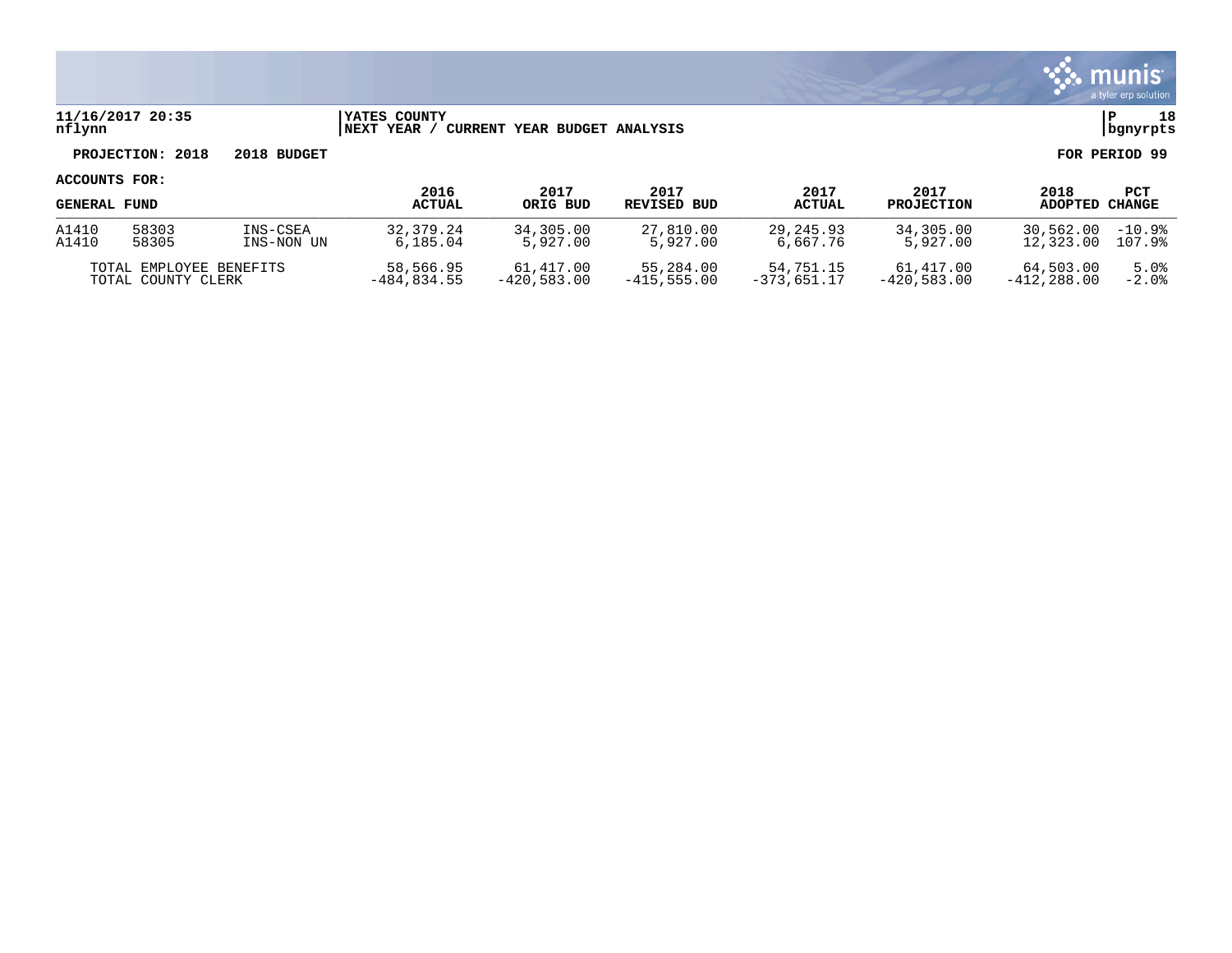|                                                                                                                                               |                                                                                                                                                          |                                                                                                                                                                                                             |                                                                                                                                            |                                                                                                                                                          |                                                                                                                                                          |                                                                                                                                           |                                                                                                                                                          |                                                                                                                                                          | <b>munis</b><br>a tyler erp solution                                                                                             |
|-----------------------------------------------------------------------------------------------------------------------------------------------|----------------------------------------------------------------------------------------------------------------------------------------------------------|-------------------------------------------------------------------------------------------------------------------------------------------------------------------------------------------------------------|--------------------------------------------------------------------------------------------------------------------------------------------|----------------------------------------------------------------------------------------------------------------------------------------------------------|----------------------------------------------------------------------------------------------------------------------------------------------------------|-------------------------------------------------------------------------------------------------------------------------------------------|----------------------------------------------------------------------------------------------------------------------------------------------------------|----------------------------------------------------------------------------------------------------------------------------------------------------------|----------------------------------------------------------------------------------------------------------------------------------|
| nflynn                                                                                                                                        | 11/16/2017 20:35                                                                                                                                         |                                                                                                                                                                                                             | YATES COUNTY<br>NEXT YEAR / CURRENT YEAR BUDGET ANALYSIS                                                                                   |                                                                                                                                                          |                                                                                                                                                          |                                                                                                                                           |                                                                                                                                                          |                                                                                                                                                          | $\mathbf{P}$<br>19<br>bgnyrpts                                                                                                   |
|                                                                                                                                               | PROJECTION: 2018                                                                                                                                         | 2018 BUDGET                                                                                                                                                                                                 |                                                                                                                                            |                                                                                                                                                          |                                                                                                                                                          |                                                                                                                                           |                                                                                                                                                          |                                                                                                                                                          | FOR PERIOD 99                                                                                                                    |
| <b>ACCOUNTS FOR:</b>                                                                                                                          |                                                                                                                                                          |                                                                                                                                                                                                             |                                                                                                                                            |                                                                                                                                                          |                                                                                                                                                          |                                                                                                                                           |                                                                                                                                                          |                                                                                                                                                          |                                                                                                                                  |
| <b>GENERAL FUND</b>                                                                                                                           |                                                                                                                                                          |                                                                                                                                                                                                             | 2016<br><b>ACTUAL</b>                                                                                                                      | 2017<br>ORIG BUD                                                                                                                                         | 2017<br>REVISED BUD                                                                                                                                      | 2017<br><b>ACTUAL</b>                                                                                                                     | 2017<br><b>PROJECTION</b>                                                                                                                                | 2018<br>ADOPTED CHANGE                                                                                                                                   | PCT                                                                                                                              |
| 1420                                                                                                                                          | COUNTY ATTORNEY                                                                                                                                          |                                                                                                                                                                                                             |                                                                                                                                            |                                                                                                                                                          |                                                                                                                                                          |                                                                                                                                           |                                                                                                                                                          |                                                                                                                                                          |                                                                                                                                  |
| 1<br>A1420<br>A1420                                                                                                                           | PERSONAL SERVICES<br>51590<br>51644                                                                                                                      | CO ATTY<br>SECR-ATTY                                                                                                                                                                                        | 85,330.04<br>27,973.40                                                                                                                     | 90,606.00<br>28,081.00                                                                                                                                   | 92,871.00<br>28,675.00                                                                                                                                   | 78,583.14<br>24,262.70                                                                                                                    | 90,606.00<br>28,081.00                                                                                                                                   | 92,871.00<br>28,675.00                                                                                                                                   | 2.5%<br>2.1%                                                                                                                     |
|                                                                                                                                               | TOTAL PERSONAL SERVICES                                                                                                                                  |                                                                                                                                                                                                             | 113,303.44                                                                                                                                 | 118,687.00                                                                                                                                               | 121,546.00                                                                                                                                               | 102,845.84                                                                                                                                | 118,687.00                                                                                                                                               | 121,546.00                                                                                                                                               | 2.4%                                                                                                                             |
| $4\overline{ }$<br>A1420<br>A1420<br>A1420<br>A1420<br>A1420<br>A1420<br>A1420<br>A1420<br>A1420<br>A1420<br>A1420<br>A1420<br>A1420<br>A1420 | 54025<br>54044<br>54152<br>54408<br>54470<br>54507<br>54512<br>54515<br>54654<br>54660<br>54682<br>54755<br>54907<br>54916<br>TOTAL CONTRACTUAL EXPENSES | CONTRACTUAL EXPENSES<br>LEGAL ASST<br>STENO FEES<br>CONFERENCE<br>EQ MAINT<br>SUPP:OFF<br>COPIER CHR<br>ON LINE DA<br>POSTAGE<br>MILEAGE<br>TRAVEL EXP<br>TEL/FAX<br>WITNESS FE<br><b>DUES</b><br>PUBLICATN | 40,021.17<br>.00<br>125.00<br>.00<br>360.14<br>.00<br>2,089.00<br>59.37<br>.00<br>167.40<br>320.02<br>.00<br>284.00<br>143.32<br>43,569.42 | 45,000.00<br>150.00<br>350.00<br>75.00<br>385.00<br>25.00<br>1,980.00<br>100.00<br>110.00<br>475.00<br>275.00<br>300.00<br>300.00<br>500.00<br>50,025.00 | 45,000.00<br>150.00<br>350.00<br>75.00<br>385.00<br>25.00<br>1,980.00<br>100.00<br>110.00<br>475.00<br>275.00<br>300.00<br>300.00<br>500.00<br>50,025.00 | 29,991.50<br>.00<br>100.00<br>.00<br>296.45<br>.00<br>1,670.00<br>71.25<br>.00<br>165.85<br>277.50<br>.00<br>284.00<br>93.44<br>32,949.99 | 45,000.00<br>150.00<br>350.00<br>75.00<br>385.00<br>25.00<br>1,980.00<br>100.00<br>110.00<br>475.00<br>275.00<br>300.00<br>300.00<br>500.00<br>50,025.00 | 45,000.00<br>150.00<br>350.00<br>75.00<br>385.00<br>25.00<br>1,980.00<br>100.00<br>110.00<br>475.00<br>275.00<br>300.00<br>300.00<br>500.00<br>50,025.00 | .0%<br>.0%<br>.0%<br>.0%<br>.0%<br>.0%<br>.0%<br>.0%<br>.0 <sub>8</sub><br>.0%<br>.0%<br>.0%<br>$.0\%$<br>.0 <sub>8</sub><br>.0% |
| 8<br>A1420                                                                                                                                    | EMPLOYEE BENEFITS<br>58100                                                                                                                               | FICA/MED                                                                                                                                                                                                    | 8,667.82                                                                                                                                   | 9,080.00                                                                                                                                                 | 9,299.00                                                                                                                                                 | 7,867.66                                                                                                                                  | 9,080.00                                                                                                                                                 | 9,299.00                                                                                                                                                 | 2.4%                                                                                                                             |
|                                                                                                                                               | TOTAL EMPLOYEE BENEFITS<br>TOTAL COUNTY ATTORNEY                                                                                                         |                                                                                                                                                                                                             | 8,667.82<br>165,540.68                                                                                                                     | 9,080.00<br>177,792.00                                                                                                                                   | 9,299.00<br>180,870.00                                                                                                                                   | 7,867.66<br>143,663.49                                                                                                                    | 9,080.00<br>177,792.00                                                                                                                                   | 9,299.00<br>180,870.00                                                                                                                                   | 2.4%<br>1.7%                                                                                                                     |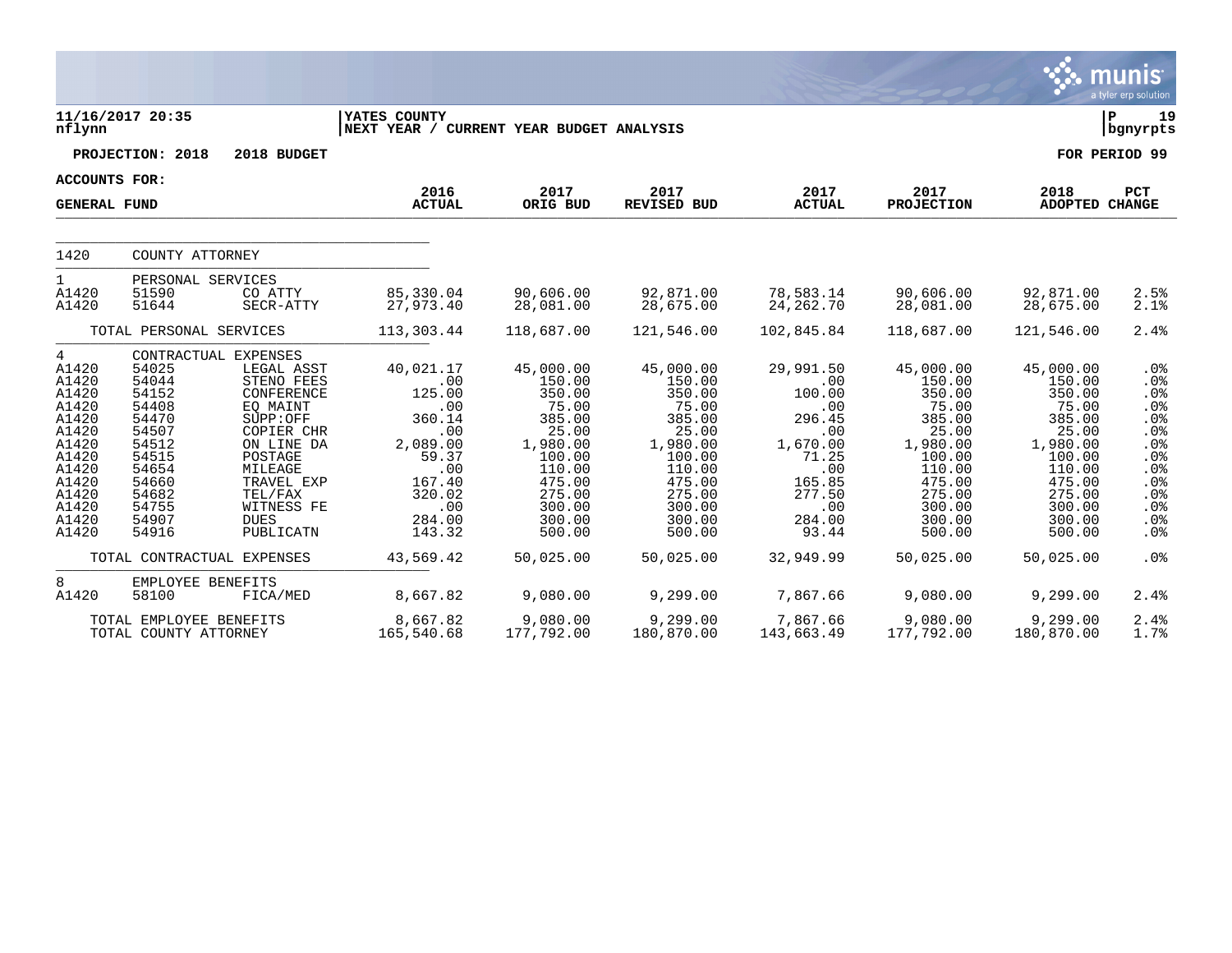|                                                                                                                                                                         |                                                                                                                                                                                                             |                                                                                                                                                                                                                           |                                                                                                                                                                                                          |                                                                                                                                                                                                        |                                                                                                                                                                                                       |                                                                                                                                                                                                          |                                                                                                                                                                                                        |                                                                                                                                                                                              | <b>munis</b><br>a tyler erp solution                                                                                                                                                                      |
|-------------------------------------------------------------------------------------------------------------------------------------------------------------------------|-------------------------------------------------------------------------------------------------------------------------------------------------------------------------------------------------------------|---------------------------------------------------------------------------------------------------------------------------------------------------------------------------------------------------------------------------|----------------------------------------------------------------------------------------------------------------------------------------------------------------------------------------------------------|--------------------------------------------------------------------------------------------------------------------------------------------------------------------------------------------------------|-------------------------------------------------------------------------------------------------------------------------------------------------------------------------------------------------------|----------------------------------------------------------------------------------------------------------------------------------------------------------------------------------------------------------|--------------------------------------------------------------------------------------------------------------------------------------------------------------------------------------------------------|----------------------------------------------------------------------------------------------------------------------------------------------------------------------------------------------|-----------------------------------------------------------------------------------------------------------------------------------------------------------------------------------------------------------|
| nflynn                                                                                                                                                                  | 11/16/2017 20:35<br>PROJECTION: 2018                                                                                                                                                                        | 2018 BUDGET                                                                                                                                                                                                               | <b>IYATES COUNTY</b><br>NEXT YEAR / CURRENT YEAR BUDGET ANALYSIS                                                                                                                                         |                                                                                                                                                                                                        |                                                                                                                                                                                                       |                                                                                                                                                                                                          |                                                                                                                                                                                                        |                                                                                                                                                                                              | ∣ P<br>20<br>  bgnyrpts<br>FOR PERIOD 99                                                                                                                                                                  |
| ACCOUNTS FOR:                                                                                                                                                           |                                                                                                                                                                                                             |                                                                                                                                                                                                                           | 2016<br><b>ACTUAL</b>                                                                                                                                                                                    | 2017<br>ORIG BUD                                                                                                                                                                                       | 2017<br><b>REVISED BUD</b>                                                                                                                                                                            | 2017<br><b>ACTUAL</b>                                                                                                                                                                                    | 2017<br><b>PROJECTION</b>                                                                                                                                                                              | 2018<br><b>ADOPTED CHANGE</b>                                                                                                                                                                | PCT                                                                                                                                                                                                       |
| <b>GENERAL FUND</b>                                                                                                                                                     |                                                                                                                                                                                                             |                                                                                                                                                                                                                           |                                                                                                                                                                                                          |                                                                                                                                                                                                        |                                                                                                                                                                                                       |                                                                                                                                                                                                          |                                                                                                                                                                                                        |                                                                                                                                                                                              |                                                                                                                                                                                                           |
| 1430                                                                                                                                                                    | PERSONNEL DEPARTMENT                                                                                                                                                                                        |                                                                                                                                                                                                                           |                                                                                                                                                                                                          |                                                                                                                                                                                                        |                                                                                                                                                                                                       |                                                                                                                                                                                                          |                                                                                                                                                                                                        |                                                                                                                                                                                              |                                                                                                                                                                                                           |
| $\Omega$<br>A1430                                                                                                                                                       | <b>REVENUES</b><br>41260                                                                                                                                                                                    | PERSONNEL                                                                                                                                                                                                                 | $-2,854.00$                                                                                                                                                                                              | $-5,000.00$                                                                                                                                                                                            | $-5,000.00$                                                                                                                                                                                           | $-5,561.49$                                                                                                                                                                                              | $-5,000.00$                                                                                                                                                                                            | $-3,000.00 - 40.0$                                                                                                                                                                           |                                                                                                                                                                                                           |
|                                                                                                                                                                         | TOTAL REVENUES                                                                                                                                                                                              |                                                                                                                                                                                                                           | $-2,854.00$                                                                                                                                                                                              | $-5,000.00$                                                                                                                                                                                            | $-5,000.00$                                                                                                                                                                                           | $-5,561.49$                                                                                                                                                                                              | $-5,000.00$                                                                                                                                                                                            | $-3,000.00 - 40.0$                                                                                                                                                                           |                                                                                                                                                                                                           |
| $\mathbf{1}$<br>A1430<br>A1430<br>A1430<br>A1430<br>A1430<br>A1430<br>A1430                                                                                             | PERSONAL SERVICES<br>51080<br>51140<br>51505<br>51615<br>51661<br>51961<br>51993                                                                                                                            | PERS OFFCR<br>PERS ASSIS<br>OVERTIME<br>EXAM MNTR<br>COMP NONUN<br>35-40 HRS<br>H.DED OFF                                                                                                                                 | 64,471.30<br>36,720.05<br>211.04<br>491.10<br>1,324.56<br>477.34<br>.00                                                                                                                                  | 65,000.00<br>36,720.00<br>.00<br>300.00<br>1,300.00<br>1,000.00<br>.00                                                                                                                                 | 66,625.00<br>37,638.00<br>00.00<br>438.64<br>1,333.24<br>191.29<br>1,000.00                                                                                                                           | 56,375.03<br>31,847.45<br>.00<br>565.52<br>1,333.24<br>191.29<br>1,000.00                                                                                                                                | 65,000.00<br>36,720.00<br>.00<br>300.00<br>1,300.00<br>1,000.00<br>$.00 \ \,$                                                                                                                          | 66,625.00<br>37,638.00<br>.00<br>450.00<br>1,300.00<br>500.00<br>.00                                                                                                                         | 2.5%<br>2.5%<br>.0%<br>50.0%<br>.0%<br>$-50.0%$<br>.0%                                                                                                                                                    |
|                                                                                                                                                                         | TOTAL PERSONAL SERVICES                                                                                                                                                                                     |                                                                                                                                                                                                                           | 103,695.39                                                                                                                                                                                               | 104,320.00                                                                                                                                                                                             | 107,226.17                                                                                                                                                                                            | 91, 312.53                                                                                                                                                                                               | 104,320.00                                                                                                                                                                                             | 106,513.00                                                                                                                                                                                   | 2.1%                                                                                                                                                                                                      |
| $\overline{4}$<br>A1430<br>A1430<br>A1430<br>A1430<br>A1430<br>A1430<br>A1430<br>A1430<br>A1430<br>A1430<br>A1430<br>A1430<br>A1430<br>A1430<br>A1430<br>A1430<br>A1430 | CONTRACTUAL EXPENSES<br>54005<br>54011<br>54019<br>54022<br>54034<br>54156<br>54470<br>54501<br>54507<br>54515<br>54516<br>54575<br>54660<br>54682<br>54903<br>54907<br>54920<br>TOTAL CONTRACTUAL EXPENSES | AUDIT FEES<br>CONSULTANT<br>EAP<br>FSA ADMIN<br>PHYSICALS<br>TRAINING<br>SUPP:OFF<br>ADVERTISIN<br>COPIER CHR<br>POSTAGE<br>PRINTING<br>SOFT MAINT<br>TRAVEL EXP<br>TEL/FAX<br><b>AWARDS</b><br><b>DUES</b><br>STATE FEES | $4,000.00$<br>$16,903.00$<br>3,295.65<br>5,576.50<br>2,227.00<br>50.00<br>809.78<br>9,868.00<br>813.85<br>363.60<br>129.60<br>3,371.68<br>1,841.01<br>518.75<br>1,157.64<br>.00<br>1,338.00<br>52,264.06 | 4,000.00<br>10,000.00<br>3,380.00<br>4,500.00<br>1,000.00<br>2,851.00<br>700.00<br>4,000.00<br>500.00<br>400.00<br>200.00<br>8,040.00<br>800.00<br>375.00<br>700.00<br>100.00<br>1,400.00<br>42,946.00 | 7,362.36<br>13,065.86<br>3,451.35<br>1,722.00<br>1,082.54<br>970.95<br>373.00<br>4,778.37<br>798.40<br>190.91<br>25.00<br>18,040.26<br>189.58<br>375.00<br>539.61<br>100.00<br>1,507.00<br>54, 572.19 | 6,250.00<br>13,065.86<br>$3,451.35$<br>$1,722.00$<br>1,279.54<br>970.95<br>189.94<br>4,798.37<br>917.55<br>179.11<br>40.45<br>18,040.26<br>243.08<br>372.60<br>472.37<br>100.00<br>1,507.00<br>53,600.43 | 4,000.00<br>10,000.00<br>3,380.00<br>4,500.00<br>1,000.00<br>2,851.00<br>700.00<br>4,000.00<br>500.00<br>400.00<br>200.00<br>8,040.00<br>800.00<br>375.00<br>700.00<br>100.00<br>1,400.00<br>42,946.00 | 4,000.00<br>11,080.00<br>3,560.00<br>2,550.00<br>2,000.00<br>700.00<br>6,000.00<br>1,500.00<br>400.00<br>200.00<br>7,365.00<br>800.00<br>450.00<br>518.00<br>100.00<br>2,500.00<br>43,723.00 | $.0\%$<br>10.8%<br>5.3%<br>$.00 - 100.0$<br>155.0%<br>$-29.8%$<br>.0%<br>50.0%<br>200.0%<br>.0 <sub>8</sub><br>.0%<br>$-8.4%$<br>.0 <sub>8</sub><br>20.0%<br>$-26.0%$<br>.0 <sub>8</sub><br>78.6%<br>1.8% |
| 8<br>A1430<br>A1430                                                                                                                                                     | EMPLOYEE BENEFITS<br>58100<br>58305                                                                                                                                                                         | FICA/MED<br>INS-NON UN                                                                                                                                                                                                    | 6,789.91<br>27, 417.86                                                                                                                                                                                   | 7,541.00<br>28,314.00                                                                                                                                                                                  | 7,736.00<br>33, 441.56                                                                                                                                                                                | 6,093.12<br>27,631.79                                                                                                                                                                                    | 7,541.00<br>28, 314.00                                                                                                                                                                                 | 7,538.00<br>37,619.00                                                                                                                                                                        | $.0\%$<br>32.9%                                                                                                                                                                                           |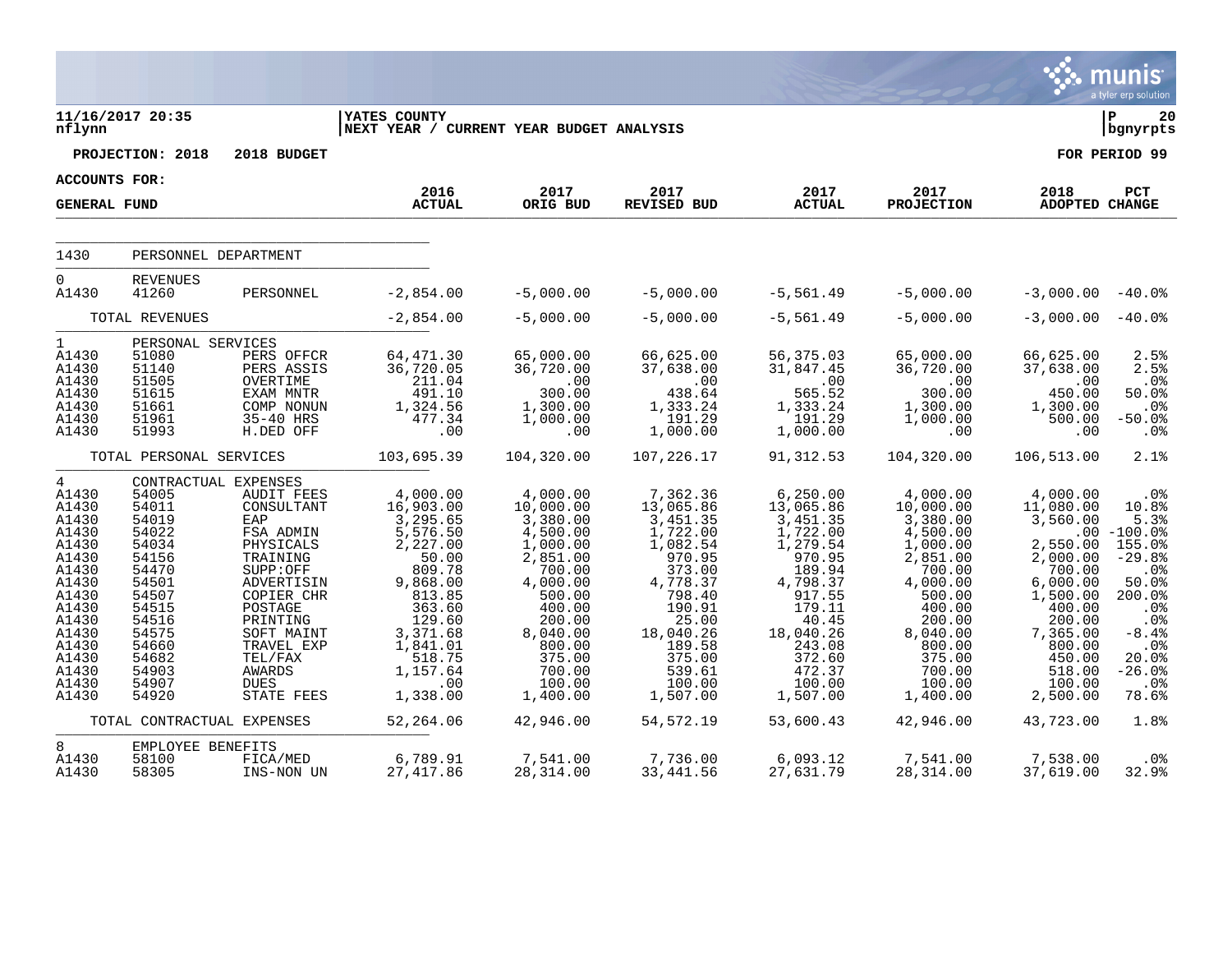|                                                          |                                   |                              |                         |                         |                         |                         | $\ddotsc$ munis<br>a tyler erp solution |
|----------------------------------------------------------|-----------------------------------|------------------------------|-------------------------|-------------------------|-------------------------|-------------------------|-----------------------------------------|
| 11/16/2017 20:35<br>nflynn                               | YATES COUNTY<br><b>INEXT YEAR</b> | CURRENT YEAR BUDGET ANALYSIS |                         |                         |                         |                         | 21<br>P<br>bgnyrpts                     |
| PROJECTION: 2018<br>2018 BUDGET                          |                                   |                              |                         |                         |                         |                         | FOR PERIOD 99                           |
| ACCOUNTS FOR:                                            | 2016                              | 2017                         | 2017                    | 2017                    | 2017                    | 2018                    | <b>PCT</b>                              |
| <b>GENERAL FUND</b>                                      | <b>ACTUAL</b>                     | ORIG BUD                     | REVISED BUD             | <b>ACTUAL</b>           | <b>PROJECTION</b>       | ADOPTED CHANGE          |                                         |
| EMPLOYEE BENEFITS<br>TOTAL<br>TOTAL PERSONNEL DEPARTMENT | 34,207.77<br>187,313.22           | 35,855.00<br>178,121.00      | 41,177.56<br>197,975.92 | 33,724.91<br>173,076.38 | 35,855.00<br>178,121.00 | 45,157.00<br>192,393.00 | 25.9%<br>8.0%                           |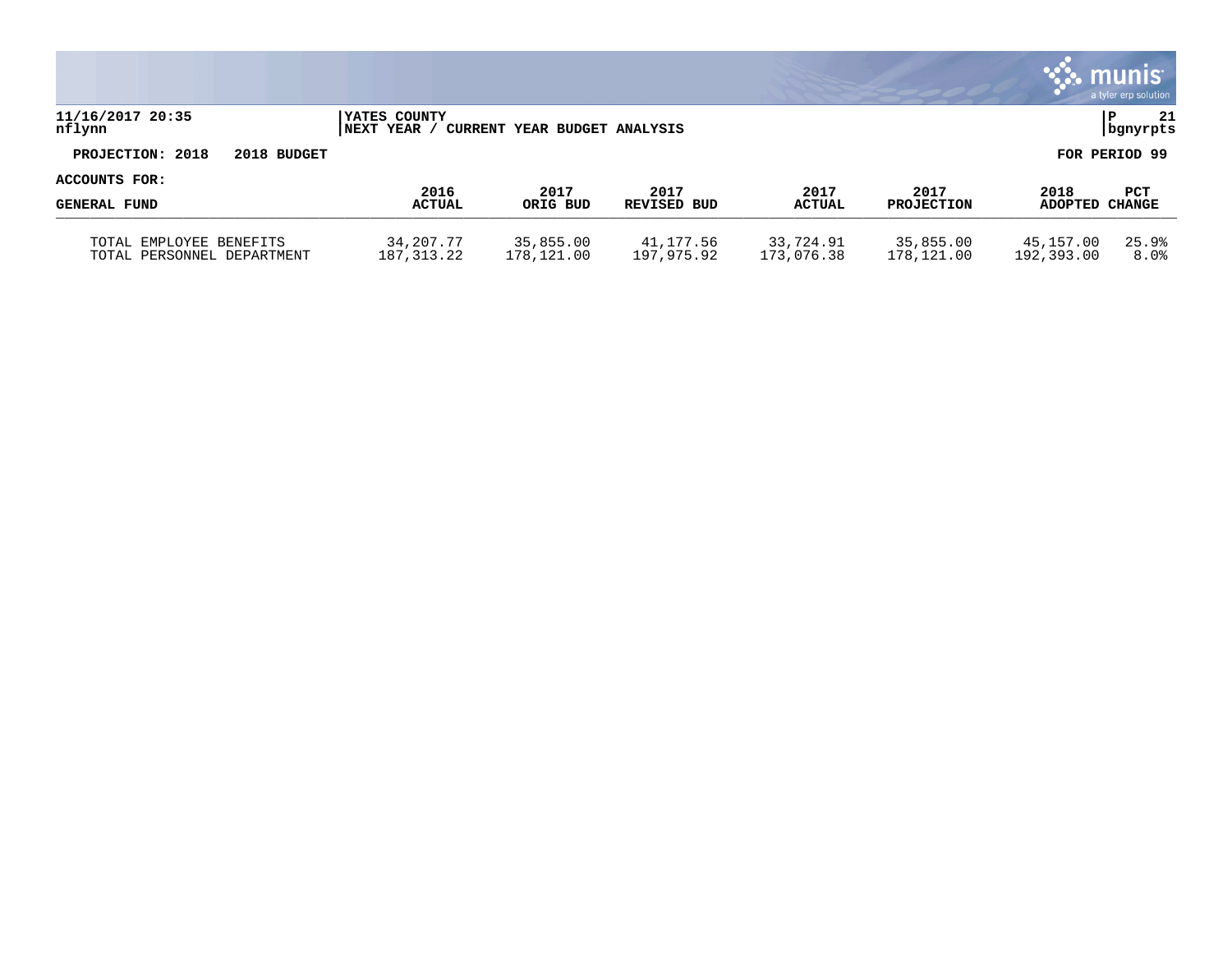|                                                                                                                                                                                  |                                                                                                                                                                                        |                                                                                                                                                                                                                                      |                                                                                                                                                                                                    |                                                                                                                                                                                                             |                                                                                                                                                                                                               |                                                                                                                                                                                                |                                                                                                                                                                                                              |                                                                                                                                                                                                               | munis<br>a tyler erp solution                                                                                                                       |
|----------------------------------------------------------------------------------------------------------------------------------------------------------------------------------|----------------------------------------------------------------------------------------------------------------------------------------------------------------------------------------|--------------------------------------------------------------------------------------------------------------------------------------------------------------------------------------------------------------------------------------|----------------------------------------------------------------------------------------------------------------------------------------------------------------------------------------------------|-------------------------------------------------------------------------------------------------------------------------------------------------------------------------------------------------------------|---------------------------------------------------------------------------------------------------------------------------------------------------------------------------------------------------------------|------------------------------------------------------------------------------------------------------------------------------------------------------------------------------------------------|--------------------------------------------------------------------------------------------------------------------------------------------------------------------------------------------------------------|---------------------------------------------------------------------------------------------------------------------------------------------------------------------------------------------------------------|-----------------------------------------------------------------------------------------------------------------------------------------------------|
| nflynn                                                                                                                                                                           | 11/16/2017 20:35                                                                                                                                                                       |                                                                                                                                                                                                                                      | <b>YATES COUNTY</b><br>NEXT YEAR / CURRENT YEAR BUDGET ANALYSIS                                                                                                                                    |                                                                                                                                                                                                             |                                                                                                                                                                                                               |                                                                                                                                                                                                |                                                                                                                                                                                                              |                                                                                                                                                                                                               | ΙP<br>22<br>  bgnyrpts                                                                                                                              |
|                                                                                                                                                                                  | PROJECTION: 2018                                                                                                                                                                       | 2018 BUDGET                                                                                                                                                                                                                          |                                                                                                                                                                                                    |                                                                                                                                                                                                             |                                                                                                                                                                                                               |                                                                                                                                                                                                |                                                                                                                                                                                                              |                                                                                                                                                                                                               | FOR PERIOD 99                                                                                                                                       |
| <b>ACCOUNTS FOR:</b>                                                                                                                                                             |                                                                                                                                                                                        |                                                                                                                                                                                                                                      | 2016                                                                                                                                                                                               | 2017                                                                                                                                                                                                        | 2017                                                                                                                                                                                                          | 2017                                                                                                                                                                                           | 2017                                                                                                                                                                                                         | 2018                                                                                                                                                                                                          | PCT                                                                                                                                                 |
| <b>GENERAL FUND</b>                                                                                                                                                              |                                                                                                                                                                                        |                                                                                                                                                                                                                                      | <b>ACTUAL</b>                                                                                                                                                                                      | ORIG BUD                                                                                                                                                                                                    | <b>REVISED BUD</b>                                                                                                                                                                                            | <b>ACTUAL</b>                                                                                                                                                                                  | <b>PROJECTION</b>                                                                                                                                                                                            | ADOPTED CHANGE                                                                                                                                                                                                |                                                                                                                                                     |
| 1450                                                                                                                                                                             | <b>ELECTIONS</b>                                                                                                                                                                       |                                                                                                                                                                                                                                      |                                                                                                                                                                                                    |                                                                                                                                                                                                             |                                                                                                                                                                                                               |                                                                                                                                                                                                |                                                                                                                                                                                                              |                                                                                                                                                                                                               |                                                                                                                                                     |
| $\mathbf 0$<br>A1450<br>A1450                                                                                                                                                    | <b>REVENUES</b><br>41289<br>42210                                                                                                                                                      | <b>BOE FEES</b><br><b>ELECTIONS</b>                                                                                                                                                                                                  | $-9,033.04$<br>$-255,001.58$                                                                                                                                                                       | $-8,212.00$<br>$-283,097.00$                                                                                                                                                                                | $-8, 212.00$<br>$-283,097.00$                                                                                                                                                                                 | $-6, 405.44$<br>$-310, 385.28$                                                                                                                                                                 | $-8,212.00$<br>$-283,097.00$                                                                                                                                                                                 | $-5,126.00$<br>$-281, 478.00$                                                                                                                                                                                 | $-37.6%$<br>$-.6%$                                                                                                                                  |
|                                                                                                                                                                                  | TOTAL REVENUES                                                                                                                                                                         |                                                                                                                                                                                                                                      | $-264,034.62$                                                                                                                                                                                      | $-291, 309.00$                                                                                                                                                                                              | $-291, 309.00$                                                                                                                                                                                                | $-316,790.72$                                                                                                                                                                                  | $-291, 309.00$                                                                                                                                                                                               | $-286,604.00$                                                                                                                                                                                                 | $-1.6%$                                                                                                                                             |
| $\mathbf 1$<br>A1450<br>A1450<br>A1450<br>A1450<br>A1450<br>A1450                                                                                                                | PERSONAL SERVICES<br>51050<br>51051<br>51595<br>51596<br>51660<br>51993                                                                                                                | COMMISS-EL<br>COMMISS-EL<br>DEP EL COM<br>ELECT WORK<br>INS BUYOUT<br>H.DED OFF                                                                                                                                                      | 38,679.00<br>38,679.00<br>39,656.17<br>107,369.14<br>2,474.16<br>.00                                                                                                                               | 38,679.00<br>38,679.00<br>42,224.00<br>58,634.00<br>2,371.00<br>.00                                                                                                                                         | 39,646.00<br>39,646.00<br>43, 273.00<br>58,634.00<br>2,371.00<br>500.00                                                                                                                                       | 33,546.77<br>33,546.78<br>37,682.70<br>43,546.25<br>2,074.38<br>500.00                                                                                                                         | 38,679.00<br>38,679.00<br>42,224.00<br>58,634.00<br>2,371.00<br>.00                                                                                                                                          | 41,646.00<br>41,646.00<br>43, 273.00<br>93, 198.00<br>2,539.00<br>.00                                                                                                                                         | 7.7%<br>7.7%<br>2.5%<br>58.9%<br>7.1%<br>.0 <sub>8</sub>                                                                                            |
|                                                                                                                                                                                  | TOTAL PERSONAL SERVICES                                                                                                                                                                |                                                                                                                                                                                                                                      | 226,857.47                                                                                                                                                                                         | 180,587.00                                                                                                                                                                                                  | 184,070.00                                                                                                                                                                                                    | 150,896.88                                                                                                                                                                                     | 180,587.00                                                                                                                                                                                                   | 222,302.00                                                                                                                                                                                                    | 23.1%                                                                                                                                               |
| $\overline{4}$<br>A1450<br>A1450<br>A1450<br>A1450<br>A1450<br>A1450<br>A1450<br>A1450<br>A1450<br>A1450<br>A1450<br>A1450<br>A1450<br>A1450<br>A1450<br>A1450<br>A1450<br>A1450 | CONTRACTUAL EXPENSES<br>54152<br>54156<br>54408<br>54461<br>54470<br>54481<br>54484<br>54501<br>54507<br>54515<br>54516<br>54571<br>54576<br>54653<br>54654<br>54660<br>54682<br>54907 | CONFERENCE<br>TRAINING<br>EQ MAINT<br>SUPP: ELECT<br>SUPP:OFF<br>TRNG SUPP<br>VOTE SUPP<br>ADVERTISIN<br>COPIER CHR<br>POSTAGE<br>PRINTING<br>COMP SOFT<br>COMP SFT A<br>GASOLINE<br>MILEAGE<br>TRAVEL EXP<br>TEL/FAX<br><b>DUES</b> | 90.00<br>88.00<br>75.22<br>20,386.43<br>1,758.11<br>249.43<br>2,731.65<br>3,101.47<br>688.88<br>6,392.78<br>1,040.29<br>12,576.16<br>20,219.00<br>291.45<br>114.48<br>2,183.44<br>645.66<br>140.00 | 200.00<br>2,000.00<br>500.00<br>21,169.00<br>1,000.00<br>400.00<br>1,800.00<br>1,200.00<br>1,500.00<br>7,000.00<br>3,500.00<br>12,577.00<br>20,219.00<br>700.00<br>700.00<br>3,700.00<br>1,660.00<br>140.00 | 200.00<br>2,000.00<br>4,129.97<br>17,539.03<br>1,000.00<br>400.00<br>1,800.00<br>1,200.00<br>1,500.00<br>7,000.00<br>3,500.00<br>12,577.00<br>20,219.00<br>700.00<br>700.00<br>3,700.00<br>1,660.00<br>140.00 | 120.00<br>1,600.00<br>4,129.97<br>6,105.35<br>786.13<br>32.89<br>495.35<br>249.78<br>435.10<br>5,251.65<br>1,895.62<br>12,576.16<br>20,219.00<br>108.25<br>.00<br>2,603.72<br>414.80<br>140.00 | 200.00<br>2,000.00<br>500.00<br>21,169.00<br>1,567.16<br>400.00<br>1,800.00<br>1,200.00<br>1,500.00<br>7,000.00<br>3,500.00<br>12,577.00<br>20, 219.00<br>700.00<br>700.00<br>3,700.00<br>1,660.00<br>140.00 | 200.00<br>2,000.00<br>4,362.00<br>29,654.00<br>1,200.00<br>400.00<br>1,800.00<br>1,500.00<br>1,500.00<br>7,500.00<br>3,700.00<br>12,577.00<br>20,219.00<br>750.00<br>700.00<br>3,800.00<br>1,660.00<br>140.00 | .0%<br>.0%<br>772.4%<br>40.1%<br>20.0%<br>.0%<br>.0%<br>25.0%<br>.0%<br>7.1%<br>5.7%<br>.0%<br>.0%<br>7.1%<br>.0%<br>2.7%<br>.0%<br>.0 <sub>8</sub> |
|                                                                                                                                                                                  | TOTAL CONTRACTUAL EXPENSES                                                                                                                                                             |                                                                                                                                                                                                                                      | 72,772.45                                                                                                                                                                                          | 79,965.00                                                                                                                                                                                                   | 79,965.00                                                                                                                                                                                                     | 57,163.77                                                                                                                                                                                      | 80,532.16                                                                                                                                                                                                    | 93,662.00                                                                                                                                                                                                     | 17.1%                                                                                                                                               |
| 8<br>A1450                                                                                                                                                                       | EMPLOYEE BENEFITS<br>58100                                                                                                                                                             | FICA/MED                                                                                                                                                                                                                             | 13,603.36                                                                                                                                                                                          | 13,118.00                                                                                                                                                                                                   | 14,145.00                                                                                                                                                                                                     | 10,424.00                                                                                                                                                                                      | 13,118.00                                                                                                                                                                                                    | 16,921.00                                                                                                                                                                                                     | 29.0%                                                                                                                                               |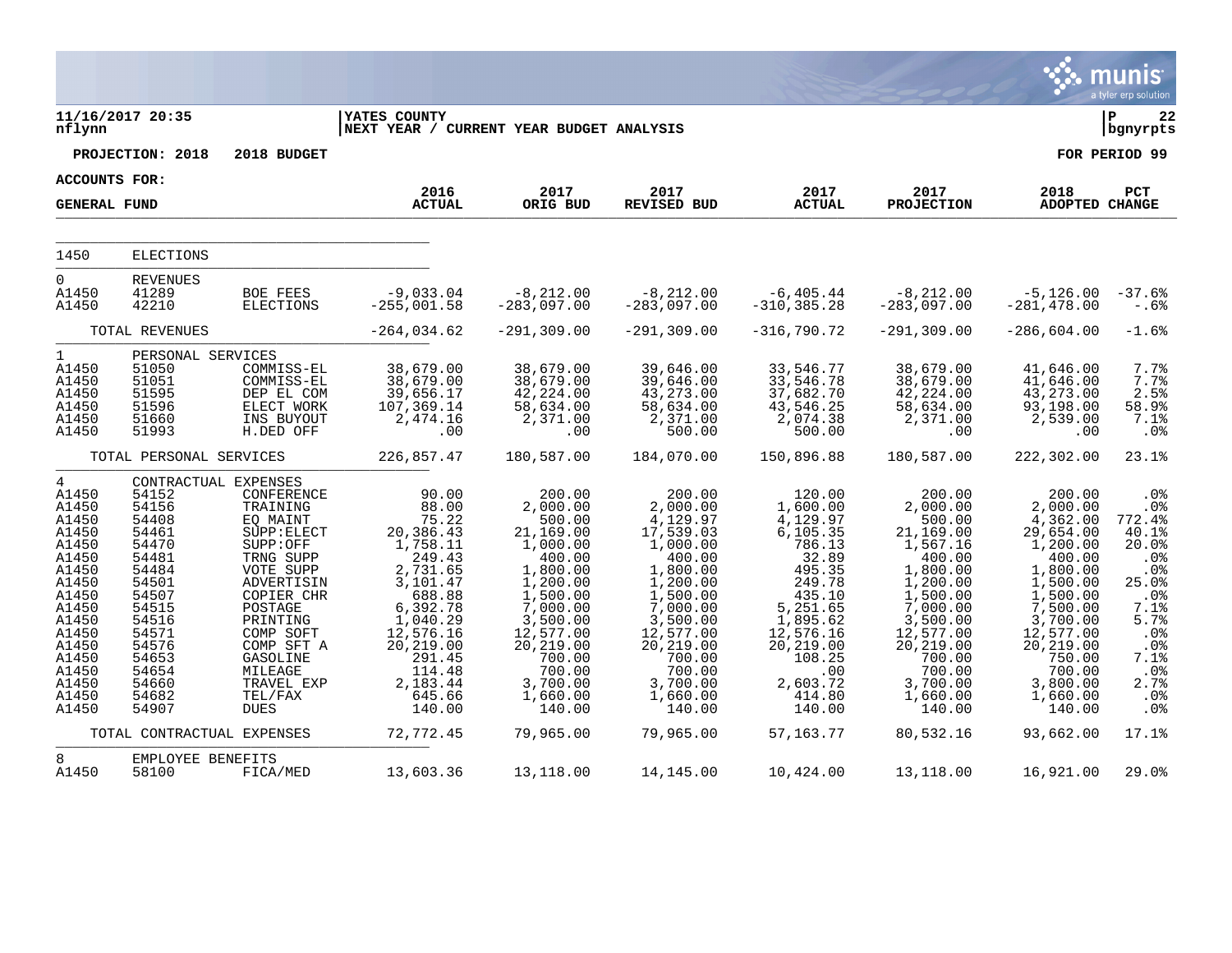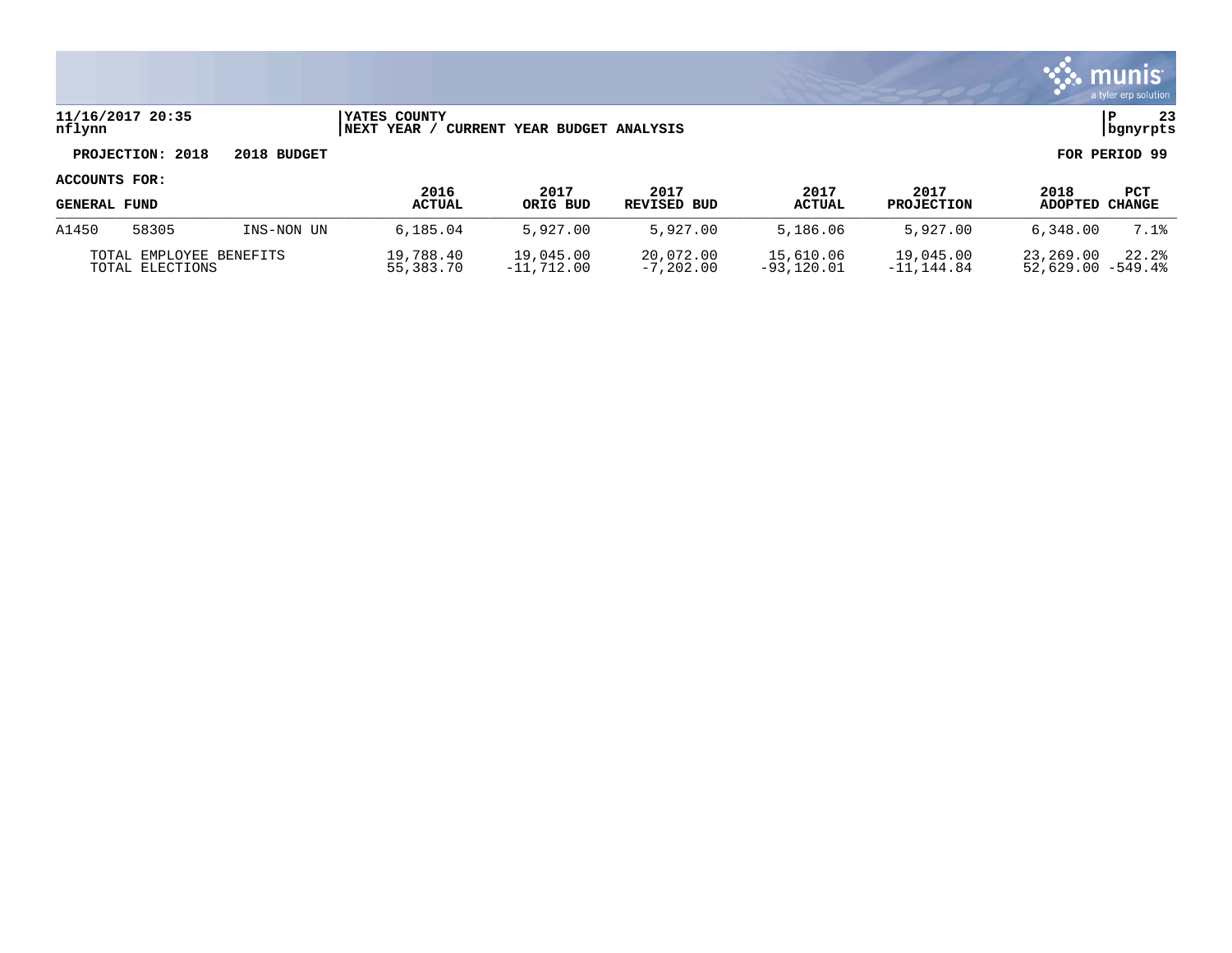|                                                                                                      |                                                                                                                                              |                                                                                                                                                                  |                                                                                                                          |                                                                                                                              |                                                                                                                              |                                                                                                            |                                                                                                                                      |                                                                                                                              | munis<br>a tyler erp solution                                                                                              |
|------------------------------------------------------------------------------------------------------|----------------------------------------------------------------------------------------------------------------------------------------------|------------------------------------------------------------------------------------------------------------------------------------------------------------------|--------------------------------------------------------------------------------------------------------------------------|------------------------------------------------------------------------------------------------------------------------------|------------------------------------------------------------------------------------------------------------------------------|------------------------------------------------------------------------------------------------------------|--------------------------------------------------------------------------------------------------------------------------------------|------------------------------------------------------------------------------------------------------------------------------|----------------------------------------------------------------------------------------------------------------------------|
| nflynn                                                                                               | 11/16/2017 20:35                                                                                                                             |                                                                                                                                                                  | <b>YATES COUNTY</b><br>NEXT YEAR / CURRENT YEAR BUDGET ANALYSIS                                                          |                                                                                                                              |                                                                                                                              |                                                                                                            |                                                                                                                                      |                                                                                                                              | l P<br>24<br>  bgnyrpts                                                                                                    |
|                                                                                                      | PROJECTION: 2018                                                                                                                             | 2018 BUDGET                                                                                                                                                      |                                                                                                                          |                                                                                                                              |                                                                                                                              |                                                                                                            |                                                                                                                                      |                                                                                                                              | FOR PERIOD 99                                                                                                              |
| <b>ACCOUNTS FOR:</b>                                                                                 |                                                                                                                                              |                                                                                                                                                                  |                                                                                                                          |                                                                                                                              |                                                                                                                              |                                                                                                            |                                                                                                                                      |                                                                                                                              |                                                                                                                            |
| <b>GENERAL FUND</b>                                                                                  |                                                                                                                                              |                                                                                                                                                                  | 2016<br><b>ACTUAL</b>                                                                                                    | 2017<br>ORIG BUD                                                                                                             | 2017<br>REVISED BUD                                                                                                          | 2017<br><b>ACTUAL</b>                                                                                      | 2017<br><b>PROJECTION</b>                                                                                                            | 2018<br><b>ADOPTED CHANGE</b>                                                                                                | PCT                                                                                                                        |
| 1460                                                                                                 | RECORDS MANAGEMENT                                                                                                                           |                                                                                                                                                                  |                                                                                                                          |                                                                                                                              |                                                                                                                              |                                                                                                            |                                                                                                                                      |                                                                                                                              |                                                                                                                            |
| $\mathbf{1}$<br>A1460<br>A1460                                                                       | PERSONAL SERVICES<br>51581<br>51641                                                                                                          | REC MGT OF<br>RCRDS PT                                                                                                                                           | 14,535.52<br>12,822.48                                                                                                   | 14,040.00<br>11,722.00                                                                                                       | 16,089.00<br>12,750.00                                                                                                       | 14,877.72<br>12,966.27                                                                                     | 14,040.00<br>11,722.00                                                                                                               | 16,089.00<br>12,750.00                                                                                                       | 14.6%<br>8.8%                                                                                                              |
|                                                                                                      | TOTAL PERSONAL SERVICES                                                                                                                      |                                                                                                                                                                  | 27,358.00                                                                                                                | 25,762.00                                                                                                                    | 28,839.00                                                                                                                    | 27,843.99                                                                                                  | 25,762.00                                                                                                                            | 28,839.00                                                                                                                    | 11.9%                                                                                                                      |
| $\overline{a}$<br>A1460<br>A1460                                                                     | EQUIPMENT<br>52110<br>52422                                                                                                                  | CHAIR<br>CAMERA                                                                                                                                                  | .00<br>.00                                                                                                               | .00<br>.00                                                                                                                   | 849.95<br>.00                                                                                                                | .00<br>849.95                                                                                              | $.00 \,$<br>.00                                                                                                                      | .00<br>.00                                                                                                                   | $.0\%$<br>$.0\%$                                                                                                           |
|                                                                                                      | TOTAL EQUIPMENT                                                                                                                              |                                                                                                                                                                  | .00                                                                                                                      | .00                                                                                                                          | 849.95                                                                                                                       | 849.95                                                                                                     | .00                                                                                                                                  | .00                                                                                                                          | .0%                                                                                                                        |
| 4<br>A1460<br>A1460<br>A1460<br>A1460<br>A1460<br>A1460<br>A1460<br>A1460<br>A1460<br>A1460<br>A1460 | CONTRACTUAL<br>54002<br>54011<br>54408<br>54451<br>54470<br>54507<br>54571<br>54575<br>54682<br>54907<br>54964<br>TOTAL CONTRACTUAL EXPENSES | EXPENSES<br><b>ARCHIVAL</b><br>CONSULTANT<br>EQ MAINT<br>SUPP : ARCH<br>SUPP:OFF<br>COPIER CHR<br>COMP SOFT<br>SOFT MAINT<br>TEL/FAX<br><b>DUES</b><br>LEASE:REC | .00<br>1,400.00<br>3,387.26<br>3,745.00<br>71.58<br>.00<br>8,396.48<br>3,198.00<br>75.60<br>.00<br>3,492.21<br>23,766.13 | 500.00<br>5,400.00<br>.00<br>500.00<br>300.00<br>150.00<br>13,300.00<br>3,440.00<br>130.00<br>30.00<br>3,500.00<br>27,250.00 | 500.00<br>5,400.00<br>.00<br>500.00<br>300.00<br>150.00<br>13,300.00<br>3,440.00<br>130.00<br>30.00<br>3,500.00<br>27,250.00 | .00<br>2,350.00<br>.00<br>143.95<br>.00<br>.00<br>7,092.07<br>.00<br>95.40<br>.00<br>2,848.19<br>12,529.61 | 500.00<br>5,400.00<br>$.00 \ \rm$<br>500.00<br>300.00<br>150.00<br>13,300.00<br>3,440.00<br>130.00<br>30.00<br>3,500.00<br>27,250.00 | 500.00<br>5,400.00<br>.00<br>500.00<br>300.00<br>150.00<br>13,300.00<br>3,440.00<br>130.00<br>30.00<br>3,500.00<br>27,250.00 | .0 <sub>8</sub><br>.0%<br>$.0\%$<br>.0%<br>.0%<br>.0%<br>.0%<br>$.0\%$<br>.0%<br>.0%<br>.0 <sub>8</sub><br>.0 <sup>8</sup> |
| 8<br>A1460                                                                                           | EMPLOYEE BENEFITS<br>58100                                                                                                                   | FICA/MED                                                                                                                                                         | 2,129.41                                                                                                                 | 1,971.00                                                                                                                     | 2,207.00                                                                                                                     | 2,130.05                                                                                                   | 1,971.00                                                                                                                             | 2,207.00                                                                                                                     | $12.0$ $%$                                                                                                                 |
|                                                                                                      | TOTAL EMPLOYEE BENEFITS<br>TOTAL RECORDS MANAGEMENT                                                                                          |                                                                                                                                                                  | 2,129.41<br>53, 253. 54                                                                                                  | 1,971.00<br>54,983.00                                                                                                        | 2,207.00<br>59, 145.95                                                                                                       | 2,130.05<br>43,353.60                                                                                      | 1,971.00<br>54,983.00                                                                                                                | 2,207.00<br>58,296.00                                                                                                        | 12.0%<br>6.0%                                                                                                              |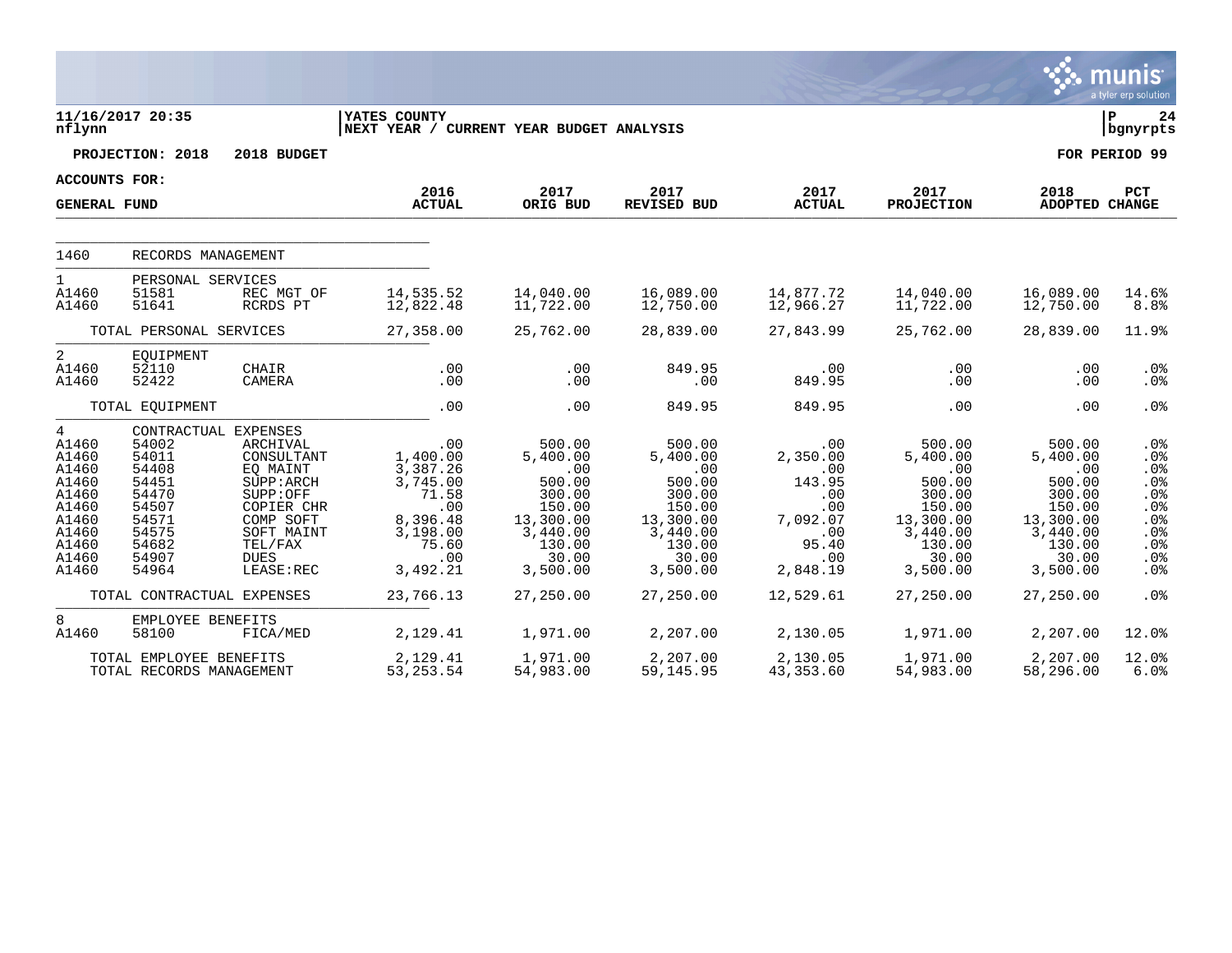|                                                                                                                                 |                                                                                                                                                    |                                                                                                                                                                                                        |                                                                                                                                                                     |                                                                                                                                                                  |                                                                                                                                                                  |                                                                                                                                                               |                                                                                                                                                                  |                                                                                                                                                                  | <b>munis</b><br>a tyler erp solution                                                                                      |
|---------------------------------------------------------------------------------------------------------------------------------|----------------------------------------------------------------------------------------------------------------------------------------------------|--------------------------------------------------------------------------------------------------------------------------------------------------------------------------------------------------------|---------------------------------------------------------------------------------------------------------------------------------------------------------------------|------------------------------------------------------------------------------------------------------------------------------------------------------------------|------------------------------------------------------------------------------------------------------------------------------------------------------------------|---------------------------------------------------------------------------------------------------------------------------------------------------------------|------------------------------------------------------------------------------------------------------------------------------------------------------------------|------------------------------------------------------------------------------------------------------------------------------------------------------------------|---------------------------------------------------------------------------------------------------------------------------|
| nflynn                                                                                                                          | 11/16/2017 20:35                                                                                                                                   |                                                                                                                                                                                                        | YATES COUNTY<br>NEXT YEAR / CURRENT YEAR BUDGET ANALYSIS                                                                                                            |                                                                                                                                                                  |                                                                                                                                                                  |                                                                                                                                                               |                                                                                                                                                                  |                                                                                                                                                                  | P<br>25<br>bgnyrpts                                                                                                       |
|                                                                                                                                 | PROJECTION: 2018                                                                                                                                   | 2018 BUDGET                                                                                                                                                                                            |                                                                                                                                                                     |                                                                                                                                                                  |                                                                                                                                                                  |                                                                                                                                                               |                                                                                                                                                                  |                                                                                                                                                                  | FOR PERIOD 99                                                                                                             |
| <b>ACCOUNTS FOR:</b>                                                                                                            |                                                                                                                                                    |                                                                                                                                                                                                        |                                                                                                                                                                     |                                                                                                                                                                  |                                                                                                                                                                  |                                                                                                                                                               |                                                                                                                                                                  |                                                                                                                                                                  |                                                                                                                           |
| <b>GENERAL FUND</b>                                                                                                             |                                                                                                                                                    |                                                                                                                                                                                                        | 2016<br><b>ACTUAL</b>                                                                                                                                               | 2017<br>ORIG BUD                                                                                                                                                 | 2017<br><b>REVISED BUD</b>                                                                                                                                       | 2017<br><b>ACTUAL</b>                                                                                                                                         | 2017<br><b>PROJECTION</b>                                                                                                                                        | 2018<br>ADOPTED CHANGE                                                                                                                                           | <b>PCT</b>                                                                                                                |
| 1620                                                                                                                            |                                                                                                                                                    | COUNTY OFFICE BUILDING                                                                                                                                                                                 |                                                                                                                                                                     |                                                                                                                                                                  |                                                                                                                                                                  |                                                                                                                                                               |                                                                                                                                                                  |                                                                                                                                                                  |                                                                                                                           |
| $\Omega$<br>A1620<br>A1620                                                                                                      | <b>REVENUES</b><br>41710<br>42416                                                                                                                  | PUB WORKS<br>AUD & GAZ                                                                                                                                                                                 | $-461.00$<br>$-40.00$                                                                                                                                               | $-2,500.00$<br>$-40.00$                                                                                                                                          | $-2,500.00$<br>$-40.00$                                                                                                                                          | .00<br>$-160.00$                                                                                                                                              | $-2,500.00$<br>$-40.00$                                                                                                                                          | $-40.00$                                                                                                                                                         | $.00 - 100.0%$<br>$.0\%$                                                                                                  |
|                                                                                                                                 | TOTAL REVENUES                                                                                                                                     |                                                                                                                                                                                                        | $-501.00$                                                                                                                                                           | $-2,540.00$                                                                                                                                                      | $-2,540.00$                                                                                                                                                      | $-160.00$                                                                                                                                                     | $-2,540.00$                                                                                                                                                      | $-40.00$                                                                                                                                                         | $-98.4%$                                                                                                                  |
| 4<br>A1620<br>A1620<br>A1620<br>A1620<br>A1620<br>A1620<br>A1620<br>A1620<br>A1620<br>A1620<br>A1620<br>A1620<br>A1620<br>A1620 | CONTRACTUAL EXPENSES<br>54414<br>54417<br>54418<br>54420<br>54422<br>54423<br>54435<br>54453<br>54464<br>54511<br>54521<br>54677<br>54678<br>54684 | <b>HVAC</b><br>FIRE/SPRIN<br><b>ELEVATOR</b><br>WINDOWS<br>BLDG EO MA<br><b>B&amp;G PARTS</b><br>EMERG GEN<br>SUPP: B&G<br>SUPP: JAN<br>MOTORS<br>TRASH REM<br>UTIL: ELECT<br>UTIL: GAS<br>UTIL: WAT/S | 1,567.42<br>5,900.00<br>4,785.00<br>120.00<br>1,812.97<br>1,459.72<br>924.29<br>9,394.69<br>10,801.49<br>1,051.34<br>3,899.74<br>35,039.89<br>17,546.37<br>5,915.78 | 3,000.00<br>5,250.00<br>4,800.00<br>500.00<br>1,800.00<br>1,500.00<br>700.00<br>5,000.00<br>6,300.00<br>500.00<br>4,000.00<br>38,000.00<br>20,000.00<br>6,000.00 | 3,000.00<br>5,250.00<br>4,800.00<br>500.00<br>1,800.00<br>1,500.00<br>700.00<br>5,000.00<br>6,300.00<br>500.00<br>4,000.00<br>38,000.00<br>20,000.00<br>6,000.00 | 3,792.47<br>2,365.50<br>4,925.76<br>150.00<br>1,664.63<br>1,856.02<br>130.30<br>6,939.53<br>4,985.26<br>.00<br>3,101.26<br>29,682.75<br>15,283.63<br>5,137.81 | 4,181.00<br>5,433.00<br>4,800.00<br>500.00<br>1,800.00<br>1,500.00<br>700.00<br>7,862.35<br>6,300.00<br>500.00<br>4,409.90<br>38,000.00<br>20,000.00<br>6,000.00 | 3,000.00<br>5,350.00<br>4,850.00<br>500.00<br>2,700.00<br>2,500.00<br>700.00<br>5,000.00<br>6,500.00<br>500.00<br>3,500.00<br>37,500.00<br>19,500.00<br>5,800.00 | $.0\%$<br>1.9%<br>1.0%<br>.0%<br>50.0%<br>66.7%<br>.0%<br>.0%<br>3.2%<br>.0%<br>$-12.5%$<br>$-1.3%$<br>$-2.5%$<br>$-3.3%$ |
|                                                                                                                                 | TOTAL CONTRACTUAL EXPENSES<br>TOTAL COUNTY OFFICE BUILDING                                                                                         |                                                                                                                                                                                                        | 100,218.70<br>99,717.70                                                                                                                                             | 97,350.00<br>94,810.00                                                                                                                                           | 97,350.00<br>94,810.00                                                                                                                                           | 80,014.92<br>79,854.92                                                                                                                                        | 101,986.25<br>99,446.25                                                                                                                                          | 97,900.00<br>97,860.00                                                                                                                                           | .6%<br>3.2%                                                                                                               |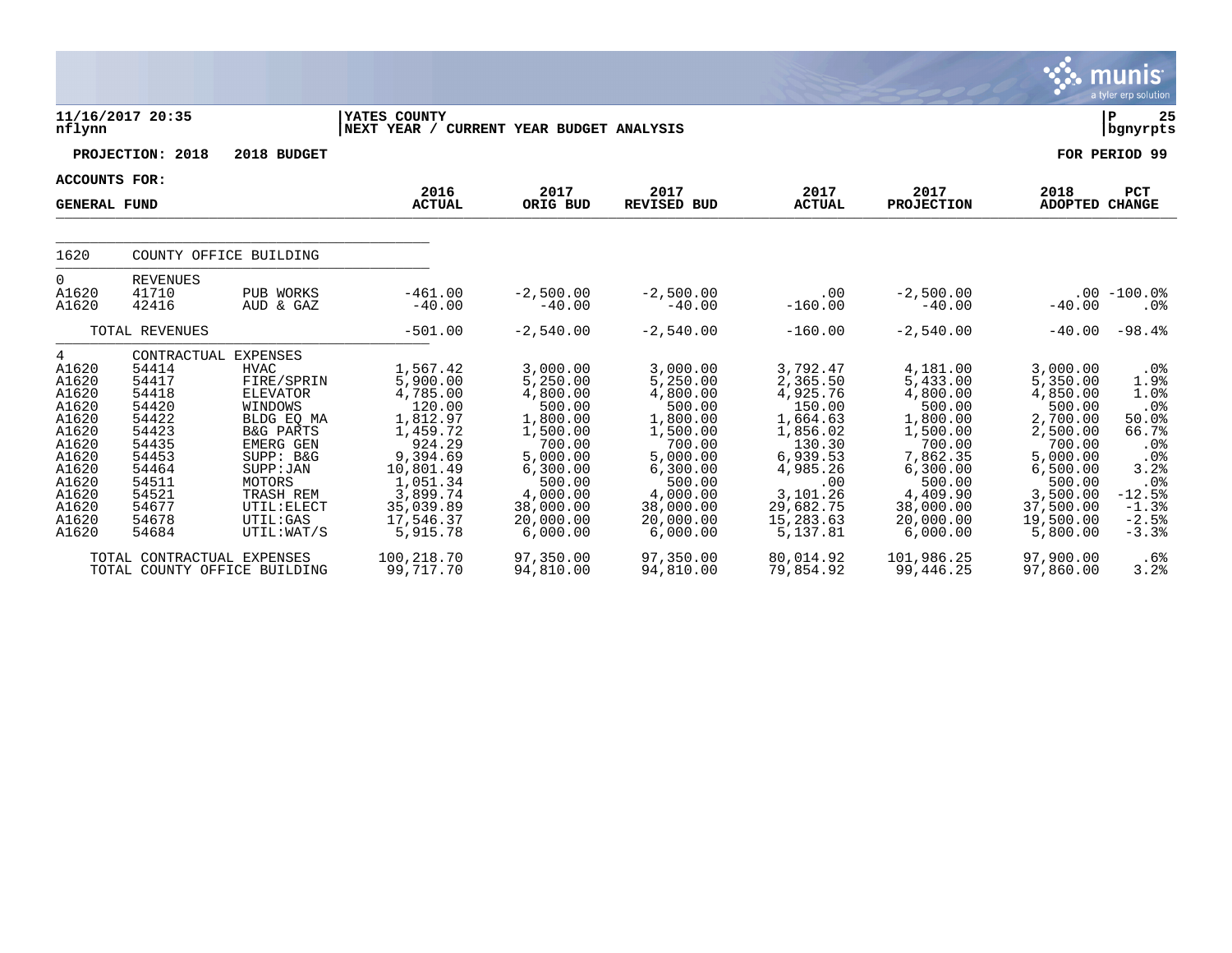|                                                                                                               |                                                                                                                         |                                                                                                                                                                                                    |                                                                                                                                            |                                                                                                                                             |                                                                                                                                             |                                                                                                                                      |                                                                                                                                                |                                                                                                                                             | <b>munis</b><br>a tyler erp solution                                                                              |
|---------------------------------------------------------------------------------------------------------------|-------------------------------------------------------------------------------------------------------------------------|----------------------------------------------------------------------------------------------------------------------------------------------------------------------------------------------------|--------------------------------------------------------------------------------------------------------------------------------------------|---------------------------------------------------------------------------------------------------------------------------------------------|---------------------------------------------------------------------------------------------------------------------------------------------|--------------------------------------------------------------------------------------------------------------------------------------|------------------------------------------------------------------------------------------------------------------------------------------------|---------------------------------------------------------------------------------------------------------------------------------------------|-------------------------------------------------------------------------------------------------------------------|
| nflynn                                                                                                        | 11/16/2017 20:35                                                                                                        |                                                                                                                                                                                                    | YATES COUNTY<br>NEXT YEAR /                                                                                                                | CURRENT YEAR BUDGET ANALYSIS                                                                                                                |                                                                                                                                             |                                                                                                                                      |                                                                                                                                                |                                                                                                                                             | 26<br>ΙP<br>  bgnyrpts                                                                                            |
|                                                                                                               | PROJECTION: 2018                                                                                                        | 2018 BUDGET                                                                                                                                                                                        |                                                                                                                                            |                                                                                                                                             |                                                                                                                                             |                                                                                                                                      |                                                                                                                                                |                                                                                                                                             | FOR PERIOD 99                                                                                                     |
| <b>ACCOUNTS FOR:</b><br><b>GENERAL FUND</b>                                                                   |                                                                                                                         |                                                                                                                                                                                                    | 2016<br><b>ACTUAL</b>                                                                                                                      | 2017<br>ORIG BUD                                                                                                                            | 2017<br><b>REVISED BUD</b>                                                                                                                  | 2017<br><b>ACTUAL</b>                                                                                                                | 2017<br><b>PROJECTION</b>                                                                                                                      | 2018<br><b>ADOPTED</b>                                                                                                                      | <b>PCT</b><br><b>CHANGE</b>                                                                                       |
| 1621                                                                                                          |                                                                                                                         | PUBLIC SAFETY BUILDING                                                                                                                                                                             |                                                                                                                                            |                                                                                                                                             |                                                                                                                                             |                                                                                                                                      |                                                                                                                                                |                                                                                                                                             |                                                                                                                   |
| 4<br>A1621<br>A1621<br>A1621<br>A1621<br>A1621<br>A1621<br>A1621<br>A1621<br>A1621<br>A1621<br>A1621<br>A1621 | CONTRACTUAL<br>54414<br>54417<br>54422<br>54423<br>54435<br>54453<br>54464<br>54511<br>54521<br>54677<br>54678<br>54684 | <b>EXPENSES</b><br><b>HVAC</b><br>FIRE/SPRIN<br>BLDG EO MA<br><b>B&amp;G PARTS</b><br><b>EMERG GEN</b><br>SUPP: B&G<br>SUPP: JAN<br>MOTORS<br>TRASH REM<br>UTIL: ELECT<br>UTIL: GAS<br>UTIL: WAT/S | 1,892.51<br>395.00<br>6,298.37<br>3,879.27<br>228.36<br>9,292.74<br>4,376.27<br>1,495.04<br>1,415.00<br>29,577.02<br>8,500.72<br>29,072.08 | 3,000.00<br>750.00<br>7,200.00<br>5,000.00<br>200.00<br>6,500.00<br>5,500.00<br>1,000.00<br>1,500.00<br>31,000.00<br>12,000.00<br>30,000.00 | 5,700.00<br>750.00<br>4,700.00<br>5,000.00<br>200.00<br>6,500.00<br>5,500.00<br>1,000.00<br>1,500.00<br>31,000.00<br>11,800.00<br>30,000.00 | 5,692.85<br>690.50<br>8,863.74<br>2,249.41<br>.00<br>4,798.77<br>4,579.79<br>40.08<br>1,375.00<br>24,058.10<br>8,711.99<br>27,505.65 | 3,000.00<br>1,050.00<br>12,384.48<br>5,251.30<br>200.00<br>6,500.00<br>5,500.00<br>1,000.00<br>1,625.00<br>31,000.00<br>12,000.00<br>30,000.00 | 4,000.00<br>750.00<br>7,200.00<br>5,000.00<br>200.00<br>6,500.00<br>5,500.00<br>1,000.00<br>1,500.00<br>31,000.00<br>11,500.00<br>30,000.00 | 33.3%<br>$.0\%$<br>$.0\%$<br>$.0\%$<br>$.0\%$<br>.0%<br>.0%<br>.0%<br>$.0\%$<br>.0%<br>$-4.2%$<br>.0 <sub>8</sub> |
|                                                                                                               | TOTAL CONTRACTUAL EXPENSES<br>TOTAL PUBLIC SAFETY BUILDING                                                              |                                                                                                                                                                                                    | 96, 422.38<br>96,422.38                                                                                                                    | 103,650.00<br>103,650.00                                                                                                                    | 103,650.00<br>103,650.00                                                                                                                    | 88,565.88<br>88,565.88                                                                                                               | 109,510.78<br>109,510.78                                                                                                                       | 104,150.00<br>104,150.00                                                                                                                    | .5%<br>.5%                                                                                                        |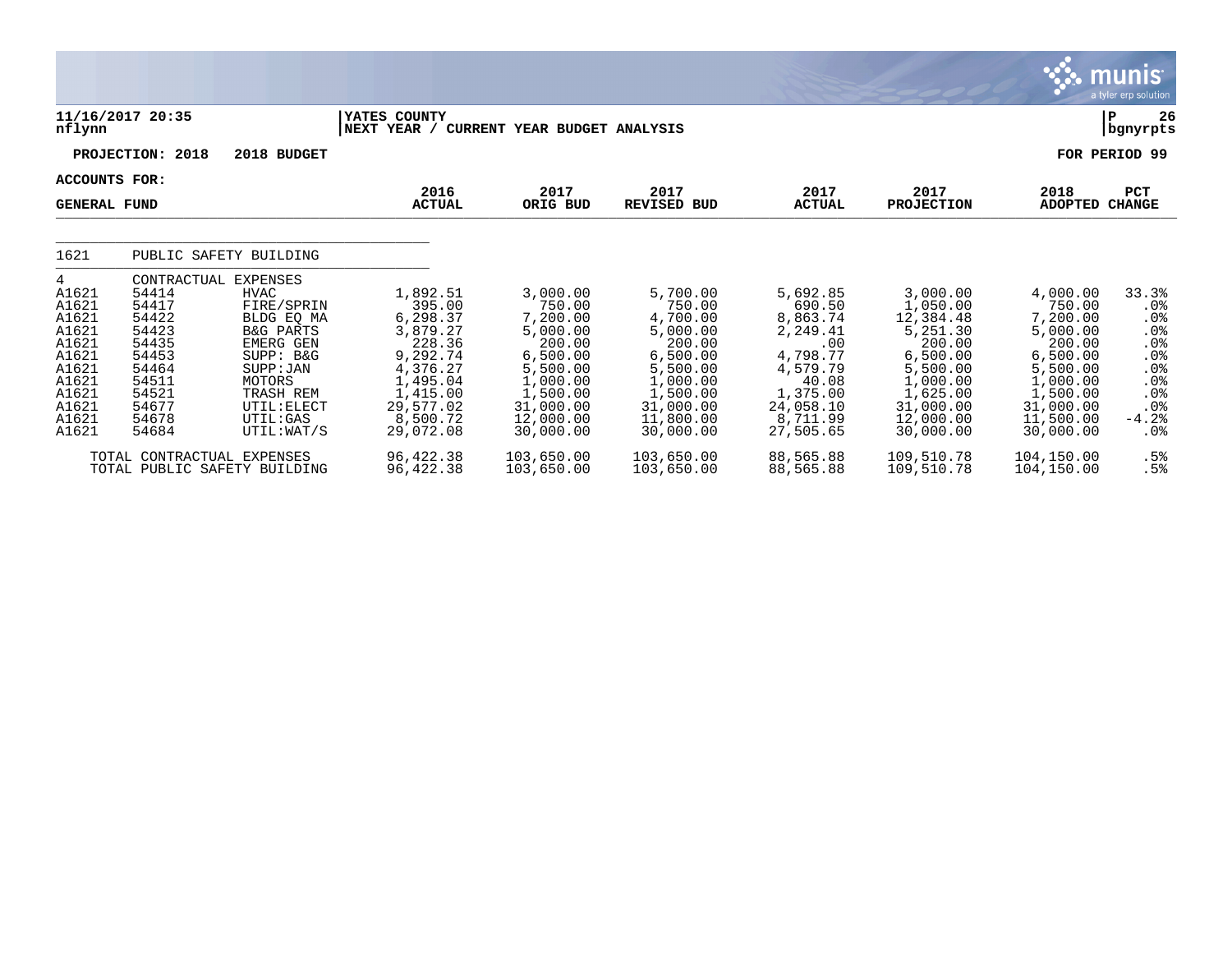|                                                                                                                                               |                                                                                                                            |                                                                                                                                                                                                                                |                                                                                                                                                                |                                                                                                                                                                  |                                                                                                                                                                  |                                                                                                                                                             |                                                                                                                                                                   |                                                                                                                                                                  | munis<br>a tyler erp solution                                                                                                |
|-----------------------------------------------------------------------------------------------------------------------------------------------|----------------------------------------------------------------------------------------------------------------------------|--------------------------------------------------------------------------------------------------------------------------------------------------------------------------------------------------------------------------------|----------------------------------------------------------------------------------------------------------------------------------------------------------------|------------------------------------------------------------------------------------------------------------------------------------------------------------------|------------------------------------------------------------------------------------------------------------------------------------------------------------------|-------------------------------------------------------------------------------------------------------------------------------------------------------------|-------------------------------------------------------------------------------------------------------------------------------------------------------------------|------------------------------------------------------------------------------------------------------------------------------------------------------------------|------------------------------------------------------------------------------------------------------------------------------|
| nflynn                                                                                                                                        | 11/16/2017 20:35                                                                                                           |                                                                                                                                                                                                                                | <b>YATES COUNTY</b><br>NEXT YEAR / CURRENT YEAR BUDGET ANALYSIS                                                                                                |                                                                                                                                                                  |                                                                                                                                                                  |                                                                                                                                                             |                                                                                                                                                                   |                                                                                                                                                                  | ΙP<br>27<br>  bgnyrpts                                                                                                       |
|                                                                                                                                               | PROJECTION: 2018                                                                                                           | 2018 BUDGET                                                                                                                                                                                                                    |                                                                                                                                                                |                                                                                                                                                                  |                                                                                                                                                                  |                                                                                                                                                             |                                                                                                                                                                   |                                                                                                                                                                  | FOR PERIOD 99                                                                                                                |
| ACCOUNTS FOR:                                                                                                                                 |                                                                                                                            |                                                                                                                                                                                                                                | 2016                                                                                                                                                           | 2017                                                                                                                                                             | 2017                                                                                                                                                             | 2017                                                                                                                                                        | 2017                                                                                                                                                              | 2018                                                                                                                                                             | PCT                                                                                                                          |
| <b>GENERAL FUND</b>                                                                                                                           |                                                                                                                            |                                                                                                                                                                                                                                | <b>ACTUAL</b>                                                                                                                                                  | ORIG BUD                                                                                                                                                         | <b>REVISED BUD</b>                                                                                                                                               | <b>ACTUAL</b>                                                                                                                                               | <b>PROJECTION</b>                                                                                                                                                 | <b>ADOPTED CHANGE</b>                                                                                                                                            |                                                                                                                              |
| 1623                                                                                                                                          | COURTHOUSE                                                                                                                 |                                                                                                                                                                                                                                |                                                                                                                                                                |                                                                                                                                                                  |                                                                                                                                                                  |                                                                                                                                                             |                                                                                                                                                                   |                                                                                                                                                                  |                                                                                                                              |
|                                                                                                                                               |                                                                                                                            |                                                                                                                                                                                                                                |                                                                                                                                                                |                                                                                                                                                                  |                                                                                                                                                                  |                                                                                                                                                             |                                                                                                                                                                   |                                                                                                                                                                  |                                                                                                                              |
| $\overline{0}$<br>A1623                                                                                                                       | <b>REVENUES</b><br>43022                                                                                                   | CT FAC                                                                                                                                                                                                                         | $-81,674.00$                                                                                                                                                   | $-75,000.00$                                                                                                                                                     | $-75,000.00$                                                                                                                                                     | $-38,802.00$                                                                                                                                                | $-75,000.00$                                                                                                                                                      | $-91,898.00$                                                                                                                                                     | 22.5%                                                                                                                        |
| TOTAL REVENUES                                                                                                                                |                                                                                                                            | $-81,674.00$                                                                                                                                                                                                                   | $-75,000.00$                                                                                                                                                   | $-75,000.00$                                                                                                                                                     | $-38,802.00$                                                                                                                                                     | $-75,000.00$                                                                                                                                                | $-91,898.00$                                                                                                                                                      | 22.5%                                                                                                                                                            |                                                                                                                              |
| $\mathbf 1$<br>A1623<br>A1623<br>A1623                                                                                                        | PERSONAL SERVICES<br>51166<br>51510<br>51992                                                                               | CLEANER<br>CLOTHING<br>SIGN OFF                                                                                                                                                                                                | 36,242.90<br>250.00<br>.00                                                                                                                                     | 36,255.00<br>250.00<br>.00                                                                                                                                       | 36,796.00<br>250.00<br>500.00                                                                                                                                    | 31,134.45<br>.00<br>500.00                                                                                                                                  | 36,255.00<br>250.00<br>.00                                                                                                                                        | 37,668.00<br>250.00<br>.00                                                                                                                                       | 3.9%<br>.0%<br>.0 <sub>8</sub>                                                                                               |
| TOTAL PERSONAL SERVICES                                                                                                                       |                                                                                                                            | 36,492.90                                                                                                                                                                                                                      | 36,505.00                                                                                                                                                      | 37,546.00                                                                                                                                                        | 31,634.45                                                                                                                                                        | 36,505.00                                                                                                                                                   | 37,918.00                                                                                                                                                         | 3.9%                                                                                                                                                             |                                                                                                                              |
| 2<br>A1623                                                                                                                                    | EQUIPMENT<br>52515                                                                                                         | SEC EQUIP                                                                                                                                                                                                                      | .00                                                                                                                                                            | .00                                                                                                                                                              | .00                                                                                                                                                              | .00                                                                                                                                                         | .00                                                                                                                                                               | 99,040.00                                                                                                                                                        | . 0%                                                                                                                         |
|                                                                                                                                               | TOTAL EQUIPMENT                                                                                                            |                                                                                                                                                                                                                                | .00                                                                                                                                                            | .00                                                                                                                                                              | .00                                                                                                                                                              | .00                                                                                                                                                         | .00                                                                                                                                                               | 99,040.00                                                                                                                                                        | .0%                                                                                                                          |
| $4\overline{ }$<br>A1623<br>A1623<br>A1623<br>A1623<br>A1623<br>A1623<br>A1623<br>A1623<br>A1623<br>A1623<br>A1623<br>A1623<br>A1623<br>A1623 | 54414<br>54417<br>54418<br>54420<br>54422<br>54423<br>54429<br>54435<br>54453<br>54464<br>54511<br>54677<br>54678<br>54684 | CONTRACTUAL EXPENSES<br><b>HVAC</b><br>FIRE/SPRIN<br><b>ELEVATOR</b><br>WINDOWS<br>BLDG EQ MA<br><b>B&amp;G PARTS</b><br>MAINT-SEC<br>EMERG GEN<br>SUPP: B&G<br>SUPP : JAN<br>MOTORS<br>UTIL: ELECT<br>UTIL:GAS<br>UTIL: WAT/S | 1,539.90<br>5,900.00<br>5,565.00<br>700.00<br>4,585.45<br>999.68<br>14,799.10<br>932.07<br>4,173.78<br>8,137.15<br>75.08<br>20,063.54<br>12,339.61<br>3,241.98 | 3,000.00<br>5,250.00<br>5,600.00<br>800.00<br>2,500.00<br>1,000.00<br>5,000.00<br>700.00<br>4,000.00<br>3,700.00<br>500.00<br>21,500.00<br>15,000.00<br>3,250.00 | 3,000.00<br>5,250.00<br>5,600.00<br>800.00<br>2,500.00<br>1,000.00<br>5,000.00<br>700.00<br>4,000.00<br>3,700.00<br>500.00<br>21,500.00<br>15,000.00<br>3,250.00 | 4,189.90<br>2,189.50<br>5,732.64<br>800.00<br>1,453.15<br>1,726.69<br>2,492.80<br>.00<br>2,603.94<br>3,731.08<br>.00<br>17,192.68<br>10, 319.10<br>2,737.14 | 5,350.00<br>5,342.00<br>5,600.00<br>800.00<br>2,500.00<br>1,196.08<br>5,107.63<br>700.00<br>4,031.18<br>3,700.00<br>500.00<br>21,500.00<br>15, 104.24<br>3,250.00 | 3,000.00<br>6,750.00<br>5,650.00<br>800.00<br>2,500.00<br>1,000.00<br>5,000.00<br>700.00<br>4,000.00<br>3,800.00<br>500.00<br>21,000.00<br>14,000.00<br>3,200.00 | .0%<br>28.6%<br>.9%<br>$.0\%$<br>.0 <sub>8</sub><br>.0%<br>.0%<br>.0%<br>.0%<br>2.7%<br>.0%<br>$-2.3%$<br>$-6.7%$<br>$-1.5%$ |
|                                                                                                                                               | TOTAL CONTRACTUAL EXPENSES                                                                                                 |                                                                                                                                                                                                                                | 83,052.34                                                                                                                                                      | 71,800.00                                                                                                                                                        | 71,800.00                                                                                                                                                        | 55,168.62                                                                                                                                                   | 74,681.13                                                                                                                                                         | 71,900.00                                                                                                                                                        | .1%                                                                                                                          |
| 8<br>A1623<br>A1623                                                                                                                           | EMPLOYEE BENEFITS<br>58100<br>58303                                                                                        | FICA/MED<br>INS-CSEA                                                                                                                                                                                                           | 2,413.89<br>21,376.64                                                                                                                                          | 2,515.00<br>20,626.00                                                                                                                                            | 2,415.00<br>17,763.00                                                                                                                                            | 1,992.62<br>16,251.86                                                                                                                                       | 2,515.00<br>20,626.00                                                                                                                                             | 2,396.00<br>19,380.00                                                                                                                                            | $-4.7%$<br>$-6.0%$                                                                                                           |
|                                                                                                                                               | TOTAL EMPLOYEE BENEFITS<br>TOTAL COURTHOUSE                                                                                |                                                                                                                                                                                                                                | 23,790.53<br>61,661.77                                                                                                                                         | 23,141.00<br>56,446.00                                                                                                                                           | 20,178.00<br>54,524.00                                                                                                                                           | 18,244.48<br>66,245.55                                                                                                                                      | 23,141.00<br>59, 327. 13                                                                                                                                          | 21,776.00<br>138,736.00                                                                                                                                          | $-5.9%$<br>145.8%                                                                                                            |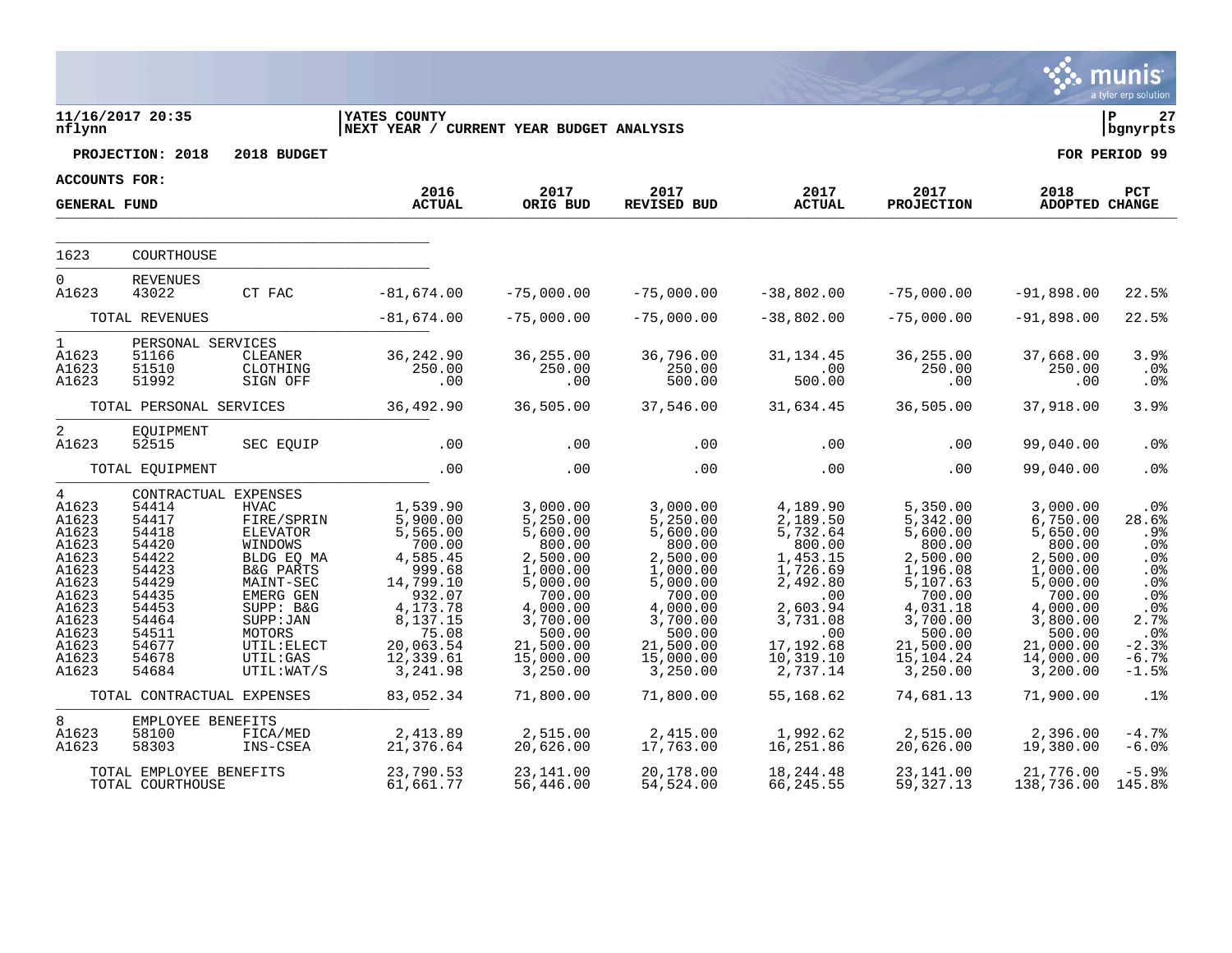|                                             |                                                |             |                             |                              |                            |                       |                           |                        | munis <sup>®</sup><br>a tyler erp solution |
|---------------------------------------------|------------------------------------------------|-------------|-----------------------------|------------------------------|----------------------------|-----------------------|---------------------------|------------------------|--------------------------------------------|
| nflynn                                      | 11/16/2017 20:35                               |             | YATES COUNTY<br>NEXT YEAR / | CURRENT YEAR BUDGET ANALYSIS |                            |                       |                           |                        | 28<br>lР<br>  bgnyrpts                     |
|                                             | PROJECTION: 2018                               | 2018 BUDGET |                             |                              |                            |                       |                           |                        | FOR PERIOD 99                              |
| <b>ACCOUNTS FOR:</b><br><b>GENERAL FUND</b> |                                                |             | 2016<br><b>ACTUAL</b>       | 2017<br>ORIG BUD             | 2017<br><b>REVISED BUD</b> | 2017<br><b>ACTUAL</b> | 2017<br><b>PROJECTION</b> | 2018<br><b>ADOPTED</b> | PCT<br><b>CHANGE</b>                       |
| 1624                                        | HIGHWAY/BENTON CENTER                          |             |                             |                              |                            |                       |                           |                        |                                            |
| 2<br>A1624                                  | EOUIPMENT<br>52703                             | <b>ROOF</b> | 17, 214.75                  | .00                          | .00                        | .00                   | .00                       | .00                    | $.0\%$                                     |
|                                             | TOTAL EQUIPMENT<br>TOTAL HIGHWAY/BENTON CENTER |             | 17,214.75<br>17, 214.75     | .00<br>.00                   | .00<br>.00                 | .00<br>.00            | .00<br>.00                | .00<br>.00             | $.0\%$<br>.0%                              |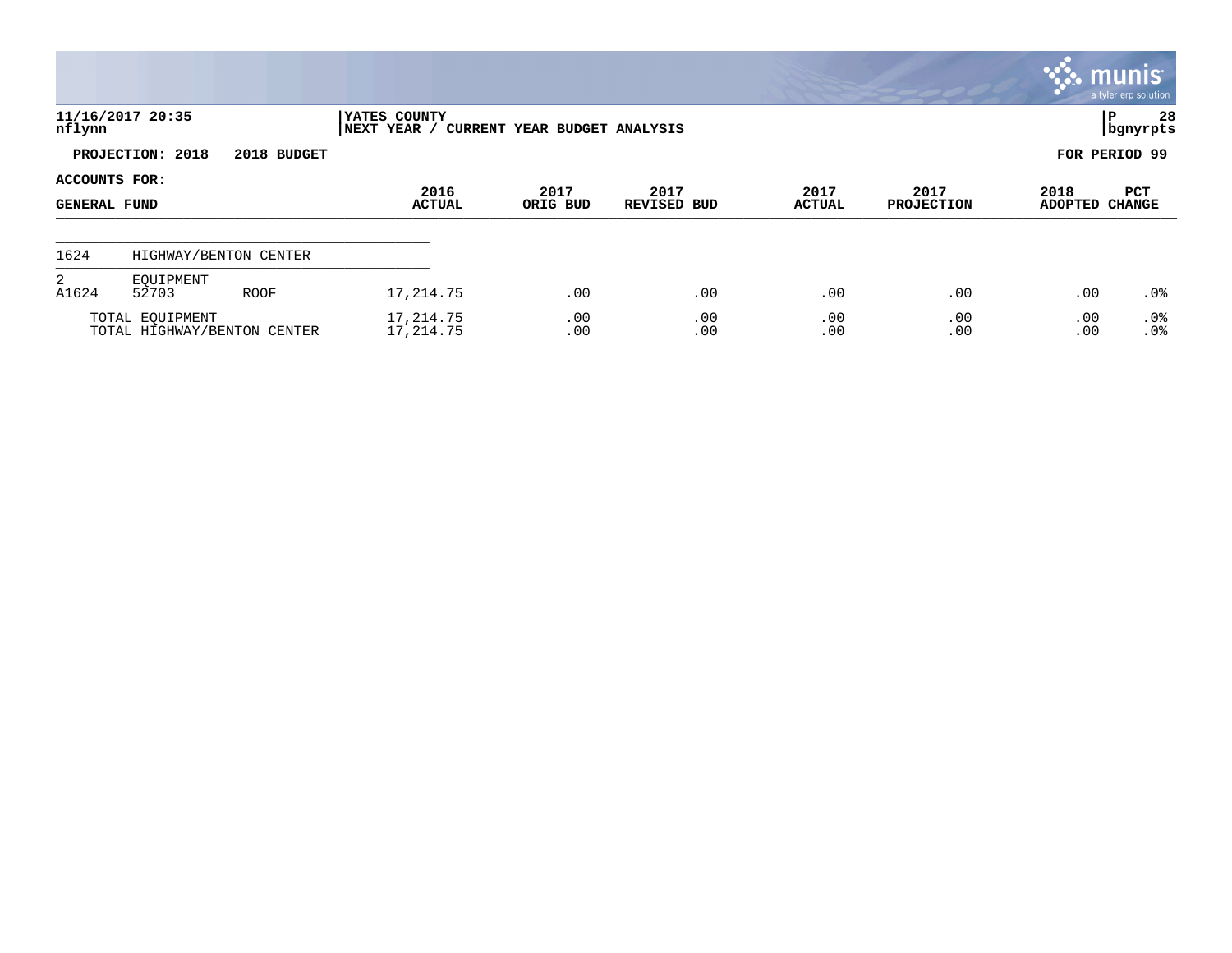|                                                                                                                                                                                          |                                                                                                                                                                                     |                                                                                                                                                                                                                                            |                                                                                                                                                                                                        |                                                                                                                                                                                                       |                                                                                                                                                                                                                |                                                                                                                                                                                                              |                                                                                                                                                                                                     |                                                                                                                                                                                          | munis <sup>®</sup><br>a tyler erp solution                                                                                                           |
|------------------------------------------------------------------------------------------------------------------------------------------------------------------------------------------|-------------------------------------------------------------------------------------------------------------------------------------------------------------------------------------|--------------------------------------------------------------------------------------------------------------------------------------------------------------------------------------------------------------------------------------------|--------------------------------------------------------------------------------------------------------------------------------------------------------------------------------------------------------|-------------------------------------------------------------------------------------------------------------------------------------------------------------------------------------------------------|----------------------------------------------------------------------------------------------------------------------------------------------------------------------------------------------------------------|--------------------------------------------------------------------------------------------------------------------------------------------------------------------------------------------------------------|-----------------------------------------------------------------------------------------------------------------------------------------------------------------------------------------------------|------------------------------------------------------------------------------------------------------------------------------------------------------------------------------------------|------------------------------------------------------------------------------------------------------------------------------------------------------|
| nflynn                                                                                                                                                                                   | 11/16/2017 20:35                                                                                                                                                                    |                                                                                                                                                                                                                                            | <b>IYATES COUNTY</b><br>NEXT YEAR / CURRENT YEAR BUDGET ANALYSIS                                                                                                                                       |                                                                                                                                                                                                       |                                                                                                                                                                                                                |                                                                                                                                                                                                              |                                                                                                                                                                                                     |                                                                                                                                                                                          | Þ<br>29<br>bgnyrpts                                                                                                                                  |
|                                                                                                                                                                                          | PROJECTION: 2018                                                                                                                                                                    | 2018 BUDGET                                                                                                                                                                                                                                |                                                                                                                                                                                                        |                                                                                                                                                                                                       |                                                                                                                                                                                                                |                                                                                                                                                                                                              |                                                                                                                                                                                                     |                                                                                                                                                                                          | FOR PERIOD 99                                                                                                                                        |
| ACCOUNTS FOR:                                                                                                                                                                            |                                                                                                                                                                                     |                                                                                                                                                                                                                                            |                                                                                                                                                                                                        |                                                                                                                                                                                                       |                                                                                                                                                                                                                |                                                                                                                                                                                                              |                                                                                                                                                                                                     |                                                                                                                                                                                          |                                                                                                                                                      |
| <b>GENERAL FUND</b>                                                                                                                                                                      |                                                                                                                                                                                     |                                                                                                                                                                                                                                            | 2016<br><b>ACTUAL</b>                                                                                                                                                                                  | 2017<br>ORIG BUD                                                                                                                                                                                      | 2017<br>REVISED BUD                                                                                                                                                                                            | 2017<br><b>ACTUAL</b>                                                                                                                                                                                        | 2017<br><b>PROJECTION</b>                                                                                                                                                                           | 2018<br><b>ADOPTED CHANGE</b>                                                                                                                                                            | PCT                                                                                                                                                  |
| 1625                                                                                                                                                                                     | BUILDINGS & GROUNDS                                                                                                                                                                 |                                                                                                                                                                                                                                            |                                                                                                                                                                                                        |                                                                                                                                                                                                       |                                                                                                                                                                                                                |                                                                                                                                                                                                              |                                                                                                                                                                                                     |                                                                                                                                                                                          |                                                                                                                                                      |
| $\Omega$<br>A1625<br>A1625<br>A1625                                                                                                                                                      | <b>REVENUES</b><br>42650<br>42665<br>42771                                                                                                                                          | SCRAP SALE<br>SALE OF EQ<br>MISC REV                                                                                                                                                                                                       | $-1,094.00$<br>$-3,882.50$<br>$\overline{00}$                                                                                                                                                          | $-1,500.00$<br>$-4,000.00$<br>.00                                                                                                                                                                     | $-1,500.00$<br>$-4,000.00$<br>.00                                                                                                                                                                              | -679.60<br>$-6, 144.00$<br>$-20.00$                                                                                                                                                                          | $-1,500.00$<br>$-4,000.00$<br>.00                                                                                                                                                                   | $-1,000.00 -33.3$<br>.00                                                                                                                                                                 | $.00 - 100.0%$<br>.0 <sub>8</sub>                                                                                                                    |
|                                                                                                                                                                                          | TOTAL REVENUES                                                                                                                                                                      |                                                                                                                                                                                                                                            | $-4,976.50$                                                                                                                                                                                            | $-5,500.00$                                                                                                                                                                                           | $-5,500.00$                                                                                                                                                                                                    | $-6,843.60$                                                                                                                                                                                                  | $-5,500.00$                                                                                                                                                                                         | $-1,000.00$                                                                                                                                                                              | $-81.8%$                                                                                                                                             |
| $1 \quad \blacksquare$<br>A1625<br>A1625<br>A1625<br>A1625<br>A1625<br>A1625<br>A1625<br>A1625<br>A1625<br>A1625<br>A1625<br>A1625<br>A1625<br>A1625<br>A1625<br>A1625<br>A1625<br>A1625 | PERSONAL SERVICES<br>51040<br>51160<br>51161<br>51162<br>51163<br>51164<br>51166<br>51170<br>51500<br>51501<br>51502<br>51504<br>51505<br>51509<br>51510<br>51660<br>51992<br>51993 | BLDG SUPER<br>BLDG MECH<br><b>BLDG MECH</b><br>BLDG MECH<br>BLD HELPER<br>MAINT WORK<br>CLEANER<br>SR CLEANER<br>CB CSEA<br>DIFF CSEA<br>HOLIDAY OT<br>ON CALL<br>OVERTIME<br>COMP CSEA<br>CLOTHING<br>INS BUYOUT<br>SIGN OFF<br>H.DED OFF | 56,828.00<br>45,643.68<br>45,643.68<br>3,416.01<br>26,639.37<br>33,059.32<br>32,846.44<br>42,094.08<br>242.37<br>644.00<br>13.47<br>2,287.00<br>1,642.51<br>2.76<br>1,500.00<br>2,832.48<br>.00<br>.00 | 56,828.00<br>45,469.00<br>45,469.00<br>$\ldots$ 00<br>32,172.00<br>37,940.00<br>36,255.00<br>41,933.00<br>300.00<br>1,000.00<br>25.00<br>2,620.00<br>600.00<br>10.00<br>1,500.00<br>.00<br>.00<br>.00 | 58,249.00<br>46,156.00<br>46,156.00<br>$\ldots$<br>32,650.00<br>38,501.00<br>36,796.00<br>42, 442.82<br>300.00<br>1,000.00<br>25.00<br>2,620.00<br>600.00<br>124.18<br>1,500.00<br>.00<br>3,000.00<br>2,500.00 | 49,287.80<br>39,054.42<br>39,054.43<br>$\sim 00$<br>21, 175.20<br>28,505.47<br>$31, 134.44$<br>$36, 313.42$<br>186.49<br>819.00<br>.00<br>2,385.82<br>615.75<br>124.18<br>.00<br>.00<br>3,000.00<br>2,500.00 | 56,828.00<br>45,469.00<br>45,469.00<br>$.00 \,$<br>32,172.00<br>37,940.00<br>36, 255.00<br>41,933.00<br>300.00<br>1,000.00<br>25.00<br>2,620.00<br>600.00<br>10.00<br>1,500.00<br>.00<br>.00<br>.00 | 58,249.00<br>47,974.00<br>47,252.00<br>45,183.00<br>33,262.00<br>37,668.00<br>37,963.00<br>300.00<br>2,080.00<br>25.00<br>3,115.00<br>1,100.00<br>10.00<br>1,500.00<br>.00<br>.00<br>.00 | 2.5%<br>5.5%<br>3.9%<br>.0%<br>3.4%<br>$.00 - 100.0$<br>3.9%<br>$-9.5%$<br>.0%<br>108.0%<br>.0%<br>18.9%<br>83.3%<br>.0%<br>.0%<br>.0%<br>.0%<br>.0% |
|                                                                                                                                                                                          | TOTAL PERSONAL SERVICES                                                                                                                                                             |                                                                                                                                                                                                                                            | 295, 335.17                                                                                                                                                                                            | 302,121.00                                                                                                                                                                                            | 312,620.00                                                                                                                                                                                                     | 254,156.42                                                                                                                                                                                                   | 302,121.00                                                                                                                                                                                          | 315,681.00                                                                                                                                                                               | 4.5%                                                                                                                                                 |
| 2<br>A1625                                                                                                                                                                               | EOUIPMENT<br>52314                                                                                                                                                                  | TRUCK                                                                                                                                                                                                                                      | .00                                                                                                                                                                                                    | 32,000.00                                                                                                                                                                                             | 31,800.00                                                                                                                                                                                                      | 27,558.34                                                                                                                                                                                                    | 32,000.00                                                                                                                                                                                           |                                                                                                                                                                                          | $.00 - 100.08$                                                                                                                                       |
|                                                                                                                                                                                          | TOTAL EQUIPMENT                                                                                                                                                                     |                                                                                                                                                                                                                                            | .00                                                                                                                                                                                                    | 32,000.00                                                                                                                                                                                             | 31,800.00                                                                                                                                                                                                      | 27,558.34                                                                                                                                                                                                    | 32,000.00                                                                                                                                                                                           |                                                                                                                                                                                          | $.00 - 100.08$                                                                                                                                       |
| $\overline{4}$<br>A1625<br>A1625<br>A1625<br>A1625<br>A1625                                                                                                                              | 54402<br>54415<br>54416<br>54419<br>54457                                                                                                                                           | CONTRACTUAL EXPENSES<br><b>WTS&amp;MEAS</b><br>YARD-TREE<br>PRKNG LOT<br>YARD EQ<br>SUPP: COMP                                                                                                                                             | 22,720.00<br>$649.97$<br>8,415.10<br>647.52<br>$\sim$ 00                                                                                                                                               | 23,620.00<br>700.00<br>3,000.00<br>300.00<br>50.00                                                                                                                                                    | 23,620.00<br>700.00<br>3,000.00<br>500.00<br>50.00                                                                                                                                                             | 23,620.00<br>$697.48$<br>1,680.96<br>473.40<br>$\overline{00}$                                                                                                                                               | 23,620.00<br>700.00<br>00.00 /<br>3,000.00<br>300.00<br>50.00                                                                                                                                       | 24,620.00<br>700.00<br>7,000.00<br>300.00<br>50.00                                                                                                                                       | 4.2%<br>$.0\%$<br>133.3%<br>.0 <sub>8</sub><br>.0%                                                                                                   |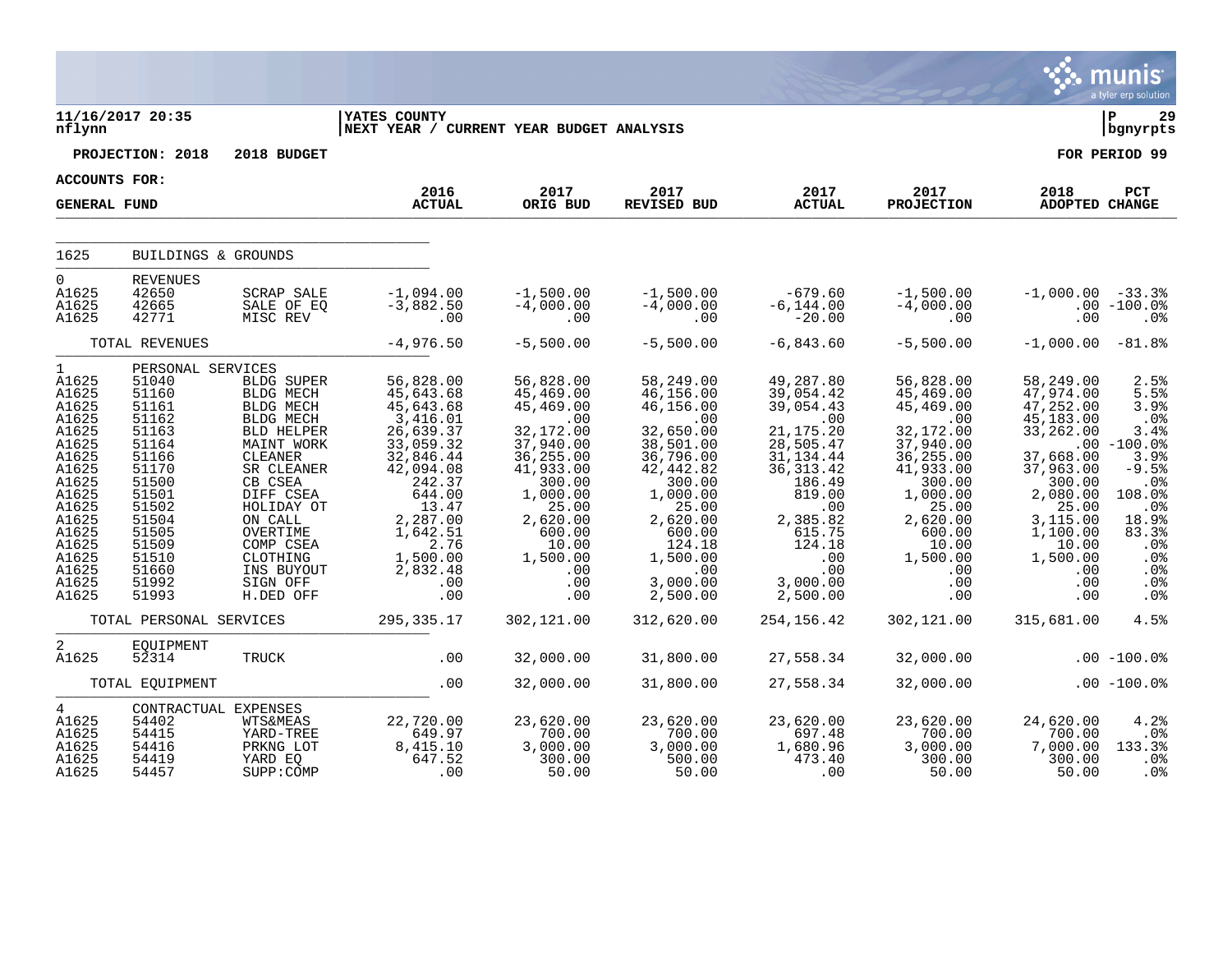

#### **11/16/2017 20:35 |YATES COUNTY |P 30 nflynn |NEXT YEAR / CURRENT YEAR BUDGET ANALYSIS |bgnyrpts**

# **PROJECTION: 2018 2018 BUDGET FOR PERIOD 99**

|                | <b>GENERAL FUND</b>       |                            | 2016<br>ACTUAL  | 2017<br>ORIG BUD | 2017<br><b>REVISED BUD</b> | 2017<br><b>ACTUAL</b> | 2017<br><b>PROJECTION</b> | 2018<br>ADOPTED | <b>PCT</b><br>CHANGE |
|----------------|---------------------------|----------------------------|-----------------|------------------|----------------------------|-----------------------|---------------------------|-----------------|----------------------|
| A1625          | 54470                     | SUPP:OFF                   | 121.43          | 125.00           | 125.00                     | 94.14                 | 125.00                    | 125.00          | . 0%                 |
| A1625<br>A1625 | 54474<br>54507            | SUPP : SAPTY<br>COPIER CHR | 553.25<br>62.80 | 500.00<br>55.00  | 500.00<br>55.00            | 210.98<br>49.80       | 500.00<br>55.00           | 500.00<br>65.00 | . 0%<br>18.2%        |
| A1625          | 54515                     | POSTAGE                    | .00             | 3.00             | 3.00                       | .00                   | 3.00                      | 3.00            | $.0\%$               |
| A1625          | 54522                     | SHIPMENTS                  | 9.48            | 15.00            | 15.00                      | 12.93                 | 15.00                     | 15.00           | $.0\%$               |
| A1625          | 54571                     | COMP SOFT                  | 20,000.00       | 20,000.00        | 20,000.00                  | 20,000.00             | 20,000.00                 | 20,000.00       | $.0\%$               |
| A1625          | 54616                     | HAND TOOLS                 | 449.17          | 450.00           | 450.00                     | 191.31                | 450.00                    | 450.00          | .0 <sub>8</sub>      |
| A1625          | 54653                     | GASOLINE                   | 809.64          | 1,200.00         | 1,200.00                   | 712.64                | 1,200.00                  | 1,000.00        | $-16.7%$             |
| A1625          | 54654                     | MILEAGE                    | 219.02          | 250.00           | 250.00                     | 147.66                | 250.00                    | 250.00          | $.0\%$               |
| A1625          | 54661                     | VEH MAINT                  | 1,822.05        | 1,000.00         | 1,000.00                   | 5,637.56              | 5,792.00                  | 750.00          | $-25.0$ $8$          |
| A1625          | 54676                     | UTIL: CELL                 | 387.84          | 390.00           | 390.00                     | 291.18                | 390.00                    | 390.00          | $.0\%$               |
| A1625          | 54678                     | UTIL:GAS                   | 1,352.64        | 2,100.00         | 2,100.00                   | 1,421.53              | 2,100.00                  | 1,900.00        | $-9.5%$              |
| A1625          | 54682                     | TEL/FAX                    | 280.15          | 350.00           | 350.00                     | 233.10                | 350.00                    | 350.00          | . 0%                 |
| A1625          | 54684                     | UTIL:WAT/S                 | 284.80          | 300.00           | 300.00                     | 280.44                | 300.00                    | 320.00          | $6.7\%$              |
|                |                           | TOTAL CONTRACTUAL EXPENSES | 58,784.86       | 54,408.00        | 54,608.00                  | 55,755.11             | 59,200.00                 | 58,788.00       | 8.1%                 |
| 8              | EMPLOYEE BENEFITS         |                            |                 |                  |                            |                       |                           |                 |                      |
| A1625          | 58100                     | FICA/MED                   | 20,839.08       | 21,707.00        | 22,061.00                  | 18,108.63             | 21,707.00                 | 22,869.00       | 5.4%                 |
| A1625          | 58303                     | INS-CSEA                   | 99,603.26       | 95,104.00        | 74,873.00                  | 61,218.44             | 95,104.00                 | 64,150.00       | $-32.5%$             |
| A1625          | 58305                     | INS-NON UN                 | 4,720.74        | 18,095.00        | 18,095.00                  | 10,371.90             | 18,095.00                 | 12,696.00       | $-29.8%$             |
|                | TOTAL EMPLOYEE BENEFITS   |                            | 125, 163.08     | 134,906.00       | 115,029.00                 | 89,698.97             | 134,906.00                | 99,715.00       | $-26.1%$             |
|                | TOTAL BUILDINGS & GROUNDS |                            | 474,306.61      | 517,935.00       | 508,557.00                 | 420,325.24            | 522,727.00                | 473,184.00      | $-8.6%$              |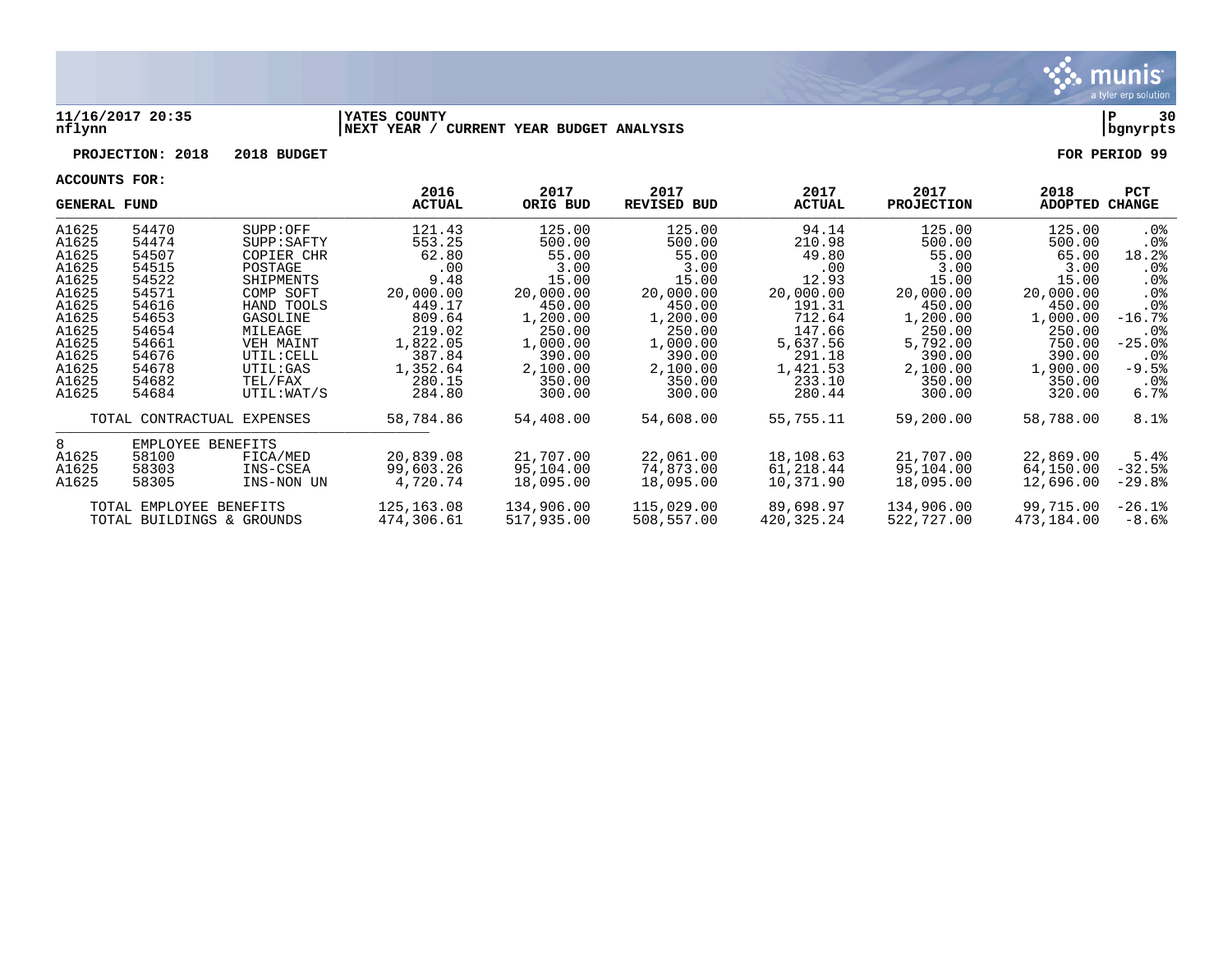|                                             |                                                      |                                                            |                                                             |                              |                              |                              |                              |                              | munis <sup>®</sup><br>a tyler erp solution |
|---------------------------------------------|------------------------------------------------------|------------------------------------------------------------|-------------------------------------------------------------|------------------------------|------------------------------|------------------------------|------------------------------|------------------------------|--------------------------------------------|
| nflynn                                      | 11/16/2017 20:35                                     |                                                            | YATES COUNTY<br>NEXT YEAR /<br>CURRENT YEAR BUDGET ANALYSIS | 31<br>ΙP<br>bgnyrpts         |                              |                              |                              |                              |                                            |
|                                             | PROJECTION: 2018                                     | 2018 BUDGET                                                |                                                             |                              |                              |                              |                              |                              | FOR PERIOD 99                              |
| <b>ACCOUNTS FOR:</b><br><b>GENERAL FUND</b> |                                                      |                                                            | 2016<br><b>ACTUAL</b>                                       | 2017<br>ORIG BUD             | 2017<br><b>REVISED BUD</b>   | 2017<br><b>ACTUAL</b>        | 2017<br><b>PROJECTION</b>    | 2018<br>ADOPTED CHANGE       | PCT                                        |
| 1640                                        | CENTRAL GASOLINE                                     |                                                            |                                                             |                              |                              |                              |                              |                              |                                            |
| $\overline{0}$<br>A1640<br>A1640            | <b>REVENUES</b><br>41276<br>41277                    | GASOLINE<br>E-Z PASS                                       | $-5,403.34$<br>$-336.73$                                    | $-5,000.00$<br>$-200.00$     | $-5,000.00$<br>$-200.00$     | $-4,536.31$<br>$-265.18$     | $-5,000.00$<br>$-200.00$     | $-5,000.00$<br>$-250.00$     | .0%<br>25.0%                               |
|                                             | TOTAL REVENUES                                       |                                                            | $-5,740.07$                                                 | $-5, 200.00$                 | $-5, 200.00$                 | $-4,801.49$                  | $-5, 200.00$                 | $-5,250.00$                  | 1.0%                                       |
| 4<br>A1640<br>A1640<br>A1640                | CONTRACTUAL<br>54653<br>54663<br>54664               | <b>EXPENSES</b><br>GASOLINE<br><b>USER FEE</b><br>E-Z PASS | 4,473.09<br>295.38<br>330.60                                | 5,000.00<br>200.00<br>200.00 | 4,944.87<br>200.00<br>255.13 | 4,834.69<br>220.54<br>273.31 | 5,918.81<br>200.00<br>200.00 | 5,000.00<br>240.00<br>250.00 | $.0\%$<br>20.0%<br>25.0%                   |
|                                             | TOTAL CONTRACTUAL EXPENSES<br>TOTAL CENTRAL GASOLINE |                                                            | 5,099.07<br>$-641.00$                                       | 5,400.00<br>200.00           | 5,400.00<br>200.00           | 5,328.54<br>527.05           | 6,318.81<br>1,118.81         | 5,490.00<br>240.00           | 1.7%<br>20.0%                              |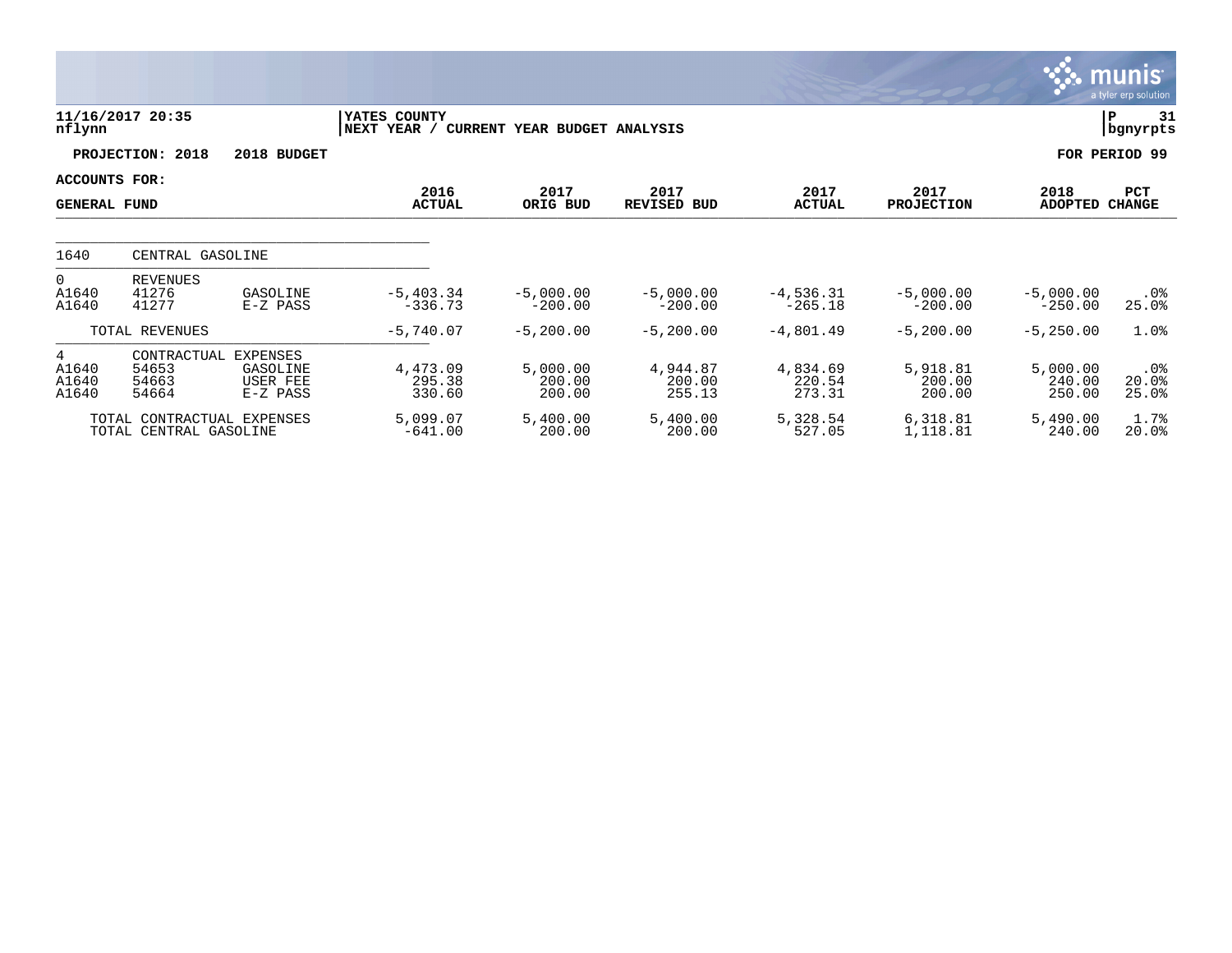|                                      |                                                   |                                  |                                                             |                          |                            |                        |                           |                               | <u>munis</u><br>a tyler erp solution |
|--------------------------------------|---------------------------------------------------|----------------------------------|-------------------------------------------------------------|--------------------------|----------------------------|------------------------|---------------------------|-------------------------------|--------------------------------------|
| nflynn                               | 11/16/2017 20:35                                  |                                  | YATES COUNTY<br>NEXT YEAR /<br>CURRENT YEAR BUDGET ANALYSIS |                          |                            |                        |                           |                               | 32<br>ΙP<br>  bgnyrpts               |
|                                      | PROJECTION: 2018                                  | 2018 BUDGET                      |                                                             |                          |                            |                        |                           |                               | FOR PERIOD 99                        |
| ACCOUNTS FOR:<br><b>GENERAL FUND</b> |                                                   |                                  | 2016<br><b>ACTUAL</b>                                       | 2017<br>ORIG BUD         | 2017<br><b>REVISED BUD</b> | 2017<br><b>ACTUAL</b>  | 2017<br><b>PROJECTION</b> | 2018<br><b>ADOPTED CHANGE</b> | <b>PCT</b>                           |
| 1650                                 | APP-CENTRAL COMM SYSTEM                           |                                  |                                                             |                          |                            |                        |                           |                               |                                      |
| $\overline{0}$<br>A1650<br>A1650     | <b>REVENUES</b><br>41275<br>42401                 | TEL CHRGS<br>INT TEL             | $-70,979.06$<br>$-.72$                                      | $-45,500.00$<br>$-15.00$ | $-45,500.00$<br>$-15.00$   | $-48, 302.35$<br>.00   | $-45,500.00$<br>$-15.00$  | $-50.000.00$<br>$-10.00$      | 9.9%<br>$-33.3%$                     |
|                                      | TOTAL REVENUES                                    |                                  | $-70,979.78$                                                | $-45, 515, 00$           | $-45, 515, 00$             | $-48, 302, 35$         | $-45, 515.00$             | $-50,010.00$                  | 9.9%                                 |
| 2<br>A1650                           | EOUIPMENT<br>52115                                | COMP HRDWR                       | 40,000.00                                                   | 40,000.00                | 40,000.00                  | 40,000.00              | 40,000.00                 | 43,000.00                     | 7.5%                                 |
|                                      | TOTAL EQUIPMENT                                   |                                  | 40,000.00                                                   | 40,000.00                | 40,000.00                  | 40,000.00              | 40,000.00                 | 43,000.00                     | 7.5%                                 |
| 4<br>A1650<br>A1650                  | CONTRACTUAL<br>54577<br>54682                     | EXPENSES<br>COMP TECH<br>TEL/FAX | .00<br>47,100.16                                            | 5,500.00<br>22,015.00    | 5,500.00<br>22,015.00      | .00<br>21,562.72       | 5,500.00<br>22,015.00     | 5,000.00<br>20,010.00         | $-9.1%$<br>$-9.1%$                   |
|                                      | TOTAL CONTRACTUAL<br>TOTAL APP-CENTRAL COMM SYSTE | EXPENSES                         | 47,100.16<br>16,120.38                                      | 27,515.00<br>22,000.00   | 27,515.00<br>22,000.00     | 21,562.72<br>13,260.37 | 27,515.00<br>22,000.00    | 25,010.00<br>18,000.00        | $-9.1%$<br>$-18.2$                   |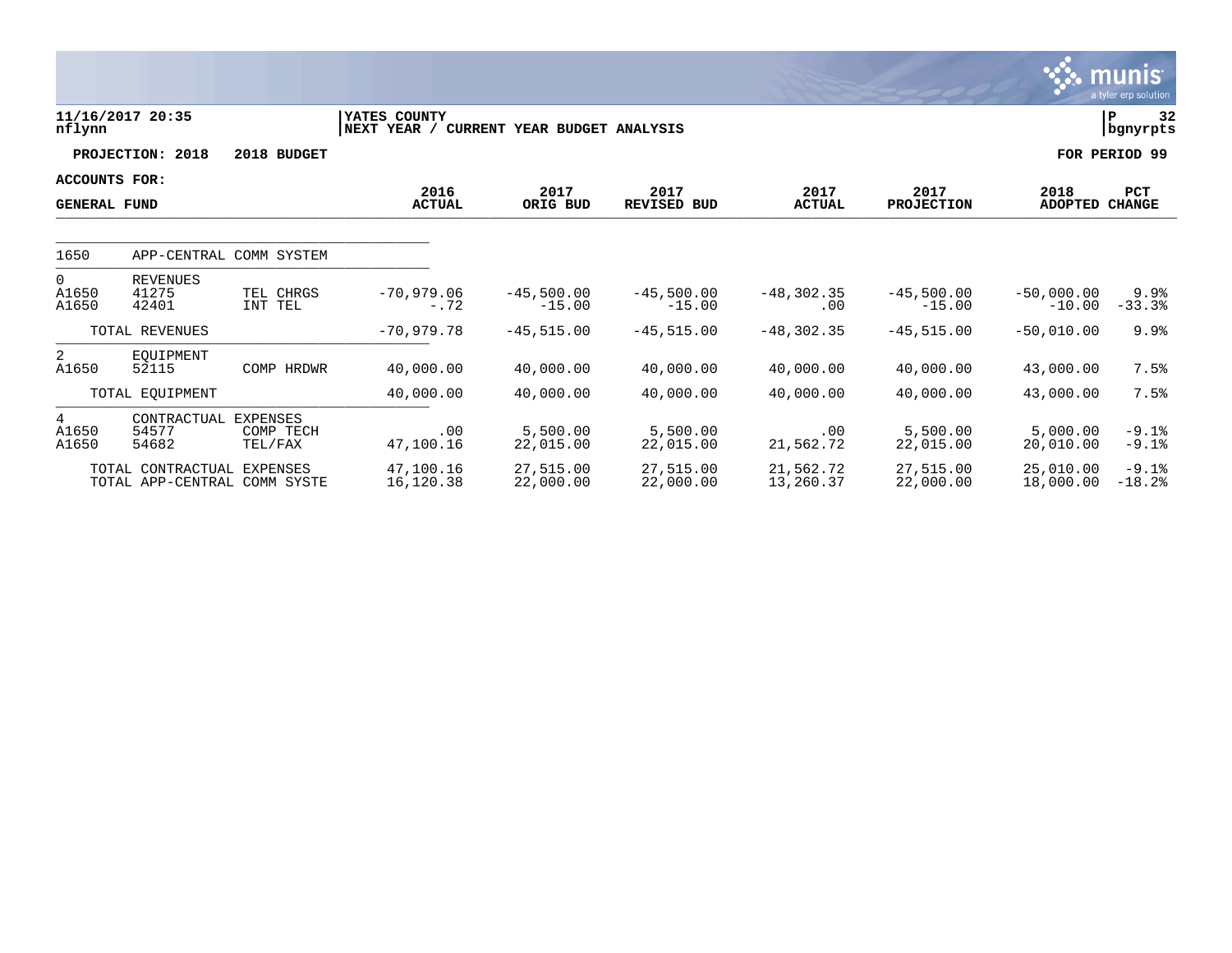|                                                |                                                          |                                                                                  |                                                       |                                                    |                                                      |                                             |                                                    |                                               | <b>munis</b><br>a tyler erp solution                  |
|------------------------------------------------|----------------------------------------------------------|----------------------------------------------------------------------------------|-------------------------------------------------------|----------------------------------------------------|------------------------------------------------------|---------------------------------------------|----------------------------------------------------|-----------------------------------------------|-------------------------------------------------------|
| nflynn                                         | 11/16/2017 20:35                                         |                                                                                  | YATES COUNTY<br>NEXT YEAR /                           | CURRENT YEAR BUDGET ANALYSIS                       |                                                      |                                             |                                                    |                                               | l P<br>33<br>  bgnyrpts                               |
|                                                | PROJECTION: 2018                                         | 2018 BUDGET                                                                      |                                                       |                                                    |                                                      |                                             |                                                    |                                               | FOR PERIOD 99                                         |
| <b>ACCOUNTS FOR:</b><br><b>GENERAL FUND</b>    |                                                          |                                                                                  | 2016<br><b>ACTUAL</b>                                 | 2017<br>ORIG BUD                                   | 2017<br><b>REVISED BUD</b>                           | 2017<br><b>ACTUAL</b>                       | 2017<br><b>PROJECTION</b>                          | 2018<br><b>ADOPTED CHANGE</b>                 | PCT                                                   |
| 1670                                           | CENTRAL MAILING                                          |                                                                                  |                                                       |                                                    |                                                      |                                             |                                                    |                                               |                                                       |
| 0<br>A1670<br>A1670                            | <b>REVENUES</b><br>41272<br>41274                        | CNTRL MAIL<br>SHIPPING                                                           | $-30,666.26$<br>$-999.89$                             | $-31,000.00$<br>$-1,000.00$                        | $-31,000.00$<br>$-1,000.00$                          | $-25, 110.44$<br>$-21.31$                   | $-31,000.00$<br>$-1,000.00$                        | $-30,000.00$                                  | $-3.2%$<br>$.00 - 100.0$                              |
|                                                | TOTAL REVENUES                                           |                                                                                  | $-31,666.15$                                          | $-32,000.00$                                       | $-32,000.00$                                         | $-25, 131.75$                               | $-32,000.00$                                       | $-30,000,00$                                  | $-6.3%$                                               |
| 2<br>A1670                                     | EQUIPMENT<br>52198                                       | POST METER                                                                       | 4,389.00                                              | .00                                                | .00                                                  | .00                                         | .00                                                | .00                                           | .0%                                                   |
|                                                | TOTAL EQUIPMENT                                          |                                                                                  | 4,389.00                                              | .00                                                | .00                                                  | .00                                         | .00                                                | .00                                           | .0%                                                   |
| 4<br>A1670<br>A1670<br>A1670<br>A1670<br>A1670 | CONTRACTUAL<br>54407<br>54470<br>54515<br>54522<br>54980 | <b>EXPENSES</b><br>EOUIP AGRE<br>SUPP:OFF<br>POSTAGE<br>SHIPMENTS<br>LEASE: PSTC | 2,115.65<br>506.83<br>29,002.28<br>2,352.93<br>487.62 | 1,140.00<br>400.00<br>30,000.00<br>1,000.00<br>.00 | 1,140.00<br>1,452.87<br>28,947.13<br>1,000.00<br>.00 | 930.00<br>857.08<br>7,533.01<br>9.73<br>.00 | 1,140.00<br>400.00<br>30,000.00<br>1,000.00<br>.00 | 1,140.00<br>900.00<br>30,000.00<br>.00<br>.00 | .0%<br>125.0%<br>.0 <sub>8</sub><br>$-100.0$ %<br>.0% |
|                                                | TOTAL CONTRACTUAL EXPENSES<br>TOTAL CENTRAL MAILING      |                                                                                  | 34, 465. 31<br>7,188.16                               | 32,540.00<br>540.00                                | 32,540.00<br>540.00                                  | 9,329.82<br>$-15,801.93$                    | 32,540.00<br>540.00                                | 32,040.00<br>2,040.00                         | $-1.5%$<br>277.8%                                     |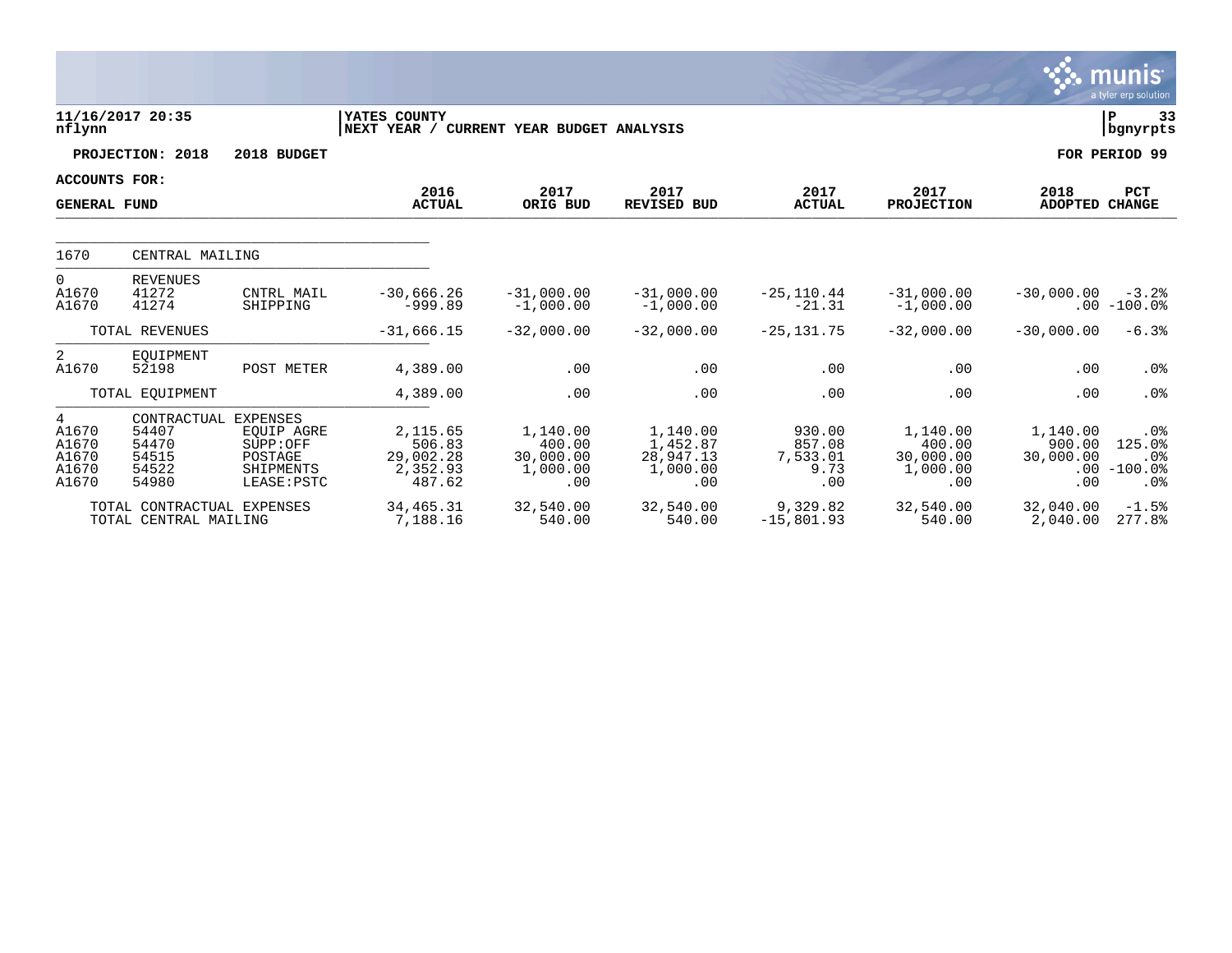|                                             |                                                    |                                              |                             |                              |                            |                         |                           |                        | <b>munis</b><br>a tyler erp solution |
|---------------------------------------------|----------------------------------------------------|----------------------------------------------|-----------------------------|------------------------------|----------------------------|-------------------------|---------------------------|------------------------|--------------------------------------|
| nflynn                                      | 11/16/2017 20:35                                   |                                              | YATES COUNTY<br>NEXT YEAR / | CURRENT YEAR BUDGET ANALYSIS |                            |                         |                           |                        | 34<br>ΙP<br>bgnyrpts                 |
|                                             | PROJECTION: 2018                                   | 2018 BUDGET                                  |                             |                              |                            |                         |                           |                        | FOR PERIOD 99                        |
| <b>ACCOUNTS FOR:</b><br><b>GENERAL FUND</b> |                                                    |                                              | 2016<br><b>ACTUAL</b>       | 2017<br>ORIG BUD             | 2017<br><b>REVISED BUD</b> | 2017<br><b>ACTUAL</b>   | 2017<br><b>PROJECTION</b> | 2018<br><b>ADOPTED</b> | <b>PCT</b><br><b>CHANGE</b>          |
| 1675                                        | CENTRAL COPIER                                     |                                              |                             |                              |                            |                         |                           |                        |                                      |
| $\Omega$<br>A1675                           | <b>REVENUES</b><br>41271                           | COPIER                                       | $-19,561.15$                | $-17,000.00$                 | $-17,000.00$               | $-16,888.45$            | $-17,000.00$              | $-17,000.00$           | $.0\%$                               |
|                                             | TOTAL REVENUES                                     |                                              | $-19,561.15$                | $-17,000.00$                 | $-17,000.00$               | $-16,888.45$            | $-17,000.00$              | $-17,000.00$           | .0%                                  |
| 2<br>A1675                                  | EOUIPMENT<br>52120                                 | COPIER                                       | .00                         | .00                          | .00                        | .00                     | .00                       | 3,390.00               | $.0\%$                               |
|                                             | TOTAL EQUIPMENT                                    |                                              | .00                         | .00                          | .00                        | .00                     | .00                       | 3,390.00               | $.0\%$                               |
| 4<br>A1675<br>A1675                         | CONTRACTUAL<br>54406<br>54454                      | <b>EXPENSES</b><br>COPIER AGR<br>SUPP: CNTRL | 8,857.22<br>2,242.20        | 11,000.00<br>3,000.00        | 11,000.00<br>3,000.00      | 7,767.15<br>1,697.92    | 11,000.00<br>3,000.00     | 11,000.00<br>3,000.00  | $.0\%$<br>$.0\%$                     |
|                                             | TOTAL CONTRACTUAL EXPENSES<br>TOTAL CENTRAL COPIER |                                              | 11,099.42<br>$-8,461.73$    | 14,000.00<br>$-3,000.00$     | 14,000.00<br>$-3,000.00$   | 9,465.07<br>$-7,423.38$ | 14,000.00<br>$-3,000.00$  | 14,000.00              | .0%<br>390.00 -113.0%                |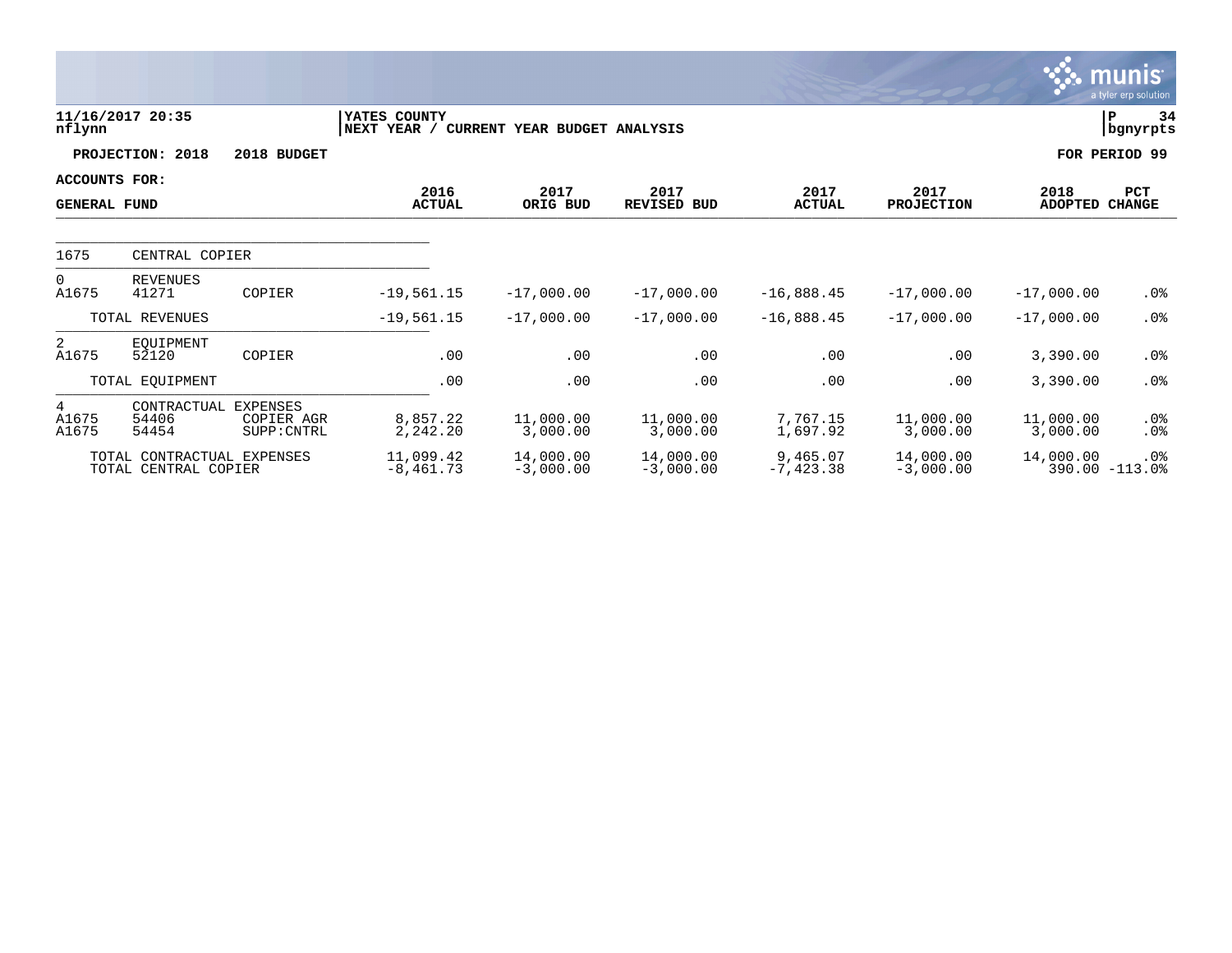|                                                                                                                          |                                                                                                                               |                                                                                                                                                         |                                                                                                                       |                                                                                                                          |                                                                                                                                    |                                                                                                                                                     |                                                                                                                          |                                                                                                                          | munis<br>a tyler erp solution                                                        |
|--------------------------------------------------------------------------------------------------------------------------|-------------------------------------------------------------------------------------------------------------------------------|---------------------------------------------------------------------------------------------------------------------------------------------------------|-----------------------------------------------------------------------------------------------------------------------|--------------------------------------------------------------------------------------------------------------------------|------------------------------------------------------------------------------------------------------------------------------------|-----------------------------------------------------------------------------------------------------------------------------------------------------|--------------------------------------------------------------------------------------------------------------------------|--------------------------------------------------------------------------------------------------------------------------|--------------------------------------------------------------------------------------|
| nflynn                                                                                                                   | 11/16/2017 20:35                                                                                                              |                                                                                                                                                         | <b>IYATES COUNTY</b><br>NEXT YEAR / CURRENT YEAR BUDGET ANALYSIS                                                      |                                                                                                                          |                                                                                                                                    |                                                                                                                                                     |                                                                                                                          |                                                                                                                          | ∣ P<br>35<br>bgnyrpts                                                                |
|                                                                                                                          | PROJECTION: 2018                                                                                                              | 2018 BUDGET                                                                                                                                             |                                                                                                                       |                                                                                                                          |                                                                                                                                    |                                                                                                                                                     |                                                                                                                          |                                                                                                                          | FOR PERIOD 99                                                                        |
| ACCOUNTS FOR:                                                                                                            |                                                                                                                               |                                                                                                                                                         | 2016                                                                                                                  | 2017                                                                                                                     | 2017                                                                                                                               | 2017                                                                                                                                                | 2017                                                                                                                     | 2018                                                                                                                     | PCT                                                                                  |
| <b>GENERAL FUND</b>                                                                                                      |                                                                                                                               |                                                                                                                                                         | <b>ACTUAL</b>                                                                                                         | ORIG BUD                                                                                                                 | REVISED BUD                                                                                                                        | <b>ACTUAL</b>                                                                                                                                       | <b>PROJECTION</b>                                                                                                        | ADOPTED CHANGE                                                                                                           |                                                                                      |
| 1680                                                                                                                     |                                                                                                                               | INFORMATION TECHNOLOGY                                                                                                                                  |                                                                                                                       |                                                                                                                          |                                                                                                                                    |                                                                                                                                                     |                                                                                                                          |                                                                                                                          |                                                                                      |
| $\Omega$<br>A1680<br>A1680                                                                                               | <b>REVENUES</b><br>42230<br>42701                                                                                             | IT SERV<br>PR YR RFND                                                                                                                                   | $-35,000.00$<br>$-7.00$                                                                                               | $-38,000.00$<br>.00                                                                                                      | $-38,000.00$<br>.00                                                                                                                | $-27, 276.85$<br>.00                                                                                                                                | $-38,000.00$<br>.00                                                                                                      | $-36,622.00$<br>.00                                                                                                      | $-3.6%$<br>.0 <sub>8</sub>                                                           |
|                                                                                                                          | TOTAL REVENUES                                                                                                                |                                                                                                                                                         | $-35,007.00$                                                                                                          | $-38,000.00$                                                                                                             | $-38,000.00$                                                                                                                       | $-27, 276.85$                                                                                                                                       | $-38,000.00$                                                                                                             | $-36,622.00$                                                                                                             | $-3.6%$                                                                              |
| $\mathbf{1}$<br>A1680<br>A1680<br>A1680<br>A1680<br>A1680<br>A1680<br>A1680<br>A1680<br>A1680<br>A1680<br>A1680<br>A1680 | PERSONAL SERVICES<br>51076<br>51077<br>51078<br>51079<br>51500<br>51502<br>51505<br>51508<br>51509<br>51661<br>51992<br>51993 | IT DIRECT<br>NETWORK AD<br>COMP SUPP<br>COMP TECH<br>CB CSEA<br>HOLIDAY OT<br>OVERTIME<br>35-40 HRS<br>COMP CSEA<br>COMP NONUN<br>SIGN OFF<br>H.DED OFF | 71,767.00<br>53, 249.69<br>36,097.17<br>42,042.20<br>52.55<br>.00<br>10.93<br>769.36<br>94.14<br>115.53<br>.00<br>.00 | 71,767.00<br>54,097.00<br>42,436.00<br>42,964.00<br>500.00<br>500.00<br>2,000.00<br>1,500.00<br>.00<br>.00<br>.00<br>.00 | 73,561.00<br>56,043.00<br>43,881.00<br>43,834.00<br>500.00<br>500.00<br>2,000.00<br>1,500.00<br>.00<br>.00<br>1,500.00<br>2,000.00 | 62, 243.92<br>46, 464.81<br>25,162.19<br>35,809.18<br>.00<br>181.08<br>$\overline{\phantom{0}}$ .00<br>975.35<br>.00<br>.00<br>1,500.00<br>2,000.00 | 71,767.00<br>54,097.00<br>42,436.00<br>42,964.00<br>500.00<br>500.00<br>2,000.00<br>1,500.00<br>.00<br>.00<br>.00<br>.00 | 73,561.00<br>57,387.00<br>43,722.00<br>46,181.00<br>500.00<br>500.00<br>2,000.00<br>1,500.00<br>.00<br>.00<br>.00<br>.00 | 2.5%<br>6.1%<br>3.0%<br>7.5%<br>.0%<br>.0%<br>.0%<br>.0%<br>.0%<br>.0%<br>.0%<br>.0% |
|                                                                                                                          | TOTAL PERSONAL SERVICES                                                                                                       |                                                                                                                                                         | 204, 198.57                                                                                                           | 215,764.00                                                                                                               | 225, 319.00                                                                                                                        | 174,336.53                                                                                                                                          | 215,764.00                                                                                                               | 225, 351.00                                                                                                              | 4.4%                                                                                 |
| 2<br>A1680<br>A1680<br>A1680<br>A1680<br>A1680                                                                           | EQUIPMENT<br>52115<br>52125<br>52126<br>52127<br>52128                                                                        | COMP HRDWR<br>DESKTOPS<br>LAPTOPS<br>PRINTERS<br>COMP SUPP                                                                                              | 47,568.50<br>18,044.94<br>33,210.62<br>.00<br>5,119.40                                                                | 24,250.00<br>26,320.00<br>11,130.00<br>4,000.00<br>4,000.00                                                              | 24,250.00<br>26,320.00<br>11,130.00<br>4,000.00<br>4,000.00                                                                        | 9,013.47<br>17,705.68<br>13,618.38<br>.00<br>3,992.64                                                                                               | 33, 263. 47<br>44,233.00<br>16,000.08<br>4,000.00<br>4,000.00                                                            | 23,450.00<br>26, 320.00<br>16,780.00<br>12,000.00<br>4,000.00                                                            | $-3.3%$<br>$.0\%$<br>50.8%<br>200.0%<br>$.0\%$                                       |
|                                                                                                                          | TOTAL EQUIPMENT                                                                                                               |                                                                                                                                                         | 103,943.46                                                                                                            | 69,700.00                                                                                                                | 69,700.00                                                                                                                          | 44,330.17                                                                                                                                           | 101,496.55                                                                                                               | 82,550.00                                                                                                                | 18.4%                                                                                |
| $4\overline{ }$<br>A1680<br>A1680<br>A1680<br>A1680<br>A1680<br>A1680<br>A1680<br>A1680                                  | 54011<br>54152<br>54407<br>54455<br>54470<br>54501<br>54507<br>54515                                                          | CONTRACTUAL EXPENSES<br>CONSULTANT<br>CONFERENCE<br>EQUIP AGRE<br>SUPP: IT<br>SUPP:OFF<br>ADV<br>COPIER CHR<br>POSTAGE                                  | 11,620.00<br>200.00<br>11,995.73<br>1,217.61<br>50.34<br>.00<br>.55<br>37.27                                          | 3,750.00<br>1,000.00<br>53,144.00<br>1,000.00<br>200.00<br>30.00<br>30.00<br>50.00                                       | 4,416.08<br>1,000.00<br>53, 144.00<br>1,000.00<br>130.00<br>15.55<br>100.00<br>64.45                                               | 44, 416.08<br>702.00<br>52,680.75<br>441.79<br>.00<br>.00<br>76.75<br>64.45                                                                         | 43,750.00<br>1,000.00<br>53, 144.00<br>1,000.00<br>200.00<br>30.00<br>30.00<br>50.00                                     | 3,750.00<br>1,000.00<br>57,144.00<br>1,000.00<br>200.00<br>30.00<br>200.00<br>100.00                                     | .0%<br>.0%<br>7.5%<br>.0%<br>.0%<br>$.0\%$<br>566.7%<br>100.0%                       |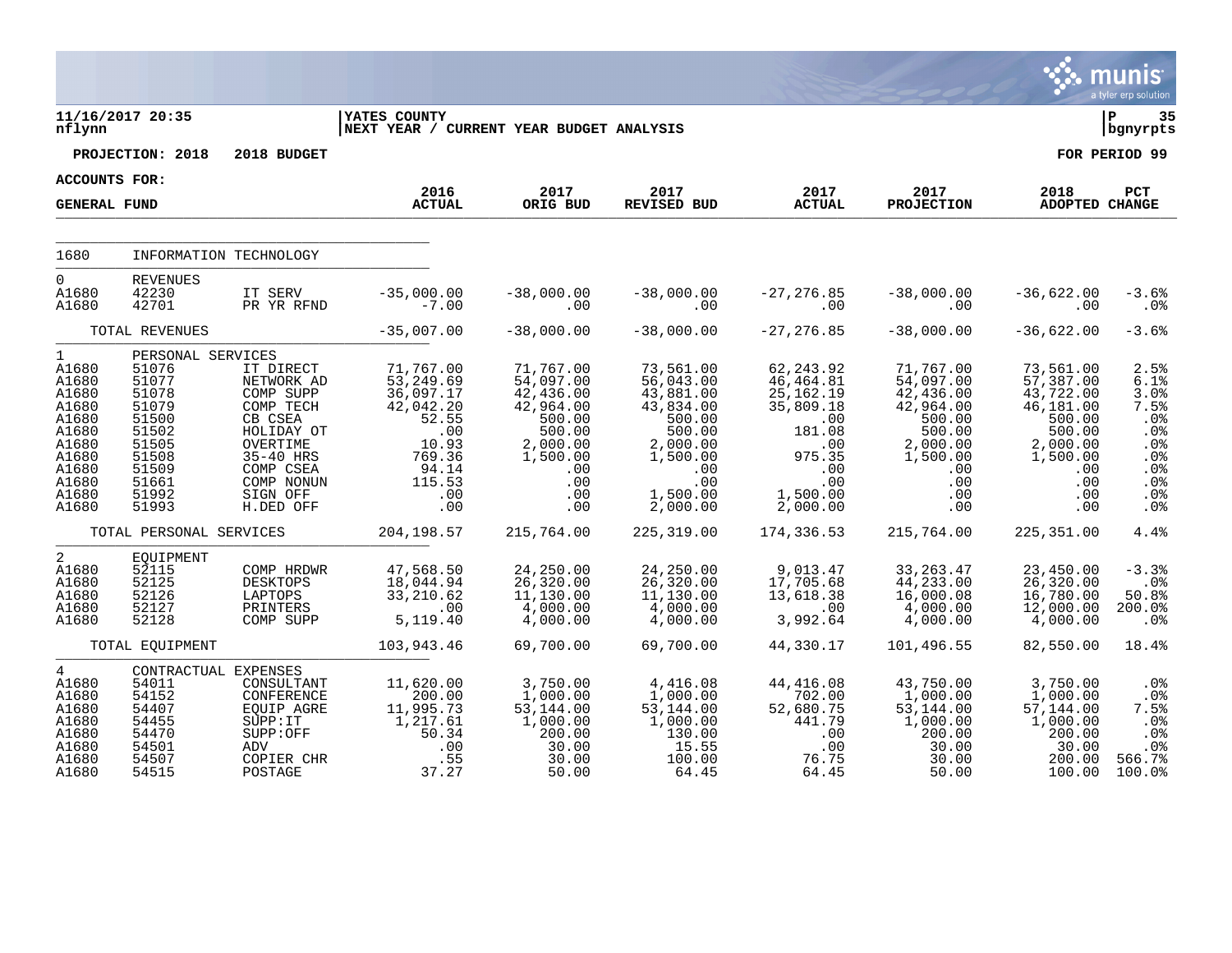

#### **11/16/2017 20:35 |YATES COUNTY |P 36 nflynn |NEXT YEAR / CURRENT YEAR BUDGET ANALYSIS |bgnyrpts**

**PROJECTION: 2018 2018 BUDGET FOR PERIOD 99**

| GENERAL FUND |                         |                              | 2016<br><b>ACTUAL</b> | 2017<br>ORIG BUD | 2017<br>REVISED BUD | 2017<br><b>ACTUAL</b> | 2017<br><b>PROJECTION</b> | 2018<br><b>ADOPTED</b> | <b>PCT</b><br><b>CHANGE</b> |
|--------------|-------------------------|------------------------------|-----------------------|------------------|---------------------|-----------------------|---------------------------|------------------------|-----------------------------|
| A1680        | 54571                   | COMP SOFT                    | 7,673.65              | 25,000.00        | 25,000.00           | 25,670.10             | 50,419.68                 | 18,648.00              | $-25.4%$                    |
| A1680        | 54575                   | SOFT MAINT                   | 36,136.64             | 35,410.00        | 34,743.92           | 18,091.13             | 35,410.00                 | 24,750.00              | $-30.1%$                    |
| A1680        | 54577                   | COMP<br>TECH                 | 58,792.68             | 49,175.00        | 49,175.00           | 37,125,00             | 49,175.00                 | 49,175.00              | .0%                         |
| A1680        | 54583                   | COMP SUPP                    | 4,743.99              | 3,000.00         | 3,000.00            | 2,849.09              | 3,087.49                  | 3,000.00               | .0 <sub>8</sub>             |
| A1680        | 54654                   | MILEAGE                      | 248.40                | 1,000.00         | 1,000.00            | 580.82                | 1,000.00                  | 1,000.00               | .0 <sub>8</sub>             |
| A1680        | 54676                   | UTIL: CELL                   | 1,729.69              | 1,800.00         | 1,800.00            | 1,450.64              | 1,800.00                  | 1,800.00               | $.0\%$                      |
| A1680        | 54679                   | UTIL: INTER                  | 20,745.00             | 26,600.00        | 26,600.00           | 19,133.18             | 26,600.00                 | 26,600.00              | . 0%                        |
| A1680        | 54682                   | TEL/FAX                      | 702.84                | 650.00           | 650.00              | 495.40                | 650.00                    | 650.00                 | . 0%                        |
| A1680        | 54907                   | DUES                         | 50.00                 | 50.00            | 50.00               | 50.00                 | 50.00                     | 50.00                  | .0%                         |
|              |                         | TOTAL CONTRACTUAL EXPENSES   | 155,944.39            | 201,889.00       | 201,889.00          | 203,827.18            | 267,396.17                | 189,097.00             | $-6.3%$                     |
| 8            | EMPLOYEE                | <b>BENEFITS</b>              |                       |                  |                     |                       |                           |                        |                             |
| A1680        | 58100                   | FICA/MED                     | 13,889.15             | 15,297.00        | 15,876.00           | 12,242.68             | 15,297.00                 | 16,294.00              | 6.5%                        |
| A1680        | 58303                   | INS-CSEA                     | 55,097.78             | 58,034.00        | 52,080.00           | 38,694.39             | 58,034.00                 | 47,082.00              | $-18.9%$                    |
| A1680        | 58305                   | INS-NON UN                   | 6,185.04              | 5,927.00         | 5,927.00            | 5,186.06              | 5,927.00                  | 6,348.00               | 7.1%                        |
|              | TOTAL EMPLOYEE BENEFITS |                              | 75,171.97             | 79,258.00        | 73,883.00           | 56,123.13             | 79,258.00                 | 69,724.00              | $-12.0$ °                   |
|              |                         | TOTAL INFORMATION TECHNOLOGY | 504, 251.39           | 528,611.00       | 532,791.00          | 451,340.16            | 625,914.72                | 530,100.00             | $.3\%$                      |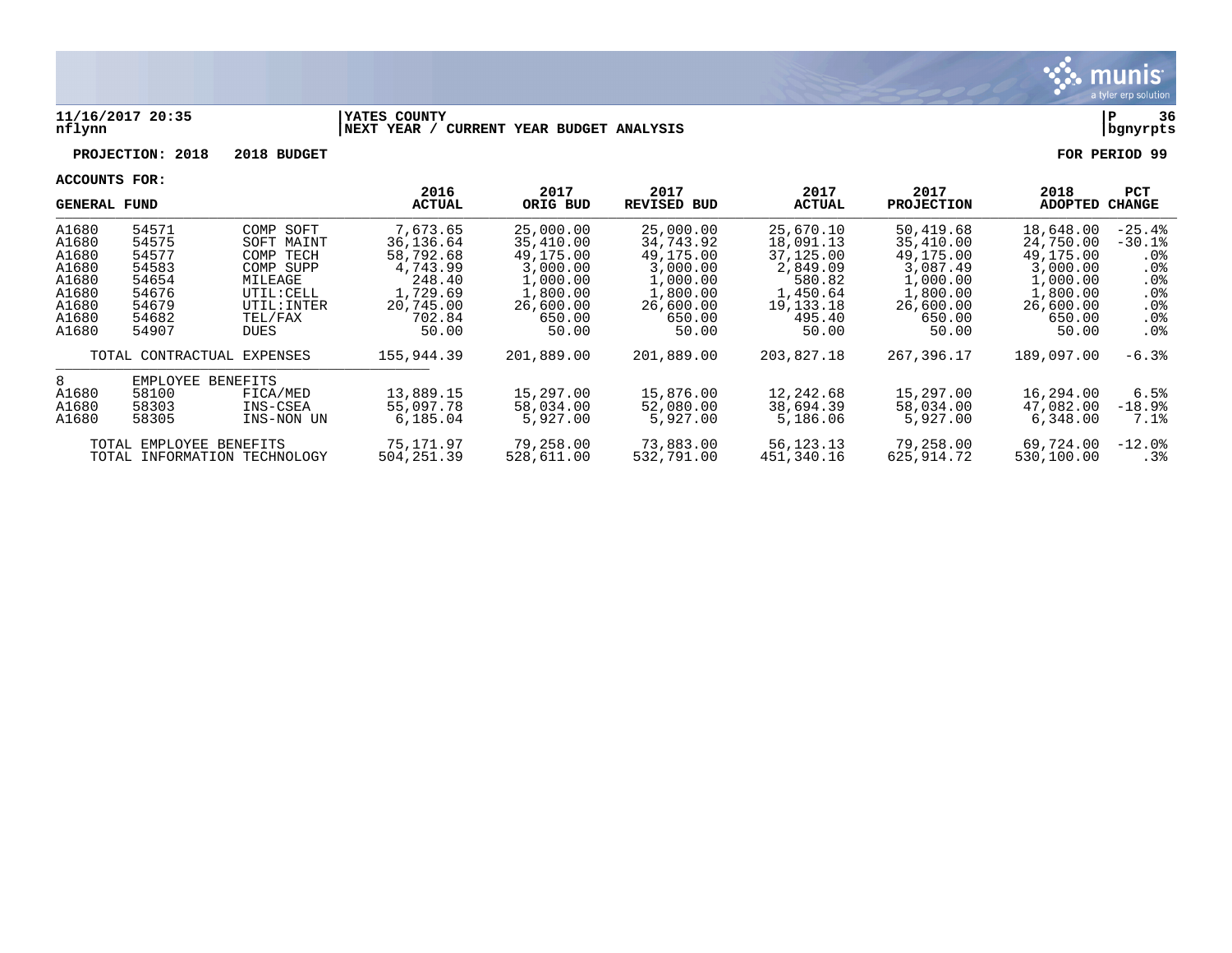|                                      |                                                           |             |                             |                              |                            |                        |                           |                        | <b>munis</b><br>a tyler erp solution |
|--------------------------------------|-----------------------------------------------------------|-------------|-----------------------------|------------------------------|----------------------------|------------------------|---------------------------|------------------------|--------------------------------------|
| nflynn                               | 11/16/2017 20:35                                          |             | YATES COUNTY<br>NEXT YEAR / | CURRENT YEAR BUDGET ANALYSIS |                            |                        |                           |                        | 37<br>P<br>  bgnyrpts                |
|                                      | PROJECTION: 2018                                          | 2018 BUDGET |                             |                              |                            |                        |                           |                        | FOR PERIOD 99                        |
| ACCOUNTS FOR:<br><b>GENERAL FUND</b> |                                                           |             | 2016<br><b>ACTUAL</b>       | 2017<br>ORIG BUD             | 2017<br><b>REVISED BUD</b> | 2017<br><b>ACTUAL</b>  | 2017<br><b>PROJECTION</b> | 2018<br><b>ADOPTED</b> | <b>PCT</b><br><b>CHANGE</b>          |
| 1910                                 | UNALLOCATED INSURANCE                                     |             |                             |                              |                            |                        |                           |                        |                                      |
| 4<br>A1910                           | CONTRACTUAL<br>EXPENSES<br>54923                          | UNALL INS   | 68,272.89                   | 70,322.00                    | 70,322.00                  | 68,177.30              | 70,322.00                 | 70,222.00              | $-.1$ $%$                            |
|                                      | TOTAL CONTRACTUAL EXPENSES<br>TOTAL UNALLOCATED INSURANCE |             | 68,272.89<br>68,272.89      | 70,322.00<br>70,322.00       | 70,322.00<br>70,322.00     | 68,177.30<br>68,177.30 | 70,322.00<br>70,322.00    | 70,222.00<br>70,222.00 | $-.1%$<br>$-.1$ %                    |

 $\bullet$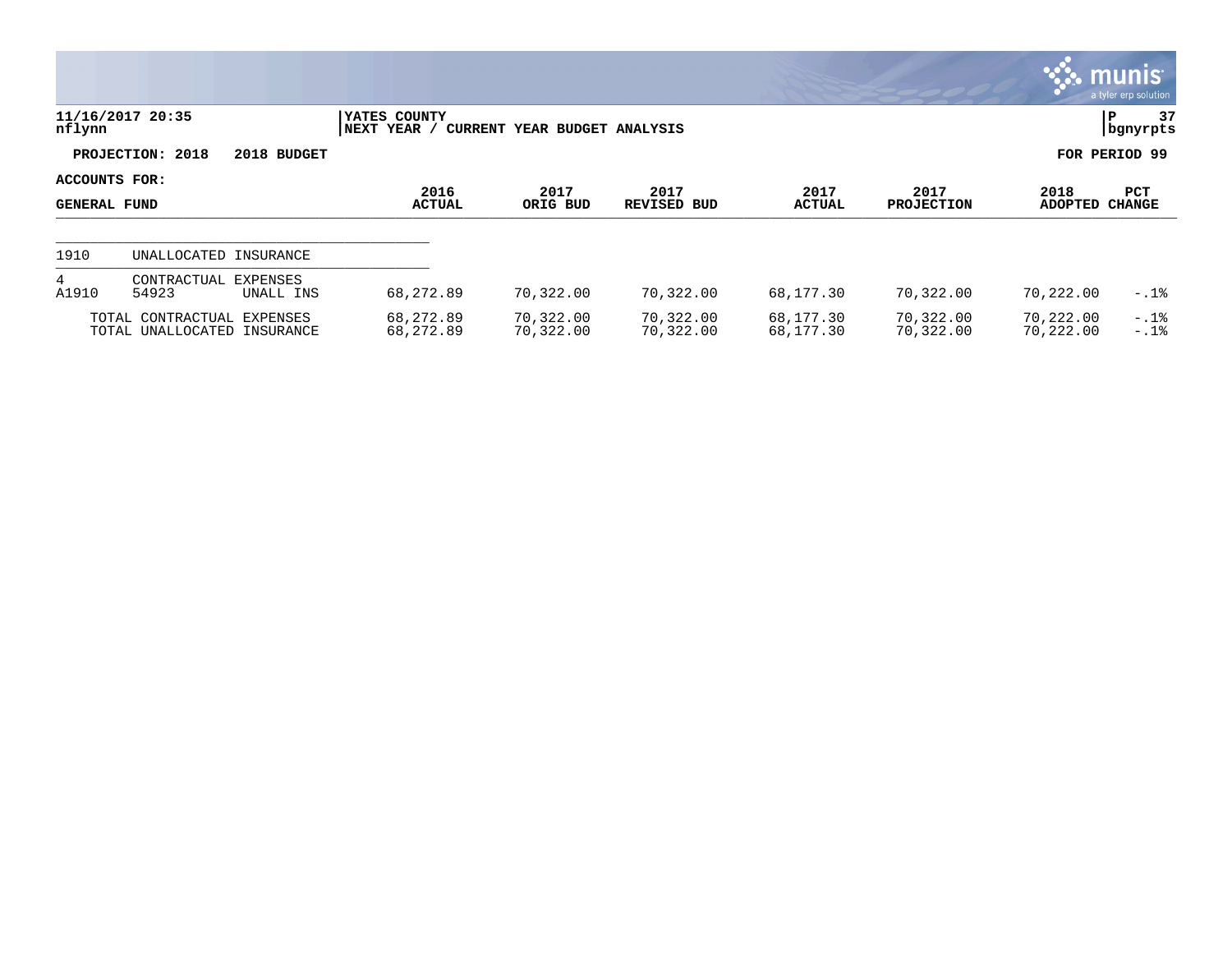|                                      |                                                          |                             |                              |                            |                       |                           |                      | , munis <sup>.</sup><br>a tyler erp solution |
|--------------------------------------|----------------------------------------------------------|-----------------------------|------------------------------|----------------------------|-----------------------|---------------------------|----------------------|----------------------------------------------|
| nflynn                               | 11/16/2017 20:35                                         | YATES COUNTY<br>NEXT YEAR / | CURRENT YEAR BUDGET ANALYSIS |                            |                       |                           |                      | 38<br>lР<br>  bgnyrpts                       |
|                                      | PROJECTION: 2018<br>2018 BUDGET                          |                             |                              |                            |                       |                           |                      | FOR PERIOD 99                                |
| ACCOUNTS FOR:<br><b>GENERAL FUND</b> |                                                          | 2016<br><b>ACTUAL</b>       | 2017<br>ORIG BUD             | 2017<br><b>REVISED BUD</b> | 2017<br><b>ACTUAL</b> | 2017<br><b>PROJECTION</b> | 2018<br>ADOPTED      | <b>PCT</b><br>CHANGE                         |
| 1920                                 | MUNICIPAL ASSOC DUES                                     |                             |                              |                            |                       |                           |                      |                                              |
| 4<br>A1920                           | EXPENSES<br>CONTRACTUAL<br>54907<br><b>DUES</b>          | 5,164.00                    | 5,826.00                     | 5,826.00                   | 5,826.00              | 5,826.00                  | 5,986.00             | 2.7%                                         |
|                                      | TOTAL CONTRACTUAL EXPENSES<br>TOTAL MUNICIPAL ASSOC DUES | 5,164.00<br>5,164.00        | 5,826.00<br>5,826.00         | 5,826.00<br>5,826.00       | 5,826.00<br>5,826.00  | 5,826.00<br>5,826.00      | 5,986.00<br>5,986.00 | 2.7%<br>2.7%                                 |

 $\bullet$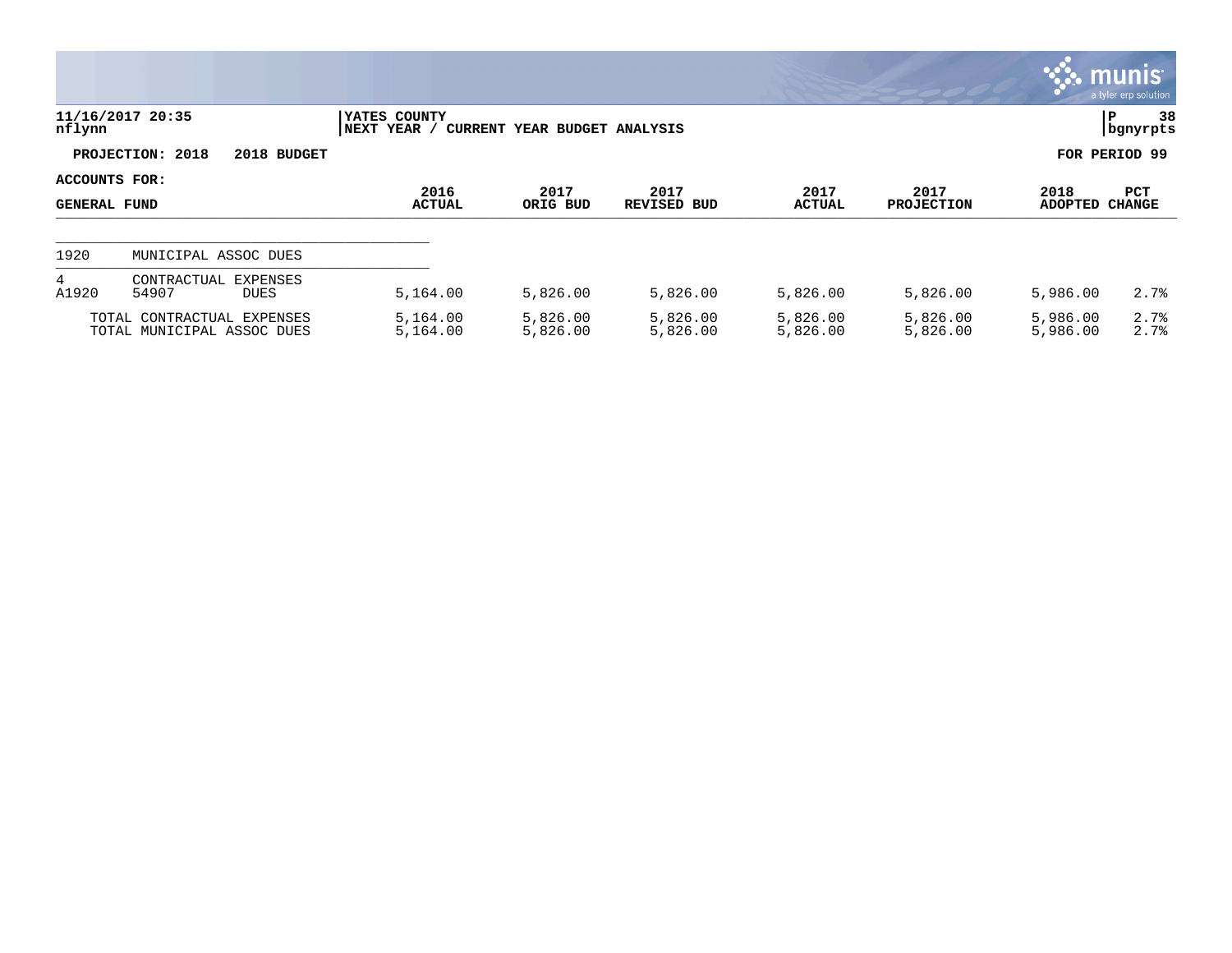|                                             |                                                         |                                          |                                     |                               |                               |                                       |                               |                                    | $\overline{\mathsf{m} \mathsf{u}}$ nıs<br>a tyler erp solution |
|---------------------------------------------|---------------------------------------------------------|------------------------------------------|-------------------------------------|-------------------------------|-------------------------------|---------------------------------------|-------------------------------|------------------------------------|----------------------------------------------------------------|
| nflynn                                      | 11/16/2017 20:35                                        |                                          | <b>IYATES COUNTY</b><br>NEXT YEAR / | CURRENT YEAR BUDGET ANALYSIS  |                               |                                       |                               |                                    | 39<br>ΙP<br>  bgnyrpts                                         |
|                                             | PROJECTION: 2018                                        | 2018 BUDGET                              |                                     |                               |                               |                                       |                               |                                    | FOR PERIOD 99                                                  |
| <b>ACCOUNTS FOR:</b><br><b>GENERAL FUND</b> |                                                         |                                          | 2016<br><b>ACTUAL</b>               | 2017<br>ORIG BUD              | 2017<br><b>REVISED BUD</b>    | 2017<br><b>ACTUAL</b>                 | 2017<br><b>PROJECTION</b>     | 2018<br><b>ADOPTED</b>             | PCT<br><b>CHANGE</b>                                           |
| 1930                                        | JUDGEMENTS & CLAIMS                                     |                                          |                                     |                               |                               |                                       |                               |                                    |                                                                |
| $\overline{0}$<br>A1930<br>A1930<br>A1930   | <b>REVENUES</b><br>42401<br>42402<br>42680              | INT-INS RE<br>INT-UNEMP<br>INS RECOV     | $-153.40$<br>$-101.74$<br>.00       | $-160.00$<br>$-100.00$<br>.00 | $-160.00$<br>$-100.00$<br>.00 | $-127.87$<br>$-83.42$<br>$-5, 191.79$ | $-160.00$<br>$-100.00$<br>.00 | $-160.00$<br>$-100.00$<br>$.00 \,$ | $.0\%$<br>.0%<br>.0%                                           |
|                                             | TOTAL REVENUES                                          |                                          | $-255.14$                           | $-260.00$                     | $-260.00$                     | $-5,403.08$                           | $-260.00$                     | $-260.00$                          | .0 <sub>8</sub>                                                |
| 4<br>A1930<br>A1930                         | CONTRACTUAL<br>54927<br>54928                           | <b>EXPENSES</b><br>INS RES<br>UNEMPL INS | 123, 483.65<br>29,457.67            | 75,000.00<br>25,000.00        | 75,000.00<br>25,000.00        | 55,438.61<br>10,920.54                | 75,000.00<br>25,000.00        | 125,000.00<br>25,000.00            | 66.7%<br>$.0\%$                                                |
|                                             | TOTAL CONTRACTUAL EXPENSES<br>TOTAL JUDGEMENTS & CLAIMS |                                          | 152,941.32<br>152,686.18            | 100,000.00<br>99,740.00       | 100,000.00<br>99,740.00       | 66,359.15<br>60,956.07                | 100,000.00<br>99,740.00       | 150,000.00<br>149,740.00           | 50.0%<br>$50.1$ $%$                                            |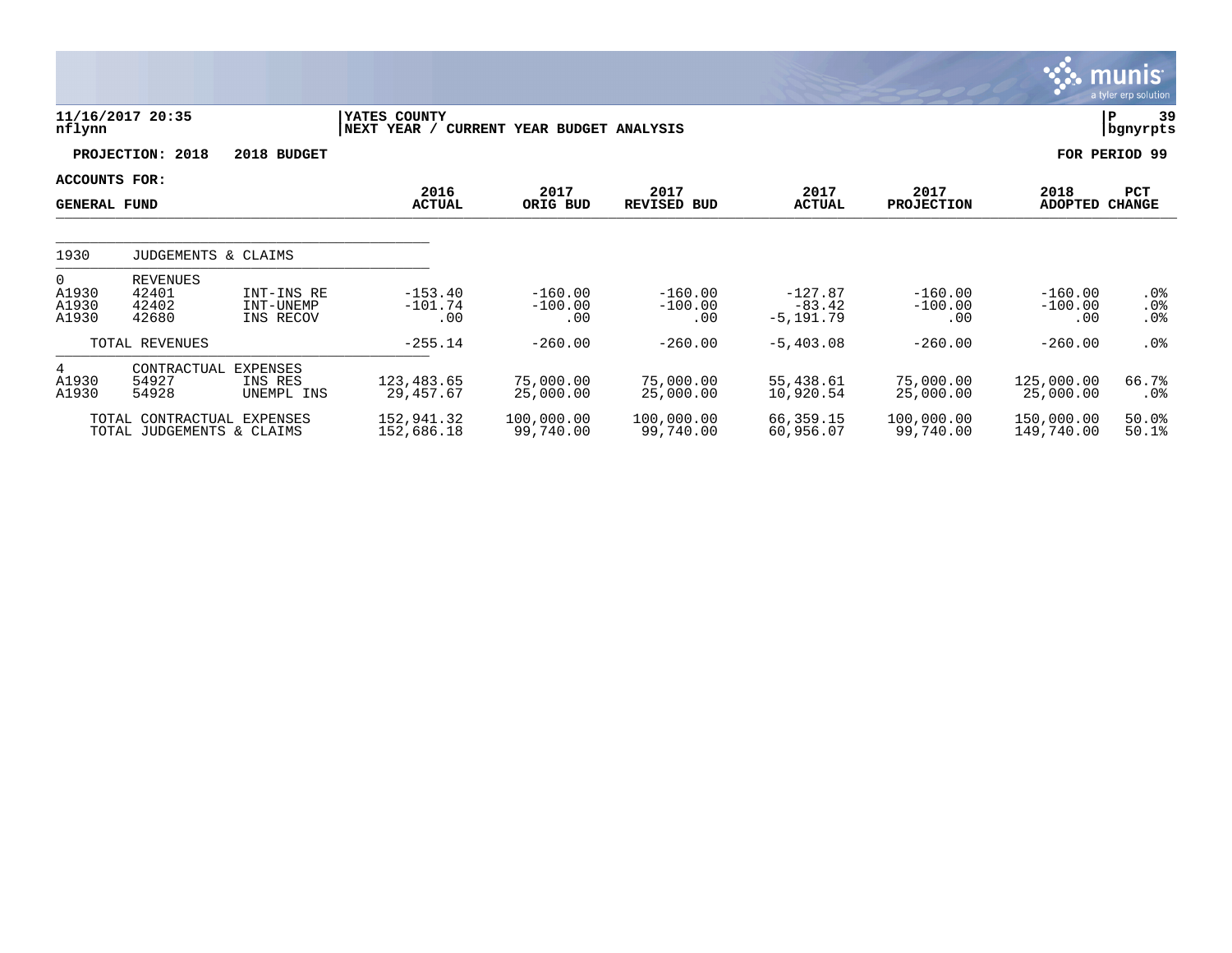|                                      |                                                        |                             |                              |                            |                 |                           |                          | $\mathbb{C}$ munis $\mathbb{C}^{\mathbb{N}}$<br>a tyler erp solution |
|--------------------------------------|--------------------------------------------------------|-----------------------------|------------------------------|----------------------------|-----------------|---------------------------|--------------------------|----------------------------------------------------------------------|
| nflynn                               | 11/16/2017 20:35                                       | YATES COUNTY<br>NEXT YEAR / | CURRENT YEAR BUDGET ANALYSIS |                            |                 |                           |                          | 40<br>P<br>  bgnyrpts                                                |
|                                      | PROJECTION: 2018<br>2018 BUDGET                        |                             |                              |                            |                 |                           |                          | FOR PERIOD 99                                                        |
| ACCOUNTS FOR:<br><b>GENERAL FUND</b> |                                                        | 2016<br><b>ACTUAL</b>       | 2017<br>ORIG BUD             | 2017<br><b>REVISED BUD</b> | 2017<br>ACTUAL  | 2017<br><b>PROJECTION</b> | 2018<br><b>ADOPTED</b>   | PCT<br><b>CHANGE</b>                                                 |
| 1990                                 | CONTINGENT ACCOUNT                                     |                             |                              |                            |                 |                           |                          |                                                                      |
| 4<br>A1990                           | CONTRACTUAL EXPENSES<br>54905<br>CONTINGENT            | .00                         | 675,000.00                   | 550,401.27                 | $.00 \,$        | 675,000.00                | 485,000.00               | $-28.1%$                                                             |
|                                      | TOTAL CONTRACTUAL EXPENSES<br>TOTAL CONTINGENT ACCOUNT | .00<br>.00                  | 675,000.00<br>675,000.00     | 550,401.27<br>550,401.27   | $.00 \,$<br>.00 | 675,000.00<br>675,000.00  | 485,000.00<br>485,000.00 | $-28.1%$<br>$-28.1%$                                                 |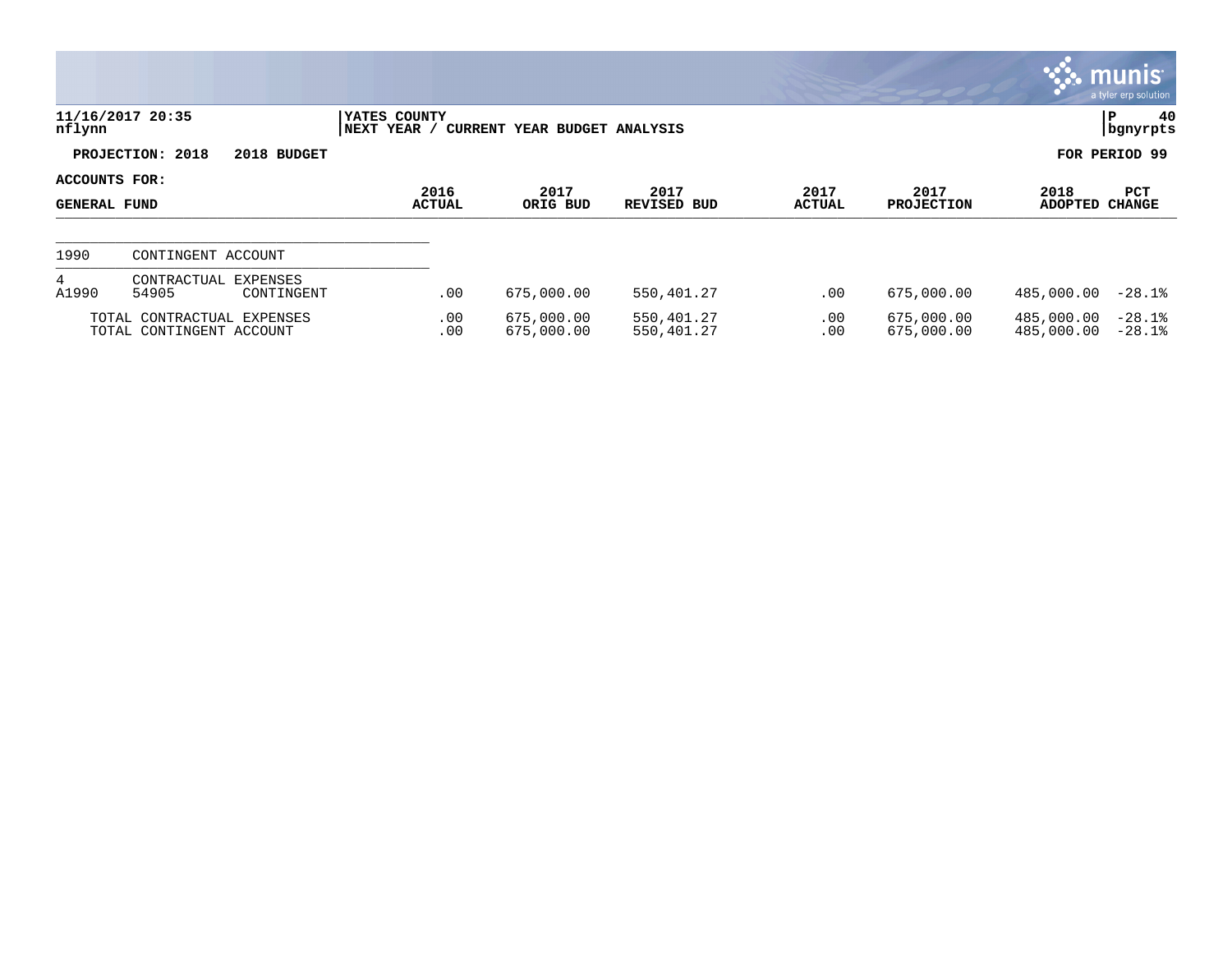|                               |                                                            |                              |                              |                              |                          |                              |                              | $\mathbb{C}$ munis<br>a tyler erp solution |
|-------------------------------|------------------------------------------------------------|------------------------------|------------------------------|------------------------------|--------------------------|------------------------------|------------------------------|--------------------------------------------|
| nflynn                        | 11/16/2017 20:35                                           | YATES COUNTY<br> NEXT YEAR / | CURRENT YEAR BUDGET ANALYSIS |                              |                          |                              |                              | 41<br> P<br>  bgnyrpts                     |
|                               | PROJECTION: 2018<br>2018 BUDGET                            |                              |                              |                              |                          |                              |                              | FOR PERIOD 99                              |
| ACCOUNTS FOR:<br>GENERAL FUND |                                                            | 2016<br><b>ACTUAL</b>        | 2017<br>ORIG BUD             | 2017<br>REVISED BUD          | 2017<br><b>ACTUAL</b>    | 2017<br><b>PROJECTION</b>    | 2018<br><b>ADOPTED</b>       | PCT<br><b>CHANGE</b>                       |
| 2490                          | COMMUNITY COLLEGE TUITION                                  |                              |                              |                              |                          |                              |                              |                                            |
| $4\overline{ }$<br>A2490      | CONTRACTUAL<br><b>EXPENSES</b><br>54151<br>COMM COLL       | 869,054.89                   | 1,100,000.00                 | 1,100,000.00                 | 901,825.02               | 1,100,000.00                 | 1,150,000.00                 | 4.5%                                       |
|                               | TOTAL CONTRACTUAL EXPENSES<br>TOTAL COMMUNITY COLLEGE TUIT | 869,054.89<br>869,054.89     | 1,100,000.00<br>1,100,000.00 | 1,100,000.00<br>1,100,000.00 | 901,825.02<br>901,825.02 | 1,100,000.00<br>1,100,000.00 | 1,150,000.00<br>1,150,000.00 | 4.5%<br>4.5%                               |

**COL**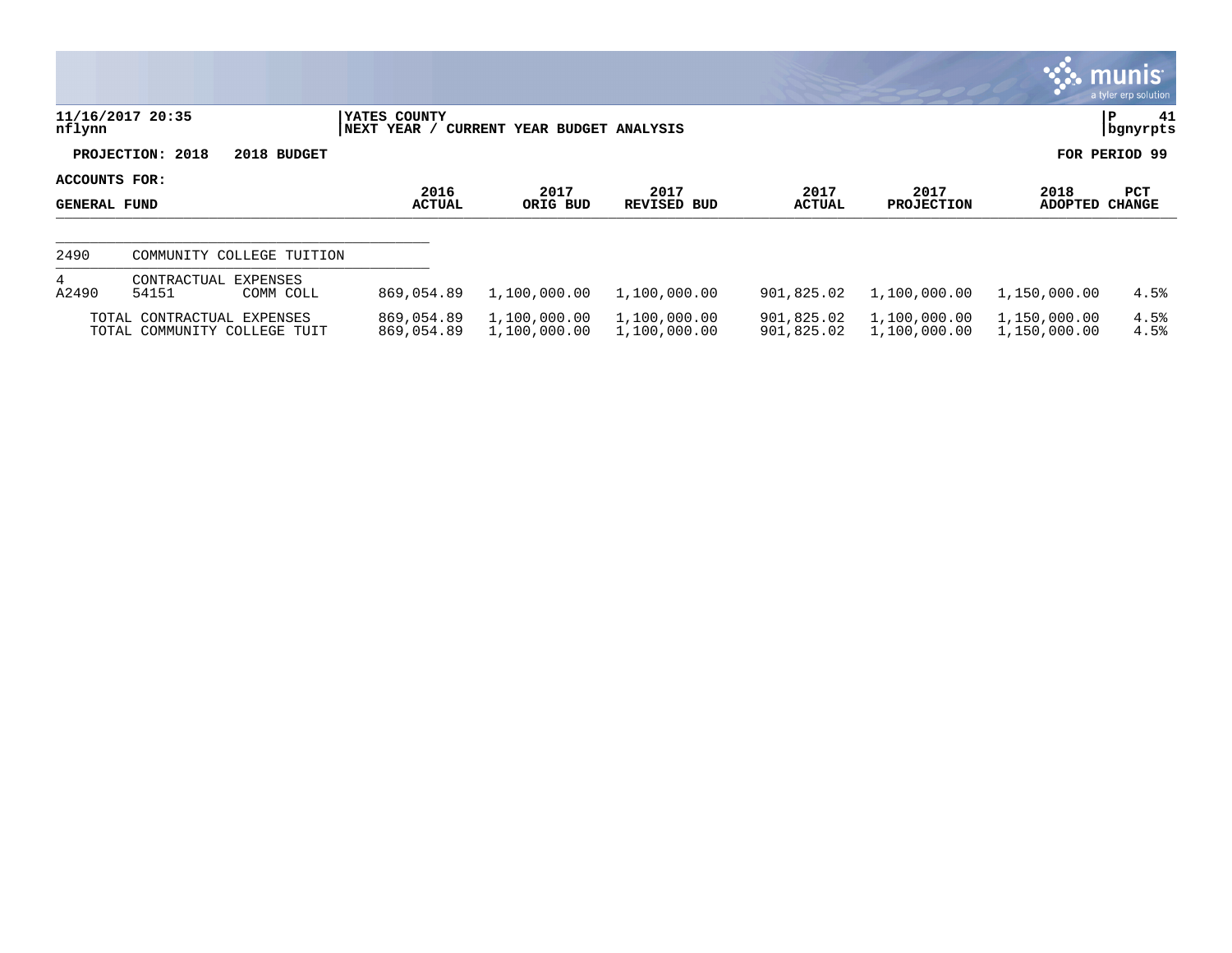|                                      |                                                            |                             |                              |                            |                          |                            |                            | munis'<br>a tyler erp solution |
|--------------------------------------|------------------------------------------------------------|-----------------------------|------------------------------|----------------------------|--------------------------|----------------------------|----------------------------|--------------------------------|
| nflynn                               | 11/16/2017 20:35                                           | YATES COUNTY<br>NEXT YEAR / | CURRENT YEAR BUDGET ANALYSIS |                            |                          |                            |                            | 42<br>P<br>bgnyrpts            |
|                                      | PROJECTION: 2018                                           | 2018 BUDGET                 |                              |                            |                          |                            |                            | FOR PERIOD 99                  |
| ACCOUNTS FOR:<br><b>GENERAL FUND</b> |                                                            | 2016<br><b>ACTUAL</b>       | 2017<br>ORIG BUD             | 2017<br><b>REVISED BUD</b> | 2017<br><b>ACTUAL</b>    | 2017<br><b>PROJECTION</b>  | 2018<br><b>ADOPTED</b>     | PCT<br><b>CHANGE</b>           |
| 2960                                 | EDUCATION HANDCPD CHILDRN                                  |                             |                              |                            |                          |                            |                            |                                |
| $\Omega$<br>A2960                    | REVENUES<br>43277<br>PHC ED                                | $-661,938.10$               | $-580,000.00$                | $-580,000.00$              | $-577, 118.01$           | $-580,000.00$              | $-600,000.00$              | 3.4%                           |
|                                      | TOTAL REVENUES                                             | $-661,938.10$               | $-580,000.00$                | $-580,000.00$              | $-577,118.01$            | $-580,000.00$              | $-600,000.00$              | 3.4%                           |
| 4<br>A2960                           | CONTRACTUAL<br>EXPENSES<br>54154                           | 1, 119, 134.66<br>ED HNDCP  | 1,160,000.00                 | 1,190,979.74               | 755,276.49               | 1,160,000.00               | 1,200,000.00               | 3.4%                           |
|                                      | TOTAL CONTRACTUAL EXPENSES<br>TOTAL EDUCATION HANDCPD CHIL | 1,119,134.66<br>457,196.56  | 1,160,000.00<br>580,000.00   | 1,190,979.74<br>610,979.74 | 755,276.49<br>178,158.48 | 1,160,000.00<br>580,000.00 | 1,200,000.00<br>600,000.00 | 3.4%<br>3.4%                   |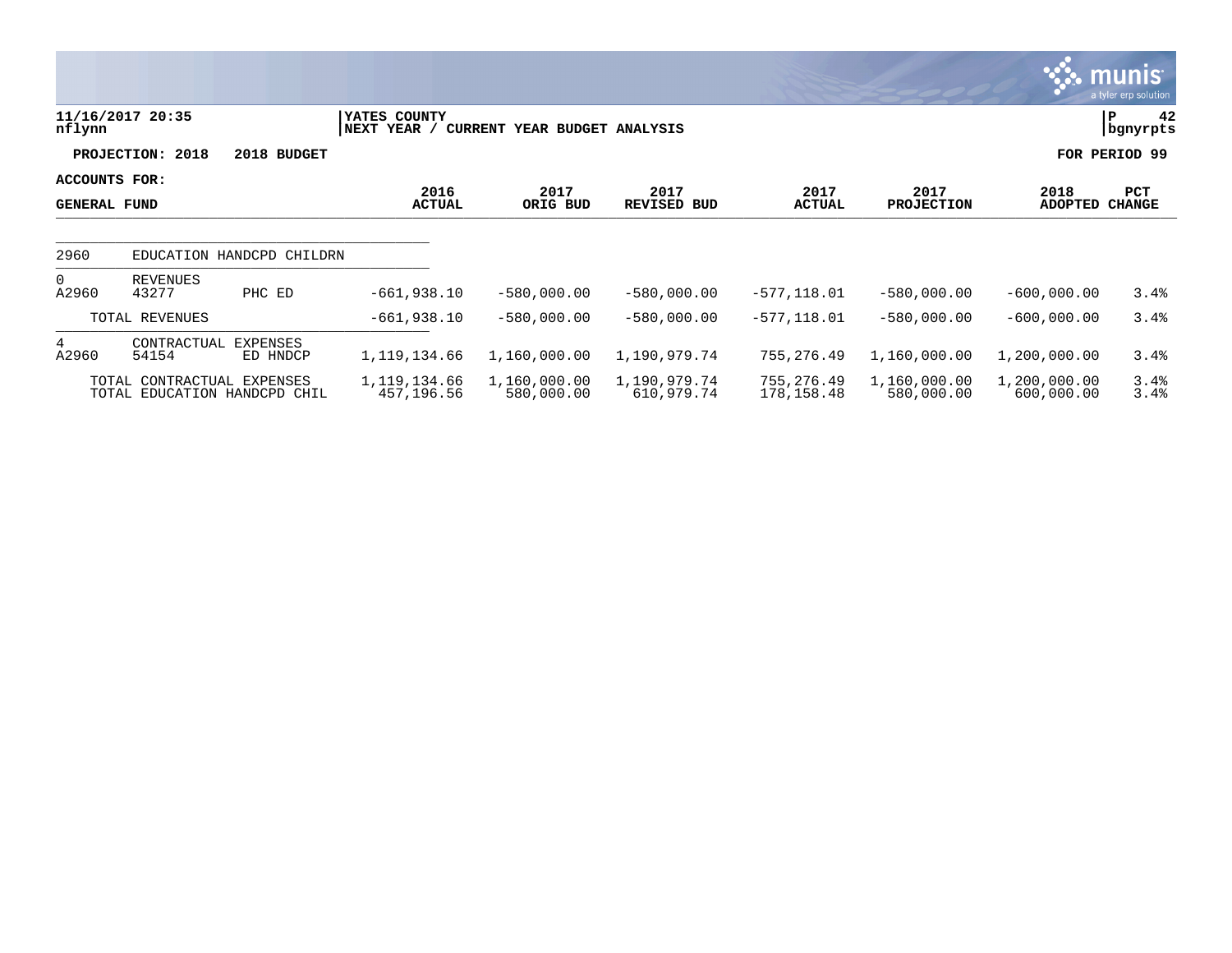|                                                                                                                                                            |                                                                                                                                                                               |                                                                                                                                                                                                                                 |                                                                                                                                                                                            |                                                                                                                                                                                                   |                                                                                                                                                                                            |                                                                                                                                                                                |                                                                                                                                                                                                 |                                                                                                                                                                                            | a tyler erp solution                                                                                                                                        |
|------------------------------------------------------------------------------------------------------------------------------------------------------------|-------------------------------------------------------------------------------------------------------------------------------------------------------------------------------|---------------------------------------------------------------------------------------------------------------------------------------------------------------------------------------------------------------------------------|--------------------------------------------------------------------------------------------------------------------------------------------------------------------------------------------|---------------------------------------------------------------------------------------------------------------------------------------------------------------------------------------------------|--------------------------------------------------------------------------------------------------------------------------------------------------------------------------------------------|--------------------------------------------------------------------------------------------------------------------------------------------------------------------------------|-------------------------------------------------------------------------------------------------------------------------------------------------------------------------------------------------|--------------------------------------------------------------------------------------------------------------------------------------------------------------------------------------------|-------------------------------------------------------------------------------------------------------------------------------------------------------------|
| nflynn                                                                                                                                                     | 11/16/2017 20:35                                                                                                                                                              |                                                                                                                                                                                                                                 | <b> YATES COUNTY</b><br> NEXT YEAR / CURRENT YEAR BUDGET ANALYSIS                                                                                                                          |                                                                                                                                                                                                   |                                                                                                                                                                                            |                                                                                                                                                                                |                                                                                                                                                                                                 |                                                                                                                                                                                            | l P<br>43<br>  bgnyrpts                                                                                                                                     |
|                                                                                                                                                            | PROJECTION: 2018                                                                                                                                                              | 2018 BUDGET                                                                                                                                                                                                                     |                                                                                                                                                                                            |                                                                                                                                                                                                   |                                                                                                                                                                                            |                                                                                                                                                                                |                                                                                                                                                                                                 |                                                                                                                                                                                            | FOR PERIOD 99                                                                                                                                               |
| <b>ACCOUNTS FOR:</b>                                                                                                                                       |                                                                                                                                                                               |                                                                                                                                                                                                                                 |                                                                                                                                                                                            |                                                                                                                                                                                                   |                                                                                                                                                                                            |                                                                                                                                                                                |                                                                                                                                                                                                 |                                                                                                                                                                                            |                                                                                                                                                             |
| <b>GENERAL FUND</b>                                                                                                                                        |                                                                                                                                                                               |                                                                                                                                                                                                                                 | 2016<br><b>ACTUAL</b>                                                                                                                                                                      | 2017<br>ORIG BUD                                                                                                                                                                                  | 2017<br><b>REVISED BUD</b>                                                                                                                                                                 | 2017<br><b>ACTUAL</b>                                                                                                                                                          | 2017<br><b>PROJECTION</b>                                                                                                                                                                       | 2018<br>ADOPTED CHANGE                                                                                                                                                                     | <b>PCT</b>                                                                                                                                                  |
| 3020                                                                                                                                                       |                                                                                                                                                                               | PUBLIC SAFETY COMM SYSTMS                                                                                                                                                                                                       |                                                                                                                                                                                            |                                                                                                                                                                                                   |                                                                                                                                                                                            |                                                                                                                                                                                |                                                                                                                                                                                                 |                                                                                                                                                                                            |                                                                                                                                                             |
| $\Omega$<br>A3020<br>A3020                                                                                                                                 | <b>REVENUES</b><br>42265<br>43322                                                                                                                                             | COMMUNICAT<br>SICG                                                                                                                                                                                                              | .00<br>.00                                                                                                                                                                                 | $-200.00$<br>.00                                                                                                                                                                                  | $-200.00$<br>$-355, 205.00$                                                                                                                                                                | .00<br>$-9,014.30$                                                                                                                                                             | $-200.00$<br>.00                                                                                                                                                                                | $-200.00$<br>.00                                                                                                                                                                           | .0 <sub>8</sub><br>.0%                                                                                                                                      |
|                                                                                                                                                            | TOTAL REVENUES                                                                                                                                                                |                                                                                                                                                                                                                                 | .00                                                                                                                                                                                        | $-200.00$                                                                                                                                                                                         | $-355, 405.00$                                                                                                                                                                             | $-9,014.30$                                                                                                                                                                    | $-200.00$                                                                                                                                                                                       | $-200.00$                                                                                                                                                                                  | .0%                                                                                                                                                         |
| $\mathbf{1}$<br>A3020<br>A3020<br>A3020<br>A3020<br>A3020                                                                                                  | PERSONAL SERVICES<br>51780<br>51949<br>51953<br>51958<br>51961                                                                                                                | SR CO MECH<br>COMP BO 82<br>CB CO82<br>INS BO 82<br>35-40 HRS                                                                                                                                                                   | 40,486.32<br>132.96<br>99.72<br>3,726.72<br>44.32                                                                                                                                          | 41,132.00<br>135.00<br>200.00<br>3,581.00<br>400.00                                                                                                                                               | 41,132.00<br>221.60<br>200.00<br>3,581.00<br>313.40                                                                                                                                        | 34,804.00<br>221.60<br>101.70<br>3,132.78<br>.00                                                                                                                               | 41,132.00<br>135.00<br>200.00<br>3,581.00<br>400.00                                                                                                                                             | 41,132.00<br>300.00<br>200.00<br>400.00                                                                                                                                                    | .0%<br>122.2%<br>.0%<br>$.00 - 100.0$<br>.0 <sub>8</sub>                                                                                                    |
|                                                                                                                                                            | TOTAL PERSONAL SERVICES                                                                                                                                                       |                                                                                                                                                                                                                                 | 44,490.04                                                                                                                                                                                  | 45,448.00                                                                                                                                                                                         | 45,448.00                                                                                                                                                                                  | 38,260.08                                                                                                                                                                      | 45,448.00                                                                                                                                                                                       | 42,032.00                                                                                                                                                                                  | $-7.5%$                                                                                                                                                     |
| 2<br>A3020                                                                                                                                                 | EQUIPMENT<br>52949                                                                                                                                                            | SLETPP                                                                                                                                                                                                                          | .00                                                                                                                                                                                        | .00                                                                                                                                                                                               | 355,205.00                                                                                                                                                                                 | 9,014.30                                                                                                                                                                       | .00                                                                                                                                                                                             | .00                                                                                                                                                                                        | .0%                                                                                                                                                         |
|                                                                                                                                                            | TOTAL EQUIPMENT                                                                                                                                                               |                                                                                                                                                                                                                                 | .00                                                                                                                                                                                        | .00                                                                                                                                                                                               | 355,205.00                                                                                                                                                                                 | 9,014.30                                                                                                                                                                       | .00                                                                                                                                                                                             | .00                                                                                                                                                                                        | .0%                                                                                                                                                         |
| 4<br>A3020<br>A3020<br>A3020<br>A3020<br>A3020<br>A3020<br>A3020<br>A3020<br>A3020<br>A3020<br>A3020<br>A3020<br>A3020<br>A3020<br>A3020<br>A3020<br>A3020 | CONTRACTUAL EXPENSES<br>54011<br>54066<br>54230<br>54231<br>54463<br>54470<br>54522<br>54653<br>54661<br>54676<br>54680<br>54681<br>54682<br>54734<br>54735<br>54736<br>54749 | CONSULTANT<br>PEST CNTRL<br>MICROWAVE<br>RADIO MAIN<br>SUPP: INSTA<br>SUPP:OFF<br>SHIPMENTS<br>GASOLINE<br>VEH MAINT<br>UTIL: CELL<br>UTIL:RS-EL<br>UTIL:RS-PR<br>TEL/FAX<br>RADIO PART<br>TOWER SITE<br>TOWER TRAN<br>UNIFORMS | 3,280.00<br>1,850.00<br>59,956.27<br>36,407.64<br>594.36<br>57.18<br>144.82<br>1,191.50<br>2,263.93<br>299.97<br>9,626.45<br>689.36<br>155.81<br>190.00<br>7,650.00<br>52,325.00<br>181.76 | 7,000.00<br>1,850.00<br>59,000.00<br>39,000.00<br>600.00<br>200.00<br>150.00<br>1,700.00<br>2,500.00<br>300.00<br>10,500.00<br>3,000.00<br>200.00<br>6,000.00<br>6,500.00<br>$\cdot$ 00<br>350.00 | 7,000.00<br>1,850.00<br>59,000.00<br>39,000.00<br>600.00<br>200.00<br>150.00<br>1,700.00<br>2,500.00<br>300.00<br>10,500.00<br>3,000.00<br>200.00<br>6,000.00<br>6,500.00<br>.00<br>350.00 | 4,893.98<br>1,850.00<br>23, 216.15<br>15,169.85<br>593.78<br>24.58<br>88.04<br>1,089.48<br>737.61<br>249.90<br>7,610.79<br>.00<br>120.00<br>142.59<br>2,722.21<br>.00<br>53.72 | 7,000.00<br>1,850.00<br>59,000.00<br>39,000.00<br>600.00<br>200.00<br>150.00<br>1,700.00<br>2,500.00<br>300.00<br>10,500.00<br>3,000.00<br>200.00<br>6,000.00<br>6,500.00<br>$.00 \,$<br>350.00 | 7,000.00<br>1,850.00<br>58,000.00<br>37,000.00<br>600.00<br>200.00<br>150.00<br>1,600.00<br>2,300.00<br>300.00<br>10,500.00<br>3,000.00<br>200.00<br>6,000.00<br>6,500.00<br>.00<br>350.00 | .0 <sub>8</sub><br>.0 <sub>8</sub><br>$-1.7%$<br>$-5.1%$<br>.0%<br>.0%<br>.0%<br>$-5.9%$<br>$-8.0%$<br>.0%<br>.0%<br>.0%<br>.0%<br>.0%<br>.0%<br>.0%<br>.0% |
| A3020<br>A3020                                                                                                                                             | 54965<br>54967                                                                                                                                                                | LEASE: ANGU<br>LEASE: DUND                                                                                                                                                                                                      | 600.00<br>16,044.08                                                                                                                                                                        | 300.00<br>17,850.00                                                                                                                                                                               | 300.00<br>17,850.00                                                                                                                                                                        | .00<br>16,480.94                                                                                                                                                               | 300.00<br>17,850.00                                                                                                                                                                             | 300.00<br>18,400.00                                                                                                                                                                        | .0%<br>3.1%                                                                                                                                                 |

 $\ddot{\mathbf{u}}$  munis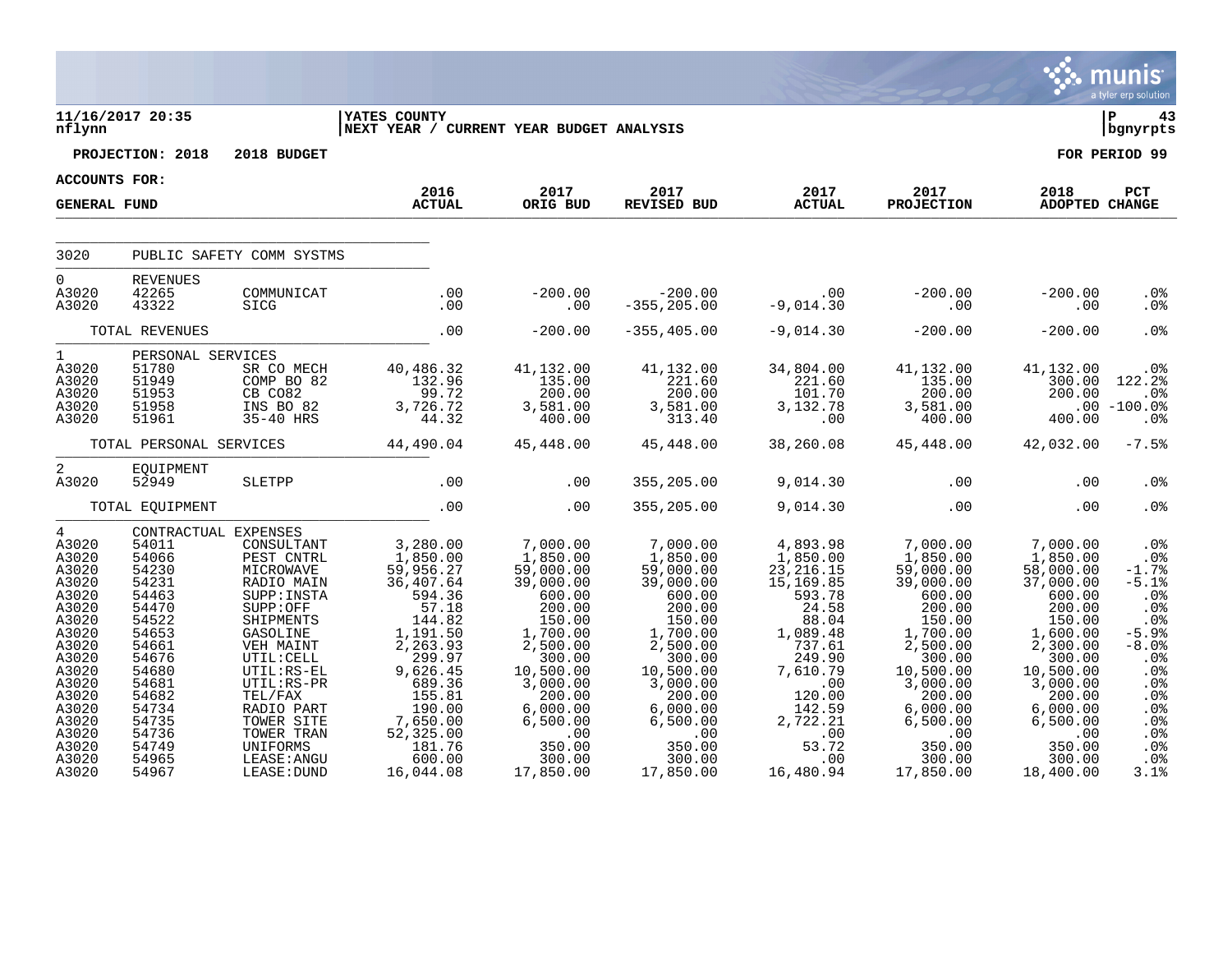

#### **11/16/2017 20:35 |YATES COUNTY |P 44 nflynn |NEXT YEAR / CURRENT YEAR BUDGET ANALYSIS |bgnyrpts**

**PROJECTION: 2018 2018 BUDGET FOR PERIOD 99**

| <b>GENERAL FUND</b>     |                         | 2016<br><b>ACTUAL</b>                  | 2017<br>ORIG BUD                   | 2017<br>REVISED BUD          | 2017<br><b>ACTUAL</b>        | 2017<br><b>PROJECTION</b>     | 2018<br><b>ADOPTED</b>       | PCT<br>CHANGE                |                       |
|-------------------------|-------------------------|----------------------------------------|------------------------------------|------------------------------|------------------------------|-------------------------------|------------------------------|------------------------------|-----------------------|
| A3020<br>A3020<br>A3020 | 54968<br>54970<br>54971 | LEASE: ITAL<br>LEASE: SBA<br>LEASE:STH | 51,667.97<br>11,879.60<br>2,021.86 | 53,100.00<br>.00<br>2,400.00 | 53,100.00<br>.00<br>2,400.00 | 44,530.30<br>.00.<br>2,029.02 | 53,100.00<br>.00<br>2,400.00 | 56,200.00<br>.00<br>2,400.00 | 5.8%<br>.0%<br>$.0\%$ |
|                         |                         | TOTAL CONTRACTUAL EXPENSES             | 259,077.56                         | 212,500.00                   | 212,500.00                   | 121,602.94                    | 212,500.00                   | 212,850.00                   | .2%                   |
| 8<br>A3020              | 58100                   | EMPLOYEE BENEFITS<br>FICA/MED          | 3,430.64                           | 3,751.00                     | 3,751.00                     | 2,915.38                      | 3,751.00                     | 3,147.00                     | $-16.1%$              |
|                         | TOTAL EMPLOYEE BENEFITS | TOTAL PUBLIC SAFETY COMM SYS           | 3,430.64<br>306,998.24             | 3,751.00<br>261,499.00       | 3,751.00<br>261,499.00       | 2,915.38<br>162,778.40        | 3,751.00<br>261,499.00       | 3,147.00<br>257,829,00       | $-16.1%$<br>$-1.4%$   |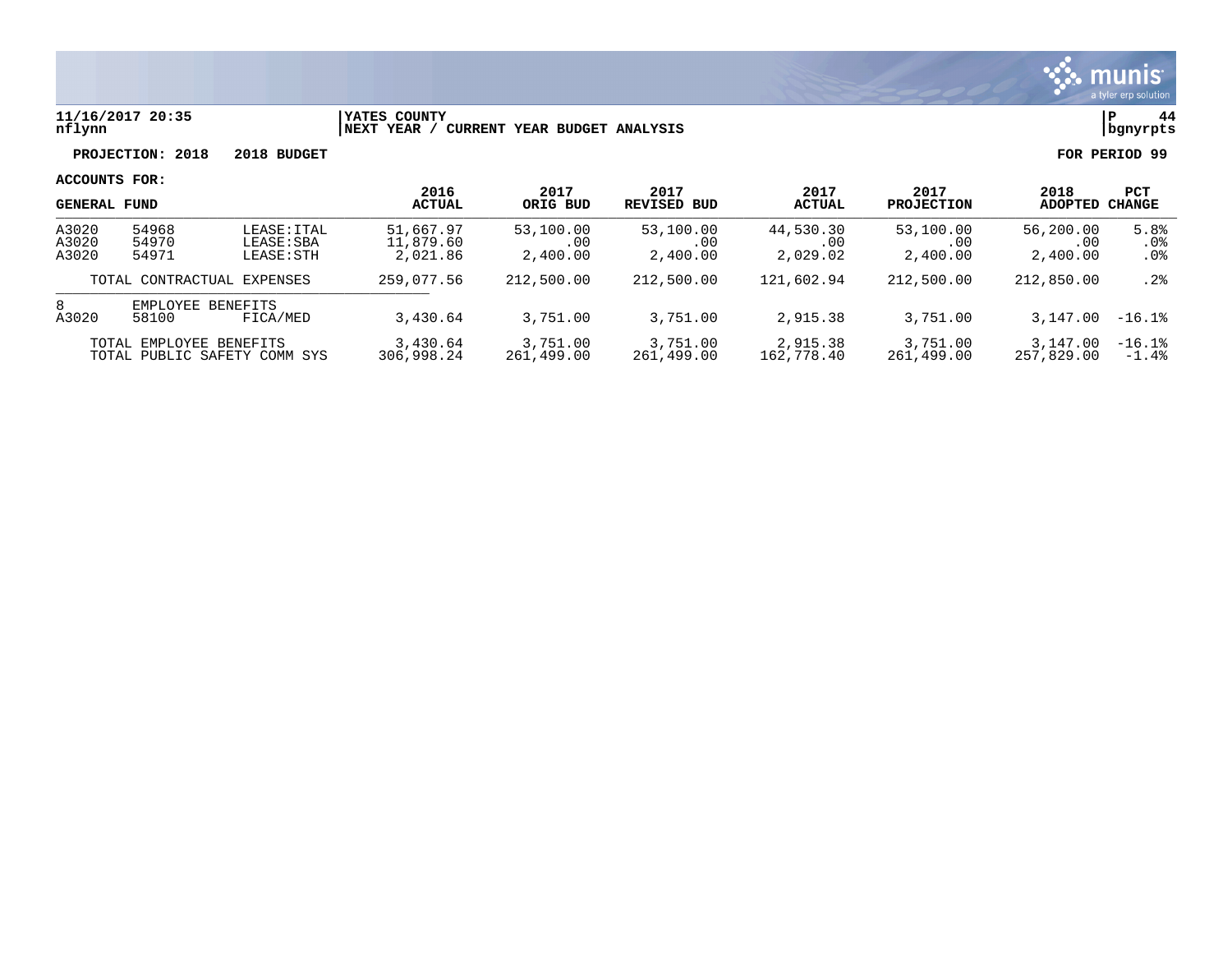|                                                                                                                                                                                                                   |                                                                                                                                                                                                                         |                                                                                                                                                                                                                                                                                                     |                                                                                                                                                                                                                                                                                         |                                                                                                                                                                                                                                                                                 |                                                                                                                                                                                                                                                                                   |                                                                                                                                                                                                                                                                            |                                                                                                                                                                                                                                                                                 |                                                                                                                                                                                                                                                                                  | munis<br>a tyler erp solution                                                                                                                                                                                |
|-------------------------------------------------------------------------------------------------------------------------------------------------------------------------------------------------------------------|-------------------------------------------------------------------------------------------------------------------------------------------------------------------------------------------------------------------------|-----------------------------------------------------------------------------------------------------------------------------------------------------------------------------------------------------------------------------------------------------------------------------------------------------|-----------------------------------------------------------------------------------------------------------------------------------------------------------------------------------------------------------------------------------------------------------------------------------------|---------------------------------------------------------------------------------------------------------------------------------------------------------------------------------------------------------------------------------------------------------------------------------|-----------------------------------------------------------------------------------------------------------------------------------------------------------------------------------------------------------------------------------------------------------------------------------|----------------------------------------------------------------------------------------------------------------------------------------------------------------------------------------------------------------------------------------------------------------------------|---------------------------------------------------------------------------------------------------------------------------------------------------------------------------------------------------------------------------------------------------------------------------------|----------------------------------------------------------------------------------------------------------------------------------------------------------------------------------------------------------------------------------------------------------------------------------|--------------------------------------------------------------------------------------------------------------------------------------------------------------------------------------------------------------|
| nflynn                                                                                                                                                                                                            | 11/16/2017 20:35                                                                                                                                                                                                        |                                                                                                                                                                                                                                                                                                     | <b>YATES COUNTY</b><br> NEXT YEAR / CURRENT YEAR BUDGET ANALYSIS                                                                                                                                                                                                                        |                                                                                                                                                                                                                                                                                 |                                                                                                                                                                                                                                                                                   |                                                                                                                                                                                                                                                                            |                                                                                                                                                                                                                                                                                 |                                                                                                                                                                                                                                                                                  | ∣P<br>45<br>bgnyrpts                                                                                                                                                                                         |
|                                                                                                                                                                                                                   | PROJECTION: 2018                                                                                                                                                                                                        | 2018 BUDGET                                                                                                                                                                                                                                                                                         |                                                                                                                                                                                                                                                                                         |                                                                                                                                                                                                                                                                                 |                                                                                                                                                                                                                                                                                   |                                                                                                                                                                                                                                                                            |                                                                                                                                                                                                                                                                                 |                                                                                                                                                                                                                                                                                  | FOR PERIOD 99                                                                                                                                                                                                |
| <b>ACCOUNTS FOR:</b>                                                                                                                                                                                              |                                                                                                                                                                                                                         |                                                                                                                                                                                                                                                                                                     |                                                                                                                                                                                                                                                                                         |                                                                                                                                                                                                                                                                                 |                                                                                                                                                                                                                                                                                   |                                                                                                                                                                                                                                                                            |                                                                                                                                                                                                                                                                                 |                                                                                                                                                                                                                                                                                  |                                                                                                                                                                                                              |
| <b>GENERAL FUND</b>                                                                                                                                                                                               |                                                                                                                                                                                                                         |                                                                                                                                                                                                                                                                                                     | 2016<br><b>ACTUAL</b>                                                                                                                                                                                                                                                                   | 2017<br>ORIG BUD                                                                                                                                                                                                                                                                | 2017<br><b>REVISED BUD</b>                                                                                                                                                                                                                                                        | 2017<br><b>ACTUAL</b>                                                                                                                                                                                                                                                      | 2017<br><b>PROJECTION</b>                                                                                                                                                                                                                                                       | 2018<br>ADOPTED CHANGE                                                                                                                                                                                                                                                           | PCT                                                                                                                                                                                                          |
| 3021                                                                                                                                                                                                              | E911 DISPATCH CENTER                                                                                                                                                                                                    |                                                                                                                                                                                                                                                                                                     |                                                                                                                                                                                                                                                                                         |                                                                                                                                                                                                                                                                                 |                                                                                                                                                                                                                                                                                   |                                                                                                                                                                                                                                                                            |                                                                                                                                                                                                                                                                                 |                                                                                                                                                                                                                                                                                  |                                                                                                                                                                                                              |
| $\overline{0}$<br>A3021<br>A3021<br>A3021<br>A3021<br>A3021<br>A3021<br>A3021                                                                                                                                     | <b>REVENUES</b><br>41140<br>41141<br>41142<br>42612<br>42701<br>43324<br>44395                                                                                                                                          | E911<br>W911<br>E911 PP<br>FALSE ALRM<br>PR YR RFND<br>PSAP CONSO<br>MONITORS                                                                                                                                                                                                                       | $-32,878.04$<br>$-45,886.11$<br>.00<br>.00<br>$-67.37$<br>$-194, 137.76$<br>$-3,750.22$                                                                                                                                                                                                 | $-37,000.00$<br>$-44,000.00$<br>.00<br>$-200.00$<br>.00<br>$-76, 517.00$<br>.00                                                                                                                                                                                                 | $-37,000.00$<br>$-44,000.00$<br>.00<br>$-200.00$<br>.00<br>$-251,625.00$<br>.00                                                                                                                                                                                                   | $-28,561.60$<br>$-37,140.04$<br>.00<br>$-50.00$<br>.00<br>$-102, 514.09$<br>.00                                                                                                                                                                                            | $-37,000.00$<br>$-44,000.00$<br>.00<br>$-200.00$<br>.00<br>$-76, 517.00$<br>.00                                                                                                                                                                                                 | $-37,000.00$<br>$-44,000.00$<br>$-9,500.00$<br>$-200.00$<br>.00<br>$-76, 515.00$<br>.00                                                                                                                                                                                          | .0 <sub>8</sub><br>.0%<br>.0%<br>.0%<br>.0%<br>.0%<br>.0%                                                                                                                                                    |
|                                                                                                                                                                                                                   | TOTAL REVENUES                                                                                                                                                                                                          |                                                                                                                                                                                                                                                                                                     | $-276, 719.50$                                                                                                                                                                                                                                                                          | $-157, 717.00$                                                                                                                                                                                                                                                                  | $-332,825.00$                                                                                                                                                                                                                                                                     | $-168, 265.73$                                                                                                                                                                                                                                                             | $-157, 717.00$                                                                                                                                                                                                                                                                  | $-167, 215.00$                                                                                                                                                                                                                                                                   | 6.0%                                                                                                                                                                                                         |
| $\mathbf 1$<br>A3021<br>A3021<br>A3021<br>A3021<br>A3021<br>A3021<br>A3021<br>A3021<br>A3021<br>A3021<br>A3021<br>A3021<br>A3021<br>A3021<br>A3021<br>A3021<br>A3021<br>A3021<br>A3021<br>A3021<br>A3021<br>A3021 | PERSONAL SERVICES<br>51700<br>51701<br>51702<br>51703<br>51704<br>51707<br>51710<br>51712<br>51713<br>51714<br>51715<br>51716<br>51717<br>51949<br>51950<br>51951<br>51952<br>51953<br>51955<br>51956<br>51958<br>51986 | CHIEF DISP<br>SR DISP<br>SR DISP<br>SR DISP<br>SR DISP<br>DISPATCHER<br>DISPATCHER<br>DISPATCHER<br>DISPATCHER<br><b>DISPATCHER</b><br>DISPATCHER<br>DISPATCHER<br><b>DISPATCHER</b><br>COMP BO 82<br>DIFF CO82<br>HOL OT 82<br>OT CO82<br>CB CO82<br>OIC CO82<br>ED BON 82<br>INS BO 82<br>DISP PT | 53,684.87<br>49,790.60<br>51,646.80<br>50,128.00<br>50,610.00<br>15,568.80<br>47,607.00<br>41, 317.20<br>47, 153.61<br>13, 152.34<br>47, 153.65<br>43,189.80<br>47, 153.61<br>3,087.18<br>5,389.85<br>38,015.07<br>50, 154. 15<br>11,029.95<br>180.25<br>229.29<br>8,587.68<br>1,971.06 | 54,767.00<br>51,545.00<br>52,271.00<br>51,127.00<br>51,127.00<br>42,801.00<br>48,090.00<br>43,159.00<br>48,090.00<br>42,850.00<br>48,090.00<br>44,551.00<br>48,090.00<br>2,200.00<br>5,700.00<br>30,000.00<br>25,000.00<br>1,000.00<br>325.00<br>300.00<br>8,251.00<br>1,000.00 | 54,767.00<br>51,545.00<br>52,271.00<br>51,127.00<br>51, 127.00<br>42,801.00<br>48,090.00<br>43,159.00<br>48,090.00<br>24, 254.99<br>48,090.00<br>44,551.00<br>48,090.00<br>2,200.00<br>5,700.00<br>30,000.00<br>37,852.49<br>5,045.82<br>325.00<br>300.00<br>9,947.70<br>1,000.00 | 46,288.21<br>43,502.81<br>44,228.85<br>43, 162. 48<br>43,246.20<br>35,934.40<br>40,691.20<br>36,505.60<br>40,691.20<br>15,916.43<br>40,691.20<br>37,834.61<br>40,749.60<br>1,193.49<br>4,734.30<br>23,868.70<br>51, 355.52<br>6,771.56<br>75.00<br>.00<br>11,605.65<br>.00 | 54,767.00<br>51,545.00<br>52,271.00<br>51,127.00<br>51,127.00<br>42,801.00<br>48,090.00<br>43,159.00<br>48,090.00<br>42,850.00<br>48,090.00<br>44,551.00<br>48,090.00<br>2,200.00<br>5,700.00<br>30,000.00<br>25,000.00<br>1,000.00<br>325.00<br>300.00<br>8,251.00<br>1,000.00 | 54,767.00<br>51,545.00<br>52,271.00<br>51,127.00<br>51, 127.00<br>42,801.00<br>48,090.00<br>43,159.00<br>48,090.00<br>42,850.00<br>48,090.00<br>44,551.00<br>48,090.00<br>2,200.00<br>5,700.00<br>30,000.00<br>25,000.00<br>3,000.00<br>325.00<br>300.00<br>8,251.00<br>1,000.00 | .0%<br>.0%<br>.0%<br>.0%<br>.0%<br>.0%<br>.0%<br>.0%<br>.0 <sub>8</sub><br>. $08$<br>.0%<br>.0 <sub>8</sub><br>.0%<br>.0%<br>.0%<br>.0%<br>.0%<br>200.0%<br>.0%<br>.0 <sub>8</sub><br>.0%<br>.0 <sub>8</sub> |
|                                                                                                                                                                                                                   | TOTAL PERSONAL SERVICES                                                                                                                                                                                                 |                                                                                                                                                                                                                                                                                                     | 676,800.76                                                                                                                                                                                                                                                                              | 700,334.00                                                                                                                                                                                                                                                                      | 700,334.00                                                                                                                                                                                                                                                                        | 609,047.01                                                                                                                                                                                                                                                                 | 700,334.00                                                                                                                                                                                                                                                                      | 702,334.00                                                                                                                                                                                                                                                                       | .3%                                                                                                                                                                                                          |
| $\overline{a}$<br>A3021                                                                                                                                                                                           | EQUIPMENT<br>52504                                                                                                                                                                                                      | W911                                                                                                                                                                                                                                                                                                | .00                                                                                                                                                                                                                                                                                     | 11,000.00                                                                                                                                                                                                                                                                       | 11,931.75                                                                                                                                                                                                                                                                         | 11,931.75                                                                                                                                                                                                                                                                  | 11,000.00                                                                                                                                                                                                                                                                       | 11,000.00                                                                                                                                                                                                                                                                        | .0%                                                                                                                                                                                                          |
|                                                                                                                                                                                                                   | TOTAL EQUIPMENT                                                                                                                                                                                                         |                                                                                                                                                                                                                                                                                                     | .00                                                                                                                                                                                                                                                                                     | 11,000.00                                                                                                                                                                                                                                                                       | 11,931.75                                                                                                                                                                                                                                                                         | 11,931.75                                                                                                                                                                                                                                                                  | 11,000.00                                                                                                                                                                                                                                                                       | 11,000.00                                                                                                                                                                                                                                                                        | .0%                                                                                                                                                                                                          |
| 4<br>A3021                                                                                                                                                                                                        | CONTRACTUAL EXPENSES<br>54156                                                                                                                                                                                           | TRAINING                                                                                                                                                                                                                                                                                            | 2,086.00                                                                                                                                                                                                                                                                                | 1,800.00                                                                                                                                                                                                                                                                        | 2,226.00                                                                                                                                                                                                                                                                          | 2,266.00                                                                                                                                                                                                                                                                   | 1,800.00                                                                                                                                                                                                                                                                        | 2,000.00                                                                                                                                                                                                                                                                         | 11.1%                                                                                                                                                                                                        |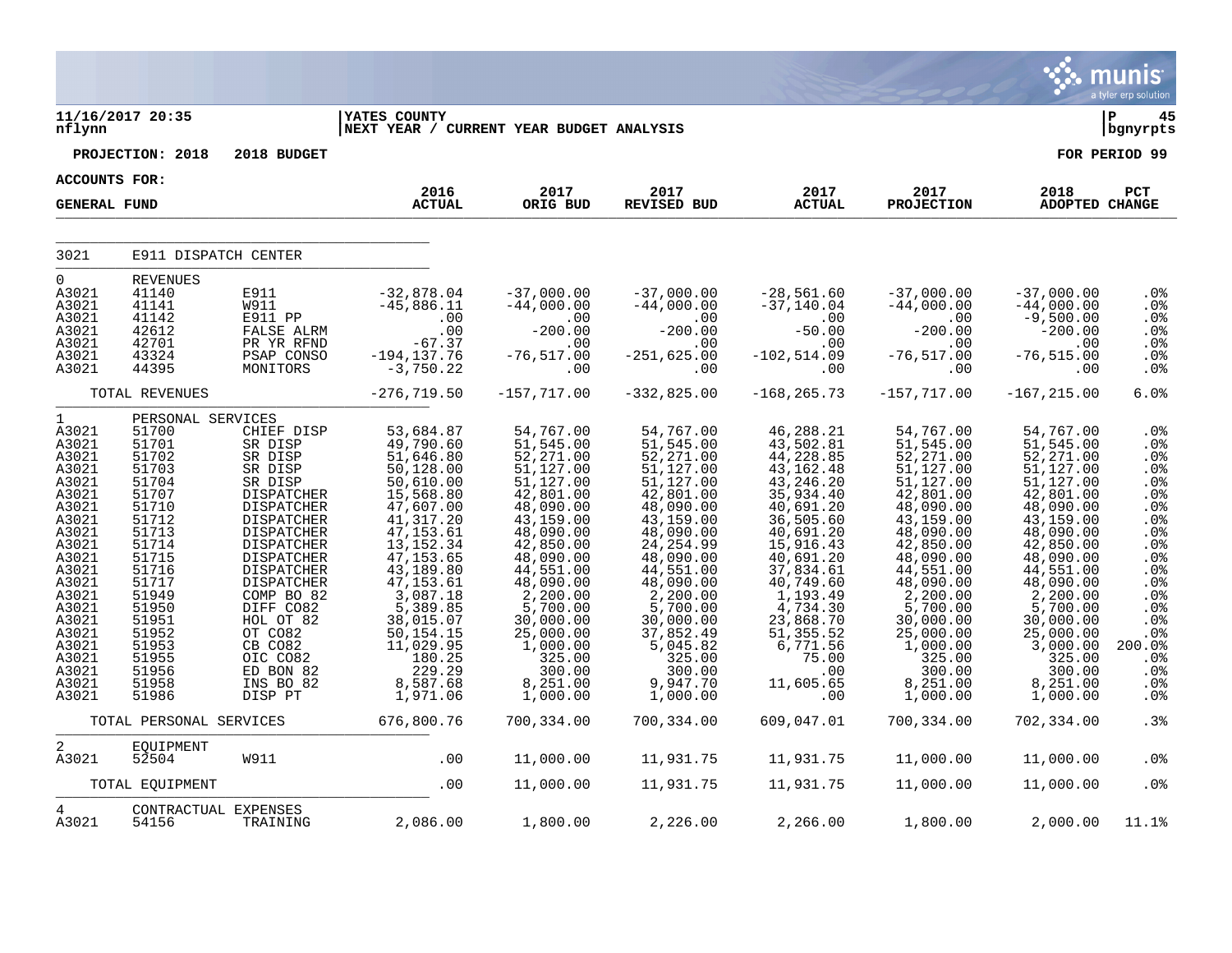

#### **11/16/2017 20:35 |YATES COUNTY |P 46 nflynn |NEXT YEAR / CURRENT YEAR BUDGET ANALYSIS |bgnyrpts**

# **PROJECTION: 2018 2018 BUDGET FOR PERIOD 99**

| <b>GENERAL FUND</b> |                            |                        | 2016<br>ACTUAL     | 2017<br>ORIG BUD   | 2017<br><b>REVISED BUD</b> | 2017<br><b>ACTUAL</b> | 2017<br><b>PROJECTION</b> | 2018<br>ADOPTED    | <b>PCT</b><br>CHANGE      |
|---------------------|----------------------------|------------------------|--------------------|--------------------|----------------------------|-----------------------|---------------------------|--------------------|---------------------------|
| A3021               | 54470                      | SUPP:OFF               | 3,276.48           | 3,000.00           | 2,905.18                   | 2,370.88              | 3,000.00                  | 3,000.00           | .0%                       |
| A3021<br>A3021      | 54505<br>54516             | DRY CLEANG<br>PRINTING | 1,296.00<br>215.00 | 1,200.00<br>400.00 | 1,200.00<br>400.00         | 1,000.00<br>215.00    | 1,200.00<br>400.00        | 1,200.00<br>400.00 | $.0\%$<br>.0 <sub>8</sub> |
| A3021               | 54575                      | SOFT MAINT             | $.00 \,$           | 974.00             | 974.00                     | $.00 \,$              | 974.00                    | 1,695.00           | 74.0%                     |
| A3021               | 54660                      | TRAVEL EXP             | 400.00             | 400.00             | 645.95                     | 1,096.26              | 400.00                    | 400.00             | . 0%                      |
| A3021               | 54676                      | UTIL: CELL             | 299.97             | 300.00             | 300.00                     | 249.90                | 300.00                    | 300.00             | .0%                       |
| A3021               | 54682                      | TEL/FAX                | 13,069.72          | 6,000.00           | 9,445.10                   | 11,615.23             | 6,000.00                  | 6,000.00           | .0%                       |
| A3021               | 54701                      | ACCESS 911             | 5,533.85           | 11,000.00          | 11,000.00                  | 11,245.30             | 11,000.00                 | 11,000.00          | $.0\%$                    |
| A3021               | 54734                      | RADIO PART             | 427.50             | 500.00             | 737.50                     | 237.50                | 500.00                    | 500.00             | .0%                       |
| A3021               | 54749                      | UNIFORMS               | 331.46             | 800.00             | 800.00                     | 301.35                | 800.00                    | 800.00             | .0%                       |
| A3021               | 54763                      | PICTOMETRY             | 21,635.33          | 21,750.00          | 21,750.00                  | 21,749.34             | 21,750.00                 | 21,750.00          | $.0\%$                    |
| A3021               | 54770                      | E911 EXP               | 9,337.05           | 26,000.00          | 19,366.77                  | 15,454.88             | 26,000.00                 | 26,000.00          | $.0\%$                    |
| A3021               | 54771                      | W911                   | 27,441.29          | 33,000.00          | 30,768.25                  | 26,996.97             | 33,000.00                 | 42,500.00          | 28.8%                     |
| A3021               | 54907                      | <b>DUES</b>            | 229.00             | 300.00             | 300.00                     | 254.00                | 300.00                    | 300.00             | . 0%                      |
| A3021               | 54951                      | PSAP CONSO             | 118,944.70         | .00                | 175,108.00                 | 23,377.30             | $.00 \,$                  | .00                | . 0%                      |
|                     | TOTAL CONTRACTUAL EXPENSES |                        | 204,523.35         | 107,424.00         | 277,926.75                 | 118,429.91            | 107,424.00                | 117,845.00         | 9.7%                      |
| 8                   | EMPLOYEE BENEFITS          |                        |                    |                    |                            |                       |                           |                    |                           |
| A3021               | 58100                      | FICA/MED               | 49,256.91          | 52,112.00          | 52,112.00                  | 44,569.90             | 52,112.00                 | 51,633.00          | -.9%                      |
| A3021               | 58304                      | INS CO82               | 120,262.71         | 126,265.00         | 126,265.00                 | 100,083.52            | 126,265.00                | 126,265.00         | .0%                       |
|                     | TOTAL EMPLOYEE BENEFITS    |                        | 169,519.62         | 178,377.00         | 178,377.00                 | 144,653.42            | 178,377.00                | 177,898.00         | $-.3$ $%$                 |
|                     | TOTAL E911 DISPATCH CENTER |                        | 774,124.23         | 839,418.00         | 835,744.50                 | 715,796.36            | 839,418.00                | 841,862.00         | .3%                       |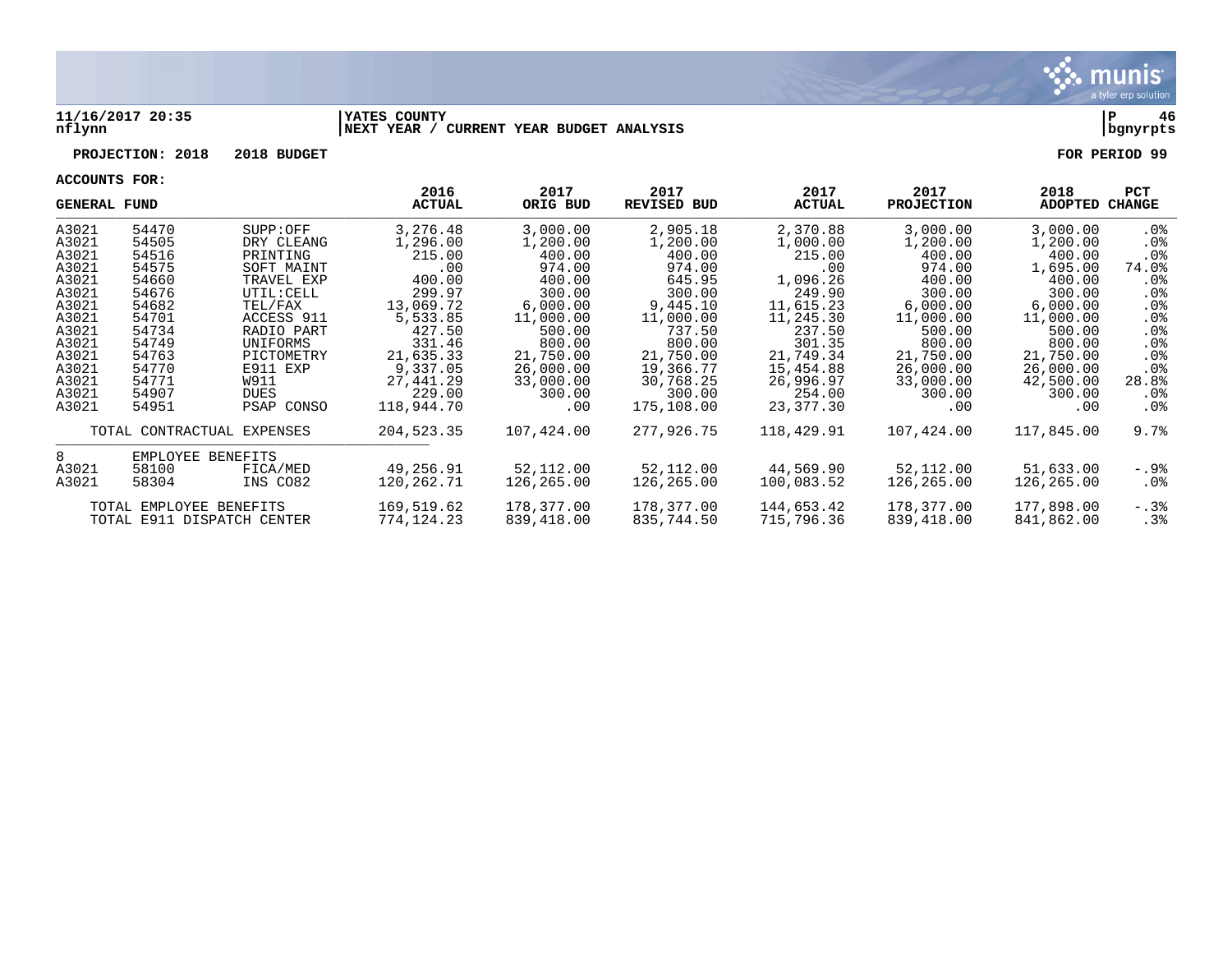|                                                                                                                                                                                |                                                                                                                                                                                     |                                                                                                                                                                                                                                              |                                                                                                                                                                                                                                         |                                                                                                                                                                                                                                 |                                                                                                                                                                                                                                                    |                                                                                                                                                                                                                                     |                                                                                                                                                                                                                                  |                                                                                                                                                                                                                                 | $\sim$ illullis<br>a tyler erp solution                                                                                                                                 |
|--------------------------------------------------------------------------------------------------------------------------------------------------------------------------------|-------------------------------------------------------------------------------------------------------------------------------------------------------------------------------------|----------------------------------------------------------------------------------------------------------------------------------------------------------------------------------------------------------------------------------------------|-----------------------------------------------------------------------------------------------------------------------------------------------------------------------------------------------------------------------------------------|---------------------------------------------------------------------------------------------------------------------------------------------------------------------------------------------------------------------------------|----------------------------------------------------------------------------------------------------------------------------------------------------------------------------------------------------------------------------------------------------|-------------------------------------------------------------------------------------------------------------------------------------------------------------------------------------------------------------------------------------|----------------------------------------------------------------------------------------------------------------------------------------------------------------------------------------------------------------------------------|---------------------------------------------------------------------------------------------------------------------------------------------------------------------------------------------------------------------------------|-------------------------------------------------------------------------------------------------------------------------------------------------------------------------|
| nflynn                                                                                                                                                                         | 11/16/2017 20:35                                                                                                                                                                    |                                                                                                                                                                                                                                              | <b>YATES COUNTY</b><br>NEXT YEAR / CURRENT YEAR BUDGET ANALYSIS                                                                                                                                                                         |                                                                                                                                                                                                                                 |                                                                                                                                                                                                                                                    |                                                                                                                                                                                                                                     |                                                                                                                                                                                                                                  |                                                                                                                                                                                                                                 | l P<br>47<br>  bgnyrpts                                                                                                                                                 |
|                                                                                                                                                                                | PROJECTION: 2018                                                                                                                                                                    | 2018 BUDGET                                                                                                                                                                                                                                  |                                                                                                                                                                                                                                         |                                                                                                                                                                                                                                 |                                                                                                                                                                                                                                                    |                                                                                                                                                                                                                                     |                                                                                                                                                                                                                                  |                                                                                                                                                                                                                                 | FOR PERIOD 99                                                                                                                                                           |
| ACCOUNTS FOR:                                                                                                                                                                  |                                                                                                                                                                                     |                                                                                                                                                                                                                                              | 2016                                                                                                                                                                                                                                    | 2017                                                                                                                                                                                                                            | 2017                                                                                                                                                                                                                                               | 2017                                                                                                                                                                                                                                | 2017                                                                                                                                                                                                                             | 2018                                                                                                                                                                                                                            | PCT                                                                                                                                                                     |
| <b>GENERAL FUND</b>                                                                                                                                                            |                                                                                                                                                                                     |                                                                                                                                                                                                                                              | <b>ACTUAL</b>                                                                                                                                                                                                                           | ORIG BUD                                                                                                                                                                                                                        | <b>REVISED BUD</b>                                                                                                                                                                                                                                 | <b>ACTUAL</b>                                                                                                                                                                                                                       | <b>PROJECTION</b>                                                                                                                                                                                                                | <b>ADOPTED CHANGE</b>                                                                                                                                                                                                           |                                                                                                                                                                         |
| 3110                                                                                                                                                                           | <b>SHERIFF</b>                                                                                                                                                                      |                                                                                                                                                                                                                                              |                                                                                                                                                                                                                                         |                                                                                                                                                                                                                                 |                                                                                                                                                                                                                                                    |                                                                                                                                                                                                                                     |                                                                                                                                                                                                                                  |                                                                                                                                                                                                                                 |                                                                                                                                                                         |
| $\mathsf{O}$<br>A3110<br>A3110<br>A3110<br>A3110<br>A3110<br>A3110<br>A3110<br>A3110<br>A3110<br>A3110<br>A3110<br>A3110<br>A3110<br>A3110<br>A3110<br>A3110<br>A3110          | <b>REVENUES</b><br>41510<br>41528<br>42260<br>42616<br>42650<br>42655<br>42665<br>42701<br>42706<br>42770<br>43315<br>43321<br>43325<br>43326<br>44306<br>44307<br>44388            | SHER FEES<br>FRAUD INVE<br>PUB SAFE<br>HNDCP PKNG<br><b>SCRAP SALE</b><br>FUEL SALES<br>EQUIP SALE<br>PR YR RFND<br>DARE FEES<br>FINES ART<br>NAVIGATION<br>SLETPP REV<br>LEGIS INIT<br><b>DCJS</b><br>BP VESTS<br>SLETPP '17<br><b>GTSC</b> | $-58,723.10$<br>$-51,198.00$<br>$-150.00$<br>.00<br>.00<br>$-2,626.94$<br>$-20, 307.10$<br>$-1, 363.53$<br>$-12,535.23$<br>.00<br>$-34, 552.21$<br>$-3,541.41$<br>$-9,995.00$<br>$-7,500.00$<br>.00<br>.00<br>$-6, 361.39$              | $-72,000.00$<br>$-53,480.00$<br>$-3,000.00$<br>$-100.00$<br>$-300.00$<br>$-3,500.00$<br>$-7,000.00$<br>.00<br>$-100.00$<br>$-300.00$<br>$-35,000.00$<br>.00<br>$-10,000.00$<br>.00<br>$-4, 200.00$<br>.00<br>$-500.00$          | $-72,000.00$<br>$-53,480.00$<br>$-3,000.00$<br>$-100.00$<br>$-300.00$<br>$-3,500.00$<br>$-7,000.00$<br>.00<br>$-100.00$<br>$-300.00$<br>$-35,000.00$<br>$-6, 458.59$<br>$-34,806.00$<br>$-37,500.00$<br>$-4, 200.00$<br>$-9,997.00$<br>$-5,000.00$ | $-49, 239.19$<br>$-28,798.53$<br>.00<br>.00<br>.00<br>$-2,409.13$<br>$-11,664.90$<br>$-29.98$<br>.00<br>$-100.00$<br>8,920.27<br>.00<br>$-24,806.00$<br>.00<br>.00<br>.00<br>.00                                                    | $-72,000.00$<br>$-53,480.00$<br>$-3,000.00$<br>$-100.00$<br>$-300.00$<br>$-3,500.00$<br>$-7,000.00$<br>.00<br>$-100.00$<br>$-300.00$<br>$-35,000.00$<br>$.00 \,$<br>$-10,000.00$<br>.00<br>$-4, 200.00$<br>.00<br>$-500.00$      | $-62,000.00$<br>$-54,758.00$<br>$-3,000.00$<br>$-100.00$<br>$-300.00$<br>$-3,500.00$<br>$-14,000.00$<br>.00<br>$-100.00$<br>$-300.00$<br>$-45,050.00$<br>.00<br>$-10,000.00$<br>.00<br>$-2,673.00$<br>.00<br>$-500.00$          | $-13.9%$<br>2.4%<br>.0%<br>.0 <sub>8</sub><br>.0%<br>.0%<br>100.0%<br>.0%<br>.0 <sub>8</sub><br>.0%<br>28.7%<br>.0%<br>.0%<br>.0%<br>$-36.4%$<br>.0 <sub>8</sub><br>.0% |
|                                                                                                                                                                                | TOTAL REVENUES                                                                                                                                                                      |                                                                                                                                                                                                                                              | $-208, 853.91$                                                                                                                                                                                                                          | $-189,480.00$                                                                                                                                                                                                                   | $-272, 741.59$                                                                                                                                                                                                                                     | $-108, 127.46$                                                                                                                                                                                                                      | $-189,480.00$                                                                                                                                                                                                                    | $-196, 281.00$                                                                                                                                                                                                                  | 3.6%                                                                                                                                                                    |
| $\mathbf{1}$<br>A3110<br>A3110<br>A3110<br>A3110<br>A3110<br>A3110<br>A3110<br>A3110<br>A3110<br>A3110<br>A3110<br>A3110<br>A3110<br>A3110<br>A3110<br>A3110<br>A3110<br>A3110 | PERSONAL SERVICES<br>51025<br>51105<br>51155<br>51661<br>51730<br>51731<br>51734<br>51736<br>51737<br>51739<br>51740<br>51742<br>51743<br>51750<br>51751<br>51752<br>51753<br>51754 | SHERIFF<br>ASST SHER<br>UNDERSHER<br>COMP NONUN<br>DEP SH LT<br>DEP SH LT<br>DEP SH INV<br>DEP SH INV<br>DEP SH INV<br>DEP SH-SGT<br>DEP SH SGT<br>DEP SH SGT<br>SERGEANT<br>DEP YOUTH<br>DEP SHER<br>DEP SHER<br>DEP SHER<br>DEP SHER       | 92,651.00<br>40, 365.83<br>77,923.17<br>2,236.21<br>68,436.05<br>69, 112.63<br>63,595.01<br>61, 444.10<br>62,490.22<br>61,526.72<br>69,558.28<br>63,923.40<br>64,571.91<br>62,380.09<br>27,072.10<br>49,072.61<br>57,409.02<br>7,941.60 | 92,651.00<br>41,134.00<br>72,733.00<br>1,000.00<br>69,309.00<br>68,474.00<br>64,402.00<br>60,944.00<br>62,192.00<br>62,188.00<br>62,192.00<br>64,436.00<br>64,584.00<br>62,400.00<br>48,925.00<br>49,829.00<br>57,720.00<br>.00 | 94,967.00<br>42,162.00<br>74,551.00<br>1,000.00<br>69,309.00<br>68,474.00<br>64,402.00<br>60,944.00<br>62,192.00<br>62,188.00<br>62,192.00<br>64,436.00<br>64,584.00<br>62,400.00<br>48,925.00<br>49,829.00<br>57,720.00<br>30,768.89              | 80,356.76<br>35,675.67<br>63,081.77<br>627.01<br>58,589.01<br>57,939.20<br>54,462.07<br>51,568.00<br>52,923.00<br>48,485.80<br>52,923.00<br>54,504.03<br>54,648.03<br>52,800.00<br>41,378.40<br>42,146.60<br>48,840.04<br>29,880.00 | 92,651.00<br>41, 134.00<br>72,733.00<br>1,000.00<br>69,309.00<br>68,474.00<br>64,402.00<br>60,944.00<br>62,192.00<br>62,188.00<br>62,192.00<br>64,436.00<br>64,584.00<br>62,400.00<br>48,925.00<br>49,829.00<br>57,720.00<br>.00 | 94,967.00<br>42,162.00<br>74,551.00<br>1,000.00<br>71,273.00<br>71,241.00<br>66,078.00<br>63,636.00<br>64,653.00<br>63,636.00<br>63,636.00<br>66,078.00<br>66,078.00<br>64,113.00<br>51,022.00<br>51,879.00<br>59,067.00<br>.00 | 2.5%<br>2.5%<br>2.5%<br>.0%<br>2.8%<br>4.0%<br>2.6%<br>$4.4%$<br>$4.0%$<br>2.3%<br>$2.3%$<br>$2.5%$<br>2.3%<br>2.7%<br>$4.3%$<br>$4.1%$<br>2.3%<br>.0%                  |

 $\mathcal{L}$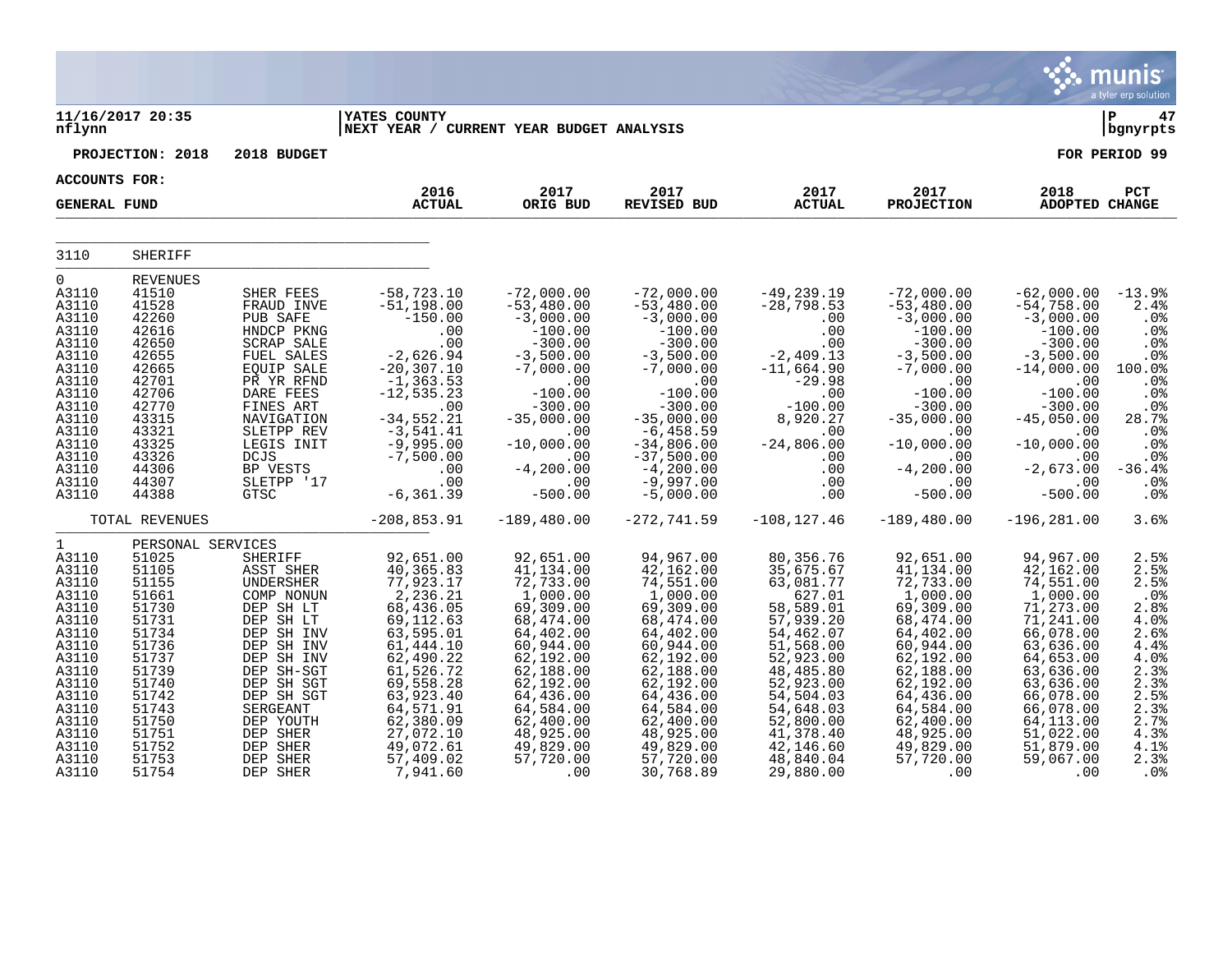

#### **11/16/2017 20:35 |YATES COUNTY |P 48 nflynn |NEXT YEAR / CURRENT YEAR BUDGET ANALYSIS |bgnyrpts**

# **PROJECTION: 2018 2018 BUDGET FOR PERIOD 99**

| <b>GENERAL FUND</b>                                                                                                                                                                                                                    |                                                                                                                                                                                                                                        |                                                                                                                                                                                                                                                                                                                   | 2016<br><b>ACTUAL</b>                                                                                                                                                                                                                                                                                                        | 2017<br>ORIG BUD                                                                                                                                                                                                                                                                                                     | 2017<br><b>REVISED BUD</b>                                                                                                                                                                                                                                                                                        | 2017<br><b>ACTUAL</b>                                                                                                                                                                                                                                                                                         | 2017<br><b>PROJECTION</b>                                                                                                                                                                                                                                                                                            | 2018<br><b>ADOPTED CHANGE</b>                                                                                                                                                                                                                                                                                         | <b>PCT</b>                                                                                                                                                                                                                         |
|----------------------------------------------------------------------------------------------------------------------------------------------------------------------------------------------------------------------------------------|----------------------------------------------------------------------------------------------------------------------------------------------------------------------------------------------------------------------------------------|-------------------------------------------------------------------------------------------------------------------------------------------------------------------------------------------------------------------------------------------------------------------------------------------------------------------|------------------------------------------------------------------------------------------------------------------------------------------------------------------------------------------------------------------------------------------------------------------------------------------------------------------------------|----------------------------------------------------------------------------------------------------------------------------------------------------------------------------------------------------------------------------------------------------------------------------------------------------------------------|-------------------------------------------------------------------------------------------------------------------------------------------------------------------------------------------------------------------------------------------------------------------------------------------------------------------|---------------------------------------------------------------------------------------------------------------------------------------------------------------------------------------------------------------------------------------------------------------------------------------------------------------|----------------------------------------------------------------------------------------------------------------------------------------------------------------------------------------------------------------------------------------------------------------------------------------------------------------------|-----------------------------------------------------------------------------------------------------------------------------------------------------------------------------------------------------------------------------------------------------------------------------------------------------------------------|------------------------------------------------------------------------------------------------------------------------------------------------------------------------------------------------------------------------------------|
| A3110<br>A3110<br>A3110<br>A3110<br>A3110<br>A3110<br>A3110<br>A3110<br>A3110<br>A3110<br>A3110<br>A3110<br>A3110<br>A3110<br>A3110<br>A3110<br>A3110<br>A3110<br>A3110<br>A3110<br>A3110<br>A3110<br>A3110<br>A3110<br>A3110<br>A3110 | 51755<br>51757<br>51758<br>51759<br>51760<br>51761<br>51762<br>51763<br>51764<br>51765<br>51770<br>51771<br>51773<br>51939<br>51940<br>51941<br>51942<br>51943<br>51944<br>51945<br>51946<br>51947<br>51948<br>51949<br>51952<br>51960 | DEP SHER<br>DEP SHER<br>DEP SHER<br>DEP SHER<br>DEP SHER<br>DEP SHER<br>DEP SHER<br>DEP SHER<br>DEP SHER<br>DEP SHER<br>SECR SHER<br>ACT<br>TYPIST<br>COMP BO 82<br>DIFF CO82<br>HOL OT82<br>OT CO82<br>CB CO82<br>FIT OT 82<br>OIC CO82<br>ED BON 82<br>CANINE 82<br>INS BO 82<br>COMP BO 82<br>OT CO82<br>OT PT | 64,265.74<br>52, 297. 76<br>50,198.60<br>48,613.54<br>.00<br>56,555.61<br>49,806.74<br>58,832.38<br>59,407.70<br>58,261.15<br>38,367.00<br>49,972.62<br>31, 132.35<br>1,057.32<br>7,814.30<br>74,290.36<br>178,018.12<br>21,168.11<br>1,096.88<br>379.00<br>1,715.73<br>12,591.18<br>24,689.58<br>2.41<br>100.13<br>1,203.51 | 47,357.00<br>48,670.00<br>50,695.00<br>49,802.00<br>46,800.00<br>57,720.00<br>50,698.00<br>58,844.00<br>58,844.00<br>57,720.00<br>38,985.00<br>34,471.00<br>31,687.00<br>1,000.00<br>8,000.00<br>70,000.00<br>95,000.00<br>7,000.00<br>800.00<br>500.00<br>3,300.00<br>12,000.00<br>20,626.00<br>50.00<br>.00<br>.00 | 47,357.00<br>48,670.00<br>50,695.00<br>47,038.99<br>.00<br>54,957.00<br>50,698.00<br>58,844.00<br>58,844.00<br>57,720.00<br>38,985.00<br>34,471.00<br>31,687.00<br>1,000.00<br>8,000.00<br>70,000.00<br>95,000.00<br>15,290.40<br>800.00<br>500.00<br>3,300.00<br>12,000.00<br>20,626.00<br>50.00<br>.00<br>62.06 | 39,793.80<br>41,104.80<br>43, 121. 20<br>32,262.46<br>.00<br>38,850.02<br>42,876.80<br>49,790.45<br>49,790.49<br>48,840.15<br>32,986.80<br>33,501.15<br>26,811.44<br>728.70<br>7,056.36<br>50,737.43<br>132,287.30<br>19,477.28<br>267.71<br>512.76<br>.00<br>11,095.92<br>23,539.39<br>27.86<br>.00<br>62.06 | 47,357.00<br>48,670.00<br>50,695.00<br>49,802.00<br>46,800.00<br>57,720.00<br>50,698.00<br>58,844.00<br>58,844.00<br>57,720.00<br>38,985.00<br>34,471.00<br>31,687.00<br>1,000.00<br>8,000.00<br>70,000.00<br>95,000.00<br>7,000.00<br>800.00<br>500.00<br>3,300.00<br>12,000.00<br>20,626.00<br>50.00<br>.00<br>.00 | 50,490.00<br>50,931.00<br>56,921.00<br>47,884.00<br>47,884.00<br>59,067.00<br>56,943.00<br>60,960.00<br>60,215.00<br>60,061.00<br>36,145.00<br>34,471.00<br>31,687.00<br>1,000.00<br>8,000.00<br>70,000.00<br>95,000.00<br>14,000.00<br>800.00<br>500.00<br>3,300.00<br>12,000.00<br>27,817.00<br>50.00<br>.00<br>.00 | 6.6%<br>4.6%<br>12.3%<br>$-3.9%$<br>2.3%<br>2.3%<br>12.3%<br>3.6%<br>2.3%<br>4.1%<br>$-7.3%$<br>.0%<br>.0%<br>.0%<br>$.0\%$<br>.0%<br>.0%<br>100.0%<br>.0 <sub>8</sub><br>.0%<br>.0%<br>$.0\%$<br>34.9%<br>.0%<br>$.0\%$<br>$.0\%$ |
| A3110<br>A3110<br>A3110<br>A3110<br>A3110                                                                                                                                                                                              | 51961<br>51985<br>51993<br>51995<br>51997                                                                                                                                                                                              | 35-40 HRS<br>DEP SH PT<br>H.DED OFF<br>MAR OFF PT<br>ACT PT                                                                                                                                                                                                                                                       | 93.27<br>58,251.07<br>.00<br>46,926.66<br>.00                                                                                                                                                                                                                                                                                | 700.00<br>23,000.00<br>.00<br>47,000.00<br>11,000.00                                                                                                                                                                                                                                                                 | 700.00<br>36,204.66<br>1,000.00<br>47,000.00<br>11,000.00                                                                                                                                                                                                                                                         | 56.24<br>44, 271. 15<br>1,000.00<br>40,325.02<br>9,254.70                                                                                                                                                                                                                                                     | 700.00<br>23,000.00<br>.00<br>47,000.00<br>11,000.00                                                                                                                                                                                                                                                                 | 700.00<br>35,000.00<br>.00<br>49,000.00<br>14,000.00                                                                                                                                                                                                                                                                  | $.0\%$<br>52.2%<br>$.0\%$<br>4.3%<br>27.3%                                                                                                                                                                                         |
|                                                                                                                                                                                                                                        | TOTAL PERSONAL SERVICES                                                                                                                                                                                                                |                                                                                                                                                                                                                                                                                                                   | 2,048,818.77                                                                                                                                                                                                                                                                                                                 |                                                                                                                                                                                                                                                                                                                      | 1,937,382.00 1,943,544.00                                                                                                                                                                                                                                                                                         | 1,701,257.83                                                                                                                                                                                                                                                                                                  | 1,937,382.00                                                                                                                                                                                                                                                                                                         | 2,019,896.00                                                                                                                                                                                                                                                                                                          | 4.3%                                                                                                                                                                                                                               |
| 2<br>A3110<br>A3110<br>A3110<br>A3110<br>A3110<br>A3110<br>A3110<br>A3110<br>A3110                                                                                                                                                     | EOUIPMENT<br>52110<br>52111<br>52213<br>52214<br>52215<br>52216<br>52410<br>52413<br>52415                                                                                                                                             | FURNITURE<br>DESK<br>VEH-MARKED<br>PUSH BUMP<br>VEH SCREEN<br>VEH-UNMARK<br>RADAR<br>SIREN<br>WEAPONS                                                                                                                                                                                                             | .00<br>.00<br>72,636.43<br>.00<br>.00<br>17,125.00<br>2,496.15<br>127.94<br>10,000.00                                                                                                                                                                                                                                        | 750.00<br>500.00<br>141,750.00<br>1,000.00<br>1,500.00<br>19,000.00<br>2,600.00<br>3,000.00<br>.00                                                                                                                                                                                                                   | 695.61<br>554.39<br>141,750.00<br>1,000.00<br>1,500.00<br>19,000.00<br>2,600.00<br>2,500.00<br>84.29                                                                                                                                                                                                              | 68.04<br>554.39<br>141,659.72<br>1,000.00<br>1,500.00<br>25,964.30<br>2,600.00<br>2,500.00<br>84.29                                                                                                                                                                                                           | 750.00<br>500.00<br>141,750.00<br>1,000.00<br>1,500.00<br>19,000.00<br>2,600.00<br>3,000.00<br>.00                                                                                                                                                                                                                   | 750.00<br>500.00<br>178,000.00<br>1,000.00<br>1,500.00<br>2,600.00<br>3,000.00<br>.00                                                                                                                                                                                                                                 | .0%<br>$.0\%$<br>25.6%<br>$.0\%$<br>$.0\%$<br>$.00 - 100.0$<br>$.0\%$<br>.0%<br>.0%                                                                                                                                                |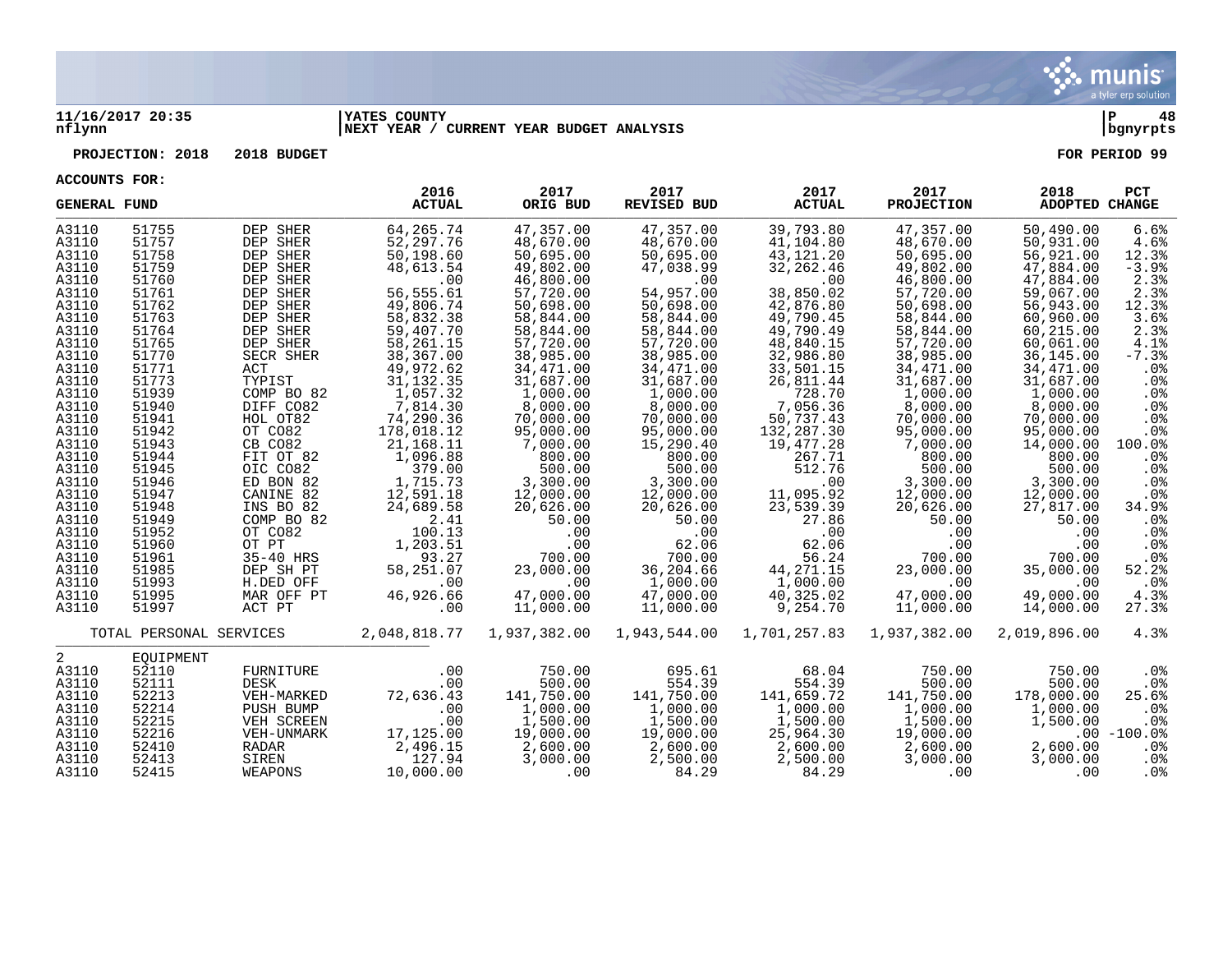

#### **11/16/2017 20:35 |YATES COUNTY |P 49 nflynn |NEXT YEAR / CURRENT YEAR BUDGET ANALYSIS |bgnyrpts**

**PROJECTION: 2018 2018 BUDGET FOR PERIOD 99**

| <b>GENERAL FUND</b> |                      |                          | 2016<br><b>ACTUAL</b> | 2017<br>ORIG BUD      | 2017<br><b>REVISED BUD</b> | 2017<br><b>ACTUAL</b> | 2017<br><b>PROJECTION</b> | 2018<br>ADOPTED CHANGE | <b>PCT</b>               |
|---------------------|----------------------|--------------------------|-----------------------|-----------------------|----------------------------|-----------------------|---------------------------|------------------------|--------------------------|
| A3110               | 52424                | LIGHT BAR                | 269.36                | 5,750.00              | 6, 250.00                  | 6, 250.00             | 5,750.00                  | 5,750.00               | .0%                      |
| A3110               | 52435                | YCFIT EO                 | .00                   | 500.00                | 500.00                     | .00                   | 500.00                    | 500.00                 | .0 <sub>8</sub>          |
| A3110               | 52514                | EO-TRNG RM               | 276.66                | 500.00                | 500.00                     | .00                   | 500.00                    | 500.00                 | .0 <sub>8</sub>          |
| A3110               | 52949                | SLETPP                   | 3,541.41              | .00                   | 6,458.59                   | .00                   | .00                       | .00                    | .0%                      |
| A3110               | 52953                | SLETPP '17               | .00                   | .00                   | 9,997.00                   | .00                   | .00                       | .00                    | .0 <sub>8</sub>          |
| A3110               | 52965                | T101239                  | 7,500.00              | .00                   | 45,000.00                  | 35,964.30             | .00                       | .00                    | .0%                      |
| A3110               | 52988                | LEGIS GRNT               | 4,995.00              | .00                   | 24,806.00                  | 24,806.00             | $.00 \ \rm$               | .00                    | .0 <sub>8</sub>          |
| A3110               | 54306                | BP VESTS                 | .00                   | .00                   | .00                        | .00                   | .00                       | 5,350.00               | .0%                      |
|                     | TOTAL EOUIPMENT      |                          | 118,967.95            | 176,850.00            | 263,195.88                 | 242,951.04            | 176,850.00                | 199,450.00             | 12.8%                    |
| $\overline{4}$      | CONTRACTUAL EXPENSES |                          |                       |                       |                            |                       |                           |                        |                          |
| A3110               | 54004                | ATTY FEES                | .00                   | 700.00                | 700.00                     | .00                   | 700.00                    | 700.00                 | $.0\%$                   |
| A3110               | 54011                | CONSULTANT               | 4,125.50              | 3,500.00              | 2,298.86                   | .00                   | 3,500.00                  | 1,000.00               | $-71.4%$                 |
| A3110               | 54019                | EAP                      | 3,565.76              | 3,600.00              | 3,565.76                   | 3,565.76              | 3,600.00                  | 3,850.00               | 6.9%                     |
| A3110               | 54056                | POLY CONST               | 2,600.00              | 2,000.00              | 2,000.00                   | 1,250.00              | 2,000.00                  | 2,000.00               | .0%                      |
| A3110               | 54152                | CONFERENCE               | 600.51                | 500.00                | 500.00                     | 500.00                | 500.00                    | 500.00                 | .0%                      |
| A3110               | 54156<br>54157       | TRAINING<br>K-9 TRAIN    | 12,163.88<br>1,346.82 | 11,000.00             | 12,800.00<br>1,463.25      | 14,662.14<br>355.87   | 11,000.00                 | 11,000.00              | .0%                      |
| A3110<br>A3110      | 54401                | BOAT MAINT               | 5,216.76              | 2,000.00<br>5,000.00  | 5,000.00                   | 4,442.37              | 2,000.00<br>5,000.00      | 2,000.00<br>8,000.00   | .0%<br>$60.0$ $^{\circ}$ |
| A3110               | 54407                | EOUIP AGRE               | 929.97                | 1,000.00              | 1,000.00                   | 875.00                | 1,000.00                  | 1,000.00               | .0%                      |
| A3110               | 54408                | EO MAINT                 | 41.46                 | 100.00                | 2.00                       | .00                   | 100.00                    | 100.00                 | .0 <sub>8</sub>          |
| A3110               | 54424                | SNOWMOB                  | 223.95                | 200.00                | 1,158.59                   | 1,158.59              | 200.00                    | 200.00                 | .0%                      |
| A3110               | 54457                | SUPP: COMP               | 178.18                | 250.00                | 160.31                     | .00                   | 250.00                    | 250.00                 | .0%                      |
| A3110               | 54470                | SUPP:OFF                 | 8,860.17              | 8,700.00              | 9,104.17                   | 9,500.17              | 8,700.00                  | 8,700.00               | .0%                      |
| A3110               | 54474                | SUPP: SAFTY              | 564.51                | 1,500.00              | 1,000.00                   | .00                   | 1,500.00                  | 1,000.00               | $-33.3%$                 |
| A3110               | 54483                | YCFIT SUPP               | .00                   | 200.00                | 200.00                     | .00                   | 200.00                    | 200.00                 | .0%                      |
| A3110               | 54485                | AED                      | 1,000.00              | 600.00                | 600.00                     | 304.00                | 600.00                    | 600.00                 | .0%                      |
| A3110               | 54505                | DRY CLEANG               | 885.85                | 1,800.00              | 1,800.00                   | 83.25                 | 1,800.00                  | 1,800.00               | .0 <sub>8</sub>          |
| A3110               | 54507                | COPIER CHR               | 4,027.50              | 3,600.00              | 3,600.00                   | 2,233.65              | 3,600.00                  | 3,600.00               | .0%                      |
| A3110               | 54515                | POSTAGE                  | 3,573.35              | 3,000.00              | 3,000.00                   | 2,612.19              | 3,000.00                  | 3,000.00               | $.0\%$                   |
| A3110               | 54516                | PRINTING                 | 1,073.95              | 1,500.00              | 1,475.00                   | 861.99                | 1,500.00                  | 1,500.00               | .0 <sub>8</sub>          |
| A3110               | 54522                | SHIPMENTS                | 106.58                | 200.00                | 200.00                     | 15.85                 | 200.00                    | 200.00                 | .0%                      |
| A3110               | 54571                | COMP SOFT                | 1,488.00              | 200.00                | 10,028.42                  | 10,028.42             | 200.00                    | 1,788.00               | 794.0%                   |
| A3110               | 54576                | COMP SFT A               | 5,210.10              | 14,700.00             | 13,422.10                  | 13,507.20             | 14,700.00                 | 21,700.00              | 47.6%                    |
| A3110               | 54653                | GASOLINE                 | 66,854.72             | 75,000.00             | 75,290.45                  | 63,435.36             | 75,000.00                 | 75,000.00              | .0 <sub>8</sub>          |
| A3110               | 54658                | TOWING VEH               | 550.00                | 2,200.00              | 2,200.00                   | 781.20                | 2,200.00                  | 2,200.00               | .0 <sub>8</sub>          |
| A3110               | 54660                | TRAVEL EXP               | 4,186.36              | 4,000.00              | 4,000.00                   | 4,443.51              | 4,000.00                  | 4,000.00               | .0%                      |
| A3110               | 54661                | VEH MAINT                | 67, 337.81            | 60,000.00             | 59,778.07                  | 48,818.09             | 60,652.10                 | 60,000.00              | .0 <sub>8</sub>          |
| A3110               | 54676                | UTIL: CELL               | 7,287.79              | 7,000.00              | 7,000.00                   | 6,175.28              | 7,000.00                  | 7,000.00               | .0%                      |
| A3110               | 54682                | TEL/FAX                  | 12,618.29             | 13,000.00             | 13,000.00                  | 9,988.43              | 13,000.00                 | 13,000.00              | .0%                      |
| A3110               | 54707                | CRIME SCEN<br>CRITICAL I | 600.00                | 600.00                | 665.71                     | 665.71                | 600.00                    | 600.00                 | $.0\%$                   |
| A3110<br>A3110      | 54708<br>54727       | MONROE LAB               | 2,200.00<br>36,000.00 | 2,200.00<br>60,404.00 | 2,200.00<br>60,404.00      | .00<br>60,403.00      | 2,200.00<br>60,404.00     | 2,200.00<br>70,903.00  | .0%<br>17.4%             |
|                     |                      |                          |                       |                       |                            |                       |                           |                        |                          |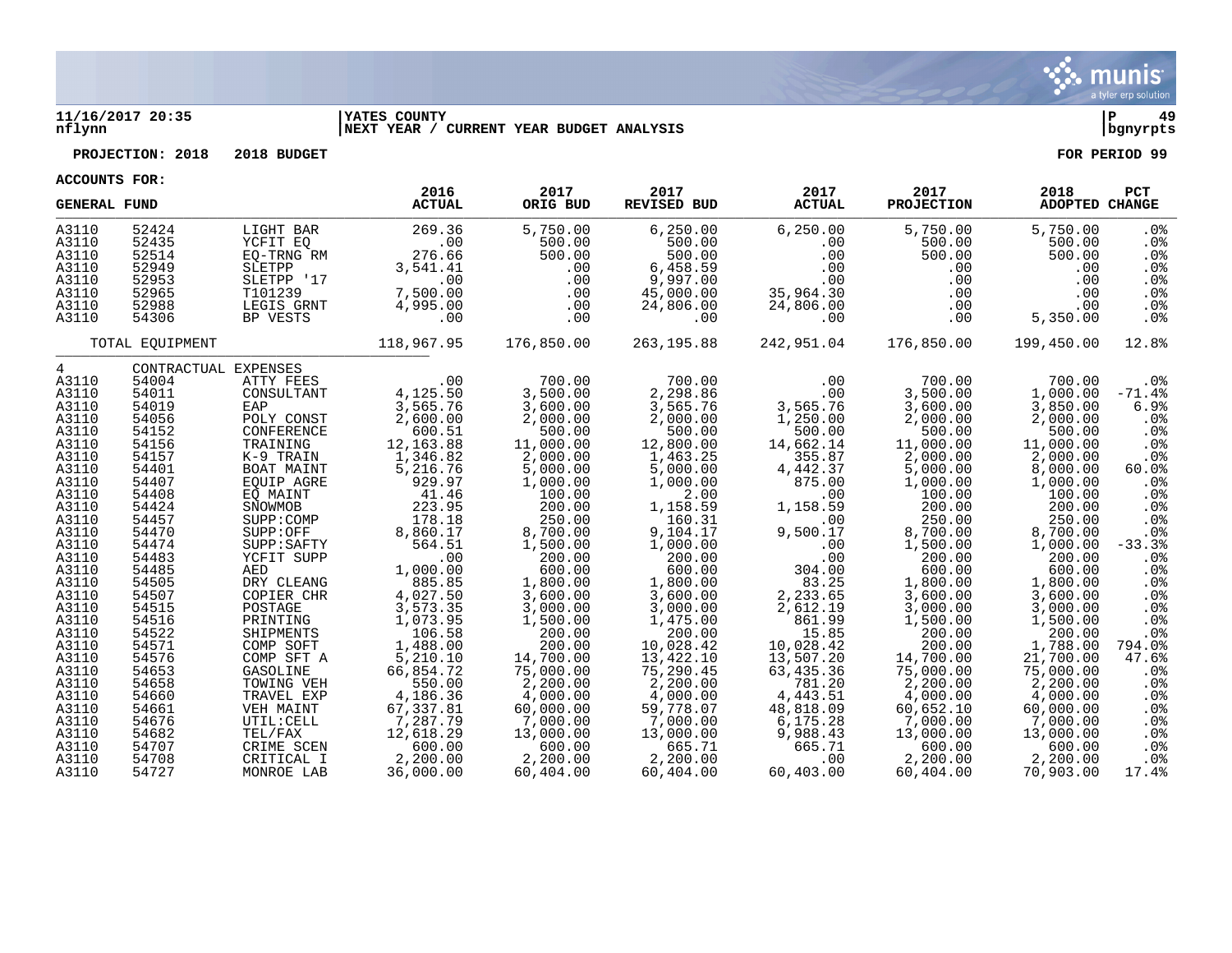

#### **11/16/2017 20:35 |YATES COUNTY |P 50 nflynn |NEXT YEAR / CURRENT YEAR BUDGET ANALYSIS |bgnyrpts**

# **PROJECTION: 2018 2018 BUDGET FOR PERIOD 99**

| <b>GENERAL FUND</b> |                            |               | 2016<br><b>ACTUAL</b> | 2017<br>ORIG BUD | 2017<br><b>REVISED BUD</b> | 2017<br><b>ACTUAL</b> | 2017<br><b>PROJECTION</b> | 2018<br>ADOPTED CHANGE | <b>PCT</b>      |
|---------------------|----------------------------|---------------|-----------------------|------------------|----------------------------|-----------------------|---------------------------|------------------------|-----------------|
| A3110               | 54730                      | PROTECT CL    | 11.00                 | 1,000.00         | 1,000.00                   | 1,000.00              | 1,000.00                  |                        | $.00 - 100.0$   |
| A3110               | 54731                      | PROTECT EO    | 1,828.32              | 2,500.00         | 2,500.00                   | 852.00                | 2,500.00                  | 2,500.00               | $.0\%$          |
| A3110               | 54734                      | RADIO PART    | .00                   | 1,500.00         | 1,500.00                   | 9,124.40              | 10,624.40                 | 1,500.00               | $.0\%$          |
| A3110               | 54744                      | STAR UNIT     | 990.00                | 2,000.00         | 2,000.00                   | 990.00                | 2,000.00                  | 2,000.00               | $.0\%$          |
| A3110               | 54749                      | UNIFORMS      | 22, 213.48            | 11,000.00        | 11,525.02                  | 12,097.35             | 11,000.00                 | 11,000.00              | $.0\%$          |
| A3110               | 54752                      | AMMO          | 3,716.12              | 4,000.00         | 4,000.00                   | 3,998.91              | 4,000.00                  | 4,000.00               | .0 <sub>8</sub> |
| A3110               | 54753                      | WEAP MAIN     | 336.70                | 400.00           | 400.00                     | 70.05                 | 400.00                    | 400.00                 | $.0\%$          |
| A3110               | 54754                      | TARGETS       | 472.64                | 500.00           | 415.71                     | .00                   | 500.00                    | 500.00                 | $.0\%$          |
| A3110               | 54757                      | BOAT EO       | 845.27                | 900.00           | 400.00                     | 321.60                | 900.00                    | 900.00                 | .0 <sub>8</sub> |
| A3110               | 54761                      | DARE EXP      | 700.00                | 700.00           | 700.00                     | 700.00                | 700.00                    | 700.00                 | .0%             |
| A3110               | 54765                      | HNDCPPD ED    | .00                   | 100.00           | 100.00                     | .00                   | 100.00                    | 100.00                 | .0 <sub>8</sub> |
| A3110               | 54850                      | DOG EXP       | 360.25                | .00              | 536.75                     | 635.50                | $.00 \,$                  | .00                    | . 0 %           |
| A3110               | 54899                      | ADM HEAR      | .00                   | 500.00           | 500.00                     | .00                   | 500.00                    | 500.00                 | $.0\%$          |
| A3110               | 54903                      | <b>AWARDS</b> | 555.08                | 500.00           | 500.00                     | 462.25                | 500.00                    | 500.00                 | $.0\%$          |
| A3110               | 54907                      | <b>DUES</b>   | 382.00                | 450.00           | 450.00                     | 410.00                | 450.00                    | 450.00                 | $.0\%$          |
| A3110               | 54911                      | INS           | 101,035.98            | 101,036.00       | 101,036.00                 | 101,036.00            | 101,036.00                | 104,068.00             | $3.0\%$         |
| A3110               | 54916                      | PUBLICATN     | 1,155.55              | 900.00           | 1,194.14                   | 747.14                | 900.00                    | 900.00                 | $.0\%$          |
| A3110               | 54949                      | SLETPP        | 10,000.00             | .00              | .00                        | .00                   | $.00 \,$                  | .00                    | $.0\%$          |
| A3110               | 54954                      | GTSC-SUPP     | 3,655.93              | 500.00           | 5,000.00                   | .00                   | 500.00                    | 500.00                 | .0 <sub>8</sub> |
| A3110               | 54963                      | LEASE: ID     | 408.00                | 408.00           | 408.00                     | 408.00                | 408.00                    | 408.00                 | $.0\%$          |
| A3110               | 54990                      | LEGIS INIT    | 5,000.00              | .00              | .00                        | .00                   | .00                       | .00                    | $.0\%$          |
|                     | TOTAL CONTRACTUAL EXPENSES |               | 409,084.09            | 419,148.00       | 433,782.31                 | 393,520.23            | 428,924.50                | 440,517.00             | 5.1%            |
| 8                   | EMPLOYEE BENEFITS          |               |                       |                  |                            |                       |                           |                        |                 |
| A3110               | 58100                      | FICA/MED      | 149,965.32            | 144,573.00       | 144,968.00                 | 125,658.04            | 144,573.00                | 147,632.00             | 2.1%            |
| A3110               | 58302                      | INS CO82      | 241,439.09            | 268,969.00       | 268,969.00                 | 188,811.80            | 268,969.00                | 294,525.00             | 9.5%            |
| A3110               | 58304                      | INS CO82      | 65,866.55             | 43,586.00        | 43,586.00                  | 55,235.69             | 43,586.00                 | 43,586.00              | $.0\%$          |
| A3110               | 58305                      | INS-NON UN    | 28,404.29             | 17,432.00        | 17,432.00                  | 15,343.89             | 17,432.00                 | 18,670.00              | 7.1%            |
|                     | TOTAL EMPLOYEE BENEFITS    |               | 485,675.25            | 474,560.00       | 474,955.00                 | 385,049.42            | 474,560.00                | 504,413.00             | 6.3%            |
| TOTAL SHERIFF       |                            | 2,853,692.15  | 2,818,460.00          | 2,842,735.60     | 2,614,651.06               | 2,828,236.50          | 2,967,995.00              | 5.3%                   |                 |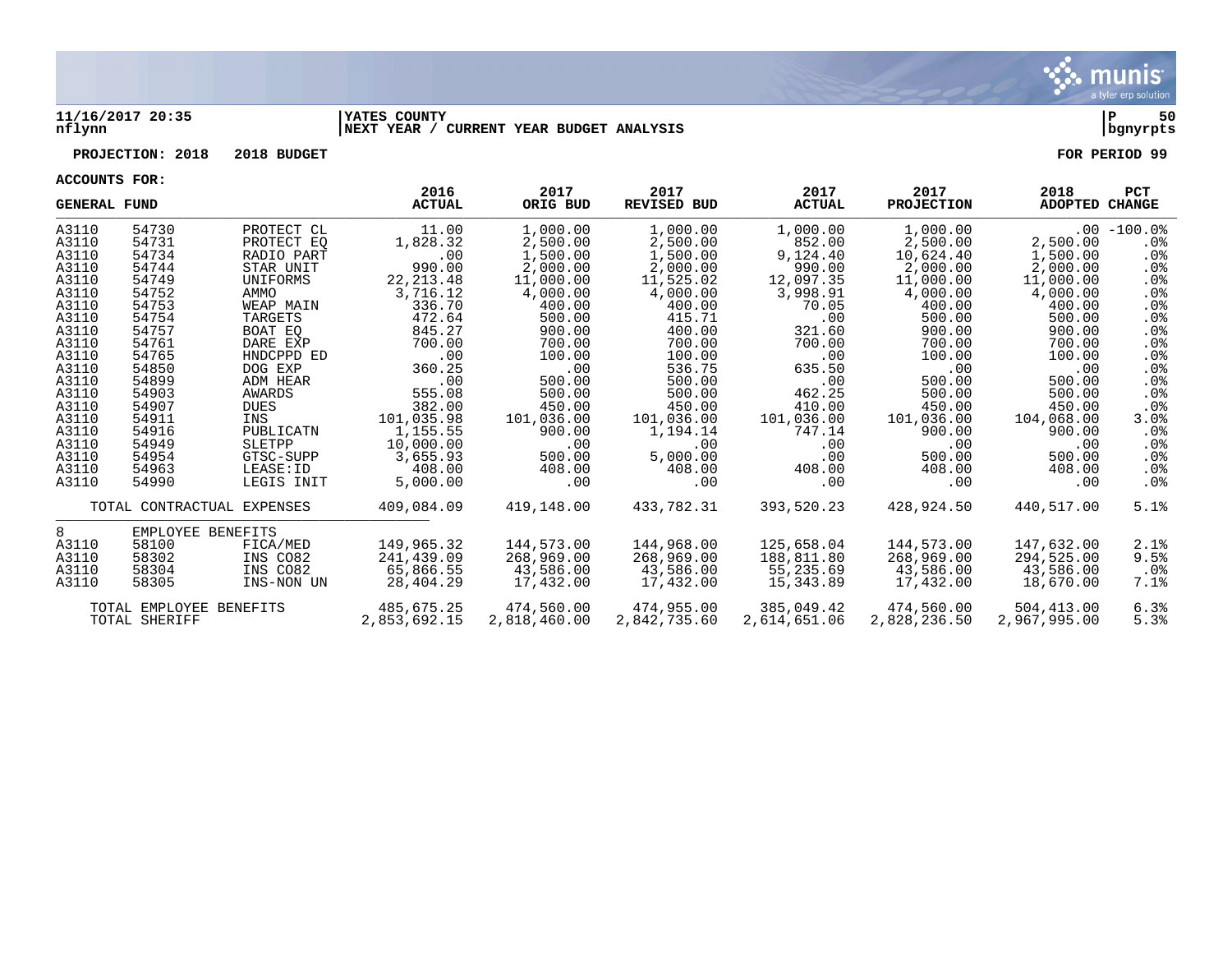|                                                                                                                                           |                                                                                                                                                 |                                                                                                                                                                          |                                                                                                                                                              |                                                                                                                                                              |                                                                                                                                                                         |                                                                                                                                                               |                                                                                                                                                                         |                                                                                                                                                               | a tyler erp solution                                                                                                                        |
|-------------------------------------------------------------------------------------------------------------------------------------------|-------------------------------------------------------------------------------------------------------------------------------------------------|--------------------------------------------------------------------------------------------------------------------------------------------------------------------------|--------------------------------------------------------------------------------------------------------------------------------------------------------------|--------------------------------------------------------------------------------------------------------------------------------------------------------------|-------------------------------------------------------------------------------------------------------------------------------------------------------------------------|---------------------------------------------------------------------------------------------------------------------------------------------------------------|-------------------------------------------------------------------------------------------------------------------------------------------------------------------------|---------------------------------------------------------------------------------------------------------------------------------------------------------------|---------------------------------------------------------------------------------------------------------------------------------------------|
| nflynn                                                                                                                                    | 11/16/2017 20:35                                                                                                                                |                                                                                                                                                                          | <b>IYATES COUNTY</b><br>NEXT YEAR / CURRENT YEAR BUDGET ANALYSIS                                                                                             |                                                                                                                                                              |                                                                                                                                                                         |                                                                                                                                                               |                                                                                                                                                                         |                                                                                                                                                               | Þ<br>51<br>bgnyrpts                                                                                                                         |
|                                                                                                                                           | PROJECTION: 2018                                                                                                                                | 2018 BUDGET                                                                                                                                                              |                                                                                                                                                              |                                                                                                                                                              |                                                                                                                                                                         |                                                                                                                                                               |                                                                                                                                                                         |                                                                                                                                                               | FOR PERIOD 99                                                                                                                               |
| <b>ACCOUNTS FOR:</b>                                                                                                                      |                                                                                                                                                 |                                                                                                                                                                          |                                                                                                                                                              |                                                                                                                                                              |                                                                                                                                                                         |                                                                                                                                                               |                                                                                                                                                                         |                                                                                                                                                               |                                                                                                                                             |
| <b>GENERAL FUND</b>                                                                                                                       |                                                                                                                                                 |                                                                                                                                                                          | 2016<br><b>ACTUAL</b>                                                                                                                                        | 2017<br>ORIG BUD                                                                                                                                             | 2017<br><b>REVISED BUD</b>                                                                                                                                              | 2017<br><b>ACTUAL</b>                                                                                                                                         | 2017<br><b>PROJECTION</b>                                                                                                                                               | 2018<br><b>ADOPTED CHANGE</b>                                                                                                                                 | PCT                                                                                                                                         |
| 3140                                                                                                                                      | PROBATION                                                                                                                                       |                                                                                                                                                                          |                                                                                                                                                              |                                                                                                                                                              |                                                                                                                                                                         |                                                                                                                                                               |                                                                                                                                                                         |                                                                                                                                                               |                                                                                                                                             |
| $\overline{0}$<br>A3140<br>A3140<br>A3140<br>A3140<br>A3140                                                                               | <b>REVENUES</b><br>41515<br>41527<br>41580<br>43310<br>43389                                                                                    | ATI FEES<br>PROB FEES<br>CT SURCH<br>PROBATION<br>ATI                                                                                                                    | $-1,883.72$<br>$-18,710.00$<br>$-3,873.83$<br>$-60, 160.25$<br>$-4, 255.00$                                                                                  | $-1,000.00$<br>$-20,825.00$<br>$-3,000.00$<br>$-51,500.00$<br>$-4,000.00$                                                                                    | $-1,000.00$<br>$-20,825.00$<br>$-3,000.00$<br>$-51,500.00$<br>$-4,000.00$                                                                                               | $-1, 341.61$<br>$-18,088.11$<br>$-2, 258.28$<br>$-41,650.50$<br>$-2,405.00$                                                                                   | $-1,000.00$<br>$-20,825.00$<br>$-3,000.00$<br>$-51,500.00$<br>$-4,000.00$                                                                                               | $-1,000.00$<br>$-20,825.00$<br>$-3,000.00$<br>$-51,500.00$<br>$-4,000.00$                                                                                     | .0%<br>.0%<br>.0%<br>.0%<br>.0%                                                                                                             |
|                                                                                                                                           | TOTAL REVENUES                                                                                                                                  |                                                                                                                                                                          | $-88,882.80$                                                                                                                                                 | $-80, 325.00$                                                                                                                                                | $-80, 325.00$                                                                                                                                                           | $-65,743.50$                                                                                                                                                  | $-80, 325.00$                                                                                                                                                           | $-80, 325.00$                                                                                                                                                 | .0%                                                                                                                                         |
| $\mathbf 1$<br>A3140<br>A3140<br>A3140<br>A3140<br>A3140<br>A3140<br>A3140<br>A3140<br>A3140<br>A3140<br>A3140<br>A3140<br>A3140<br>A3140 | PERSONAL SERVICES<br>51090<br>51175<br>51176<br>51177<br>51178<br>51180<br>51190<br>51270<br>51500<br>51505<br>51506<br>51508<br>51992<br>51993 | PROB DIR<br>PROB OFF<br>PROB OFF<br>PROB OFF<br>PROB OFF<br>PROB SUPER<br>PROB ASST<br>SR ACT<br>CB CSEA<br>OVERTIME<br>PHONE WORK<br>35-40 HRS<br>SIGN OFF<br>H.DED OFF | 61,466.00<br>51,813.72<br>51,813.72<br>49,201.16<br>49,012.68<br>57, 276.51<br>31, 111.86<br>38,878.56<br>.00<br>1,353.24<br>21.00<br>1,144.53<br>.00<br>.00 | 61,466.00<br>52,515.00<br>51,616.00<br>49,013.00<br>49,013.00<br>57,400.00<br>31,590.00<br>38,730.00<br>500.00<br>900.00<br>200.00<br>1,400.00<br>.00<br>.00 | 63,003.00<br>53,381.00<br>52,398.00<br>49,741.00<br>49,741.00<br>58,262.00<br>32,591.00<br>39, 312.00<br>500.00<br>900.00<br>200.00<br>1,400.00<br>3,500.00<br>3,500.00 | 53,310.20<br>45,085.13<br>44,336.62<br>42,088.23<br>42,088.24<br>49,206.66<br>27,005.80<br>33,264.00<br>.00<br>.00<br>11.00<br>683.25<br>3,500.00<br>3,500.00 | 63,003.00<br>53,381.00<br>52,398.00<br>49,741.00<br>49,741.00<br>58,262.00<br>32,591.00<br>39, 312.00<br>500.00<br>900.00<br>200.00<br>1,400.00<br>3,500.00<br>3,500.00 | 63,003.00<br>54,664.00<br>53,659.00<br>50,937.00<br>50,937.00<br>60,273.00<br>33, 371.00<br>40,249.00<br>500.00<br>900.00<br>200.00<br>1,400.00<br>.00<br>.00 | 2.5%<br>4.1%<br>4.0%<br>3.9%<br>3.9%<br>5.0%<br>5.6%<br>3.9%<br>.0%<br>.0%<br>.0%<br>.0%<br>$.0\%$<br>.0%                                   |
|                                                                                                                                           | TOTAL PERSONAL SERVICES                                                                                                                         |                                                                                                                                                                          | 393,092.98                                                                                                                                                   | 394,343.00                                                                                                                                                   | 408,429.00                                                                                                                                                              | 344,079.13                                                                                                                                                    | 408,429.00                                                                                                                                                              | 410,093.00                                                                                                                                                    | 4.0%                                                                                                                                        |
| $\overline{4}$<br>A3140<br>A3140<br>A3140<br>A3140<br>A3140<br>A3140<br>A3140<br>A3140<br>A3140<br>A3140<br>A3140<br>A3140                | CONTRACTUAL EXPENSES<br>54024<br>54152<br>54156<br>54195<br>54460<br>54470<br>54474<br>54507<br>54515<br>54516<br>54576<br>54653                | INTERPRETR<br>CONFERENCE<br>TRAINING<br>SUPPLIES<br>SUPP: DRUG<br>SUPP:OFF<br>SUPP: SAFTY<br>COPIER CHR<br>POSTAGE<br>PRINTING<br>COMP SFT A<br>GASOLINE                 | 280.00<br>260.00<br>1,269.00<br>.00<br>841.90<br>1,837.69<br>81.57<br>1,334.70<br>1,491.27<br>.00<br>5,337.47<br>316.46                                      | 420.00<br>500.00<br>1,400.00<br>.00<br>900.00<br>1,865.00<br>150.00<br>1,400.00<br>1,600.00<br>400.00<br>5,500.00<br>400.00                                  | 420.00<br>500.00<br>1,400.00<br>.00<br>900.00<br>1,115.00<br>150.00<br>2,150.00<br>1,600.00<br>400.00<br>5,500.00<br>400.00                                             | 140.00<br>90.00<br>.00<br>.00<br>696.67<br>354.83<br>65.16<br>1,663.95<br>834.84<br>53.00<br>5,337.47<br>220.85                                               | 420.00<br>500.00<br>1,400.00<br>.00<br>900.00<br>1,865.00<br>150.00<br>1,400.00<br>1,600.00<br>400.00<br>5,500.00<br>400.00                                             | 420.00<br>535.00<br>1,400.00<br>1,815.00<br>.00<br>2,500.00<br>1,600.00<br>400.00<br>5,800.00<br>400.00                                                       | .0 <sub>8</sub><br>7.0%<br>.0%<br>.0%<br>$.00 - 100.08$<br>$.00 - 100.0%$<br>$-100.0%$<br>78.6%<br>.0 <sub>8</sub><br>$.0\%$<br>5.5%<br>.0% |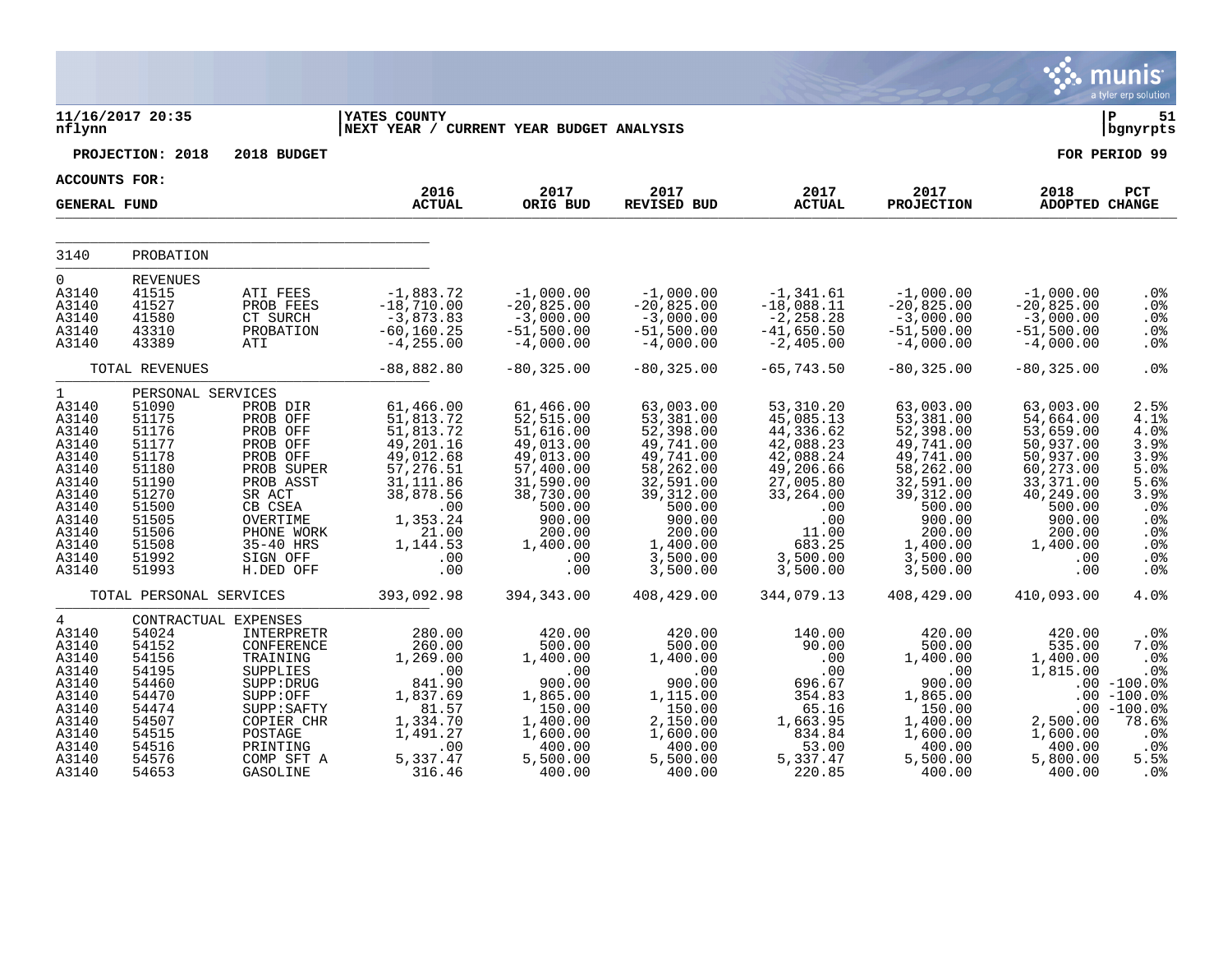

#### **11/16/2017 20:35 |YATES COUNTY |P 52 nflynn |NEXT YEAR / CURRENT YEAR BUDGET ANALYSIS |bgnyrpts**

# **PROJECTION: 2018 2018 BUDGET FOR PERIOD 99**

| <b>GENERAL FUND</b>     |          | 2016                       | 2017       | 2017               | 2017          | 2017              | 2018       | <b>PCT</b> |                 |
|-------------------------|----------|----------------------------|------------|--------------------|---------------|-------------------|------------|------------|-----------------|
|                         |          | <b>ACTUAL</b>              | ORIG BUD   | <b>REVISED BUD</b> | <b>ACTUAL</b> | <b>PROJECTION</b> | ADOPTED    | CHANGE     |                 |
| A3140                   | 54654    | MILEAGE                    | 618.30     | 1,225.00           | 1,225.00      | 74.37             | 1,225.00   | 1,225.00   | $.0\%$          |
| A3140                   | 54660    | TRAVEL EXP                 | 395.33     | 850.00             | 850.00        | 346.49            | 850.00     | 850.00     | $.0\%$          |
| A3140                   | 54676    | UTIL: CELL                 | 193.92     | 200.00             | 200.00        | 145.59            | 200.00     | 200.00     | .0 <sub>8</sub> |
| A3140                   | 54682    | TEL/FAX                    | 1,397.86   | 1,500.00           | 1,500.00      | 1,405.60          | 1,500.00   | 1,500.00   | .0 <sub>8</sub> |
| A3140                   | 54803    | EL MONITOR                 | .00        | 1,750.00           | 1,750.00      | 372.18            | 1,750.00   | 1,750.00   | . 0%            |
| A3140                   | 54907    | DUES                       | 500.00     | 560.00             | 560.00        | 560.00            | 560.00     | 500.00     | $-10.7%$        |
| A3140                   | 54916    | PUBLICATN                  | 96.03      | 125.00             | 125.00        | .00               | 125.00     | 125.00     | . 0%            |
|                         |          | TOTAL CONTRACTUAL EXPENSES | 16,251.50  | 20,745.00          | 20,745.00     | 12,361.00         | 20,745.00  | 21,020.00  | 1.3%            |
| 8                       | EMPLOYEE | BENEFITS                   |            |                    |               |                   |            |            |                 |
| A3140                   | 58100    | FICA/MED                   | 28,021.92  | 28,451.00          | 29,712.00     | 25,103.87         | 29,712.00  | 30,354.00  | 6.7%            |
| A3140                   | 58303    | INS-CSEA                   | 97,671.21  | 87,727.00          | 62,128.00     | 55, 157. 53       | 62,128.00  | 62,747.00  | $-28.5%$        |
| A3140                   | 58305    | INS-NON UN                 | 12,370.20  | 11,854.00          | 11,854.00     | 10,371.90         | 11,854.00  | 12,696.00  | 7.1%            |
| TOTAL EMPLOYEE BENEFITS |          | 138,063.33                 | 128,032.00 | 103,694.00         | 90,633.30     | 103,694.00        | 105,797.00 | $-17.4%$   |                 |
| TOTAL PROBATION         |          | 458,525.01                 | 462,795.00 | 452,543.00         | 381,329.93    | 452,543.00        | 456,585.00 | $-1.3%$    |                 |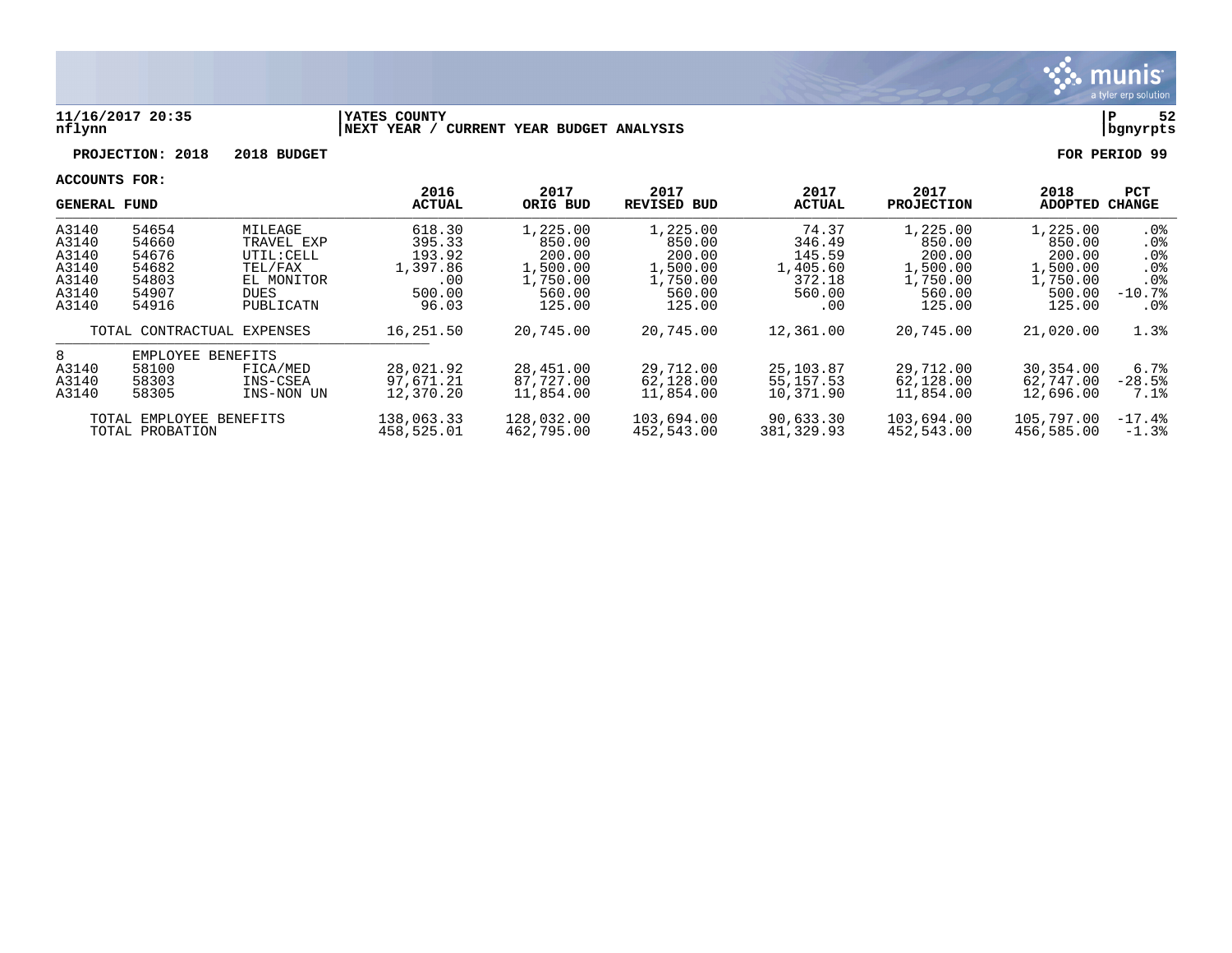|                                                                                                                                                                                                                                                        |                                                                                                                                                                                                                                                             |                                                                                                                                                                                                                                                                                                                        |                                                                                                                                                                                                                                                                                                                                            |                                                                                                                                                                                                                                                                                                                                          |                                                                                                                                                                                                                                                                                                                                                   |                                                                                                                                                                                                                                                                                                                                                      |                                                                                                                                                                                                                                                                                                                                           |                                                                                                                                                                                                                                                                                                                                    | munis<br>a tyler erp solution                                                                                                                                                                                    |
|--------------------------------------------------------------------------------------------------------------------------------------------------------------------------------------------------------------------------------------------------------|-------------------------------------------------------------------------------------------------------------------------------------------------------------------------------------------------------------------------------------------------------------|------------------------------------------------------------------------------------------------------------------------------------------------------------------------------------------------------------------------------------------------------------------------------------------------------------------------|--------------------------------------------------------------------------------------------------------------------------------------------------------------------------------------------------------------------------------------------------------------------------------------------------------------------------------------------|------------------------------------------------------------------------------------------------------------------------------------------------------------------------------------------------------------------------------------------------------------------------------------------------------------------------------------------|---------------------------------------------------------------------------------------------------------------------------------------------------------------------------------------------------------------------------------------------------------------------------------------------------------------------------------------------------|------------------------------------------------------------------------------------------------------------------------------------------------------------------------------------------------------------------------------------------------------------------------------------------------------------------------------------------------------|-------------------------------------------------------------------------------------------------------------------------------------------------------------------------------------------------------------------------------------------------------------------------------------------------------------------------------------------|------------------------------------------------------------------------------------------------------------------------------------------------------------------------------------------------------------------------------------------------------------------------------------------------------------------------------------|------------------------------------------------------------------------------------------------------------------------------------------------------------------------------------------------------------------|
| nflynn                                                                                                                                                                                                                                                 | 11/16/2017 20:35                                                                                                                                                                                                                                            |                                                                                                                                                                                                                                                                                                                        | <b>YATES COUNTY</b><br> NEXT YEAR / CURRENT YEAR BUDGET ANALYSIS                                                                                                                                                                                                                                                                           |                                                                                                                                                                                                                                                                                                                                          |                                                                                                                                                                                                                                                                                                                                                   |                                                                                                                                                                                                                                                                                                                                                      |                                                                                                                                                                                                                                                                                                                                           |                                                                                                                                                                                                                                                                                                                                    | l P<br>53<br>  bgnyrpts                                                                                                                                                                                          |
|                                                                                                                                                                                                                                                        | PROJECTION: 2018                                                                                                                                                                                                                                            | 2018 BUDGET                                                                                                                                                                                                                                                                                                            |                                                                                                                                                                                                                                                                                                                                            |                                                                                                                                                                                                                                                                                                                                          |                                                                                                                                                                                                                                                                                                                                                   |                                                                                                                                                                                                                                                                                                                                                      |                                                                                                                                                                                                                                                                                                                                           |                                                                                                                                                                                                                                                                                                                                    | FOR PERIOD 99                                                                                                                                                                                                    |
| <b>ACCOUNTS FOR:</b>                                                                                                                                                                                                                                   |                                                                                                                                                                                                                                                             |                                                                                                                                                                                                                                                                                                                        |                                                                                                                                                                                                                                                                                                                                            |                                                                                                                                                                                                                                                                                                                                          |                                                                                                                                                                                                                                                                                                                                                   |                                                                                                                                                                                                                                                                                                                                                      |                                                                                                                                                                                                                                                                                                                                           |                                                                                                                                                                                                                                                                                                                                    |                                                                                                                                                                                                                  |
| <b>GENERAL FUND</b>                                                                                                                                                                                                                                    |                                                                                                                                                                                                                                                             |                                                                                                                                                                                                                                                                                                                        | 2016<br><b>ACTUAL</b>                                                                                                                                                                                                                                                                                                                      | 2017<br>ORIG BUD                                                                                                                                                                                                                                                                                                                         | 2017<br>REVISED BUD                                                                                                                                                                                                                                                                                                                               | 2017<br><b>ACTUAL</b>                                                                                                                                                                                                                                                                                                                                | 2017<br><b>PROJECTION</b>                                                                                                                                                                                                                                                                                                                 | 2018<br><b>ADOPTED CHANGE</b>                                                                                                                                                                                                                                                                                                      | PCT                                                                                                                                                                                                              |
| 3150                                                                                                                                                                                                                                                   | JAIL                                                                                                                                                                                                                                                        |                                                                                                                                                                                                                                                                                                                        |                                                                                                                                                                                                                                                                                                                                            |                                                                                                                                                                                                                                                                                                                                          |                                                                                                                                                                                                                                                                                                                                                   |                                                                                                                                                                                                                                                                                                                                                      |                                                                                                                                                                                                                                                                                                                                           |                                                                                                                                                                                                                                                                                                                                    |                                                                                                                                                                                                                  |
| 0<br>A3150<br>A3150<br>A3150<br>A3150<br>A3150<br>A3150<br>A3150<br>A3150                                                                                                                                                                              | <b>REVENUES</b><br>41513<br>42260<br>42450<br>42610<br>42701<br>43389<br>44306<br>44389                                                                                                                                                                     | <b>JAIL FEES</b><br>PUB SAFETY<br>VEND/TEL<br>FINES, REST<br>PR YR RFND<br>PUB SAFETY<br>BP VESTS<br>PUB SAFETY                                                                                                                                                                                                        | $-2.65$<br>$-13, 452.57$<br>$-31,657.81$<br>$\, .\, 00$<br>$-80.13$<br>$-2,035.36$<br>$-594.00$<br>$-214, 571.40$                                                                                                                                                                                                                          | $-400.00$<br>$-4,000.00$<br>$-28,000.00$<br>.00<br>.00<br>$-2,000.00$<br>$-4,000.00$<br>$-235,000.00$                                                                                                                                                                                                                                    | $-400.00$<br>$-4,000.00$<br>$-28,000.00$<br>.00<br>.00<br>$-2,000.00$<br>$-4,000.00$<br>$-235,000.00$                                                                                                                                                                                                                                             | .00<br>$-62,900.55$<br>$-38,047.60$<br>$-2.50$<br>.00<br>$-613.13$<br>$-6,034.85$<br>$-298,647.03$                                                                                                                                                                                                                                                   | $-400.00$<br>$-4,000.00$<br>$-28,000.00$<br>$.00 \,$<br>.00<br>$-2,000.00$<br>$-4,000.00$<br>$-235,000.00$                                                                                                                                                                                                                                | $-400.00$<br>$-20,000.00$<br>$-38,000.00$<br>.00<br>.00<br>$-2,000.00$<br>$-1,125.00$<br>$-303,500.00$                                                                                                                                                                                                                             | .0%<br>$400.0$ <sup>8</sup><br>35.7%<br>.0%<br>$.0\%$<br>.0%<br>$-71.9%$<br>29.1%                                                                                                                                |
|                                                                                                                                                                                                                                                        | TOTAL REVENUES                                                                                                                                                                                                                                              |                                                                                                                                                                                                                                                                                                                        | $-262, 393.92$                                                                                                                                                                                                                                                                                                                             | $-273, 400.00$                                                                                                                                                                                                                                                                                                                           | $-273,400.00$                                                                                                                                                                                                                                                                                                                                     | $-406, 245.66$                                                                                                                                                                                                                                                                                                                                       | $-273, 400.00$                                                                                                                                                                                                                                                                                                                            | $-365,025.00$                                                                                                                                                                                                                                                                                                                      | 33.5%                                                                                                                                                                                                            |
| $\mathbf{1}$<br>A3150<br>A3150<br>A3150<br>A3150<br>A3150<br>A3150<br>A3150<br>A3150<br>A3150<br>A3150<br>A3150<br>A3150<br>A3150<br>A3150<br>A3150<br>A3150<br>A3150<br>A3150<br>A3150<br>A3150<br>A3150<br>A3150<br>A3150<br>A3150<br>A3150<br>A3150 | PERSONAL SERVICES<br>51790<br>51791<br>51795<br>51796<br>51797<br>51798<br>51799<br>51800<br>51801<br>51802<br>51803<br>51804<br>51805<br>51806<br>51807<br>51808<br>51809<br>51810<br>51811<br>51812<br>51813<br>51814<br>51815<br>51816<br>51817<br>51818 | CORR LT<br>CHIEF CORR<br>CORR SGT<br>CORR SGT<br>CORR SGT<br>CORR SGT<br>CORR SERG<br>CORR OFF<br>CORR OFF<br>CORR OFF<br>CORR OFF<br>CORR OFF<br>CORR OFF<br>CORR OFF<br>CORR OFF<br>CORR OFF<br>CORR OFF<br>CORR OFF<br>CORR OFF<br>CORR OFF<br>CORR OFF<br>CORR OFF<br>CORR OFF<br>CORR OFF<br>CORR OFF<br>CORR OFF | 63,833.42<br>.00<br>52,700.64<br>52,082.80<br>52,085.67<br>52,420.94<br>51,833.60<br>44,027.36<br>37,585.93<br>50,301.93<br>48,082.24<br>51,093.36<br>46,758.88<br>47,011.54<br>27,289.60<br>44,653.45<br>48,755.20<br>48,942.72<br>49,550.08<br>46,896.48<br>46,239.46<br>50,028.48<br>50,220.16<br>48,755.20<br>49, 261.76<br>47, 255.84 | 58,282.00<br>.00<br>53,914.00<br>52,874.00<br>53,914.00<br>53,914.00<br>52,874.00<br>45,628.00<br>51,917.00<br>51,917.00<br>49,309.00<br>51,917.00<br>47,653.00<br>48,672.00<br>44,174.00<br>46,408.00<br>49,733.00<br>49,733.00<br>50,836.00<br>48,617.00<br>47,653.00<br>50,836.00<br>50,836.00<br>50,170.00<br>50,836.00<br>47,653.00 | 49,582.40<br>42,706.00<br>53,914.00<br>52,874.00<br>53,914.00<br>18,144.00<br>47, 254.80<br>45,628.00<br>43, 346.64<br>51,917.00<br>45,879.00<br>51,917.00<br>47,653.00<br>48,672.00<br>44,174.00<br>46,408.00<br>49,733.00<br>49,733.00<br>50,836.00<br>48,617.00<br>47,653.00<br>50,836.00<br>50,836.00<br>50, 170.00<br>50,836.00<br>28,401.17 | 27, 354. 28<br>39,980.84<br>45,619.20<br>44,739.20<br>44,737.92<br>18,144.00<br>42,940.00<br>38,565.13<br>14,976.00<br>43,505.28<br>36,045.36<br>43,929.60<br>39,817.60<br>40, 435.20<br>37,079.04<br>38,861.28<br>41, 412.13<br>42,081.66<br>43,014.40<br>40,937.04<br>40,321.60<br>43,014.40<br>43,014.40<br>42, 153. 20<br>42,623.36<br>19,982.40 | 58,282.00<br>.00<br>53,914.00<br>52,874.00<br>53,914.00<br>53,914.00<br>52,874.00<br>45,628.00<br>51,917.00<br>51,917.00<br>49,309.00<br>51,917.00<br>47,653.00<br>48,672.00<br>44,174.00<br>46,408.00<br>49,733.00<br>49,733.00<br>50,836.00<br>48,617.00<br>47,653.00<br>50,836.00<br>50,836.00<br>50, 170.00<br>50,836.00<br>47,653.00 | 56,202.00<br>63,000.00<br>53,914.00<br>52,874.00<br>53,914.00<br>47,653.00<br>45,628.00<br>43, 264.00<br>51,917.00<br>49,309.00<br>51,917.00<br>47,653.00<br>48,672.00<br>44,174.00<br>46,408.00<br>49,733.00<br>49,733.00<br>50,836.00<br>48,617.00<br>47,653.00<br>50,836.00<br>50,836.00<br>50,170.00<br>50,836.00<br>43,264.00 | $-3.6%$<br>.0%<br>.0%<br>.0%<br>.0%<br>$.00 - 100.0$<br>$-9.9%$<br>.0%<br>$-16.7%$<br>$.0\%$<br>.0%<br>.0%<br>.0%<br>.0%<br>.0%<br>.0%<br>.0%<br>.0%<br>.0%<br>.0%<br>.0%<br>.0%<br>.0%<br>.0%<br>.0%<br>$-9.2%$ |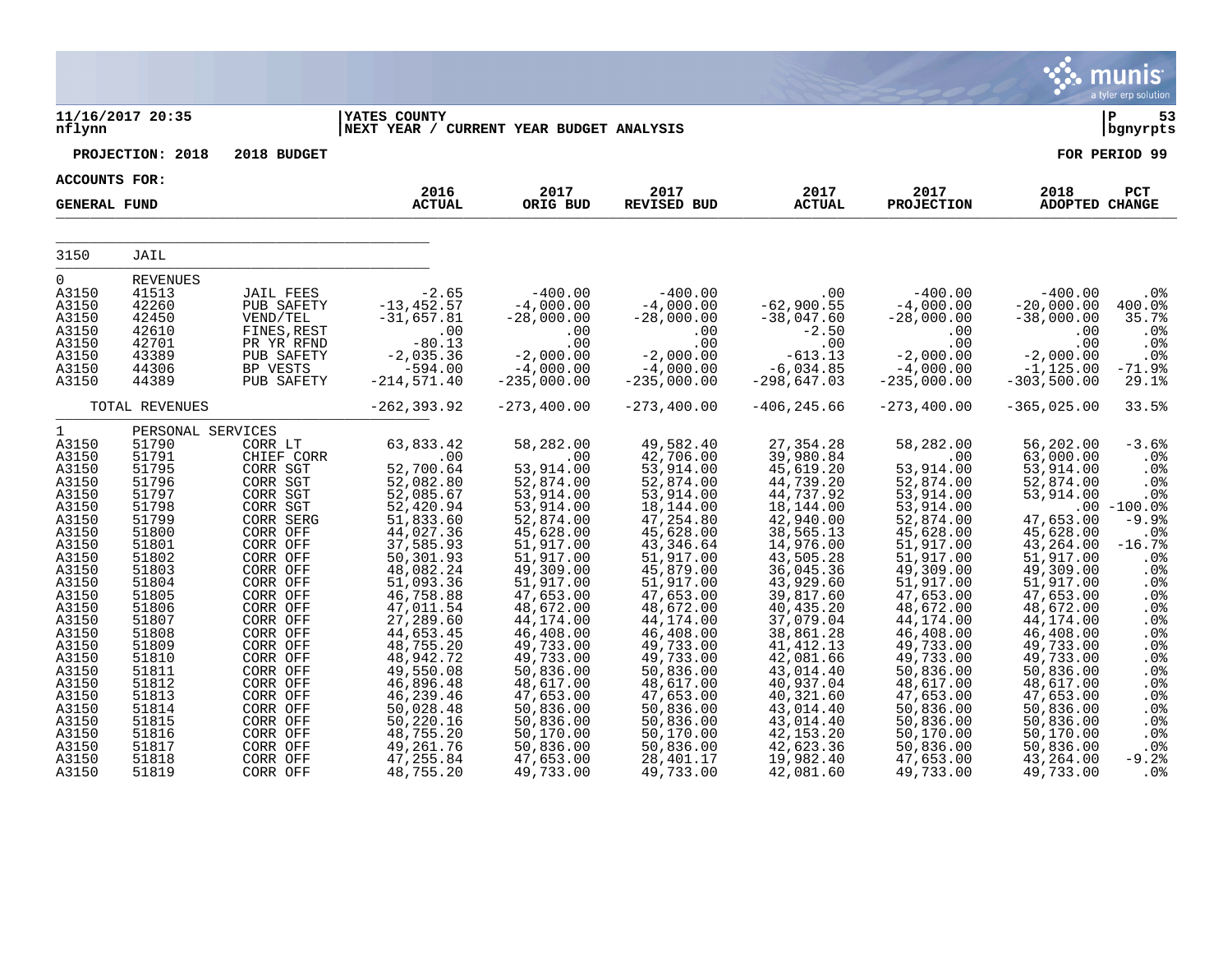

#### **11/16/2017 20:35 |YATES COUNTY |P 54 nflynn |NEXT YEAR / CURRENT YEAR BUDGET ANALYSIS |bgnyrpts**

**PROJECTION: 2018 2018 BUDGET FOR PERIOD 99**

| <b>GENERAL FUND</b>                                                                                                                                                                                                                    |                                                                                                                                                                                                                                        |                                                                                                                                                                                                                                                                                                           | 2016<br><b>ACTUAL</b>                                                                                                                                                                                                                                                                                                       | 2017<br>ORIG BUD                                                                                                                                                                                                                                                                                                               | 2017<br><b>REVISED BUD</b>                                                                                                                                                                                                                                                                                                       | 2017<br><b>ACTUAL</b>                                                                                                                                                                                                                                                                                                             | 2017<br><b>PROJECTION</b>                                                                                                                                                                                                                                                                                                       | 2018<br>ADOPTED CHANGE                                                                                                                                                                                                                                                                                                                  | PCT                                                                                                                                                                                                                                                                                   |
|----------------------------------------------------------------------------------------------------------------------------------------------------------------------------------------------------------------------------------------|----------------------------------------------------------------------------------------------------------------------------------------------------------------------------------------------------------------------------------------|-----------------------------------------------------------------------------------------------------------------------------------------------------------------------------------------------------------------------------------------------------------------------------------------------------------|-----------------------------------------------------------------------------------------------------------------------------------------------------------------------------------------------------------------------------------------------------------------------------------------------------------------------------|--------------------------------------------------------------------------------------------------------------------------------------------------------------------------------------------------------------------------------------------------------------------------------------------------------------------------------|----------------------------------------------------------------------------------------------------------------------------------------------------------------------------------------------------------------------------------------------------------------------------------------------------------------------------------|-----------------------------------------------------------------------------------------------------------------------------------------------------------------------------------------------------------------------------------------------------------------------------------------------------------------------------------|---------------------------------------------------------------------------------------------------------------------------------------------------------------------------------------------------------------------------------------------------------------------------------------------------------------------------------|-----------------------------------------------------------------------------------------------------------------------------------------------------------------------------------------------------------------------------------------------------------------------------------------------------------------------------------------|---------------------------------------------------------------------------------------------------------------------------------------------------------------------------------------------------------------------------------------------------------------------------------------|
| A3150<br>A3150<br>A3150<br>A3150<br>A3150<br>A3150<br>A3150<br>A3150<br>A3150<br>A3150<br>A3150<br>A3150<br>A3150<br>A3150<br>A3150<br>A3150<br>A3150<br>A3150<br>A3150<br>A3150<br>A3150<br>A3150<br>A3150<br>A3150<br>A3150<br>A3150 | 51820<br>51821<br>51822<br>51823<br>51824<br>51825<br>51826<br>51827<br>51828<br>51829<br>51830<br>51831<br>51832<br>51833<br>51843<br>51844<br>51846<br>51847<br>51850<br>51949<br>51950<br>51951<br>51952<br>51953<br>51955<br>51956 | CORR OFF<br>CORR OFF<br>CORR OFF<br>CORR OFF<br>CORR OFF<br>CORR OFF<br>CORR OFF<br>CORR OFF<br>CORR OFF<br>CORR OFF<br>CORR OFF<br>CORR OFF<br>CORR OFF<br>CORR OFF<br>RN<br>COOK MGR<br>COOK<br>COOK<br>CRIME PT<br>COMP BO 82<br>DIFF CO82<br>HOL OT 82<br>OT CO82<br>CB CO82<br>OIC CO82<br>ED BON 82 | 47,348.16<br>50,028.48<br>50,078.72<br>45,818.40<br>48,303.36<br>46,115.68<br>47,076.16<br>46,716.80<br>51,977.90<br>47,204.08<br>47,898.72<br>46,177.76<br>46,951.28<br>26,624.00<br>50,973.30<br>32,778.24<br>27,931.88<br>.00<br>2,654.37<br>427.10<br>21,027.15<br>97,006.67<br>303,986.24<br>224.47<br>46.75<br>713.07 | 48,672.00<br>50,836.00<br>50,836.00<br>48,480.00<br>50,836.00<br>48,672.00<br>48,637.00<br>47,653.00<br>45,153.00<br>48,672.00<br>48,672.00<br>47,653.00<br>47,653.00<br>44,320.00<br>51,798.00<br>33,434.00<br>28,379.00<br>.00<br>2,260.00<br>1,500.00<br>22,000.00<br>95,000.00<br>190,000.00<br>750.00<br>200.00<br>500.00 | 48,566.09<br>44,468.76<br>50,836.00<br>48,480.00<br>50,836.00<br>48,672.00<br>48,637.00<br>47,653.00<br>45,153.00<br>48,672.00<br>48,672.00<br>47,653.00<br>47,653.00<br>44,320.00<br>51,798.00<br>33,434.00<br>28,379.00<br>.00<br>3,112.02<br>1,500.00<br>22,000.00<br>95,000.00<br>196,440.13<br>1,606.46<br>200.00<br>500.00 | 41,184.00<br>22,034.48<br>43,014.40<br>39,884.40<br>42,977.74<br>40,060.80<br>41,144.80<br>37, 278. 25<br>42,552.61<br>37,182.60<br>41,184.00<br>40,138.32<br>40,321.61<br>37,384.88<br>47, 244. 72<br>28,289.90<br>23,916.23<br>.00<br>3,112.02<br>764.00<br>17,293.70<br>61,042.30<br>228, 271. 22<br>1,873.37<br>101.63<br>.00 | 48,672.00<br>50,836.00<br>50,836.00<br>48,480.00<br>50,836.00<br>48,672.00<br>48,637.00<br>47,653.00<br>45, 153.00<br>48,672.00<br>48,672.00<br>47,653.00<br>47,653.00<br>44,320.00<br>51,798.00<br>33,434.00<br>28,379.00<br>.00<br>2,260.00<br>1,500.00<br>22,000.00<br>95,000.00<br>190,000.00<br>750.00<br>200.00<br>500.00 | 48,672.00<br>43,264.00<br>50,836.00<br>48,480.00<br>50,836.00<br>48,672.00<br>48,637.00<br>43,264.00<br>45, 153.00<br>48,672.00<br>48,672.00<br>47,653.00<br>47,653.00<br>44,320.00<br>51,798.00<br>33,434.00<br>28,379.00<br>22,735.00<br>2,260.00<br>1,500.00<br>22,000.00<br>95,000.00<br>200,000.00<br>1,750.00<br>200.00<br>500.00 | $.0\%$<br>$-14.9%$<br>$.0\%$<br>.0%<br>.0 <sub>8</sub><br>.0%<br>.0 <sub>8</sub><br>$-9.2$ $% -9.2$<br>.0 <sub>8</sub><br>$.0\%$<br>.0%<br>.0 <sub>8</sub><br>$.0\%$<br>.0%<br>.0%<br>$.0\%$<br>.0%<br>.0%<br>.0 <sub>8</sub><br>.0%<br>.0%<br>.0%<br>5.3%<br>133.3%<br>$.0\%$<br>.0% |
| A3150<br>A3150<br>A3150<br>A3150<br>A3150<br>A3150<br>A3150                                                                                                                                                                            | 51958<br>51960<br>51961<br>51975<br>51979<br>51980<br>51990                                                                                                                                                                            | INS BO 82<br>OT PT<br>35-40 HRS<br>COOK PT<br>NURSE TEMP<br>CO TEMP<br>CO PT                                                                                                                                                                                                                              | 21,604.22<br>5,577.13<br>425.39<br>9,211.85<br>.00<br>1,497.60<br>75,537.42                                                                                                                                                                                                                                                 | 24,751.00<br>5,500.00<br>400.00<br>14,000.00<br>7,200.00<br>2,000.00<br>85,000.00                                                                                                                                                                                                                                              | 24,751.00<br>11,411.96<br>400.00<br>14,000.00<br>.00<br>40,342.80<br>85,000.00                                                                                                                                                                                                                                                   | 20,797.48<br>11,800.05<br>109.70<br>15, 159. 26<br>.00<br>42, 232.87<br>50,879.39                                                                                                                                                                                                                                                 | 24,751.00<br>5,500.00<br>400.00<br>14,000.00<br>7,200.00<br>2,000.00<br>85,000.00                                                                                                                                                                                                                                               | 24,751.00<br>10,500.00<br>400.00<br>2,000.00<br>75,000.00                                                                                                                                                                                                                                                                               | .0%<br>90.9%<br>$.0\%$<br>$.00 - 100.0$ %<br>$.00 - 100.0$<br>$.0\%$<br>$-11.8%$                                                                                                                                                                                                      |
|                                                                                                                                                                                                                                        | TOTAL PERSONAL SERVICES                                                                                                                                                                                                                |                                                                                                                                                                                                                                                                                                           | 2,556,364.29                                                                                                                                                                                                                                                                                                                | 2,551,420.00                                                                                                                                                                                                                                                                                                                   | 2,551,515.23                                                                                                                                                                                                                                                                                                                     | 2,136,596.85                                                                                                                                                                                                                                                                                                                      | 2,551,420.00                                                                                                                                                                                                                                                                                                                    | 2,535,737.00                                                                                                                                                                                                                                                                                                                            | $-.6%$                                                                                                                                                                                                                                                                                |
| 2<br>A3150<br>A3150<br>A3150<br>A3150<br>A3150<br>A3150<br>A3150                                                                                                                                                                       | EOUIPMENT<br>52110<br>52216<br>52415<br>52420<br>52421<br>52506<br>52515                                                                                                                                                               | FURNITURE<br>VEH-UNMARK<br>WEAPONS<br>CAMERA-IN<br>CAMERA-OUT<br>CORR EO<br>SEC EOUIP                                                                                                                                                                                                                     | 596.00<br>32,000.00<br>3,000.00<br>3,930.00<br>778.49<br>.00<br>5,797.73                                                                                                                                                                                                                                                    | 650.00<br>.00<br>3,000.00<br>3,000.00<br>4,000.00<br>5,000.00<br>7,500.00                                                                                                                                                                                                                                                      | 764.72<br>.00<br>3,000.00<br>3,000.00<br>4,000.00<br>4,885.28<br>7,500.00                                                                                                                                                                                                                                                        | 764.72<br>.00<br>3,000.00<br>3,000.00<br>2,744.50<br>2,506.27<br>11,832.00                                                                                                                                                                                                                                                        | 650.00<br>.00<br>3,000.00<br>3,000.00<br>4,000.00<br>5,000.00<br>11,832.00                                                                                                                                                                                                                                                      | 650.00<br>.00<br>3,000.00<br>4,000.00<br>5.000.00<br>7,500.00                                                                                                                                                                                                                                                                           | .0%<br>.0%<br>$.00 - 100.0%$<br>$.0\%$<br>$.0\%$<br>$.0\%$<br>.0%                                                                                                                                                                                                                     |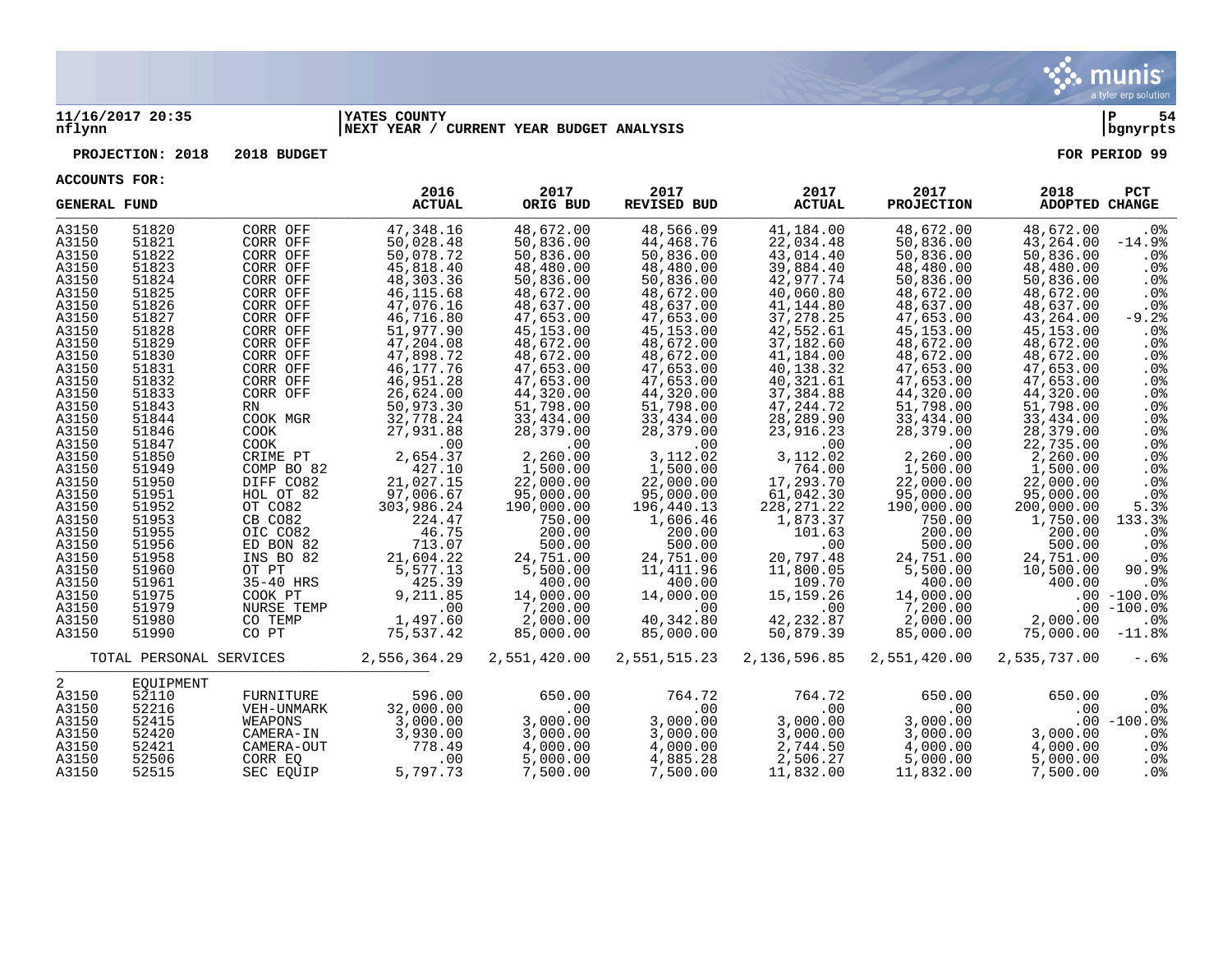

#### **11/16/2017 20:35 |YATES COUNTY |P 55 nflynn |NEXT YEAR / CURRENT YEAR BUDGET ANALYSIS |bgnyrpts**

**PROJECTION:** 2018 2018 BUDGET FOR PERIOD 99

| ACCOUNTS FOR: |  |
|---------------|--|

| ACCOUNTS LOD.       |                      |                 | 2016          | 2017      | 2017                         | 2017          | 2017              | 2018              | PCT             |
|---------------------|----------------------|-----------------|---------------|-----------|------------------------------|---------------|-------------------|-------------------|-----------------|
| <b>GENERAL FUND</b> |                      |                 | <b>ACTUAL</b> | ORIG BUD  | REVISED BUD                  | <b>ACTUAL</b> | <b>PROJECTION</b> | ADOPTED CHANGE    |                 |
| A3150               | 54306                | BP VESTS        | .00           | .00       | .00                          | .00           | .00               | 2,250.00          | $.0\%$          |
|                     | TOTAL EQUIPMENT      |                 | 46,102.22     | 23,150.00 | 23,150.00                    | 23,847.49     | 27,482.00         | 22,400.00         | $-3.2%$         |
| 4                   | CONTRACTUAL EXPENSES |                 |               |           |                              |               |                   |                   |                 |
| A3150               | 54011                | CONSULTANT      | 4, 283.00     | .00       | 75.00                        | 75.00         | .00               | .00               | $.0\%$          |
| A3150               | 54016                | <b>DENTAL</b>   |               | 6,500.00  | 6,500.00                     | 13,738.00     | 6,765.00          | 8,000.00          | 23.1%           |
| A3150               | 54021                | SUBSTANCE       | 3,352.00      | 3,500.00  | 3,500.00                     | 2,514.00      | 3,500.00          | 3,500.00          | .0%             |
| A3150               | 54023                | HOSP CHRGS      | 29, 278.33    | 40,000.00 | 60,165.90                    | 84,166.61     | 57,980.33         | 50,000.00         | 25.0%           |
| A3150               | 54030                | OPTOMETRST      | 1,277.53      | 2,000.00  | 2,000.00                     | 431.31        | 2,000.00          | 2,000.00          | .0%             |
| A3150               | 54034                | PHYSICALS       | 5,603.68      | 4,000.00  | 4,000.00                     | 3,249.12      | 4,000.00          | 4,000.00          | .0%             |
| A3150               | 54035                | PHYSICIAN       | 34,560.00     | 34,560.00 | 34,560.00                    | 28,800.00     | 34,560.00         | 34,560.00         | .0%             |
| A3150               | 54156                | TRAINING        | 1,474.60      | 2,500.00  | 2,600.00                     | 510.00        | 2,500.00          | 2,500.00          | .0%             |
| A3150               | 54196                | PUB GOODS       | 4,450.00      | 5,000.00  | 5,000.00                     | .00           | 5,000.00          | 5,000.00          | .0%             |
| A3150               | 54407                | EQUIP AGRE      | 1,583.80      | 1,600.00  | 1,600.00                     | 1,000.00      | 1,600.00          | 5,273.00          | 229.6%          |
| A3150               | 54409                | JAIL MAINT      | 833.02        | 1,000.00  | 273.24                       | 273.24        | 1,000.00          | 64,480.00 6348.0% |                 |
| A3150               | 54462                | SUPP: GARAG     | .00           | 500.00    | 498.25                       | 181.13        | 500.00            | 500.00            | .0%             |
| A3150               | 54465                | SUPP: KITCH     | 263.20        | 350.00    | 351.75                       | 351.75        | 350.00            | 350.00            | .0%             |
| A3150               | 54470                | SUPP:OFF        | 3,299.67      | 4,500.00  | 4,500.00                     | 2,999.60      | 4,500.00          | 4,500.00          | .0%             |
| A3150               | 54472                | SUPP: PRIS      | 5,956.87      | 6,000.00  | $6,000.00$<br>2,520.00       | 2,063.07      | 6,000.00          | 6,000.00          | .0%             |
| A3150               | 54482                | LAUND SUPP      | 3,614.57      | 2,500.00  |                              | 2,680.65      | 2,500.00          | 2,500.00          | .0%             |
| A3150               | 54505                | DRY CLEANG      | 3,000.00      | 3,000.00  | 3,000.00                     | 2,052.95      | 3,000.00          | 3,000.00          | .0%             |
| A3150               | 54507                | COPIER CHR      | 2,394.30      | 3,000.00  | 3,000.00                     | 2,231.15      | 3,000.00          | 3,000.00          | .0%             |
| A3150               | 54515                | POSTAGE         | .00           | 500.00    | 500.00                       | 230.68        | 500.00            | 500.00            | .0%             |
| A3150               | 54516                | PRINTING        | 576.00        | 900.00    | 900.00                       | 78.59         | 900.00            | 900.00            | .0%             |
| A3150               | 54522                | SHIPMENTS       | 18.24         | 50.00     | 50.00                        | .00           | 50.00             | 50.00             | .0%             |
| A3150               | 54571                | COMP SOFT       | 5,500.00      | 5,500.00  | 4,957.08                     | 4,273.00      | 5,500.00          | 7,195.00          | 30.8%           |
| A3150               | 54653                | GASOLINE        | 3,993.01      | 4,000.00  | 4,000.00                     | 3,604.06      | 4,000.00          | 4,000.00          | .0%             |
| A3150               | 54660                | TRAVEL EXP      | 1,918.39      | 2,000.00  | 2,035.33                     | 2,313.82      | 2,000.00          | 2,000.00          | .0%             |
| A3150               | 54661                | VEH MAINT       | 6,614.42      | 7,500.00  | 7,826.26                     | 6,215.78      | 7,500.00          | 7,500.00          | .0%             |
| A3150               | 54676                | UTIL: CELL      | 550.00        | 550.00    | 550.00                       | 449.70        | 550.00            | 550.00            | .0%             |
| A3150               | 54682                | TEL/FAX         | 2,676.07      | 2,700.00  | 2,700.00                     | 2,366.50      | 2,700.00          | 2,700.00          | .0%             |
| A3150               | 54711                | EVACUATION      | .00           | 100.00    | 100.00                       | .00           | 100.00            | 100.00            | .0%             |
| A3150               | 54720                | FORENSIC U      | .00           | 16,500.00 | $\overline{\phantom{0}}$ .00 | .00           | 16,500.00         |                   | $.00 - 100.0%$  |
| A3150               | 54722                | HANDCUFFS       | .00           | 100.00    | 100.00                       | .00           | 100.00            | 100.00            | .0 <sup>8</sup> |
| A3150               | 54725                | MAG LIGHTS      | .00           | 100.00    | 100.00                       | .00           | 100.00            | 100.00            | .0%             |
| A3150               | 54730                | PROTECT CL      | 2,000.00      | 2,000.00  | 2,000.00                     | 1,269.00      | 2,000.00          |                   | $.00 - 100.0%$  |
| A3150               | 54731                | PROTECT EQ      | 1,725.00      | 2,000.00  | 2,000.00                     | 720.00        | 2,000.00          |                   | $.00 - 100.0$   |
| A3150               | 54734                | RADIO PART      | 85.50         | .00       | .00                          | .00           | .00               | .00               | .0%             |
| A3150               | 54749                | UNIFORMS        | 9,377.30      | 8,000.00  | 8,000.00                     | 7,188.79      | 8,000.00          | 8,000.00          | .0%             |
| A3150               | 54752                | AMMO            | 3,000.00      | 3,000.00  | 3,000.00                     | 3,000.00      | 3,000.00          | 3,000.00          | .0%             |
| A3150               | 54753                | WEAP MAIN       | 292.49        | 200.00    | 200.00                       | .00           | 200.00            | 200.00            | .0%             |
| A3150               | 54754                | TARGETS         | 173.00        | 200.00    | 200.00                       | .00           | 200.00            | 200.00            | .0%             |
| A3150               | 54804                | <b>BOARDING</b> | 7,860.00      | 16,500.00 | 16,500.00                    | .00           | 16,500.00         |                   | $.00 - 100.0$   |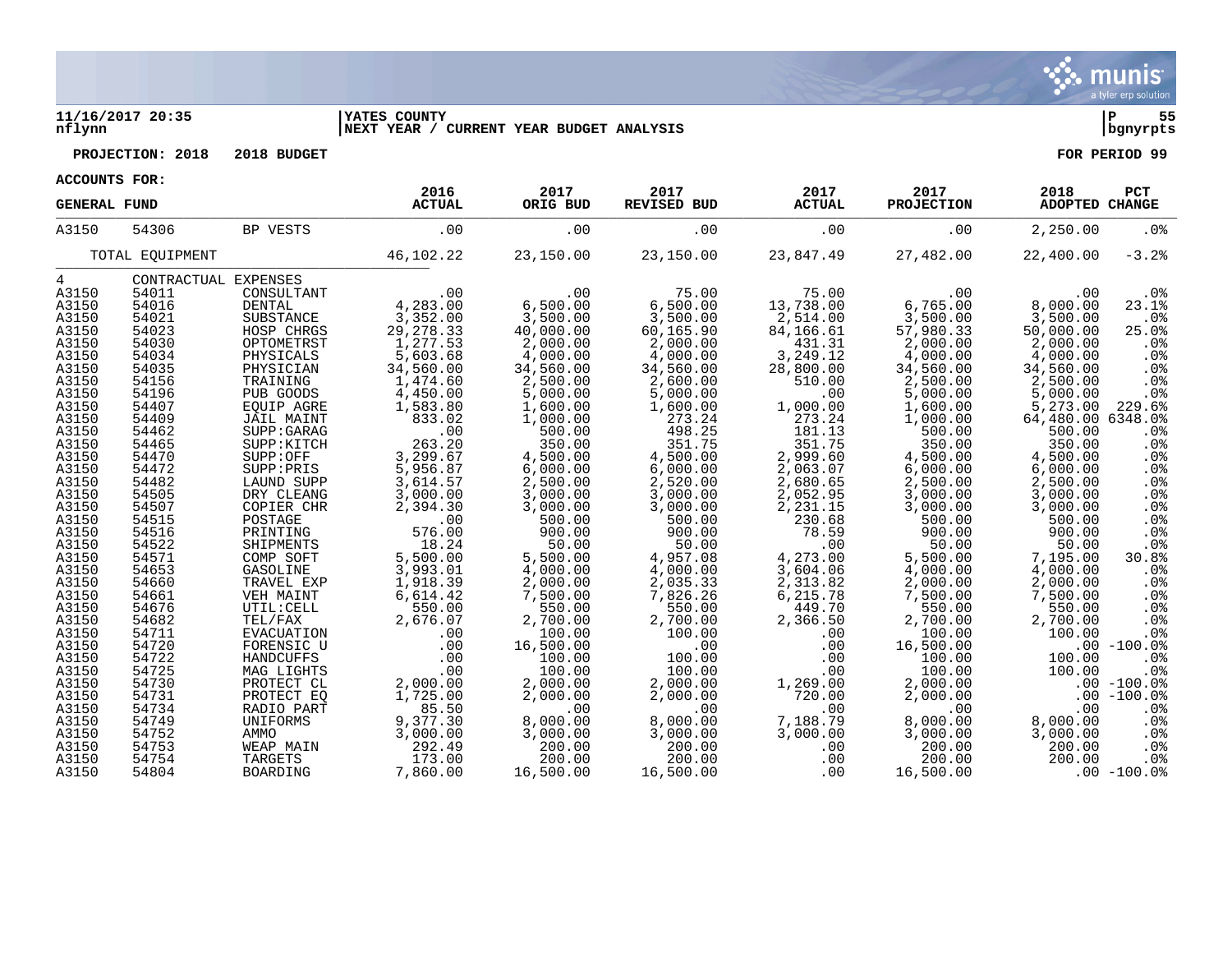

#### **11/16/2017 20:35 |YATES COUNTY |P 56 nflynn |NEXT YEAR / CURRENT YEAR BUDGET ANALYSIS |bgnyrpts**

**PROJECTION: 2018 2018 BUDGET FOR PERIOD 99**

| <b>GENERAL FUND</b> |                            |            | 2016<br><b>ACTUAL</b> | 2017<br>ORIG BUD | 2017<br>REVISED BUD | 2017<br><b>ACTUAL</b> | 2017<br><b>PROJECTION</b> | 2018<br>ADOPTED | <b>PCT</b><br>CHANGE |
|---------------------|----------------------------|------------|-----------------------|------------------|---------------------|-----------------------|---------------------------|-----------------|----------------------|
| A3150               | 54809                      | CLOTHING   | .00                   | 2,500.00         | 2,500.00            | 1,082.31              | 2,500.00                  | 2,500.00        | $.0\%$               |
| A3150               | 54810                      | DRUGS      | 54,478.81             | 44,000.00        | 50,206.71           | 57,704.88             | 44,000.00                 | 60,000.00       | 36.4%                |
| A3150               | 54811                      | FOOD       | 96,114.28             | 95,000.00        | 95,923.00           | 76,606.93             | 96,281.24                 | 95,000.00       | $.0\%$               |
| A3150               | 54812                      | JAIL MINIS | 1,500.00              | 1,500.00         | 1,500.00            | 1,500.00              | 1,500.00                  | 1,500.00        | .0 <sub>8</sub>      |
| A3150               | 54813                      | LINENS/MAT | .00                   | 1,000.00         | 1,000.00            | 635.66                | 1,000.00                  | 1,000.00        | .0 <sub>8</sub>      |
| A3150               | 54815                      | CORR EXP   | 26,823.14             | 23,000.00        | 20,420.56           | 13,555.54             | 23,000.00                 | 33,000.00       | 43.5%                |
| A3150               | 54916                      | PUBLICATN  | 1,984.35              | 1,500.00         | 2,904.82            | 2,597.02              | 1,500.00                  | 3,700.00        | 146.7%               |
|                     | TOTAL CONTRACTUAL EXPENSES |            | 332, 484.57           | 361,410.00       | 370, 317.90         | 332,709.84            | 380,936.57                | 432,958.00      | 19.8%                |
| 8                   | EMPLOYEE                   | BENEFITS   |                       |                  |                     |                       |                           |                 |                      |
| A3150               | 58100                      | FICA/MED   | 183,757.05            | 188,291.00       | 188,291.00          | 154,850.05            | 188,291.00                | 186,535.00      | -.9%                 |
| A3150               | 58304                      | INS CO82   | 530, 228, 26          | 517,074.00       | 511,147.09          | 405,147.55            | 517,074.00                | 517,074.00      | $.0\%$               |
| A3150               | 58305                      | INS-NON UN | .00                   | .00              | 5,926.91            | 3,704.33              | .00                       | 6,348,00        | $.0\%$               |
|                     | TOTAL EMPLOYEE BENEFITS    |            | 713,985.31            | 705,365.00       | 705,365.00          | 563,701.93            | 705,365.00                | 709,957.00      | . 7%                 |
|                     | TOTAL JAIL                 |            | 3,386,542.47          | 3,367,945.00     | 3,376,948.13        | 2,650,610.45          | 3,391,803.57              | 3,336,027.00    | $-.9$ $^{\circ}$     |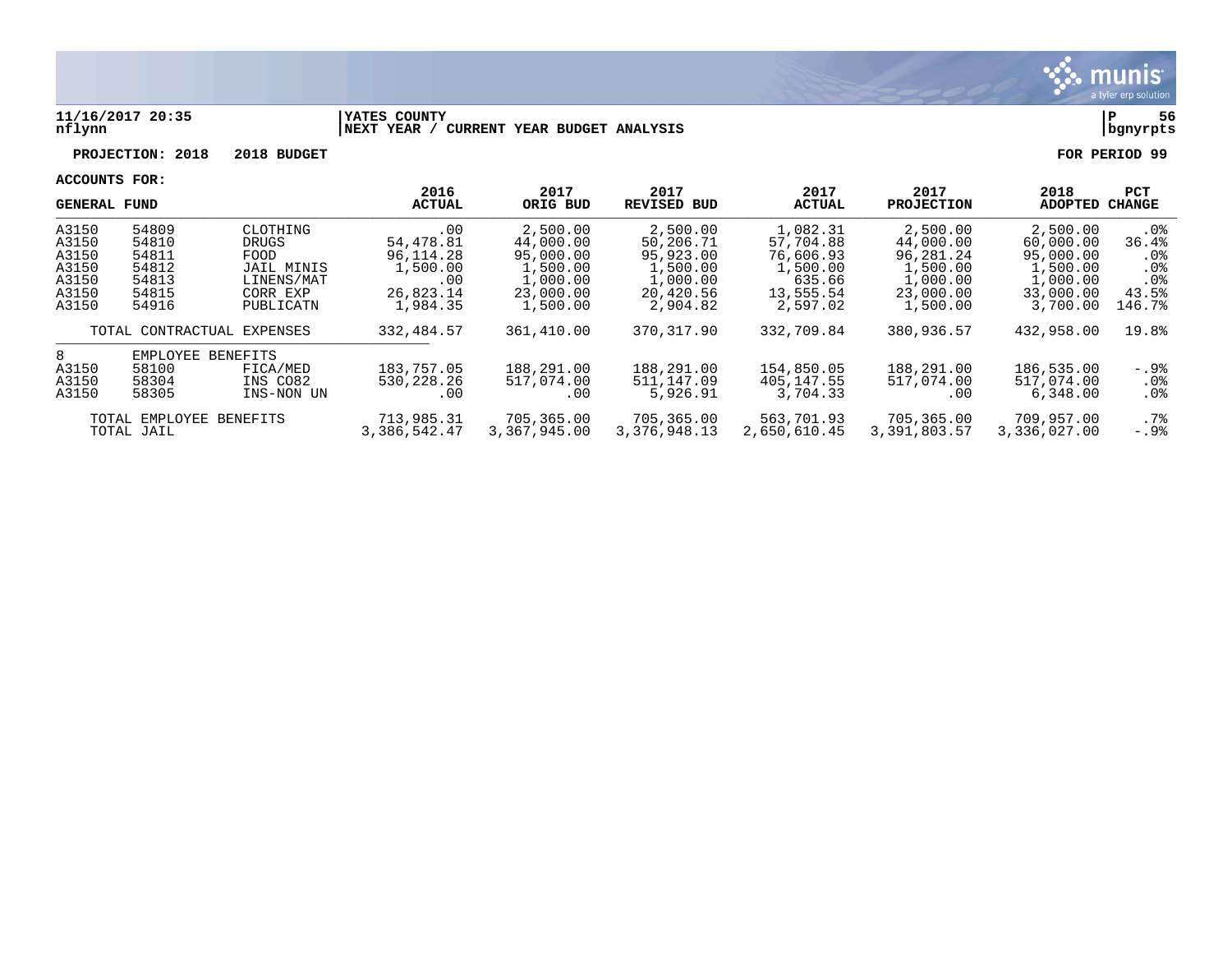|                                             |                                                       |                              |                              |                            |                       |                           |                        | <b>munis</b><br>a tyler erp solution |
|---------------------------------------------|-------------------------------------------------------|------------------------------|------------------------------|----------------------------|-----------------------|---------------------------|------------------------|--------------------------------------|
| nflynn                                      | 11/16/2017 20:35                                      | YATES COUNTY<br> NEXT YEAR / | CURRENT YEAR BUDGET ANALYSIS |                            |                       |                           |                        | 57<br> P<br>bgnyrpts                 |
|                                             | PROJECTION: 2018<br>2018 BUDGET                       |                              |                              |                            |                       |                           |                        | FOR PERIOD 99                        |
| <b>ACCOUNTS FOR:</b><br><b>GENERAL FUND</b> |                                                       | 2016<br><b>ACTUAL</b>        | 2017<br>ORIG BUD             | 2017<br><b>REVISED BUD</b> | 2017<br><b>ACTUAL</b> | 2017<br><b>PROJECTION</b> | 2018<br><b>ADOPTED</b> | PCT<br><b>CHANGE</b>                 |
|                                             |                                                       |                              |                              |                            |                       |                           |                        |                                      |
| 3189                                        | ALT TO INCARCERATION                                  |                              |                              |                            |                       |                           |                        |                                      |
| A3189                                       | PERSONAL SERVICES<br>51190<br>PROB ASST               | .00                          | .00                          | .00                        | 123.34                | .00                       | .00                    | $.0\%$                               |
|                                             | TOTAL PERSONAL SERVICES                               | .00                          | .00                          | .00                        | 123.34                | .00                       | .00                    | .0%                                  |
| 8<br>A3189                                  | EMPLOYEE BENEFITS<br>58100<br>FICA/MED                | .00                          | .00                          | .00                        | 9.33                  | .00                       | .00                    | .0%                                  |
|                                             | TOTAL EMPLOYEE BENEFITS<br>TOTAL ALT TO INCARCERATION | .00<br>.00                   | .00<br>.00                   | .00<br>.00                 | 9.33<br>132.67        | .00<br>.00                | .00<br>.00             | .0%<br>.0%                           |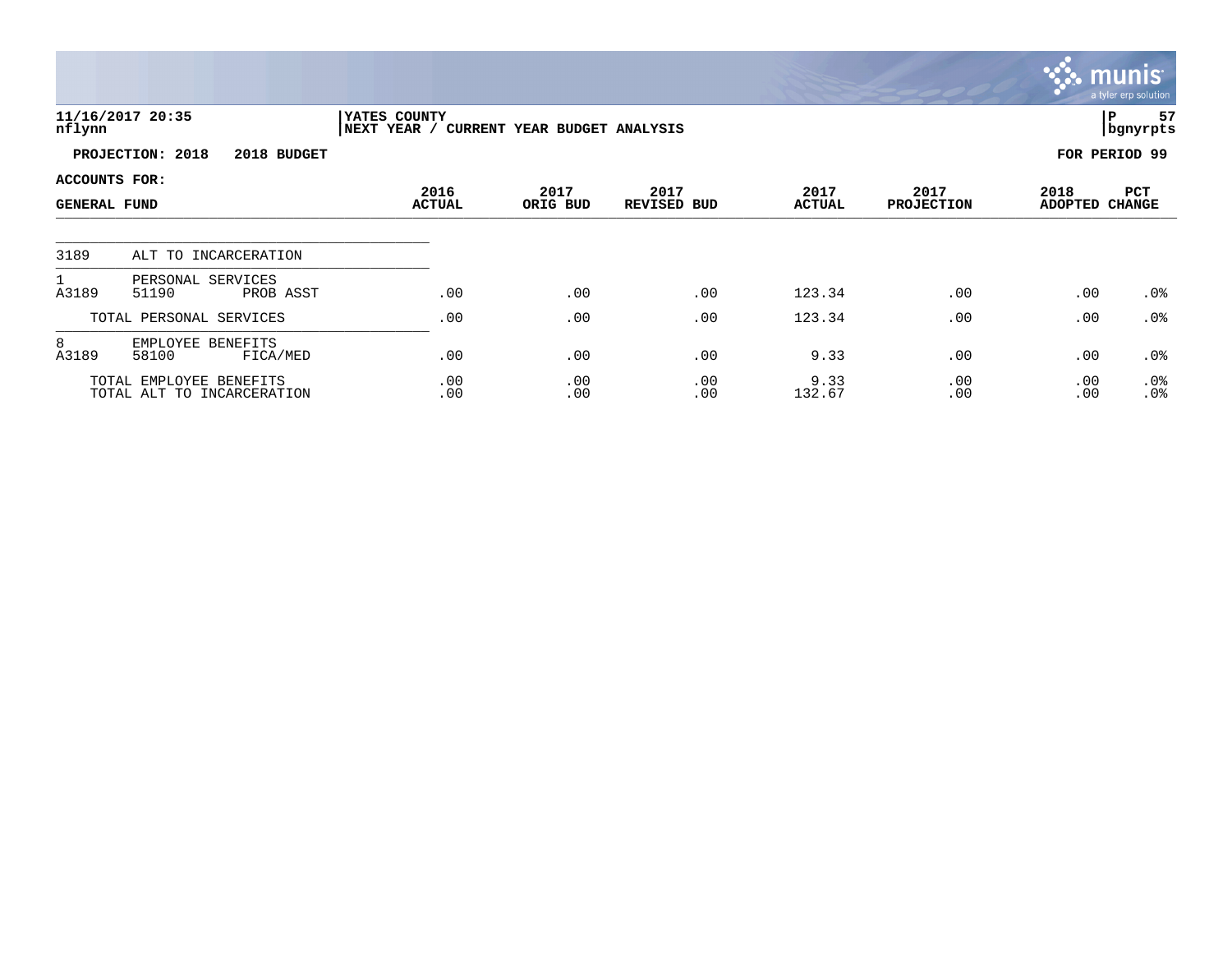|                                                                                                                                                     |                                                                                                                                                                                     |                                                                                                                                                                                                 |                                                                                                                                                                                    |                                                                                                                                                                                         |                                                                                                                                                                                          |                                                                                                                                                                                    |                                                                                                                                                                                          |                                                                                                                                                                                         | munis <sup>®</sup><br>a tyler erp solution                                                                                                       |
|-----------------------------------------------------------------------------------------------------------------------------------------------------|-------------------------------------------------------------------------------------------------------------------------------------------------------------------------------------|-------------------------------------------------------------------------------------------------------------------------------------------------------------------------------------------------|------------------------------------------------------------------------------------------------------------------------------------------------------------------------------------|-----------------------------------------------------------------------------------------------------------------------------------------------------------------------------------------|------------------------------------------------------------------------------------------------------------------------------------------------------------------------------------------|------------------------------------------------------------------------------------------------------------------------------------------------------------------------------------|------------------------------------------------------------------------------------------------------------------------------------------------------------------------------------------|-----------------------------------------------------------------------------------------------------------------------------------------------------------------------------------------|--------------------------------------------------------------------------------------------------------------------------------------------------|
| nflynn                                                                                                                                              | 11/16/2017 20:35                                                                                                                                                                    |                                                                                                                                                                                                 | <b>YATES COUNTY</b><br>NEXT YEAR / CURRENT YEAR BUDGET ANALYSIS                                                                                                                    |                                                                                                                                                                                         |                                                                                                                                                                                          |                                                                                                                                                                                    |                                                                                                                                                                                          |                                                                                                                                                                                         | ΙP<br>58<br>bgnyrpts                                                                                                                             |
|                                                                                                                                                     | PROJECTION: 2018                                                                                                                                                                    | 2018 BUDGET                                                                                                                                                                                     |                                                                                                                                                                                    |                                                                                                                                                                                         |                                                                                                                                                                                          |                                                                                                                                                                                    |                                                                                                                                                                                          |                                                                                                                                                                                         | FOR PERIOD 99                                                                                                                                    |
| <b>ACCOUNTS FOR:</b>                                                                                                                                |                                                                                                                                                                                     |                                                                                                                                                                                                 |                                                                                                                                                                                    |                                                                                                                                                                                         |                                                                                                                                                                                          |                                                                                                                                                                                    |                                                                                                                                                                                          |                                                                                                                                                                                         |                                                                                                                                                  |
| <b>GENERAL FUND</b>                                                                                                                                 |                                                                                                                                                                                     |                                                                                                                                                                                                 | 2016<br><b>ACTUAL</b>                                                                                                                                                              | 2017<br>ORIG BUD                                                                                                                                                                        | 2017<br><b>REVISED BUD</b>                                                                                                                                                               | 2017<br><b>ACTUAL</b>                                                                                                                                                              | 2017<br><b>PROJECTION</b>                                                                                                                                                                | 2018<br><b>ADOPTED CHANGE</b>                                                                                                                                                           | PCT                                                                                                                                              |
| 3190                                                                                                                                                | COURT SECURITY                                                                                                                                                                      |                                                                                                                                                                                                 |                                                                                                                                                                                    |                                                                                                                                                                                         |                                                                                                                                                                                          |                                                                                                                                                                                    |                                                                                                                                                                                          |                                                                                                                                                                                         |                                                                                                                                                  |
| $\Omega$<br>A3190                                                                                                                                   | REVENUES<br>43330                                                                                                                                                                   | CT SEC                                                                                                                                                                                          | $-392,150.02$                                                                                                                                                                      | $-377,867.00$                                                                                                                                                                           | $-377,867.00$                                                                                                                                                                            | $-267,825.93$                                                                                                                                                                      | $-377,867.00$                                                                                                                                                                            | $-397,045.00$                                                                                                                                                                           | 5.1%                                                                                                                                             |
|                                                                                                                                                     | TOTAL REVENUES                                                                                                                                                                      |                                                                                                                                                                                                 | $-392, 150.02$                                                                                                                                                                     | $-377,867.00$                                                                                                                                                                           | $-377,867.00$                                                                                                                                                                            | $-267,825.93$                                                                                                                                                                      | $-377,867.00$                                                                                                                                                                            | $-397,045.00$                                                                                                                                                                           | 5.1%                                                                                                                                             |
| $\mathbf{1}$<br>A3190<br>A3190<br>A3190<br>A3190<br>A3190<br>A3190<br>A3190<br>A3190<br>A3190<br>A3190<br>A3190<br>A3190<br>A3190<br>A3190<br>A3190 | PERSONAL SERVICES<br>51859<br>51860<br>51861<br>51862<br>51863<br>51944<br>51949<br>51950<br>51951<br>51952<br>51953<br>51955<br>51956<br>51958<br>51981<br>TOTAL PERSONAL SERVICES | SERGEANT<br>CORR OF-CT<br>CO CRT SEC<br>CO CRT SEC<br>CO CRT SEC<br>FIT OT 82<br>COMP BO 82<br>DIFF CO82<br>HOL OT 82<br>OT CO82<br>CB CO82<br>OIC CO82<br>ED BON 82<br>INS BO 82<br>CORR/CT PT | 54,141.96<br>46,705.72<br>46, 385.85<br>49,189.28<br>50,634.05<br>.00<br>85.36<br>13.93<br>838.86<br>3,353.16<br>100.13<br>116.25<br>817.91<br>8,587.68<br>29,661.11<br>290,631.25 | 55,016.00<br>48,251.00<br>47,899.00<br>50,357.00<br>51,460.00<br>800.00<br>200.00<br>50.00<br>300.00<br>4,500.00<br>150.00<br>500.00<br>1,000.00<br>9,471.00<br>46,000.00<br>315,954.00 | 55,016.00<br>48,251.00<br>47,899.00<br>50,357.00<br>51,460.00<br>800.00<br>415.57<br>50.00<br>300.00<br>3,953.99<br>150.00<br>500.00<br>1,000.00<br>11,253.92<br>44,547.52<br>315,954.00 | 46,552.04<br>40,644.56<br>40,519.36<br>42,476.50<br>43,542.40<br>.00<br>415.57<br>.00<br>296.88<br>2,413.13<br>$\cdot$ 00<br>114.25<br>.00<br>13,502.84<br>25,057.45<br>255,534.98 | 55,016.00<br>48, 251.00<br>47,899.00<br>50,357.00<br>51,460.00<br>800.00<br>200.00<br>50.00<br>300.00<br>4,500.00<br>150.00<br>500.00<br>1,000.00<br>9,471.00<br>46,000.00<br>315,954.00 | 55,016.00<br>48,251.00<br>47,899.00<br>50,357.00<br>51,460.00<br>800.00<br>200.00<br>50.00<br>300.00<br>4,500.00<br>150.00<br>500.00<br>1,000.00<br>9,471.00<br>46,000.00<br>315,954.00 | .0 <sub>8</sub><br>.0%<br>.0%<br>.0%<br>.0%<br>.0%<br>.0%<br>.0%<br>.0%<br>.0%<br>.0%<br>.0%<br>.0%<br>.0 <sub>8</sub><br>.0 <sub>8</sub><br>.0% |
| $\overline{2}$<br>A3190<br>A3190<br>A3190                                                                                                           | EQUIPMENT<br>52415<br>52514<br>52515<br>TOTAL EQUIPMENT                                                                                                                             | WEAPONS<br>EQ-TRNG RM<br>SEC EQUIP                                                                                                                                                              | .00<br>400.00<br>.00<br>400.00                                                                                                                                                     | 4,000.00<br>400.00<br>1,200.00<br>5,600.00                                                                                                                                              | 4,000.00<br>.00<br>1,200.00<br>5,200.00                                                                                                                                                  | 4,000.00<br>.00<br>.00<br>4,000.00                                                                                                                                                 | 4,000.00<br>400.00<br>1,200.00<br>5,600.00                                                                                                                                               | 400.00<br>1,200.00<br>1,600.00                                                                                                                                                          | $.00 - 100.0$<br>.0 <sub>8</sub><br>.0%<br>$-71.4%$                                                                                              |
| $\overline{4}$<br>A3190<br>A3190<br>A3190<br>A3190<br>A3190<br>A3190<br>A3190<br>A3190                                                              | 54156<br>54470<br>54505<br>54575<br>54660<br>54682<br>54730<br>54731                                                                                                                | CONTRACTUAL EXPENSES<br>TRAINING<br>$\texttt{SUPP:OFF}$<br>DRY CLEANG<br>SOFT MAINT<br>TRAVEL EXP<br>TEL/FAX<br>PROTECT CL<br>PROTECT EO                                                        | 225.00<br>651.38<br>446.45<br>.00<br>.00<br>403.16<br>.00<br>600.00                                                                                                                | 500.00<br>800.00<br>450.00<br>.00<br>.00<br>400.00<br>1,000.00<br>600.00                                                                                                                | 500.00<br>800.00<br>450.00<br>.00<br>.00<br>400.00<br>1,000.00<br>.00                                                                                                                    | 441.00<br>788.86<br>375.00<br>.00<br>23.16<br>341.70<br>753.00<br>.00                                                                                                              | 500.00<br>800.00<br>450.00<br>.00<br>.00<br>400.00<br>1,000.00<br>600.00                                                                                                                 | 500.00<br>800.00<br>450.00<br>1,695.00<br>.00<br>400.00<br>1,000.00<br>600.00                                                                                                           | .0%<br>.0%<br>.0%<br>.0%<br>.0%<br>.0%<br>.0%<br>.0 <sub>8</sub>                                                                                 |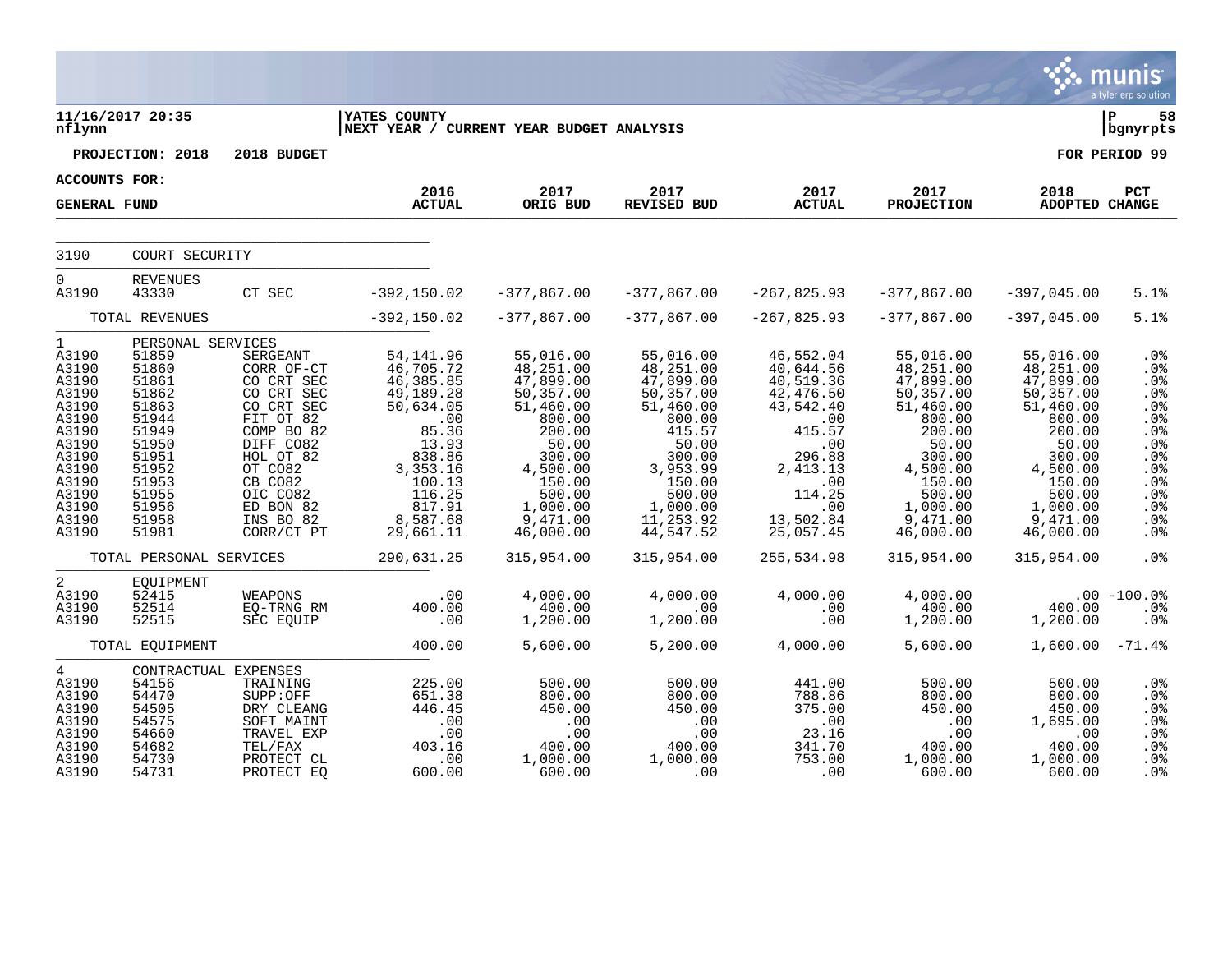

#### **11/16/2017 20:35 |YATES COUNTY |P 59 nflynn |NEXT YEAR / CURRENT YEAR BUDGET ANALYSIS |bgnyrpts**

**PROJECTION: 2018 2018 BUDGET FOR PERIOD 99**

| <b>GENERAL FUND</b>                                                          |                                  |                                             | 2016<br><b>ACTUAL</b>              | 2017<br>ORIG BUD                      | 2017<br><b>REVISED BUD</b>            | 2017<br><b>ACTUAL</b>            | 2017<br><b>PROJECTION</b>             | 2018<br><b>ADOPTED</b>                | <b>PCT</b><br><b>CHANGE</b>             |
|------------------------------------------------------------------------------|----------------------------------|---------------------------------------------|------------------------------------|---------------------------------------|---------------------------------------|----------------------------------|---------------------------------------|---------------------------------------|-----------------------------------------|
| A3190<br>A3190<br>A3190<br>A3190                                             | 54734<br>54749<br>54752<br>54916 | RADIO PART<br>UNIFORMS<br>AMMO<br>PUBLICATN | .00<br>1,163.80<br>500.00<br>39.60 | 200.00<br>L,500.00<br>500.00<br>50.00 | 200.00<br>1,500.00<br>500.00<br>50.00 | .00<br>1,639.52<br>500.00<br>.00 | 200.00<br>1,500.00<br>500.00<br>50.00 | 200.00<br>.,500.00<br>500.00<br>50.00 | $.0\%$<br>.0%<br>.0%<br>.0 <sup>8</sup> |
| TOTAL CONTRACTUAL EXPENSES                                                   |                                  | 4,029.39                                    | 6,000.00                           | 5,400.00                              | 4,862.24                              | 6,000.00                         | 7,695.00                              | 28.3%                                 |                                         |
| 8<br>A3190<br>A3190                                                          | EMPLOYEE<br>58100<br>58304       | <b>BENEFITS</b><br>FICA/MED<br>INS CO82     | 21,591.37<br>28,819.07             | 24,594.00<br>21,847.00                | 24,594.00<br>21,847.00                | 18,854.02<br>25,203.01           | 24,594.00<br>21,847.00                | 23,869.00<br>21,847.00                | $-2.9%$<br>$.0\%$                       |
| 50,410.44<br>TOTAL EMPLOYEE BENEFITS<br>$-46.678.94$<br>TOTAL COURT SECURITY |                                  | 46,441.00<br>$-3,872,00$                    | 46,441.00<br>$-4.872.00$           | 44,057.03<br>40,628.32                | 46,441.00<br>$-3.872.00$              | 45,716.00<br>$-26.080.00$        | $-1.6%$<br>573.6%                     |                                       |                                         |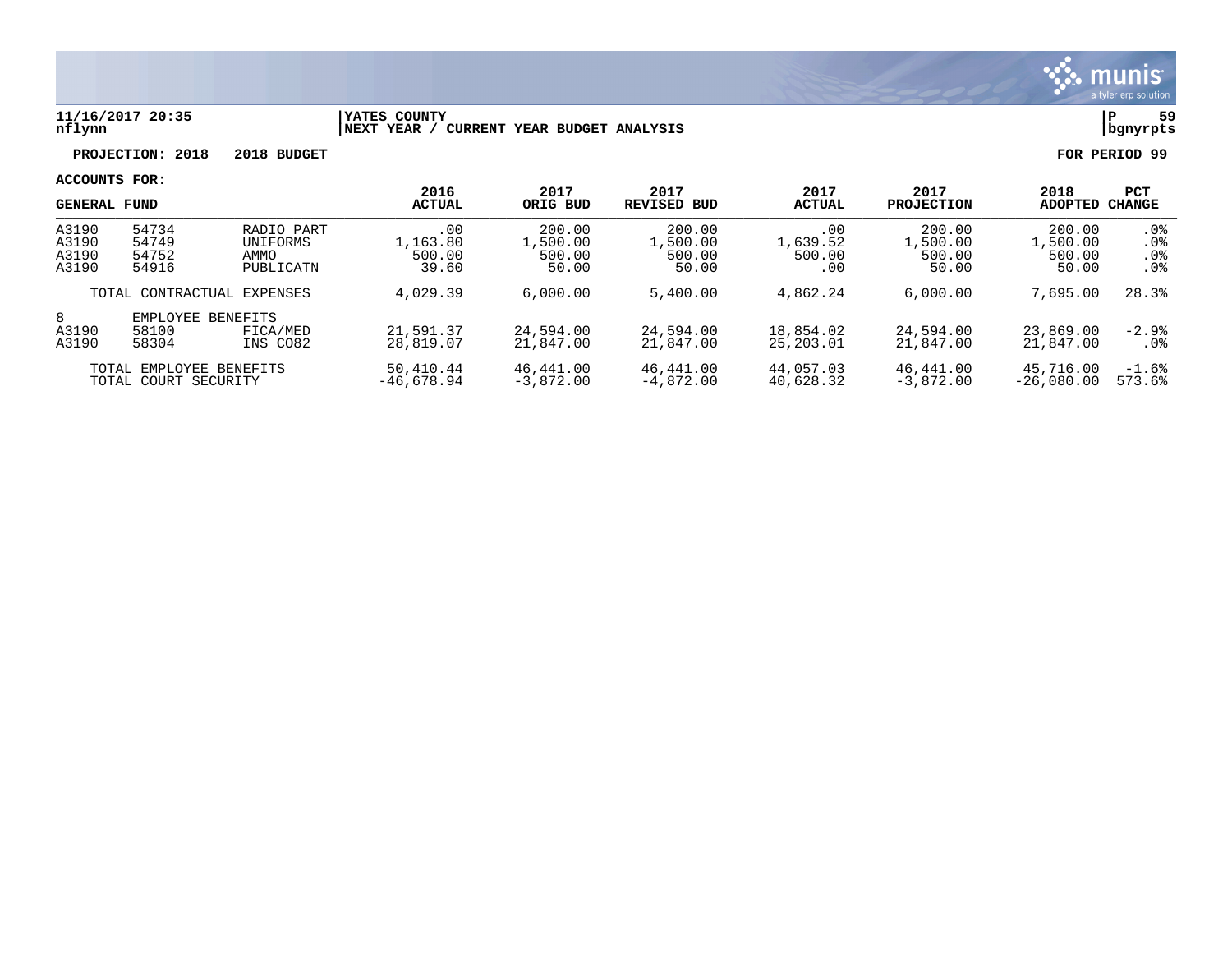|                                                                                                                                              |                                                                                                                            |                                                                                                                                                                                                          |                                                                                                                                                                               |                                                                                                                                                                      |                                                                                                                                                   |                                                                                                                                             |                                                                                                                                                       |                                                                                                                                                   | munis<br>a tyler erp solution                                                                       |
|----------------------------------------------------------------------------------------------------------------------------------------------|----------------------------------------------------------------------------------------------------------------------------|----------------------------------------------------------------------------------------------------------------------------------------------------------------------------------------------------------|-------------------------------------------------------------------------------------------------------------------------------------------------------------------------------|----------------------------------------------------------------------------------------------------------------------------------------------------------------------|---------------------------------------------------------------------------------------------------------------------------------------------------|---------------------------------------------------------------------------------------------------------------------------------------------|-------------------------------------------------------------------------------------------------------------------------------------------------------|---------------------------------------------------------------------------------------------------------------------------------------------------|-----------------------------------------------------------------------------------------------------|
| nflynn                                                                                                                                       | 11/16/2017 20:35                                                                                                           |                                                                                                                                                                                                          | <b>YATES COUNTY</b><br>NEXT YEAR / CURRENT YEAR BUDGET ANALYSIS                                                                                                               |                                                                                                                                                                      |                                                                                                                                                   |                                                                                                                                             |                                                                                                                                                       |                                                                                                                                                   | l P<br>60<br>  bgnyrpts                                                                             |
|                                                                                                                                              | PROJECTION: 2018                                                                                                           | 2018 BUDGET                                                                                                                                                                                              |                                                                                                                                                                               |                                                                                                                                                                      |                                                                                                                                                   |                                                                                                                                             |                                                                                                                                                       |                                                                                                                                                   | FOR PERIOD 99                                                                                       |
| <b>ACCOUNTS FOR:</b>                                                                                                                         |                                                                                                                            |                                                                                                                                                                                                          | 2016                                                                                                                                                                          | 2017                                                                                                                                                                 |                                                                                                                                                   | 2017 2017                                                                                                                                   | 2017                                                                                                                                                  | 2018                                                                                                                                              | PCT                                                                                                 |
| <b>GENERAL FUND</b>                                                                                                                          |                                                                                                                            |                                                                                                                                                                                                          | <b>ACTUAL</b>                                                                                                                                                                 | ORIG BUD                                                                                                                                                             | REVISED BUD                                                                                                                                       | <b>ACTUAL</b>                                                                                                                               | <b>PROJECTION</b>                                                                                                                                     | ADOPTED CHANGE                                                                                                                                    |                                                                                                     |
| 3350                                                                                                                                         | STOP DWI                                                                                                                   |                                                                                                                                                                                                          |                                                                                                                                                                               |                                                                                                                                                                      |                                                                                                                                                   |                                                                                                                                             |                                                                                                                                                       |                                                                                                                                                   |                                                                                                     |
| $\Omega$<br>A3350<br>A3350                                                                                                                   | <b>REVENUES</b><br>42615<br>43389                                                                                          | DWI FINES<br>PUB SAFETY                                                                                                                                                                                  | -77,218.92<br>-2,565.94                                                                                                                                                       | $\sim$ 00                                                                                                                                                            | $-90,050.00$ $-90,050.00$<br>$\begin{array}{c} \begin{array}{c} \hline \end{array} \\ \hline \end{array}$                                         | $-39,594.21$                                                                                                                                | -39,594.21 -90,050.00<br>00. 00                                                                                                                       | $-90,050.00$<br>.00                                                                                                                               | $.0\%$<br>.0%                                                                                       |
|                                                                                                                                              | TOTAL REVENUES                                                                                                             |                                                                                                                                                                                                          | $-79,784.86$                                                                                                                                                                  | $-90,050.00$                                                                                                                                                         | $-90,050.00$                                                                                                                                      | $-39,594.21$                                                                                                                                | $-90,050.00$                                                                                                                                          | $-90,050.00$                                                                                                                                      | .0%                                                                                                 |
| $1 \quad$<br>A3350<br>A3350<br>A3350<br>A3350<br>A3350<br>A3350<br>A3350                                                                     | 51942<br>51950<br>51987<br>51988<br>51989<br>51994<br>51998                                                                | PERSONAL SERVICES<br>OT CO82                                                                                                                                                                             | 2,636.13<br>01 CO82 2,030.13<br>DIFF CO82 38.40<br>DWI COOR 4,200.00<br>DWI SECR 500.00<br>DWI FISCAL 1,800.00<br>MEO PT 1,870.02<br>PANEL COOR 1,000.00                      | 4,500.00<br>$\begin{array}{r}4,900.00\\100.00\\4,400.00\\2,000.00\\2,300.00\\1,000.00\end{array}$                                                                    | 5,863.26<br>100.00<br>$\begin{array}{r} 100.00\ 4,400.00\ 500.00\ 2,000.00\ 2,300.00\ 1,000.00 \end{array}$                                       | 6,489.23<br>78.45<br>$\begin{array}{r} \n 76.49 \\  3,553.88 \\  423.06 \\  1,523.06 \\  285.32\n \end{array}$<br>846.12                    | 4,500.00<br>$\begin{array}{r} 1,000.00\ 4,400.00\ 500.00\ 2,000.00\ 2,300.00\ 1,000.00\ \end{array}$                                                  | 9,500.00<br>200.00<br>4,500.00<br>500.00<br>2,200.00<br>2,000.00<br>1,000.00                                                                      | 111.1%<br>100.0%<br>2.3%<br>.0 <sup>°</sup><br>10.0%<br>$-13.0%$<br>.0%                             |
|                                                                                                                                              | TOTAL PERSONAL SERVICES                                                                                                    |                                                                                                                                                                                                          | 12,044.55                                                                                                                                                                     | 14,800.00                                                                                                                                                            | 16,163.26                                                                                                                                         | 13,199.12                                                                                                                                   | 14,800.00                                                                                                                                             | 19,900.00                                                                                                                                         | 34.5%                                                                                               |
| $2^{\circ}$<br>A3350<br>A3350<br>A3350<br>A3350                                                                                              | EQUIPMENT<br>52213<br>52410<br>52422<br>52426                                                                              | VEH-MARKED                                                                                                                                                                                               | 1,050.00<br>RADAR 6,183.73<br>CAMERA 9,745.00<br>PYPD .00                                                                                                                     | 00 .<br>5 , 200 . 00<br>6 , 400 . 00<br>2,000.00                                                                                                                     | $6$<br>$\overline{5}$ , 200.00<br>$\overline{5}$ , 200.00<br>$\overline{5}$ , 900.                                                                | .00<br>00.<br>5,200.00<br>6,676.25<br>1,127.15                                                                                              | 00 .<br>5 , 200 . 00<br>6 , 400 . 00<br>2 , 000 . 00                                                                                                  | .00<br>5,200.00<br>400.00<br>2,000.00                                                                                                             | $.0\%$<br>$.0\%$<br>$-93.8%$<br>.0%                                                                 |
|                                                                                                                                              | TOTAL EQUIPMENT                                                                                                            |                                                                                                                                                                                                          | 16,978.73                                                                                                                                                                     | 13,600.00                                                                                                                                                            | 13,100.00                                                                                                                                         | 13,003.40                                                                                                                                   | 13,600.00                                                                                                                                             | 7,600.00                                                                                                                                          | $-44.1\%$                                                                                           |
| $\overline{4}$<br>A3350<br>A3350<br>A3350<br>A3350<br>A3350<br>A3350<br>A3350<br>A3350<br>A3350<br>A3350<br>A3350<br>A3350<br>A3350<br>A3350 | 54004<br>54021<br>54040<br>54152<br>54155<br>54156<br>54408<br>54460<br>54470<br>54474<br>54501<br>54507<br>54515<br>54658 | CONTRACTUAL EXPENSES<br>ATTY FEES<br>SUBSTANCE<br>SEC DA<br>CONFERENCE<br>PUB INFO<br>TRAINING<br>EQ MAINT<br>SUPP: DRUG<br>SUPP:OFF<br>SUPP: SAFTY<br>ADVERTISIN<br>COPIER CHR<br>POSTAGE<br>TOWING VEH | 9,000.00<br>7,800.00<br>3,500.00<br>50.00<br>2,194.01<br>300.00<br>500.00<br>435.00<br>$\begin{array}{r} 435.00 \ 90.68 \ 500.00 \ 2,889.00 \ 50.00 \ 27.69 \ 00 \end{array}$ | 9,000.00<br>7,800.00<br>3,500.00<br>300.00<br>3,000.00<br>500.00<br>250.00<br>$250.0$<br>$750.00$<br>$250.00$<br>$600.0$<br>$3.8$<br>$50.00$<br>$150.00$<br>$600.00$ | 8,460.77<br>7,800.00<br>3,500.00<br>300.00<br>3,000.00<br>500.00<br>460.82<br>765.00<br>261.97<br>389.18<br>3,099.33<br>50.00<br>150.00<br>600.00 | .00<br>5,850.00<br>$\sim 00$<br>300.00<br>1,351.80<br>$\sim 00$<br>460.82<br>637.15<br>261.97<br>.00<br>2,116.78<br>.00<br>105.90<br>100.00 | 9,000.00<br>7,800.00<br>3,500.00<br>300.00<br>3,000.00<br>500.00<br>250.00<br>750.00<br>250.00<br>600.00<br>$3,800.00$<br>$50.00$<br>150.00<br>600.00 | 9,000.00<br>7,800.00<br>3,500.00<br>300.00<br>2,500.00<br>500.00<br>250.00<br>750.00<br>250.00<br>600.00<br>3,800.00<br>50.00<br>150.00<br>600.00 | .0%<br>.0%<br>.0%<br>.0%<br>$-16.7%$<br>.0%<br>.0%<br>.0%<br>.0%<br>.0%<br>.0%<br>.0%<br>.0%<br>.0% |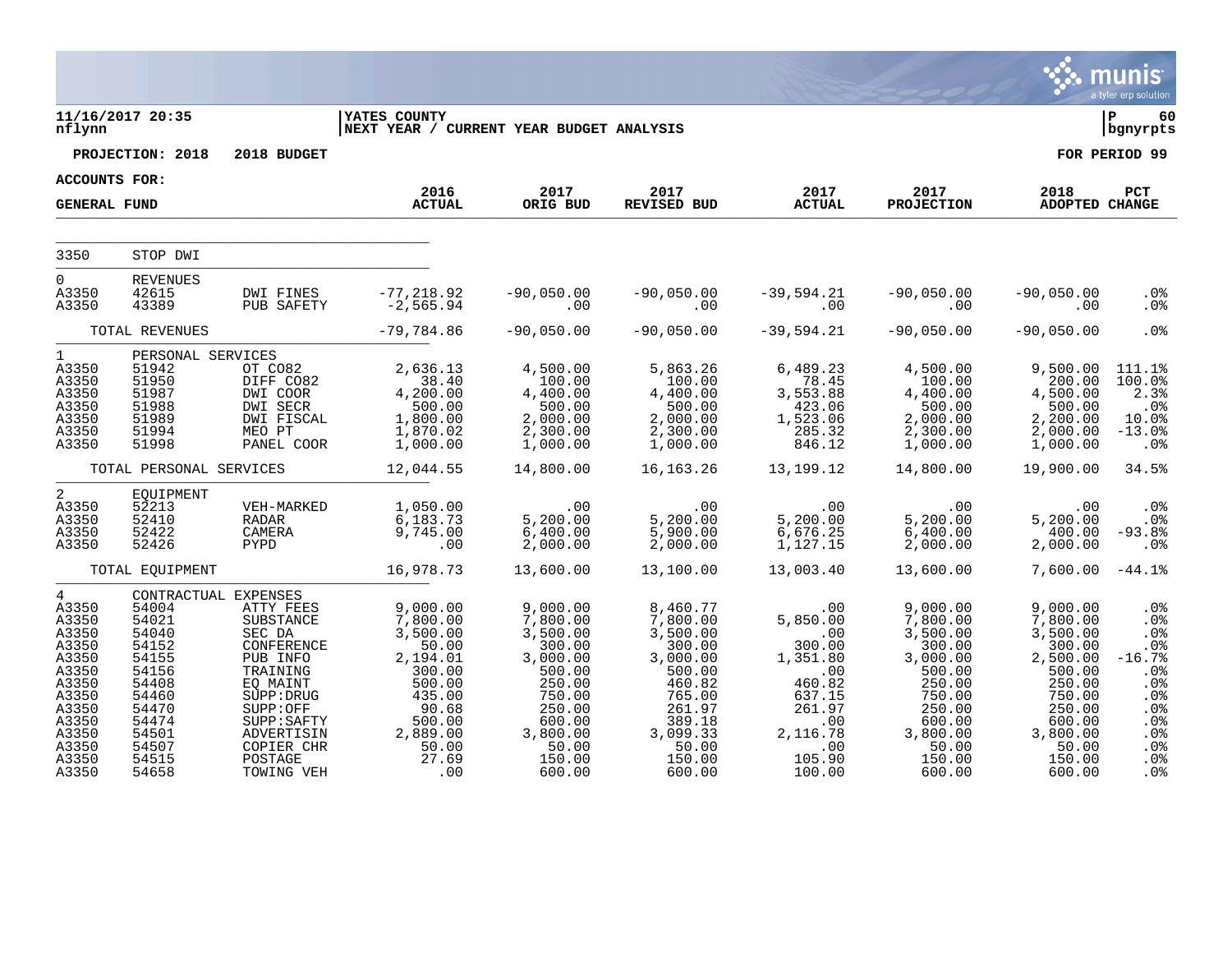

#### **11/16/2017 20:35 |YATES COUNTY |P 61 nflynn |NEXT YEAR / CURRENT YEAR BUDGET ANALYSIS |bgnyrpts**

# **PROJECTION: 2018 2018 BUDGET FOR PERIOD 99**

| <b>GENERAL FUND</b> |                            |            | 2016<br><b>ACTUAL</b> | 2017<br>ORIG BUD | 2017<br><b>REVISED BUD</b> | 2017<br><b>ACTUAL</b> | 2017<br><b>PROJECTION</b> | 2018<br><b>ADOPTED</b> | <b>PCT</b><br>CHANGE |
|---------------------|----------------------------|------------|-----------------------|------------------|----------------------------|-----------------------|---------------------------|------------------------|----------------------|
| A3350               | 54660                      | TRAVEL EXP | 400.00                | 300.00           | 300.00                     | 248.20                | 300.00                    | 300.00                 | . 0%                 |
| A3350               | 54661                      | VEH MAINT  | .00                   | 500.00           | 500.00                     | .00                   | 500.00                    | 500.00                 | $.0\%$               |
| A3350               | 54676                      | UTIL: CELL | 500.00                | 700.00           | 700.00                     | 499.90                | 700.00                    | 700.00                 | .0 <sub>8</sub>      |
| A3350               | 54682                      | TEL/FAX    | 48.00                 | 200.00           | 200.00                     | 40.00                 | 200.00                    | 200.00                 | .0 <sub>8</sub>      |
| A3350               | 54703                      | BREATH ACC | 147.99                | 400.00           | 400.00                     | 84.00                 | 400.00                    | 300.00                 | $-25.0$ $8$          |
| A3350               | 54705                      | COUN ALC   | 10,000.00             | 10,000.00        | 10,000.00                  | 10,000.00             | 10,000.00                 | 10,000.00              | . 0%                 |
| A3350               | 54743                      | SMART OPER | 200.00                | 200.00           | 200.00                     | .00                   | 200.00                    | 200.00                 | .0 <sub>8</sub>      |
| A3350               | 54751                      | VILL PY    | 3,530.29              | 4,500.00         | 4,500.00                   | 2,328.71              | 5,469.71                  | 5,500.00               | 22.2%                |
| A3350               | 54761                      | DARE EXP   | 310.75                | 350.00           | 350.00                     | 340.99                | 350.00                    | 350.00                 | $.0\%$               |
| A3350               | 54764                      | IMPACT PAN | 700.00                | 350.00           | 350.00                     | 100.00                | 350.00                    | 300.00                 | $-14.3%$             |
| A3350               | 54814                      | PROBATION  | 11,000.00             | 11,000.00        | 11,000.00                  | 11,000.00             | 11,000.00                 | 11,000.00              | . 0%                 |
| A3350               | 54903                      | AWARDS     | 81.25                 | 300.00           | 300.00                     | .00                   | 300.00                    | 300.00                 | .0 <sub>8</sub>      |
| A3350               | 54907                      | DUES       | 289.51                | 400.00           | 400.00                     | 305.86                | 400.00                    | 400.00                 | .0%                  |
| A3350               | 54916                      | PUBLICATN  | 168.39                | 400.00           | 400.00                     | 28.99                 | 400.00                    | 300.00                 | $-25.0$ $8$          |
|                     | TOTAL CONTRACTUAL EXPENSES |            | 54,712.56             | 60,150.00        | 58,937.07                  | 36,161.07             | 61,119.71                 | 60,400.00              | .4%                  |
| 8                   | EMPLOYEE BENEFITS          |            |                       |                  |                            |                       |                           |                        |                      |
| A3350               | 58100                      | FICA/MED   | 958.33                | 1,500.00         | 1,500.00                   | 1,045.06              | 1,500.00                  | 2,150.00               | 43.3%                |
|                     | TOTAL EMPLOYEE BENEFITS    |            | 958.33                | 1,500.00         | 1,500.00                   | 1,045.06              | 1,500.00                  | 2,150.00               | 43.3%                |
|                     | TOTAL STOP DWI             |            | 4,909.31              | .00              | $-349.67$                  | 23,814.44             | 969.71                    | .00                    | . 0%                 |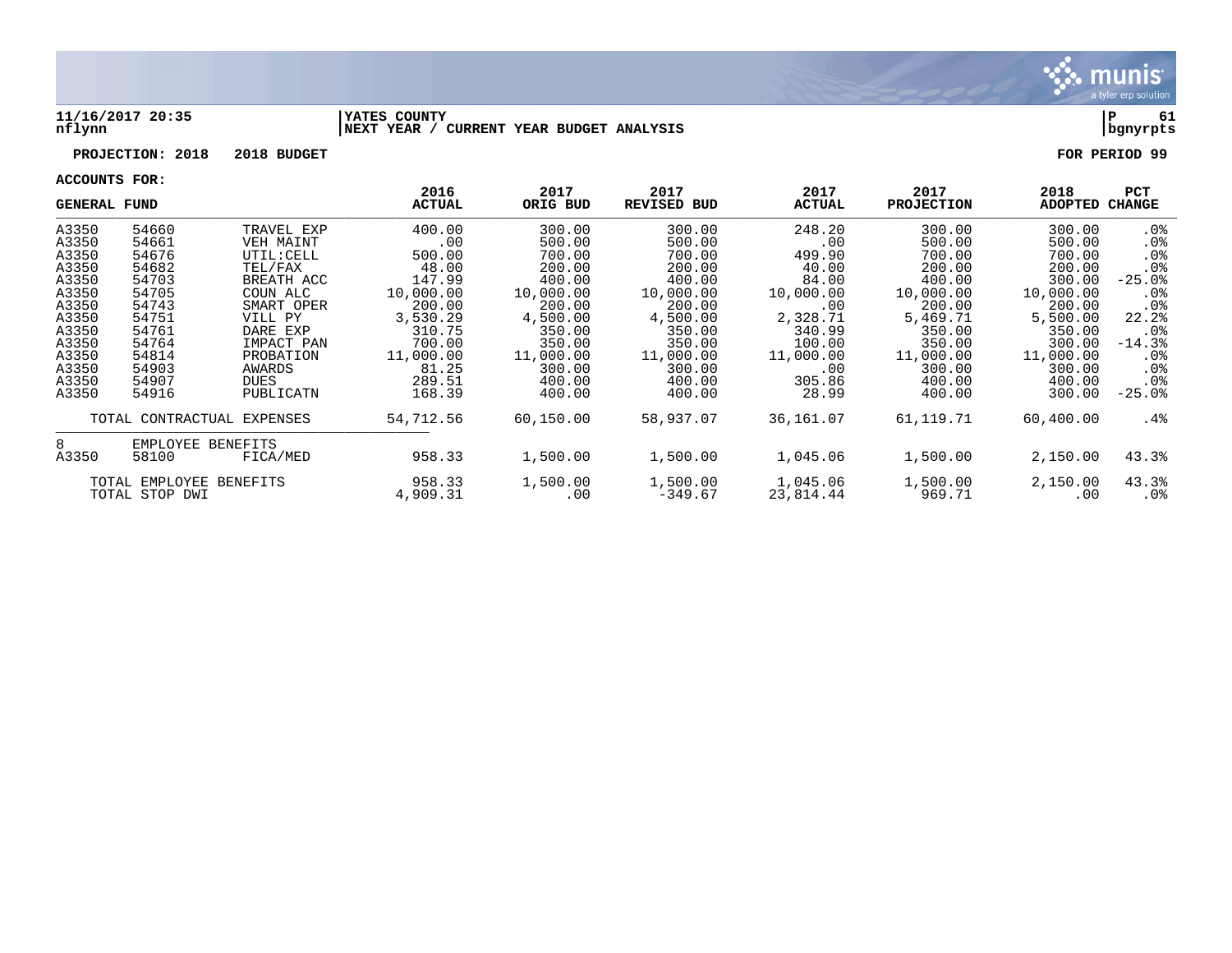|                                                                                                                                              |                                                                                                                            |                                                                                                                                                                                                          |                                                                                                                                              |                                                                                                                                                       |                                                                                                                                        |                                                                                                                                          |                                                                                                                                                       |                                                                                                                                             | a tyler erp solution                                                                                         |
|----------------------------------------------------------------------------------------------------------------------------------------------|----------------------------------------------------------------------------------------------------------------------------|----------------------------------------------------------------------------------------------------------------------------------------------------------------------------------------------------------|----------------------------------------------------------------------------------------------------------------------------------------------|-------------------------------------------------------------------------------------------------------------------------------------------------------|----------------------------------------------------------------------------------------------------------------------------------------|------------------------------------------------------------------------------------------------------------------------------------------|-------------------------------------------------------------------------------------------------------------------------------------------------------|---------------------------------------------------------------------------------------------------------------------------------------------|--------------------------------------------------------------------------------------------------------------|
| nflynn                                                                                                                                       | 11/16/2017 20:35                                                                                                           |                                                                                                                                                                                                          | <b>YATES COUNTY</b><br>NEXT YEAR / CURRENT YEAR BUDGET ANALYSIS                                                                              |                                                                                                                                                       |                                                                                                                                        |                                                                                                                                          |                                                                                                                                                       |                                                                                                                                             | l P<br>62<br>bgnyrpts                                                                                        |
|                                                                                                                                              | PROJECTION: 2018                                                                                                           | 2018 BUDGET                                                                                                                                                                                              |                                                                                                                                              |                                                                                                                                                       |                                                                                                                                        |                                                                                                                                          |                                                                                                                                                       |                                                                                                                                             | FOR PERIOD 99                                                                                                |
| <b>ACCOUNTS FOR:</b>                                                                                                                         |                                                                                                                            |                                                                                                                                                                                                          | 2016                                                                                                                                         | 2017                                                                                                                                                  | 2017                                                                                                                                   |                                                                                                                                          |                                                                                                                                                       |                                                                                                                                             |                                                                                                              |
| <b>GENERAL FUND</b>                                                                                                                          |                                                                                                                            |                                                                                                                                                                                                          | <b>ACTUAL</b>                                                                                                                                | ORIG BUD                                                                                                                                              | REVISED BUD                                                                                                                            | 2017<br><b>ACTUAL</b>                                                                                                                    | 2017<br><b>PROJECTION</b>                                                                                                                             | 2018<br>ADOPTED CHANGE                                                                                                                      | <b>PCT</b>                                                                                                   |
| 3510                                                                                                                                         | CONTROL OF ANIMALS                                                                                                         |                                                                                                                                                                                                          |                                                                                                                                              |                                                                                                                                                       |                                                                                                                                        |                                                                                                                                          |                                                                                                                                                       |                                                                                                                                             |                                                                                                              |
| 0                                                                                                                                            | <b>REVENUES</b>                                                                                                            |                                                                                                                                                                                                          |                                                                                                                                              |                                                                                                                                                       |                                                                                                                                        |                                                                                                                                          |                                                                                                                                                       |                                                                                                                                             |                                                                                                              |
| A3510<br>A3510<br>A3510                                                                                                                      | 41550<br>42268<br>42665                                                                                                    | DOG FEES<br>ANIMAL LIC<br>EQUIP SALE                                                                                                                                                                     | $-4,814.73$<br>$-11,014.00$<br>.00                                                                                                           | $-3,000.00$<br>$-12,000.00$<br>.00                                                                                                                    | $-3,000.00$<br>$-12,000.00$<br>.00                                                                                                     | $-1,414.00$<br>$-10,782.50$<br>.00                                                                                                       | $-3,000.00$<br>$-12,000.00$<br>.00                                                                                                                    | $-3,000.00$<br>$-12,000.00$<br>$-800.00$                                                                                                    | .0%<br>.0%<br>.0%                                                                                            |
|                                                                                                                                              | TOTAL REVENUES                                                                                                             |                                                                                                                                                                                                          | $-15,828.73$                                                                                                                                 | $-15,000.00$                                                                                                                                          | $-15,000.00$                                                                                                                           | $-12, 196.50$                                                                                                                            | $-15,000.00$                                                                                                                                          | $-15,800.00$                                                                                                                                | 5.3%                                                                                                         |
| $\mathbf{1}$<br>A3510<br>A3510<br>A3510<br>A3510<br>A3510<br>A3510                                                                           | PERSONAL SERVICES<br>51036<br>51551<br>51951<br>51952<br>51953<br>51961                                                    | ANIMAL CNT<br>ANIMAL PT<br>HOL OT 82<br>OT CO82<br>CB CO82<br>35-40 HRS                                                                                                                                  | 36,790.04<br>7,223.84<br>1,832.98<br>203.11<br>1,534.59<br>1,965.93                                                                          | 37,451.00<br>7,000.00<br>1,000.00<br>600.00<br>1,000.00<br>1,500.00                                                                                   | 37,451.00<br>7,000.00<br>1,000.00<br>449.12<br>1,542.18<br>2,040.93                                                                    | 31,584.40<br>6,940.48<br>1,077.65<br>306.90<br>2,101.35<br>2,601.73                                                                      | 37,451.00<br>7,000.00<br>1,000.00<br>600.00<br>1,000.00<br>1,500.00                                                                                   | 37,451.00<br>7,000.00<br>1,000.00<br>600.00<br>1,000.00<br>1,500.00                                                                         | .0%<br>.0%<br>.0%<br>.0%<br>.0%<br>.0%                                                                       |
|                                                                                                                                              | TOTAL PERSONAL SERVICES                                                                                                    |                                                                                                                                                                                                          | 49,550.49                                                                                                                                    | 48,551.00                                                                                                                                             | 49, 483. 23                                                                                                                            | 44,612.51                                                                                                                                | 48,551.00                                                                                                                                             | 48,551.00                                                                                                                                   | .0%                                                                                                          |
| $\overline{4}$<br>A3510<br>A3510<br>A3510<br>A3510<br>A3510<br>A3510<br>A3510<br>A3510<br>A3510<br>A3510<br>A3510<br>A3510<br>A3510<br>A3510 | 54156<br>54470<br>54474<br>54653<br>54661<br>54676<br>54682<br>54685<br>54749<br>54852<br>54853<br>54858<br>54859<br>54966 | CONTRACTUAL EXPENSES<br>TRAINING<br>SUPP:OFF<br>SUPP: SAFTY<br>GASOLINE<br>VEH MAINT<br>UTIL: CELL<br>TEL/FAX<br>UTILITIES<br>UNIFORMS<br>DOG FOOD<br>DOG SNARE<br>POUND SERV<br>VET SERV<br>LEASE: BLDG | .00<br>63.98<br>201.75<br>4,881.20<br>1,894.33<br>600.00<br>574.87<br>2,400.00<br>160.79<br>4.38<br>.00<br>12,066.50<br>2,518.29<br>3,900.00 | 200.00<br>100.00<br>100.00<br>5,550.00<br>1,800.00<br>600.00<br>600.00<br>2,400.00<br>250.00<br>100.00<br>150.00<br>12,000.00<br>1,900.00<br>3,900.00 | .00<br>267.00<br>.00<br>5,250.77<br>1,800.00<br>600.00<br>600.00<br>2,400.00<br>.00<br>.00<br>.00<br>12,000.00<br>1,900.00<br>3,900.00 | .00<br>298.99<br>34.48<br>5,159.52<br>2,639.41<br>499.80<br>577.10<br>2,200.00<br>.00<br>.00<br>.00<br>11,000.00<br>2,604.48<br>3,575.00 | 200.00<br>100.00<br>100.00<br>5,550.00<br>1,800.00<br>600.00<br>600.00<br>2,400.00<br>250.00<br>100.00<br>150.00<br>12,000.00<br>1,900.00<br>3,900.00 | 200.00<br>100.00<br>200.00<br>5,550.00<br>1,800.00<br>600.00<br>600.00<br>2,400.00<br>250.00<br>100.00<br>12,000.00<br>1,900.00<br>3,900.00 | .0%<br>.0%<br>100.0%<br>.0%<br>.0%<br>.0%<br>.0%<br>.0%<br>.0%<br>.0%<br>$.00 - 100.0%$<br>.0%<br>.0%<br>.0% |
|                                                                                                                                              | TOTAL CONTRACTUAL EXPENSES                                                                                                 |                                                                                                                                                                                                          | 29,266.09                                                                                                                                    | 29,650.00                                                                                                                                             | 28,717.77                                                                                                                              | 28,588.78                                                                                                                                | 29,650.00                                                                                                                                             | 29,600.00                                                                                                                                   | $-0.2$                                                                                                       |
| 8<br>A3510<br>A3510                                                                                                                          | EMPLOYEE BENEFITS<br>58100<br>58304                                                                                        | FICA/MED<br>INS CO82                                                                                                                                                                                     | 3,676.85<br>8,101.20                                                                                                                         | 3,610.00<br>7,784.00                                                                                                                                  | 3,610.00<br>7,784.00                                                                                                                   | 3,325.28<br>6,810.09                                                                                                                     | 3,610.00<br>7,784.00                                                                                                                                  | 3,610.00<br>7,784.00                                                                                                                        | .0%<br>.0%                                                                                                   |
|                                                                                                                                              | TOTAL EMPLOYEE BENEFITS<br>TOTAL CONTROL OF ANIMALS                                                                        |                                                                                                                                                                                                          | 11,778.05<br>74,765.90                                                                                                                       | 11,394.00<br>74,595.00                                                                                                                                | 11,394.00<br>74,595.00                                                                                                                 | 10,135.37<br>71,140.16                                                                                                                   | 11,394.00<br>74,595.00                                                                                                                                | 11,394.00<br>73,745.00                                                                                                                      | .0%<br>$-1.1$ %                                                                                              |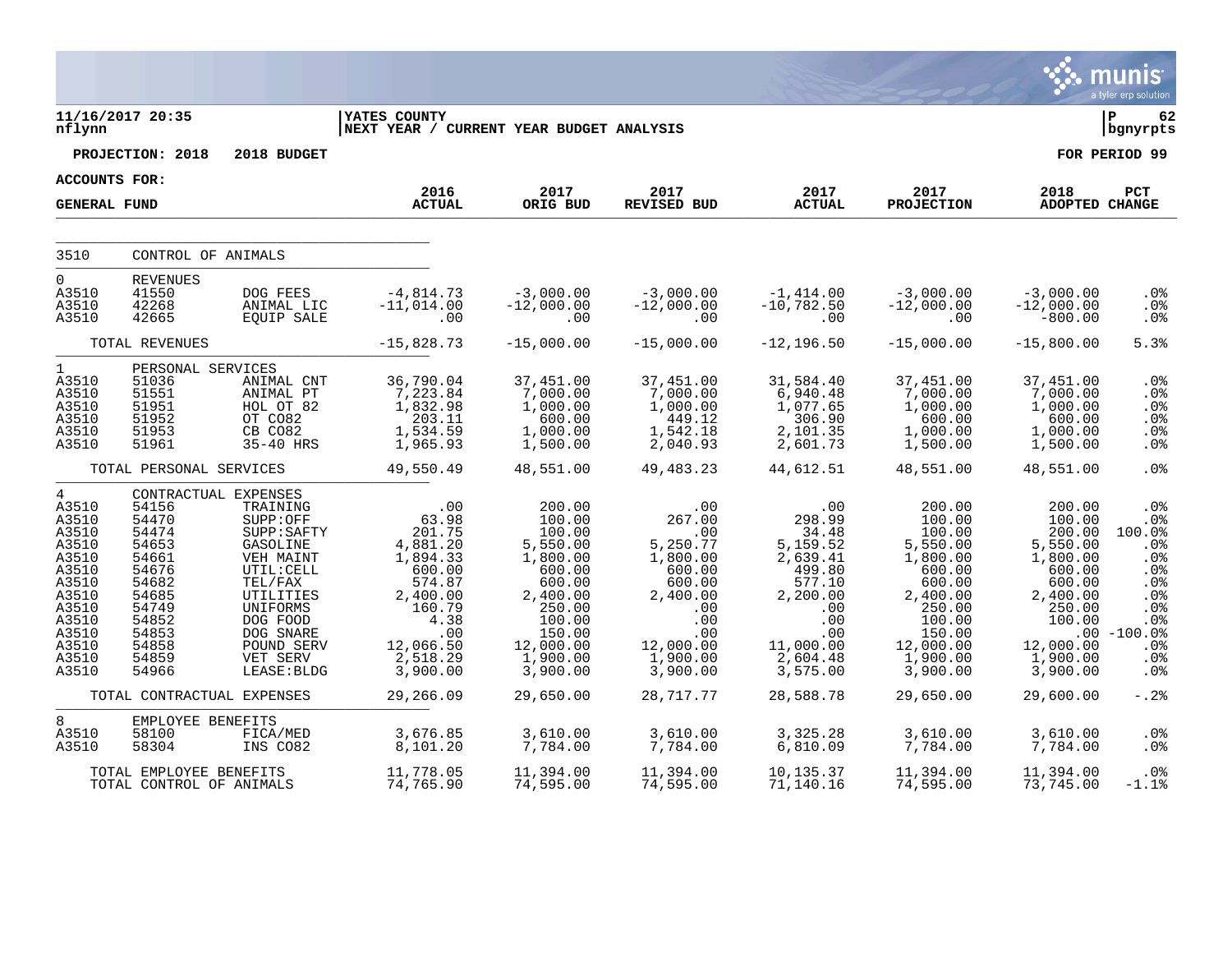|                                                                                       |                                                                                     |                                                                                           |                                                                                                                                                                                                                                                                                                                                                 |                                                                             |                                                                            |                                                                      |                                                                             |                                                                        | munis<br>a tyler erp solution                                  |
|---------------------------------------------------------------------------------------|-------------------------------------------------------------------------------------|-------------------------------------------------------------------------------------------|-------------------------------------------------------------------------------------------------------------------------------------------------------------------------------------------------------------------------------------------------------------------------------------------------------------------------------------------------|-----------------------------------------------------------------------------|----------------------------------------------------------------------------|----------------------------------------------------------------------|-----------------------------------------------------------------------------|------------------------------------------------------------------------|----------------------------------------------------------------|
| nflynn                                                                                | 11/16/2017 20:35                                                                    |                                                                                           | <b>YATES COUNTY</b><br>NEXT YEAR / CURRENT YEAR BUDGET ANALYSIS                                                                                                                                                                                                                                                                                 |                                                                             |                                                                            |                                                                      |                                                                             |                                                                        | 63<br>  bgnyrpts                                               |
|                                                                                       | PROJECTION: 2018                                                                    | 2018 BUDGET                                                                               |                                                                                                                                                                                                                                                                                                                                                 |                                                                             |                                                                            |                                                                      |                                                                             |                                                                        | FOR PERIOD 99                                                  |
| <b>ACCOUNTS FOR:</b>                                                                  |                                                                                     |                                                                                           |                                                                                                                                                                                                                                                                                                                                                 |                                                                             |                                                                            |                                                                      |                                                                             |                                                                        |                                                                |
| <b>GENERAL FUND</b>                                                                   |                                                                                     |                                                                                           | 2016<br><b>ACTUAL</b>                                                                                                                                                                                                                                                                                                                           | 2017<br>ORIG BUD                                                            | 2017<br><b>REVISED BUD</b>                                                 | 2017<br><b>ACTUAL</b>                                                | 2017<br><b>PROJECTION</b>                                                   | 2018<br>ADOPTED CHANGE                                                 | PCT                                                            |
| 3645                                                                                  |                                                                                     | OFFICE OF EMERGENCY MNGMT                                                                 |                                                                                                                                                                                                                                                                                                                                                 |                                                                             |                                                                            |                                                                      |                                                                             |                                                                        |                                                                |
| $\Omega$<br>A3645<br>A3645<br>A3645<br>A3645<br>A3645<br>A3645<br>A3645               | <b>REVENUES</b><br>44303<br>44304<br>44305<br>44307<br>44308<br>44309<br>44311      | SHSP '16<br>SHSP '15<br>EMPG OEM<br>SHSP '17<br>$SHSP$ $14$<br>LEPC-HMEP<br>PRE-DISAST    | .00<br>$-40,000.00$<br>$-29,033.00$<br>00.<br>01. a565-<br>$-566.01$<br>.00<br>.00                                                                                                                                                                                                                                                              | .00<br>.00<br>.00<br>.00<br>.00<br>.00<br>.00                               | $-30,000.00$<br>$00$<br>00.<br>00.109, 29–<br>$-7, 124.86$<br>$-54,963.75$ | $-30,000.00$<br>.00<br>.00<br>.00<br>.00<br>.00<br>.00               | .00<br>$.00 \,$<br>.00<br>.00<br>.00<br>.00<br>$.00 \,$                     | .00<br>.00<br>.00<br>.00<br>.00<br>.00<br>.00                          | .0 <sub>8</sub><br>.0%<br>.0%<br>.0%<br>.0%<br>.0%<br>.0%      |
|                                                                                       | TOTAL REVENUES                                                                      |                                                                                           | $-69,599.01$                                                                                                                                                                                                                                                                                                                                    | .00                                                                         | $-122,079.61$                                                              | $-30,000.00$                                                         | .00                                                                         | .00                                                                    | .0%                                                            |
| $1 \quad \blacksquare$<br>A3645<br>A3645<br>A3645<br>A3645<br>A3645<br>A3645<br>A3645 | PERSONAL SERVICES<br>51070<br>51195<br>51505<br>51508<br>51660<br>51992<br>51993    | EMER DIR<br>DEP EMERG<br>OVERTIME<br>$35 - 40$ HRS<br>INS BUYOUT<br>SIGN OFF<br>H.DED OFF | 63,864.00<br>43,866.30<br>43,866.30<br>$\begin{array}{c} 0.00 \\ 12.01 \end{array}$<br>12.01<br>3,776.64<br>$\begin{array}{c} 0.00000 \\ -0.00000 \\ -0.00000 \end{array}$                                                                                                                                                                      | 63,864.00<br>44,512.00<br>200.00<br>500.00<br>3,619.00<br>.00<br>.00        | 65,461.00<br>45,184.00<br>200.00<br>500.00<br>3,619.00<br>500.00<br>500.00 | 55,390.04<br>38,222.66<br>.00<br>.00<br>3,166.59<br>500.00<br>500.00 | 63,864.00<br>44,512.00<br>200.00<br>3,619.00<br>.00<br>.00                  | 65,461.00<br>46,333.00<br>200.00<br>500.00<br>3,876.00<br>.00<br>.00   | 2.5%<br>4.1%<br>.0%<br>.0%<br>7.1%<br>.0%<br>.0%               |
|                                                                                       | TOTAL PERSONAL SERVICES                                                             |                                                                                           | 111,518.95                                                                                                                                                                                                                                                                                                                                      | 112,695.00                                                                  | 115,964.00                                                                 | 97,779.29                                                            | 112,695.00                                                                  | 116,370.00                                                             | 3.3%                                                           |
| $\overline{2}$<br>A3645<br>A3645<br>A3645<br>A3645<br>A3645<br>A3645                  | EQUIPMENT<br>52218<br>52412<br>52953<br>52957<br>52964<br>52985                     | TRAILER<br>RADIO-2WAY<br>SHSP '17<br>SHSP '16<br>SHSP '15<br>SHSP '14                     | 1,155.91<br>$\begin{array}{c} 0.000000 \\ -0.00000 \\ -0.00000 \\ -0.00000 \\ -0.00000 \\ -0.00000 \\ -0.00000 \\ -0.00000 \\ -0.00000 \\ -0.00000 \\ -0.00000 \\ -0.00000 \\ -0.00000 \\ -0.00000 \\ -0.00000 \\ -0.00000 \\ -0.00000 \\ -0.00000 \\ -0.00000 \\ -0.00000 \\ -0.00000 \\ -0.00000 \\ -0.00000 \\ -0.00$<br>30,000.00<br>566.01 | .00<br>.00<br>.00<br>.00<br>.00<br>.00                                      | $.00 \ \,$<br>2,570.62<br>29,991.00<br>30,000.00<br>.00<br>.00             | $.00 \,$<br>.00<br>.00<br>30,000.00<br>$\sim 00$<br>.00              | $.00 \,$<br>.00<br>.00<br>.00<br>.00<br>.00                                 | .00<br>.00<br>.00<br>.00<br>.00<br>.00                                 | .0%<br>.0 <sub>8</sub><br>.0%<br>.0%<br>.0%<br>.0 <sub>8</sub> |
|                                                                                       | TOTAL EQUIPMENT                                                                     |                                                                                           | 31,721.92                                                                                                                                                                                                                                                                                                                                       | .00                                                                         | 62,561.62                                                                  | 30,000.00                                                            | .00                                                                         | .00                                                                    | .0%                                                            |
| $4\overline{ }$<br>A3645<br>A3645<br>A3645<br>A3645<br>A3645<br>A3645<br>A3645        | CONTRACTUAL EXPENSES<br>54152<br>54156<br>54457<br>54459<br>54470<br>54507<br>54515 | CONFERENCE<br>TRAINING<br>SUPP: COMP<br>SUPP: DEP<br>SUPP:OFF<br>COPIER CHR<br>POSTAGE    | 250.00<br>$3, \overline{141.25}$<br>$115.02$<br>$1,\overline{151.92}\atop917.01$<br>270.01<br>. 73                                                                                                                                                                                                                                              | 400.00<br>$4, 200.00$<br>$200.00$<br>1,300.00<br>800.00<br>500.00<br>400.00 | 400.00<br>3,629.38<br>200.00<br>1,300.00<br>800.00<br>500.00<br>400.00     | 250.00<br>2, 244.55<br>.00<br>209.96<br>736.68<br>479.38<br>12.80    | 400.00<br>$4, 200.00$<br>$200.00$<br>1,300.00<br>800.00<br>500.00<br>400.00 | 400.00<br>4,200.00<br>200.00<br>1,300.00<br>800.00<br>500.00<br>400.00 | .0%<br>.0%<br>.0%<br>.0%<br>.0%<br>.0%<br>.0%                  |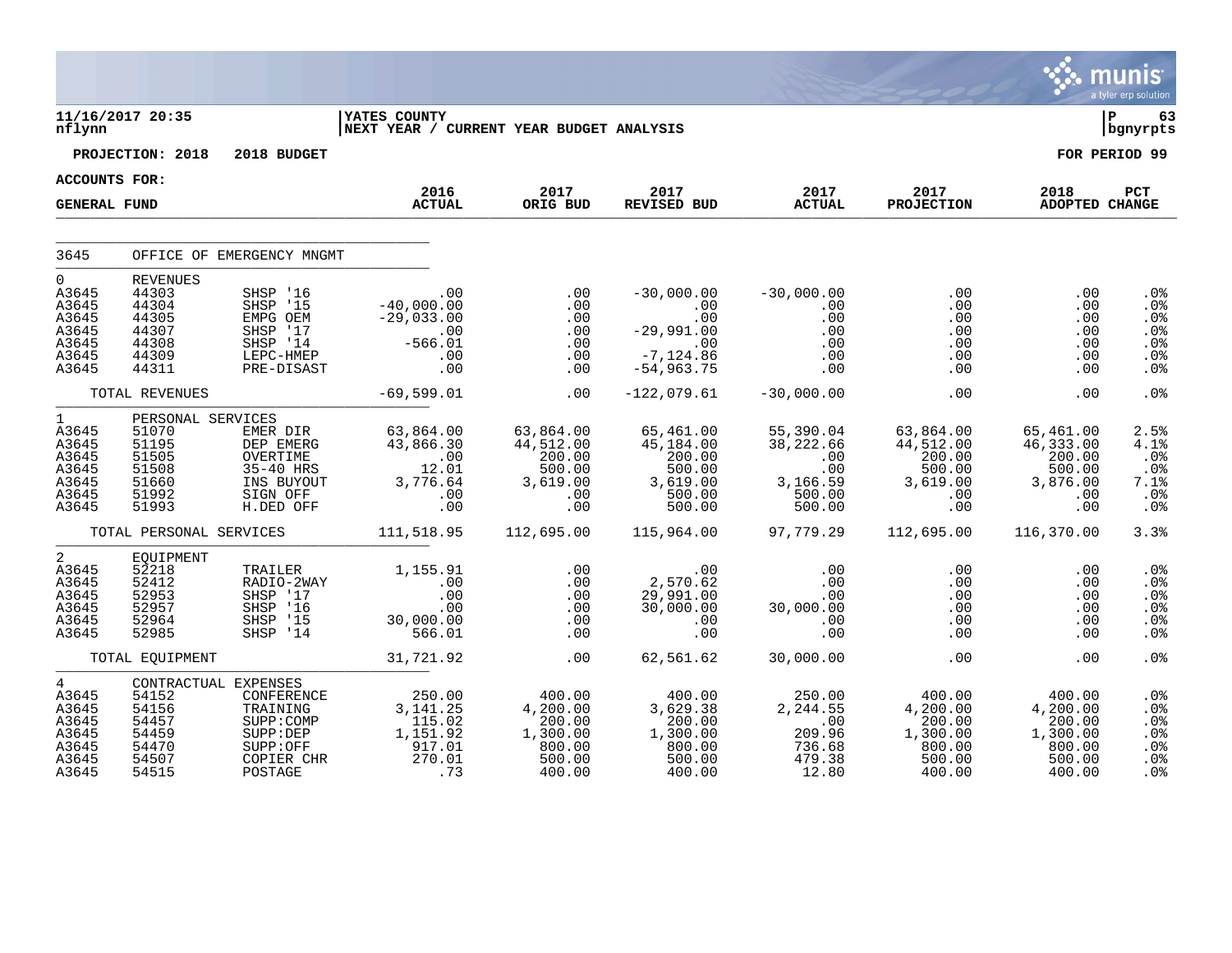

#### **11/16/2017 20:35 |YATES COUNTY |P 64 nflynn |NEXT YEAR / CURRENT YEAR BUDGET ANALYSIS |bgnyrpts**

# **PROJECTION: 2018 2018 BUDGET FOR PERIOD 99**

| <b>GENERAL FUND</b> |                         |                              | 2016<br><b>ACTUAL</b> | 2017<br>ORIG BUD | 2017<br><b>REVISED BUD</b> | 2017<br><b>ACTUAL</b> | 2017<br><b>PROJECTION</b> | 2018<br>ADOPTED CHANGE | <b>PCT</b>      |
|---------------------|-------------------------|------------------------------|-----------------------|------------------|----------------------------|-----------------------|---------------------------|------------------------|-----------------|
| A3645               | 54522                   | SHIPMENTS                    | $.00 \,$              | 10.00            | 10.00                      | .00                   | 10.00                     | 10.00                  | .0%             |
| A3645               | 54653                   | GASOLINE                     | 1,210.58              | 1,800.00         | 1,800.00                   | 878.15                | 1,800.00                  | 1,800.00               | .0%             |
| A3645               | 54654                   | MILEAGE                      | .00                   | 250.00           | 250.00                     | .00                   | 250.00                    | 250.00                 | $.0\%$          |
| A3645               | 54660                   | TRAVEL EXP                   | .50                   | 400.00           | 400.50                     | 38.46                 | 400.00                    | 400.00                 | .0%             |
| A3645               | 54661                   | VEH MAINT                    | 445.77                | 1,100.00         | 1,100.00                   | 289.83                | 1,100.00                  | 1,100.00               | .0%             |
| A3645               | 54676                   | UTIL: CELL                   | 634.53                | 725.00           | 725.00                     | 519.85                | 725.00                    | 725.00                 | $.0\%$          |
| A3645               | 54682                   | TEL/FAX                      | 1,217.70              | 1,600.00         | 1,600.00                   | 661.70                | 1,600.00                  | 1,600.00               | $.0\%$          |
| A3645               | 54704                   | BREATH SYS                   | 2,658.53              | 3,500.00         | 3,500.00                   | 1,934.42              | 3,500.00                  | 3,500.00               | .0%             |
| A3645               | 54714                   | FIRE INV                     | 1,094.61              | 1,800.00         | 1,300.00                   | 9.99                  | 1,800.00                  | 1,800.00               | .0%             |
| A3645               | 54715                   | FIRE PREV                    | 400.00                | 1,200.00         | 1,200.00                   | 200.00                | 1,200.00                  | 1,200.00               | .0%             |
| A3645               | 54716                   | FIRE SAFET                   | 2,184.73              | 2,900.00         | 2,400.00                   | 938.07                | 2,900.00                  | 2,900.00               | .0%             |
| A3645               | 54717                   | CODE ENF.                    | 3,000.00              | 3,000.00         | 3,000.00                   | 3,000.00              | 3,000.00                  | 3,000.00               | .0%             |
| A3645               | 54734                   | RADIO PART                   | 1,823.84              | 2,100.00         | 1,100.00                   | 75.48                 | 2,100.00                  | 2,100.00               | .0 <sub>8</sub> |
| A3645               | 54774                   | PUMB TESTI                   | 2,200.00              | 2,490.00         | 2,490.00                   | 2,490.00              | 2,490.00                  | 2,490.00               | $.0\%$          |
| A3645               | 54907                   | <b>DUES</b>                  | 175.00                | 175.00           | 175.00                     | 175.00                | 175.00                    | 175.00                 | .0%             |
| A3645               | 54916                   | PUBLICATN                    | 104.40                | 150.00           | 150.00                     | 49.65                 | 150.00                    | 150.00                 | $.0\%$          |
| A3645               | 54957                   | HMLND 06                     | $.00 \,$              | .00              | 54,963.75                  | 5,475.50              | .00                       | .00                    | .0%             |
| A3645               | 54959                   | EMERG PLNG                   | 170.96                | .00              | 7,124.86                   | $.00 \,$              | .00                       | .00                    | . 0%            |
|                     |                         | TOTAL CONTRACTUAL EXPENSES   | 23,167.09             | 31,000.00        | 90,518.49                  | 20,669.47             | 31,000.00                 | 31,000.00              | .0%             |
| 8                   | EMPLOYEE BENEFITS       |                              |                       |                  |                            |                       |                           |                        |                 |
| A3645               | 58100                   | FICA/MED                     | 8,353.77              | 8,793.00         | 8,712.00                   | 7,340.70              | 8,793.00                  | 8,817.00               | $.3\%$          |
| A3645               | 58303                   | INS-CSEA                     | 8,101.20              | 7,784.00         | 6,237.00                   | 5,495.40              | 7,784.00                  | 6,348.00               | $-18.4%$        |
|                     | TOTAL EMPLOYEE BENEFITS |                              | 16,454.97             | 16,577.00        | 14,949.00                  | 12,836.10             | 16,577.00                 | 15,165.00              | $-8.5%$         |
|                     |                         | TOTAL OFFICE OF EMERGENCY MN | 113,263.92            | 160,272.00       | 161,913.50                 | 131,284.86            | 160,272.00                | 162,535.00             | 1.4%            |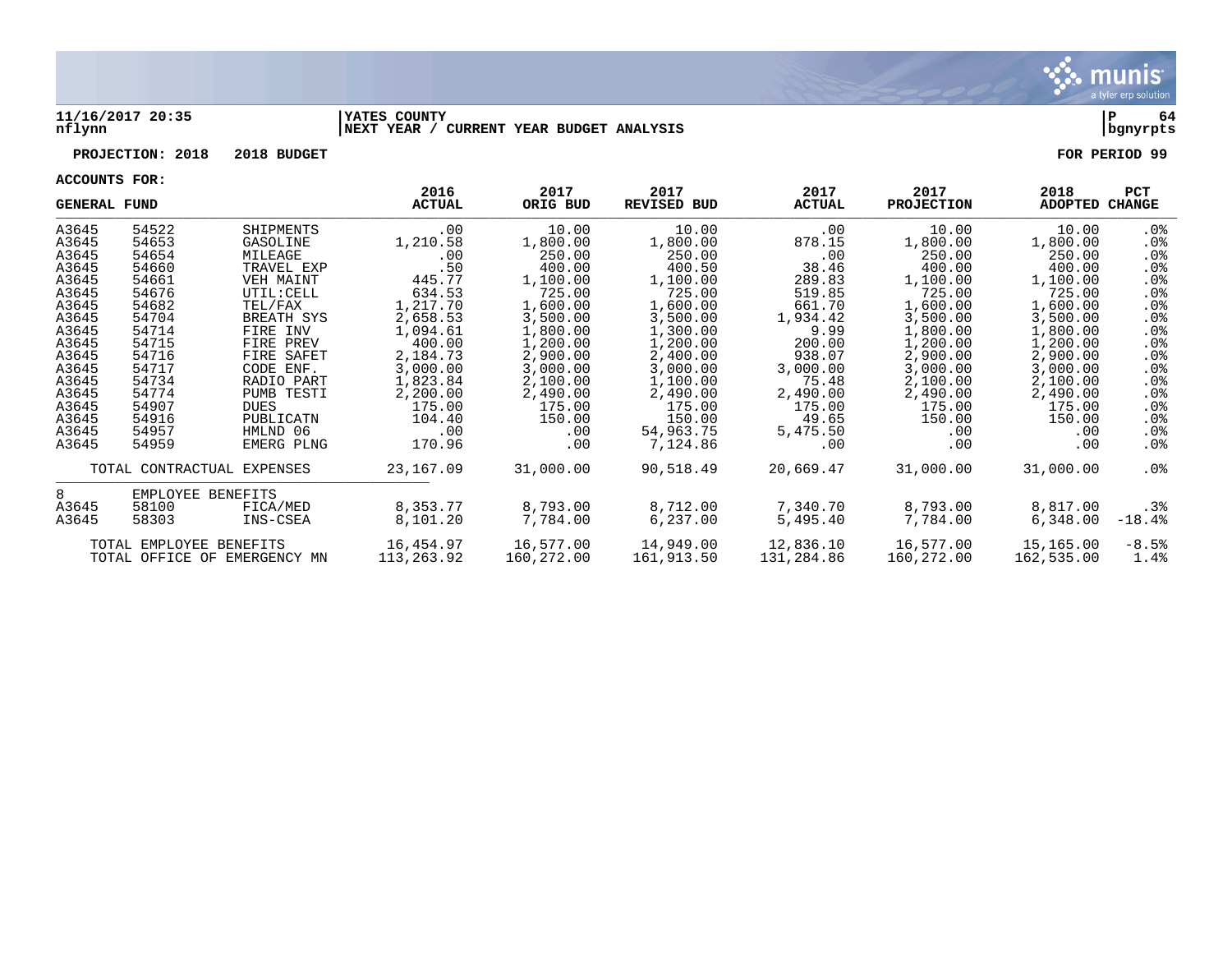|                                                                                                                                                                                                                   |                                                                                                                                                                                                                         |                                                                                                                                                                                                                                                    |                                                                                                                                                                                                                                                                         |                                                                                                                                                                                                                                                                       |                                                                                                                                                                                                                                                                         |                                                                                                                                                                                                                                                              |                                                                                                                                                                                                                                                                      |                                                                                                                                                                                                                                                  | munis<br>a tyler erp solution                                                                                                                                                                                |
|-------------------------------------------------------------------------------------------------------------------------------------------------------------------------------------------------------------------|-------------------------------------------------------------------------------------------------------------------------------------------------------------------------------------------------------------------------|----------------------------------------------------------------------------------------------------------------------------------------------------------------------------------------------------------------------------------------------------|-------------------------------------------------------------------------------------------------------------------------------------------------------------------------------------------------------------------------------------------------------------------------|-----------------------------------------------------------------------------------------------------------------------------------------------------------------------------------------------------------------------------------------------------------------------|-------------------------------------------------------------------------------------------------------------------------------------------------------------------------------------------------------------------------------------------------------------------------|--------------------------------------------------------------------------------------------------------------------------------------------------------------------------------------------------------------------------------------------------------------|----------------------------------------------------------------------------------------------------------------------------------------------------------------------------------------------------------------------------------------------------------------------|--------------------------------------------------------------------------------------------------------------------------------------------------------------------------------------------------------------------------------------------------|--------------------------------------------------------------------------------------------------------------------------------------------------------------------------------------------------------------|
| nflynn                                                                                                                                                                                                            | 11/16/2017 20:35                                                                                                                                                                                                        |                                                                                                                                                                                                                                                    | <b>YATES COUNTY</b><br>NEXT YEAR / CURRENT YEAR BUDGET ANALYSIS                                                                                                                                                                                                         |                                                                                                                                                                                                                                                                       |                                                                                                                                                                                                                                                                         |                                                                                                                                                                                                                                                              |                                                                                                                                                                                                                                                                      |                                                                                                                                                                                                                                                  | ∣ P<br>65<br>  bgnyrpts                                                                                                                                                                                      |
|                                                                                                                                                                                                                   | PROJECTION: 2018                                                                                                                                                                                                        | 2018 BUDGET                                                                                                                                                                                                                                        |                                                                                                                                                                                                                                                                         |                                                                                                                                                                                                                                                                       |                                                                                                                                                                                                                                                                         |                                                                                                                                                                                                                                                              |                                                                                                                                                                                                                                                                      |                                                                                                                                                                                                                                                  | FOR PERIOD 99                                                                                                                                                                                                |
| <b>ACCOUNTS FOR:</b>                                                                                                                                                                                              |                                                                                                                                                                                                                         |                                                                                                                                                                                                                                                    |                                                                                                                                                                                                                                                                         |                                                                                                                                                                                                                                                                       |                                                                                                                                                                                                                                                                         |                                                                                                                                                                                                                                                              |                                                                                                                                                                                                                                                                      |                                                                                                                                                                                                                                                  |                                                                                                                                                                                                              |
| <b>GENERAL FUND</b>                                                                                                                                                                                               |                                                                                                                                                                                                                         |                                                                                                                                                                                                                                                    | 2016<br><b>ACTUAL</b>                                                                                                                                                                                                                                                   | 2017<br>ORIG BUD                                                                                                                                                                                                                                                      | 2017<br><b>REVISED BUD</b>                                                                                                                                                                                                                                              | 2017<br><b>ACTUAL</b>                                                                                                                                                                                                                                        | 2017<br><b>PROJECTION</b>                                                                                                                                                                                                                                            | 2018<br>ADOPTED CHANGE                                                                                                                                                                                                                           | PCT                                                                                                                                                                                                          |
| 4010                                                                                                                                                                                                              | PUBLIC HEALTH                                                                                                                                                                                                           |                                                                                                                                                                                                                                                    |                                                                                                                                                                                                                                                                         |                                                                                                                                                                                                                                                                       |                                                                                                                                                                                                                                                                         |                                                                                                                                                                                                                                                              |                                                                                                                                                                                                                                                                      |                                                                                                                                                                                                                                                  |                                                                                                                                                                                                              |
| 0<br>A4010<br>A4010<br>A4010<br>A4010<br>A4010<br>A4010<br>A4010<br>A4010<br>A4010<br>A4010<br>A4010<br>A4010<br>A4010                                                                                            | <b>REVENUES</b><br>41610<br>41689<br>42411<br>42701<br>43401<br>43403<br>43404<br>43407<br>44401<br>44457<br>44488<br>44489<br>44671                                                                                    | PH FEES<br><b>DONATIONS</b><br>RENT-PH<br>PR YR RFND<br>PH<br>SAY<br>PHEP-EBOLA<br>EMS<br>PUB HLTH<br>LEAD<br>MED RES<br>DIS PLNG<br><b>ASTHO</b>                                                                                                  | $-31,601.18$<br>$-1,387.43$<br>$-1,064.96$<br>.00<br>$-576, 948.18$<br>$-235,000.00$<br>$-409.67$<br>.00<br>$-21, 443.63$<br>$-21, 919.31$<br>.00<br>$-43, 155.61$<br>.00                                                                                               | $-24,000.00$<br>.00<br>$-997.00$<br>.00<br>$-549, 307.00$<br>.00<br>.00<br>$-9,720.00$<br>$-37,622.00$<br>$-23,552.00$<br>.00<br>$-52,096.00$<br>.00                                                                                                                  | $-24,000.00$<br>$-100.00$<br>$-997.00$<br>.00<br>$-560, 233.46$<br>$-244, 187.03$<br>.00<br>$-9,720.00$<br>$-42, 964.89$<br>$-42, 374.95$<br>$-5,912.88$<br>$-85,051.09$<br>$-20,000.00$                                                                                | $-33,754.89$<br>$-757.46$<br>$-333.32$<br>$-75.76$<br>$-455, 283.22$<br>$-176, 249.48$<br>.00<br>$-11,400.00$<br>$-12,475.18$<br>$-15,440.42$<br>.00<br>$-34,002.87$<br>$-5,632.09$                                                                          | $-24,000.00$<br>.00<br>$-997.00$<br>.00<br>$-549, 307.00$<br>.00<br>.00<br>$-9,720.00$<br>$-37,622.00$<br>$-23,552.00$<br>$.00 \,$<br>$-52,096.00$<br>.00                                                                                                            | $-45,000.00$<br>.00<br>.00<br>.00<br>$-559, 321.00$<br>.00<br>.00<br>$-12,300.00$<br>$-34,910.00$<br>$-23,552.00$<br>.00<br>$-52,096.00$<br>.00                                                                                                  | 87.5%<br>.0%<br>$-100.0$ %<br>.0%<br>1.8%<br>.0%<br>.0%<br>26.5%<br>$-7.2%$<br>.0%<br>.0%<br>.0%<br>.0%                                                                                                      |
|                                                                                                                                                                                                                   | TOTAL REVENUES                                                                                                                                                                                                          |                                                                                                                                                                                                                                                    | $-932, 929.97$                                                                                                                                                                                                                                                          | $-697, 294.00$                                                                                                                                                                                                                                                        | $-1,035,541.30$                                                                                                                                                                                                                                                         | $-745, 404.69$                                                                                                                                                                                                                                               | $-697, 294.00$                                                                                                                                                                                                                                                       | $-727, 179.00$                                                                                                                                                                                                                                   | 4.3%                                                                                                                                                                                                         |
| $\mathbf 1$<br>A4010<br>A4010<br>A4010<br>A4010<br>A4010<br>A4010<br>A4010<br>A4010<br>A4010<br>A4010<br>A4010<br>A4010<br>A4010<br>A4010<br>A4010<br>A4010<br>A4010<br>A4010<br>A4010<br>A4010<br>A4010<br>A4010 | PERSONAL SERVICES<br>51065<br>51149<br>51150<br>51151<br>51200<br>51271<br>51300<br>51302<br>51320<br>51329<br>51330<br>51332<br>51333<br>51334<br>51340<br>51349<br>51502<br>51504<br>51505<br>51506<br>51508<br>51509 | DIR PATNT<br>SR ADM AST<br>PRINC ACT<br>SUPV PHN<br>ACCT CL TY<br>SR ACT<br>EMS COORD<br>PROP COORD<br>PH EDUC<br>PH SPECIAL<br>PHN<br>PHN<br>PHN<br>PHN<br>RN<br>LPN<br>HOLIDAY OT<br>ON CALL<br>OVERTIME<br>PHONE WORK<br>35-40 HRS<br>COMP CSEA | 69,179.00<br>17,088.28<br>31, 175.82<br>60,090.00<br>32,428.06<br>38,038.15<br>40,142.14<br>27,272.74<br>54,633.30<br>.00<br>16,308.20<br>55,084.15<br>55,951.41<br>51,302.16<br>51,320.51<br>40,796.98<br>.00<br>5,050.80<br>$731.52$<br>1,041.00<br>1,506.59<br>14.41 | 69,179.00<br>.00<br>38,839.00<br>60,090.00<br>32,560.00<br>37,893.00<br>41,515.00<br>27, 273.00<br>54,873.00<br>.00<br>51,106.00<br>54,873.00<br>55,893.00<br>51,170.00<br>51, 124.00<br>40,795.00<br>80.00<br>7,159.00<br>1,000.00<br>2,000.00<br>2,000.00<br>150.00 | 70,908.00<br>.00<br>39,422.00<br>61,592.00<br>33,052.00<br>38,457.00<br>69,077.51<br>1,011.49<br>55,692.00<br>46,884.00<br>4,222.00<br>55,692.00<br>56,730.00<br>51,935.00<br>51,889.00<br>41,398.00<br>80.00<br>7,159.00<br>1,000.00<br>2,000.00<br>2,000.00<br>150.00 | 59,999.00<br>.00<br>33, 356.42<br>52, 116.19<br>27,966.41<br>32,540.20<br>36,881.61<br>1,011.49<br>47,124.01<br>26,382.25<br>.00<br>47,124.01<br>48,001.82<br>43,890.01<br>41,467.86<br>34,907.32<br>.00<br>4,792.80<br>837.29<br>1,038.00<br>801.75<br>3.92 | 69,179.00<br>.00<br>38,839.00<br>60,090.00<br>32,560.00<br>37,893.00<br>41,515.00<br>27, 273.00<br>54,873.00<br>.00<br>51,106.00<br>54,873.00<br>55,893.00<br>51,170.00<br>51,124.00<br>40,795.00<br>80.00<br>7,159.00<br>1,000.00<br>2,000.00<br>2,000.00<br>150.00 | 70,908.00<br>.00<br>40,359.00<br>61,592.00<br>33,837.00<br>39, 372.00<br>48,599.00<br>57,021.00<br>49,703.00<br>57,784.00<br>58,081.00<br>54,253.00<br>53,130.00<br>43,191.00<br>80.00<br>6,490.00<br>1,000.00<br>2,000.00<br>2,000.00<br>100.00 | 2.5%<br>.0%<br>3.9%<br>2.5%<br>3.9%<br>3.9%<br>17.1%<br>$.00 - 100.0$<br>3.9%<br>.0%<br>$.00 - 100.0$<br>5.3%<br>3.9%<br>6.0%<br>3.9%<br>5.9%<br>.0%<br>$-9.3%$<br>.0%<br>.0 <sub>8</sub><br>.0%<br>$-33.3%$ |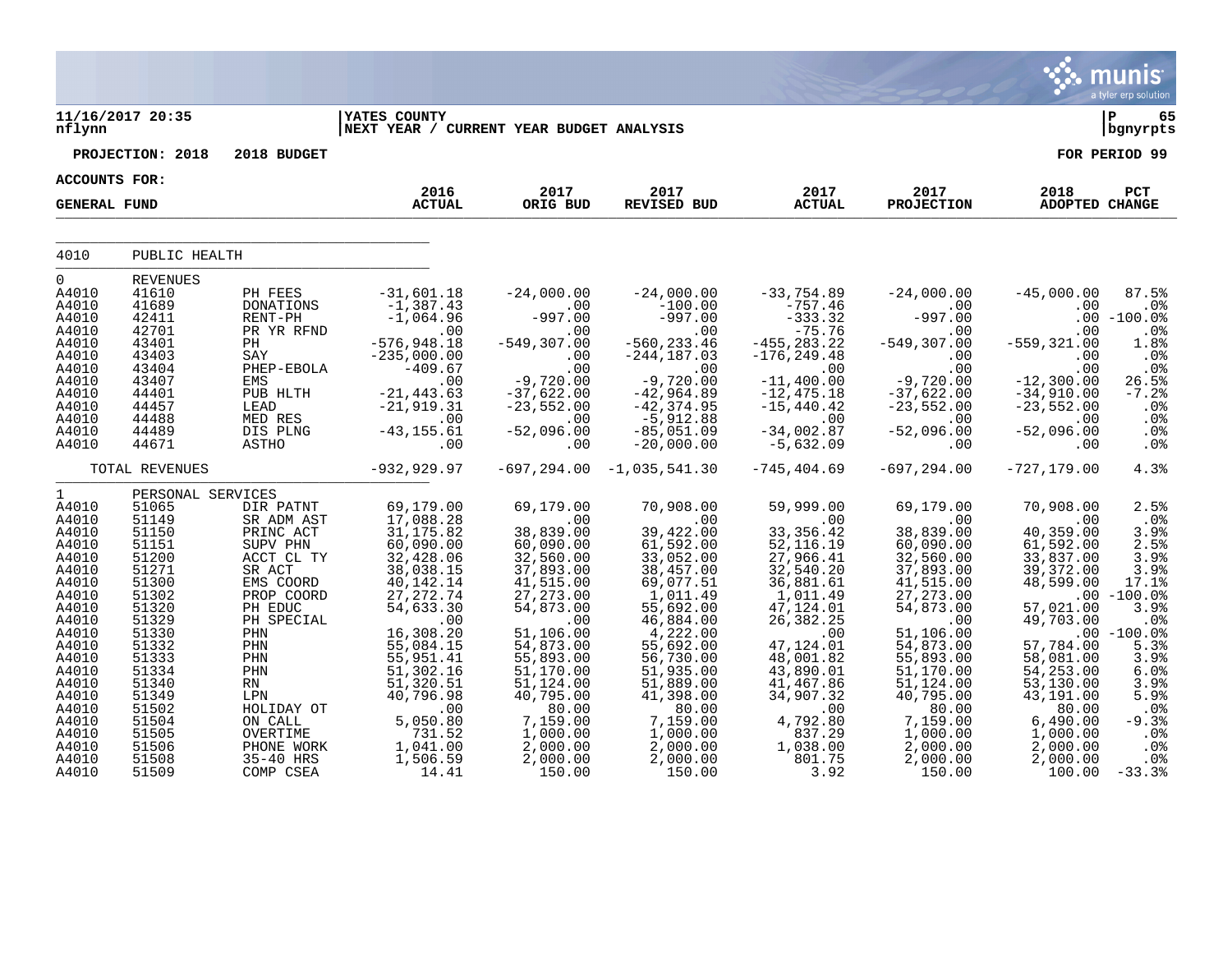

# **11/16/2017 20:35 |YATES COUNTY |P 66**

**PROJECTION: 2018 2018 BUDGET FOR PERIOD 99**

**nflynn |NEXT YEAR / CURRENT YEAR BUDGET ANALYSIS |bgnyrpts**

| <b>ACCOUNTS FOR:</b>                      |                                           |                                                               |                                                 |                                              |                                                     |                                                  |                                                  |                                               |                                              |
|-------------------------------------------|-------------------------------------------|---------------------------------------------------------------|-------------------------------------------------|----------------------------------------------|-----------------------------------------------------|--------------------------------------------------|--------------------------------------------------|-----------------------------------------------|----------------------------------------------|
| <b>GENERAL FUND</b>                       |                                           |                                                               | 2016<br><b>ACTUAL</b>                           | 2017<br>ORIG BUD                             | 2017<br><b>REVISED BUD</b>                          | 2017<br><b>ACTUAL</b>                            | 2017<br><b>PROJECTION</b>                        | 2018<br>ADOPTED CHANGE                        | PCT                                          |
| A4010<br>A4010<br>A4010<br>A4010<br>A4010 | 51510<br>51660<br>51661<br>51992<br>51993 | CLOTHING<br>INS BUYOUT<br>COMP NONUN<br>SIGN OFF<br>H.DED OFF | 1,500.00<br>3,776.64<br>37.12<br>.00<br>.00     | 1,750.00<br>3,619.00<br>.00<br>.00<br>.00    | 1,750.00<br>3,619.00<br>.00<br>5,500.00<br>6,000.00 | .00<br>3,166.59<br>.00<br>5,500.00<br>6,000.00   | 1,750.00<br>3,619.00<br>.00<br>.00<br>.00        | 1,750.00<br>3,876.00<br>.00<br>.00<br>.00     | .0%<br>7.1%<br>.0%<br>.0%<br>.0 <sub>8</sub> |
|                                           | TOTAL PERSONAL SERVICES                   |                                                               | 654,468.98                                      | 684,941.00                                   | 707,220.00                                          | 554,908.95                                       | 684,941.00                                       | 685,126.00                                    | .0%                                          |
| 2<br>A4010                                | EQUIPMENT<br>52115                        | COMP HRDWR                                                    | .00                                             | .00                                          | .00                                                 | .00                                              | .00                                              | 6,550.00                                      | .0%                                          |
|                                           | TOTAL EQUIPMENT                           |                                                               | .00                                             | .00                                          | .00                                                 | .00                                              | .00                                              | 6,550.00                                      | .0%                                          |
| $4\degree$<br>A4010                       | 54035                                     | CONTRACTUAL EXPENSES<br>PHYSICIAN                             | 2,000.04                                        | 2,400.00                                     | 2,400.00                                            | 2,000.00                                         | 2,400.00                                         | 2,400.00                                      | .0%                                          |
| A4010<br>A4010<br>A4010                   | 54103<br>54106<br>54107                   | EMS EO<br>VACCINE<br>IMMUN PROG                               | 593.23<br>854.56<br>36,287.86                   | 500.00<br>1,000.00<br>29,812.00              | 500.00<br>1,000.00<br>37,488.46                     | 253.48<br>339.22                                 | 500.00<br>1,000.00<br>30,017.40                  | 800.00<br>1,000.00<br>17,922.00               | 60.0%<br>.0%<br>$-39.9$                      |
| A4010<br>A4010<br>A4010                   | 54109<br>54113<br>54116                   | LEAD PROG<br>STD TX<br>TB CARE                                | 4,677.68<br>4,582.13<br>$1,146.07$<br>22,300.00 | 12,405.00<br>3,500.00<br>3,500.00            | 29,286.95<br>3,500.00<br>3,500.00                   | 15, 300.69<br>6, 307.04<br>1, 951.33<br>1,663.48 | $\frac{12}{3}$ , 405.00<br>3, 737.83<br>3,748.37 | 6,000.00<br>3,500.00<br>3,000.00              | $-51.6%$<br>.0%<br>$-14.3%$                  |
| A4010<br>A4010<br>A4010<br>A4010          | 54120<br>54152<br>54153<br>54156          | CORP COMP<br>CONFERENCE<br>EDUCATION<br>TRAINING              | 433.88<br>1,102.50<br>16,604.74                 | 17,500.00<br>750.00<br>5,000.00<br>17,000.00 | 17,500.00<br>850.00<br>6,541.00<br>17,000.00        | 17,500.00<br>808.00<br>2,323.28<br>11,378.17     | 17,500.00<br>750.00<br>5,441.24<br>17,000.00     | 18,000.00<br>750.00<br>13,000.00<br>17,145.00 | 2.9%<br>.0%<br>160.0%<br>.9%                 |
| A4010<br>A4010<br>A4010                   | 54469<br>54470<br>54515                   | SUPP: NURSG<br>SUPP:OFF<br>POSTAGE                            | 3,590.60<br>1,848.07<br>1,026.38                | 2,500.00<br>1,700.00<br>1,250.00             | 5,252.00<br>1,820.00<br>1,250.00                    | 1,471.38<br>1,455.54<br>740.54                   | 2,711.03<br>1,745.84<br>1,250.00                 | 2,400.00<br>1,800.00<br>1,250.00              | $-4.0%$<br>5.9%<br>.0%                       |
| A4010<br>A4010<br>A4010                   | 54516<br>54574<br>54653                   | PRINTING<br>COMP MAINT<br>GASOLINE                            | 780.46<br>4,153.92<br>1,519.23                  | 1,150.00<br>6,695.00<br>1,500.00             | 1,150.00<br>6,695.00<br>1,500.00                    | $442.63$<br>1,477.02<br>1,401.44                 | 1,150.00<br>6,695.00<br>1,500.00                 | 1,150.00<br>6,734.00<br>1,700.00              | .0%<br>.6%<br>13.3%                          |
| A4010<br>A4010<br>A4010                   | 54654<br>54660<br>54661                   | MILEAGE<br>TRAVEL EXP<br>VEH MAINT                            | 7,805.70<br>433.88<br>1,243.71                  | 8,000.00<br>731.00<br>2,000.00               | 7,300.00<br>731.00<br>3,000.00                      | 6,315.56<br>254.56<br>2,844.84                   | 8,015.12<br>731.50<br>2,276.00                   | 8,100.00<br>700.00<br>2,500.00                | 1.3%<br>$-4.2%$<br>25.0%                     |
| A4010<br>A4010<br>A4010                   | 54676<br>54682<br>54767                   | UTIL: CELL<br>TEL/FAX<br>RELOCATE                             | 1,884.16<br>3,648.03<br>14,500.00               | .00<br>5,400.00<br>6,300.00                  | .00<br>5,400.00<br>6,000.00                         | .00<br>5,145.68<br>4,172.47                      | .00<br>5,400.00<br>6,300.00                      | .00<br>6.000.00                               | .0%<br>11.1%<br>$.00 - 100.0$                |
| A4010<br>A4010<br>A4010<br>A4010          | 54904<br>54907<br>54911<br>54938          | BID NOTICE<br><b>DUES</b><br>INS<br>DISASTER P                | .00<br>1,104.00<br>5,613.39<br>4,991.20         | 150.00<br>1,251.00<br>5,782.00<br>.00        | 150.00<br>1,251.00<br>5,782.00<br>32,955.09         | .00<br>1,250.78<br>5,240.71<br>20,619.86         | 150.00<br>1,251.00<br>5,782.00<br>.00            | 150.00<br>1,271.00<br>5,956.00<br>.00         | .0%<br>1.6%<br>3.0%<br>.0%                   |
| A4010<br>A4010<br>A4010                   | 54939<br>54942<br>54947                   | LEARNING<br>PHEP-EBOLA<br>RURAL HEAL                          | .00<br>453.62<br>229,062.20                     | .00<br>.00<br>.00                            | 5,342.89<br>.00<br>244, 187.03                      | .00<br>.00<br>190,841.94                         | .00<br>.00<br>.00                                | .00<br>.00<br>.00                             | .0%<br>.0%<br>.0%                            |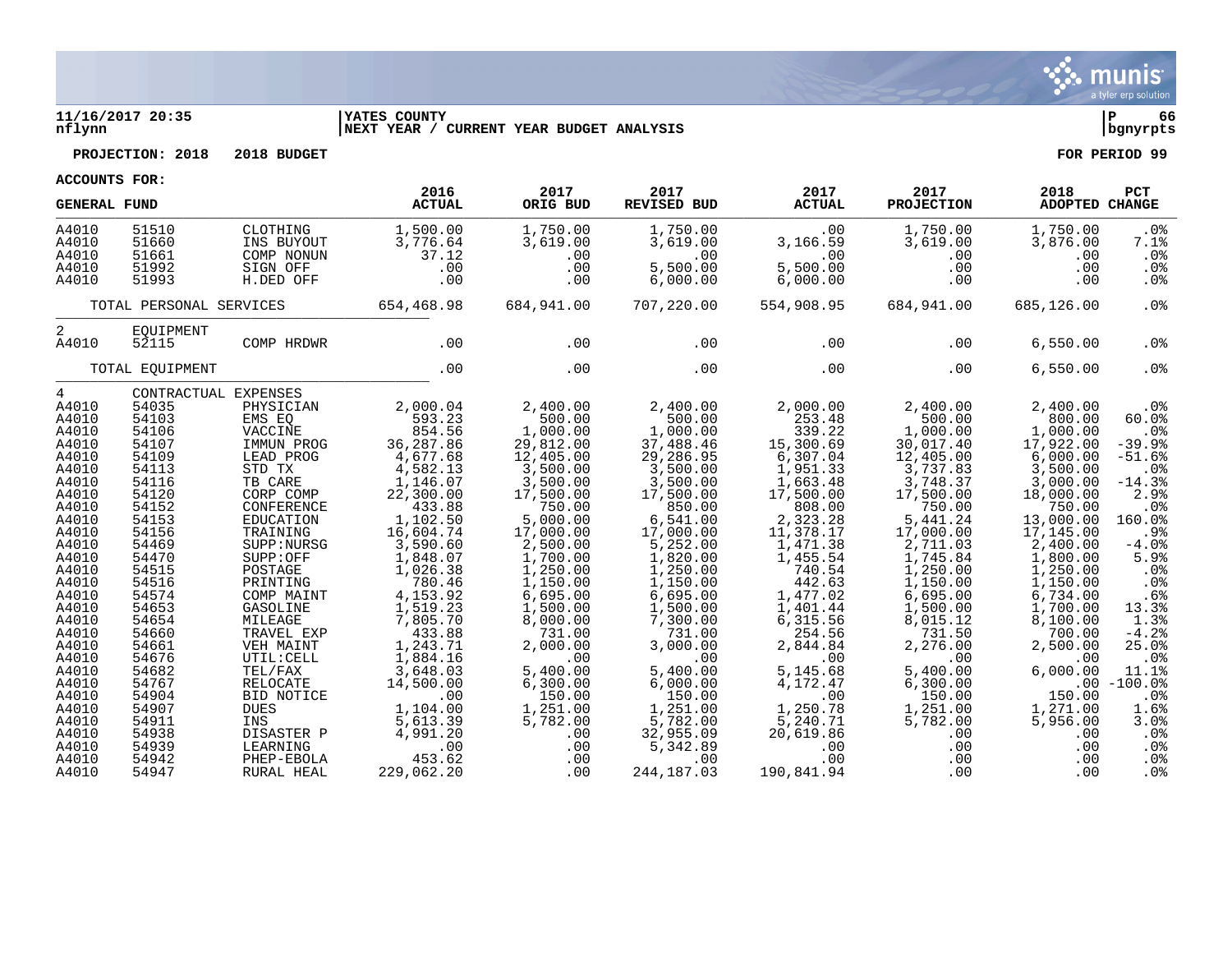

#### **11/16/2017 20:35 |YATES COUNTY |P 67 nflynn |NEXT YEAR / CURRENT YEAR BUDGET ANALYSIS |bgnyrpts**

**PROJECTION: 2018 2018 BUDGET FOR PERIOD 99**

|                                                | <b>GENERAL FUND</b>                                                                          |                          | 2016<br><b>ACTUAL</b>                | 2017<br>ORIG BUD                     | 2017<br><b>REVISED BUD</b>           | 2017<br>ACTUAL                       | 2017<br><b>PROJECTION</b>            | 2018<br>ADOPTED                      | <b>PCT</b><br><b>CHANGE</b> |
|------------------------------------------------|----------------------------------------------------------------------------------------------|--------------------------|--------------------------------------|--------------------------------------|--------------------------------------|--------------------------------------|--------------------------------------|--------------------------------------|-----------------------------|
| A4010<br>A4010                                 | 54956<br>MED RES<br>54986<br>ASTHO                                                           |                          | 37.20<br>.00                         | .00<br>.00                           | 5,912.88<br>20,000.00                | 1.60<br>3,261.24                     | .00<br>.00                           | .00<br>.00                           | $.0\%$<br>.0 <sub>8</sub>   |
|                                                | TOTAL CONTRACTUAL EXPENSES                                                                   |                          | 374, 278, 44                         | 137,776.00                           | 475,245.30                           | 306,762.48                           | 139, 457.33                          | 123,228.00                           | $-10.6%$                    |
| 8<br>A4010<br>A4010<br>A4010                   | <b>BENEFITS</b><br>EMPLOYEE<br>58100<br>FICA/MED<br>58303<br>INS-CSEA<br>58305<br>INS-NON UN |                          | 46,536.61<br>156,929.18<br>14,431.96 | 50,039.00<br>167,247.00<br>11,854.00 | 50,672.00<br>134,787.00<br>11,854.00 | 39,767.20<br>116,991.85<br>10,371.90 | 50,039.00<br>167,247.00<br>11,854.00 | 50,252.00<br>139,475.00<br>12,696.00 | $.4\%$<br>$-16.6%$<br>7.1%  |
| TOTAL EMPLOYEE BENEFITS<br>TOTAL PUBLIC HEALTH |                                                                                              | 217,897.75<br>313,715.20 | 229,140.00<br>354,563.00             | 197,313.00<br>344,237.00             | 167,130.95<br>283,397.69             | 229,140.00<br>356, 244. 33           | 202,423.00<br>290,148.00             | $-11.7%$<br>$-18.2$ .                |                             |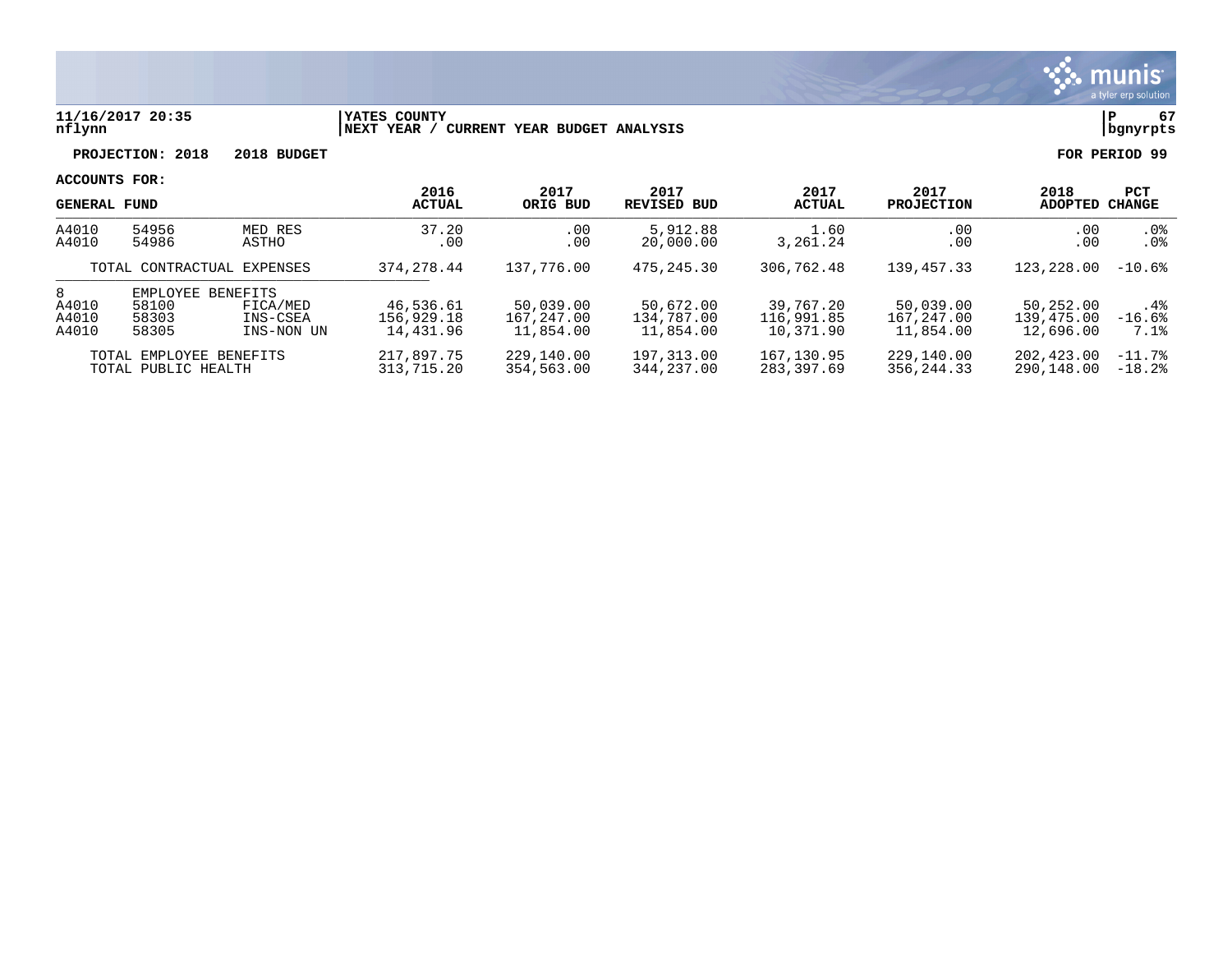|                          |                                                    |                        |                             |                              |                            |                         |                           |                                | <b>munis</b><br>a tyler erp solution |
|--------------------------|----------------------------------------------------|------------------------|-----------------------------|------------------------------|----------------------------|-------------------------|---------------------------|--------------------------------|--------------------------------------|
| nflynn                   | 11/16/2017 20:35                                   |                        | YATES COUNTY<br>NEXT YEAR / | CURRENT YEAR BUDGET ANALYSIS |                            |                         |                           |                                | 68<br>P<br>  bgnyrpts                |
|                          | PROJECTION: 2018                                   | 2018 BUDGET            |                             |                              |                            |                         |                           |                                | FOR PERIOD 99                        |
|                          | ACCOUNTS FOR:<br><b>GENERAL FUND</b>               |                        | 2016<br><b>ACTUAL</b>       | 2017<br>ORIG BUD             | 2017<br><b>REVISED BUD</b> | 2017<br><b>ACTUAL</b>   | 2017<br><b>PROJECTION</b> | 2018<br><b>ADOPTED</b>         | PCT<br><b>CHANGE</b>                 |
| 4042                     | RABIES CONTROL                                     |                        |                             |                              |                            |                         |                           |                                |                                      |
| $\overline{0}$<br>A4042  | <b>REVENUES</b><br>43401                           | RABIES/PH              | $-10, 199.28$               | $-9,442.00$                  | $-9,442.00$                | $-5,516.15$             | $-9,442.00$               | $-10, 234.00$                  | 8.4%                                 |
|                          | TOTAL REVENUES                                     |                        | $-10, 199.28$               | $-9,442.00$                  | $-9,442.00$                | $-5,516.15$             | $-9,442.00$               | $-10, 234.00$                  | 8.4%                                 |
| $4\overline{ }$<br>A4042 | CONTRACTUAL<br>54855                               | EXPENSES<br>RABIES CNT | 15,370.97                   | 10,000.00                    | 10,778.00                  | 10,629.88               | 10,386.03                 | 10,000.00                      | $.0\%$                               |
|                          | TOTAL CONTRACTUAL EXPENSES<br>TOTAL RABIES CONTROL |                        | 15,370.97<br>5,171.69       | 10,000.00<br>558.00          | 10,778.00<br>1,336.00      | 10,629.88<br>5, 113. 73 | 10,386.03<br>944.03       | 10,000.00<br>$-234.00 -141.98$ | $.0\%$                               |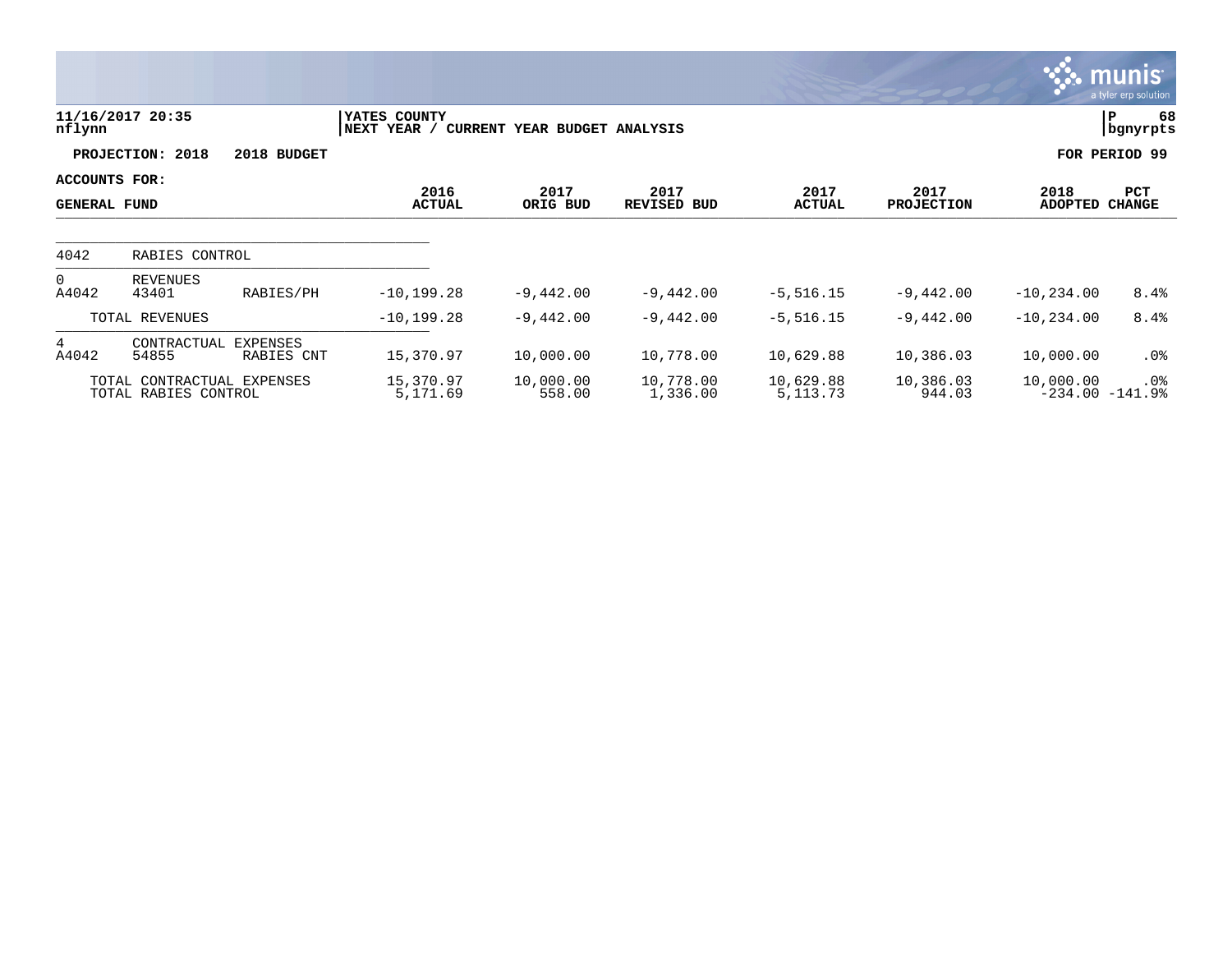|                                             |                                                            |                            |                             |                              |                         |                           |                           |                        | <b>munis</b><br>a tyler erp solution |
|---------------------------------------------|------------------------------------------------------------|----------------------------|-----------------------------|------------------------------|-------------------------|---------------------------|---------------------------|------------------------|--------------------------------------|
| nflynn                                      | 11/16/2017 20:35                                           |                            | YATES COUNTY<br>NEXT YEAR / | CURRENT YEAR BUDGET ANALYSIS |                         |                           |                           |                        | 69<br>P<br>bgnyrpts                  |
|                                             | PROJECTION: 2018                                           | 2018 BUDGET                |                             |                              |                         |                           |                           |                        | FOR PERIOD 99                        |
| <b>ACCOUNTS FOR:</b><br><b>GENERAL FUND</b> |                                                            |                            | 2016<br><b>ACTUAL</b>       | 2017<br>ORIG BUD             | 2017<br>REVISED BUD     | 2017<br><b>ACTUAL</b>     | 2017<br><b>PROJECTION</b> | 2018<br><b>ADOPTED</b> | PCT<br><b>CHANGE</b>                 |
| 4054                                        | EARLY INTERVENTION SERV                                    |                            |                             |                              |                         |                           |                           |                        |                                      |
| $\overline{0}$<br>A4054                     | REVENUES<br>43449                                          | $PHC-EI$                   | $-39,819.06$                | $-35,280.00$                 | $-35,280.00$            | $-102, 461.07$            | $-35,280.00$              | $-39,200.00$           | 11.1%                                |
|                                             | TOTAL REVENUES                                             |                            | $-39,819.06$                | $-35,280.00$                 | $-35,280.00$            | $-102, 461.07$            | $-35,280.00$              | $-39, 200.00$          | 11.1%                                |
| 4<br>A4054                                  | CONTRACTUAL<br>54102                                       | <b>EXPENSES</b><br>EI SERV | 90,247.49                   | 72,000.00                    | 102,000.00              | 83,916.14                 | 72,000.00                 | 80,000.00              | 11.1%                                |
|                                             | TOTAL CONTRACTUAL EXPENSES<br>TOTAL EARLY INTERVENTION SER |                            | 90,247.49<br>50,428.43      | 72,000.00<br>36,720.00       | 102,000.00<br>66,720.00 | 83,916.14<br>$-18,544.93$ | 72,000.00<br>36,720.00    | 80,000.00<br>40,800.00 | 11.1%<br>11.1%                       |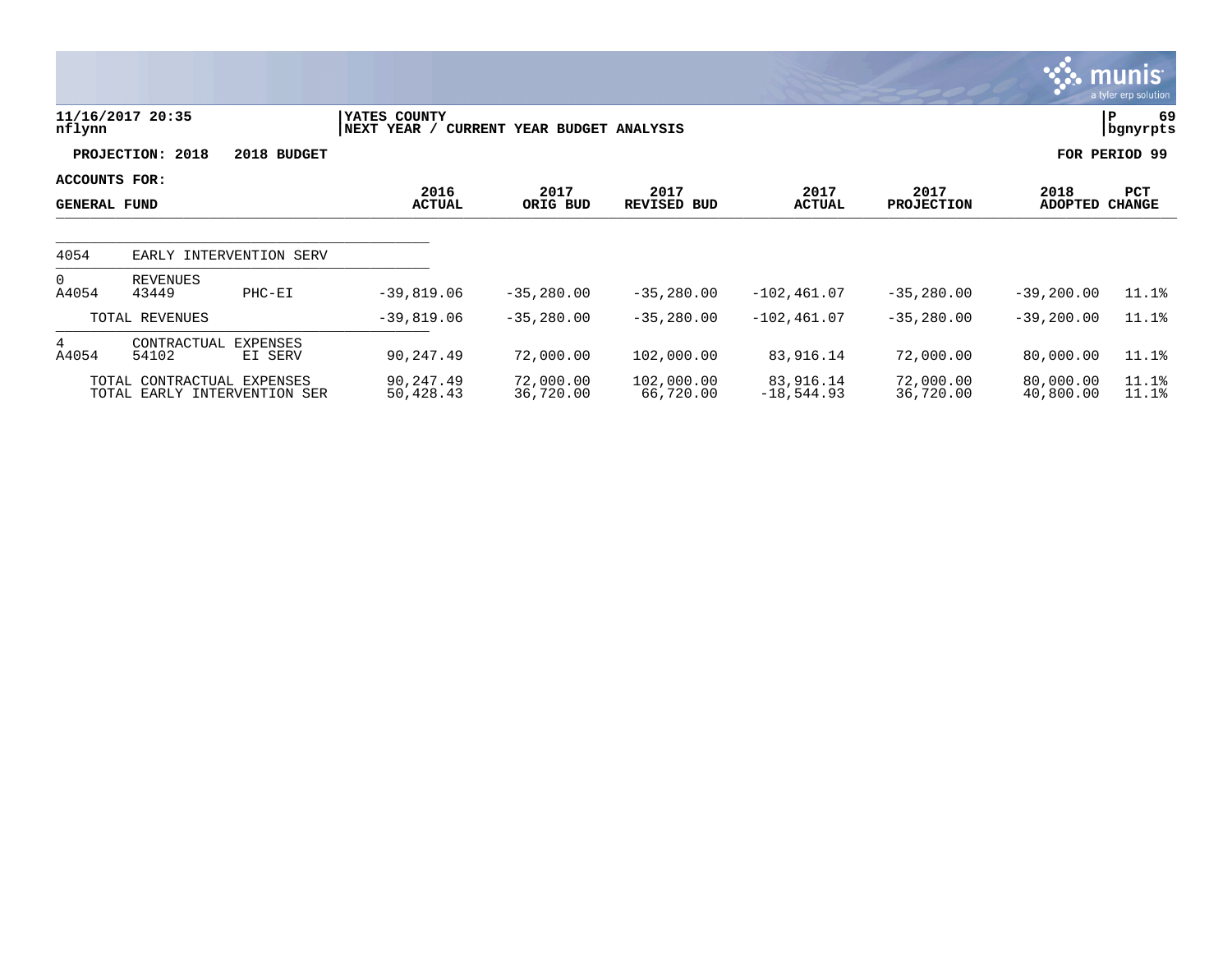|                                                                                                                                                                              |                                                                                                                                                                                            |                                                                                                                                                                                                                                             |                                                                                                                                                                                                                                                                                                                     |                                                                                                                                                                                                                                                                                |                                                                                                                                                                                                                                                                                          |                                                                                                                                                                                                                                                                                                    |                                                                                                                                                                                                                                                                                      |                                                                                                                                                                                                                                                                        | a tyler erp solution                                                                                                                                                                |
|------------------------------------------------------------------------------------------------------------------------------------------------------------------------------|--------------------------------------------------------------------------------------------------------------------------------------------------------------------------------------------|---------------------------------------------------------------------------------------------------------------------------------------------------------------------------------------------------------------------------------------------|---------------------------------------------------------------------------------------------------------------------------------------------------------------------------------------------------------------------------------------------------------------------------------------------------------------------|--------------------------------------------------------------------------------------------------------------------------------------------------------------------------------------------------------------------------------------------------------------------------------|------------------------------------------------------------------------------------------------------------------------------------------------------------------------------------------------------------------------------------------------------------------------------------------|----------------------------------------------------------------------------------------------------------------------------------------------------------------------------------------------------------------------------------------------------------------------------------------------------|--------------------------------------------------------------------------------------------------------------------------------------------------------------------------------------------------------------------------------------------------------------------------------------|------------------------------------------------------------------------------------------------------------------------------------------------------------------------------------------------------------------------------------------------------------------------|-------------------------------------------------------------------------------------------------------------------------------------------------------------------------------------|
| nflynn                                                                                                                                                                       | 11/16/2017 20:35                                                                                                                                                                           |                                                                                                                                                                                                                                             | <b>YATES COUNTY</b><br>NEXT YEAR / CURRENT YEAR BUDGET ANALYSIS                                                                                                                                                                                                                                                     |                                                                                                                                                                                                                                                                                |                                                                                                                                                                                                                                                                                          |                                                                                                                                                                                                                                                                                                    |                                                                                                                                                                                                                                                                                      |                                                                                                                                                                                                                                                                        | lР<br>70<br>  bgnyrpts                                                                                                                                                              |
|                                                                                                                                                                              | PROJECTION: 2018                                                                                                                                                                           | 2018 BUDGET                                                                                                                                                                                                                                 |                                                                                                                                                                                                                                                                                                                     |                                                                                                                                                                                                                                                                                |                                                                                                                                                                                                                                                                                          |                                                                                                                                                                                                                                                                                                    |                                                                                                                                                                                                                                                                                      |                                                                                                                                                                                                                                                                        | FOR PERIOD 99                                                                                                                                                                       |
| <b>ACCOUNTS FOR:</b>                                                                                                                                                         |                                                                                                                                                                                            |                                                                                                                                                                                                                                             | 2016                                                                                                                                                                                                                                                                                                                | 2017                                                                                                                                                                                                                                                                           |                                                                                                                                                                                                                                                                                          | 2017                                                                                                                                                                                                                                                                                               |                                                                                                                                                                                                                                                                                      |                                                                                                                                                                                                                                                                        |                                                                                                                                                                                     |
| <b>GENERAL FUND</b>                                                                                                                                                          |                                                                                                                                                                                            |                                                                                                                                                                                                                                             | <b>ACTUAL</b>                                                                                                                                                                                                                                                                                                       | ORIG BUD                                                                                                                                                                                                                                                                       | 2017<br><b>REVISED BUD</b>                                                                                                                                                                                                                                                               | <b>ACTUAL</b>                                                                                                                                                                                                                                                                                      | 2017<br><b>PROJECTION</b>                                                                                                                                                                                                                                                            | 2018<br><b>ADOPTED CHANGE</b>                                                                                                                                                                                                                                          | PCT                                                                                                                                                                                 |
| 4320                                                                                                                                                                         | COMMUNITY SERVICES                                                                                                                                                                         |                                                                                                                                                                                                                                             |                                                                                                                                                                                                                                                                                                                     |                                                                                                                                                                                                                                                                                |                                                                                                                                                                                                                                                                                          |                                                                                                                                                                                                                                                                                                    |                                                                                                                                                                                                                                                                                      |                                                                                                                                                                                                                                                                        |                                                                                                                                                                                     |
| 0<br>A4320<br>A4320<br>A4320<br>A4320<br>A4320<br>A4320<br>A4320<br>A4320<br>A4320<br>A4320<br>A4320<br>A4320<br>A4320<br>A4320<br>A4320<br>A4320<br>A4320<br>A4320<br>A4320 | <b>REVENUES</b><br>41690<br>42701<br>43490<br>43491<br>43492<br>43493<br>43494<br>43495<br>43496<br>43497<br>43498<br>43500<br>43502<br>43503<br>43504<br>43507<br>43508<br>43509<br>43511 | MH GRANTS<br>PR YR RFND<br>LGU<br>CO HLTH GR<br>COMM SUPP<br>PSYCH REHA<br>C&F<br>REINVEST<br>MR LGU<br>KIDS HOME<br>INTEGRATED<br>KENDRAS LW<br>CHLDRN CM<br>SUPP HSNG<br>SUBS ABUSE<br>CLINICAL I<br>EMERG C&F<br>CLINIC ADU<br>HLTH HOME | $-4, 229.00$<br>$-69, 535.35$<br>$-59,498.00$<br>$-11, 155.00$<br>$-267,957.00$<br>$-120,928.00$<br>$-182,075.00$<br>$-392, 196.00$<br>$-11, 255.00$<br>$\ldots$<br>$-71, 120.00$<br>$-17,683.00$<br>$-13, 475.00$<br>$-33,957.00$<br>$-324,746.00$<br>$-81,653.00$<br>$-95,524.00$<br>$-7,932.00$<br>$-33, 329.00$ | .00<br>.00<br>$-59,567.00$<br>.00<br>$-216,684.00$<br>$-120,868.00$<br>$-181,984.00$<br>$-391,608.00$<br>$-17,481.00$<br>.00<br>$-71,084.00$<br>$-17,656.00$<br>$-13,468.00$<br>$-84, 861.00$<br>$-324,746.00$<br>$-81,612.00$<br>$-95,476.00$<br>$-7,928.00$<br>$-33, 312.00$ | $-23, 148.97$<br>.00<br>$-59,567.00$<br>.00<br>$-217, 120.00$<br>$-120,976.00$<br>$-181,984.00$<br>$-391,608.00$<br>$-17,481.00$<br>.00<br>$-71,084.00$<br>$-17,656.00$<br>$-13,468.00$<br>$-84, 861.00$<br>$-324,909.00$<br>$-81,612.00$<br>$-95,476.00$<br>$-7,928.00$<br>$-33,400.00$ | $-4,500.00$<br>$-9,260.00$<br>$-59,564.00$<br>.00<br>$-268, 141.00$<br>$-121, 108.00$<br>$-182, 348.00$<br>$-350, 392.00$<br>$-11, 255.00$<br>$-12,743.00$<br>$-71, 228.00$<br>$-17,800.00$<br>.00<br>$-59,507.00$<br>$-267,654.00$<br>$-81,776.00$<br>$-95,668.00$<br>$-7,944.00$<br>$-32,627.00$ | .00<br>$.00 \,$<br>$-59,567.00$<br>.00<br>$-216,684.00$<br>$-120,868.00$<br>$-181,984.00$<br>$-391,608.00$<br>$-17,481.00$<br>.00<br>$-71,084.00$<br>$-17,656.00$<br>$-13, 468.00$<br>$-84, 861.00$<br>$-324,746.00$<br>$-81,612.00$<br>$-95,476.00$<br>$-7,928.00$<br>$-33, 312.00$ | .00<br>.00<br>$-59,567.00$<br>.00<br>$-216,684.00$<br>$-120,868.00$<br>$-181,984.00$<br>$-391,608.00$<br>$-17,481.00$<br>$-13,468.00$<br>$-71,084.00$<br>$-17,656.00$<br>$-84,861.00$<br>$-324,746.00$<br>$-81,612.00$<br>$-95,476.00$<br>$-7,928.00$<br>$-33, 312.00$ | .0%<br>.0%<br>.0%<br>.0%<br>.0%<br>.0%<br>.0%<br>. $0o$<br>.0 <sub>8</sub><br>.0 <sub>8</sub><br>.0%<br>.0%<br>$.00 - 100.0%$<br>.0%<br>.0%<br>.0%<br>.0 <sub>8</sub><br>.0%<br>.0% |
|                                                                                                                                                                              | TOTAL REVENUES                                                                                                                                                                             |                                                                                                                                                                                                                                             |                                                                                                                                                                                                                                                                                                                     |                                                                                                                                                                                                                                                                                | $-1,798,247.35$ $-1,718,335.00$ $-1,742,278.97$ $-1,653,515.00$                                                                                                                                                                                                                          |                                                                                                                                                                                                                                                                                                    | $-1, 718, 335.00 -1, 718, 335.00$                                                                                                                                                                                                                                                    |                                                                                                                                                                                                                                                                        | .0%                                                                                                                                                                                 |
| $\mathbf 1$<br>A4320<br>A4320<br>A4320                                                                                                                                       | PERSONAL SERVICES<br>51212<br>51302<br>51605                                                                                                                                               | FISC ADM<br>PROP COORD<br>DEP COMM S                                                                                                                                                                                                        | 13,440.46<br>47,665.10<br>71,400.00                                                                                                                                                                                                                                                                                 | 16,060.00<br>47,640.00<br>71,400.00                                                                                                                                                                                                                                            | 16,462.00<br>48,640.00<br>73,185.00                                                                                                                                                                                                                                                      | 18,388.70<br>41,370.30<br>61,925.80                                                                                                                                                                                                                                                                | 16,060.00<br>47,640.00<br>71,400.00                                                                                                                                                                                                                                                  | 4,818.00<br>48,640.00<br>73,185.00                                                                                                                                                                                                                                     | $-70.0%$<br>2.1%<br>2.5%                                                                                                                                                            |
|                                                                                                                                                                              | TOTAL PERSONAL SERVICES                                                                                                                                                                    |                                                                                                                                                                                                                                             | 132,505.56                                                                                                                                                                                                                                                                                                          | 135,100.00                                                                                                                                                                                                                                                                     | 138,287.00                                                                                                                                                                                                                                                                               | 121,684.80                                                                                                                                                                                                                                                                                         | 135,100.00                                                                                                                                                                                                                                                                           | 126,643.00                                                                                                                                                                                                                                                             | $-6.3%$                                                                                                                                                                             |
| $\overline{4}$<br>A4320<br>A4320<br>A4320<br>A4320<br>A4320<br>A4320<br>A4320<br>A4320<br>A4320                                                                              | CONTRACTUAL EXPENSES<br>54010<br>54011<br>54015<br>54054<br>54110<br>54252<br>54253<br>54257<br>54258                                                                                      | CLER HELP<br>CONSULTANT<br>COST ALLOC<br>SP ENTRY<br>PSYCH CONS<br>CCSI<br>CO HLTH GR<br>DROP IN<br>FAM SUPP                                                                                                                                | 4,864.83<br>2,519.24<br>467.00<br>9,059.50<br>44,256.00<br>10,233.64<br>3,690.03<br>24,740.00<br>47,319.00                                                                                                                                                                                                          | 4,937.00<br>9,943.00<br>500.00<br>10,100.00<br>.00<br>10,558.00<br>.00<br>25,068.00<br>47,319.00                                                                                                                                                                               | 4,937.00<br>5,588.00<br>500.00<br>10,100.00<br>.00<br>10,558.00<br>13,464.97<br>25,068.00<br>47,319.00                                                                                                                                                                                   | 4,408.30<br>1,000.00<br>467.00<br>8,916.00<br>.00<br>5,786.45<br>7,800.08<br>24,740.00<br>47,319.00                                                                                                                                                                                                | 5,009.17<br>9,943.00<br>500.00<br>10,100.00<br>.00<br>10,708.16<br>.00<br>25,068.00<br>47,319.00                                                                                                                                                                                     | 21,104.00<br>9,943.00<br>500.00<br>10,100.00<br>.00<br>10,558.00<br>.00<br>25,068.00<br>47,319.00                                                                                                                                                                      | 327.5%<br>.0%<br>.0%<br>.0%<br>$.0\%$<br>.0 <sub>8</sub><br>.0 <sub>8</sub><br>.0%<br>.0 <sub>8</sub>                                                                               |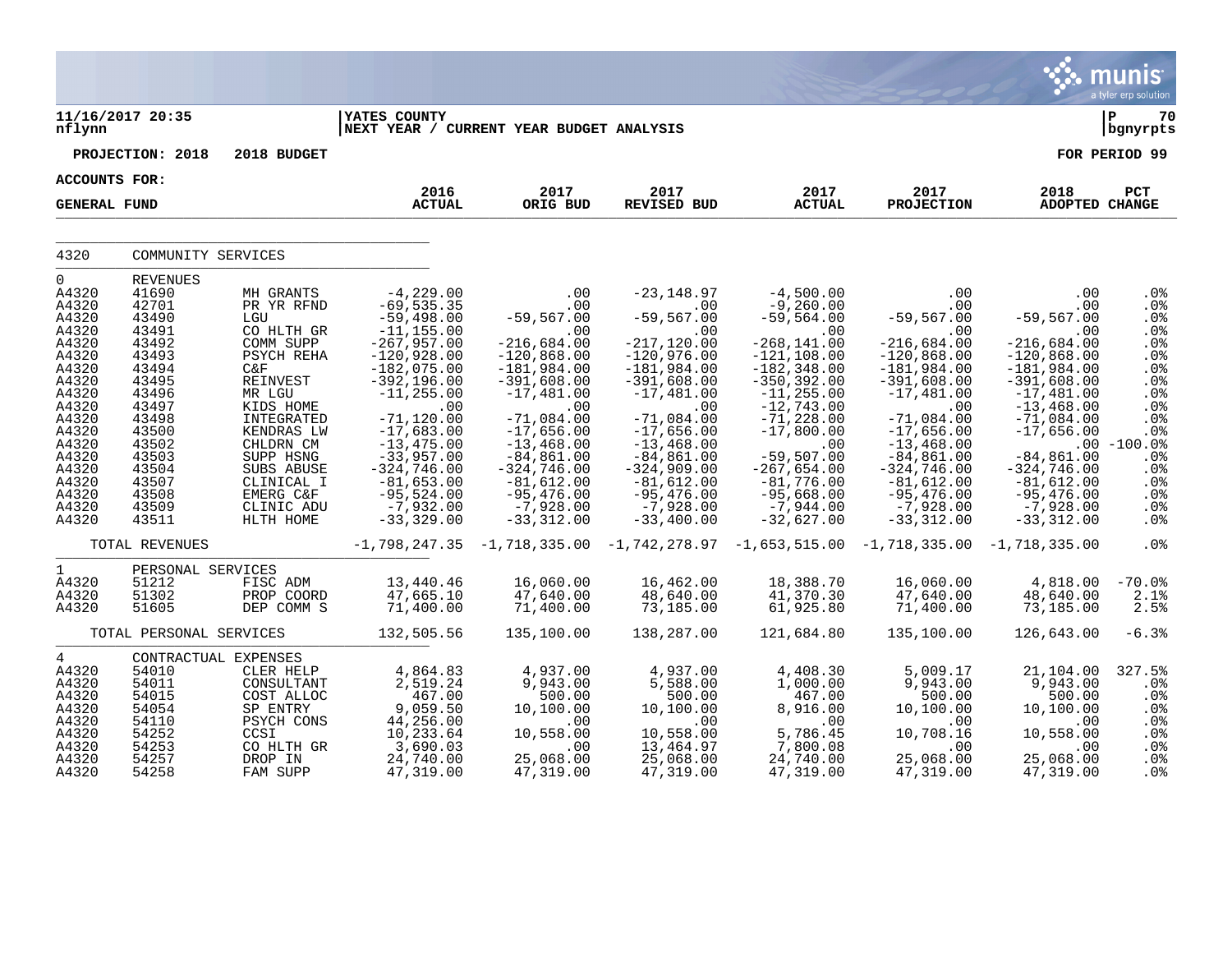

#### **11/16/2017 20:35 |YATES COUNTY |P 71 nflynn |NEXT YEAR / CURRENT YEAR BUDGET ANALYSIS |bgnyrpts**

### **PROJECTION: 2018 2018 BUDGET FOR PERIOD 99**

| <b>GENERAL FUND</b> |                          |                            | 2016<br><b>ACTUAL</b>   | 2017<br>ORIG BUD | 2017<br><b>REVISED BUD</b> | 2017<br><b>ACTUAL</b> | 2017<br><b>PROJECTION</b> | 2018<br>ADOPTED CHANGE | <b>PCT</b>      |
|---------------------|--------------------------|----------------------------|-------------------------|------------------|----------------------------|-----------------------|---------------------------|------------------------|-----------------|
| A4320               | 54260                    | HOME INTER                 | 113,578.00              | 113,926.00       | 146,620.00                 | 146,620.00            | 113,926.00                | 113,926.00             | . 0%            |
| A4320               | 54261                    | ICM-ADULT                  | 2,581.73                | 6,732.00         | 6,732.00                   | 1,034.25              | 6,732.00                  | 6,732.00               | $.0\%$          |
| A4320               | 54262                    | KENDRAS LA                 | .00                     | 16,304.00        | 16,304.00                  | 7.09                  | 16,304.00                 | 16,304.00              | $.0\%$          |
| A4320               | 54264                    | LOC-YTH                    | 29,397.00               | 29,398.00        | 29,398.00                  | 29,463.00             | 29,398.00                 | 29,398.00              | .0%             |
| A4320               | 54265                    | EMPL-ADULT                 | 638.18                  | 3,014.00         | 3,014.00                   | 3,043.32              | 5,389.82                  | 3,014.00               | $.0\%$          |
| A4320               | 54266                    | EMP-YTH                    | 6,912.90                | 7,218.00         | 7,218.00                   | 5,453.95              | 7,232.96                  | 7,218.00               | .0%             |
| A4320               | 54267                    | MICA                       | 2,456.00                | 3,352.00         | 3,352.00                   | 3,410.00              | 4,248.00                  | 3,352.00               | $.0\%$          |
| A4320               | 54268                    | OUTREACH                   | 214,983.88              | 216,171.00       | 156,039.00                 | 59,672.00             | 218,701.00                | 216, 171.00            | $.0\%$          |
| A4320               | 54270                    | RECREATN                   | 37,548.00               | 37,665.00        | 37,665.00                  | 37,665.00             | 37,665.00                 | 37,665.00              | $.0\%$          |
| A4320               | 54272                    | RESPITE                    | 26,502.74               | 30,240.00        | 30,240.00                  | 19,772.42             | 30,440.00                 | 30,240.00              | $.0\%$          |
| A4320               | 54274                    | SOCIAL                     | 59,237.00               | 58,970.00        | 58,970.00                  | 58,970.00             | 58,970.00                 | 58,970.00              | .0%             |
| A4320               | 54276                    | SUPP HSG                   | 76,346.00               | 78,541.00        | 110,528.00                 | 110,528.00            | 78,541.00                 | 78,541.00              | $.0\%$          |
| A4320               | 54277                    | VOCATION                   | 233,723.00              | 237,691.00       | 237,691.00                 | 119,037.50            | 237,691.00                | 237,691.00             | $.0\%$          |
| A4320               | 54278                    | CASE MGMT                  | $.00 \,$                | 26,578.00        | 26,578.00                  | .00                   | 26,578.00                 | 26,578.00              | .0 <sub>8</sub> |
| A4320               | 54279                    | ICM-YTH                    | 5,574.40                | 13,468.00        | 13,468.00                  | 5,430.36              | 13,637.88                 | 13,468.00              | $.0\%$          |
| A4320               | 54280                    | <b>DRUGS</b>               | 170.50                  | 1,352.00         | 1,052.00                   | .00                   | 1,352.00                  | 1,352.00               | $.0\%$          |
| A4320               | 54282                    | SUIC PREV                  | 3,648.26                | 6, 153.00        | 15,837.00                  | 3,794.23              | 6,153.00                  | 6, 153.00              | $.0\%$          |
| A4320               | 54283                    | PREV SUBS                  | 237,229.00              | 237,585.00       | 237,704.00                 | 185,100.00            | 237,585.00                | 237,585.00             | $.0\%$          |
| A4320               | 54284                    | SCHL PROG                  | 64,800.75               | 51,480.00        | 51,480.00                  | 34,360.25             | 51,480.00                 | 51,480.00              | $.0\%$          |
| A4320               | 54288                    | SUBS ABUSE                 | 87,030.00               | 87,161.00        | 87,205.00                  | 64,494.00             | 87,161.00                 | 87,161.00              | $.0\%$          |
| A4320               | 54289                    | MH CLIN TX                 | 119,989.50<br>22,885.00 | 164, 233.00      | 164,233.00                 | 164,233.00            | 164,233.00                | 164,233.00             | $.0\%$          |
| A4320               | 54293                    | CRISIS OUT                 |                         | 22,885.00        | 23,235.00                  | 23, 235.00            | 22,885.00                 | 22,885.00              | $.0\%$          |
| A4320               | 54294<br>54470           | HLTH HOME                  | 26,576.00               | 26,576.00        | 26,664.00                  | 25,891.00             | 26,576.00                 | 26,576.00              | .0 <sub>8</sub> |
| A4320<br>A4320      | 54507                    | SUPP:OFF<br>COPIER CHR     | 267.18<br>345.20        | 250.00<br>300.00 | 250.00<br>300.00           | 145.28<br>283.75      | 250.00<br>300.00          | 350.00<br>300.00       | 40.0%<br>$.0\%$ |
| A4320               | 54515                    | POSTAGE                    | 56.92                   | 100.00           | 56.00                      | 40.43                 | 100.00                    | 75.00                  | $-25.0%$        |
| A4320               | 54653                    | GASOLINE                   | .00                     | .00              | 300.00                     | 68.97                 | .00                       | 500.00                 | $.0\%$          |
| A4320               | 54660                    | TRAVEL EXP                 | .00                     | 1,100.00         | 1,100.00                   | 30.78                 | 1,100.00                  | 1,100.00               | .0%             |
| A4320               | 54682                    | TEL/FAX                    | 118.15                  | 400.00           | 400.00                     | 98.90                 | 400.00                    | 400.00                 | $.0\%$          |
| A4320               | 54907                    | <b>DUES</b>                | 1,464.00                | 1,464.00         | 1,508.00                   | 1,508.00              | 1,464.00                  | 1,554.00               | 6.1%            |
| A4320               | 54916                    | PUBLICATN                  | 267.05                  | 300.00           | 300.00                     | 291.21                | 300.00                    | 300.00                 | $.0\%$          |
|                     |                          |                            |                         |                  |                            |                       |                           |                        |                 |
|                     |                          | TOTAL CONTRACTUAL EXPENSES | 1,521,475.58            | 1,589,032.00     | 1,612,975.97               | 1,204,118.52          | 1,595,440.99              | 1,605,864.00           | 1.1%            |
| 8                   | EMPLOYEE BENEFITS        |                            |                         |                  |                            |                       |                           |                        |                 |
| A4320               | 58100                    | FICA/MED                   | 10,137.05               | 10,336.00        | 10,579.00                  | 9,309.00              | 10,336.00                 | 9,689.00               | $-6.3%$         |
|                     |                          |                            |                         |                  |                            |                       |                           |                        |                 |
|                     | TOTAL EMPLOYEE BENEFITS  |                            | 10,137.05               | 10,336.00        | 10,579.00                  | 9,309.00              | 10,336.00                 | 9,689.00               | $-6.3%$         |
|                     | TOTAL COMMUNITY SERVICES |                            | $-134, 129.16$          | 16,133.00        | 19,563.00                  | $-318, 402.68$        | 22,541.99                 | 23,861.00              | 47.9%           |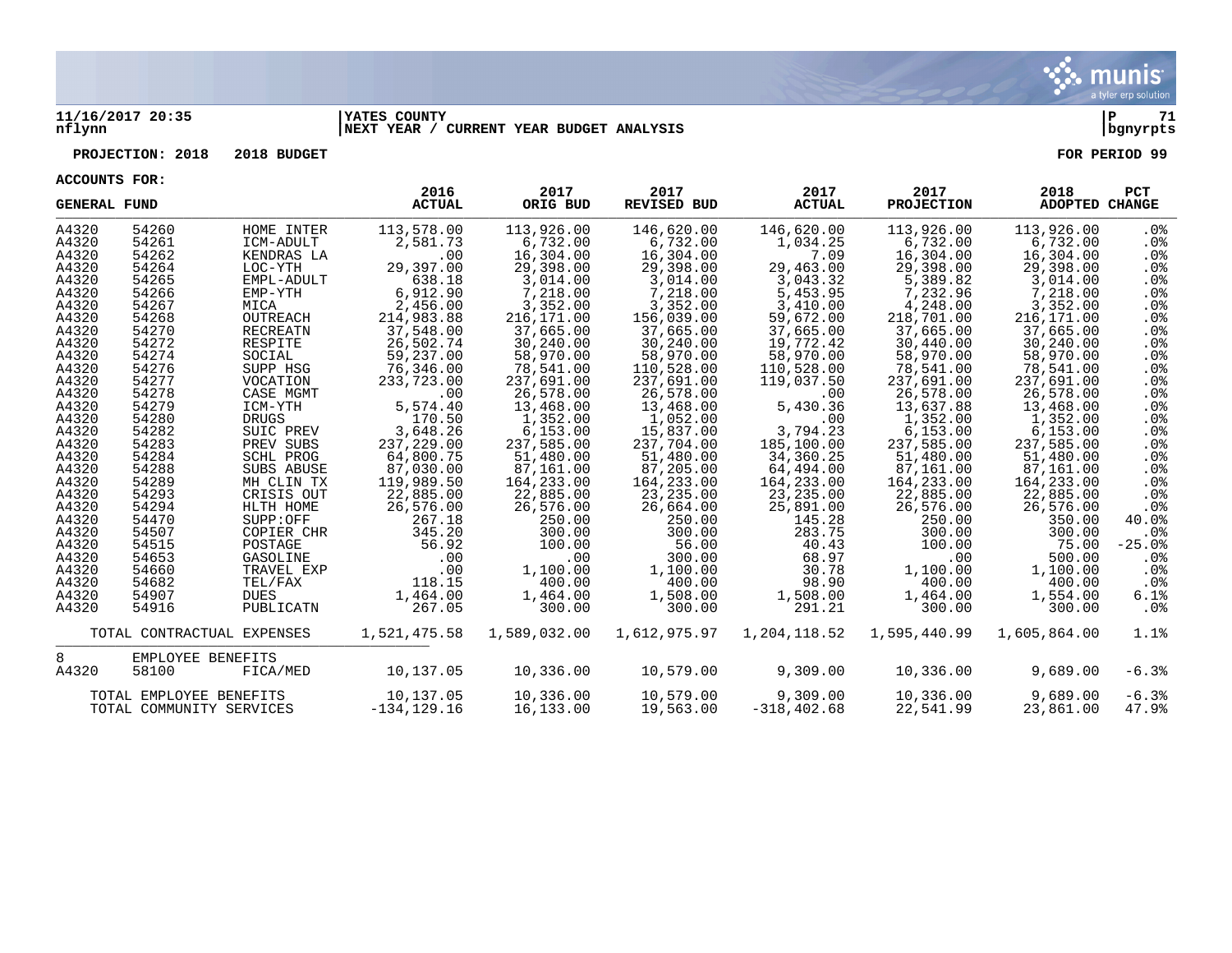|                                                            |                                         |                                                             |                      |                            |                       |                           |                        | <b>munis</b><br>a tyler erp solution |  |
|------------------------------------------------------------|-----------------------------------------|-------------------------------------------------------------|----------------------|----------------------------|-----------------------|---------------------------|------------------------|--------------------------------------|--|
| nflynn                                                     | 11/16/2017 20:35                        | YATES COUNTY<br>CURRENT YEAR BUDGET ANALYSIS<br>NEXT YEAR / |                      |                            |                       |                           |                        | 72<br>P<br>  bgnyrpts                |  |
|                                                            | PROJECTION: 2018<br>2018 BUDGET         |                                                             |                      |                            |                       |                           | FOR PERIOD 99          |                                      |  |
| ACCOUNTS FOR:<br><b>GENERAL FUND</b>                       |                                         | 2016<br><b>ACTUAL</b>                                       | 2017<br>ORIG BUD     | 2017<br><b>REVISED BUD</b> | 2017<br><b>ACTUAL</b> | 2017<br><b>PROJECTION</b> | 2018<br><b>ADOPTED</b> | <b>PCT</b><br><b>CHANGE</b>          |  |
| 4330                                                       | CS SCHOOL BASED COUNSELOR               |                                                             |                      |                            |                       |                           |                        |                                      |  |
| 4<br>A4330                                                 | CONTRACTUAL<br>EXPENSES<br>54251<br>ARC | .00                                                         | 5,000.00             | 5,000.00                   | .00                   | 5,000.00                  | 5,000.00               | $.0\%$                               |  |
| TOTAL CONTRACTUAL EXPENSES<br>TOTAL CS SCHOOL BASED COUNSE |                                         | .00<br>.00                                                  | 5,000.00<br>5,000.00 | 5,000.00<br>5,000.00       | .00<br>.00            | 5,000.00<br>5,000.00      | 5,000.00<br>5,000.00   | $.0\%$<br>.0%                        |  |

 $\bullet$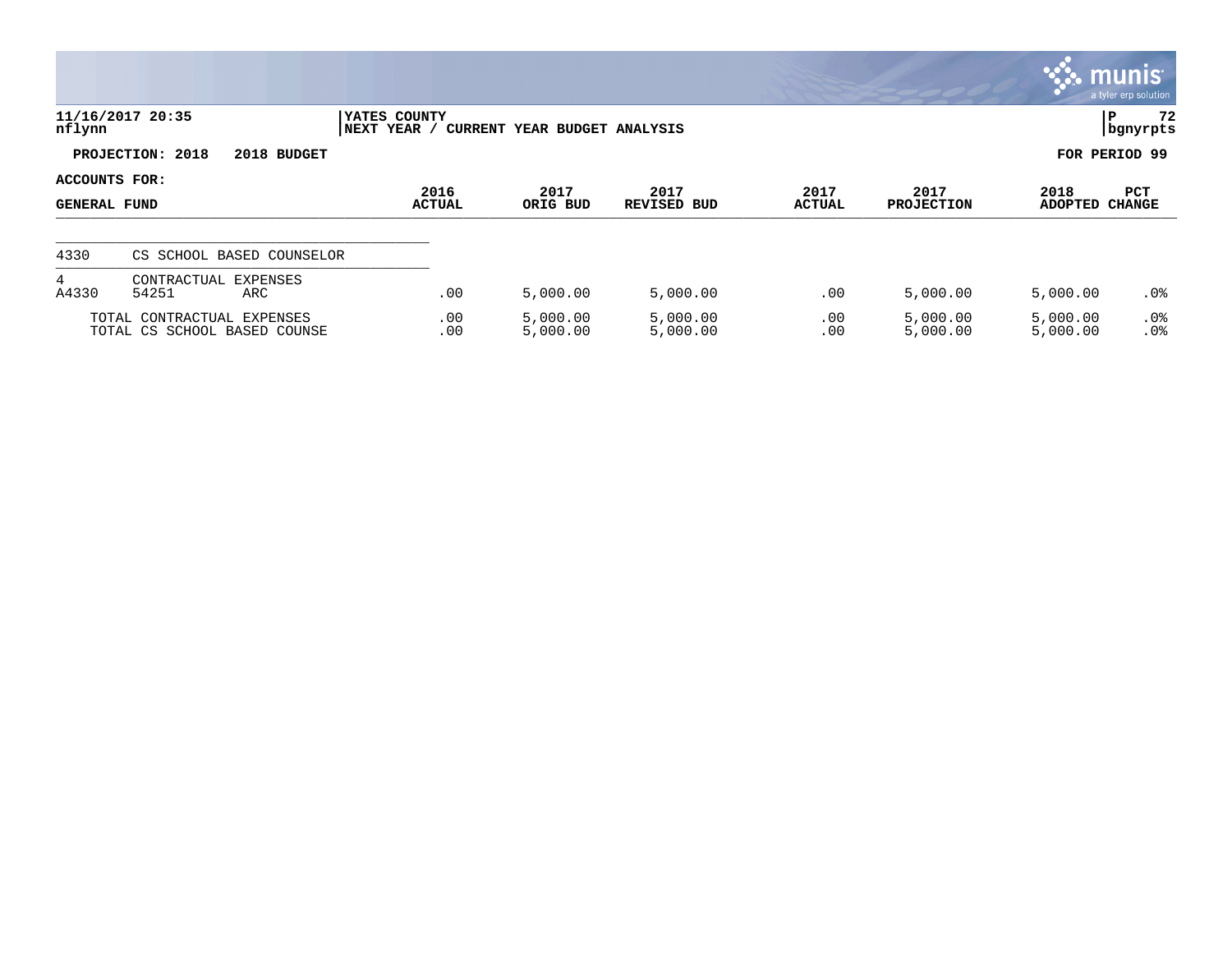|                                      |                                               |                             |                              |                            |                       |                           |                        | <b>munis</b><br>a tyler erp solution |
|--------------------------------------|-----------------------------------------------|-----------------------------|------------------------------|----------------------------|-----------------------|---------------------------|------------------------|--------------------------------------|
| nflynn                               | 11/16/2017 20:35                              | YATES COUNTY<br>NEXT YEAR / | CURRENT YEAR BUDGET ANALYSIS |                            |                       |                           |                        | 73<br>l P<br>  bgnyrpts              |
|                                      | PROJECTION: 2018<br>2018 BUDGET               |                             |                              |                            |                       |                           |                        | FOR PERIOD 99                        |
| ACCOUNTS FOR:<br><b>GENERAL FUND</b> |                                               | 2016<br><b>ACTUAL</b>       | 2017<br>ORIG BUD             | 2017<br><b>REVISED BUD</b> | 2017<br><b>ACTUAL</b> | 2017<br><b>PROJECTION</b> | 2018<br><b>ADOPTED</b> | PCT<br><b>CHANGE</b>                 |
| 4540                                 | AMBULANCE                                     |                             |                              |                            |                       |                           |                        |                                      |
| 4<br>A4540                           | CONTRACTUAL EXPENSES<br>54219<br>MERCY FLGT   | .00                         | .00                          | .00                        | .00                   | .00                       | 2,500.00               | $.0\%$                               |
|                                      | TOTAL CONTRACTUAL EXPENSES<br>TOTAL AMBULANCE | .00<br>.00                  | .00<br>.00                   | .00<br>.00                 | .00<br>.00            | .00<br>.00                | 2,500.00<br>2,500.00   | $.0\%$<br>.0%                        |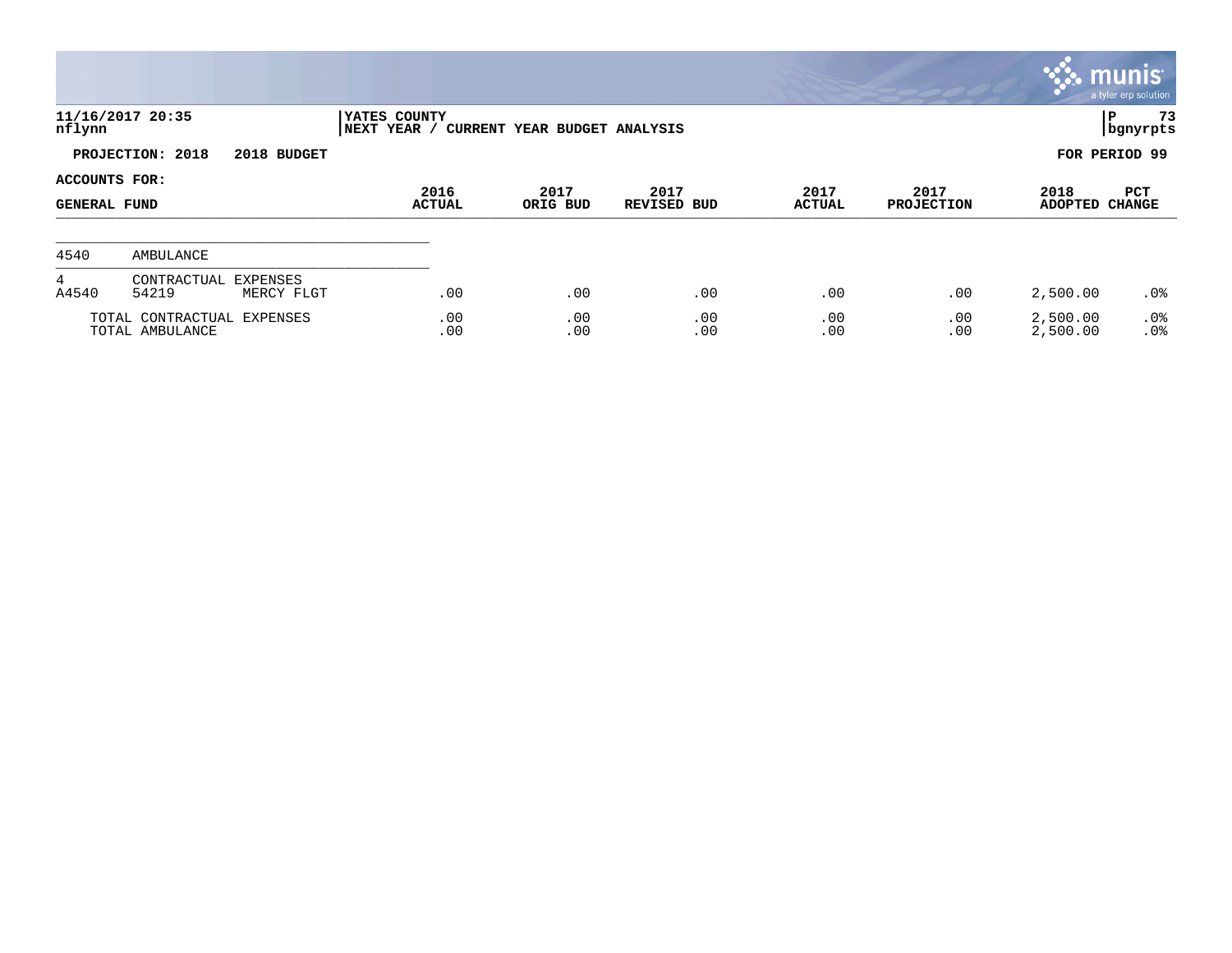|                                                                                                                                                                                                           |                                                                                                                                                                                                                |                                                                                                                                                                                                                                                    |                                                                                                                                                                                                                                                                                     |                                                                                                                                                                                                                                                                   |                                                                                                                                                                                                                                                                          |                                                                                                                                                                                                                                                                                    |                                                                                                                                                                                                                                                                                          |                                                                                                                                                                                                                                                     | munis <sup>®</sup><br>a tyler erp solution                                                                                                                                                       |
|-----------------------------------------------------------------------------------------------------------------------------------------------------------------------------------------------------------|----------------------------------------------------------------------------------------------------------------------------------------------------------------------------------------------------------------|----------------------------------------------------------------------------------------------------------------------------------------------------------------------------------------------------------------------------------------------------|-------------------------------------------------------------------------------------------------------------------------------------------------------------------------------------------------------------------------------------------------------------------------------------|-------------------------------------------------------------------------------------------------------------------------------------------------------------------------------------------------------------------------------------------------------------------|--------------------------------------------------------------------------------------------------------------------------------------------------------------------------------------------------------------------------------------------------------------------------|------------------------------------------------------------------------------------------------------------------------------------------------------------------------------------------------------------------------------------------------------------------------------------|------------------------------------------------------------------------------------------------------------------------------------------------------------------------------------------------------------------------------------------------------------------------------------------|-----------------------------------------------------------------------------------------------------------------------------------------------------------------------------------------------------------------------------------------------------|--------------------------------------------------------------------------------------------------------------------------------------------------------------------------------------------------|
| nflynn                                                                                                                                                                                                    | 11/16/2017 20:35                                                                                                                                                                                               |                                                                                                                                                                                                                                                    | <b>YATES COUNTY</b><br>NEXT YEAR / CURRENT YEAR BUDGET ANALYSIS                                                                                                                                                                                                                     |                                                                                                                                                                                                                                                                   |                                                                                                                                                                                                                                                                          |                                                                                                                                                                                                                                                                                    |                                                                                                                                                                                                                                                                                          |                                                                                                                                                                                                                                                     | l P<br>74<br>  bgnyrpts                                                                                                                                                                          |
|                                                                                                                                                                                                           | PROJECTION: 2018                                                                                                                                                                                               | 2018 BUDGET                                                                                                                                                                                                                                        |                                                                                                                                                                                                                                                                                     |                                                                                                                                                                                                                                                                   |                                                                                                                                                                                                                                                                          |                                                                                                                                                                                                                                                                                    |                                                                                                                                                                                                                                                                                          |                                                                                                                                                                                                                                                     | FOR PERIOD 99                                                                                                                                                                                    |
| ACCOUNTS FOR:                                                                                                                                                                                             |                                                                                                                                                                                                                |                                                                                                                                                                                                                                                    |                                                                                                                                                                                                                                                                                     |                                                                                                                                                                                                                                                                   |                                                                                                                                                                                                                                                                          |                                                                                                                                                                                                                                                                                    |                                                                                                                                                                                                                                                                                          |                                                                                                                                                                                                                                                     |                                                                                                                                                                                                  |
| <b>GENERAL FUND</b>                                                                                                                                                                                       |                                                                                                                                                                                                                |                                                                                                                                                                                                                                                    | 2016<br><b>ACTUAL</b>                                                                                                                                                                                                                                                               | 2017<br>ORIG BUD                                                                                                                                                                                                                                                  | 2017<br><b>REVISED BUD</b>                                                                                                                                                                                                                                               | 2017<br><b>ACTUAL</b>                                                                                                                                                                                                                                                              | 2017<br><b>PROJECTION</b>                                                                                                                                                                                                                                                                | 2018<br>ADOPTED CHANGE                                                                                                                                                                                                                              | PCT                                                                                                                                                                                              |
| 6010                                                                                                                                                                                                      |                                                                                                                                                                                                                | SOC SERVCS ADMINISTRATION                                                                                                                                                                                                                          |                                                                                                                                                                                                                                                                                     |                                                                                                                                                                                                                                                                   |                                                                                                                                                                                                                                                                          |                                                                                                                                                                                                                                                                                    |                                                                                                                                                                                                                                                                                          |                                                                                                                                                                                                                                                     |                                                                                                                                                                                                  |
| $\mathbf 0$<br>A6010<br>A6010<br>A6010<br>A6010<br>A6010<br>A6010<br>A6010<br>A6010<br>A6010                                                                                                              | <b>REVENUES</b><br>41810<br>41811<br>42701<br>43610<br>43654<br>44089<br>44610<br>44615<br>44655                                                                                                               | REPAY ADM<br>INCENTIVES<br>PR YR RFND<br>SS ADM<br>CH CARE RE<br>OTHER FED<br>SS ADM<br>FFFS<br>DAY CARE                                                                                                                                           | $-10,796.36$<br>$-22, 332.19$<br>$-287,516.00$<br>$-1, 314, 445.00$<br>$-27,004.00$<br>$-33,735.00$<br>$-1, 226, 845.00$<br>$-333,817.00$<br>$-76, 327.00$                                                                                                                          | $-9,100.00$<br>$-24,700.00$<br>.00<br>$-830,000.00$<br>$-30,000.00$<br>.00<br>$-1, 200, 000.00$<br>$-377,000.00$<br>$-67,746.00$                                                                                                                                  | $-9,100.00$<br>$-24,700.00$<br>.00<br>$-842,500.00$<br>$-30,000.00$<br>.00<br>$-1, 207, 764.00$<br>$-377,000.00$<br>$-67,746.00$                                                                                                                                         | $-11, 254.98$<br>$-15, 393.11$<br>.00<br>$-702, 228.00$<br>$-18, 779.00$<br>.00<br>$-908, 292.00$<br>$-379, 313.00$<br>$-48,326.00$                                                                                                                                                | $-9,100.00$<br>$-24,700.00$<br>.00<br>$-830,000.00$<br>$-30,000.00$<br>.00<br>$-1, 200, 000.00$<br>$-377,000.00$<br>$-67,746.00$                                                                                                                                                         | $-14,000.00$<br>$-15,000.00$<br>.00<br>$-861,969.00$<br>$-30,000.00$<br>.00<br>$-1, 201, 969.00$<br>$-374,000.00$<br>$-64,000.00$                                                                                                                   | 53.8%<br>$-39.3%$<br>.0%<br>3.9%<br>.0%<br>$\frac{0}{28}$<br>$-0.8%$<br>$-5.5%$                                                                                                                  |
|                                                                                                                                                                                                           | TOTAL REVENUES                                                                                                                                                                                                 |                                                                                                                                                                                                                                                    |                                                                                                                                                                                                                                                                                     | $-3,332,817.55$ $-2,538,546.00$ $-2,558,810.00$ $-2,083,586.09$                                                                                                                                                                                                   |                                                                                                                                                                                                                                                                          |                                                                                                                                                                                                                                                                                    | $-2,538,546.00 -2,560,938.00$                                                                                                                                                                                                                                                            |                                                                                                                                                                                                                                                     | .9%                                                                                                                                                                                              |
| $\mathbf{1}$<br>A6010<br>A6010<br>A6010<br>A6010<br>A6010<br>A6010<br>A6010<br>A6010<br>A6010<br>A6010<br>A6010<br>A6010<br>A6010<br>A6010<br>A6010<br>A6010<br>A6010<br>A6010<br>A6010<br>A6010<br>A6010 | PERSONAL SERVICES<br>51052<br>51102<br>51125<br>51200<br>51201<br>51202<br>51203<br>51212<br>51220<br>51247<br>51270<br>51271<br>51290<br>51301<br>51351<br>51352<br>51353<br>51354<br>51355<br>51356<br>51357 | COMMISS-DS<br>DIR SERV<br>DIR INC MA<br>ACCT CL TY<br>ACT<br>ACT<br>ACT<br>FISC ADM<br>CLERK<br>REC/TYPIST<br>SR ACT<br>SR ACT<br>TYPIST<br>E&T SUPERV<br>CASE SUPER<br>CASE WORK<br>CASE WORK<br>CASE WORK<br>CASE WORK<br>CASE WORK<br>CASE WORK | 64,947.00<br>57,370.00<br>$\frac{57}{37}$ , 370.00<br>36, 302.56<br>32,997.63<br>.00<br>.00<br>45,693.32<br>27,060.60<br>32, 337.94<br>37, 124.64<br>25,902.24<br>32,672.99<br>55,636.85<br>57,002.40<br>44,932.77<br>49,201.18<br>39,561.07<br>48,491.61<br>46,320.34<br>47,240.14 | 64,946.00<br>57,370.00<br>57,370.00<br>36,164.00<br>33,416.00<br>.00<br>.00<br>45,519.00<br>29,574.00<br>32,214.00<br>36,868.00<br>32,762.00<br>33,179.00<br>49,157.00<br>56,784.00<br>49,013.00<br>49,317.00<br>45,846.00<br>49,013.00<br>47,222.00<br>48,108.00 | 66,570.00<br>58,804.00<br>58,804.00<br>36,460.69<br>33,925.00<br>27,322.80<br>31,179.00<br>46, 210.00<br>2,251.20<br>32,706.00<br>38,457.00<br>33, 253.00<br>.00<br>51,068.00<br>57,640.00<br>49,741.00<br>50,050.00<br>46,538.00<br>49,741.00<br>46,699.64<br>48,836.00 | 56, 328.43<br>49, 757.20<br>$49,757.22$<br>$28,873.43$<br>28,705.60<br>24,072.44<br>19,588.80<br>$39,100.67$<br>2,251.20<br>27,673.86<br>32,386.75<br>28,086.69<br>.00<br>42,935.22<br>48,771.88<br>42,088.23<br>42,252.07<br>39, 377.85<br>42,088.22<br>35, 122. 11<br>41, 225.83 | 64,946.00<br>57,370.00<br>$\frac{57}{37}$ , 370.00<br>36, 164.00<br>33, 416.00<br>.00<br>.00<br>45, 519.00<br>29, 574.00<br>32, 214.00<br>36,868.00<br>32,762.00<br>33,179.00<br>49,157.00<br>56,784.00<br>49,013.00<br>49, 317.00<br>45,846.00<br>49,013.00<br>47, 222.00<br>48, 108.00 | 66,570.00<br>58,804.00<br>58,804.00<br>37,582.00<br>34,732.00<br>32,558.00<br>32,139.00<br>47,320.00<br>33,489.00<br>39,372.00<br>34,833.00<br>52,265.00<br>59,013.00<br>50,937.00<br>51,906.00<br>48,057.00<br>50,937.00<br>48,560.00<br>50,937.00 | 2.5%<br>2.5%<br>2.5%<br>3.9%<br>3.9%<br>.0%<br>.0%<br>4.0%<br>$.00 - 100.0%$<br>4.0%<br>6.8%<br>6.3%<br>$.00 - 100.0%$<br>6.3%<br>$3.9%$<br>$3.9%$<br>$5.2%$<br>$4.8%$<br>$3.9%$<br>2.8%<br>5.9% |
| A6010<br>A6010<br>A6010<br>A6010<br>A6010                                                                                                                                                                 | 51359<br>51360<br>51361<br>51362<br>51365                                                                                                                                                                      | CASE WORK<br>CASE WORK<br>CASE WORK<br>CASE WORK<br>CW ASST                                                                                                                                                                                        | 46, 324.57<br>39,089.84<br>49,201.13<br>49,558.17<br>42,624.06                                                                                                                                                                                                                      | 47,227.00<br>45,166.00<br>49,013.00<br>49,941.00<br>42,461.00                                                                                                                                                                                                     | 47,941.00<br>45,846.00<br>47, 152.45<br>47,280.00<br>43,098.00                                                                                                                                                                                                           | 40,445.29<br>38,686.06<br>40,380.20<br>36,396.64<br>36,467.20                                                                                                                                                                                                                      | 47,227.00<br>45,166.00<br>49,013.00<br>49,941.00<br>42,461.00                                                                                                                                                                                                                            | 50,179.00<br>48,074.00<br>46,841.00<br>51,906.00<br>44,123.00                                                                                                                                                                                       | 6.3%<br>6.4%<br>$-4.4%$<br>3.9%<br>3.9%                                                                                                                                                          |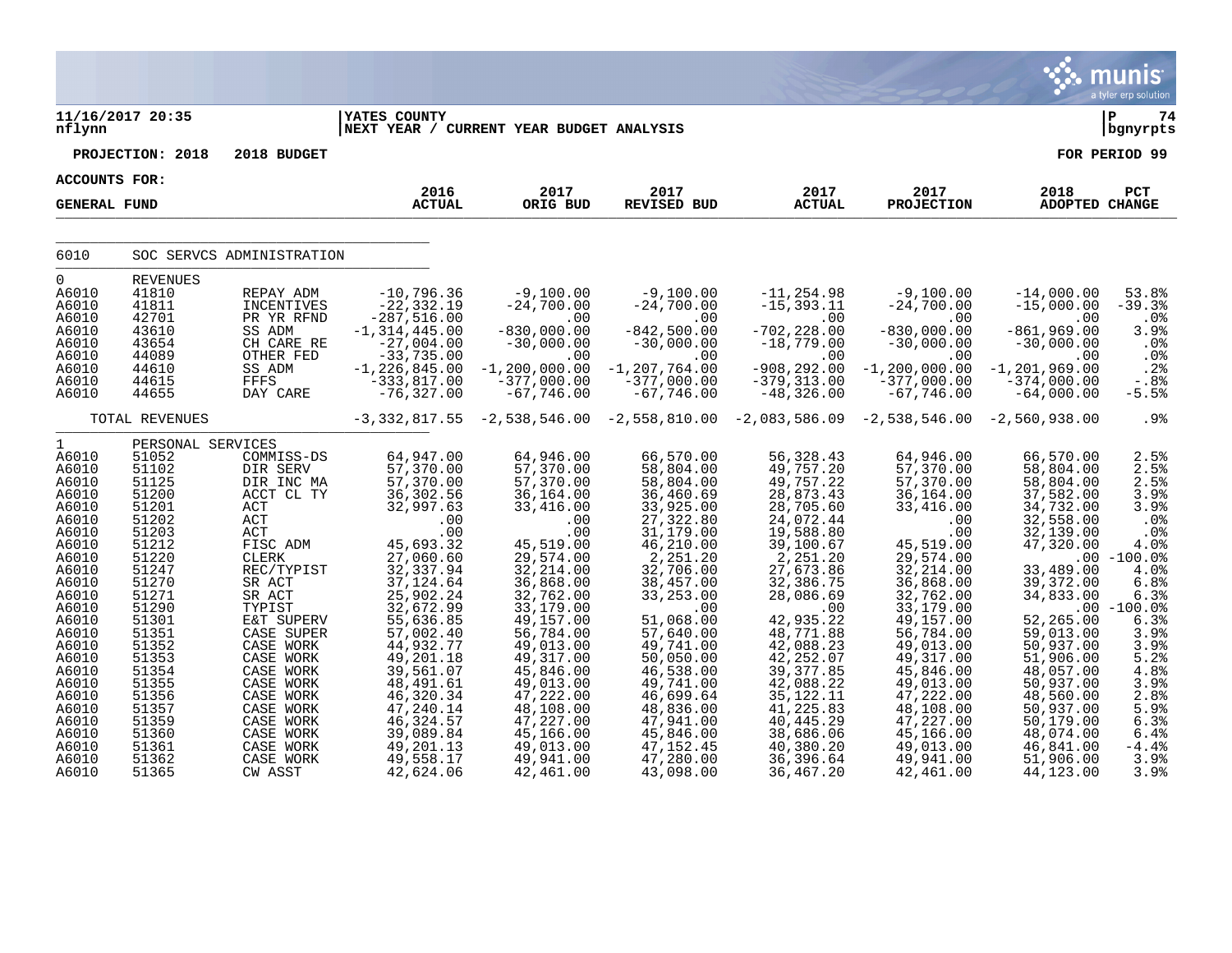

## **11/16/2017 20:35 |YATES COUNTY |P 75 nflynn |NEXT YEAR / CURRENT YEAR BUDGET ANALYSIS |bgnyrpts**

**PROJECTION: 2018 2018 BUDGET FOR PERIOD 99**

**ACCOUNTS FOR:**

| <b>GENERAL FUND</b>                                                                                                                                                                                                  |                                                                                                                                                                                                                      |                                                                                                                                                                                                                                                                                             | 2016<br><b>ACTUAL</b>                                                                                                                                                                                                                                                                                                       | 2017<br>ORIG BUD                                                                                                                                                                                                                                                                                       | 2017<br>REVISED BUD                                                                                                                                                                                                                                                                                      | 2017<br><b>ACTUAL</b>                                                                                                                                                                                                                                                                                  | 2017<br><b>PROJECTION</b>                                                                                                                                                                                                                                                                               | 2018<br>ADOPTED CHANGE                                                                                                                                                                                                                                                                                 | PCT                                                                                                                                                                                         |
|----------------------------------------------------------------------------------------------------------------------------------------------------------------------------------------------------------------------|----------------------------------------------------------------------------------------------------------------------------------------------------------------------------------------------------------------------|---------------------------------------------------------------------------------------------------------------------------------------------------------------------------------------------------------------------------------------------------------------------------------------------|-----------------------------------------------------------------------------------------------------------------------------------------------------------------------------------------------------------------------------------------------------------------------------------------------------------------------------|--------------------------------------------------------------------------------------------------------------------------------------------------------------------------------------------------------------------------------------------------------------------------------------------------------|----------------------------------------------------------------------------------------------------------------------------------------------------------------------------------------------------------------------------------------------------------------------------------------------------------|--------------------------------------------------------------------------------------------------------------------------------------------------------------------------------------------------------------------------------------------------------------------------------------------------------|---------------------------------------------------------------------------------------------------------------------------------------------------------------------------------------------------------------------------------------------------------------------------------------------------------|--------------------------------------------------------------------------------------------------------------------------------------------------------------------------------------------------------------------------------------------------------------------------------------------------------|---------------------------------------------------------------------------------------------------------------------------------------------------------------------------------------------|
| A6010<br>A6010<br>A6010<br>A6010<br>A6010<br>A6010<br>A6010<br>A6010<br>A6010<br>A6010<br>A6010<br>A6010<br>A6010<br>A6010<br>A6010<br>A6010<br>A6010<br>A6010<br>A6010<br>A6010<br>A6010<br>A6010<br>A6010<br>A6010 | 51370<br>51371<br>51372<br>51375<br>51376<br>51380<br>51381<br>51385<br>51390<br>51391<br>51392<br>51393<br>51394<br>51395<br>51396<br>51397<br>51398<br>51405<br>51410<br>51411<br>51500<br>51502<br>51504<br>51505 | PR SW EXAM<br>PR SW EXAM<br>SW EXAM<br>SR CASEWRK<br>SR CW<br>SR SW EXAM<br><b>PSW EXAMIN</b><br>SR SUPP IN<br>SW EXAM<br>SW EXAM<br>SW EXAM<br>SW EXAM<br>SW EXAM<br>SW EXAM<br>SW EXAM<br>SWE<br>SWE<br>STAFF DEV<br>SUPP INV<br>SUPP INV<br>CB CSEA<br>HOLIDAY OT<br>ON CALL<br>OVERTIME | 44,359.56<br>44,359.56<br>22,941.26<br>52,796.75<br>46,075.26<br>8,569.12<br>38,220.84<br>41,673.98<br>38,878.56<br>36, 284. 22<br>38,878.56<br>35, 370. 72<br>35, 370. 72<br>36, 284. 22<br>36, 284. 23<br>32,676.84<br>35, 370. 72<br>53, 348.40<br>36, 393.84<br>37, 111.36<br>276.49<br>353.27<br>5,093.15<br>10,214.14 | 44,190.00<br>44,190.00<br>33,860.00<br>53,968.00<br>53,611.00<br>.00<br>38,075.00<br>41,515.00<br>38,730.00<br>36,146.00<br>38,730.00<br>35,236.00<br>35,852.00<br>36,146.00<br>36,146.00<br>33,309.00<br>35,236.00<br>53,144.00<br>36,622.00<br>37,165.00<br>300.00<br>300.00<br>5,200.00<br>4,000.00 | 44,845.00<br>44,845.00<br>34,370.00<br>54,785.00<br>54,421.00<br>.00<br>41,223.00<br>42,133.00<br>39, 312.00<br>36,692.00<br>39, 312.00<br>35,763.00<br>36,392.00<br>36,692.00<br>36,692.00<br>33,806.00<br>35,763.00<br>53,945.00<br>37,176.00<br>37,729.00<br>300.00<br>300.00<br>5,200.00<br>7,635.82 | 37,945.60<br>37,945.60<br>29,059.83<br>46,345.60<br>45,981.60<br>.00<br>34,384.03<br>35,651.07<br>33,264.00<br>31,046.40<br>33,264.00<br>30,261.03<br>30,746.83<br>31,046.40<br>31,046.40<br>28,521.85<br>30,261.03<br>45,645.60<br>31,370.88<br>31,924.26<br>107.31<br>100.39<br>4,930.61<br>9,475.36 | 44,190.00<br>44,190.00<br>33,860.00<br>53,968.00<br>53,611.00<br>.00<br>38,075.00<br>41,515.00<br>38,730.00<br>36,146.00<br>38,730.00<br>35,236.00<br>35,852.00<br>36,146.00<br>36,146.00<br>33,309.00<br>35,236.00<br>53, 144.00<br>36,622.00<br>37,165.00<br>300.00<br>300.00<br>5,200.00<br>4,000.00 | 45,913.00<br>45,913.00<br>35,826.00<br>56,162.00<br>56,162.00<br>.00<br>42,204.00<br>43,136.00<br>40,249.00<br>37,564.00<br>40,249.00<br>36,614.00<br>37,564.00<br>37,564.00<br>38,340.00<br>35,354.00<br>37,058.00<br>55,452.00<br>38,623.00<br>38,623.00<br>300.00<br>300.00<br>5,200.00<br>8,000.00 | 3.9%<br>3.9%<br>5.8%<br>4.1%<br>4.8%<br>.0%<br>10.8%<br>3.9%<br>3.9%<br>3.9%<br>3.9%<br>3.9%<br>4.8%<br>3.9%<br>6.1%<br>6.1%<br>5.2%<br>4.3%<br>5.5%<br>3.9%<br>.0%<br>.0%<br>.0%<br>100.0% |
| A6010<br>A6010<br>A6010<br>A6010<br>A6010<br>A6010<br>A6010<br>A6010                                                                                                                                                 | 51506<br>51508<br>51509<br>51520<br>51645<br>51646<br>51992<br>51993                                                                                                                                                 | PHONE WORK<br>35-40 HRS<br>COMP CSEA<br>INS BO<br>DSS ATTY<br>SECRETARY<br>SIGN OFF<br>H.DED OFF                                                                                                                                                                                            | 10,539.00<br>40, 416.78<br>76.08<br>16,786.88<br>61,901.11<br>3,879.36<br>.00<br>.00                                                                                                                                                                                                                                        | 9,000.00<br>30,000.00<br>.00<br>19,326.00<br>61,901.00<br>3,750.00<br>.00<br>.00                                                                                                                                                                                                                       | 9,000.00<br>30,000.00<br>522.36<br>15,333.00<br>63,449.00<br>3,091.83<br>19,000.00<br>13,500.00                                                                                                                                                                                                          | 9,770.00<br>30, 123. 77<br>522.36<br>13,677.02<br>56,128.06<br>2,163.45<br>19,000.00<br>13,500.00                                                                                                                                                                                                      | 9,000.00<br>30,000.00<br>.00<br>19,326.00<br>61,901.00<br>3,750.00<br>.00<br>.00                                                                                                                                                                                                                        | 10,000.00<br>35,000.00<br>.00<br>14,017.00<br>68,021.00<br>.00<br>.00                                                                                                                                                                                                                                  | 11.1%<br>16.7%<br>$.0\%$<br>$-27.5%$<br>9.9%<br>$.00 - 100.0%$<br>.0 <sub>8</sub><br>.0%                                                                                                    |
|                                                                                                                                                                                                                      | TOTAL PERSONAL SERVICES                                                                                                                                                                                              |                                                                                                                                                                                                                                                                                             | 1,965,748.03                                                                                                                                                                                                                                                                                                                | 1,983,298.00                                                                                                                                                                                                                                                                                           | 2,040,801.79                                                                                                                                                                                                                                                                                             | 1,728,029.43                                                                                                                                                                                                                                                                                           | 1,983,298.00                                                                                                                                                                                                                                                                                            | 2,069,346.00                                                                                                                                                                                                                                                                                           | 4.3%                                                                                                                                                                                        |
| 2<br>A6010<br>A6010                                                                                                                                                                                                  | EOUIPMENT<br>52110<br>52115                                                                                                                                                                                          | FURNITURE<br>COMP HRDWR                                                                                                                                                                                                                                                                     | 1,041.00<br>2,792.84                                                                                                                                                                                                                                                                                                        | .00<br>5,000.00                                                                                                                                                                                                                                                                                        | 3,991.92<br>5,000.00                                                                                                                                                                                                                                                                                     | 2,794.34<br>2,904.51                                                                                                                                                                                                                                                                                   | .00<br>7,081.03                                                                                                                                                                                                                                                                                         | .00<br>5,000.00                                                                                                                                                                                                                                                                                        | $.0\%$<br>.0%                                                                                                                                                                               |
|                                                                                                                                                                                                                      | TOTAL EQUIPMENT                                                                                                                                                                                                      |                                                                                                                                                                                                                                                                                             | 3,833.84                                                                                                                                                                                                                                                                                                                    | 5,000.00                                                                                                                                                                                                                                                                                               | 8,991.92                                                                                                                                                                                                                                                                                                 | 5,698.85                                                                                                                                                                                                                                                                                               | 7,081.03                                                                                                                                                                                                                                                                                                | 5,000.00                                                                                                                                                                                                                                                                                               | .0%                                                                                                                                                                                         |
| 4<br>A6010<br>A6010                                                                                                                                                                                                  | 54004<br>54005                                                                                                                                                                                                       | CONTRACTUAL EXPENSES<br>ATTY FEES<br>AUDIT FEES                                                                                                                                                                                                                                             | 4,539.00<br>7,333.00                                                                                                                                                                                                                                                                                                        | 3,000.00<br>6,847.00                                                                                                                                                                                                                                                                                   | 3,000.00<br>6,847.00                                                                                                                                                                                                                                                                                     | 2,007.67<br>6,847.00                                                                                                                                                                                                                                                                                   | 3,000.00<br>6,847.00                                                                                                                                                                                                                                                                                    | 3,000.00<br>6,623.00                                                                                                                                                                                                                                                                                   | $.0\%$<br>$-3.3%$                                                                                                                                                                           |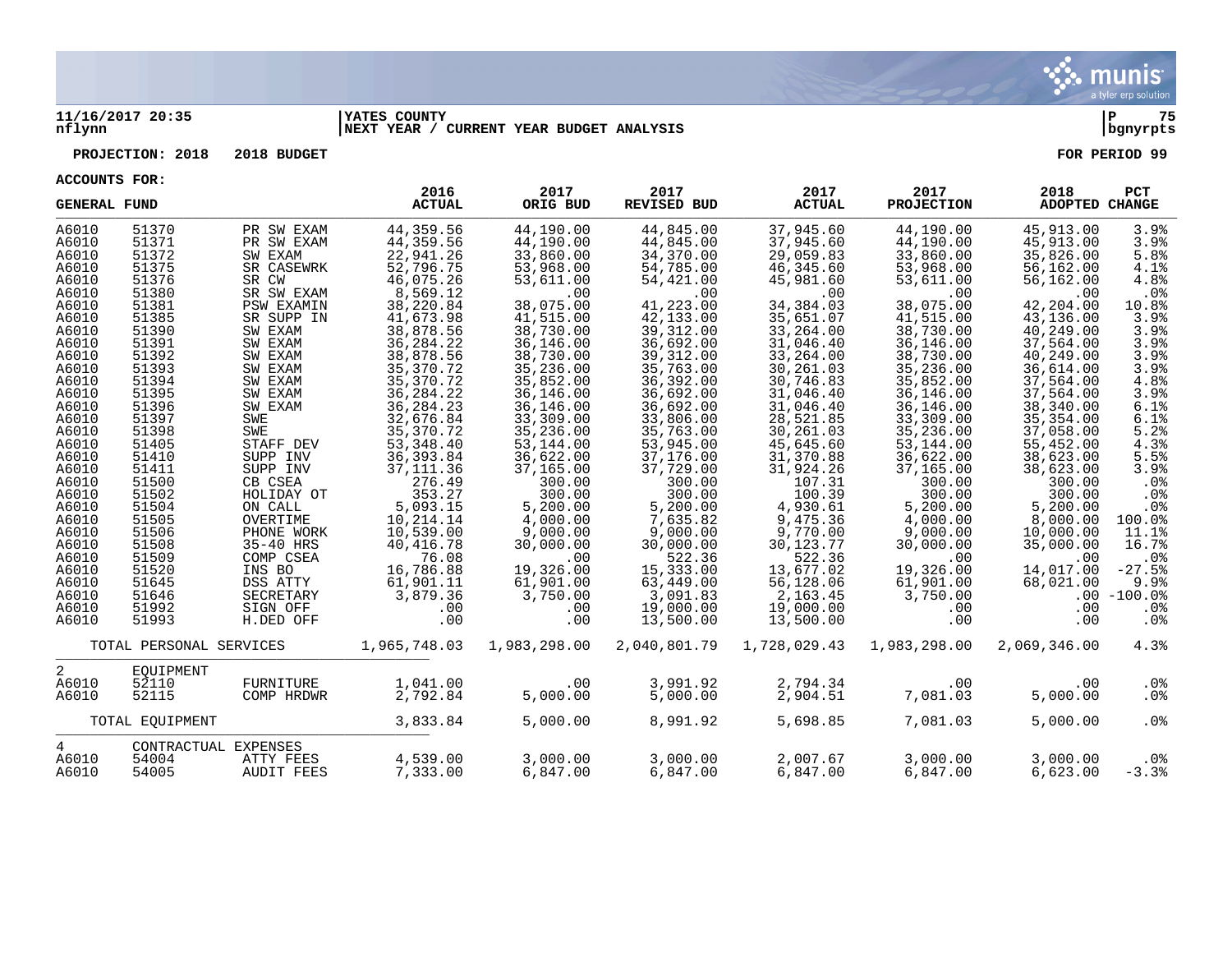

## **11/16/2017 20:35 |YATES COUNTY |P 76 nflynn |NEXT YEAR / CURRENT YEAR BUDGET ANALYSIS |bgnyrpts**

## **PROJECTION: 2018 2018 BUDGET FOR PERIOD 99**

**ACCOUNTS FOR:**

| <b>GENERAL FUND</b> |                         |                              | 2016<br><b>ACTUAL</b> | 2017<br>ORIG BUD | 2017<br><b>REVISED BUD</b> | 2017<br><b>ACTUAL</b> | 2017<br><b>PROJECTION</b> | 2018<br>ADOPTED CHANGE | <b>PCT</b>      |
|---------------------|-------------------------|------------------------------|-----------------------|------------------|----------------------------|-----------------------|---------------------------|------------------------|-----------------|
| A6010               | 54015                   | COST ALLOC                   | 5,533.00              | 5,533.00         | 5,533.00                   | 5,533.00              | 5,533.00                  | 5,994.00               | 8.3%            |
| A6010               | 54021                   | SUBSTANCE                    | 510.00                | 600.00           | 600.00                     | 250.00                | 600.00                    | 600.00                 | $.0\%$          |
| A6010               | 54027                   | MISC CONTR                   | 4, 415.97             | 4,000.00         | 16,500.00                  | 16,870.78             | 4,000.00                  | 4,000.00               | $.0\%$          |
| A6010               | 54048                   | WD CONTR                     | 2,080.43              | 7,000.00         | 7,158.80                   | 9,241.53              | 8,269.88                  | 10,000.00              | 42.9%           |
| A6010               | 54052                   | BLOOD TEST                   | 1,815.00              | 2,500.00         | 2,500.00                   | 1,430.00              | 2,500.00                  | 2,500.00               | $.0\%$          |
| A6010               | 54079                   | COMP TECH                    | 35, 413. 74           | 38,000.00        | 38,000.00                  | 35, 377.45            | 46,100.60                 | 36,622.00              | $-3.6%$         |
| A6010               | 54152                   | CONFERENCE                   | 846.00                | 900.00           | 1,458.00                   | 1,458.00              | 900.00                    | 2,000.00               | 122.2%          |
| A6010               | 54156                   | TRAINING                     | 20.00                 | 100.00           | 160.00                     | 160.00                | 100.00                    | 400.00                 | 300.0%          |
| A6010               | 54299                   | EMPL PROJ                    | 87,764.78             | 106,000.00       | 106,000.00                 | 72,916.17             | 111,305.54                | 109,030.00             | 2.9%            |
| A6010               | 54301                   | LOC CHRGBK                   | 16,453.00             | 15,000.00        | 19,603.00                  | 19,603.00             | 15,000.00                 | 20,000.00              | 33.3%           |
| A6010               | 54309                   | HEAP ADM                     | 8,701.12              | 15,465.00        | 15,465.00                  | 7,353.81              | 17,291.92                 | 16,753.00              | 8.3%            |
| A6010               | 54313                   | DOM VIOL                     | 3,889.75              | 4,750.00         | 4,750.00                   | 4,241.91              | 5,823.69                  | 4,750.00               | .0%             |
| A6010               | 54321                   | SAFE HARBR                   | 25,602.50             | 24,999.00        | 24,999.00                  | 21,106.98             | 30,628.74                 | 24,999.00              | .0 <sub>8</sub> |
| A6010               | 54322                   | CLIENT EXP                   | 211.00                | 200.00           | 1,687.12                   | 1,726.73              | 200.00                    | 3,000.00 1400.0%       |                 |
| A6010               | 54328                   | KINSHIP                      | 3,582.45              | .00              | .00                        | .00                   | .00                       | .00                    | .0%             |
| A6010               | 54329                   | PUB HLTH                     | 26, 285. 12           | 26,000.00        | 26,000.00                  | 14,730.78             | 30,228.77                 | 26,000.00              | .0%             |
| A6010               | 54337                   | LIFE SKILL                   | 32,759.42             | 33,213.00        | 33, 213.00                 | 23,582.42             | 33,286.37                 | 33,878.00              | 2.0%            |
| A6010               | 54381                   | SUMM YTH E                   | 37, 155.62            | 48,214.00        | 55,978.00                  | 55,889.51             | 48,214.00                 | 55,978.00              | 16.1%           |
| A6010               | 54384                   | CHLD REGIS                   | 25, 319.79            | 28,502.00        | 28,502.00                  | 31,063.11             | 38,637.74                 | 28,502.00              | .0 <sub>8</sub> |
| A6010               | 54408                   | EO MAINT                     | 118.13                | .00              | .00                        | .00                   | .00                       | .00                    | .0%             |
| A6010               | 54457                   | SUPP:COMP                    | 124.25                | 300.00           | 300.00                     | 79.88                 | 300.00                    | 300.00                 | .0%             |
| A6010               | 54470                   | SUPP:OFF                     | 14,031.63             | 21,000.00        | 15,914.10                  | 14,643.85             | 21,000.00                 | 21,000.00              | $.0\%$          |
| A6010               | 54507                   | COPIER CHR                   | 5,406.98              | 9,000.00         | 7,611.63                   | 4,505.10              | 9,025.69                  | 9,000.00               | .0%             |
| A6010               | 54515                   | POSTAGE                      | 8,829.16              | 12,500.00        | 10,966.42                  | 6,484.78              | 12,500.00                 | 12,500.00              | .0%             |
| A6010               | 54516                   | PRINTING                     | 1,719.98              | 1,000.00         | 1,000.00                   | 967.68                | 1,000.00                  | 1,000.00               | $.0\%$          |
| A6010               | 54653                   | GASOLINE                     | 1,923.42              | 2,500.00         | 2,500.00                   | 1,559.13              | 2,500.00                  | 2,500.00               | .0%             |
| A6010               | 54654                   | MILEAGE                      | 8,852.38              | 9,000.00         | 9,000.00                   | 6,546.70              | 9,000.00                  | 9,000.00               | .0%             |
| A6010               | 54660                   | TRAVEL EXP                   | 4,723.95              | 3,000.00         | 5,057.04                   | 5,519.44              | 3,000.00                  | 5,000.00               | 66.7%           |
| A6010               | 54661                   | VEH MAINT                    | 3,536.89              | 5,500.00         | 5,500.00                   | 1,799.30              | 5,529.76                  | 5,500.00               | .0%             |
| A6010               | 54676                   | UTIL: CELL                   | 1,280.97              | 2,000.00         | 2,000.00                   | 1,362.55              | 2,000.00                  | 2,000.00               | $.0\%$          |
| A6010               | 54682                   | TEL/FAX                      | 11,939.14             | 12,000.00        | 12,000.00                  | 9,897.70              | 13,200.00                 | 12,000.00              | .0%             |
| A6010               | 54721                   | FRAUD ACT                    | 40,626.91             | 53,480.00        | 53,480.00                  | 39,369.62             | 64,051.09                 | 54,758.00              | 2.4%            |
| A6010               | 54907                   | <b>DUES</b>                  | 1,516.00              | 1,600.00         | 1,600.00                   | 1,576.00              | 1,600.00                  | 1,600.00               | .0%             |
| A6010               | 54916                   | PUBLICATN                    | 103.72                | .00              | 109.87                     | 109.87                | .00                       | 110.00                 | $.0\%$          |
|                     |                         | TOTAL CONTRACTUAL EXPENSES   | 434,964.20            | 503,703.00       | 524,992.98                 | 425,811.45            | 553,173.79                | 530,897.00             | 5.4%            |
| 8                   | EMPLOYEE BENEFITS       |                              |                       |                  |                            |                       |                           |                        |                 |
| A6010               | 58100                   | FICA/MED                     | 142,075.23            | 151,626.00       | 147,932.05                 | 126,978.07            | 151,626.00                | 152,940.00             | .9%             |
| A6010               | 58303                   | INS-CSEA                     | 424,797.12            | 398,528.00       | 298,045.00                 | 247,529.56            | 398,528.00                | 292,876.00             | $-26.5%$        |
| A6010               | 58305                   | INS-NON UN                   | 49,025.40             | 46,979.00        | 46,979.00                  | 41,106.03             | 46,979.00                 | 50,314.00              | 7.1%            |
|                     |                         |                              |                       |                  |                            |                       |                           |                        |                 |
|                     | TOTAL EMPLOYEE BENEFITS |                              | 615,897.75            | 597,133.00       | 492,956.05                 | 415,613.66            | 597,133.00                | 496,130.00             | $-16.9%$        |
|                     |                         | TOTAL SOC SERVCS ADMINISTRAT | -312,373.73           | 550,588.00       | 508,932.74                 | 491,567.30            | 602,139.82                | 540,435.00             | $-1.8%$         |

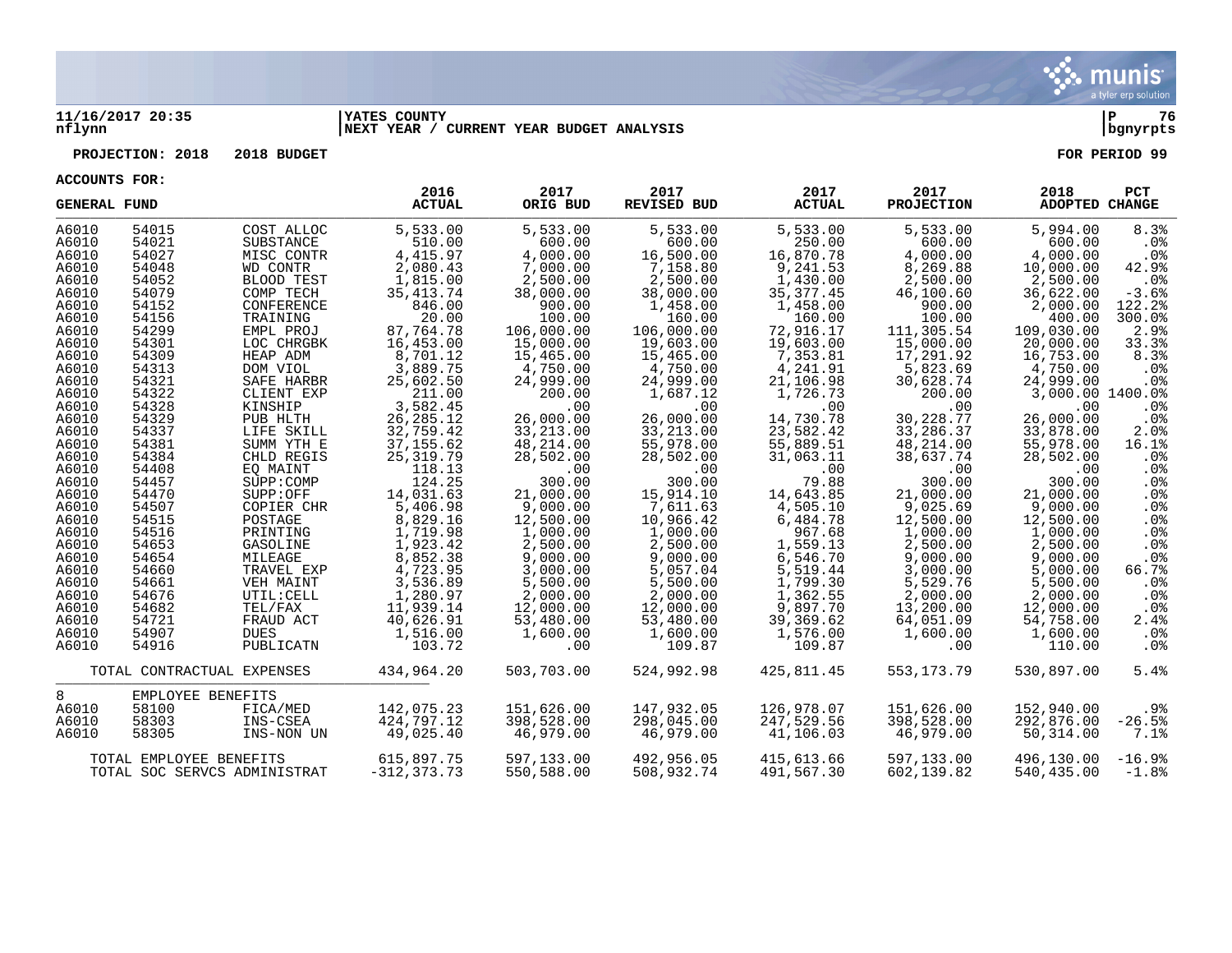|                                      |                                              |                                    |                                           |                                       |                                      |                                           |                                      |                                        | ः munis ।<br>a tyler erp solution |
|--------------------------------------|----------------------------------------------|------------------------------------|-------------------------------------------|---------------------------------------|--------------------------------------|-------------------------------------------|--------------------------------------|----------------------------------------|-----------------------------------|
| nflynn                               | 11/16/2017 20:35                             |                                    | YATES COUNTY<br> NEXT YEAR /              | CURRENT YEAR BUDGET ANALYSIS          |                                      |                                           |                                      |                                        | 77<br>ΙP<br>bgnyrpts              |
|                                      | PROJECTION: 2018                             | 2018 BUDGET                        |                                           |                                       |                                      |                                           |                                      |                                        | FOR PERIOD 99                     |
| ACCOUNTS FOR:<br><b>GENERAL FUND</b> |                                              |                                    | 2016<br><b>ACTUAL</b>                     | 2017<br>ORIG BUD                      | 2017<br><b>REVISED BUD</b>           | 2017<br><b>ACTUAL</b>                     | 2017<br><b>PROJECTION</b>            | 2018<br><b>ADOPTED</b>                 | PCT<br><b>CHANGE</b>              |
| 6055                                 | DAY CARE                                     |                                    |                                           |                                       |                                      |                                           |                                      |                                        |                                   |
| $\Omega$<br>A6055<br>A6055<br>A6055  | <b>REVENUES</b><br>42701<br>43655<br>44655   | PR YR RFND<br>DAY CARE<br>DAY CARE | $-2.34$<br>$-10, 409.00$<br>$-163,625.00$ | .00<br>$-42,525.00$<br>$-153, 300.00$ | .00<br>$-42,525.00$<br>$-153,300.00$ | $-750.82$<br>$-5,605.00$<br>$-113,334.00$ | .00<br>$-42,525.00$<br>$-153,300.00$ | .00<br>$-25, 200.00$<br>$-176, 400.00$ | $.0\%$<br>$-40.7%$<br>15.1%       |
|                                      | TOTAL REVENUES                               |                                    | $-174,036.34$                             | $-195,825.00$                         | $-195,825.00$                        | $-119,689.82$                             | $-195,825.00$                        | $-201,600.00$                          | 2.9%                              |
| 4<br>A6055                           | CONTRACTUAL<br>54303                         | EXPENSES<br>DAY CARE               | 189,073.72                                | 210,000.00                            | 210,000.00                           | 163,294.67                                | 210,000.00                           | 210,000.00                             | $.0\%$                            |
|                                      | TOTAL CONTRACTUAL EXPENSES<br>TOTAL DAY CARE |                                    | 189,073.72<br>15,037.38                   | 210,000.00<br>14,175.00               | 210,000.00<br>14,175.00              | 163,294.67<br>43,604.85                   | 210,000.00<br>14,175.00              | 210,000.00<br>8,400.00                 | $.0\%$<br>$-40.7%$                |

**CONTRACTOR**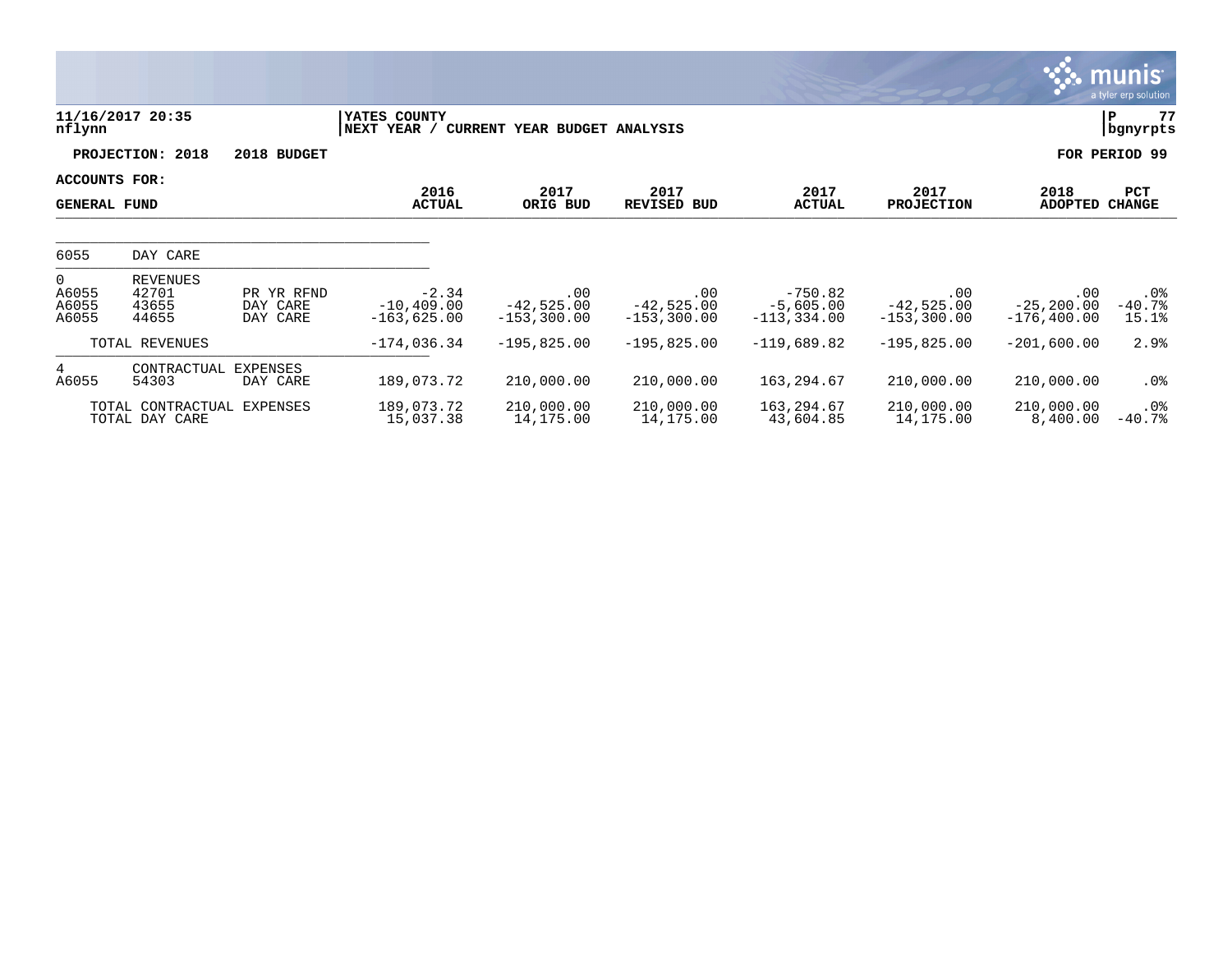|                                             |                                                            |                                                          |                                               |                                                 |                                                 |                                         |                                                 |                                                | munis <sup>.</sup><br>a tyler erp solution     |
|---------------------------------------------|------------------------------------------------------------|----------------------------------------------------------|-----------------------------------------------|-------------------------------------------------|-------------------------------------------------|-----------------------------------------|-------------------------------------------------|------------------------------------------------|------------------------------------------------|
| nflynn                                      | 11/16/2017 20:35                                           |                                                          | YATES COUNTY<br>NEXT YEAR /                   | CURRENT YEAR BUDGET ANALYSIS                    |                                                 |                                         |                                                 |                                                | 78<br>P<br>bgnyrpts                            |
|                                             | PROJECTION: 2018                                           | 2018 BUDGET                                              |                                               |                                                 |                                                 |                                         |                                                 |                                                | FOR PERIOD 99                                  |
| <b>ACCOUNTS FOR:</b><br><b>GENERAL FUND</b> |                                                            |                                                          | 2016<br><b>ACTUAL</b>                         | 2017<br>ORIG BUD                                | 2017<br>REVISED BUD                             | 2017<br><b>ACTUAL</b>                   | 2017<br><b>PROJECTION</b>                       | 2018<br><b>ADOPTED</b>                         | <b>PCT</b><br><b>CHANGE</b>                    |
| 6070                                        |                                                            | SERVICES FOR RECIPIENTS                                  |                                               |                                                 |                                                 |                                         |                                                 |                                                |                                                |
| $\overline{0}$<br>A6070<br>A6070            | <b>REVENUES</b><br>41870<br>44670                          | REPAY RECI<br>RECIPIENT                                  | $-3,605.15$<br>$-91, 304.00$                  | .00<br>$-100,000.00$                            | .00<br>$-100,000.00$                            | .00<br>$-80,715.00$                     | .00<br>$-100,000.00$                            | .00<br>$-125, 200.00$                          | $.0\%$<br>25.2%                                |
|                                             | TOTAL REVENUES                                             |                                                          | $-94,909.15$                                  | $-100,000.00$                                   | $-100,000.00$                                   | $-80,715.00$                            | $-100,000.00$                                   | $-125, 200.00$                                 | 25.2%                                          |
| 4<br>A6070<br>A6070<br>A6070<br>A6070       | CONTRACTUAL<br>54302<br>54303<br>54304<br>54318            | EXPENSES<br>COUNSEL<br>DAY CARE<br>FAM AID<br>VALIDATION | 46,609.44<br>223.11<br>113,347.50<br>1,255.00 | 55,000.00<br>1,000.00<br>110,000.00<br>1,250.00 | 55,000.00<br>1,000.00<br>110,000.00<br>1,250.00 | 51,855.43<br>545.78<br>57,103.75<br>.00 | 55,000.00<br>1,000.00<br>110,000.00<br>1,250.00 | 65,000.00<br>1,000.00<br>80,000.00<br>1,250.00 | 18.2%<br>$.0\%$<br>$-27.3%$<br>.0 <sub>8</sub> |
|                                             | TOTAL CONTRACTUAL EXPENSES<br>TOTAL SERVICES FOR RECIPIENT |                                                          | 161,435.05<br>66,525.90                       | 167,250.00<br>67,250.00                         | 167,250.00<br>67,250.00                         | 109,504.96<br>28,789.96                 | 167,250.00<br>67,250.00                         | 147,250.00<br>22,050.00                        | $-12.0%$<br>$-67.2$                            |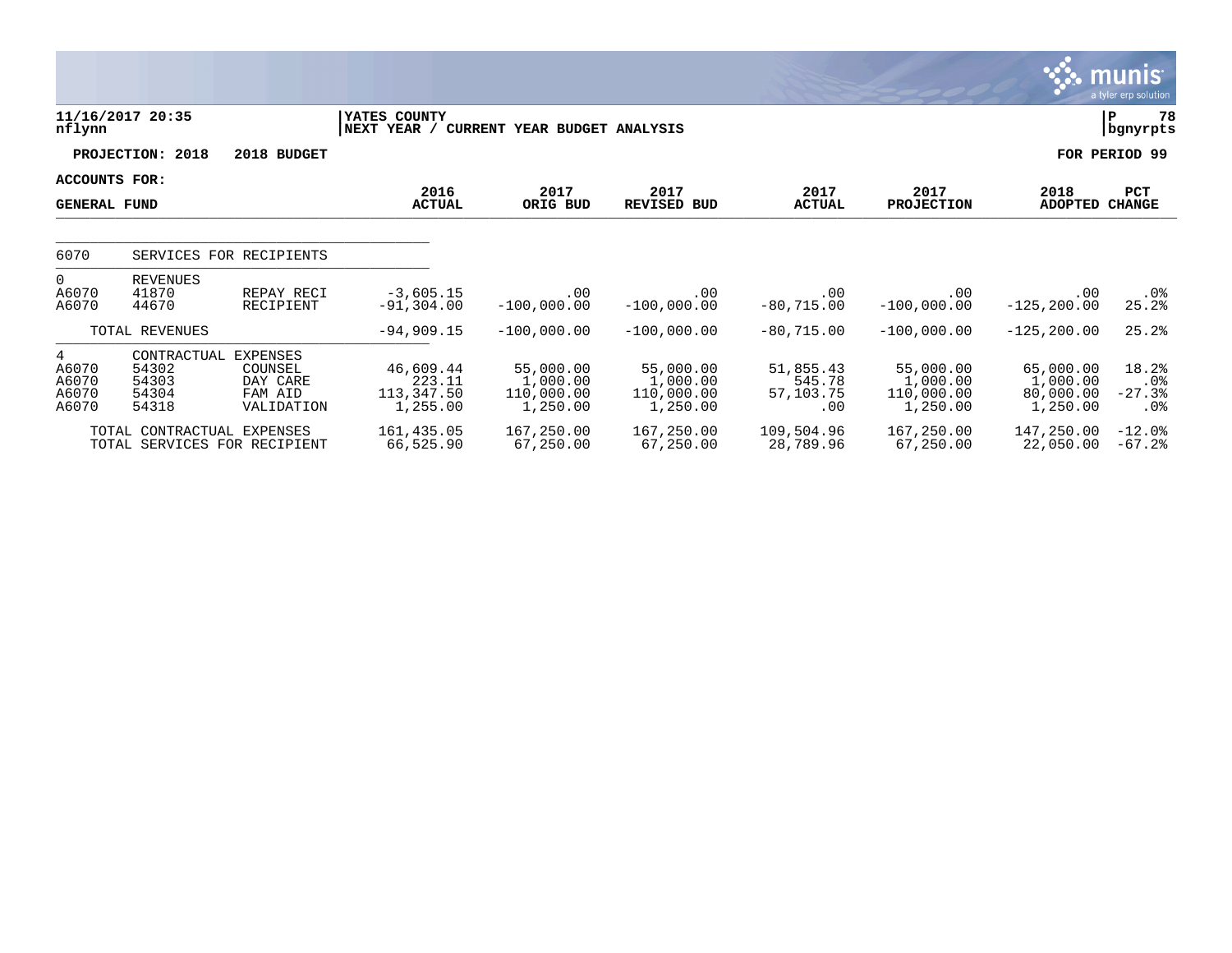|                                           |                                                        |                                       |                                         |                              |                                 |                                        |                            |                                 | munis<br>a tyler erp solution |
|-------------------------------------------|--------------------------------------------------------|---------------------------------------|-----------------------------------------|------------------------------|---------------------------------|----------------------------------------|----------------------------|---------------------------------|-------------------------------|
| nflynn                                    | 11/16/2017 20:35                                       |                                       | YATES COUNTY<br>NEXT YEAR /             | CURRENT YEAR BUDGET ANALYSIS |                                 |                                        |                            |                                 | 79<br>Р<br>  bgnyrpts         |
|                                           | PROJECTION: 2018                                       | 2018 BUDGET                           |                                         |                              |                                 |                                        |                            |                                 | FOR PERIOD 99                 |
| ACCOUNTS FOR:<br><b>GENERAL FUND</b>      |                                                        |                                       | 2016<br><b>ACTUAL</b>                   | 2017<br>ORIG BUD             | 2017<br>REVISED BUD             | 2017<br><b>ACTUAL</b>                  | 2017<br><b>PROJECTION</b>  | 2018<br><b>ADOPTED</b>          | PCT<br><b>CHANGE</b>          |
| 6101                                      | MEDICAL ASSISTANCE                                     |                                       |                                         |                              |                                 |                                        |                            |                                 |                               |
| $\overline{0}$<br>A6101<br>A6101<br>A6101 | REVENUES<br>41801<br>43601<br>44601                    | REPAY MED<br>MED ASSIST<br>MED ASSIST | $-42, 455.61$<br>20,921.00<br>18,360.00 | $-31,095.00$<br>.00<br>.00   | $-31,095.00$<br>$.00 \,$<br>.00 | $-33,899.95$<br>17,587.00<br>15,997.00 | $-31,095.00$<br>.00<br>.00 | $-30,000.00$<br>$.00 \,$<br>.00 | $-3.5%$<br>$.0\%$<br>$.0\%$   |
|                                           | TOTAL REVENUES                                         |                                       | $-3, 174.61$                            | $-31,095.00$                 | $-31,095.00$                    | $-315.95$                              | $-31,095.00$               | $-30,000.00$                    | $-3.5%$                       |
| $4^{\circ}$<br>A6101                      | CONTRACTUAL<br>54311                                   | EXPENSES<br>MED ASSIST                | 3,174.00                                | 2,500.00                     | 2,500.00                        | 253.00                                 | 2,500.00                   | 2,500.00                        | $.0\%$                        |
|                                           | TOTAL CONTRACTUAL EXPENSES<br>TOTAL MEDICAL ASSISTANCE |                                       | 3,174.00<br>$-.61$                      | 2,500.00<br>$-28,595.00$     | 2,500.00<br>$-28,595.00$        | 253.00<br>$-62.95$                     | 2,500.00<br>$-28,595.00$   | 2,500.00<br>$-27,500.00$        | $.0\%$<br>$-3.8%$             |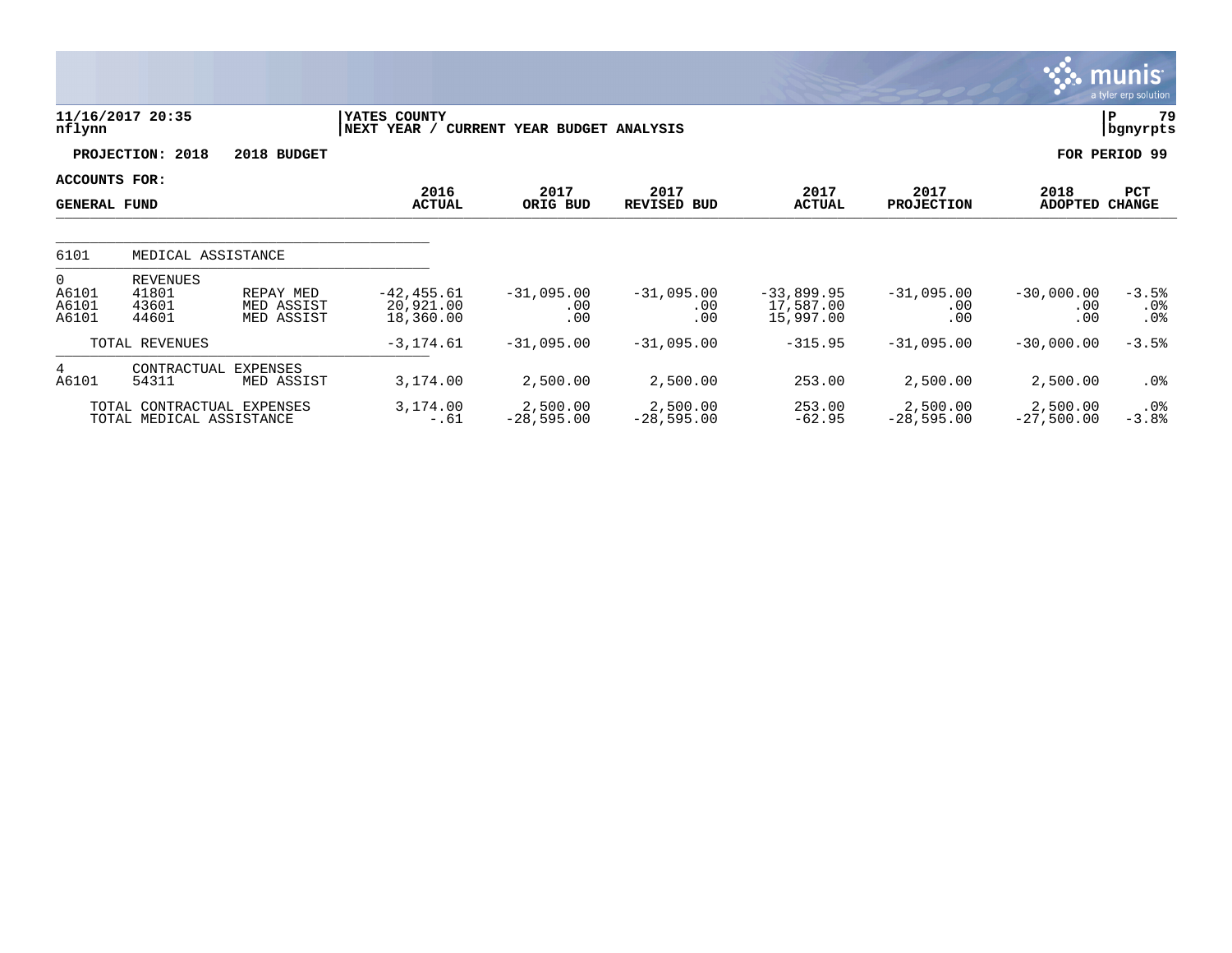|                                      |                                                            |                              |                              |                              |                              |                              |                              | ः munis $\blacksquare$<br>a tyler erp solution |
|--------------------------------------|------------------------------------------------------------|------------------------------|------------------------------|------------------------------|------------------------------|------------------------------|------------------------------|------------------------------------------------|
| nflynn                               | 11/16/2017 20:35                                           | YATES COUNTY<br> NEXT YEAR / | CURRENT YEAR BUDGET ANALYSIS |                              |                              |                              |                              | 80<br>P<br>  bgnyrpts                          |
|                                      | PROJECTION: 2018<br>2018 BUDGET                            |                              |                              |                              |                              |                              |                              | FOR PERIOD 99                                  |
| ACCOUNTS FOR:<br><b>GENERAL FUND</b> |                                                            | 2016<br><b>ACTUAL</b>        | 2017<br>ORIG BUD             | 2017<br>REVISED BUD          | 2017<br><b>ACTUAL</b>        | 2017<br><b>PROJECTION</b>    | 2018<br><b>ADOPTED</b>       | <b>PCT</b><br><b>CHANGE</b>                    |
| 6102                                 | MEDICAID MGMT INFO SYSTEM                                  |                              |                              |                              |                              |                              |                              |                                                |
| 4<br>A6102                           | CONTRACTUAL EXPENSES<br>54312<br>MMIS                      | 4,160,798.00                 | 4,264,224.00                 | 4,264,224.00                 | 3,677,016.00                 | 4,264,224.00                 | 4,200,000.00                 | $-1.5%$                                        |
|                                      | TOTAL CONTRACTUAL EXPENSES<br>TOTAL MEDICAID MGMT INFO SYS | 4,160,798.00<br>4,160,798.00 | 4,264,224.00<br>4,264,224.00 | 4,264,224.00<br>4,264,224.00 | 3,677,016.00<br>3,677,016.00 | 4,264,224.00<br>4,264,224.00 | 4,200,000.00<br>4,200,000.00 | $-1.5%$<br>$-1.5%$                             |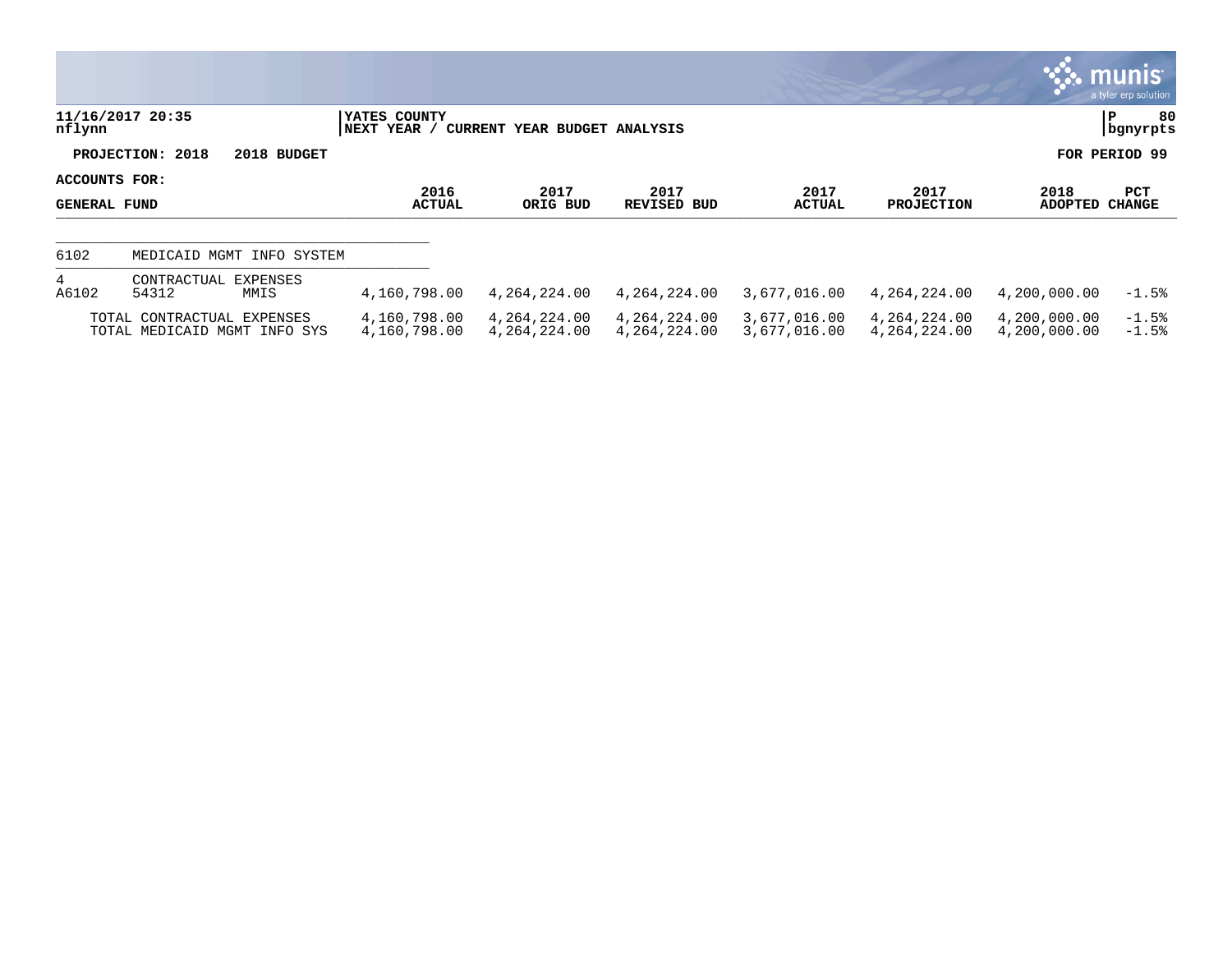|                                                             |                                                              |                                                             |                                                                                |                                                              |                                                              |                                                                |                                                              |                                                               | munis <sup>.</sup><br>a tyler erp solution |
|-------------------------------------------------------------|--------------------------------------------------------------|-------------------------------------------------------------|--------------------------------------------------------------------------------|--------------------------------------------------------------|--------------------------------------------------------------|----------------------------------------------------------------|--------------------------------------------------------------|---------------------------------------------------------------|--------------------------------------------|
| nflynn                                                      | 11/16/2017 20:35                                             |                                                             | YATES COUNTY<br>NEXT YEAR /                                                    | CURRENT YEAR BUDGET ANALYSIS                                 |                                                              |                                                                |                                                              |                                                               | 81<br>ΙP<br>bgnyrpts                       |
|                                                             | PROJECTION: 2018                                             | 2018 BUDGET                                                 |                                                                                |                                                              |                                                              |                                                                |                                                              |                                                               | FOR PERIOD 99                              |
| ACCOUNTS FOR:<br><b>GENERAL FUND</b>                        |                                                              |                                                             | 2016<br><b>ACTUAL</b>                                                          | 2017<br>ORIG BUD                                             | 2017<br><b>REVISED BUD</b>                                   | 2017<br><b>ACTUAL</b>                                          | 2017<br><b>PROJECTION</b>                                    | 2018<br><b>ADOPTED</b>                                        | PCT<br><b>CHANGE</b>                       |
| 6109                                                        | FAMILY ASSISTANCE                                            |                                                             |                                                                                |                                                              |                                                              |                                                                |                                                              |                                                               |                                            |
| $\overline{0}$<br>A6109<br>A6109<br>A6109<br>A6109<br>A6109 | <b>REVENUES</b><br>41809<br>42701<br>43609<br>44609<br>44615 | REPAY-FAM<br>PR YR RFND<br>FAM ASSIST<br>FAM ASSIST<br>FFFS | $-78,709.99$<br>$-2,019.83$<br>$-15,932.00$<br>$-599,789.00$<br>$-229, 344.00$ | $-87,538.00$<br>.00<br>.00<br>$-551,000.00$<br>$-271,000.00$ | $-87,538.00$<br>.00<br>.00<br>$-551,000.00$<br>$-271,000.00$ | $-57, 514.48$<br>.00<br>.00<br>$-362, 337.00$<br>$-22, 332.00$ | $-87,538.00$<br>.00<br>.00<br>$-551,000.00$<br>$-271,000.00$ | $-80,000.00$<br>.00<br>.00<br>$-522,920.00$<br>$-291, 242.00$ | $-8.6%$<br>.0%<br>.0%<br>$-5.1%$<br>7.5%   |
|                                                             | TOTAL REVENUES                                               |                                                             | $-925,794.82$                                                                  | $-909,538.00$                                                | $-909,538.00$                                                | $-442, 183.48$                                                 | $-909,538.00$                                                | $-894, 162.00$                                                | $-1.7%$                                    |
| 4<br>A6109                                                  | CONTRACTUAL<br>54305<br>TOTAL CONTRACTUAL EXPENSES           | <b>EXPENSES</b><br>FAM ASSIST                               | 972,811.07<br>972,811.07                                                       | 910,000.00<br>910,000.00                                     | 910,000.00<br>910,000.00                                     | 581,811.26<br>581,811.26                                       | 910,000.00<br>910,000.00                                     | 900,000.00<br>900,000.00                                      | $-1.1$ %<br>$-1.1%$                        |
|                                                             | TOTAL FAMILY ASSISTANCE                                      |                                                             | 47,016.25                                                                      | 462.00                                                       | 462.00                                                       | 139,627.78                                                     | 462.00                                                       | 5,838.00 1163.6%                                              |                                            |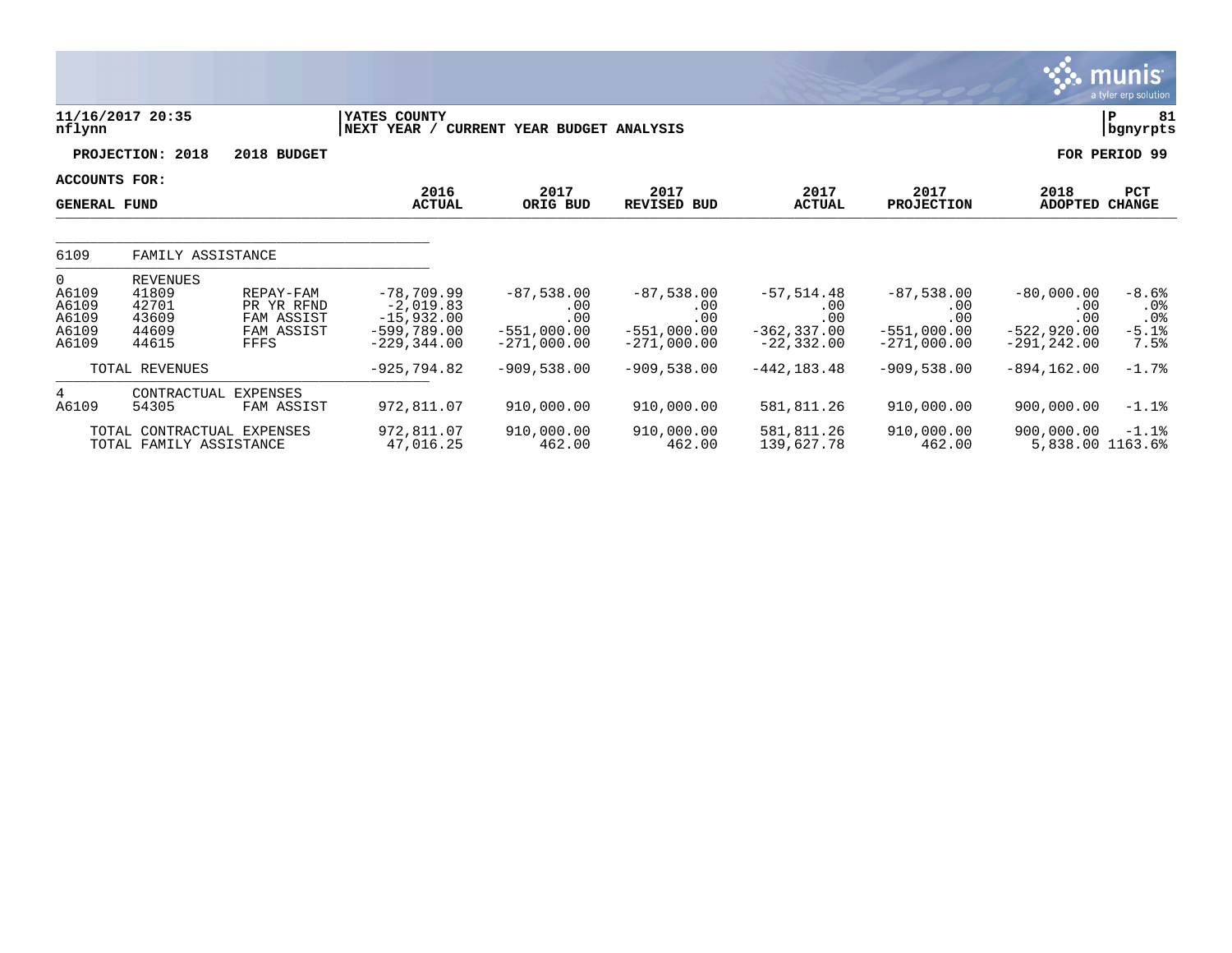|                                                |                                                               |                                                              |                                                                             |                                                                            |                                                                       |                                                        |                                                                       |                                                                      | munis<br>a tyler erp solution                    |
|------------------------------------------------|---------------------------------------------------------------|--------------------------------------------------------------|-----------------------------------------------------------------------------|----------------------------------------------------------------------------|-----------------------------------------------------------------------|--------------------------------------------------------|-----------------------------------------------------------------------|----------------------------------------------------------------------|--------------------------------------------------|
| nflynn                                         | 11/16/2017 20:35                                              |                                                              | YATES COUNTY<br>NEXT YEAR / CURRENT YEAR BUDGET ANALYSIS                    |                                                                            |                                                                       |                                                        |                                                                       |                                                                      | 82<br>P<br>bgnyrpts                              |
|                                                | PROJECTION: 2018                                              | 2018 BUDGET                                                  |                                                                             |                                                                            |                                                                       |                                                        |                                                                       |                                                                      | FOR PERIOD 99                                    |
| <b>ACCOUNTS FOR:</b><br><b>GENERAL FUND</b>    |                                                               |                                                              | 2016<br><b>ACTUAL</b>                                                       | 2017<br>ORIG BUD                                                           | 2017<br><b>REVISED BUD</b>                                            | 2017<br><b>ACTUAL</b>                                  | 2017<br><b>PROJECTION</b>                                             | 2018<br><b>ADOPTED</b>                                               | <b>PCT</b><br><b>CHANGE</b>                      |
| 6119                                           | CHILD CARE                                                    |                                                              |                                                                             |                                                                            |                                                                       |                                                        |                                                                       |                                                                      |                                                  |
| 0<br>A6119<br>A6119<br>A6119<br>A6119<br>A6119 | <b>REVENUES</b><br>41819<br>42701<br>43619<br>44619<br>44661  | REPAY CC<br>PR YR RFND<br>CHILD CARE<br>CHILD CARE<br>F&C BG | $-69,596.09$<br>$-589.96$<br>$-151, 115.00$<br>$-35,595.00$<br>$-23,732.00$ | $-97,875.00$<br>$.00 \,$<br>$-170,000.00$<br>$-14, 462.00$<br>$-16,000.00$ | $-97,875.00$<br>.00<br>$-170,000.00$<br>$-14, 462.00$<br>$-16,000.00$ | 4,687.95<br>.00<br>$-99,597.00$<br>$-16,991.00$<br>.00 | $-97,875.00$<br>.00<br>$-170,000.00$<br>$-14, 462.00$<br>$-16,000.00$ | $-12,000.00$<br>.00<br>$-165,000.00$<br>$-26,500.00$<br>$-16,000.00$ | $-87.7%$<br>$.0\%$<br>$-2.9%$<br>83.2%<br>$.0\%$ |
|                                                | TOTAL REVENUES                                                |                                                              | $-280,628.05$                                                               | $-298, 337.00$                                                             | $-298, 337.00$                                                        | $-111,900.05$                                          | $-298, 337.00$                                                        | $-219,500.00$                                                        | $-26.4%$                                         |
| 4<br>A6119                                     | CONTRACTUAL<br>54307<br>TOTAL CONTRACTUAL<br>TOTAL CHILD CARE | <b>EXPENSES</b><br><b>FOSTER</b><br>EXPENSES                 | 277,621.34<br>277,621.34<br>$-3,006.71$                                     | 300,000.00<br>300,000.00<br>1,663.00                                       | 300,000.00<br>300,000.00<br>1,663.00                                  | 145,891.49<br>145,891.49<br>33,991.44                  | 300,000.00<br>300,000.00<br>1,663.00                                  | 200,000.00<br>$200,000.00 - 33.3$<br>$-19,500.00 - 1272.6$           | $-33.3$                                          |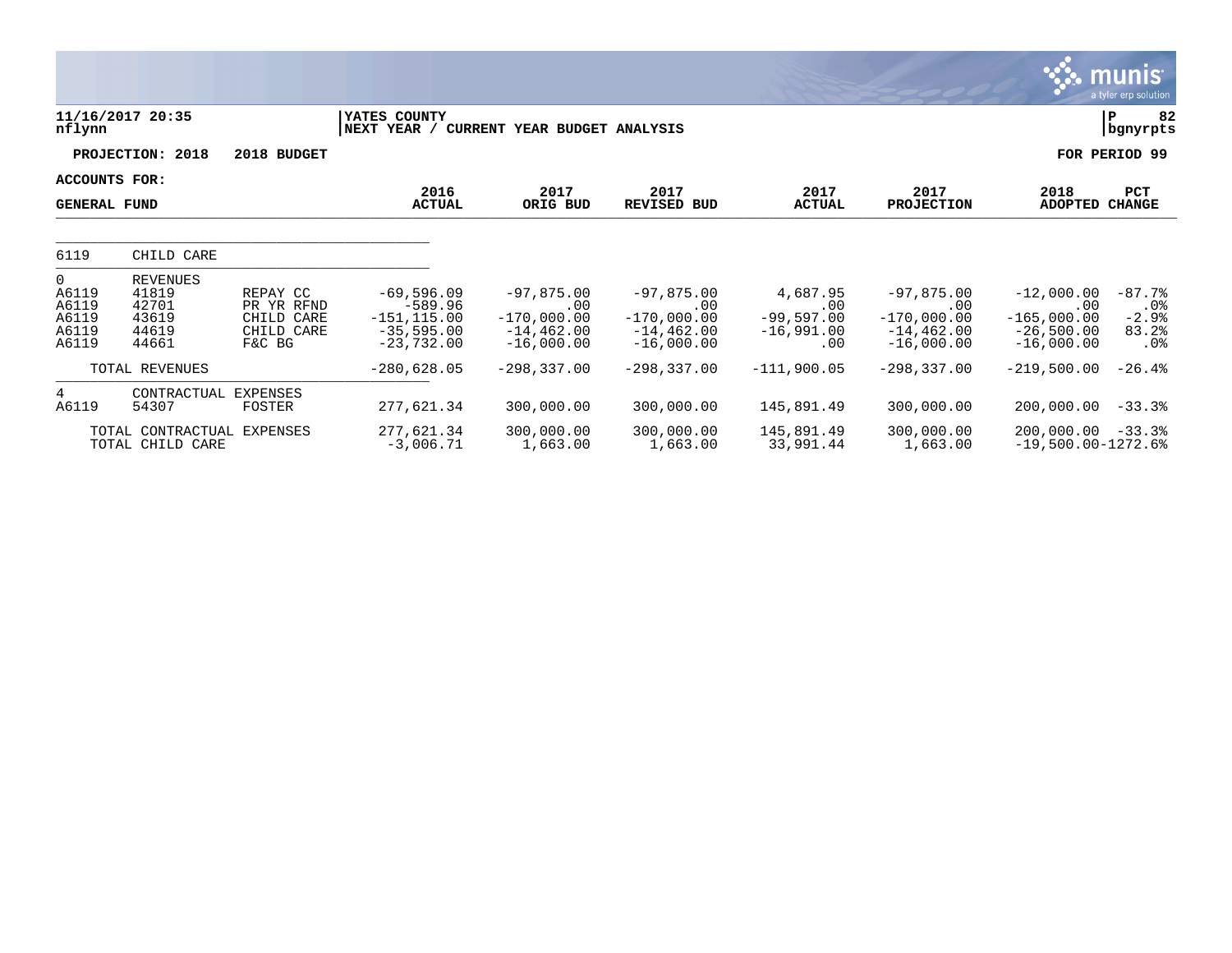|                                              |                                                            |                                              |                                                        |                                             |                                             |                                                 |                                             |                                             | <b>munis</b><br>a tyler erp solution     |
|----------------------------------------------|------------------------------------------------------------|----------------------------------------------|--------------------------------------------------------|---------------------------------------------|---------------------------------------------|-------------------------------------------------|---------------------------------------------|---------------------------------------------|------------------------------------------|
| nflynn                                       | 11/16/2017 20:35                                           |                                              | YATES COUNTY<br>NEXT YEAR /                            | CURRENT YEAR BUDGET ANALYSIS                |                                             |                                                 |                                             |                                             | 83<br>P<br>bgnyrpts                      |
|                                              | PROJECTION: 2018                                           | 2018 BUDGET                                  |                                                        |                                             |                                             |                                                 |                                             |                                             | FOR PERIOD 99                            |
| ACCOUNTS FOR:<br><b>GENERAL FUND</b>         |                                                            |                                              | 2016<br><b>ACTUAL</b>                                  | 2017<br>ORIG BUD                            | 2017<br>REVISED<br>BUD                      | 2017<br><b>ACTUAL</b>                           | 2017<br><b>PROJECTION</b>                   | 2018<br><b>ADOPTED</b>                      | PCT<br><b>CHANGE</b>                     |
| 6123                                         |                                                            | JUVENILE DELINQUENT CARE                     |                                                        |                                             |                                             |                                                 |                                             |                                             |                                          |
| $\Omega$<br>A6123<br>A6123<br>A6123<br>A6123 | <b>REVENUES</b><br>41823<br>42701<br>43623<br>44623        | REPAY JD<br>PR YR RFND<br>JD CARE<br>JD CARE | $-3,082.22$<br>$-60.00$<br>$-129, 125.00$<br>$-635.00$ | $-6, 108.00$<br>.00<br>$-240,000.00$<br>.00 | $-6, 108.00$<br>.00<br>$-240,000.00$<br>.00 | $-2,538.36$<br>.00<br>$-84,570.00$<br>$-464.00$ | $-6, 108.00$<br>.00<br>$-240,000.00$<br>.00 | $-3,000.00$<br>.00<br>$-136, 400.00$<br>.00 | $-50.9%$<br>$.0\%$<br>$-43.2%$<br>$.0\%$ |
|                                              | TOTAL REVENUES                                             |                                              | $-132,902.22$                                          | $-246, 108.00$                              | $-246, 108.00$                              | $-87,572.36$                                    | $-246, 108.00$                              | $-139, 400.00$                              | $-43.4%$                                 |
| $4\overline{ }$<br>A6123                     | CONTRACTUAL<br>54310                                       | EXPENSES<br>JUV DELINQ                       | 126,759.36                                             | 250,000.00                                  | 250,000.00                                  | 141,197.68                                      | 250,000.00                                  | 350,000.00                                  | 40.0%                                    |
|                                              | TOTAL CONTRACTUAL EXPENSES<br>TOTAL JUVENILE DELINQUENT CA |                                              | 126,759.36<br>$-6, 142.86$                             | 250,000.00<br>3,892.00                      | 250,000.00<br>3,892.00                      | 141,197.68<br>53,625.32                         | 250,000.00<br>3,892.00                      | 350,000.00<br>210,600.00 5311.1%            | 40.0%                                    |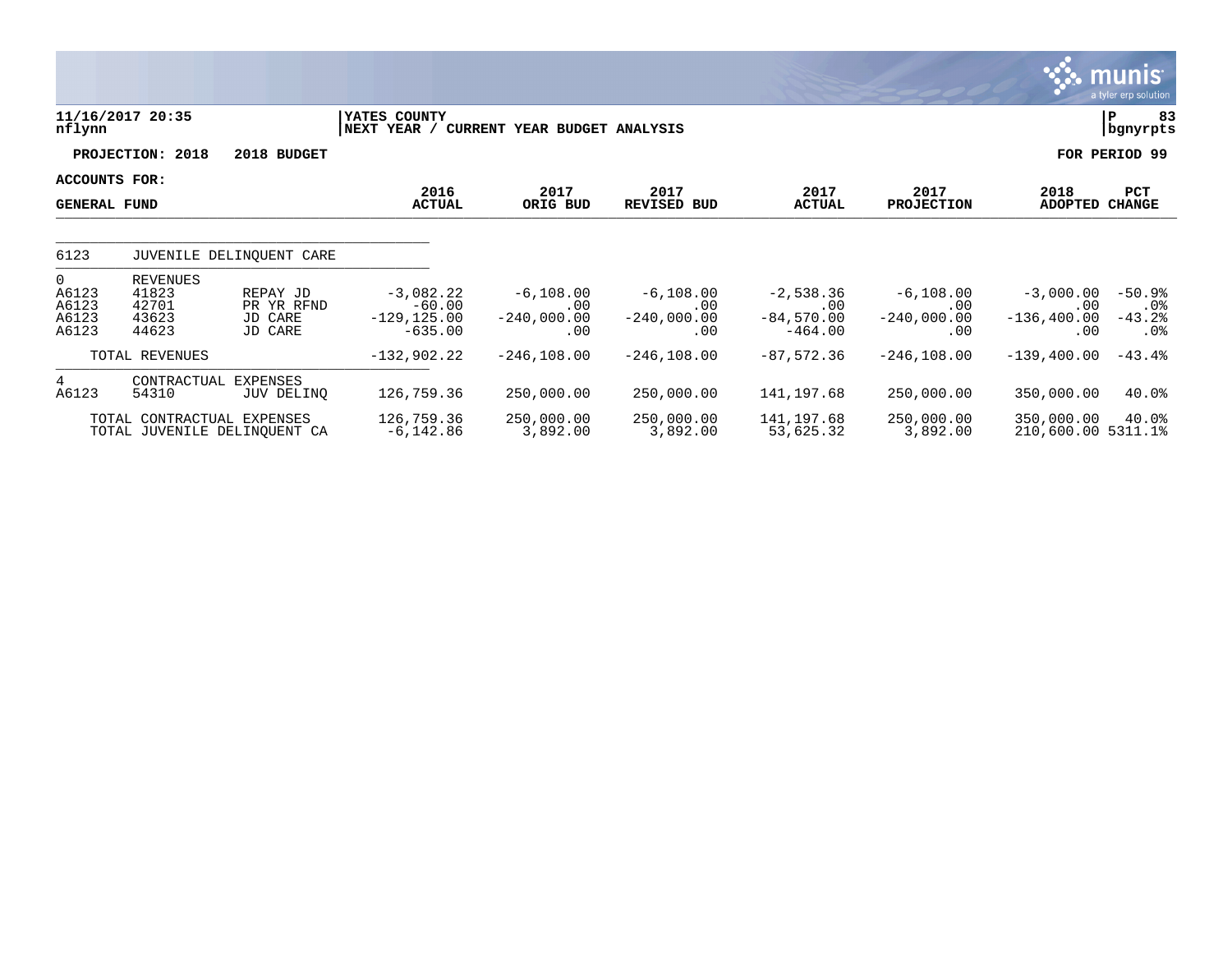|                                             |                                                           |                            |                              |                              |                            |                       |                           |                          | <b>munis</b><br>a tyler erp solution |
|---------------------------------------------|-----------------------------------------------------------|----------------------------|------------------------------|------------------------------|----------------------------|-----------------------|---------------------------|--------------------------|--------------------------------------|
| nflynn                                      | 11/16/2017 20:35                                          |                            | YATES COUNTY<br> NEXT YEAR / | CURRENT YEAR BUDGET ANALYSIS |                            |                       |                           |                          | 84<br>∣P<br>bgnyrpts                 |
|                                             | PROJECTION: 2018                                          | 2018 BUDGET                |                              |                              |                            |                       |                           |                          | FOR PERIOD 99                        |
| <b>ACCOUNTS FOR:</b><br><b>GENERAL FUND</b> |                                                           |                            | 2016<br><b>ACTUAL</b>        | 2017<br>ORIG BUD             | 2017<br><b>REVISED BUD</b> | 2017<br><b>ACTUAL</b> | 2017<br><b>PROJECTION</b> | 2018<br><b>ADOPTED</b>   | PCT<br><b>CHANGE</b>                 |
| 6129                                        |                                                           | STATE TRAINING SCHOOL      |                              |                              |                            |                       |                           |                          |                                      |
| $\overline{0}$<br>A6129                     | REVENUES<br>42701                                         | PR YR RFND                 | $-163,862.17$                | .00                          | .00                        | $-32,915.62$          | .00                       | .00                      | $.0\%$                               |
|                                             | TOTAL REVENUES                                            |                            | $-163,862.17$                | .00                          | .00                        | $-32,915.62$          | .00                       | .00                      | .0%                                  |
| 4<br>A6129                                  | CONTRACTUAL<br>54316                                      | <b>EXPENSES</b><br>ST TRNG | .00                          | .00                          | .00                        | .00                   | .00                       | 400,000.00               | .0%                                  |
|                                             | TOTAL CONTRACTUAL EXPENSES<br>TOTAL STATE TRAINING SCHOOL |                            | .00<br>$-163,862.17$         | .00<br>.00                   | .00<br>.00                 | .00<br>$-32,915.62$   | .00<br>.00                | 400,000.00<br>400,000.00 | .0%<br>.0%                           |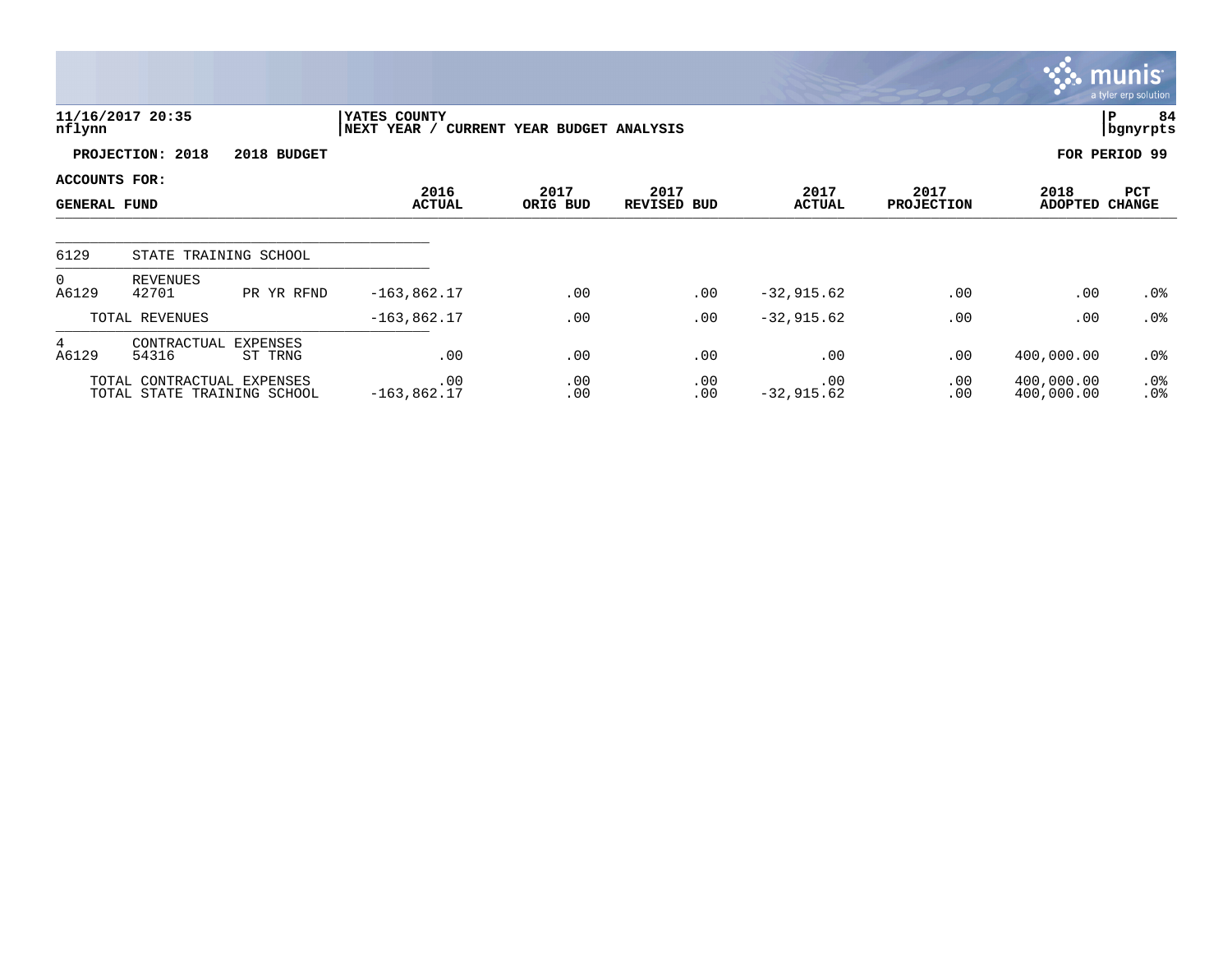|                                           |                                                |                                      |                                            |                                      |                                      |                                        |                                      |                                      | <b>munis</b><br>a tyler erp solution |
|-------------------------------------------|------------------------------------------------|--------------------------------------|--------------------------------------------|--------------------------------------|--------------------------------------|----------------------------------------|--------------------------------------|--------------------------------------|--------------------------------------|
| nflynn                                    | 11/16/2017 20:35                               |                                      | YATES COUNTY<br>NEXT YEAR /                | CURRENT YEAR BUDGET ANALYSIS         |                                      |                                        |                                      |                                      | 85<br>P<br>bgnyrpts                  |
|                                           | PROJECTION: 2018                               | 2018 BUDGET                          |                                            |                                      |                                      |                                        |                                      |                                      | FOR PERIOD 99                        |
| ACCOUNTS FOR:<br><b>GENERAL FUND</b>      |                                                |                                      | 2016<br><b>ACTUAL</b>                      | 2017<br>ORIG BUD                     | 2017<br><b>REVISED BUD</b>           | 2017<br><b>ACTUAL</b>                  | 2017<br><b>PROJECTION</b>            | 2018<br><b>ADOPTED</b>               | PCT<br><b>CHANGE</b>                 |
| 6140                                      | SAFETY NET                                     |                                      |                                            |                                      |                                      |                                        |                                      |                                      |                                      |
| $\overline{0}$<br>A6140<br>A6140<br>A6140 | <b>REVENUES</b><br>41840<br>42701<br>43640     | REPAY-SN<br>PR YR RFND<br>SAFETY NET | $-48, 352.81$<br>$-81.50$<br>$-143,019.00$ | $-63,000.00$<br>.00<br>$-190,686.00$ | $-63,000.00$<br>.00<br>$-190,686.00$ | $-84, 298.66$<br>.00<br>$-102, 565.00$ | $-63,000.00$<br>.00<br>$-190,686.00$ | $-80,000.00$<br>.00<br>$-175,740.00$ | 27.0%<br>$.0\%$<br>$-7.8%$           |
|                                           | TOTAL REVENUES                                 |                                      | $-191, 453.31$                             | $-253,686.00$                        | $-253,686.00$                        | $-186, 863.66$                         | $-253,686.00$                        | $-255,740.00$                        | .8%                                  |
| $4\overline{ }$<br>A6140                  | CONTRACTUAL<br>54314                           | EXPENSES<br>SAFETY NET               | 566,296.82                                 | 720,000.00                           | 720,000.00                           | 495,083.79                             | 720,000.00                           | 700,000.00                           | $-2.8%$                              |
|                                           | TOTAL CONTRACTUAL EXPENSES<br>TOTAL SAFETY NET |                                      | 566,296.82<br>374,843.51                   | 720,000.00<br>466,314.00             | 720,000.00<br>466,314.00             | 495,083.79<br>308,220.13               | 720,000.00<br>466,314.00             | 700,000.00<br>444,260.00             | $-2.8%$<br>$-4.7%$                   |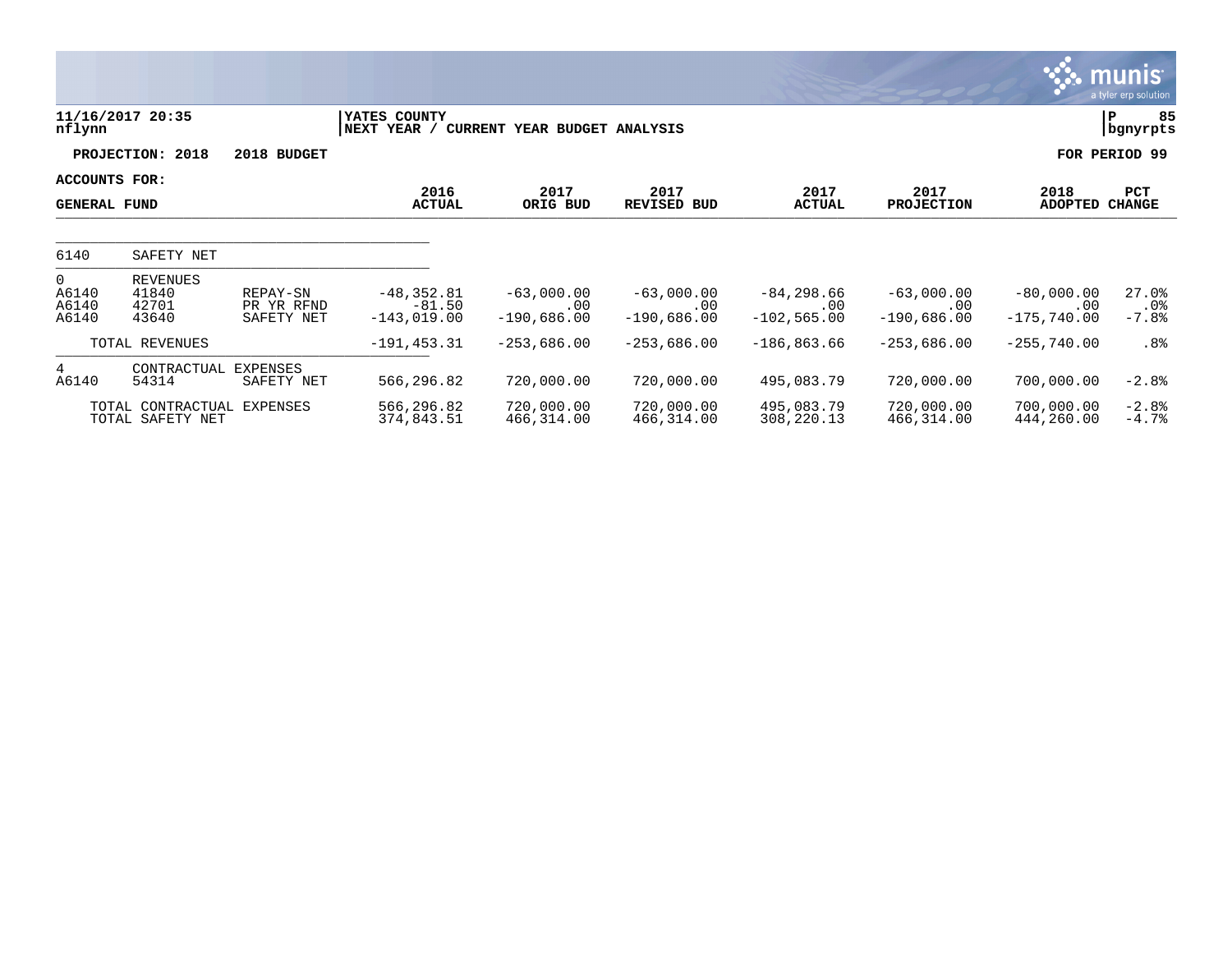|                                      |                                    |                         |                             |                              |                            |                           |                           |                          | <b>munis</b><br>a tyler erp solution |
|--------------------------------------|------------------------------------|-------------------------|-----------------------------|------------------------------|----------------------------|---------------------------|---------------------------|--------------------------|--------------------------------------|
| nflynn                               | 11/16/2017 20:35                   |                         | YATES COUNTY<br>NEXT YEAR / | CURRENT YEAR BUDGET ANALYSIS |                            |                           |                           |                          | lР<br>86<br>  bgnyrpts               |
|                                      | PROJECTION: 2018                   | 2018 BUDGET             |                             |                              |                            |                           |                           |                          | FOR PERIOD 99                        |
| ACCOUNTS FOR:<br><b>GENERAL FUND</b> |                                    |                         | 2016<br><b>ACTUAL</b>       | 2017<br>ORIG BUD             | 2017<br><b>REVISED BUD</b> | 2017<br><b>ACTUAL</b>     | 2017<br><b>PROJECTION</b> | 2018<br><b>ADOPTED</b>   | PCT<br><b>CHANGE</b>                 |
| 6141                                 | H E A P                            |                         |                             |                              |                            |                           |                           |                          |                                      |
| $\overline{0}$<br>A6141<br>A6141     | <b>REVENUES</b><br>41841<br>44641  | REPAY HEAP<br>HEAP      | $-43,750.71$<br>36,969.00   | $-37,000.00$<br>.00          | $-37,000.00$<br>.00        | $-24, 328.56$<br>$-83.00$ | $-37,000.00$<br>.00       | $-40,000.00$<br>.00      | 8.1%<br>$.0\%$                       |
|                                      | TOTAL REVENUES                     |                         | $-6,781.71$                 | $-37,000.00$                 | $-37,000.00$               | $-24,411.56$              | $-37,000.00$              | $-40,000.00$             | 8.1%                                 |
| 4<br>A6141                           | CONTRACTUAL<br>54308               | <b>EXPENSES</b><br>HEAP | 6,783.05                    | 9,000.00                     | 9,000.00                   | 7,560.52                  | 9,000.00                  | 9,000.00                 | .0%                                  |
|                                      | TOTAL CONTRACTUAL<br>TOTAL H E A P | EXPENSES                | 6,783.05<br>1.34            | 9,000.00<br>$-28,000.00$     | 9,000.00<br>$-28,000.00$   | 7,560.52<br>$-16,851.04$  | 9,000.00<br>$-28,000.00$  | 9,000.00<br>$-31,000.00$ | $.0\%$<br>10.7%                      |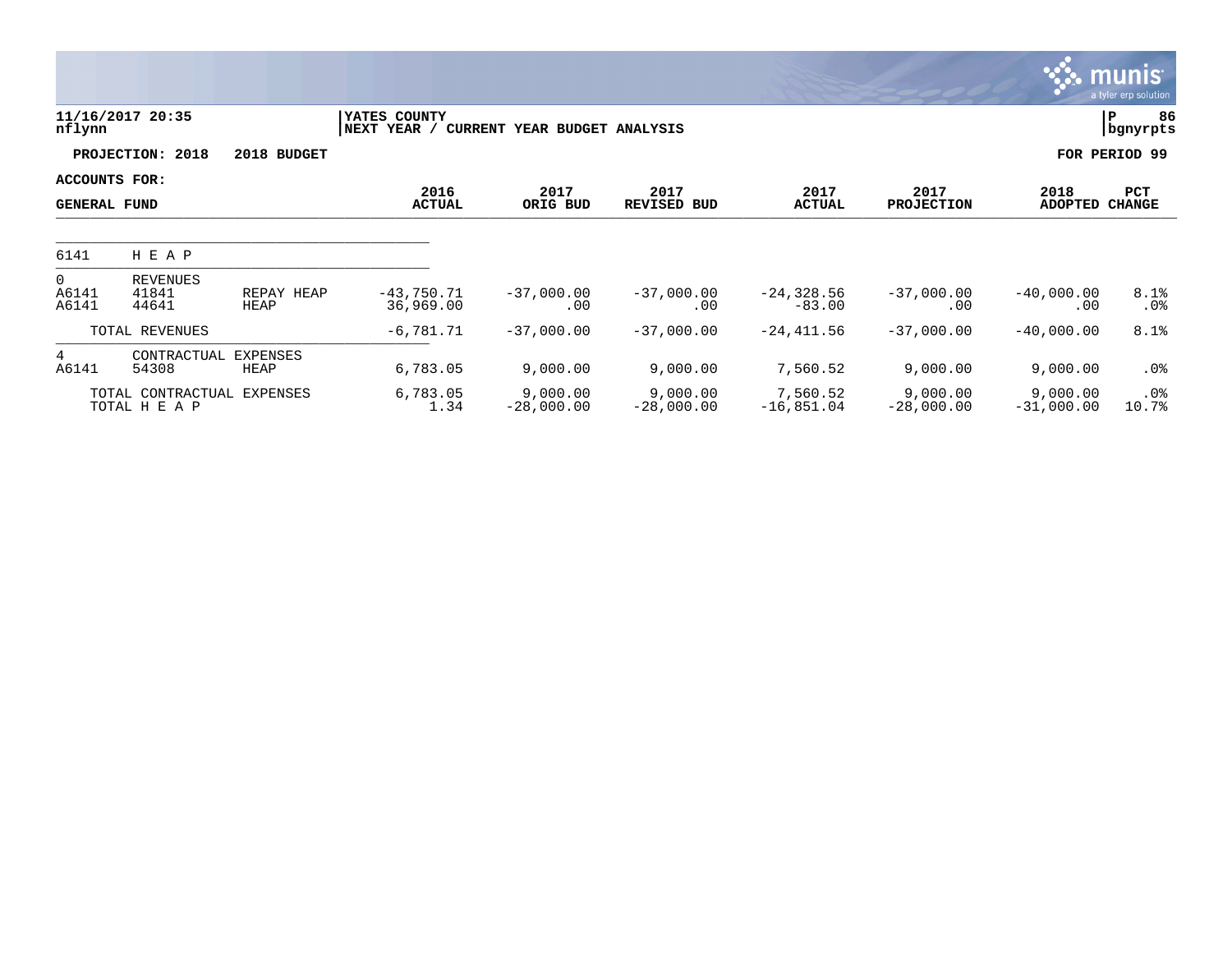|                                      |                            |                                                            |                             |                              |                            |                       |                            |                           | <b>munis</b><br>a tyler erp solution |
|--------------------------------------|----------------------------|------------------------------------------------------------|-----------------------------|------------------------------|----------------------------|-----------------------|----------------------------|---------------------------|--------------------------------------|
| nflynn                               | 11/16/2017 20:35           |                                                            | YATES COUNTY<br>NEXT YEAR / | CURRENT YEAR BUDGET ANALYSIS |                            |                       |                            |                           | 87<br>lР<br>  bgnyrpts               |
|                                      | PROJECTION: 2018           | 2018 BUDGET                                                |                             |                              |                            |                       |                            |                           | FOR PERIOD 99                        |
| ACCOUNTS FOR:<br><b>GENERAL FUND</b> |                            |                                                            | 2016<br><b>ACTUAL</b>       | 2017<br>ORIG BUD             | 2017<br><b>REVISED BUD</b> | 2017<br><b>ACTUAL</b> | 2017<br><b>PROJECTION</b>  | 2018<br><b>ADOPTED</b>    | PCT<br><b>CHANGE</b>                 |
| 6142                                 | EMERGENCY AID              | FOR ADULTS                                                 |                             |                              |                            |                       |                            |                           |                                      |
| $\overline{0}$<br>A6142<br>A6142     | REVENUES<br>41842<br>43642 | REPAY EAA<br>EAA                                           | $-413.53$<br>$-7,828.00$    | $-700.00$<br>$-12, 146.00$   | $-700.00$<br>$-12, 146.00$ | .00<br>$-7,330.00$    | $-700.00$<br>$-12, 146.00$ | $-500.00$<br>$-14,750.00$ | $-28.6%$<br>21.4%                    |
|                                      | TOTAL REVENUES             |                                                            | $-8, 241.53$                | $-12,846.00$                 | $-12,846.00$               | $-7,330.00$           | $-12,846.00$               | $-15, 250.00$             | 18.7%                                |
| $4^{\circ}$<br>A6142                 | CONTRACTUAL<br>54319       | <b>EXPENSES</b><br>EAA                                     | 16,065.35                   | 25,000.00                    | 25,000.00                  | 15,473.11             | 25,000.00                  | 30,000.00                 | 20.0%                                |
|                                      |                            | TOTAL CONTRACTUAL EXPENSES<br>TOTAL EMERGENCY AID FOR ADUL | 16,065.35<br>7,823.82       | 25,000.00<br>12,154.00       | 25,000.00<br>12,154.00     | 15,473.11<br>8,143.11 | 25,000.00<br>12,154.00     | 30,000.00<br>14,750.00    | 20.0%<br>21.4%                       |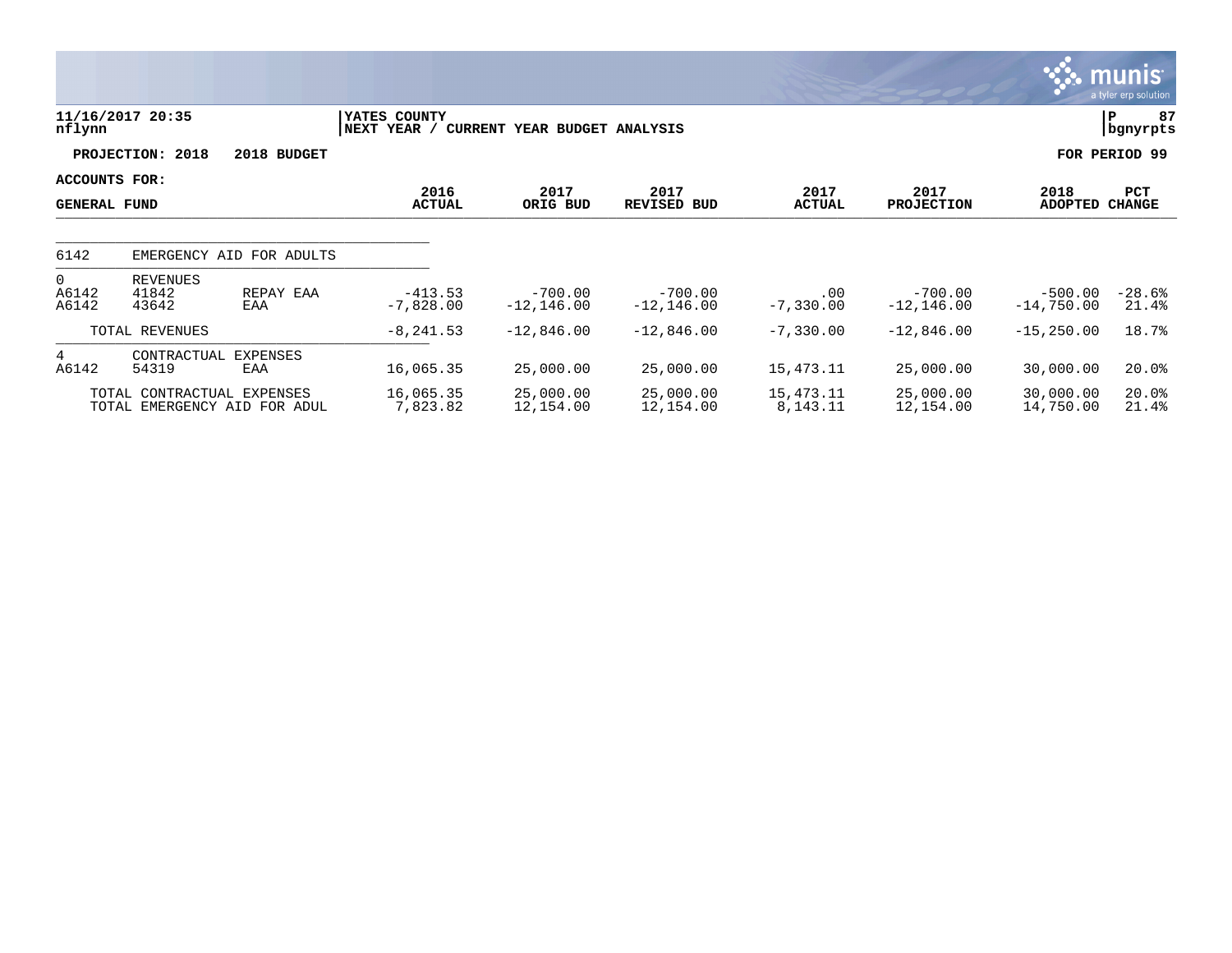|                                      |                               |                                |                              |                              |                              |                              |                             |                             | munis<br>a tyler erp solution |
|--------------------------------------|-------------------------------|--------------------------------|------------------------------|------------------------------|------------------------------|------------------------------|-----------------------------|-----------------------------|-------------------------------|
| nflynn                               | 11/16/2017 20:35              |                                | YATES COUNTY<br>NEXT YEAR /  | CURRENT YEAR BUDGET ANALYSIS |                              |                              |                             |                             | 88<br>P<br>bgnyrpts           |
|                                      | PROJECTION: 2018              | 2018 BUDGET                    |                              |                              |                              |                              |                             |                             | FOR PERIOD 99                 |
| ACCOUNTS FOR:<br><b>GENERAL FUND</b> |                               |                                | 2016<br><b>ACTUAL</b>        | 2017<br>ORIG BUD             | 2017<br>REVISED BUD          | 2017<br><b>ACTUAL</b>        | 2017<br><b>PROJECTION</b>   | 2018<br><b>ADOPTED</b>      | PCT<br><b>CHANGE</b>          |
| 6410                                 |                               | ECON DEVELPMT - PUBLICITY      |                              |                              |                              |                              |                             |                             |                               |
| $\overline{0}$<br>A6410              | REVENUES<br>41113             | ROOM TAX                       | $-515,981.61$                | $-475,000.00$                | $-475,000.00$                | $-419,018.88$                | $-475,000.00$               | $-560,000.00$               | 17.9%                         |
|                                      | TOTAL REVENUES                |                                | $-515,981.61$                | $-475,000.00$                | $-475,000.00$                | $-419,018.88$                | $-475,000.00$               | $-560,000.00$               | 17.9%                         |
| 4<br>A6410<br>A6410                  | CONTRACTUAL<br>54203<br>54205 | EXPENSES<br>YC TPA<br>PY HOTEL | 236,500.00<br>4,177.71       | 266,060.00<br>24,000.00      | 266,060.00<br>29,791.51      | 266,060.00<br>29,791.51      | 266,060.00<br>24,000.00     | 297,389.00<br>88,000.00     | 11.8%<br>266.7%               |
|                                      | TOTAL CONTRACTUAL EXPENSES    | TOTAL ECON DEVELPMT - PUBLIC   | 240,677.71<br>$-275, 303.90$ | 290,060.00<br>$-184,940.00$  | 295,851.51<br>$-179, 148.49$ | 295,851.51<br>$-123, 167.37$ | 290,060.00<br>$-184,940.00$ | 385,389.00<br>$-174,611.00$ | 32.9%<br>$-5.6%$              |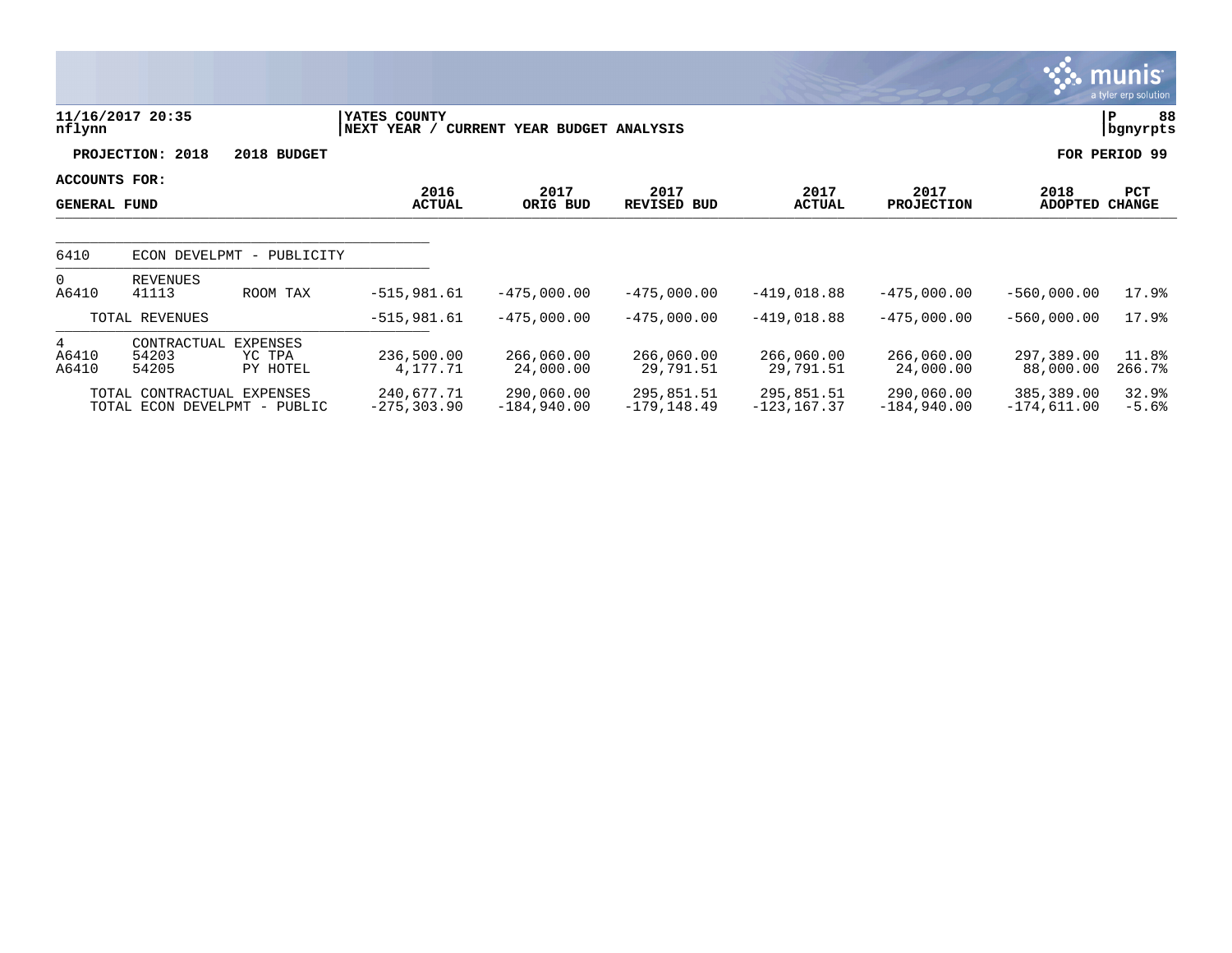|                                        |                                                                                             |                                |                                      |                                      |                                      |                                      |                                      | <b>munis</b><br>a tyler erp solution |
|----------------------------------------|---------------------------------------------------------------------------------------------|--------------------------------|--------------------------------------|--------------------------------------|--------------------------------------|--------------------------------------|--------------------------------------|--------------------------------------|
| nflynn                                 | 11/16/2017 20:35                                                                            | YATES COUNTY<br>YEAR /<br>NEXT | CURRENT YEAR BUDGET ANALYSIS         |                                      |                                      |                                      |                                      | 89<br> P<br>  bgnyrpts               |
|                                        | PROJECTION: 2018<br>2018 BUDGET                                                             |                                |                                      |                                      |                                      |                                      |                                      | FOR PERIOD 99                        |
| ACCOUNTS FOR:<br><b>GENERAL FUND</b>   |                                                                                             | 2016<br><b>ACTUAL</b>          | 2017<br>ORIG BUD                     | 2017<br><b>REVISED BUD</b>           | 2017<br><b>ACTUAL</b>                | 2017<br><b>PROJECTION</b>            | 2018<br><b>ADOPTED</b>               | PCT<br><b>CHANGE</b>                 |
| 6420                                   | PROMOTION OF INDUSTRY                                                                       |                                |                                      |                                      |                                      |                                      |                                      |                                      |
| $4^{\circ}$<br>A6420<br>A6420<br>A6420 | EXPENSES<br>CONTRACTUAL<br>54216<br>YC-HORIZON<br>54220<br>PY-HOTELS<br>54222<br>LAKE ST PL | 41,754.72<br>.00<br>40,357.95  | 38,821.00<br>125,170.00<br>34,076.00 | 38,821.00<br>125,170.00<br>34,402.72 | 38,820.14<br>123,883.38<br>34,402.72 | 38,821.00<br>125,170.00<br>34,076.00 | 37,993.00<br>111,109.00<br>35,103.00 | $-2.1%$<br>$-11.2$ $8$<br>3.0%       |
|                                        | TOTAL CONTRACTUAL EXPENSES<br>TOTAL PROMOTION OF INDUSTRY                                   | 82, 112.67<br>82, 112.67       | 198,067.00<br>198,067.00             | 198,393.72<br>198,393.72             | 197,106.24<br>197,106.24             | 198,067.00<br>198,067.00             | 184,205.00<br>184,205.00             | $-7.0$ %<br>$-7.0\%$                 |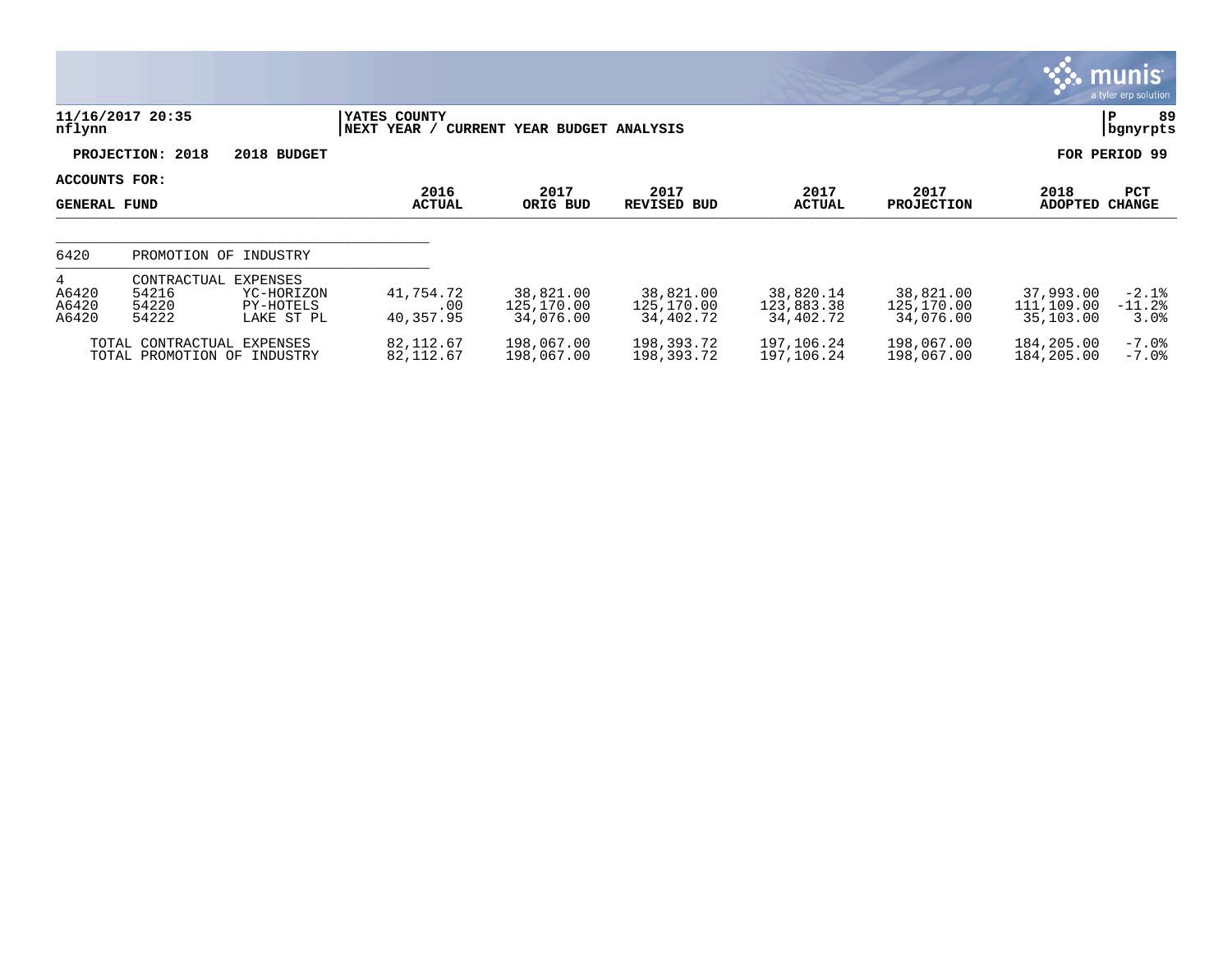|                                                                                                                        |                                                                                                                                                    |                                                                                                                                                               |                                                                                                                        |                                                                                                                              |                                                                                                                             |                                                                                                                          |                                                                                                                              |                                                                                                                              | <b>munis</b><br>a tyler erp solution                                                                             |
|------------------------------------------------------------------------------------------------------------------------|----------------------------------------------------------------------------------------------------------------------------------------------------|---------------------------------------------------------------------------------------------------------------------------------------------------------------|------------------------------------------------------------------------------------------------------------------------|------------------------------------------------------------------------------------------------------------------------------|-----------------------------------------------------------------------------------------------------------------------------|--------------------------------------------------------------------------------------------------------------------------|------------------------------------------------------------------------------------------------------------------------------|------------------------------------------------------------------------------------------------------------------------------|------------------------------------------------------------------------------------------------------------------|
| nflynn                                                                                                                 | 11/16/2017 20:35                                                                                                                                   |                                                                                                                                                               | YATES COUNTY<br>NEXT YEAR / CURRENT YEAR BUDGET ANALYSIS                                                               |                                                                                                                              |                                                                                                                             |                                                                                                                          |                                                                                                                              |                                                                                                                              | l P<br>90<br>  bgnyrpts                                                                                          |
|                                                                                                                        | PROJECTION: 2018                                                                                                                                   | 2018 BUDGET                                                                                                                                                   |                                                                                                                        |                                                                                                                              |                                                                                                                             |                                                                                                                          |                                                                                                                              |                                                                                                                              | FOR PERIOD 99                                                                                                    |
| <b>ACCOUNTS FOR:</b>                                                                                                   |                                                                                                                                                    |                                                                                                                                                               |                                                                                                                        |                                                                                                                              |                                                                                                                             |                                                                                                                          |                                                                                                                              |                                                                                                                              |                                                                                                                  |
| <b>GENERAL FUND</b>                                                                                                    |                                                                                                                                                    |                                                                                                                                                               | 2016<br><b>ACTUAL</b>                                                                                                  | 2017<br>ORIG BUD                                                                                                             | 2017<br><b>REVISED BUD</b>                                                                                                  | 2017<br><b>ACTUAL</b>                                                                                                    | 2017<br><b>PROJECTION</b>                                                                                                    | 2018<br>ADOPTED CHANGE                                                                                                       | <b>PCT</b>                                                                                                       |
| 6510                                                                                                                   | VETERANS SERVICES                                                                                                                                  |                                                                                                                                                               |                                                                                                                        |                                                                                                                              |                                                                                                                             |                                                                                                                          |                                                                                                                              |                                                                                                                              |                                                                                                                  |
| $\overline{0}$<br>A6510                                                                                                | <b>REVENUES</b><br>43710                                                                                                                           | <b>VET</b>                                                                                                                                                    | $-8,529.00$                                                                                                            | $-8,654.00$                                                                                                                  | $-8,654.00$                                                                                                                 | $-8,679.00$                                                                                                              | $-8,654.00$                                                                                                                  | $-8,654.00$                                                                                                                  | .0 <sub>8</sub>                                                                                                  |
|                                                                                                                        | TOTAL REVENUES                                                                                                                                     |                                                                                                                                                               | $-8,529.00$                                                                                                            | $-8,654.00$                                                                                                                  | $-8,654.00$                                                                                                                 | $-8,679.00$                                                                                                              | $-8,654.00$                                                                                                                  | $-8,654.00$                                                                                                                  | .0%                                                                                                              |
| $\mathbf{1}$<br>A6510<br>A6510<br>A6510<br>A6510<br>A6510<br>A6510                                                     | PERSONAL SERVICES<br>51061<br>51214<br>51215<br>51661<br>51992<br>51993                                                                            | DIR VET<br>VET SVC OF<br>ADMIN ASST<br>COMP NONUN<br>SIGN OFF<br>H.DED OFF                                                                                    | 46,818.00<br>.00<br>27,631.56<br>24.63<br>.00<br>.00                                                                   | 46,818.00<br>.00<br>36,111.00<br>.00<br>.00<br>.00                                                                           | 47,988.00<br>37,584.00<br>.00<br>.00<br>500.00<br>500.00                                                                    | 40,605.20<br>30,659.71<br>.00<br>.00<br>500.00<br>500.00                                                                 | 46,818.00<br>$.00 \,$<br>36,111.00<br>$.00 \,$<br>$.00 \,$<br>$.00 \,$                                                       | 47,988.00<br>39,512.00<br>.00<br>.00<br>.00                                                                                  | 2.5%<br>.0%<br>$.00 - 100.0$<br>.0 <sub>8</sub><br>.0%<br>. 0 %                                                  |
|                                                                                                                        | TOTAL PERSONAL SERVICES                                                                                                                            |                                                                                                                                                               | 74,474.19                                                                                                              | 82,929.00                                                                                                                    | 86,572.00                                                                                                                   | 72,264.91                                                                                                                | 82,929.00                                                                                                                    | 87,500.00                                                                                                                    | 5.5%                                                                                                             |
| $4\phantom{0}$<br>A6510<br>A6510<br>A6510<br>A6510<br>A6510<br>A6510<br>A6510<br>A6510<br>A6510<br>A6510<br>A6510<br>8 | 54156<br>54470<br>54507<br>54515<br>54576<br>54653<br>54654<br>54660<br>54682<br>54907<br>54924<br>TOTAL CONTRACTUAL EXPENSES<br>EMPLOYEE BENEFITS | CONTRACTUAL EXPENSES<br>TRAINING<br>SUPP:OFF<br>COPIER CHR<br>POSTAGE<br>COMP SFT A<br>GASOLINE<br>MILEAGE<br>TRAVEL EXP<br>TEL/FAX<br><b>DUES</b><br>VET BUR | .00<br>812.17<br>277.60<br>310.87<br>700.00<br>1,304.22<br>272.48<br>561.96<br>779.09<br>90.00<br>1,836.00<br>6,944.39 | 475.00<br>250.00<br>200.00<br>325.00<br>700.00<br>1,300.00<br>300.00<br>1,500.00<br>700.00<br>100.00<br>3,000.00<br>8,850.00 | 500.00<br>294.54<br>260.00<br>300.00<br>750.00<br>1,230.46<br>200.00<br>2,251.11<br>700.00<br>30.00<br>3,000.00<br>9,516.11 | 500.00<br>294.54<br>240.60<br>245.58<br>750.00<br>1,336.65<br>.00<br>1,633.39<br>713.30<br>30.00<br>2,861.50<br>8,605.56 | 475.00<br>250.00<br>200.00<br>325.00<br>700.00<br>1,300.00<br>300.00<br>1,500.00<br>700.00<br>100.00<br>3,000.00<br>8,850.00 | 500.00<br>200.00<br>250.00<br>350.00<br>750.00<br>1,200.00<br>300.00<br>1,400.00<br>800.00<br>100.00<br>3,000.00<br>8,850.00 | 5.3%<br>$-20.0%$<br>25.0%<br>7.7%<br>7.1%<br>$-7.7%$<br>.0 <sub>8</sub><br>$-6.7%$<br>14.3%<br>.0%<br>.0%<br>.0% |
| A6510<br>A6510                                                                                                         | 58100<br>58303                                                                                                                                     | FICA/MED<br>INS-CSEA                                                                                                                                          | 5,570.24<br>6,075.90                                                                                                   | 6, 239.00<br>7,784.00                                                                                                        | 6,421.00<br>9,215.00                                                                                                        | 5,263.16<br>7,617.46                                                                                                     | 6, 239.00<br>7,784.00                                                                                                        | 6,481.00<br>10,888.00                                                                                                        | 3.9%<br>39.9 <sub>8</sub>                                                                                        |
|                                                                                                                        | TOTAL EMPLOYEE BENEFITS<br>TOTAL VETERANS SERVICES                                                                                                 |                                                                                                                                                               | 11,646.14<br>84,535.72                                                                                                 | 14,023.00<br>97,148.00                                                                                                       | 15,636.00<br>103,070.11                                                                                                     | 12,880.62<br>85,072.09                                                                                                   | 14,023.00<br>97,148.00                                                                                                       | 17,369.00<br>105,065.00                                                                                                      | 23.9%<br>8.1%                                                                                                    |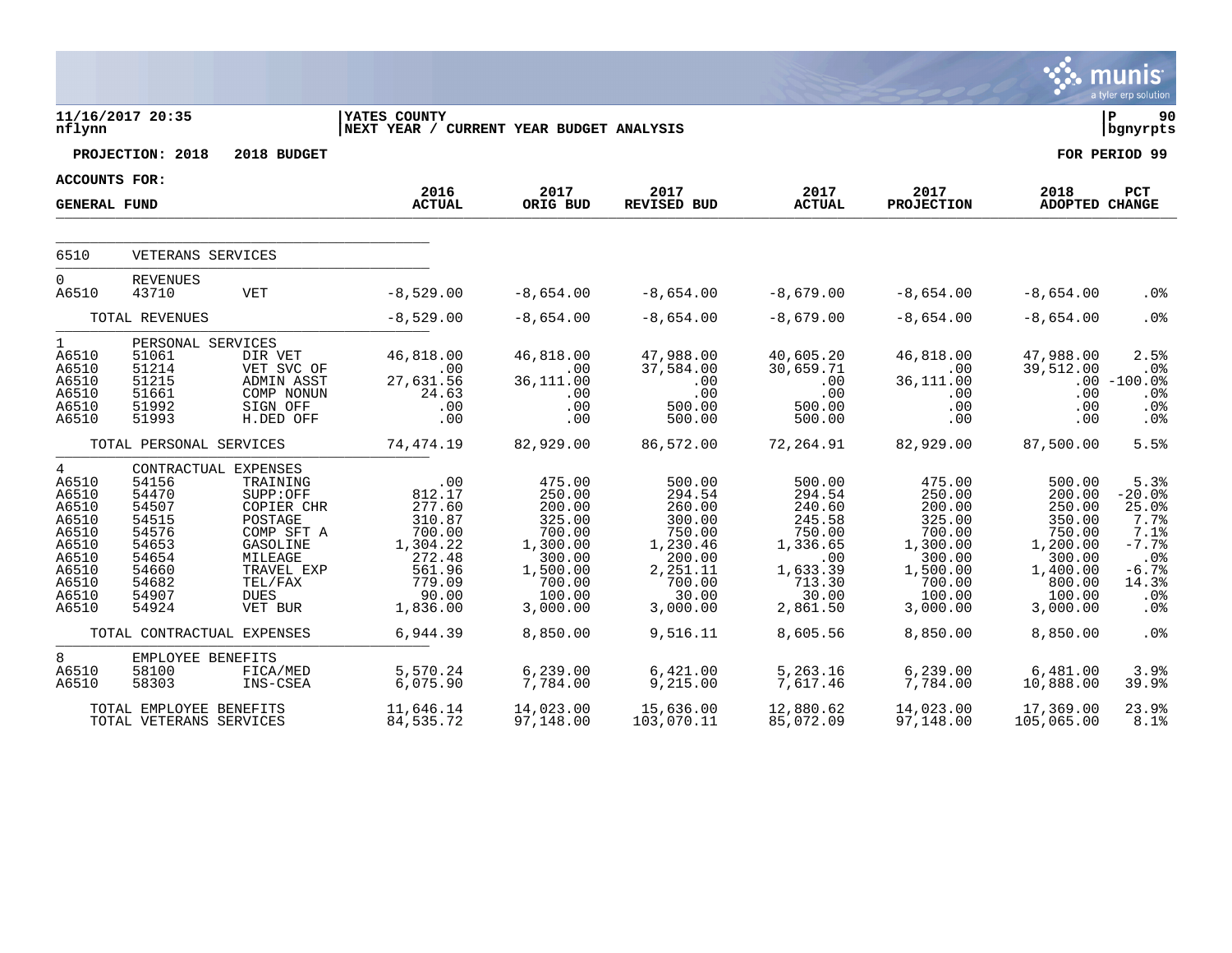|                                      |                                                        |                        |                             |                              |                        |                        |                           |                        | <b>munis</b><br>a tyler erp solution |
|--------------------------------------|--------------------------------------------------------|------------------------|-----------------------------|------------------------------|------------------------|------------------------|---------------------------|------------------------|--------------------------------------|
| nflynn                               | 11/16/2017 20:35                                       |                        | YATES COUNTY<br>NEXT YEAR / | CURRENT YEAR BUDGET ANALYSIS |                        |                        |                           |                        | 91<br>ΙP<br>  bgnyrpts               |
|                                      | PROJECTION: 2018                                       | 2018 BUDGET            |                             |                              |                        |                        |                           |                        | FOR PERIOD 99                        |
| ACCOUNTS FOR:<br><b>GENERAL FUND</b> |                                                        |                        | 2016<br><b>ACTUAL</b>       | 2017<br>ORIG BUD             | 2017<br>REVISED BUD    | 2017<br><b>ACTUAL</b>  | 2017<br><b>PROJECTION</b> | 2018<br><b>ADOPTED</b> | <b>PCT</b><br><b>CHANGE</b>          |
| 6772                                 | PROGRAMS FOR AGING                                     |                        |                             |                              |                        |                        |                           |                        |                                      |
| 4<br>A6772                           | CONTRACTUAL<br>54208                                   | EXPENSES<br>YC PROACTN | 93,661.00                   | 93,661.00                    | 93,661.00              | 93,661.00              | 93,661.00                 | 93,661.00              | .0%                                  |
|                                      | TOTAL CONTRACTUAL EXPENSES<br>TOTAL PROGRAMS FOR AGING |                        | 93,661.00<br>93,661.00      | 93,661.00<br>93,661.00       | 93,661.00<br>93,661.00 | 93,661.00<br>93,661.00 | 93,661.00<br>93,661.00    | 93,661.00<br>93,661.00 | $.0\%$<br>.0%                        |

 $\overline{10}$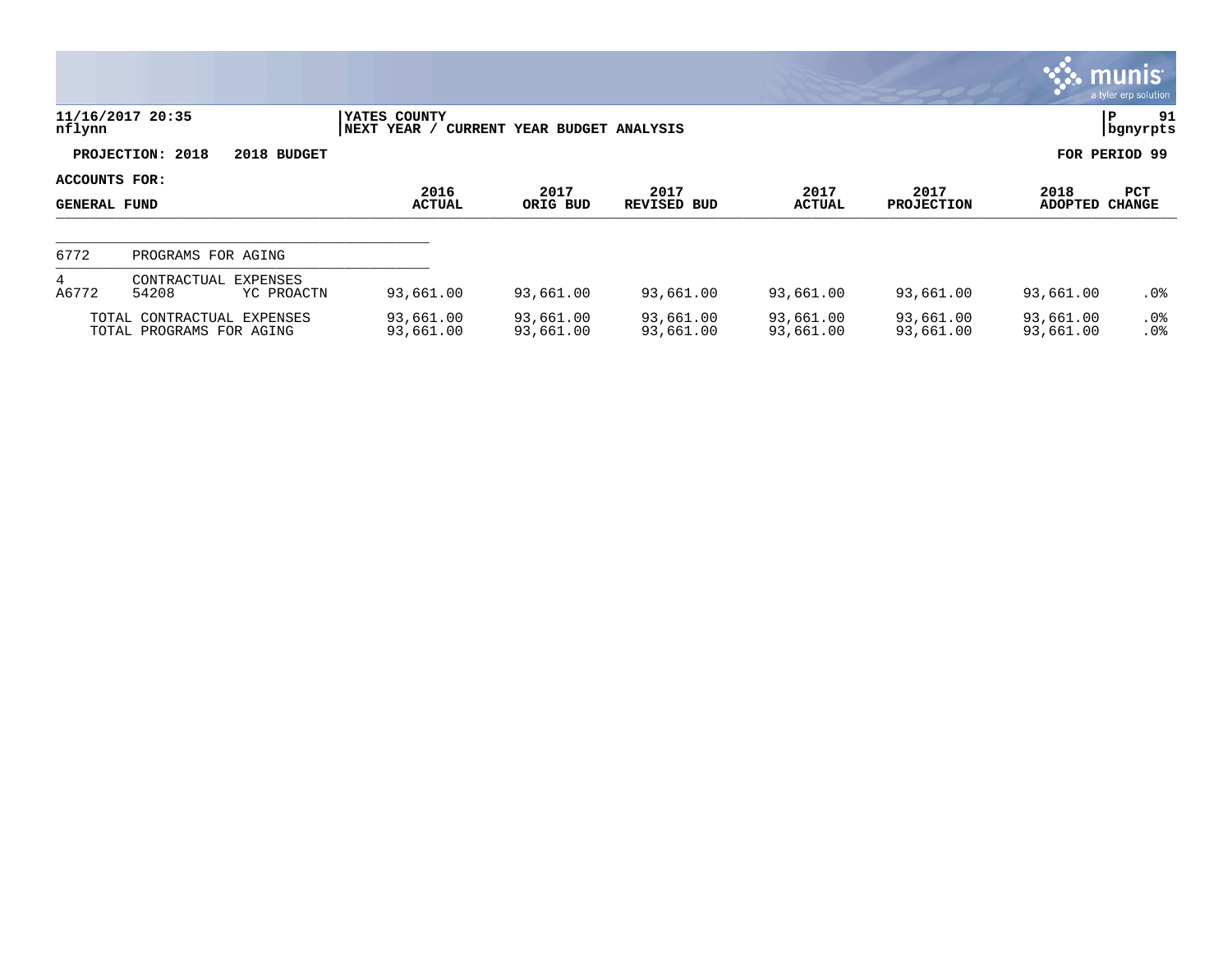|                                                                                                                                                                                                                       |                                                                                                                                                                                                    |                                                                                                                                                                                                                                                                                                                                  |                                                                                                                                                                                                                                      |                                                                                                                                                                                                                                |                                                                                                                                                                                                                                   |                                                                                                                                                                                       |                                                                                                                                                                                                                                |                                                                                                                                                                                                                                       | a tyler erp solution                                                                                                                                                                           |
|-----------------------------------------------------------------------------------------------------------------------------------------------------------------------------------------------------------------------|----------------------------------------------------------------------------------------------------------------------------------------------------------------------------------------------------|----------------------------------------------------------------------------------------------------------------------------------------------------------------------------------------------------------------------------------------------------------------------------------------------------------------------------------|--------------------------------------------------------------------------------------------------------------------------------------------------------------------------------------------------------------------------------------|--------------------------------------------------------------------------------------------------------------------------------------------------------------------------------------------------------------------------------|-----------------------------------------------------------------------------------------------------------------------------------------------------------------------------------------------------------------------------------|---------------------------------------------------------------------------------------------------------------------------------------------------------------------------------------|--------------------------------------------------------------------------------------------------------------------------------------------------------------------------------------------------------------------------------|---------------------------------------------------------------------------------------------------------------------------------------------------------------------------------------------------------------------------------------|------------------------------------------------------------------------------------------------------------------------------------------------------------------------------------------------|
| nflynn                                                                                                                                                                                                                | 11/16/2017 20:35                                                                                                                                                                                   |                                                                                                                                                                                                                                                                                                                                  | <b>YATES COUNTY</b><br>NEXT YEAR / CURRENT YEAR BUDGET ANALYSIS                                                                                                                                                                      |                                                                                                                                                                                                                                |                                                                                                                                                                                                                                   |                                                                                                                                                                                       |                                                                                                                                                                                                                                |                                                                                                                                                                                                                                       | l P<br>92<br>  bgnyrpts                                                                                                                                                                        |
|                                                                                                                                                                                                                       | PROJECTION: 2018                                                                                                                                                                                   | 2018 BUDGET                                                                                                                                                                                                                                                                                                                      |                                                                                                                                                                                                                                      |                                                                                                                                                                                                                                |                                                                                                                                                                                                                                   |                                                                                                                                                                                       |                                                                                                                                                                                                                                |                                                                                                                                                                                                                                       | FOR PERIOD 99                                                                                                                                                                                  |
| ACCOUNTS FOR:                                                                                                                                                                                                         |                                                                                                                                                                                                    |                                                                                                                                                                                                                                                                                                                                  | 2016                                                                                                                                                                                                                                 | 2017                                                                                                                                                                                                                           | 2017                                                                                                                                                                                                                              | 2017                                                                                                                                                                                  | 2017                                                                                                                                                                                                                           | 2018                                                                                                                                                                                                                                  | PCT                                                                                                                                                                                            |
| <b>GENERAL FUND</b>                                                                                                                                                                                                   |                                                                                                                                                                                                    |                                                                                                                                                                                                                                                                                                                                  | <b>ACTUAL</b>                                                                                                                                                                                                                        | ORIG BUD                                                                                                                                                                                                                       | <b>REVISED BUD</b>                                                                                                                                                                                                                | <b>ACTUAL</b>                                                                                                                                                                         | <b>PROJECTION</b>                                                                                                                                                                                                              | ADOPTED CHANGE                                                                                                                                                                                                                        |                                                                                                                                                                                                |
| 7310                                                                                                                                                                                                                  | YOUTH PROGRAM                                                                                                                                                                                      |                                                                                                                                                                                                                                                                                                                                  |                                                                                                                                                                                                                                      |                                                                                                                                                                                                                                |                                                                                                                                                                                                                                   |                                                                                                                                                                                       |                                                                                                                                                                                                                                |                                                                                                                                                                                                                                       |                                                                                                                                                                                                |
| $\overline{0}$<br>A7310                                                                                                                                                                                               | <b>REVENUES</b><br>43820                                                                                                                                                                           | YOUTH                                                                                                                                                                                                                                                                                                                            | $-28,817.00$                                                                                                                                                                                                                         | $-28,817.00$                                                                                                                                                                                                                   | $-28,817.00$                                                                                                                                                                                                                      | $\sim$ 00                                                                                                                                                                             | $-28,817.00$                                                                                                                                                                                                                   | $-28,817.00$                                                                                                                                                                                                                          | .0 <sub>8</sub>                                                                                                                                                                                |
|                                                                                                                                                                                                                       | TOTAL REVENUES                                                                                                                                                                                     |                                                                                                                                                                                                                                                                                                                                  | $-28,817.00$                                                                                                                                                                                                                         | $-28,817.00$                                                                                                                                                                                                                   | $-28,817.00$                                                                                                                                                                                                                      | .00                                                                                                                                                                                   | $-28,817.00$                                                                                                                                                                                                                   | $-28,817.00$                                                                                                                                                                                                                          | .0%                                                                                                                                                                                            |
| $\mathbf{1}$<br>A7310                                                                                                                                                                                                 | PERSONAL SERVICES<br>51657                                                                                                                                                                         | YB DIR                                                                                                                                                                                                                                                                                                                           | 14,064.93                                                                                                                                                                                                                            | 20,430.00                                                                                                                                                                                                                      | 20,940.00                                                                                                                                                                                                                         | 17,717.70                                                                                                                                                                             | 20,430.00                                                                                                                                                                                                                      | 20,940.00                                                                                                                                                                                                                             | 2.5%                                                                                                                                                                                           |
|                                                                                                                                                                                                                       | TOTAL PERSONAL SERVICES                                                                                                                                                                            |                                                                                                                                                                                                                                                                                                                                  | 14,064.93                                                                                                                                                                                                                            | 20,430.00                                                                                                                                                                                                                      | 20,940.00                                                                                                                                                                                                                         | 17,717.70                                                                                                                                                                             | 20,430.00                                                                                                                                                                                                                      | 20,940.00                                                                                                                                                                                                                             | 2.5%                                                                                                                                                                                           |
| $4\overline{ }$<br>A7310<br>A7310<br>A7310<br>A7310<br>A7310<br>A7310<br>A7310<br>A7310<br>A7310<br>A7310<br>A7310<br>A7310<br>A7310<br>A7310<br>A7310<br>A7310<br>A7310<br>A7310<br>A7310<br>A7310<br>A7310<br>A7310 | 54152<br>54352<br>54355<br>54356<br>54357<br>54365<br>54368<br>54371<br>54372<br>54373<br>54457<br>54470<br>54480<br>54515<br>54578<br>54579<br>54653<br>54654<br>54660<br>54682<br>54907<br>54916 | CONTRACTUAL EXPENSES<br>CONFERENCE<br>CFRC/FLS<br>LIFEGUARD<br>RUSH READ<br>PROACT YDD<br>SAFE HARB<br>SUMMER REC<br><b>BIG BR&amp;SIS</b><br>KINSP SDPP<br>DUND LIBR<br>SUPP: COMP<br>SUPP:OFF<br>SUPP: PROG<br>POSTAGE<br>S2AY RURAL<br>FATHER CON<br>GASOLINE<br>MILEAGE<br>TRAVEL EXP<br>TEL/FAX<br><b>DUES</b><br>PUBLICATN | 396.57<br>3,100.00<br>12,312.00<br>500.00<br>2,100.00<br>1,360.00<br>10, 150.00<br>1,350.00<br>2,500.00<br>1,500.00<br>$.00 \,$<br>32.62<br>130.70<br>1.19<br>$\ldots$<br>.00<br>$.00 \,$<br>558.36<br>.00<br>78.40<br>140.00<br>.00 | 300.00<br>3,100.00<br>12,312.00<br>500.00<br>2,100.00<br>1,360.00<br>10,150.00<br>1,350.00<br>2,500.00<br>1,500.00<br>100.00<br>50.00<br>150.00<br>140.00<br>.00<br>.00<br>42.00<br>333.00<br>.00<br>48.00<br>165.00<br>100.00 | 457.00<br>1,500.00<br>12,312.00<br>700.00<br>1,720.00<br>1,400.00<br>9,910.00<br>1,350.00<br>2,000.00<br>1,500.00<br>72.41<br>13.18<br>150.00<br>126.22<br>1,980.00<br>500.00<br>.00<br>433.00<br>13.78<br>112.41<br>50.00<br>.00 | 259.69<br>843.75<br>.00<br>.00<br>.00<br>.00<br>2,600.00<br>.00<br>2,000.00<br>.00<br>72.41<br>13.18<br>19.95<br>.00<br>.00<br>.00<br>.00<br>465.45<br>13.78<br>94.10<br>50.00<br>.00 | 300.00<br>3,100.00<br>12,312.00<br>500.00<br>2,100.00<br>1,360.00<br>10,150.00<br>1,350.00<br>2,500.00<br>1,500.00<br>100.00<br>50.00<br>150.00<br>140.00<br>.00<br>.00<br>42.00<br>333.00<br>.00<br>48.00<br>165.00<br>100.00 | 300.00<br>1,500.00<br>12,312.00<br>700.00<br>1,560.00<br>1,400.00<br>9,800.00<br>1,350.00<br>2,000.00<br>1,400.00<br>100.00<br>50.00<br>150.00<br>140.00<br>1,980.00<br>500.00<br>42.00<br>333.00<br>.00<br>48.00<br>165.00<br>100.00 | . 0 %<br>$-51.6%$<br>.0%<br>40.0%<br>$-25.7%$<br>2.9%<br>$-3.4%$<br>.0%<br>$-20.0%$<br>$-6.7%$<br>.0%<br>.0%<br>.0%<br>.0%<br>.0%<br>.0%<br>.0%<br>.0%<br>.0%<br>.0%<br>.0%<br>.0 <sub>8</sub> |
|                                                                                                                                                                                                                       | TOTAL CONTRACTUAL EXPENSES                                                                                                                                                                         |                                                                                                                                                                                                                                                                                                                                  | 36,209.84                                                                                                                                                                                                                            | 36,300.00                                                                                                                                                                                                                      | 36,300.00                                                                                                                                                                                                                         | 6,432.31                                                                                                                                                                              | 36,300.00                                                                                                                                                                                                                      | 35,930.00                                                                                                                                                                                                                             | $-1.0%$                                                                                                                                                                                        |
| 8<br>A7310                                                                                                                                                                                                            | EMPLOYEE BENEFITS<br>58100                                                                                                                                                                         | FICA/MED                                                                                                                                                                                                                                                                                                                         | 1,075.97                                                                                                                                                                                                                             | 1,563.00                                                                                                                                                                                                                       | 1,602.00                                                                                                                                                                                                                          | 1,355.42                                                                                                                                                                              | 1,563.00                                                                                                                                                                                                                       | 1,602.00                                                                                                                                                                                                                              | 2.5%                                                                                                                                                                                           |
|                                                                                                                                                                                                                       | TOTAL EMPLOYEE BENEFITS<br>TOTAL YOUTH PROGRAM                                                                                                                                                     |                                                                                                                                                                                                                                                                                                                                  | 1,075.97<br>22,533.74                                                                                                                                                                                                                | 1,563.00<br>29,476.00                                                                                                                                                                                                          | 1,602.00<br>30,025.00                                                                                                                                                                                                             | 1,355.42<br>25,505.43                                                                                                                                                                 | 1,563.00<br>29,476.00                                                                                                                                                                                                          | 1,602.00<br>29,655.00                                                                                                                                                                                                                 | 2.5%<br>$.6\%$                                                                                                                                                                                 |

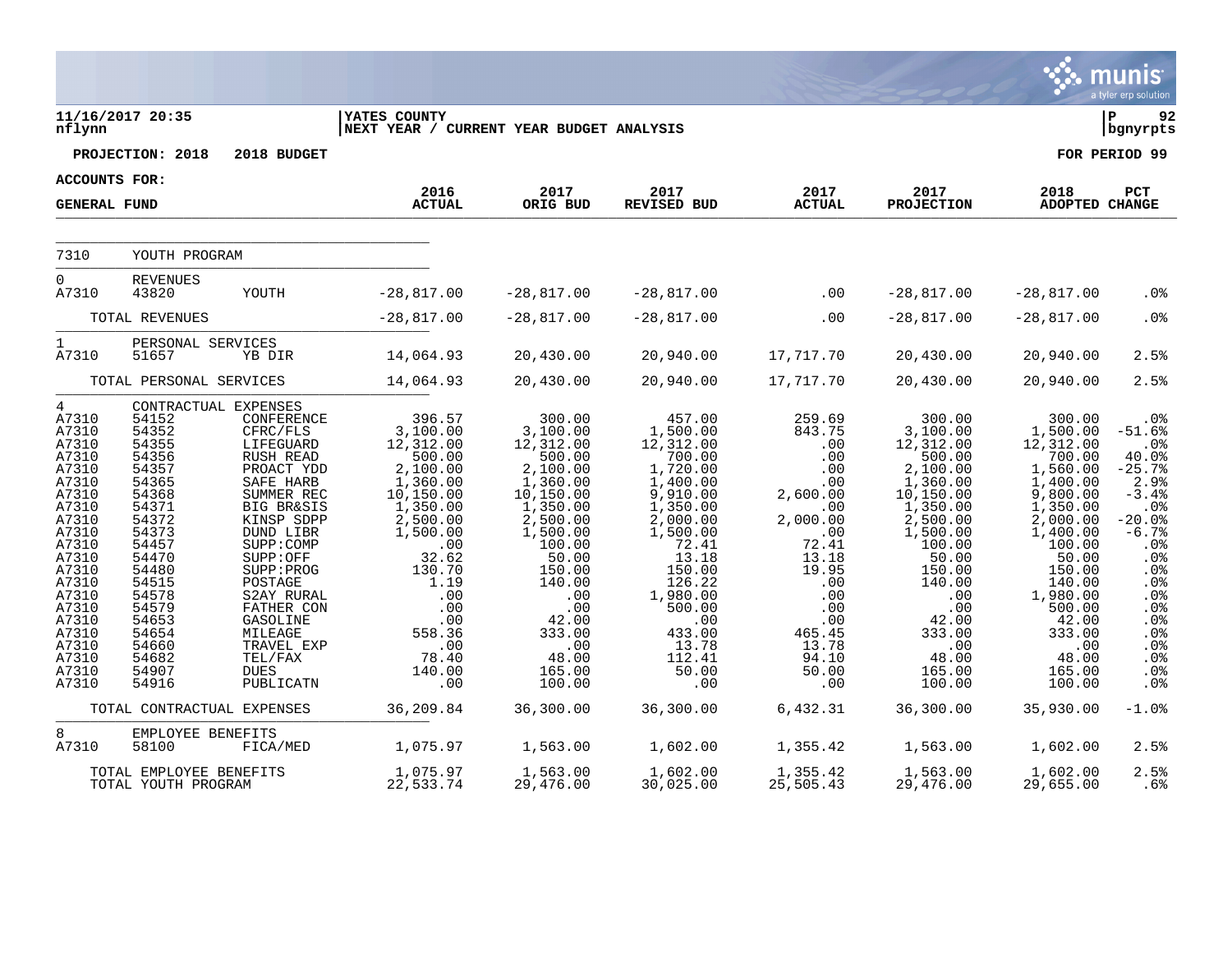|                                             |                                                            |                             |                              |                            |                       |                           | $\mathbf{\ddot{\cdot}}\mathbf{\ddot{\cdot}}\mathbf{mm}$ | a tyler erp solution        |
|---------------------------------------------|------------------------------------------------------------|-----------------------------|------------------------------|----------------------------|-----------------------|---------------------------|---------------------------------------------------------|-----------------------------|
| nflynn                                      | 11/16/2017 20:35                                           | YATES COUNTY<br>NEXT YEAR / | CURRENT YEAR BUDGET ANALYSIS |                            |                       |                           | P                                                       | 93<br>  bgnyrpts            |
|                                             | PROJECTION: 2018<br>2018 BUDGET                            |                             |                              |                            |                       |                           |                                                         | FOR PERIOD 99               |
| <b>ACCOUNTS FOR:</b><br><b>GENERAL FUND</b> |                                                            | 2016<br><b>ACTUAL</b>       | 2017<br>ORIG BUD             | 2017<br><b>REVISED BUD</b> | 2017<br><b>ACTUAL</b> | 2017<br><b>PROJECTION</b> | 2018<br><b>ADOPTED</b>                                  | <b>PCT</b><br><b>CHANGE</b> |
| 7450                                        | Y C HISTORICAL SOCIETY                                     |                             |                              |                            |                       |                           |                                                         |                             |
| 4<br>A7450                                  | EXPENSES<br>CONTRACTUAL<br>54206<br>YC HIST                | 1,000.00                    | 1,000.00                     | 1,000.00                   | 1,000.00              | 1,000.00                  | 1,000.00                                                | .0%                         |
|                                             | TOTAL CONTRACTUAL EXPENSES<br>TOTAL Y C HISTORICAL SOCIETY | 1,000.00<br>1,000.00        | 1,000.00<br>1,000.00         | 1,000.00<br>1,000.00       | 1,000.00<br>1,000.00  | 1,000.00<br>1,000.00      | 1,000.00<br>1,000.00                                    | $.0\%$<br>.0 <sup>°</sup>   |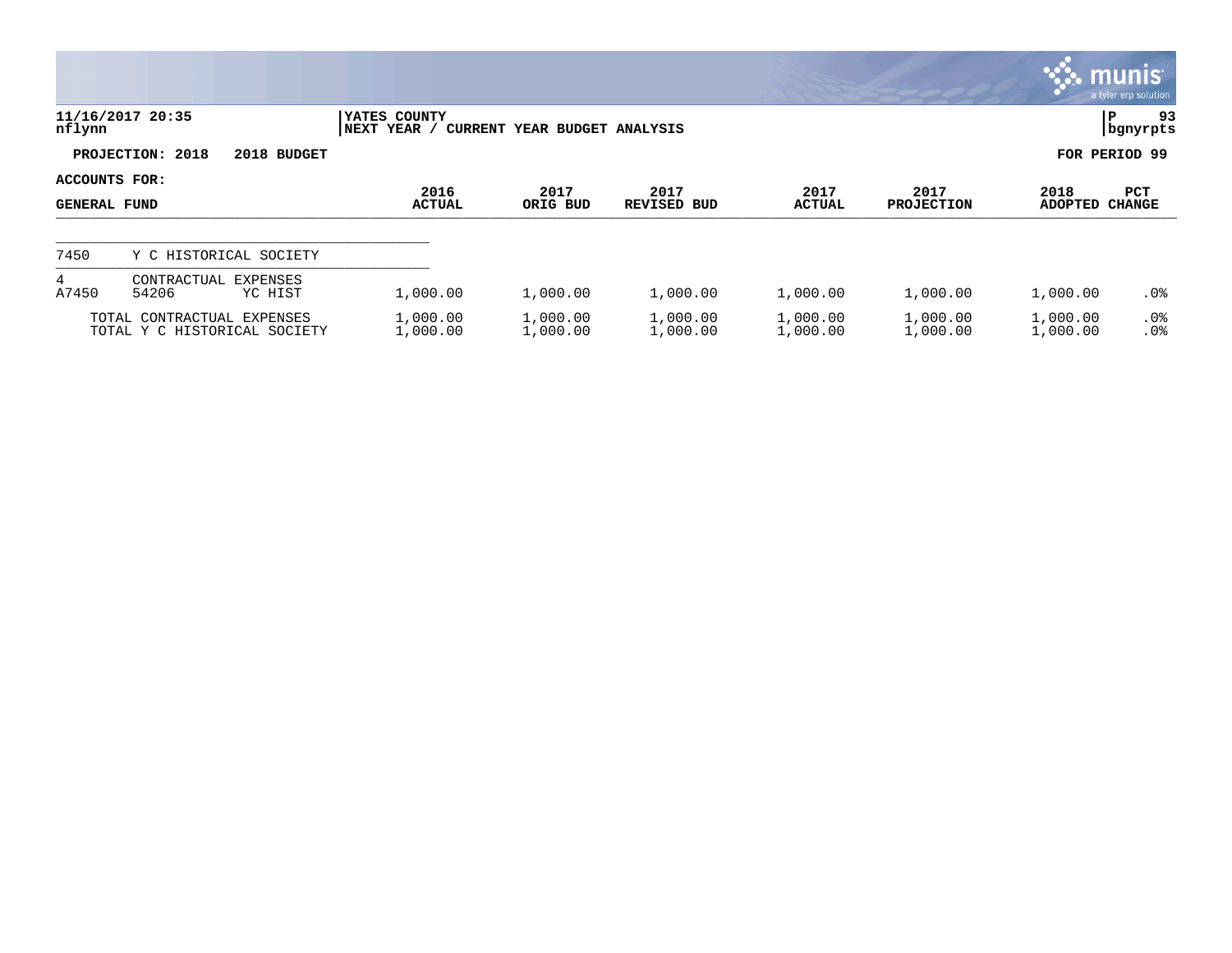|                                                |                                            |                                                                                  |                                                           |                                                |                                                |                                              |                                                |                                                | munis<br>a tyler erp solution      |
|------------------------------------------------|--------------------------------------------|----------------------------------------------------------------------------------|-----------------------------------------------------------|------------------------------------------------|------------------------------------------------|----------------------------------------------|------------------------------------------------|------------------------------------------------|------------------------------------|
| nflynn                                         | 11/16/2017 20:35                           |                                                                                  | YATES COUNTY<br> NEXT YEAR / CURRENT YEAR BUDGET ANALYSIS |                                                |                                                |                                              |                                                |                                                | lР<br>94<br>  bgnyrpts             |
|                                                | PROJECTION: 2018                           | 2018 BUDGET                                                                      |                                                           |                                                |                                                |                                              |                                                |                                                | FOR PERIOD 99                      |
| <b>ACCOUNTS FOR:</b>                           |                                            |                                                                                  | 2016                                                      | 2017                                           | 2017                                           | 2017                                         | 2017                                           | 2018                                           | <b>PCT</b>                         |
| <b>GENERAL FUND</b>                            |                                            |                                                                                  | <b>ACTUAL</b>                                             | ORIG BUD                                       | REVISED BUD                                    | <b>ACTUAL</b>                                | PROJECTION                                     | ADOPTED CHANGE                                 |                                    |
|                                                |                                            |                                                                                  |                                                           |                                                |                                                |                                              |                                                |                                                |                                    |
| 7510                                           | HISTORIAN                                  |                                                                                  |                                                           |                                                |                                                |                                              |                                                |                                                |                                    |
| $\Omega$<br>A7510                              | <b>REVENUES</b><br>42091                   | HISTORIAN                                                                        | $-464.26$                                                 | $-700.00$                                      | $-700.00$                                      | $-626.82$                                    | $-700.00$                                      | $-700.00$                                      | .0%                                |
|                                                | TOTAL REVENUES                             |                                                                                  | $-464.26$                                                 | $-700.00$                                      | $-700.00$                                      | $-626.82$                                    | $-700.00$                                      | $-700.00$                                      | .0%                                |
| 1<br>A7510<br>A7510                            | PERSONAL SERVICES<br>51075<br>51641        | HISTORIAN<br>RCRDS PT                                                            | 26, 284.45<br>9,411.81                                    | 21,904.00<br>11,722.00                         | 20,944.05<br>12,750.00                         | .00<br>12,482.90                             | 21,904.00<br>11,722.00                         | 21,904.00<br>12,750.00                         | .0%<br>8.8%                        |
|                                                | TOTAL PERSONAL SERVICES                    |                                                                                  | 35,696.26                                                 | 33,626.00                                      | 33,694.05                                      | 12,482.90                                    | 33,626.00                                      | 34,654.00                                      | 3.1%                               |
| 4<br>A7510<br>A7510<br>A7510<br>A7510<br>A7510 | 54408<br>54470<br>54507<br>54515<br>54682  | CONTRACTUAL EXPENSES<br>EO MAINT<br>SUPP:OFF<br>COPIER CHR<br>POSTAGE<br>TEL/FAX | 79.95<br>216.97<br>82.05<br>36.12<br>121.02               | 150.00<br>200.00<br>200.00<br>150.00<br>150.00 | 260.00<br>200.00<br>200.00<br>150.00<br>150.00 | 260.00<br>107.40<br>140.75<br>45.70<br>84.20 | 150.00<br>200.00<br>200.00<br>150.00<br>150.00 | 150.00<br>200.00<br>200.00<br>150.00<br>150.00 | $.0\%$<br>.0%<br>.0%<br>.0%<br>.0% |
|                                                | TOTAL CONTRACTUAL EXPENSES                 |                                                                                  | 536.11                                                    | 850.00                                         | 960.00                                         | 638.05                                       | 850.00                                         | 850.00                                         | .0%                                |
| 8<br>A7510<br>A7510                            | EMPLOYEE BENEFITS<br>58100<br>58305        | FICA/MED<br>INS-NON UN                                                           | 2,565.64<br>2,061.76                                      | 2,573.00<br>.00                                | 2,652.00<br>.00                                | 954.96<br>.00                                | 2,573.00<br>.00                                | 2,652.00<br>.00                                | 3.1%<br>.0%                        |
|                                                | TOTAL EMPLOYEE BENEFITS<br>TOTAL HISTORIAN |                                                                                  | 4,627.40<br>40,395.51                                     | 2,573.00<br>36,349.00                          | 2,652.00<br>36,606.05                          | 954.96<br>13,449.09                          | 2,573.00<br>36,349.00                          | 2,652.00<br>37,456.00                          | 3.1%<br>3.0%                       |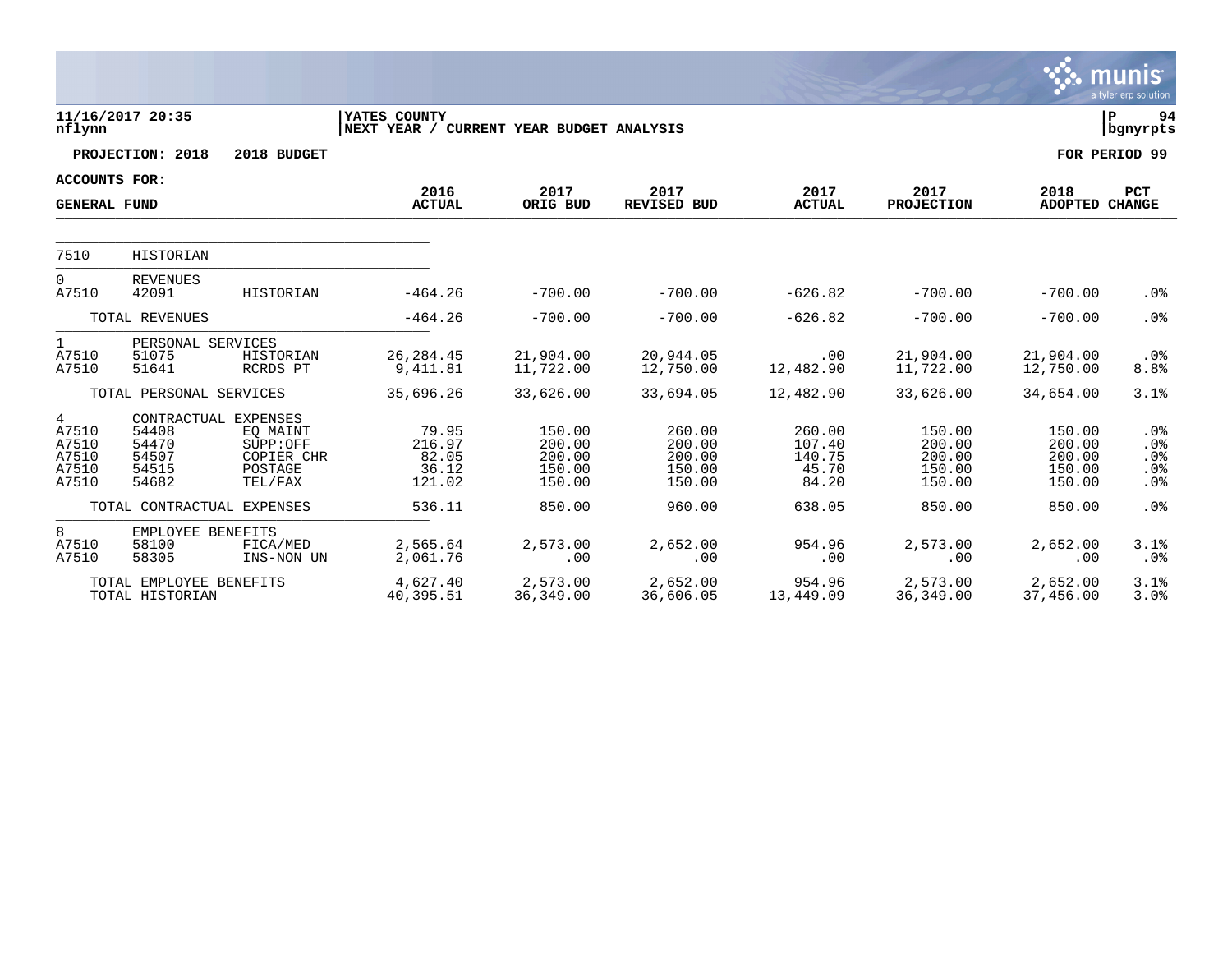|                                                                                                                                                                                   |                                                                                                                                                                                        |                                                                                                                                                                                                                                           |                                                                                                                                                                                          |                                                                                                                                                                                                            |                                                                                                                                                                                                          |                                                                                                                                                                                        |                                                                                                                                                                                           |                                                                                                                                                                                            | munis<br>a tyler erp solution                                                                                                                                  |
|-----------------------------------------------------------------------------------------------------------------------------------------------------------------------------------|----------------------------------------------------------------------------------------------------------------------------------------------------------------------------------------|-------------------------------------------------------------------------------------------------------------------------------------------------------------------------------------------------------------------------------------------|------------------------------------------------------------------------------------------------------------------------------------------------------------------------------------------|------------------------------------------------------------------------------------------------------------------------------------------------------------------------------------------------------------|----------------------------------------------------------------------------------------------------------------------------------------------------------------------------------------------------------|----------------------------------------------------------------------------------------------------------------------------------------------------------------------------------------|-------------------------------------------------------------------------------------------------------------------------------------------------------------------------------------------|--------------------------------------------------------------------------------------------------------------------------------------------------------------------------------------------|----------------------------------------------------------------------------------------------------------------------------------------------------------------|
| nflynn                                                                                                                                                                            | 11/16/2017 20:35                                                                                                                                                                       |                                                                                                                                                                                                                                           | <b>YATES COUNTY</b><br>NEXT YEAR / CURRENT YEAR BUDGET ANALYSIS                                                                                                                          |                                                                                                                                                                                                            |                                                                                                                                                                                                          |                                                                                                                                                                                        |                                                                                                                                                                                           |                                                                                                                                                                                            | İP<br>95<br>  bgnyrpts                                                                                                                                         |
|                                                                                                                                                                                   | PROJECTION: 2018                                                                                                                                                                       | 2018 BUDGET                                                                                                                                                                                                                               |                                                                                                                                                                                          |                                                                                                                                                                                                            |                                                                                                                                                                                                          |                                                                                                                                                                                        |                                                                                                                                                                                           |                                                                                                                                                                                            | FOR PERIOD 99                                                                                                                                                  |
| <b>ACCOUNTS FOR:</b>                                                                                                                                                              |                                                                                                                                                                                        |                                                                                                                                                                                                                                           |                                                                                                                                                                                          |                                                                                                                                                                                                            |                                                                                                                                                                                                          |                                                                                                                                                                                        |                                                                                                                                                                                           |                                                                                                                                                                                            |                                                                                                                                                                |
| <b>GENERAL FUND</b>                                                                                                                                                               |                                                                                                                                                                                        |                                                                                                                                                                                                                                           | 2016<br><b>ACTUAL</b>                                                                                                                                                                    | 2017<br>ORIG BUD                                                                                                                                                                                           | 2017<br>REVISED BUD                                                                                                                                                                                      | 2017<br><b>ACTUAL</b>                                                                                                                                                                  | 2017<br><b>PROJECTION</b>                                                                                                                                                                 | 2018<br>ADOPTED CHANGE                                                                                                                                                                     | PCT                                                                                                                                                            |
| 8020                                                                                                                                                                              | PLANNING                                                                                                                                                                               |                                                                                                                                                                                                                                           |                                                                                                                                                                                          |                                                                                                                                                                                                            |                                                                                                                                                                                                          |                                                                                                                                                                                        |                                                                                                                                                                                           |                                                                                                                                                                                            |                                                                                                                                                                |
| $1 \quad$<br>A8020<br>A8020                                                                                                                                                       | PERSONAL SERVICES<br>51085<br>51086                                                                                                                                                    | PLANNER<br>PLANNER PT                                                                                                                                                                                                                     | 33,420.19<br>$\sim 00$                                                                                                                                                                   | 57,092.00<br>.00                                                                                                                                                                                           | 53,954.50<br>3,137.50                                                                                                                                                                                    | 37,889.62<br>3,137.50                                                                                                                                                                  | 57,092.00<br>.00                                                                                                                                                                          | 57,092.00<br>.00                                                                                                                                                                           | .0%<br>.0%                                                                                                                                                     |
|                                                                                                                                                                                   | TOTAL PERSONAL SERVICES                                                                                                                                                                |                                                                                                                                                                                                                                           | 33,420.19                                                                                                                                                                                | 57,092.00                                                                                                                                                                                                  | 57,092.00                                                                                                                                                                                                | 41,027.12                                                                                                                                                                              | 57,092.00                                                                                                                                                                                 | 57,092.00                                                                                                                                                                                  | .0%                                                                                                                                                            |
| $4\overline{ }$<br>A8020<br>A8020<br>A8020<br>A8020<br>A8020<br>A8020<br>A8020<br>A8020<br>A8020<br>A8020<br>A8020<br>A8020<br>A8020<br>A8020<br>A8020<br>A8020<br>A8020<br>A8020 | CONTRACTUAL EXPENSES<br>54011<br>54067<br>54068<br>54152<br>54156<br>54207<br>54210<br>54470<br>54501<br>54507<br>54515<br>54571<br>54580<br>54654<br>54660<br>54682<br>54907<br>54916 | CONSULTANT<br>NAT RESOUR<br>FIBER SUST<br>CONFERENCE<br>TRAINING<br>YC PLNG BD<br>YC GFL PLG<br>SUPP:OFF<br>ADVERTISNG<br>COPIER CHR<br>POSTAGE<br>COMP SOFT<br>GIS MAINT<br>MILEAGE<br>TRAVEL EXP<br>TEL/FAX<br><b>DUES</b><br>PUBLICATN | .00<br>.00<br>$\frac{00}{00}$<br>.00<br>255.10<br>375.00<br>6,647.00<br>2,688.79<br>64.84<br>652.65<br>657.00<br>137.99<br>8,101.00<br>.00<br>.00<br>136.17<br>300.00<br>$\overline{00}$ | 5,000.00<br>$\overline{00}$<br>180,124.00<br>750.00<br>250.00<br>1,000.00<br>6,647.00<br>1,100.00<br>175.00<br>500.00<br>700.00<br>13.250.00<br>13,250.00<br>115.00<br>160.00<br>200.00<br>340.00<br>75.00 | 2,564.82<br>.00<br>173,385.00<br>750.00<br>250.00<br>1,000.00<br>6,647.00<br>1,100.00<br>310.18<br>1,000.00<br>1,000.00<br>$\overline{00}$<br>13,250.00<br>115.00<br>160.00<br>200.00<br>340.00<br>75.00 | $\overline{00}$<br>.00<br>154, 281.37<br>$\sim$ 00<br>.00<br>450.00<br>6,647.00<br>1,051.53<br>310.18<br>863.85<br>734.09<br>.00<br>8,200.00<br>43.34<br>.00<br>98.90<br>300.00<br>.00 | 3,000.00<br>.00<br>180, 124.00<br>750.00<br>250.00<br>1,000.00<br>6,647.00<br>1,100.00<br>175.00<br>500.00<br>700.00<br>.00<br>13,250.00<br>115.00<br>160.00<br>200.00<br>340.00<br>75.00 | 45,467.00<br>124,400.00<br>750.00<br>250.00<br>1,000.00<br>6,647.00<br>1,100.00<br>175.00<br>1,000.00<br>800.00<br>$\sim 00$<br>13,250.00<br>115.00<br>160.00<br>200.00<br>655.00<br>75.00 | $.00 - 100.0$<br>. 0 %<br>$-30.9%$<br>.0%<br>.0%<br>.0 <sup>8</sup><br>.0%<br>.0%<br>.0%<br>100.0%<br>14.3%<br>.0%<br>.0%<br>.0%<br>.0%<br>.0%<br>92.6%<br>.0% |
|                                                                                                                                                                                   | TOTAL CONTRACTUAL EXPENSES                                                                                                                                                             |                                                                                                                                                                                                                                           | 20,015.54                                                                                                                                                                                | 210,386.00                                                                                                                                                                                                 | 202,147.00                                                                                                                                                                                               | 172,980.26                                                                                                                                                                             | 208,386.00                                                                                                                                                                                | 196,044.00                                                                                                                                                                                 | $-6.8%$                                                                                                                                                        |
| 8<br>A8020<br>A8020                                                                                                                                                               | EMPLOYEE BENEFITS<br>58100<br>58305                                                                                                                                                    | FICA/MED<br>INS-NON UN                                                                                                                                                                                                                    | 2,470.48<br>5,251.91                                                                                                                                                                     | 4,726.00<br>15,966.00                                                                                                                                                                                      | 4,726.00<br>15,966.00                                                                                                                                                                                    | 3,138.59<br>$\sim$ 00                                                                                                                                                                  | 4,726.00<br>15,966.00                                                                                                                                                                     | $4,368.00$ $-100.08$<br>$00$ $-100.08$                                                                                                                                                     |                                                                                                                                                                |
|                                                                                                                                                                                   | TOTAL EMPLOYEE BENEFITS<br>TOTAL PLANNING                                                                                                                                              |                                                                                                                                                                                                                                           | 7,722.39<br>61,158.12                                                                                                                                                                    | 20,692.00<br>288,170.00                                                                                                                                                                                    | 20,692.00<br>279,931.00                                                                                                                                                                                  | 3,138.59<br>217,145.97                                                                                                                                                                 | 20,692.00<br>286,170.00                                                                                                                                                                   | $4,368.00 -78.9$<br>$257,504.00 -10.68$                                                                                                                                                    |                                                                                                                                                                |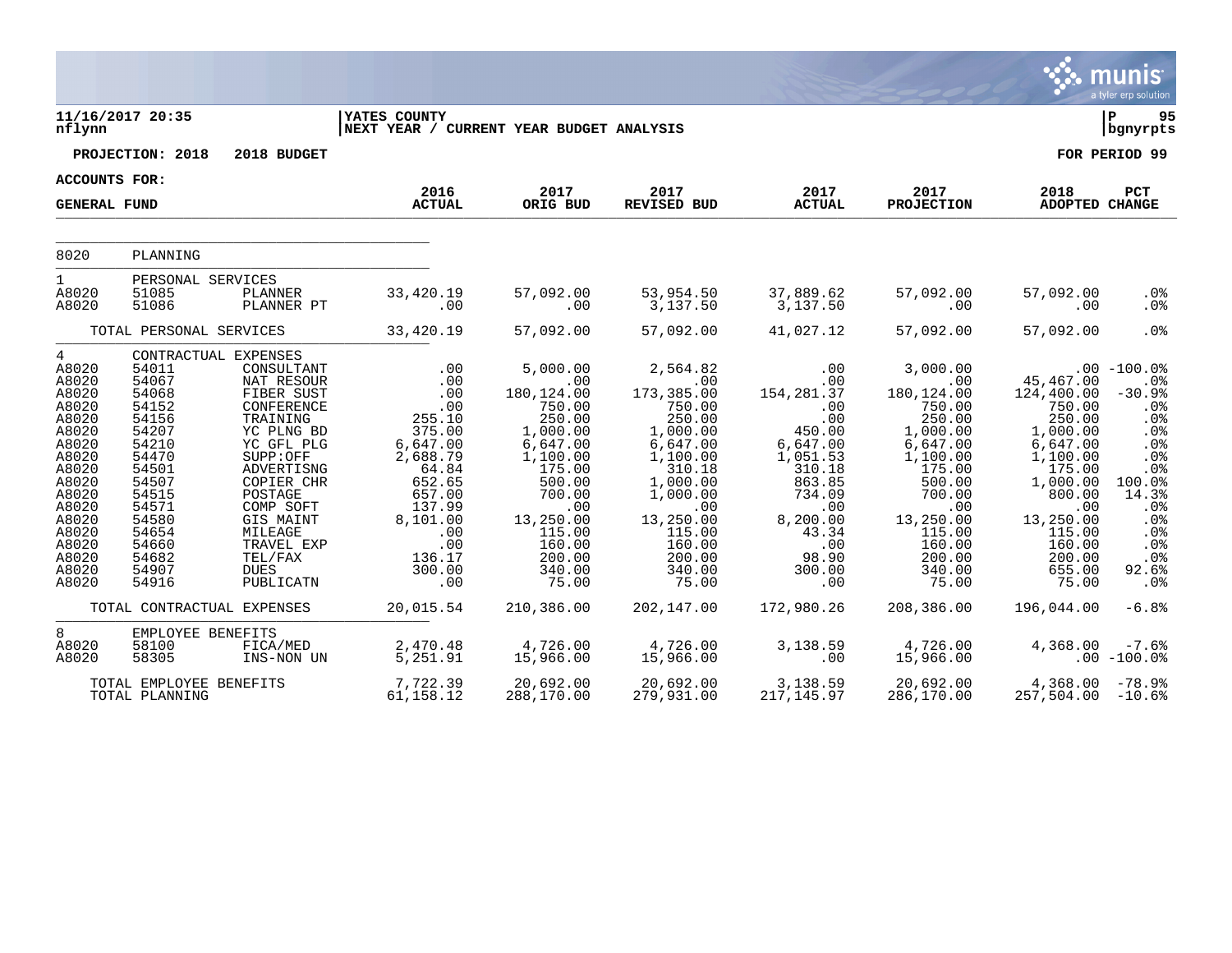|                                                                  |                                                                                     |                                                                                        |                                                                        |                                                                           |                                                                             |                                                                       |                                                                            |                                                                           | munis <sup>®</sup><br>a tyler erp solution          |
|------------------------------------------------------------------|-------------------------------------------------------------------------------------|----------------------------------------------------------------------------------------|------------------------------------------------------------------------|---------------------------------------------------------------------------|-----------------------------------------------------------------------------|-----------------------------------------------------------------------|----------------------------------------------------------------------------|---------------------------------------------------------------------------|-----------------------------------------------------|
| nflynn                                                           | 11/16/2017 20:35                                                                    |                                                                                        | <b>IYATES COUNTY</b><br>NEXT YEAR / CURRENT YEAR BUDGET ANALYSIS       |                                                                           |                                                                             |                                                                       |                                                                            |                                                                           | 96<br>P<br>bgnyrpts                                 |
|                                                                  | PROJECTION: 2018                                                                    | 2018 BUDGET                                                                            |                                                                        |                                                                           |                                                                             |                                                                       |                                                                            |                                                                           | FOR PERIOD 99                                       |
| ACCOUNTS FOR:<br><b>GENERAL FUND</b>                             |                                                                                     |                                                                                        | 2016<br><b>ACTUAL</b>                                                  | 2017<br>ORIG BUD                                                          | 2017<br><b>REVISED BUD</b>                                                  | 2017<br><b>ACTUAL</b>                                                 | 2017<br><b>PROJECTION</b>                                                  | 2018<br><b>ADOPTED</b>                                                    | <b>PCT</b><br><b>CHANGE</b>                         |
| 8160                                                             | REFUSE AND GARBAGE                                                                  |                                                                                        |                                                                        |                                                                           |                                                                             |                                                                       |                                                                            |                                                                           |                                                     |
| 4<br>A8160<br>A8160<br>A8160<br>A8160<br>A8160<br>A8160<br>A8160 | CONTRACTUAL EXPENSES<br>54411<br>54412<br>54413<br>54501<br>54521<br>54677<br>54682 | PARTS/REP<br>ENGINEER<br>LEACHATE<br>ADVERTISIN<br>TRASH REM<br>UTIL: ELECT<br>TEL/FAX | 1,469.29<br>50,730.75<br>8,862.32<br>238.04<br>.00<br>633.39<br>485.67 | .00<br>43,000.00<br>14,000.00<br>175.00<br>5,000.00<br>1,200.00<br>450.00 | 44.97<br>43,000.00<br>13,955.03<br>175.00<br>5,247.59<br>1,200.00<br>450.00 | 44.97<br>50,710.00<br>7,517.50<br>.00<br>5,247.59<br>658.35<br>414.80 | .00<br>61, 419.25<br>14,000.00<br>175.00<br>5,000.00<br>1,200.00<br>450.00 | .00<br>43,000.00<br>14,000.00<br>175.00<br>5,000.00<br>1,200.00<br>450.00 | $.0\%$<br>.0%<br>.0%<br>.0%<br>.0%<br>.0%<br>$.0\%$ |
|                                                                  | TOTAL CONTRACTUAL EXPENSES<br>TOTAL REFUSE AND GARBAGE                              |                                                                                        | 62,419.46<br>62,419.46                                                 | 63,825.00<br>63,825.00                                                    | 64,072.59<br>64,072.59                                                      | 64,593.21<br>64,593.21                                                | 82, 244.25<br>82, 244. 25                                                  | 63,825.00<br>63,825.00                                                    | $.0\%$<br>$.0\%$                                    |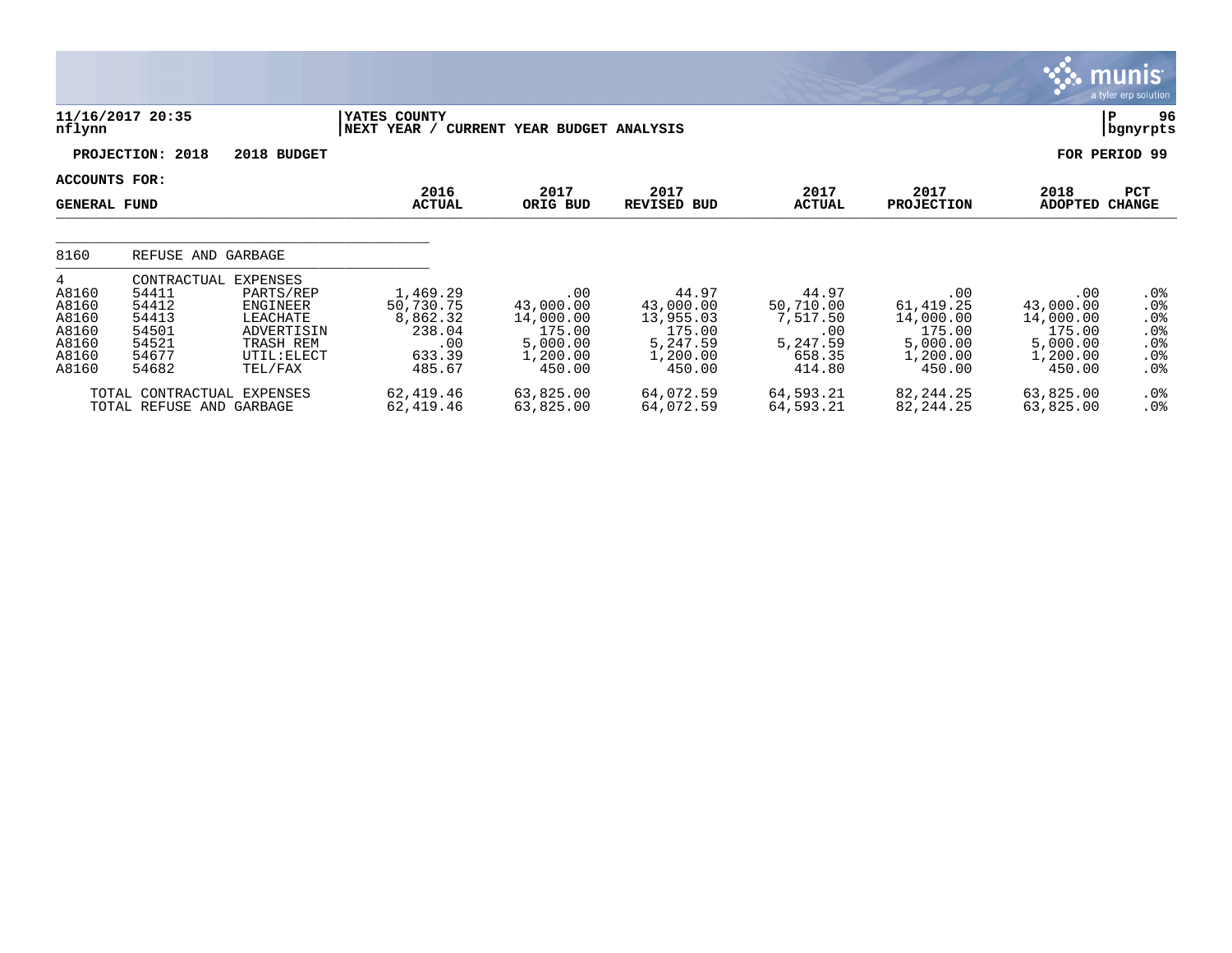|                                      |                                                           |                                  |                             |                              |                          |                          |                           |                          | munis<br>a tyler erp solution |
|--------------------------------------|-----------------------------------------------------------|----------------------------------|-----------------------------|------------------------------|--------------------------|--------------------------|---------------------------|--------------------------|-------------------------------|
| nflynn                               | 11/16/2017 20:35                                          |                                  | YATES COUNTY<br>NEXT YEAR / | CURRENT YEAR BUDGET ANALYSIS |                          |                          |                           |                          | 97<br>P<br>bgnyrpts           |
|                                      | PROJECTION: 2018                                          | 2018 BUDGET                      |                             |                              |                          |                          |                           |                          | FOR PERIOD 99                 |
| ACCOUNTS FOR:<br><b>GENERAL FUND</b> |                                                           |                                  | 2016<br><b>ACTUAL</b>       | 2017<br>ORIG BUD             | 2017<br>REVISED BUD      | 2017<br><b>ACTUAL</b>    | 2017<br><b>PROJECTION</b> | 2018<br><b>ADOPTED</b>   | PCT<br><b>CHANGE</b>          |
| 8710                                 |                                                           | CONSERVATION PROGRAMS            |                             |                              |                          |                          |                           |                          |                               |
| 4<br>A8710<br>A8710                  | CONTRACTUAL<br>54204<br>54212                             | EXPENSES<br>YC COOP EX<br>YC S&W | 240,153.00<br>92,600.00     | 255,153.00<br>92,600.00      | 255,153.00<br>92,600.00  | 255,156.00<br>92,600.00  | 255,153.00<br>92,600.00   | 255,153.00<br>92,600.00  | $.0\%$<br>.0%                 |
|                                      | TOTAL CONTRACTUAL EXPENSES<br>TOTAL CONSERVATION PROGRAMS |                                  | 332,753.00<br>332,753.00    | 347,753.00<br>347,753.00     | 347,753.00<br>347,753.00 | 347,756.00<br>347,756.00 | 347,753.00<br>347,753.00  | 347,753.00<br>347,753.00 | $.0\%$<br>.0%                 |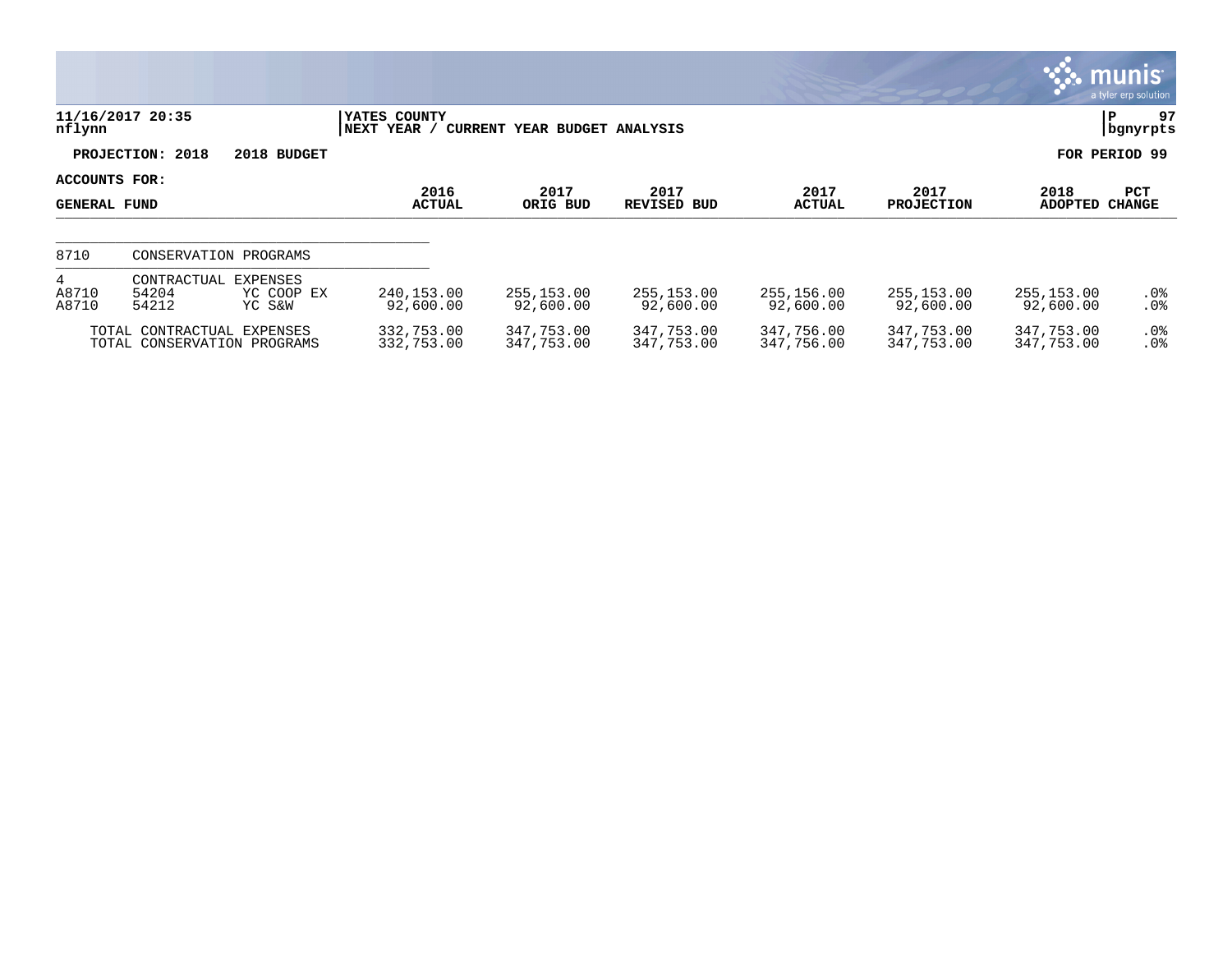|                               |                                                        |                              |                              |                              |                          |                              |                              | $\mathbb{C}$ munis<br>a tyler erp solution |
|-------------------------------|--------------------------------------------------------|------------------------------|------------------------------|------------------------------|--------------------------|------------------------------|------------------------------|--------------------------------------------|
| nflynn                        | 11/16/2017 20:35                                       | YATES COUNTY<br> NEXT YEAR / | CURRENT YEAR BUDGET ANALYSIS |                              |                          |                              |                              | 98<br>P<br>  bgnyrpts                      |
|                               | PROJECTION: 2018<br>2018 BUDGET                        |                              |                              |                              |                          |                              |                              | FOR PERIOD 99                              |
| ACCOUNTS FOR:<br>GENERAL FUND |                                                        | 2016<br><b>ACTUAL</b>        | 2017<br>ORIG BUD             | 2017<br>REVISED BUD          | 2017<br><b>ACTUAL</b>    | 2017<br><b>PROJECTION</b>    | 2018<br>ADOPTED              | PCT<br><b>CHANGE</b>                       |
| 9010                          | NYS RETIREMENT SYSTEM                                  |                              |                              |                              |                          |                              |                              |                                            |
| 8<br>A9010                    | EMPLOYEE BENEFITS<br>58400<br>ST RETIRE                | 1,857,052.99                 | 1,904,000.00                 | 1,904,000.00                 | $-7,452.48$              | 1,904,000.00                 | 1,870,000.00                 | $-1.8%$                                    |
|                               | TOTAL EMPLOYEE BENEFITS<br>TOTAL NYS RETIREMENT SYSTEM | 1,857,052.99<br>1,857,052.99 | 1,904,000.00<br>1,904,000.00 | 1,904,000.00<br>1,904,000.00 | -7,452.48<br>$-7,452.48$ | 1,904,000.00<br>1,904,000.00 | 1,870,000.00<br>1,870,000.00 | $-1.8\%$<br>$-1.8%$                        |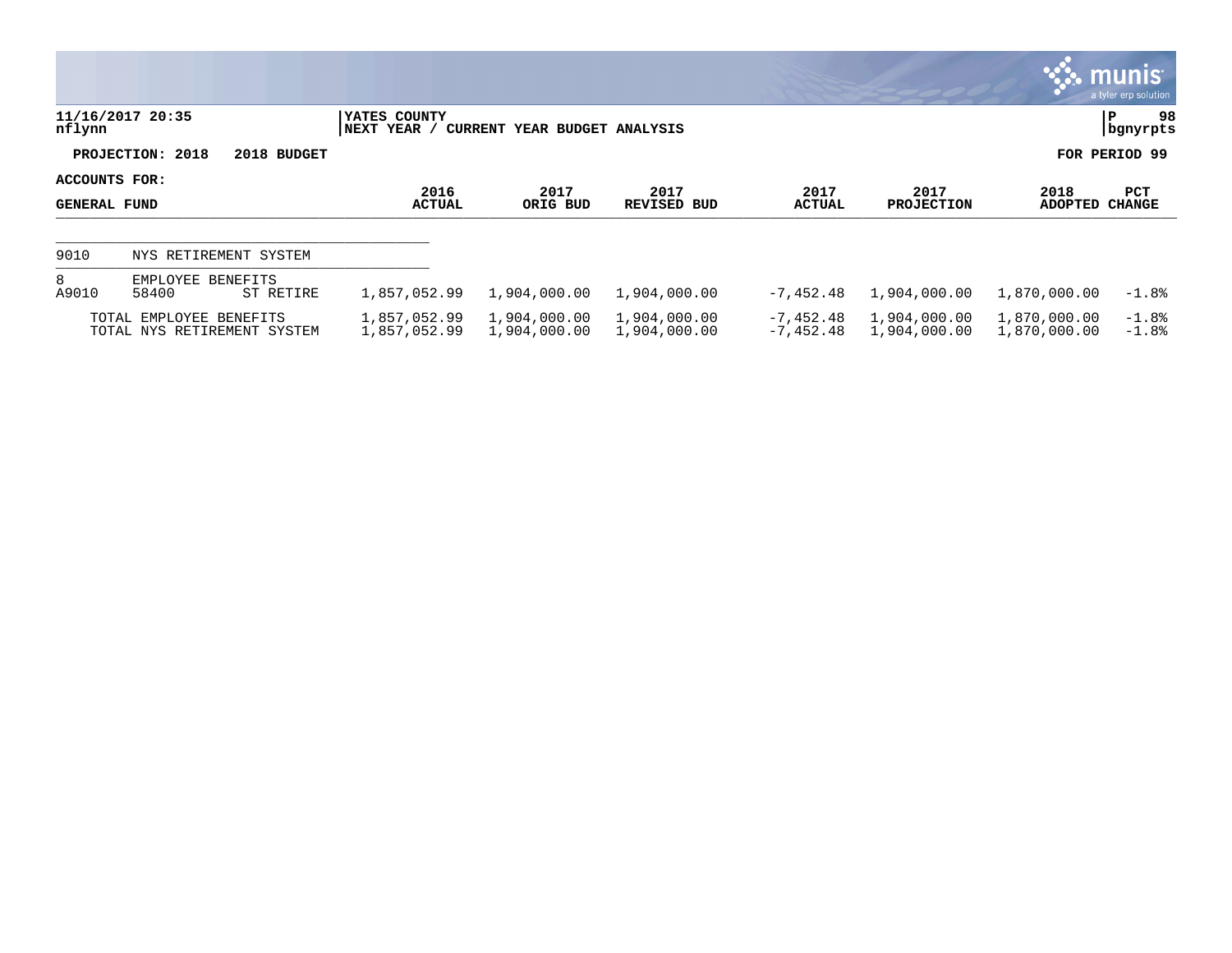|                                      |                                                         |                             |                              |                          |                          |                           |                          | <b>munis</b><br>a tyler erp solution |
|--------------------------------------|---------------------------------------------------------|-----------------------------|------------------------------|--------------------------|--------------------------|---------------------------|--------------------------|--------------------------------------|
| nflynn                               | 11/16/2017 20:35                                        | YATES COUNTY<br>NEXT YEAR / | CURRENT YEAR BUDGET ANALYSIS |                          |                          |                           |                          | 99<br>ΙP<br>  bgnyrpts               |
|                                      | PROJECTION: 2018<br>2018 BUDGET                         |                             |                              |                          |                          |                           |                          | FOR PERIOD 99                        |
| ACCOUNTS FOR:<br><b>GENERAL FUND</b> |                                                         | 2016<br><b>ACTUAL</b>       | 2017<br>ORIG BUD             | 2017<br>REVISED BUD      | 2017<br><b>ACTUAL</b>    | 2017<br><b>PROJECTION</b> | 2018<br><b>ADOPTED</b>   | <b>PCT</b><br><b>CHANGE</b>          |
| 9060                                 | HOSPITAL & MEDICAL INS                                  |                             |                              |                          |                          |                           |                          |                                      |
| 8<br>A9060                           | EMPLOYEE BENEFITS<br>58306<br>INS-RETIRE                | 157,796.00                  | 180,000.00                   | 168,754.21               | 128,400.29               | 180,000.00                | 202,000.00               | 12.2%                                |
|                                      | TOTAL EMPLOYEE BENEFITS<br>TOTAL HOSPITAL & MEDICAL INS | 157,796.00<br>157,796.00    | 180,000.00<br>180,000.00     | 168,754.21<br>168,754.21 | 128,400.29<br>128,400.29 | 180,000.00<br>180,000.00  | 202,000.00<br>202,000.00 | 12.2%<br>12.2%                       |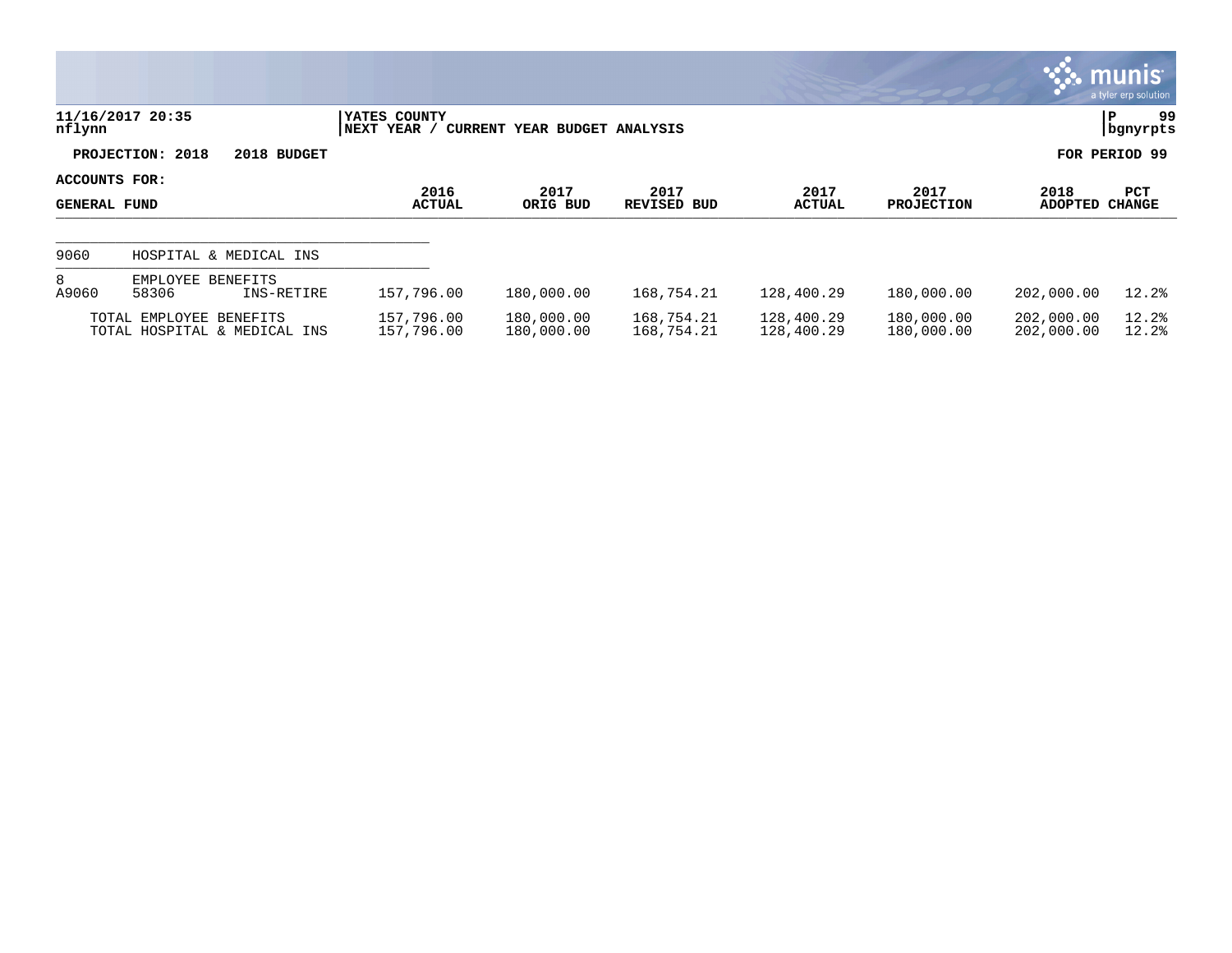|                                             |                                            |                                     |                              |                     |                       |                           |                        | <b>munis</b><br>a tyler erp solution |
|---------------------------------------------|--------------------------------------------|-------------------------------------|------------------------------|---------------------|-----------------------|---------------------------|------------------------|--------------------------------------|
| nflynn                                      | 11/16/2017 20:35                           | <b>IYATES COUNTY</b><br>NEXT YEAR / | CURRENT YEAR BUDGET ANALYSIS |                     |                       |                           |                        | 100<br>l P<br>  bgnyrpts             |
|                                             | PROJECTION: 2018<br>2018 BUDGET            |                                     |                              |                     |                       |                           |                        | FOR PERIOD 99                        |
| <b>ACCOUNTS FOR:</b><br><b>GENERAL FUND</b> |                                            | 2016<br><b>ACTUAL</b>               | 2017<br>ORIG BUD             | 2017<br>REVISED BUD | 2017<br><b>ACTUAL</b> | 2017<br><b>PROJECTION</b> | 2018<br>ADOPTED CHANGE | PCT                                  |
| 9080                                        | SICK BANK                                  |                                     |                              |                     |                       |                           |                        |                                      |
| $\mathbf{1}$<br>A9080                       | PERSONAL SERVICES<br>SICK BANK<br>51507    | 6,473.52                            | .00                          | 1,341.31            | 2,047.26              | .00                       | .00                    | $.0\%$                               |
|                                             | TOTAL PERSONAL SERVICES                    | 6,473.52                            | .00                          | 1,341.31            | 2,047.26              | .00                       | .00                    | .0%                                  |
| 8<br>A9080                                  | EMPLOYEE BENEFITS<br>58100<br>FICA/MED     | 415.02                              | .00                          | 95.95               | 146.63                | .00                       | .00                    | .0 <sub>8</sub>                      |
|                                             | TOTAL EMPLOYEE BENEFITS<br>TOTAL SICK BANK | 415.02<br>6,888.54                  | .00<br>.00                   | 95.95<br>1,437.26   | 146.63<br>2,193.89    | .00<br>.00                | .00<br>.00             | .0%<br>.0%                           |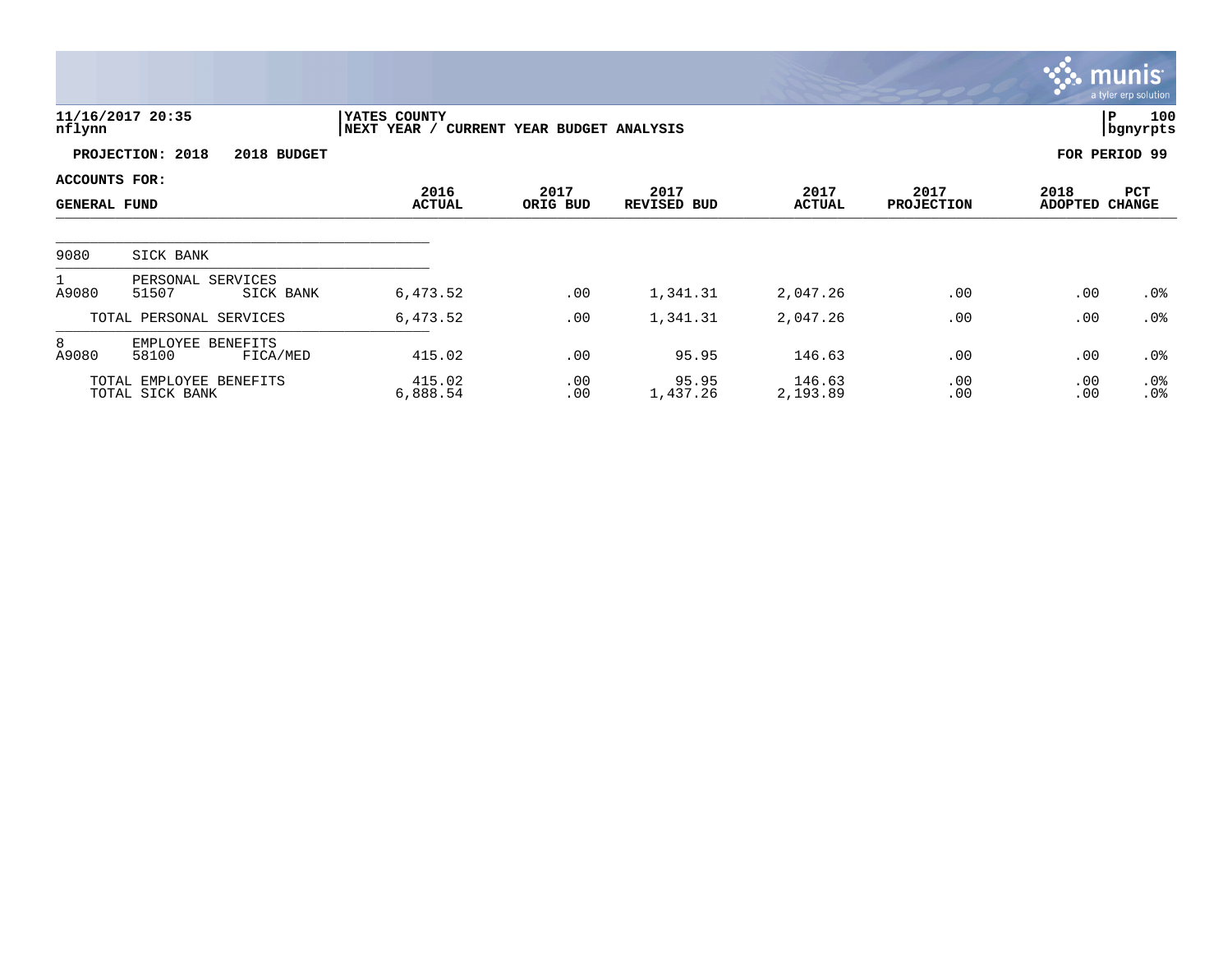|                                      |                                                         |                              |                                         |                          |                        |                           |                          | <b>WE MUNIS</b><br>a tyler erp solution |
|--------------------------------------|---------------------------------------------------------|------------------------------|-----------------------------------------|--------------------------|------------------------|---------------------------|--------------------------|-----------------------------------------|
| nflynn                               | 11/16/2017 20:35                                        | YATES COUNTY<br> NEXT YEAR / | CURRENT YEAR BUDGET ANALYSIS            |                          |                        |                           |                          | 101<br>P<br><i>i</i> bgnyrpts           |
|                                      | PROJECTION: 2018<br>2018 BUDGET                         |                              |                                         |                          |                        |                           |                          | FOR PERIOD 99                           |
| ACCOUNTS FOR:<br><b>GENERAL FUND</b> |                                                         | 2016<br><b>ACTUAL</b>        | 2017<br>2017<br>ORIG BUD<br>REVISED BUD |                          | 2017<br>ACTUAL         | 2017<br><b>PROJECTION</b> | 2018<br><b>ADOPTED</b>   | <b>PCT</b><br><b>CHANGE</b>             |
| 9089                                 | OTHER EMPLOYEE BENEFITS                                 |                              |                                         |                          |                        |                           |                          |                                         |
| 8<br>A9089                           | EMPLOYEE BENEFITS<br>58600<br>HRA                       | 38,491.28                    | 46,800.00                               | 173,009.00               | 88,960.76              | 46,800.00                 | 166,075.00               | 254.9%                                  |
|                                      | TOTAL EMPLOYEE BENEFITS<br>TOTAL OTHER EMPLOYEE BENEFIT | 38,491.28<br>38,491.28       | 46,800.00<br>46,800.00                  | 173,009.00<br>173,009.00 | 88,960.76<br>88,960.76 | 46,800.00<br>46,800.00    | 166,075.00<br>166,075.00 | 254.9%<br>254.9%                        |

**The State**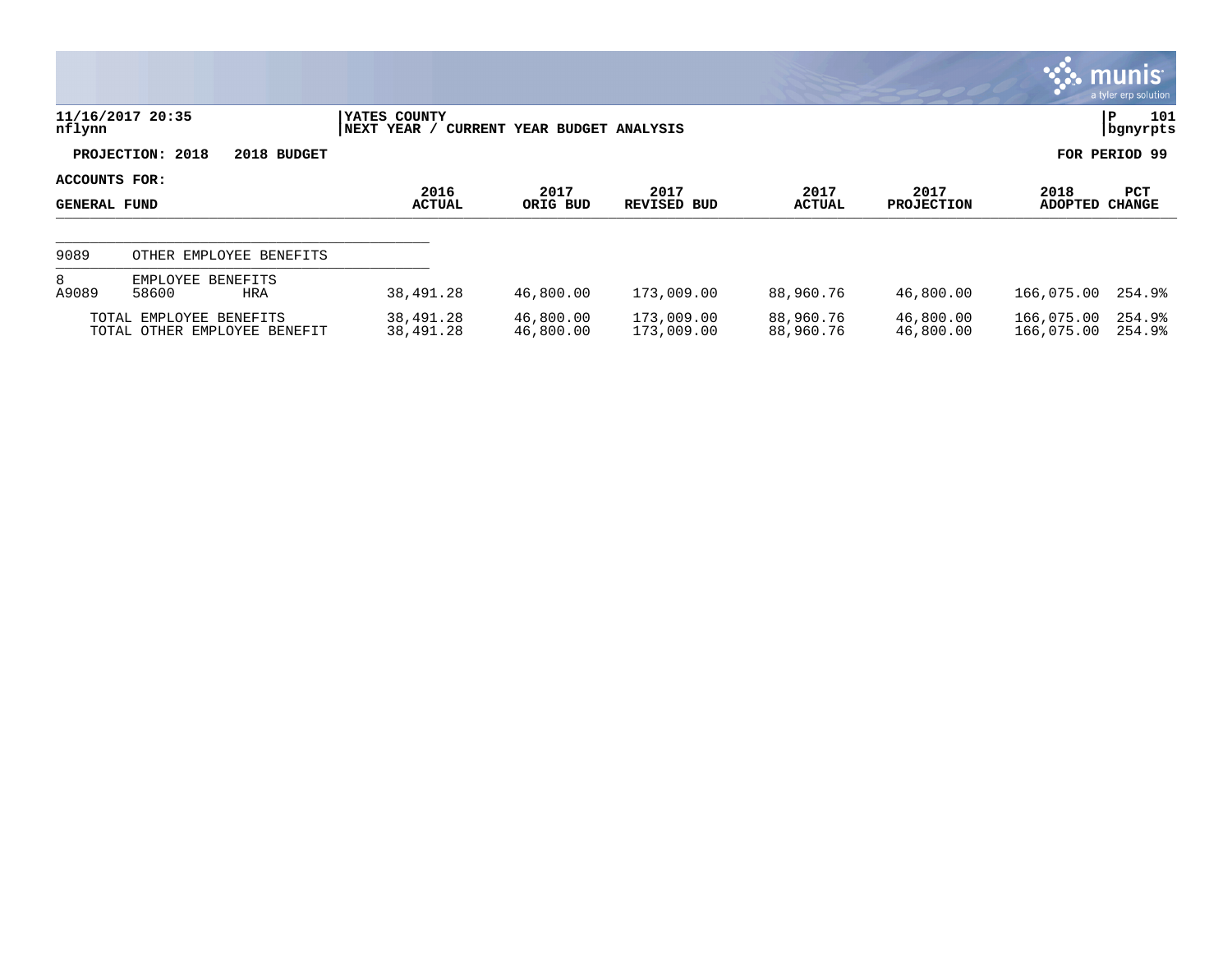|                                      |                                                         |                         |                                |                              |                        |                       |                           |                        | $\mathbb{C}$ munis $\mathbb{C}$<br>a tyler erp solution |
|--------------------------------------|---------------------------------------------------------|-------------------------|--------------------------------|------------------------------|------------------------|-----------------------|---------------------------|------------------------|---------------------------------------------------------|
| nflynn                               | 11/16/2017 20:35                                        |                         | YATES COUNTY<br>NEXT YEAR /    | CURRENT YEAR BUDGET ANALYSIS |                        |                       |                           |                        | 102<br>P<br>  bgnyrpts                                  |
|                                      | PROJECTION: 2018                                        | 2018 BUDGET             |                                |                              |                        |                       |                           |                        | FOR PERIOD 99                                           |
| ACCOUNTS FOR:<br><b>GENERAL FUND</b> |                                                         |                         | 2016<br><b>ACTUAL</b>          | 2017<br>ORIG BUD             | 2017<br>REVISED BUD    | 2017<br><b>ACTUAL</b> | 2017<br><b>PROJECTION</b> | 2018<br><b>ADOPTED</b> | PCT<br><b>CHANGE</b>                                    |
| 9090                                 |                                                         | ADJUST DUE TO EMPLS VAC |                                |                              |                        |                       |                           |                        |                                                         |
| 8<br>A9090                           | EMPLOYEE BENEFITS<br>58000                              | D/T VC/CMP              | $-37, 385.29$                  | 15,000.00                    | 15,000.00              | .00                   | 15,000.00                 | 15,000.00              | $.0\%$                                                  |
|                                      | TOTAL EMPLOYEE BENEFITS<br>TOTAL ADJUST DUE TO EMPLS VA |                         | $-37, 385.29$<br>$-37, 385.29$ | 15,000.00<br>15,000.00       | 15,000.00<br>15,000.00 | .00<br>.00            | 15,000.00<br>15,000.00    | 15,000.00<br>15,000.00 | $.0\%$<br>.0%                                           |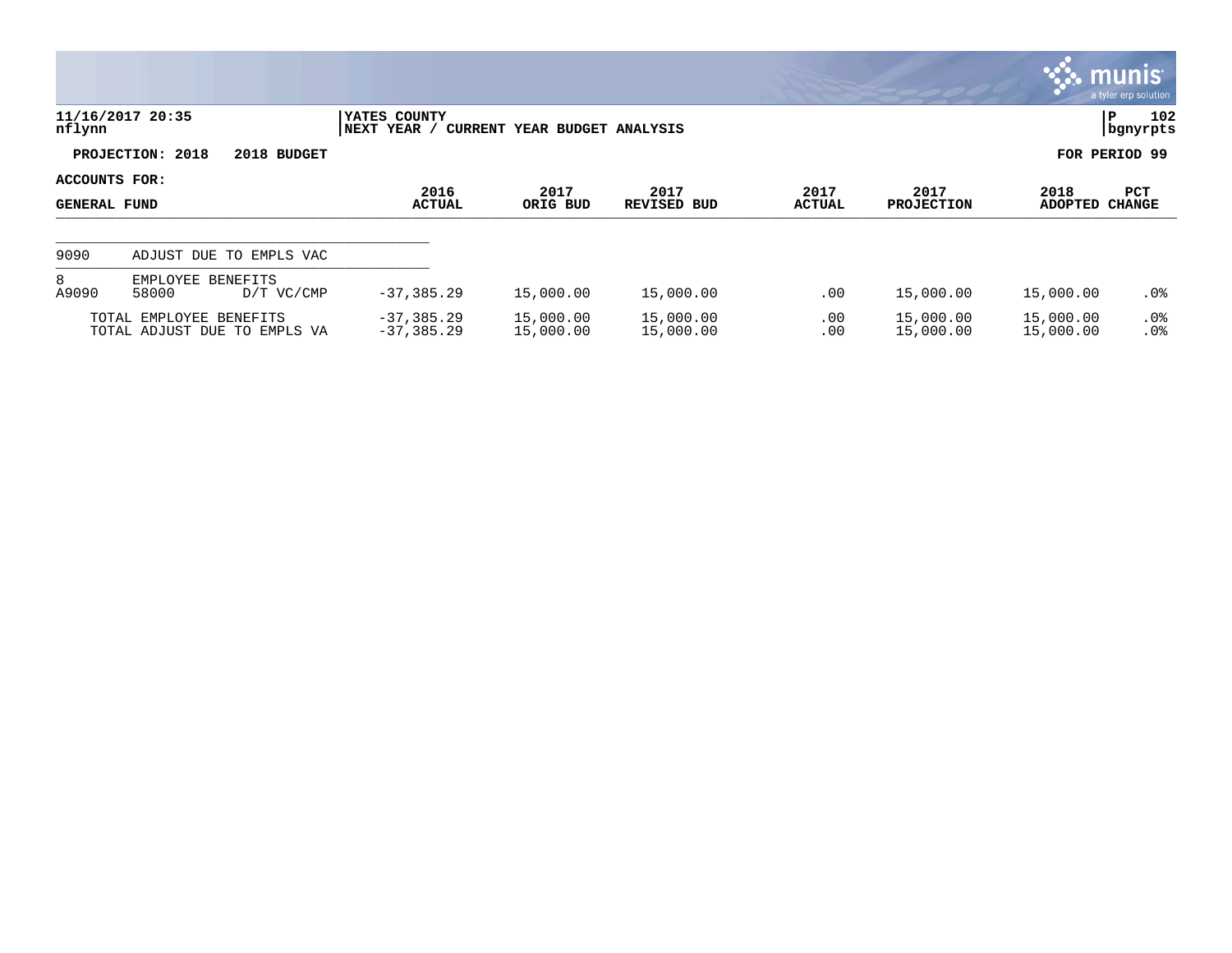|                                             |                             |                            |                                                          |                            |                            |                            |                            |                        | munis <sup>®</sup><br>a tyler erp solution |
|---------------------------------------------|-----------------------------|----------------------------|----------------------------------------------------------|----------------------------|----------------------------|----------------------------|----------------------------|------------------------|--------------------------------------------|
| nflynn                                      | 11/16/2017 20:35            |                            | YATES COUNTY<br>NEXT YEAR / CURRENT YEAR BUDGET ANALYSIS |                            |                            |                            |                            |                        | $\, {\bf P}$<br>103<br>bgnyrpts            |
|                                             | PROJECTION: 2018            | 2018 BUDGET                |                                                          |                            |                            |                            |                            |                        | FOR PERIOD 99                              |
| <b>ACCOUNTS FOR:</b><br><b>GENERAL FUND</b> |                             |                            | 2016<br><b>ACTUAL</b>                                    | 2017<br>ORIG BUD           | 2017<br><b>REVISED BUD</b> | 2017<br><b>ACTUAL</b>      | 2017<br><b>PROJECTION</b>  | 2018<br><b>ADOPTED</b> | <b>PCT</b><br><b>CHANGE</b>                |
| 9710                                        | DEBT SERVICE                |                            |                                                          |                            |                            |                            |                            |                        |                                            |
| $\Omega$<br>A9710                           | <b>REVENUES</b><br>43089    | <b>OTHER</b>               | $-36, 446.00$                                            | $-30,910.00$               | $-30,910.00$               | $-23,529.00$               | $-30,910.00$               | $-25,648.00$           | $-17.0%$                                   |
|                                             | TOTAL REVENUES              |                            | $-36, 446.00$                                            | $-30,910,00$               | $-30,910.00$               | $-23,529.00$               | $-30,910.00$               | $-25,648.00$           | $-17.0\%$                                  |
| 6<br>A9710<br>A9710                         | PRINCIPAL<br>56101<br>56102 | PRINC-BLDG<br>PRINC-COMM   | 1,263,112.00<br>181,888.00                               | 1,291,216.00<br>178,784.00 | 1,291,216.00<br>178,784.00 | .00<br>.00                 | 1,291,216.00<br>178,784.00 | 1,290,000.00           | $-.1$ %<br>$.00 - 100.0$                   |
|                                             | TOTAL PRINCIPAL             |                            | 1,445,000.00                                             | 1,470,000.00               | 1,470,000.00               | .00                        | 1,470,000.00               | 1,290,000.00           | $-12.2$                                    |
| $7^{\circ}$<br>A9710<br>A9710               | INTEREST<br>57101<br>57102  | INT-BLDG<br>INT-COMM       | 219, 315.99<br>9,471.52                                  | 184,581.00<br>4,470.00     | 184,581.00<br>4,470.00     | 92,290.21<br>2,234.80      | 184,581.00<br>4,470.00     | 152,300.00             | $-17.5%$<br>$.00 - 100.0$ %                |
| TOTAL INTEREST<br>TOTAL DEBT SERVICE        |                             | 228,787.51<br>1,637,341.51 | 189,051.00<br>1,628,141.00                               | 189,051,00<br>1,628,141.00 | 94,525.01<br>70,996.01     | 189,051.00<br>1,628,141.00 | 152,300.00<br>1,416,652.00 | $-19.4%$<br>$-13.0$ %  |                                            |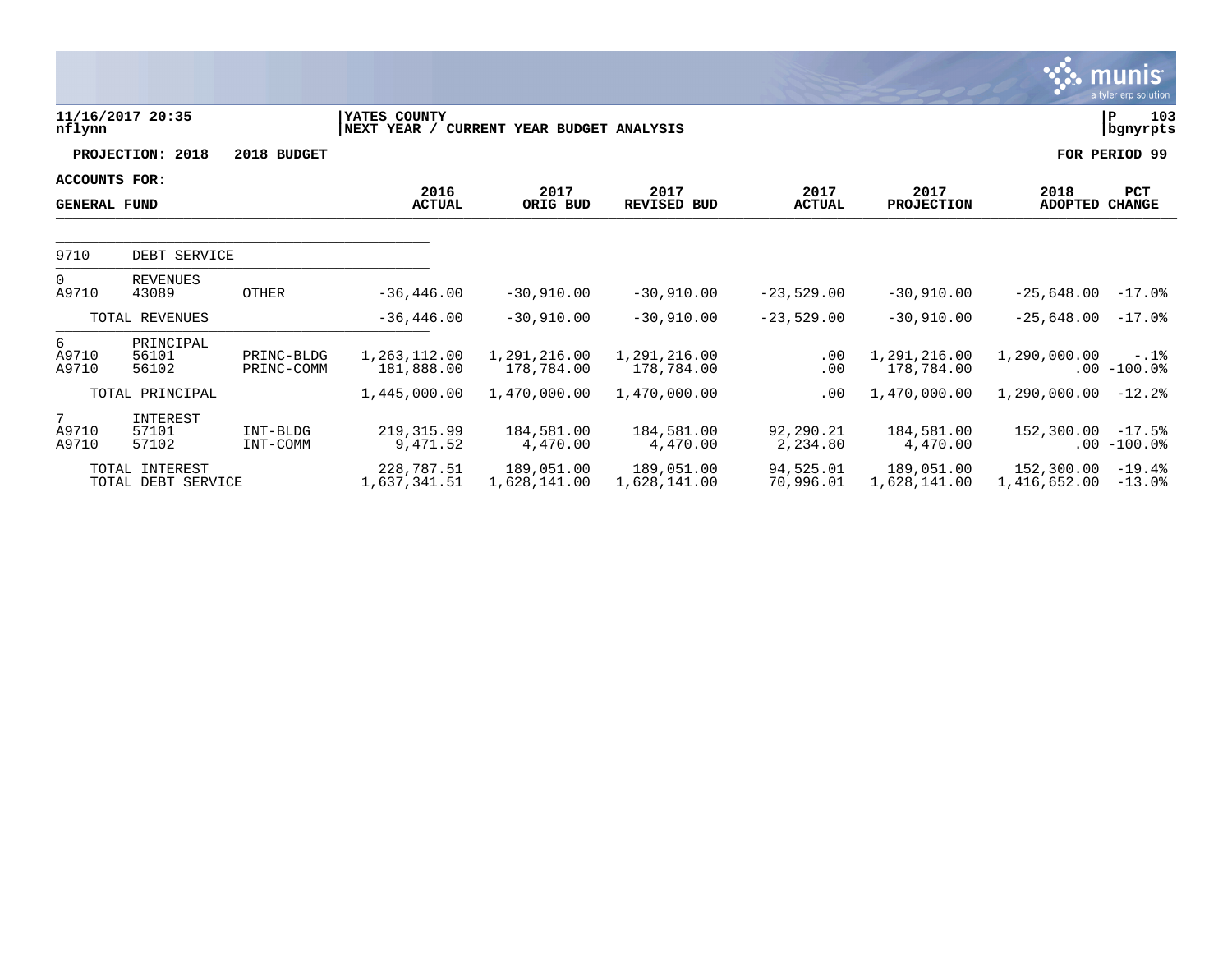|                                      |                                                        |                                       |                                     |                                              |                                              |                                     |                                              |                             | <b>munis</b><br>a tyler erp solution |
|--------------------------------------|--------------------------------------------------------|---------------------------------------|-------------------------------------|----------------------------------------------|----------------------------------------------|-------------------------------------|----------------------------------------------|-----------------------------|--------------------------------------|
| nflynn                               | 11/16/2017 20:35                                       |                                       | YATES COUNTY<br>NEXT YEAR /         | CURRENT YEAR BUDGET ANALYSIS                 |                                              |                                     |                                              |                             | 104<br>P<br>bgnyrpts                 |
|                                      | PROJECTION: 2018                                       | 2018 BUDGET                           |                                     |                                              |                                              |                                     |                                              |                             | FOR PERIOD 99                        |
| ACCOUNTS FOR:<br><b>GENERAL FUND</b> |                                                        |                                       | 2016<br><b>ACTUAL</b>               | 2017<br>ORIG BUD                             | 2017<br><b>REVISED BUD</b>                   | 2017<br><b>ACTUAL</b>               | 2017<br><b>PROJECTION</b>                    | 2018<br><b>ADOPTED</b>      | <b>PCT</b><br><b>CHANGE</b>          |
| 9902                                 |                                                        | TRANSFER TO OTHER FUNDS               |                                     |                                              |                                              |                                     |                                              |                             |                                      |
| $\Omega$<br>A9902<br>A9902<br>A9902  | <b>REVENUES</b><br>42801<br>45031<br>45033             | INTERFUND<br>UNEMPL INS<br>INTER TRAN | $-3, 227.34$<br>$-20,000.00$<br>.00 | $-3,500.00$<br>$-20,000.00$<br>$-550,000.00$ | $-3,500.00$<br>$-20,000.00$<br>$-550,000.00$ | $-3,039.57$<br>$-20,000.00$<br>.00. | $-3,500.00$<br>$-20,000.00$<br>$-550,000.00$ | $-3,500.00$<br>$-20,000.00$ | .0%<br>$.0\%$<br>$.00 - 100.0$       |
|                                      | TOTAL REVENUES                                         |                                       | $-23, 227.34$                       | $-573,500.00$                                | $-573,500.00$                                | $-23,039.57$                        | $-573,500.00$                                | $-23,500.00$                | $-95.9%$                             |
| 9<br>A9902<br>A9902<br>A9902         | TRANSFERS<br>59130<br>59140<br>59150                   | UNEMPL INS<br>WORK COMP<br>TRANSFER   | 18,000.00<br>304,517.00<br>.00      | 18,000.00<br>279,961.00<br>550,000.00        | 18,000.00<br>279,961.00<br>550,000.00        | 18,000.00<br>279,960.15<br>.00      | 18,000.00<br>279,961.00<br>550,000.00        | 18,000.00<br>315,246.00     | .0%<br>12.6%<br>$.00 - 100.0$        |
|                                      | <b>TOTAL TRANSFERS</b><br>TOTAL TRANSFER TO OTHER FUND |                                       | 322,517.00<br>299,289.66            | 847,961.00<br>274,461.00                     | 847,961.00<br>274,461.00                     | 297,960.15<br>274,920.58            | 847,961.00<br>274,461.00                     | 333,246.00<br>309,746.00    | $-60.7%$<br>12.9%                    |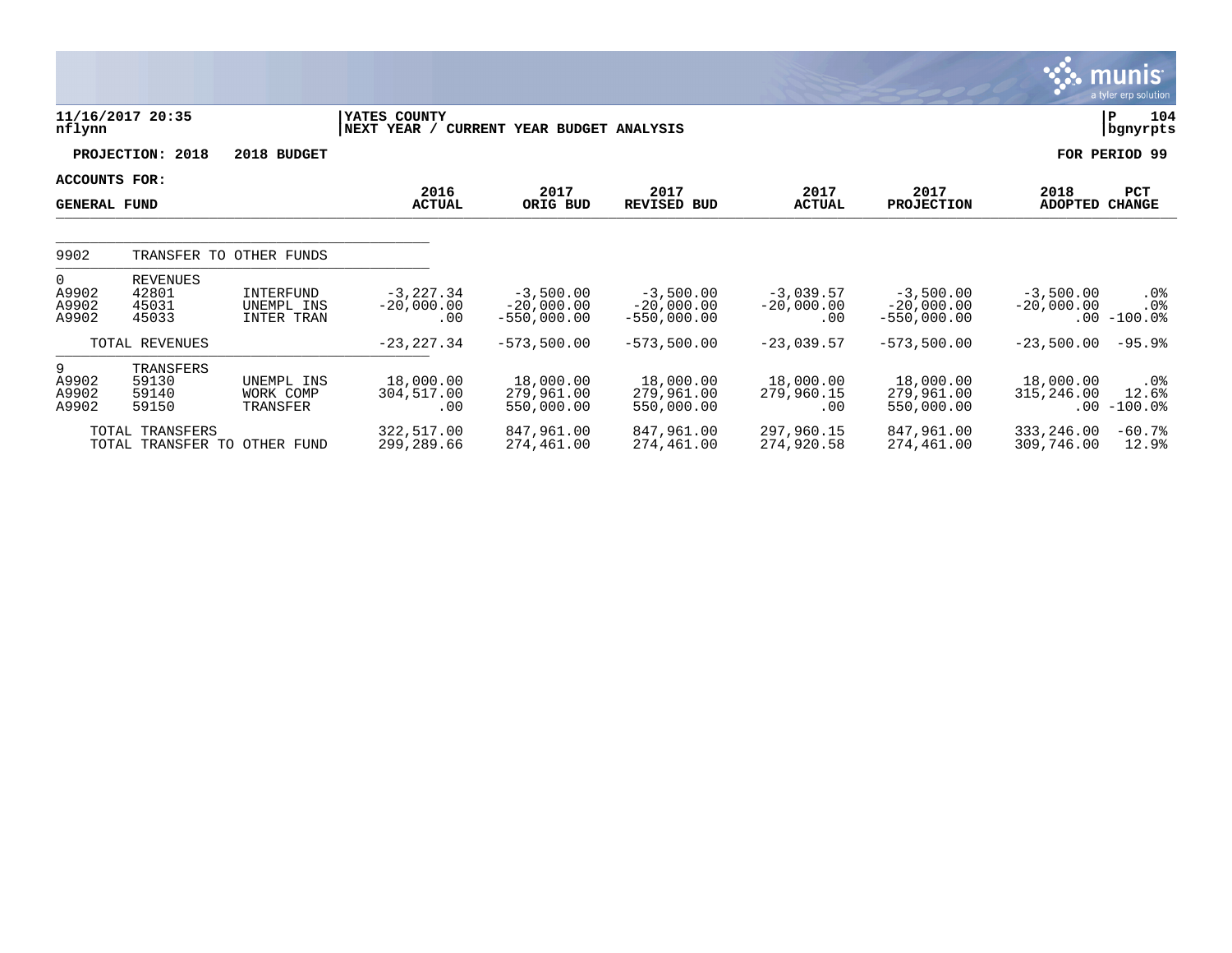|                                                           |                                                       |                                                          |                                                            |                                          |                                                                                                                                                                                                                                                                                                      |                           |                                                     |                                                    | <b>munis</b><br>a tyler erp solution            |
|-----------------------------------------------------------|-------------------------------------------------------|----------------------------------------------------------|------------------------------------------------------------|------------------------------------------|------------------------------------------------------------------------------------------------------------------------------------------------------------------------------------------------------------------------------------------------------------------------------------------------------|---------------------------|-----------------------------------------------------|----------------------------------------------------|-------------------------------------------------|
| nflynn                                                    | 11/16/2017 20:35                                      |                                                          | YATES COUNTY                                               | NEXT YEAR / CURRENT YEAR BUDGET ANALYSIS |                                                                                                                                                                                                                                                                                                      |                           |                                                     |                                                    | 105<br> P<br>bgnyrpts                           |
|                                                           | PROJECTION: 2018                                      | 2018 BUDGET                                              |                                                            |                                          |                                                                                                                                                                                                                                                                                                      |                           |                                                     |                                                    | FOR PERIOD 99                                   |
| ACCOUNTS FOR:<br><b>GENERAL FUND</b>                      |                                                       |                                                          | 2016<br><b>ACTUAL</b>                                      | 2017<br>ORIG BUD                         | 2017<br>REVISED BUD                                                                                                                                                                                                                                                                                  | 2017<br><b>ACTUAL</b>     | 2017<br><b>PROJECTION</b>                           | 2018<br><b>ADOPTED</b>                             | PCT<br><b>CHANGE</b>                            |
| 9999                                                      | OTHER                                                 |                                                          |                                                            |                                          |                                                                                                                                                                                                                                                                                                      |                           |                                                     |                                                    |                                                 |
| $\mathbf{0}$<br>A9999<br>A9999<br>A9999<br>A9999<br>A9999 | REVENUES<br>41001<br>41081<br>41110<br>42402<br>43014 | RP TAX<br>PILOT<br>SALES TAX<br>INT-INFRAS<br>TRIBAL COM | -11,934,998.86<br>-171,428.48<br>$-14.17$<br>$-136,671.35$ | $.00 \,$<br>$-137,000.00$                | .00 -11,078,815.00 -11,081,394.84<br>$-132,642.00$ $-132,642.00$ $-176,360.13$<br>$-11, 485, 327.97$ $-11, 125, 170.00$ $-11, 125, 170.00$ $-9, 449, 889.69$ $-11, 125, 170.00$ $-11, 500, 000.00$<br>$.00 \,$<br>$-137,000.00$                                                                      | $-6.08$<br>$-33, 155, 70$ | $.00 \,$<br>-132,642.00<br>$.00\,$<br>$-137,000.00$ | $.00 \,$<br>$-196, 255.00$<br>$.00 \,$<br>$.00 \,$ | $.0\%$<br>48.0%<br>3.4%<br>$.0\%$<br>$-100.0$ % |
|                                                           | TOTAL REVENUES<br>TOTAL OTHER<br>TOTAL GENERAL FUND   |                                                          |                                                            |                                          | -23,728,440.83 -11,394,812.00 -22,473,627.00 -20,740,806.44 -11,394,812.00 -11,696,255.00<br>$-23,728,440.83$ $-11,394,812.00$ $-22,473,627.00$ $-20,740,806.44$ $-11,394,812.00$ $-11,696,255.00$<br>$-3,404,873.42$ $12,175,207.00$ $1,231,594.89$ $-4,579,248.21$ $12,460,882.05$ $12,422,706.00$ |                           |                                                     |                                                    | 2.6%<br>2.6%<br>2.0%                            |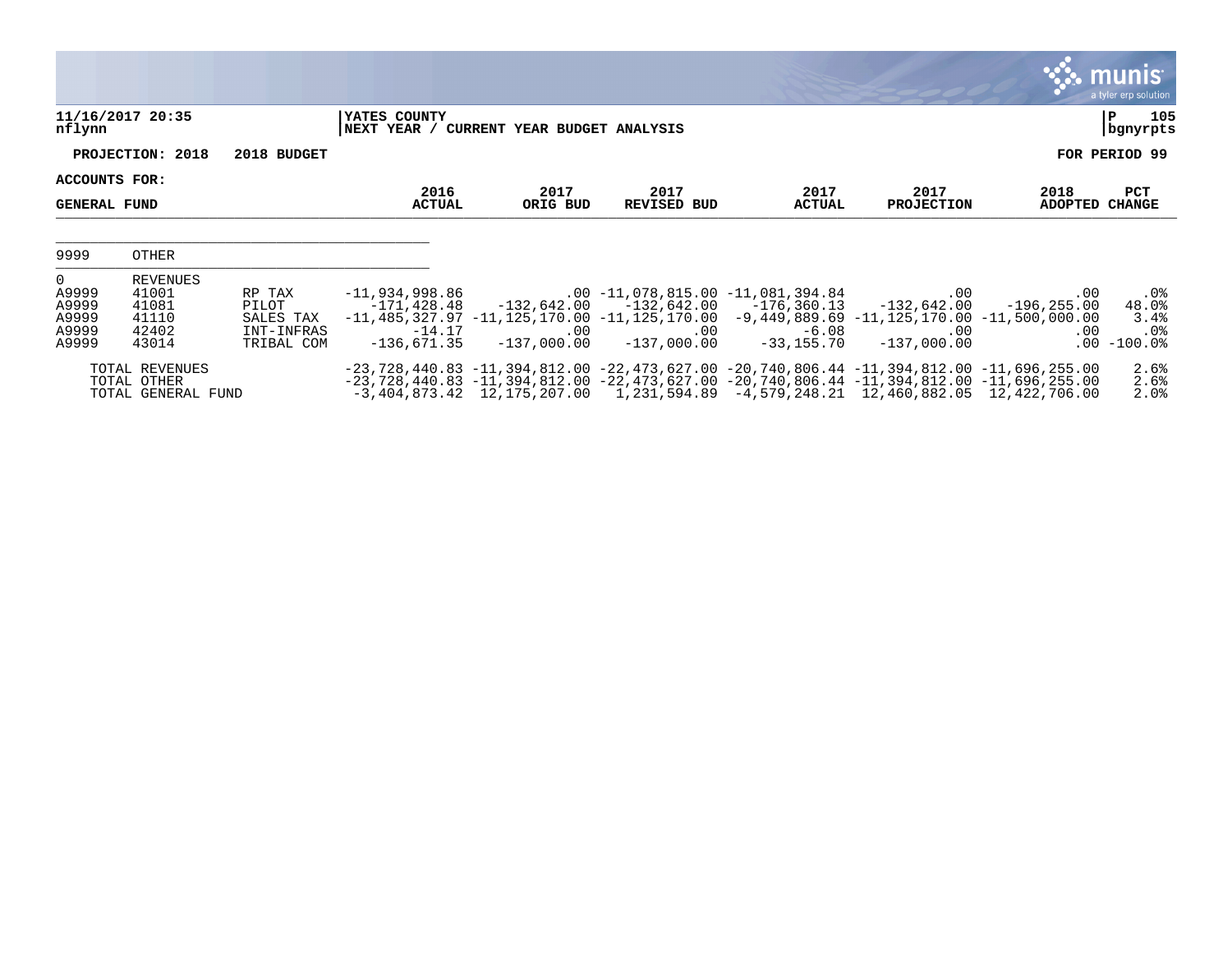|                                                                                   |                                                                                         |                                                                                                                         |                                                                                                                    |                                                                                                     |                                                                                                    |                                                                                                |                                                                                                    |                                                                                                       | a tyler erp solution                                                                  |
|-----------------------------------------------------------------------------------|-----------------------------------------------------------------------------------------|-------------------------------------------------------------------------------------------------------------------------|--------------------------------------------------------------------------------------------------------------------|-----------------------------------------------------------------------------------------------------|----------------------------------------------------------------------------------------------------|------------------------------------------------------------------------------------------------|----------------------------------------------------------------------------------------------------|-------------------------------------------------------------------------------------------------------|---------------------------------------------------------------------------------------|
| nflynn                                                                            | 11/16/2017 20:35                                                                        |                                                                                                                         | <b>YATES COUNTY</b><br>NEXT YEAR / CURRENT YEAR BUDGET ANALYSIS                                                    |                                                                                                     |                                                                                                    |                                                                                                |                                                                                                    |                                                                                                       | Þ<br>106<br>  bgnyrpts                                                                |
|                                                                                   | PROJECTION: 2018                                                                        | 2018 BUDGET                                                                                                             |                                                                                                                    |                                                                                                     |                                                                                                    |                                                                                                |                                                                                                    |                                                                                                       | FOR PERIOD 99                                                                         |
| <b>ACCOUNTS FOR:</b>                                                              |                                                                                         |                                                                                                                         | 2016                                                                                                               | 2017                                                                                                | 2017                                                                                               | 2017                                                                                           | 2017                                                                                               |                                                                                                       |                                                                                       |
| <b>AIRPORT FUND</b>                                                               |                                                                                         |                                                                                                                         | <b>ACTUAL</b>                                                                                                      | ORIG BUD                                                                                            | <b>REVISED BUD</b>                                                                                 | <b>ACTUAL</b>                                                                                  | <b>PROJECTION</b>                                                                                  | 2018<br><b>ADOPTED</b>                                                                                | <b>PCT</b><br><b>CHANGE</b>                                                           |
|                                                                                   |                                                                                         |                                                                                                                         |                                                                                                                    |                                                                                                     |                                                                                                    |                                                                                                |                                                                                                    |                                                                                                       |                                                                                       |
| 5610                                                                              | AIRPORT                                                                                 |                                                                                                                         |                                                                                                                    |                                                                                                     |                                                                                                    |                                                                                                |                                                                                                    |                                                                                                       |                                                                                       |
| 0<br>CT5610<br>CT5610<br>CT5610<br>CT5610<br>CT5610<br>CT5610<br>CT5610<br>CT5610 | <b>REVENUES</b><br>41771<br>41772<br>41773<br>42401<br>42402<br>42414<br>42417<br>45031 | <b>REV-INFRAS</b><br>OTHER REV<br>FUEL FLOWG<br><b>INT</b><br>INT INFRAS<br>RENT-HANGR<br>T HANGAR<br><b>INTER TRAN</b> | $-5,000.00$<br>$-1, 281.08$<br>$-6,901.37$<br>$-99.16$<br>$-6.50$<br>$-1, 193.40$<br>$-12,778.91$<br>$-11, 454.04$ | $-5,000.00$<br>$-641.00$<br>$-6,400.00$<br>$-60.00$<br>.00<br>$-1, 200.00$<br>$-18, 200, 00$<br>.00 | $-5,000.00$<br>$-641.00$<br>$-6,400.00$<br>$-60.00$<br>.00<br>$-1, 200.00$<br>$-18, 200.00$<br>.00 | $-5,000.00$<br>.00<br>$-5,832.74$<br>$-68.93$<br>$-6.96$<br>$-895.05$<br>$-12, 773, 37$<br>.00 | $-5,000.00$<br>$-641.00$<br>$-6,400.00$<br>$-60.00$<br>.00<br>$-1, 200.00$<br>$-18, 200.00$<br>.00 | $-5,000.00$<br>$-641.00$<br>$-6, 300.00$<br>$-80.00$<br>.00<br>$-1, 200, 00$<br>$-18, 200, 00$<br>.00 | .0 <sub>8</sub><br>.0%<br>$-1.6%$<br>33.3%<br>$.0\%$<br>.0%<br>.0 <sub>8</sub><br>.0% |
|                                                                                   | TOTAL REVENUES                                                                          |                                                                                                                         | $-38,714.46$                                                                                                       | $-31,501.00$                                                                                        | $-31,501.00$                                                                                       | $-24,577.05$                                                                                   | $-31,501.00$                                                                                       | $-31, 421.00$                                                                                         | $-.3%$                                                                                |
| 4<br>CT5610<br>CT5610<br>CT5610<br>CT5610<br>CT5610<br>CT5610                     | CONTRACTUAL EXPENSES<br>54100<br>54300<br>54661<br>54684<br>54686<br>54911              | CONTR EXP<br>HANGAR EXP<br>VEH MAINT<br>UTIL: WAT/S<br>UTIL: HNGAR<br>INS                                               | 3,049.81<br>282.53<br>1,207.92<br>566.23<br>1,279.18<br>4,857.37                                                   | 6,000.00<br>.00<br>3,500.00<br>1,000.00<br>6,500.00<br>5,000.00                                     | 6,000.00<br>.00<br>3,500.00<br>1,000.00<br>6,500.00<br>5,000.00                                    | 7,253.88<br>.00<br>1,489.60<br>568.26<br>1,410.65<br>4,299.94                                  | 7,153.65<br>.00<br>3,500.00<br>1,000.00<br>6,662.62<br>5,000.00                                    | 9,300.00<br>.00<br>3,000.00<br>1,000.00<br>6,500.00<br>4,500.00                                       | 55.0%<br>.0 <sub>8</sub><br>$-14.3%$<br>.0%<br>$.0\%$<br>$-10.0%$                     |
|                                                                                   | TOTAL CONTRACTUAL EXPENSES<br>TOTAL AIRPORT                                             |                                                                                                                         | 11,243.04<br>$-27,471.42$                                                                                          | 22,000.00<br>$-9,501.00$                                                                            | 22,000.00<br>$-9,501.00$                                                                           | 15,022.33<br>$-9,554.72$                                                                       | 23, 316. 27<br>$-8, 184.73$                                                                        | 24,300.00<br>$-7,121.00$                                                                              | 10.5%<br>$-25.0%$                                                                     |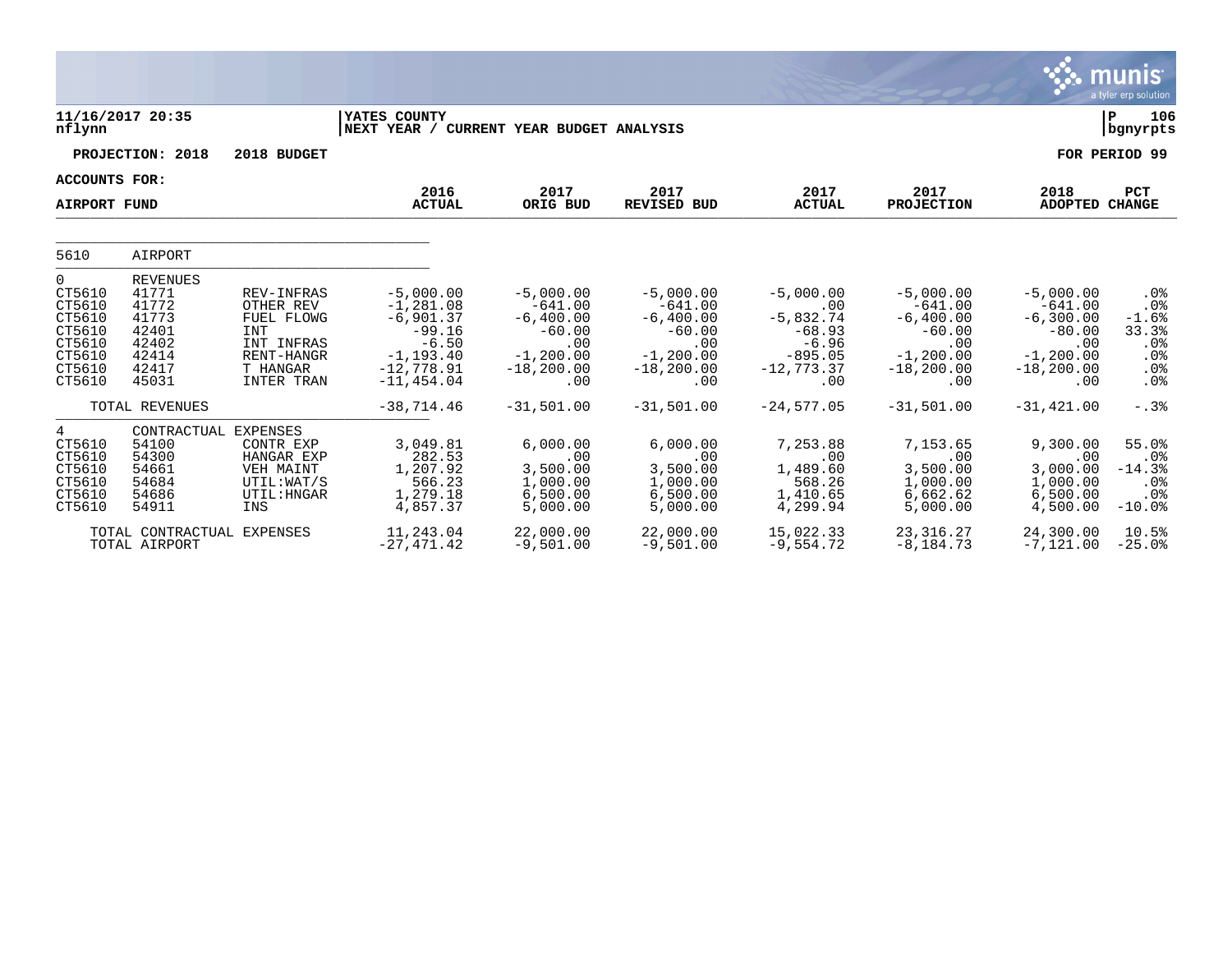|                               |                                       |                              |                                       |                              |                           |                           |                           |                                   | $\mathbb{C}$ munis<br>a tyler erp solution     |
|-------------------------------|---------------------------------------|------------------------------|---------------------------------------|------------------------------|---------------------------|---------------------------|---------------------------|-----------------------------------|------------------------------------------------|
| nflynn                        | 11/16/2017 20:35                      |                              | YATES COUNTY<br>NEXT YEAR /           | CURRENT YEAR BUDGET ANALYSIS |                           |                           |                           |                                   | 107<br>P<br>  bgnyrpts                         |
|                               | PROJECTION: 2018                      | 2018 BUDGET                  |                                       |                              |                           |                           |                           |                                   | FOR PERIOD 99                                  |
| ACCOUNTS FOR:<br>AIRPORT FUND |                                       |                              | 2016<br><b>ACTUAL</b>                 | 2017<br>ORIG BUD             | 2017<br>REVISED BUD       | 2017<br>ACTUAL            | 2017<br><b>PROJECTION</b> | 2018<br><b>ADOPTED</b>            | PCT<br><b>CHANGE</b>                           |
| 9951                          |                                       | TRANSFER TO CAPITAL FUND     |                                       |                              |                           |                           |                           |                                   |                                                |
| 9<br>CT9951                   | TRANSFERS<br>59106                    | CAPITAL FU                   | 82, 122. 27                           | .00                          | .00                       | .00                       | .00                       | 7,000.00                          | $.0\%$                                         |
|                               | TOTAL TRANSFERS<br>TOTAL AIRPORT FUND | TOTAL TRANSFER TO CAPITAL FU | 82, 122. 27<br>82,122.27<br>54,650.85 | .00<br>.00<br>$-9,501.00$    | .00<br>.00<br>$-9,501.00$ | .00<br>.00<br>$-9,554.72$ | .00<br>.00<br>$-8,184.73$ | 7,000.00<br>7,000.00<br>$-121.00$ | .0 <sub>8</sub><br>.0 <sub>8</sub><br>$-98.7%$ |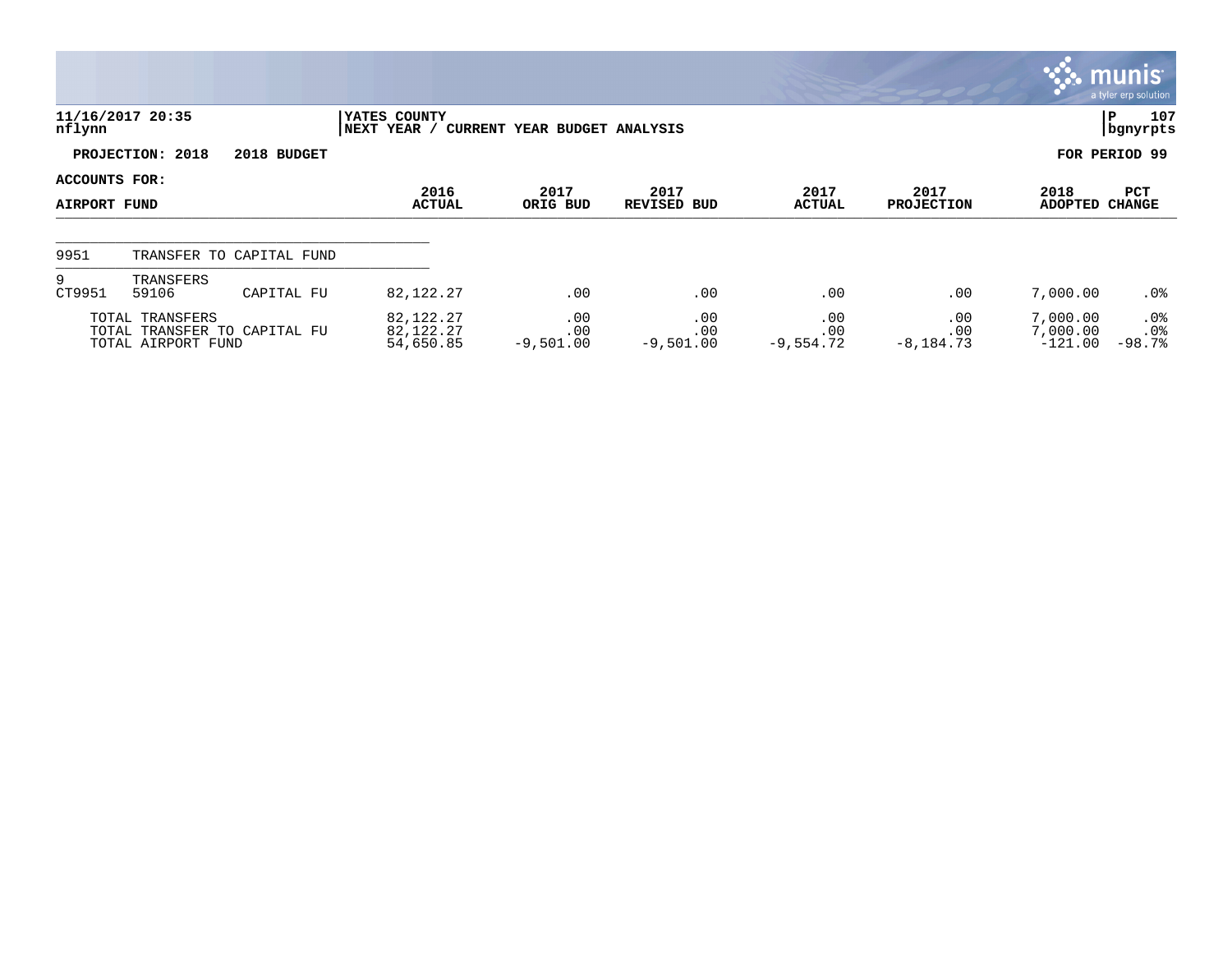|                                                           |                                                                |                                                                              |                                                                 |                                                   |                                                   |                                             |                                                   |                                                   | <b>munis</b><br>a tyler erp solution                 |
|-----------------------------------------------------------|----------------------------------------------------------------|------------------------------------------------------------------------------|-----------------------------------------------------------------|---------------------------------------------------|---------------------------------------------------|---------------------------------------------|---------------------------------------------------|---------------------------------------------------|------------------------------------------------------|
| nflynn                                                    | 11/16/2017 20:35                                               |                                                                              | <b>YATES COUNTY</b><br>NEXT YEAR / CURRENT YEAR BUDGET ANALYSIS |                                                   |                                                   |                                             |                                                   |                                                   | l P<br>108<br>  bgnyrpts                             |
|                                                           | PROJECTION: 2018                                               | 2018 BUDGET                                                                  |                                                                 |                                                   |                                                   |                                             |                                                   |                                                   | FOR PERIOD 99                                        |
| <b>ACCOUNTS FOR:</b>                                      |                                                                |                                                                              |                                                                 |                                                   |                                                   |                                             |                                                   |                                                   |                                                      |
|                                                           | COUNTY ROAD FUND                                               |                                                                              | 2016<br><b>ACTUAL</b>                                           | 2017<br>ORIG BUD                                  | 2017<br><b>REVISED BUD</b>                        | 2017<br><b>ACTUAL</b>                       | 2017<br><b>PROJECTION</b>                         | 2018<br>ADOPTED CHANGE                            | PCT                                                  |
| 3310                                                      | TRAFFIC                                                        |                                                                              |                                                                 |                                                   |                                                   |                                             |                                                   |                                                   |                                                      |
| $\mathbf 0$<br>D3310                                      | <b>REVENUES</b><br>42655                                       | MINOR SALE                                                                   | $-455.85$                                                       | $-1,500.00$                                       | $-1,500.00$                                       | $-131.73$                                   | $-1,500.00$                                       | $-200.00$                                         | $-86.7%$                                             |
|                                                           | TOTAL REVENUES                                                 |                                                                              | $-455.85$                                                       | $-1,500.00$                                       | $-1,500.00$                                       | $-131.73$                                   | $-1,500.00$                                       | $-200.00$                                         | $-86.7%$                                             |
| $\mathbf{1}$<br>D3310<br>D3310<br>D3310<br>D3310<br>D3310 | PERSONAL SERVICES<br>51450<br>51500<br>51505<br>51509<br>51510 | HWY - REG<br>CB CSEA<br>OVERTIME<br>COMP CSEA<br>CLOTHING                    | 107,226.70<br>74.56<br>2,744.12<br>2.90<br>500.00               | 91,003.00<br>25.00<br>2,725.00<br>30.00<br>500.00 | 92,355.00<br>25.00<br>2,725.00<br>30.00<br>500.00 | 87,345.61<br>20.83<br>423.24<br>2.67<br>.00 | 91,003.00<br>25.00<br>2,725.00<br>30.00<br>500.00 | 95,671.00<br>30.00<br>2,822.00<br>25.00<br>500.00 | 5.1%<br>20.0%<br>3.6%<br>$-16.7%$<br>.0 <sub>8</sub> |
|                                                           | TOTAL PERSONAL SERVICES                                        |                                                                              | 110,548.28                                                      | 94,283.00                                         | 95,635.00                                         | 87,792.35                                   | 94,283.00                                         | 99,048.00                                         | 5.1%                                                 |
| 4<br>D3310<br>D3310<br>D3310<br>D3310                     | 54601<br>54627<br>54718<br>54748                               | CONTRACTUAL EXPENSES<br>APPL TRAFF<br>SIGN HRDWR<br>FLASHER PT<br>TRAFF CNTR | 74,187.50<br>14,668.58<br>18.84<br>722.83                       | 77,500.00<br>14,000.00<br>125.00<br>950.00        | 77,500.00<br>14,000.00<br>125.00<br>950.00        | 70,416.50<br>6,055.77<br>18.84<br>3,206.45  | 77,500.00<br>18,486.07<br>125.00<br>3,694.18      | 78,000.00<br>11,000.00<br>100.00<br>1,000.00      | .6%<br>$-21.4%$<br>$-20.0%$<br>5.3%                  |
|                                                           |                                                                | TOTAL CONTRACTUAL EXPENSES                                                   | 89,597.75                                                       | 92,575.00                                         | 92,575.00                                         | 79,697.56                                   | 99,805.25                                         | 90,100.00                                         | $-2.7%$                                              |
| 8<br>D3310                                                | EMPLOYEE BENEFITS<br>58100                                     | FICA/MED                                                                     | 7,591.25                                                        | 6,600.00                                          | 6,809.00                                          | 6,263.08                                    | 6,600.00                                          | 7,057.00                                          | 6.9%                                                 |
|                                                           | TOTAL EMPLOYEE BENEFITS<br>TOTAL TRAFFIC                       |                                                                              | 7,591.25<br>207, 281.43                                         | 6,600.00<br>191,958.00                            | 6,809.00<br>193,519.00                            | 6,263.08<br>173,621.26                      | 6,600.00<br>199, 188. 25                          | 7,057.00<br>196,005.00                            | 6.9%<br>2.1%                                         |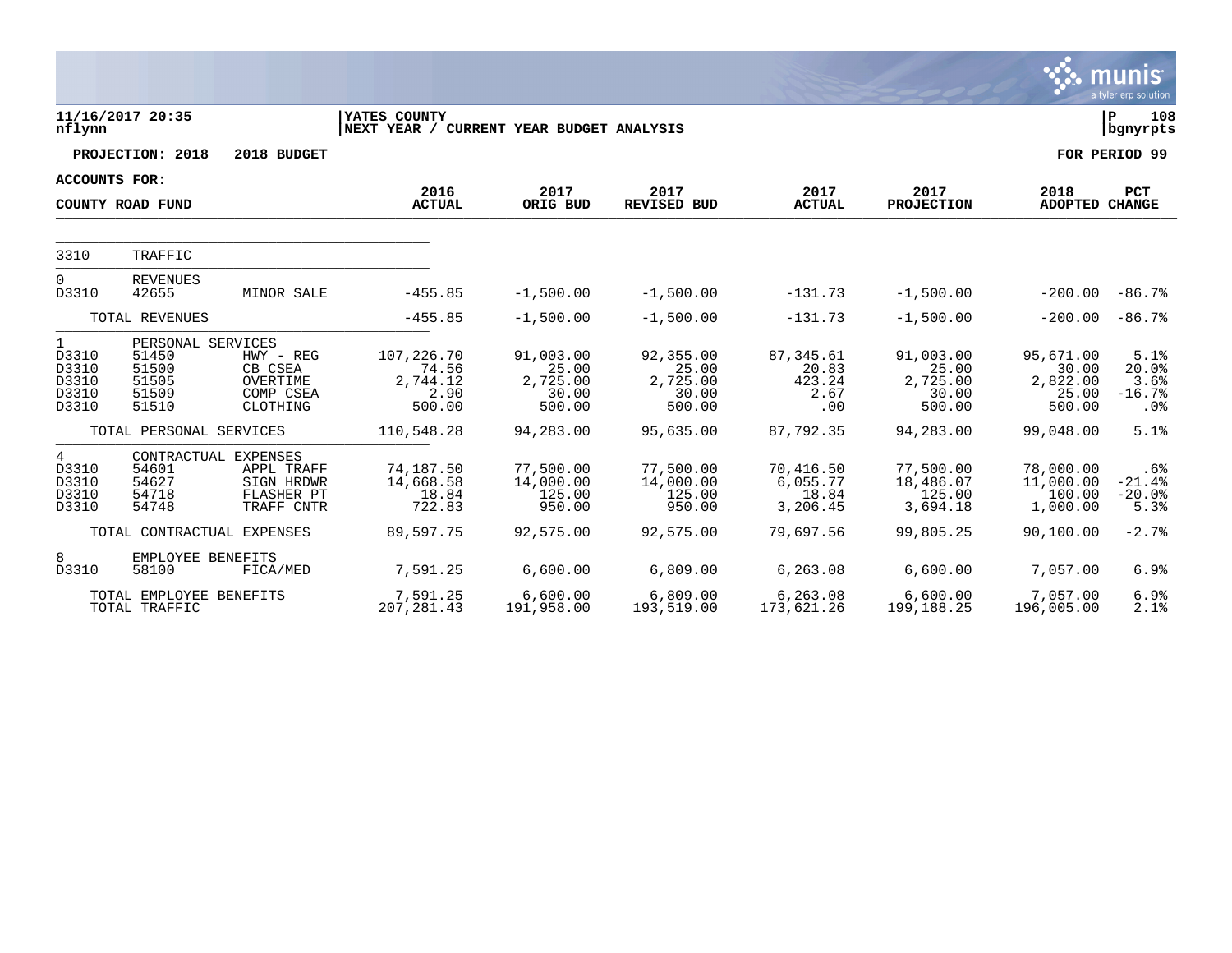|                                                                                                                                     |                                                                                                                   |                                                                                                                                                                                                       |                                                                                                                                |                                                                                                                                |                                                                                                                                   |                                                                                                                                  |                                                                                                                                |                                                                                                                                    | munis<br>a tyler erp solution                                                                                               |
|-------------------------------------------------------------------------------------------------------------------------------------|-------------------------------------------------------------------------------------------------------------------|-------------------------------------------------------------------------------------------------------------------------------------------------------------------------------------------------------|--------------------------------------------------------------------------------------------------------------------------------|--------------------------------------------------------------------------------------------------------------------------------|-----------------------------------------------------------------------------------------------------------------------------------|----------------------------------------------------------------------------------------------------------------------------------|--------------------------------------------------------------------------------------------------------------------------------|------------------------------------------------------------------------------------------------------------------------------------|-----------------------------------------------------------------------------------------------------------------------------|
| nflynn                                                                                                                              | 11/16/2017 20:35                                                                                                  |                                                                                                                                                                                                       | YATES COUNTY<br>NEXT YEAR / CURRENT YEAR BUDGET ANALYSIS                                                                       |                                                                                                                                |                                                                                                                                   |                                                                                                                                  |                                                                                                                                |                                                                                                                                    | ∣ P<br>109<br>bgnyrpts                                                                                                      |
|                                                                                                                                     | PROJECTION: 2018                                                                                                  | 2018 BUDGET                                                                                                                                                                                           |                                                                                                                                |                                                                                                                                |                                                                                                                                   |                                                                                                                                  |                                                                                                                                |                                                                                                                                    | FOR PERIOD 99                                                                                                               |
| <b>ACCOUNTS FOR:</b>                                                                                                                |                                                                                                                   |                                                                                                                                                                                                       |                                                                                                                                |                                                                                                                                |                                                                                                                                   |                                                                                                                                  |                                                                                                                                |                                                                                                                                    |                                                                                                                             |
|                                                                                                                                     | COUNTY ROAD FUND                                                                                                  |                                                                                                                                                                                                       | 2016<br><b>ACTUAL</b>                                                                                                          | 2017<br>ORIG BUD                                                                                                               | 2017<br><b>REVISED BUD</b>                                                                                                        | 2017<br><b>ACTUAL</b>                                                                                                            | 2017<br><b>PROJECTION</b>                                                                                                      | 2018<br>ADOPTED CHANGE                                                                                                             | PCT                                                                                                                         |
| 5010                                                                                                                                | ADMINISTRATION                                                                                                    |                                                                                                                                                                                                       |                                                                                                                                |                                                                                                                                |                                                                                                                                   |                                                                                                                                  |                                                                                                                                |                                                                                                                                    |                                                                                                                             |
| 0<br>D5010                                                                                                                          | <b>REVENUES</b><br>42401                                                                                          | <b>INT</b>                                                                                                                                                                                            | $-794.11$                                                                                                                      | $-750.00$                                                                                                                      | $-750.00$                                                                                                                         | $-1,044.89$                                                                                                                      | $-750.00$                                                                                                                      | $-1,000.00$                                                                                                                        | 33.3%                                                                                                                       |
|                                                                                                                                     | TOTAL REVENUES                                                                                                    |                                                                                                                                                                                                       | $-794.11$                                                                                                                      | $-750.00$                                                                                                                      | $-750.00$                                                                                                                         | $-1,044.89$                                                                                                                      | $-750.00$                                                                                                                      | $-1,000.00$                                                                                                                        | 33.3%                                                                                                                       |
| $\mathbf 1$<br>D5010<br>D5010<br>D5010<br>D5010<br>D5010<br>D5010<br>D5010<br>D5010                                                 | PERSONAL SERVICES<br>51074<br>51100<br>51119<br>51200<br>51509<br>51661<br>51992<br>51993                         | HWY SUPER<br><b>ADMIN ASST</b><br>DEP HWY SU<br>ACCT CL TY<br>COMP CSEA<br>COMP NONUN<br>SIGN OFF<br>H.DED OFF                                                                                        | 79,365.00<br>42,428.00<br>61,551.00<br>37, 354.36<br>9.87<br>16.55<br>.00<br>.00                                               | 79,365.00<br>42,266.00<br>61,551.00<br>37,212.00<br>.00<br>.00<br>.00<br>.00                                                   | 81,349.00<br>42,890.00<br>63,090.00<br>37,773.00<br>2.33<br>1,002.71<br>1,000.00<br>2,000.00                                      | 68,833.80<br>36,291.25<br>53,383.97<br>31,961.62<br>2.33<br>1,002.71<br>1,000.00<br>2,000.00                                     | 79,365.00<br>42,266.00<br>61,551.00<br>37, 212.00<br>.00<br>.00<br>$.00 \,$<br>.00                                             | 81,349.00<br>44,090.00<br>63,090.00<br>38,670.00<br>.00<br>.00<br>.00<br>.00                                                       | 2.5%<br>4.3%<br>2.5%<br>3.9%<br>.0%<br>.0%<br>.0%<br>.0%                                                                    |
|                                                                                                                                     | TOTAL PERSONAL SERVICES                                                                                           |                                                                                                                                                                                                       | 220,724.78                                                                                                                     | 220,394.00                                                                                                                     | 229,107.04                                                                                                                        | 194,475.68                                                                                                                       | 220,394.00                                                                                                                     | 227,199.00                                                                                                                         | 3.1%                                                                                                                        |
| $\overline{4}$<br>D5010<br>D5010<br>D5010<br>D5010<br>D5010<br>D5010<br>D5010<br>D5010<br>D5010<br>D5010<br>D5010<br>D5010<br>D5010 | 54005<br>54152<br>54156<br>54470<br>54501<br>54507<br>54515<br>54516<br>54571<br>54574<br>54635<br>54660<br>54907 | CONTRACTUAL EXPENSES<br><b>AUDIT FEES</b><br>CONFERENCE<br>TRAINING<br>SUPP:OFF<br>ADVERTISIN<br>COPIER CHR<br>POSTAGE<br>PRINTING<br>COMP SOFT<br>COMP MAINT<br>RD MAPS<br>TRAVEL EXP<br><b>DUES</b> | 2,565.00<br>475.00<br>150.00<br>597.64<br>631.70<br>480.82<br>249.11<br>445.00<br>.00<br>2,800.00<br>.00<br>1,444.82<br>300.00 | 2,565.00<br>475.00<br>150.00<br>725.00<br>450.00<br>440.00<br>125.00<br>500.00<br>.00<br>2,900.00<br>.00<br>1,450.00<br>300.00 | 2,565.00<br>587.00<br>150.00<br>725.00<br>374.79<br>560.98<br>125.00<br>450.00<br>125.21<br>2,873.92<br>.00<br>1,365.29<br>300.00 | 2,565.00<br>445.00<br>100.00<br>658.18<br>365.28<br>560.98<br>65.59<br>700.00<br>125.21<br>2,856.00<br>.00<br>1,370.40<br>300.00 | 2,565.00<br>475.00<br>150.00<br>776.98<br>450.00<br>440.00<br>125.00<br>750.00<br>.00<br>2,900.00<br>.00<br>1,450.00<br>300.00 | 2,591.00<br>475.00<br>300.00<br>500.00<br>500.00<br>640.00<br>75.00<br>425.00<br>.00<br>3,000.00<br>2,000.00<br>1,450.00<br>300.00 | 1.0%<br>.0%<br>100.0%<br>$-31.0%$<br>11.1%<br>45.5%<br>$-40.0%$<br>$-15.0%$<br>.0%<br>3.4%<br>.0%<br>.0%<br>.0 <sub>8</sub> |
|                                                                                                                                     | TOTAL CONTRACTUAL EXPENSES                                                                                        |                                                                                                                                                                                                       | 10,139.09                                                                                                                      | 10,080.00                                                                                                                      | 10,202.19                                                                                                                         | 10,111.64                                                                                                                        | 10,381.98                                                                                                                      | 12,256.00                                                                                                                          | 21.6%                                                                                                                       |
| 8<br>D5010<br>D5010<br>D5010                                                                                                        | EMPLOYEE BENEFITS<br>58100<br>58303<br>58305                                                                      | FICA/MED<br>INS-CSEA<br>INS-NON UN                                                                                                                                                                    | 15,773.64<br>26,734.32<br>31, 253. 16                                                                                          | 15,881.00<br>25,685.00<br>29,949.00                                                                                            | 16,558.00<br>19,098.00<br>29,949.00                                                                                               | 14,250.71<br>16,875.26<br>26,204.64                                                                                              | 15,881.00<br>25,685.00<br>29,949.00                                                                                            | 16,691.00<br>19,043.00<br>32,075.00                                                                                                | 5.1%<br>$-25.9%$<br>7.1%                                                                                                    |
|                                                                                                                                     | TOTAL EMPLOYEE BENEFITS<br>TOTAL ADMINISTRATION                                                                   |                                                                                                                                                                                                       | 73,761.12<br>303,830.88                                                                                                        | 71,515.00<br>301,239.00                                                                                                        | 65,605.00<br>304,164.23                                                                                                           | 57,330.61<br>260,873.04                                                                                                          | 71,515.00<br>301,540.98                                                                                                        | 67,809.00<br>306,264.00                                                                                                            | $-5.2%$<br>1.7%                                                                                                             |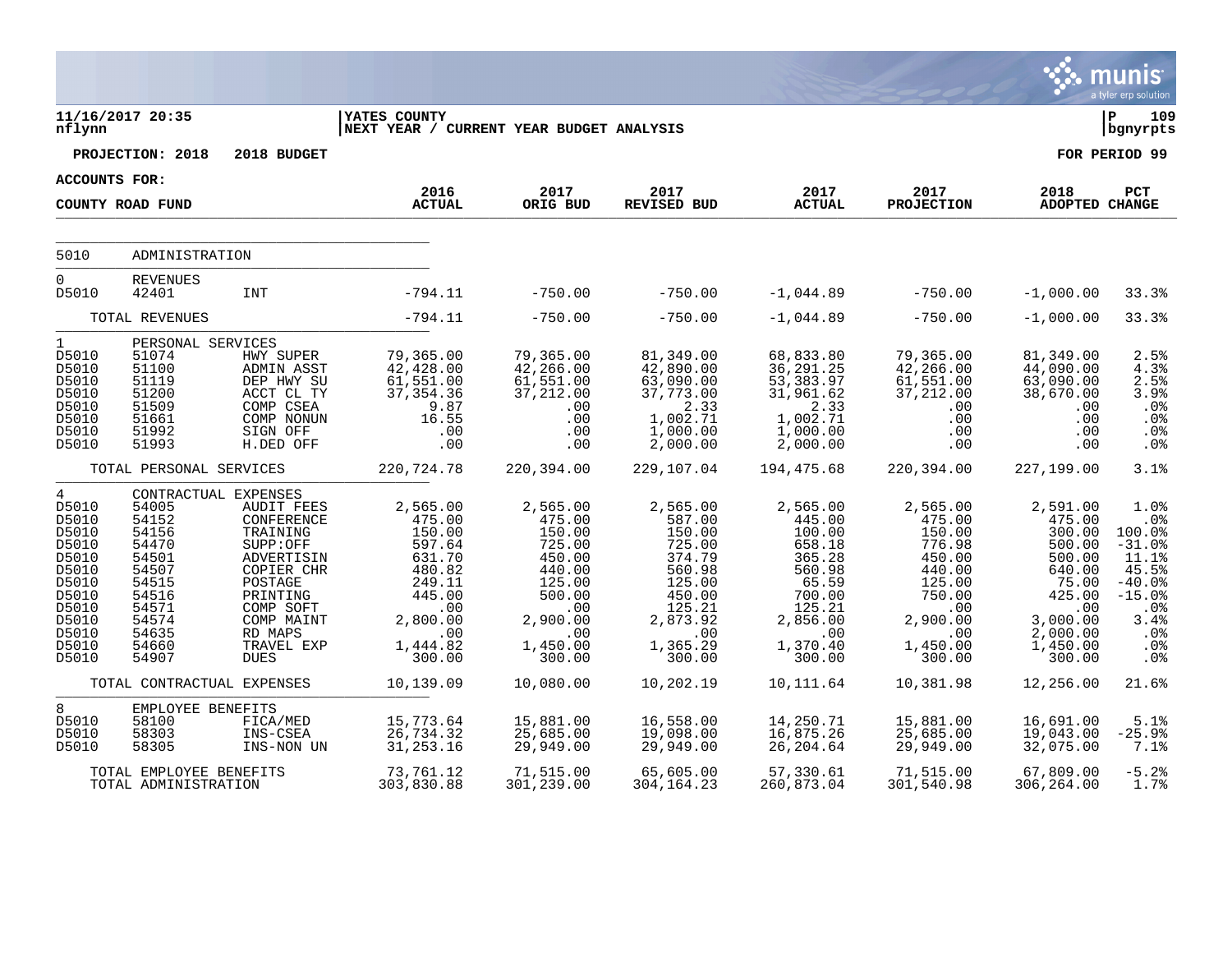|                                                                                                        |                                                                                                             |                                                                                                                    |                                                                                                       |                                                                                                   |                                                                                                                   |                                                                                                              |                                                                                                        |                                                                                                         | a tyler erp solution                                                                     |
|--------------------------------------------------------------------------------------------------------|-------------------------------------------------------------------------------------------------------------|--------------------------------------------------------------------------------------------------------------------|-------------------------------------------------------------------------------------------------------|---------------------------------------------------------------------------------------------------|-------------------------------------------------------------------------------------------------------------------|--------------------------------------------------------------------------------------------------------------|--------------------------------------------------------------------------------------------------------|---------------------------------------------------------------------------------------------------------|------------------------------------------------------------------------------------------|
| nflynn                                                                                                 | 11/16/2017 20:35                                                                                            |                                                                                                                    | YATES COUNTY<br>NEXT YEAR / CURRENT YEAR BUDGET ANALYSIS                                              |                                                                                                   |                                                                                                                   |                                                                                                              |                                                                                                        |                                                                                                         | ∣ P<br>110<br>bgnyrpts                                                                   |
|                                                                                                        | PROJECTION: 2018                                                                                            | 2018 BUDGET                                                                                                        |                                                                                                       |                                                                                                   |                                                                                                                   |                                                                                                              |                                                                                                        |                                                                                                         | FOR PERIOD 99                                                                            |
| <b>ACCOUNTS FOR:</b>                                                                                   |                                                                                                             |                                                                                                                    |                                                                                                       |                                                                                                   |                                                                                                                   |                                                                                                              |                                                                                                        |                                                                                                         |                                                                                          |
|                                                                                                        | COUNTY ROAD FUND                                                                                            |                                                                                                                    | 2016<br><b>ACTUAL</b>                                                                                 | 2017<br>ORIG BUD                                                                                  | 2017<br><b>REVISED BUD</b>                                                                                        | 2017<br><b>ACTUAL</b>                                                                                        | 2017<br><b>PROJECTION</b>                                                                              | 2018<br>ADOPTED CHANGE                                                                                  | PCT                                                                                      |
|                                                                                                        |                                                                                                             |                                                                                                                    |                                                                                                       |                                                                                                   |                                                                                                                   |                                                                                                              |                                                                                                        |                                                                                                         |                                                                                          |
| 5110                                                                                                   |                                                                                                             | MAINTENANCE-ROAD & BRIDGE                                                                                          |                                                                                                       |                                                                                                   |                                                                                                                   |                                                                                                              |                                                                                                        |                                                                                                         |                                                                                          |
| $\mathbf 0$<br>D5110<br>D5110<br>D5110<br>D5110<br>D5110<br>D5110                                      | <b>REVENUES</b><br>41711<br>42650<br>42655<br>43960<br>44960<br>44961                                       | PUB WRKS<br><b>SCRAP SALE</b><br>MINOR SALE<br>HMLND-FEMA<br>HMLND-FEMA<br>EMERG REPA                              | $-3,190.00$<br>$-3,535.50$<br>$-3, 223.26$<br>$-2,306.97$<br>$-2, 202.08$<br>$-314.32$                | $-3,000.00$<br>$-2,300.00$<br>$-200.00$<br>.00<br>.00<br>.00                                      | $-3,000.00$<br>$-2,300.00$<br>$-200.00$<br>.00<br>.00<br>.00                                                      | $-2,100.00$<br>$-1, 261.65$<br>$-2, 373.52$<br>.00<br>.00<br>.00                                             | $-3,000.00$<br>$-2,300.00$<br>$-200.00$<br>$.00 \,$<br>$.00 \,$<br>.00                                 | $-2,500.00$<br>$-1, 250.00$<br>$-100.00$<br>.00<br>.00<br>.00                                           | $-16.7%$<br>$-45.7%$<br>$-50.0%$<br>.0%<br>.0%<br>.0%                                    |
|                                                                                                        | TOTAL REVENUES                                                                                              |                                                                                                                    | $-14,772.13$                                                                                          | $-5,500.00$                                                                                       | $-5,500.00$                                                                                                       | $-5,735.17$                                                                                                  | $-5,500.00$                                                                                            | $-3,850.00$                                                                                             | $-30.0%$                                                                                 |
| $\mathbf{1}$<br>D5110<br>D5110<br>D5110<br>D5110<br>D5110<br>D5110<br>D5110<br>D5110<br>D5110<br>D5110 | PERSONAL SERVICES<br>51450<br>51500<br>51505<br>51509<br>51510<br>51520<br>51636<br>51670<br>51992<br>51993 | HWY - REG<br>CB CSEA<br>OVERTIME<br>COMP CSEA<br>CLOTHING<br>INS BO<br>HWY PT<br>OT NU/PT<br>SIGN OFF<br>H.DED OFF | 464,085.90<br>145.94<br>10,285.77<br>2,554.83<br>4,000.00<br>.00<br>22,085.44<br>165.54<br>.00<br>.00 | 438,751.00<br>135.00<br>9,700.00<br>2,100.00<br>4,250.00<br>.00<br>22,000.00<br>.00<br>.00<br>.00 | 445,302.00<br>307.78<br>9,608.87<br>3,323.64<br>4,250.00<br>7,323.00<br>21,674.65<br>4.55<br>9,500.00<br>7,500.00 | 439,691.43<br>307.78<br>7,684.23<br>3,323.64<br>.00<br>5,814.38<br>20,325.25<br>4.55<br>9,500.00<br>7,500.00 | 438,751.00<br>135.00<br>9,700.00<br>2,100.00<br>4,250.00<br>.00<br>22,000.00<br>.00<br>$.00 \,$<br>.00 | 469,275.00<br>165.00<br>10,004.00<br>3,400.00<br>4,250.00<br>7,752.00<br>23,000.00<br>.00<br>.00<br>.00 | 7.0%<br>22.2%<br>3.1%<br>61.9%<br>.0%<br>.0%<br>4.5%<br>.0%<br>$.0\%$<br>.0 <sub>8</sub> |
|                                                                                                        | TOTAL PERSONAL SERVICES                                                                                     |                                                                                                                    | 503, 323.42                                                                                           | 476,936.00                                                                                        | 508,794.49                                                                                                        | 494, 151. 26                                                                                                 | 476,936.00                                                                                             | 517,846.00                                                                                              | 8.6%                                                                                     |
| $\overline{4}$<br>D5110<br>D5110<br>D5110<br>D5110<br>D5110<br>D5110<br>D5110                          | CONTRACTUAL EXPENSES<br>54032<br>54602<br>54629<br>54632<br>54636<br>54638<br>54992                         | PERS-GOVTS<br>BIT MAT<br>STONE/GRAV<br>WEED SPRAY<br>CRCK SEAL<br>HWY MAINT<br>VINE VALLE                          | 14,830.40<br>355,932.20<br>49,189.60<br>7,782.00<br>155,567.25<br>256.60<br>.00                       | 22,230.00<br>358,000.00<br>82,500.00<br>9,850.00<br>125,000.00<br>1,500.00<br>.00                 | 22,230.00<br>358,000.00<br>82,500.00<br>9,839.53<br>125,000.00<br>2, 145.42<br>.00                                | 17,005.05<br>357, 151.20<br>88,531.53<br>8,710.80<br>147,776.08<br>2,145.42<br>.00                           | 22,230.00<br>358,000.00<br>124,432.08<br>9,850.00<br>150,000.00<br>1,500.00<br>.00                     | 22,230.00<br>360,000.00<br>72,030.00<br>9,750.00<br>150,000.00<br>1,500.00<br>25,000.00                 | .0%<br>.6%<br>$-12.7%$<br>$-1.0%$<br>20.0%<br>.0%<br>.0 <sub>8</sub>                     |
|                                                                                                        | TOTAL CONTRACTUAL EXPENSES                                                                                  |                                                                                                                    | 583,558.05                                                                                            | 599,080.00                                                                                        | 599,714.95                                                                                                        | 621,320.08                                                                                                   | 666,012.08                                                                                             | 640,510.00                                                                                              | 6.9%                                                                                     |
| 8<br>D5110                                                                                             | EMPLOYEE BENEFITS<br>58100                                                                                  | FICA/MED                                                                                                           | 36,066.10                                                                                             | 34,767.00                                                                                         | 36,480.00                                                                                                         | 36,520.37                                                                                                    | 34,767.00                                                                                              | 37,963.00                                                                                               | 9.2%                                                                                     |
|                                                                                                        | TOTAL EMPLOYEE BENEFITS                                                                                     | TOTAL MAINTENANCE-ROAD & BRI                                                                                       | 36,066.10<br>1,108,175.44                                                                             | 34,767.00<br>1,105,283.00                                                                         | 36,480.00<br>1,139,489.44                                                                                         | 36,520.37<br>1,146,256.54                                                                                    | 34,767.00<br>1,172,215.08                                                                              | 37,963.00<br>1,192,469.00                                                                               | 9.2%<br>7.9%                                                                             |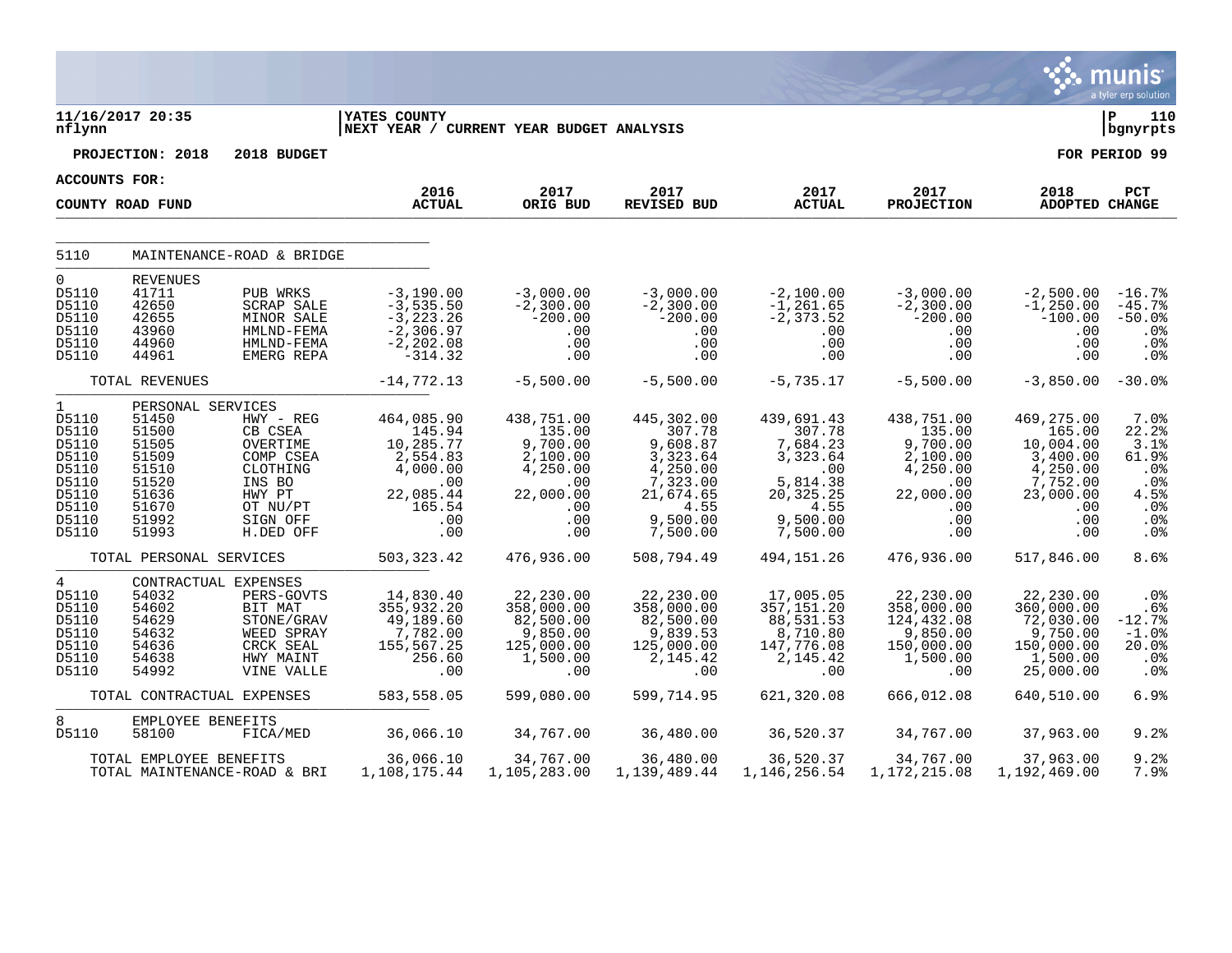|                                         |                                                          |                                                    |                                                          |                                                     |                                                                 |                                                |                                                     |                                                     | <b>munis</b><br>a tyler erp solution   |
|-----------------------------------------|----------------------------------------------------------|----------------------------------------------------|----------------------------------------------------------|-----------------------------------------------------|-----------------------------------------------------------------|------------------------------------------------|-----------------------------------------------------|-----------------------------------------------------|----------------------------------------|
| nflynn                                  | 11/16/2017 20:35                                         |                                                    | YATES COUNTY<br>NEXT YEAR / CURRENT YEAR BUDGET ANALYSIS |                                                     |                                                                 |                                                |                                                     |                                                     | P<br>111<br>bgnyrpts                   |
|                                         | PROJECTION: 2018                                         | 2018 BUDGET                                        |                                                          |                                                     |                                                                 |                                                |                                                     |                                                     | FOR PERIOD 99                          |
| <b>ACCOUNTS FOR:</b>                    |                                                          |                                                    | 2016                                                     | 2017                                                | 2017                                                            | 2017                                           | 2017                                                |                                                     |                                        |
| COUNTY ROAD FUND                        |                                                          |                                                    | <b>ACTUAL</b>                                            | ORIG BUD                                            | REVISED BUD                                                     | <b>ACTUAL</b>                                  | PROJECTION                                          | 2018<br>ADOPTED CHANGE                              | <b>PCT</b>                             |
| 5112                                    | ROAD CONSTRUCTION                                        |                                                    |                                                          |                                                     |                                                                 |                                                |                                                     |                                                     |                                        |
| $\mathbf 0$<br>D5112                    | <b>REVENUES</b><br>43510                                 | CHIPS                                              |                                                          |                                                     | $-1,434,961.26$ $-1,434,962.00$ $-1,605,583.00$ $-1,605,582.60$ |                                                | $-1,434,962.00 -1,434,633.00$                       |                                                     | .0%                                    |
|                                         | TOTAL REVENUES                                           |                                                    |                                                          |                                                     | $-1,434,961.26$ $-1,434,962.00$ $-1,605,583.00$ $-1,605,582.60$ |                                                | $-1,434,962.00 -1,434,633.00$                       |                                                     | .0%                                    |
| $\mathbf{1}$<br>D5112<br>D5112<br>D5112 | PERSONAL SERVICES<br>51450<br>51505<br>51636             | $HWY - REG$<br>OVERTIME<br>HWY PT                  | 120,550.43<br>1,821.97<br>.00                            | 179,998.00<br>3,512.00<br>.00                       | 172,523.55<br>3,396.91<br>118.17                                | 106,529.45<br>1,465.47<br>118.17               | 179,998.00<br>3,512.00<br>.00                       | 188,551.00<br>3,636.00<br>.00                       | 4.8%<br>3.5%<br>.0%                    |
|                                         | TOTAL PERSONAL SERVICES                                  |                                                    | 122,372.40                                               | 183,510.00                                          | 176,038.63                                                      | 108,113.09                                     | 183,510.00                                          | 192,187.00                                          | 4.7%                                   |
| 4<br>D5112<br>D5112<br>D5112<br>D5112   | CONTRACTUAL EXPENSES<br>54602<br>54629<br>54634<br>54962 | BIT MAT<br>STONE/GRAV<br>HYDRO-SEED<br>LEASE: OUTS | 1,849,879.87<br>.00<br>12,450.18<br>168,308.24           | 2,062,000.00<br>3,000.00<br>12,500.00<br>135,000.00 | 2,071,212.67<br>3,000.00<br>12,270.08<br>144,408.33             | 2,046,706.32<br>.00<br>10,211.25<br>144,408.33 | 2,062,000.00<br>3,000.00<br>12,500.00<br>135,000.00 | 2,275,000.00<br>1,500.00<br>10,000.00<br>162,000.00 | 10.3%<br>$-50.0%$<br>$-20.0%$<br>20.0% |
|                                         | TOTAL CONTRACTUAL EXPENSES                               |                                                    | 2,030,638.29                                             | 2,212,500.00                                        | 2,230,891.08                                                    | 2,201,325.90                                   | 2,212,500.00                                        | 2,448,500.00                                        | 10.7%                                  |
| 8<br>D5112                              | EMPLOYEE BENEFITS<br>58100                               | FICA/MED                                           | 8,721.44                                                 | 13,334.00                                           | 13,057.33                                                       | 7,957.38                                       | 13,334.00                                           | 14,268.00                                           | 7.0%                                   |
|                                         | TOTAL EMPLOYEE BENEFITS<br>TOTAL ROAD CONSTRUCTION       |                                                    | 8,721.44<br>726,770.87                                   | 13,334.00<br>974,382.00                             | 13,057.33<br>814, 404.04                                        | 7,957.38<br>711,813.77                         | 13,334.00<br>974,382.00                             | 14,268.00<br>1,220,322.00                           | 7.0%<br>25.2%                          |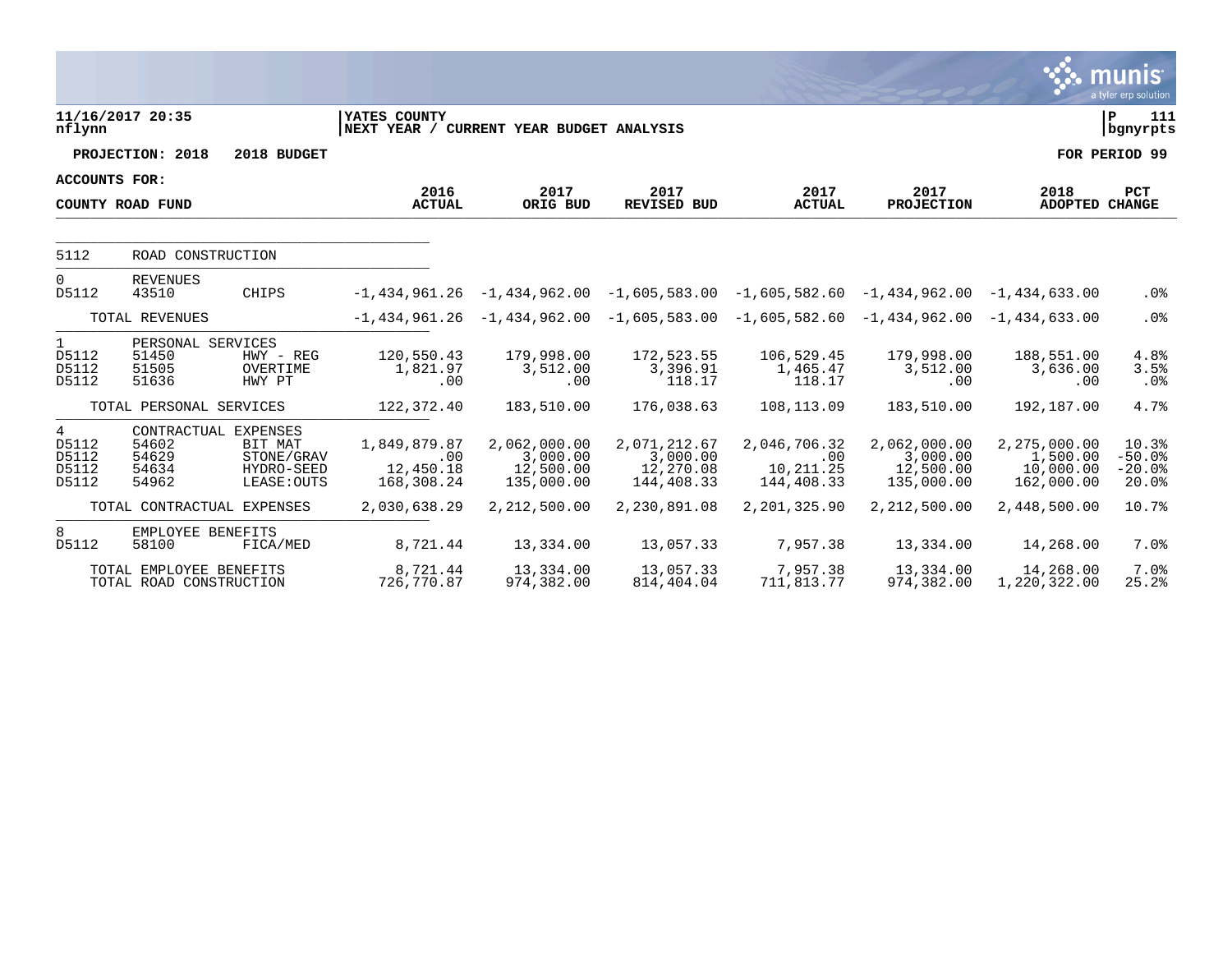|                                                                                                          |                                                                                                                                              |                                                                                                                                   |                                                                                                                             |                                                                                                               |                                                                                                                            |                                                                                                                                  |                                                                                                                                |                                                                                                         | munis<br>a tyler erp solution                                                                       |
|----------------------------------------------------------------------------------------------------------|----------------------------------------------------------------------------------------------------------------------------------------------|-----------------------------------------------------------------------------------------------------------------------------------|-----------------------------------------------------------------------------------------------------------------------------|---------------------------------------------------------------------------------------------------------------|----------------------------------------------------------------------------------------------------------------------------|----------------------------------------------------------------------------------------------------------------------------------|--------------------------------------------------------------------------------------------------------------------------------|---------------------------------------------------------------------------------------------------------|-----------------------------------------------------------------------------------------------------|
| nflynn                                                                                                   | 11/16/2017 20:35                                                                                                                             |                                                                                                                                   | <b>YATES COUNTY</b><br>NEXT YEAR / CURRENT YEAR BUDGET ANALYSIS                                                             |                                                                                                               |                                                                                                                            |                                                                                                                                  |                                                                                                                                |                                                                                                         | l P<br>112<br>bgnyrpts                                                                              |
|                                                                                                          | PROJECTION: 2018                                                                                                                             | 2018 BUDGET                                                                                                                       |                                                                                                                             |                                                                                                               |                                                                                                                            |                                                                                                                                  |                                                                                                                                |                                                                                                         | FOR PERIOD 99                                                                                       |
| <b>ACCOUNTS FOR:</b>                                                                                     |                                                                                                                                              |                                                                                                                                   |                                                                                                                             |                                                                                                               |                                                                                                                            |                                                                                                                                  |                                                                                                                                |                                                                                                         |                                                                                                     |
|                                                                                                          | COUNTY ROAD FUND                                                                                                                             |                                                                                                                                   | 2016<br><b>ACTUAL</b>                                                                                                       | 2017<br>ORIG BUD                                                                                              | 2017<br>REVISED BUD                                                                                                        | 2017<br><b>ACTUAL</b>                                                                                                            | 2017<br><b>PROJECTION</b>                                                                                                      | 2018<br>ADOPTED CHANGE                                                                                  | PCT                                                                                                 |
| 5120                                                                                                     | BRIDGES & CULVERTS                                                                                                                           |                                                                                                                                   |                                                                                                                             |                                                                                                               |                                                                                                                            |                                                                                                                                  |                                                                                                                                |                                                                                                         |                                                                                                     |
| $\mathbf 0$<br>D5120<br>D5120<br>D5120                                                                   | <b>REVENUES</b><br>42655<br>43589<br>44589                                                                                                   | MINOR SALE<br><b>DOT</b><br><b>DOT</b>                                                                                            | $-150.00$<br>$-130,926.94$<br>$-523, 559.94$                                                                                | .00<br>.00<br>.00                                                                                             | .00<br>.00<br>$-57,000.00$                                                                                                 | $-17,542.00$<br>.00<br>$-42,873.27$                                                                                              | $.00 \,$<br>.00<br>.00                                                                                                         | .00<br>$-338,000.00$<br>.00                                                                             | $.0\%$<br>.0%<br>.0%                                                                                |
|                                                                                                          | TOTAL REVENUES                                                                                                                               |                                                                                                                                   | $-654,636.88$                                                                                                               | .00                                                                                                           | $-57,000.00$                                                                                                               | $-60, 415.27$                                                                                                                    | $.00 \,$                                                                                                                       | $-338,000.00$                                                                                           | .0%                                                                                                 |
| $\mathbf 1$<br>D5120<br>D5120                                                                            | PERSONAL SERVICES<br>51450<br>51505                                                                                                          | HWY - REG<br>OVERTIME                                                                                                             | 92,181.94<br>763.92                                                                                                         | 42,352.00<br>645.00                                                                                           | 53, 172. 45<br>760.09                                                                                                      | 69,054.36<br>946.93                                                                                                              | 42,352.00<br>645.00                                                                                                            | 44,365.00<br>668.00                                                                                     | 4.8%<br>3.6%                                                                                        |
|                                                                                                          | TOTAL PERSONAL SERVICES                                                                                                                      |                                                                                                                                   | 92,945.86                                                                                                                   | 42,997.00                                                                                                     | 53,932.54                                                                                                                  | 70,001.29                                                                                                                        | 42,997.00                                                                                                                      | 45,033.00                                                                                               | 4.7%                                                                                                |
| $\overline{4}$<br>D5120<br>D5120<br>D5120<br>D5120<br>D5120<br>D5120<br>D5120<br>D5120<br>D5120<br>D5120 | CONTRACTUAL EXPENSES<br>54020<br>54606<br>54629<br>54637<br>54913<br>54992<br>54994<br>54995<br>54996<br>54997<br>TOTAL CONTRACTUAL EXPENSES | ENG SERV<br>CULV PIPE<br>STONE/GRAV<br>X-OVER ASP<br>MISC ITEMS<br>VINE VALLE<br>WEST AVE<br>LOOMIS BR<br>ALEX RD BR<br>VALL VIEW | 16,949.01<br>41,717.11<br>47,707.43<br>11,225.66<br>5,650.76<br>654,449.95<br>199,388.64<br>.00<br>.00<br>.00<br>977,088.56 | 10,000.00<br>45,000.00<br>32,000.00<br>10,500.00<br>4,500.00<br>.00<br>.00<br>.00<br>.00<br>.00<br>102,000.00 | 10,000.00<br>43,496.26<br>32,000.00<br>12,003.74<br>4,094.97<br>.00<br>.00<br>89,000.00<br>.00<br>120,000.00<br>310,594.97 | 26,876.40<br>64,327.17<br>20,913.13<br>11,998.80<br>374.02<br>.00<br>.00<br>45, 129. 77<br>181,238.00<br>96,131.12<br>446,988.41 | 27,150.99<br>66,544.98<br>40,576.63<br>10,500.00<br>4,500.00<br>.00<br>.00<br>$.00 \,$<br>181,238.00<br>$.00 \,$<br>330,510.60 | 30,000.00<br>32,000.00<br>10,500.00<br>3,500.00<br>.00<br>.00<br>413,000.00<br>.00<br>.00<br>489,000.00 | $.00 - 100.0%$<br>$-33.3%$<br>.0%<br>$.0\%$<br>$-22.2$<br>.0%<br>.0%<br>.0%<br>.0%<br>.0%<br>379.4% |
| 8                                                                                                        | EMPLOYEE BENEFITS                                                                                                                            |                                                                                                                                   |                                                                                                                             |                                                                                                               |                                                                                                                            |                                                                                                                                  |                                                                                                                                |                                                                                                         |                                                                                                     |
| D5120                                                                                                    | 58100                                                                                                                                        | FICA/MED                                                                                                                          | 6,511.47                                                                                                                    | 3,123.00                                                                                                      | 3,986.67                                                                                                                   | 5,156.71                                                                                                                         | 3,123.00                                                                                                                       | 3,343.00                                                                                                | 7.0%                                                                                                |
|                                                                                                          | TOTAL EMPLOYEE BENEFITS<br>TOTAL BRIDGES & CULVERTS                                                                                          |                                                                                                                                   | 6,511.47<br>421,909.01                                                                                                      | 3,123.00<br>148,120.00                                                                                        | 3,986.67<br>311, 514. 18                                                                                                   | 5,156.71<br>461,731.14                                                                                                           | 3,123.00<br>376,630.60                                                                                                         | 3,343.00<br>199,376.00                                                                                  | 7.0%<br>34.6%                                                                                       |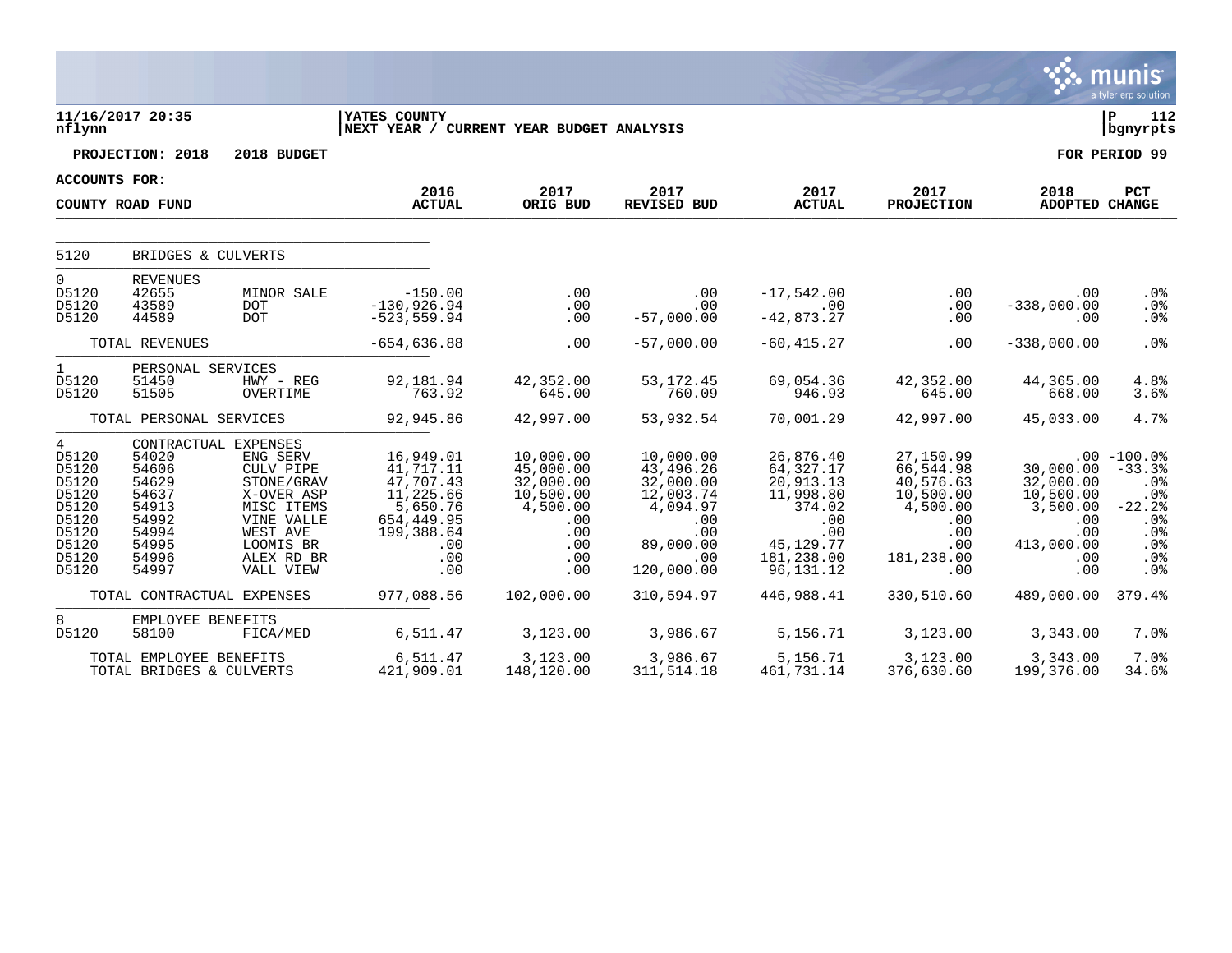|                                                  |                                                       |                                                                                        |                                                                 |                                                               |                                                               |                                                          |                                                                   |                                                               | <b>munis</b><br>a tyler erp solution                   |
|--------------------------------------------------|-------------------------------------------------------|----------------------------------------------------------------------------------------|-----------------------------------------------------------------|---------------------------------------------------------------|---------------------------------------------------------------|----------------------------------------------------------|-------------------------------------------------------------------|---------------------------------------------------------------|--------------------------------------------------------|
| nflynn                                           | 11/16/2017 20:35                                      |                                                                                        | <b>YATES COUNTY</b><br>NEXT YEAR / CURRENT YEAR BUDGET ANALYSIS |                                                               |                                                               |                                                          |                                                                   |                                                               | l P<br>113<br>  bgnyrpts                               |
|                                                  | PROJECTION: 2018                                      | 2018 BUDGET                                                                            |                                                                 |                                                               |                                                               |                                                          |                                                                   |                                                               | FOR PERIOD 99                                          |
| <b>ACCOUNTS FOR:</b>                             |                                                       |                                                                                        |                                                                 |                                                               |                                                               |                                                          |                                                                   |                                                               |                                                        |
|                                                  | COUNTY ROAD FUND                                      |                                                                                        | 2016<br><b>ACTUAL</b>                                           | 2017<br>ORIG BUD                                              | 2017<br><b>REVISED BUD</b>                                    | 2017<br><b>ACTUAL</b>                                    | 2017<br><b>PROJECTION</b>                                         | 2018<br><b>ADOPTED CHANGE</b>                                 | <b>PCT</b>                                             |
| 5142                                             |                                                       | SNOW REMOVAL - COUNTY                                                                  |                                                                 |                                                               |                                                               |                                                          |                                                                   |                                                               |                                                        |
| 0<br>D5142                                       | <b>REVENUES</b><br>42655                              | MINOR SALE                                                                             | $-4,478.56$                                                     | $-2,700.00$                                                   | $-2,700.00$                                                   | $-2,960.04$                                              | $-2,700.00$                                                       | $-2,700.00$                                                   | .0%                                                    |
| TOTAL REVENUES                                   |                                                       | $-4,478.56$                                                                            | $-2,700.00$                                                     | $-2,700.00$                                                   | $-2,960.04$                                                   | $-2,700.00$                                              | $-2,700.00$                                                       | .0%                                                           |                                                        |
| $\mathbf{1}$<br>D5142<br>D5142<br>D5142<br>D5142 | PERSONAL SERVICES<br>51450<br>51500<br>51504<br>51505 | $HWY - REG$<br>CB CSEA<br>ON CALL<br>OVERTIME                                          | 42,181.72<br>1,497.33<br>1,786.51<br>9,865.46                   | 105,881.00<br>1,850.00<br>1,750.00<br>15,000.00               | 107,474.00<br>1,850.00<br>1,750.00<br>15,000.00               | 32,098.19<br>1,078.71<br>927.43<br>3,986.55              | 105,881.00<br>1,850.00<br>1,750.00<br>15,000.00                   | 110,912.00<br>1,850.00<br>1,750.00<br>15,531.00               | 4.8%<br>.0%<br>$.0\%$<br>3.5%                          |
|                                                  | TOTAL PERSONAL SERVICES                               |                                                                                        | 55, 331.02                                                      | 124,481.00                                                    | 126,074.00                                                    | 38,090.88                                                | 124,481.00                                                        | 130,043.00                                                    | 4.5%                                                   |
| 4<br>D5142<br>D5142<br>D5142<br>D5142<br>D5142   | 54032<br>54624<br>54625<br>54639<br>54961             | CONTRACTUAL EXPENSES<br>PERS-GOVTS<br>SALT-CO<br>SLT-GOVT<br>SNOW FENCE<br>LEASE: GOVT | 25,571.68<br>72,855.06<br>49,888.94<br>1,792.96<br>77,162.80    | 61,500.00<br>79,750.00<br>79,950.00<br>1,500.00<br>130,000.00 | 61,500.00<br>79,750.00<br>79,950.00<br>1,500.00<br>130,000.00 | 42,396.83<br>58,753.08<br>89,750.33<br>.00<br>120,794.26 | 74,476.26<br>116,923.63<br>109,065.38<br>1,500.00<br>169, 422. 46 | 48,950.00<br>79,750.00<br>79,950.00<br>1,275.00<br>135,000.00 | $-20.4%$<br>.0 <sub>8</sub><br>.0%<br>$-15.0%$<br>3.8% |
|                                                  |                                                       | TOTAL CONTRACTUAL EXPENSES                                                             | 227, 271.44                                                     | 352,700.00                                                    | 352,700.00                                                    | 311,694.50                                               | 471,387.73                                                        | 344,925.00                                                    | $-2.2%$                                                |
| 8<br>D5142                                       | EMPLOYEE BENEFITS<br>58100                            | FICA/MED                                                                               | 3,914.54                                                        | 9,108.00                                                      | 9,388.00                                                      | 2,824.34                                                 | 9,108.00                                                          | 9,693.00                                                      | 6.4%                                                   |
|                                                  | TOTAL EMPLOYEE BENEFITS                               | TOTAL SNOW REMOVAL - COUNTY                                                            | 3,914.54<br>282,038.44                                          | 9,108.00<br>483,589.00                                        | 9,388.00<br>485,462.00                                        | 2,824.34<br>349,649.68                                   | 9,108.00<br>602, 276.73                                           | 9,693.00<br>481,961.00                                        | 6.4%<br>$-.3%$                                         |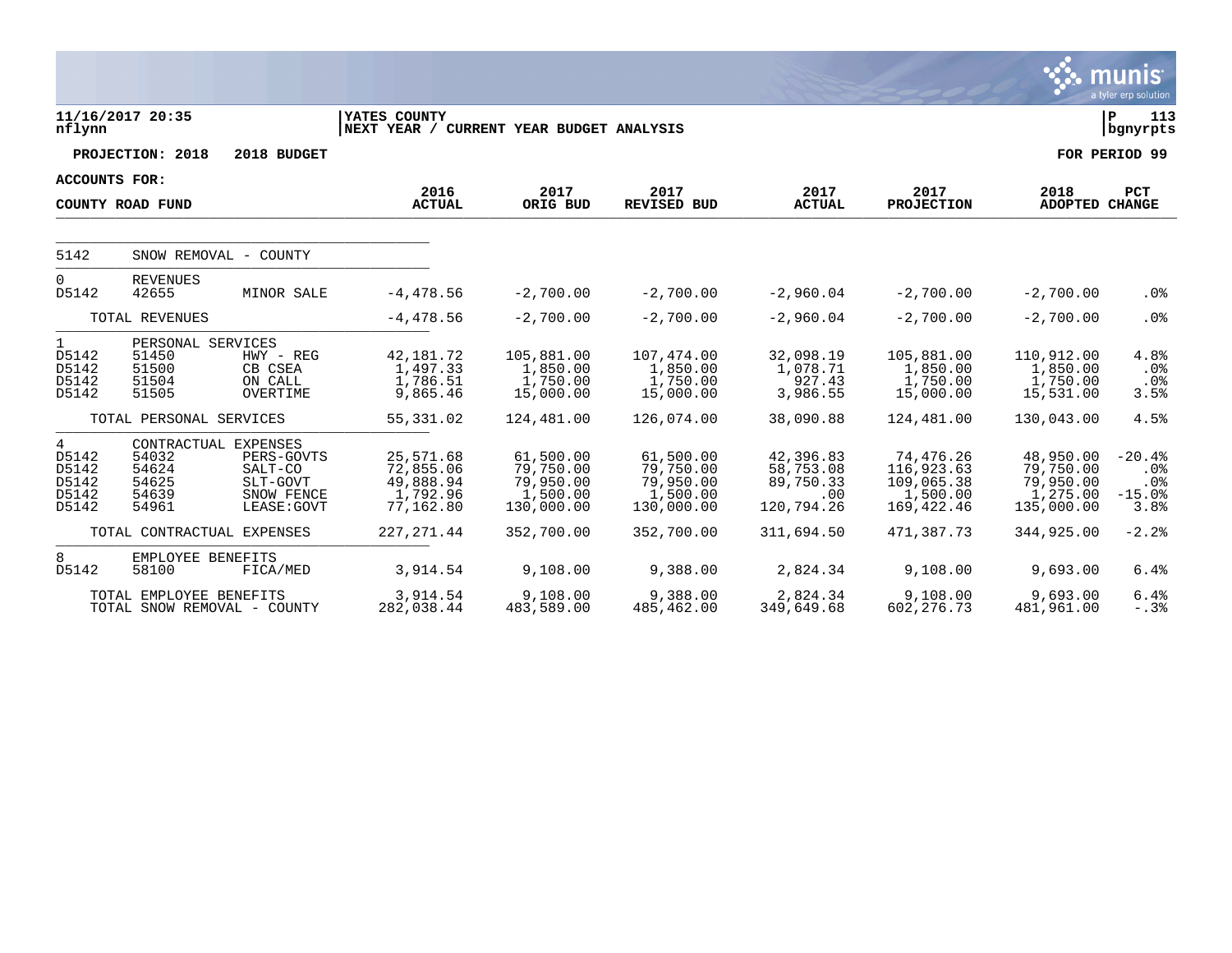|                                   |                                                        |                             |                              |                            |                       |                           |                          | munis <sup>.</sup><br>a tyler erp solution |
|-----------------------------------|--------------------------------------------------------|-----------------------------|------------------------------|----------------------------|-----------------------|---------------------------|--------------------------|--------------------------------------------|
| nflynn                            | 11/16/2017 20:35                                       | YATES COUNTY<br>NEXT YEAR / | CURRENT YEAR BUDGET ANALYSIS |                            |                       |                           |                          | 114<br>P<br>  bgnyrpts                     |
|                                   | PROJECTION: 2018<br>2018 BUDGET                        |                             |                              |                            |                       |                           |                          | FOR PERIOD 99                              |
| ACCOUNTS FOR:<br>COUNTY ROAD FUND |                                                        | 2016<br><b>ACTUAL</b>       | 2017<br>ORIG BUD             | 2017<br><b>REVISED BUD</b> | 2017<br><b>ACTUAL</b> | 2017<br><b>PROJECTION</b> | 2018<br><b>ADOPTED</b>   | PCT<br><b>CHANGE</b>                       |
| 9010                              | NYS RETIREMENT SYSTEM                                  |                             |                              |                            |                       |                           |                          |                                            |
| 8<br>D9010                        | EMPLOYEE BENEFITS<br>58400<br>ST RETIRE                | 165, 201.63                 | 198,000.00                   | 176,645.32                 | .00                   | 198,000.00                | 201,000.00               | 1.5%                                       |
|                                   | TOTAL EMPLOYEE BENEFITS<br>TOTAL NYS RETIREMENT SYSTEM | 165,201.63<br>165, 201.63   | 198,000.00<br>198,000.00     | 176,645.32<br>176,645.32   | $.00 \,$<br>.00       | 198,000.00<br>198,000.00  | 201,000.00<br>201,000.00 | 1.5%<br>1.5%                               |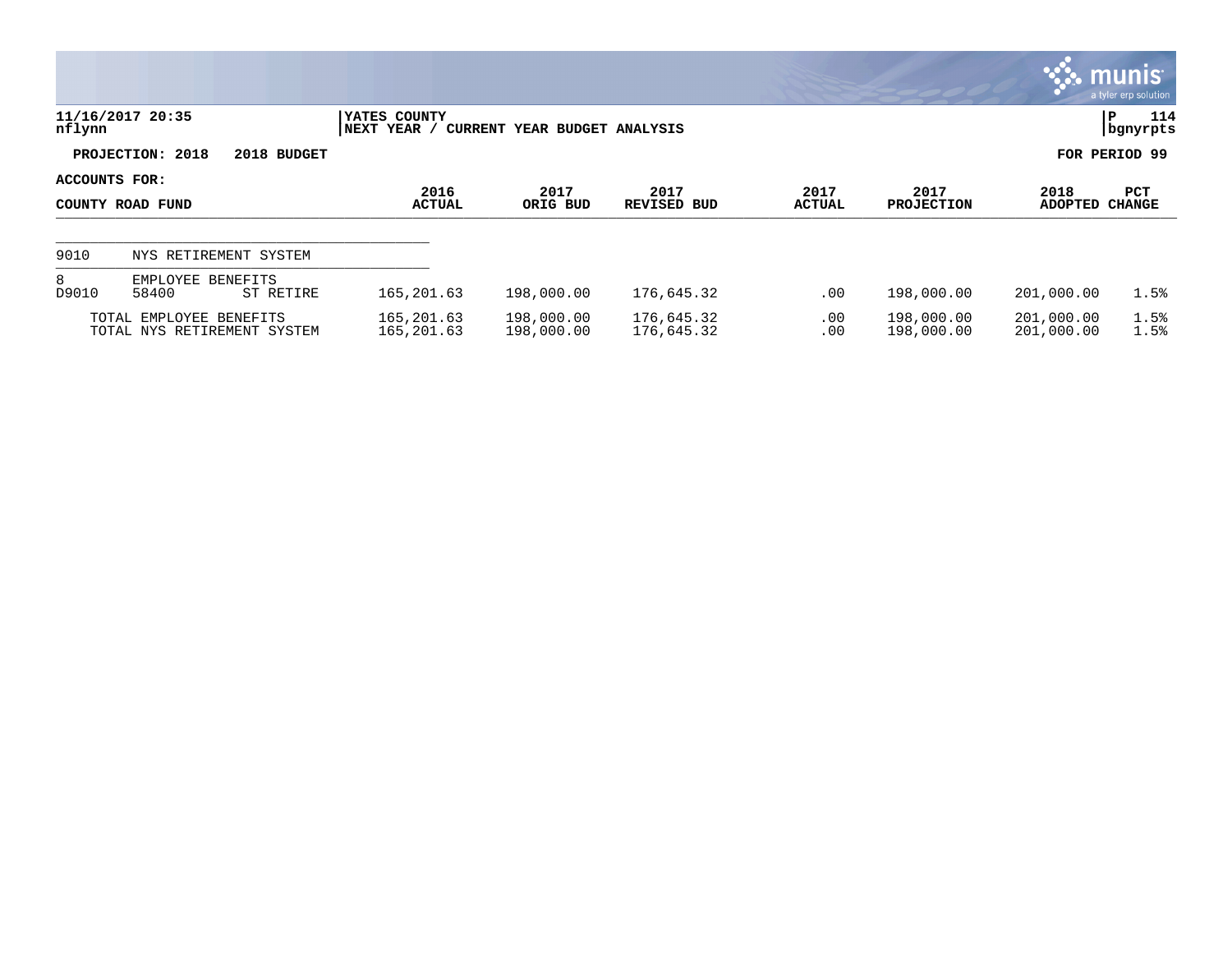|                     |                                                                  |                             |                              |                            |                          |                           |                          | $\sim$ munis i<br>a tyler erp solution |
|---------------------|------------------------------------------------------------------|-----------------------------|------------------------------|----------------------------|--------------------------|---------------------------|--------------------------|----------------------------------------|
| nflynn              | 11/16/2017 20:35                                                 | YATES COUNTY<br>NEXT YEAR / | CURRENT YEAR BUDGET ANALYSIS |                            |                          |                           |                          | 115<br>P<br>bgnyrpts                   |
|                     | PROJECTION: 2018<br>2018 BUDGET                                  |                             |                              |                            |                          |                           |                          | FOR PERIOD 99                          |
| ACCOUNTS FOR:       | COUNTY ROAD FUND                                                 | 2016<br><b>ACTUAL</b>       | 2017<br>ORIG BUD             | 2017<br><b>REVISED BUD</b> | 2017<br><b>ACTUAL</b>    | 2017<br><b>PROJECTION</b> | 2018<br>ADOPTED          | <b>PCT</b><br><b>CHANGE</b>            |
| 9060                | HOSPITAL & MEDICAL INS                                           |                             |                              |                            |                          |                           |                          |                                        |
| 8<br>D9060<br>D9060 | EMPLOYEE<br>BENEFITS<br>58303<br>INS-CSEA<br>58307<br>EYEGLASSES | 264,960.68<br>515.00        | 234,868.00<br>400.00         | 173,242.00<br>400.00       | 143,963.25<br>.00        | 234,868.00<br>400.00      | 182,139.00<br>400.00     | $-22.5%$<br>$.0\%$                     |
|                     | TOTAL EMPLOYEE BENEFITS<br>TOTAL HOSPITAL & MEDICAL INS          | 265,475.68<br>265,475.68    | 235,268.00<br>235,268.00     | 173,642.00<br>173,642.00   | 143,963.25<br>143,963.25 | 235,268.00<br>235,268.00  | 182,539.00<br>182,539.00 | $-22.4%$<br>$-22.4%$                   |

**D**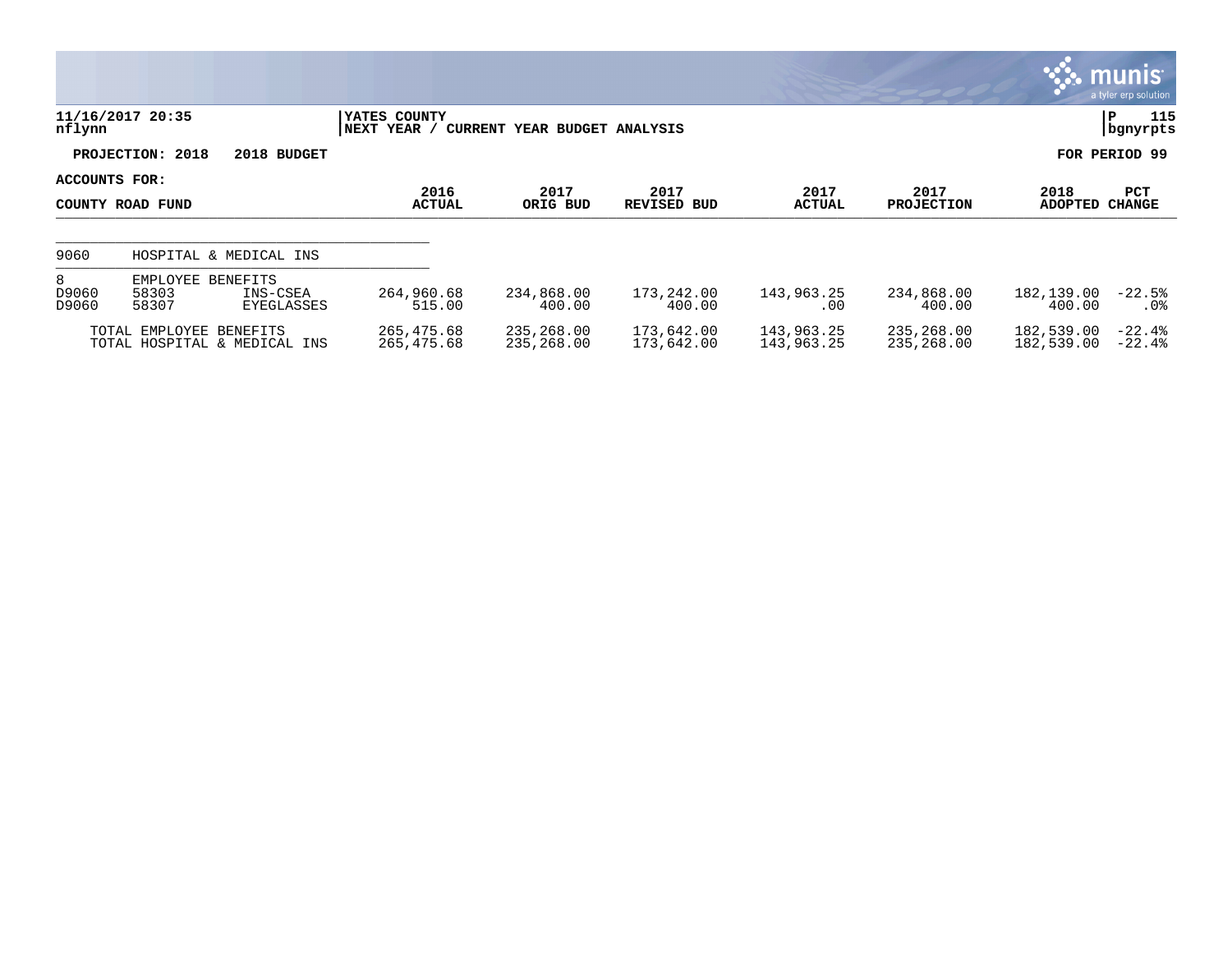|               |                                                         |                              |                                         |                        |                        |                           | , munis $^{\circ}$<br>a tyler erp solution     |
|---------------|---------------------------------------------------------|------------------------------|-----------------------------------------|------------------------|------------------------|---------------------------|------------------------------------------------|
| nflynn        | 11/16/2017 20:35                                        | YATES COUNTY<br> NEXT YEAR / | CURRENT YEAR BUDGET ANALYSIS            |                        |                        |                           | 116<br>P<br>  bgnyrpts                         |
|               | PROJECTION: 2018<br>2018 BUDGET                         |                              |                                         |                        |                        |                           | FOR PERIOD 99                                  |
| ACCOUNTS FOR: | COUNTY ROAD FUND                                        | 2016<br><b>ACTUAL</b>        | 2017<br>2017<br>ORIG BUD<br>REVISED BUD |                        | 2017<br>ACTUAL         | 2017<br><b>PROJECTION</b> | 2018<br>PCT<br><b>ADOPTED</b><br><b>CHANGE</b> |
| 9089          | OTHER EMPLOYEE BENEFITS                                 |                              |                                         |                        |                        |                           |                                                |
| 8<br>D9089    | EMPLOYEE BENEFITS<br>58600<br><b>HRA</b>                | 2,600.00                     | 2,600.00                                | 41,600.00              | 13,792.05              | 2,600.00                  | 39,000.00 1400.0%                              |
|               | TOTAL EMPLOYEE BENEFITS<br>TOTAL OTHER EMPLOYEE BENEFIT | 2,600.00<br>2,600.00         | 2,600.00<br>2,600.00                    | 41,600.00<br>41,600.00 | 13,792.05<br>13,792.05 | 2,600.00<br>2,600.00      | 39,000.00 1400.0%<br>39,000.00 1400.0%         |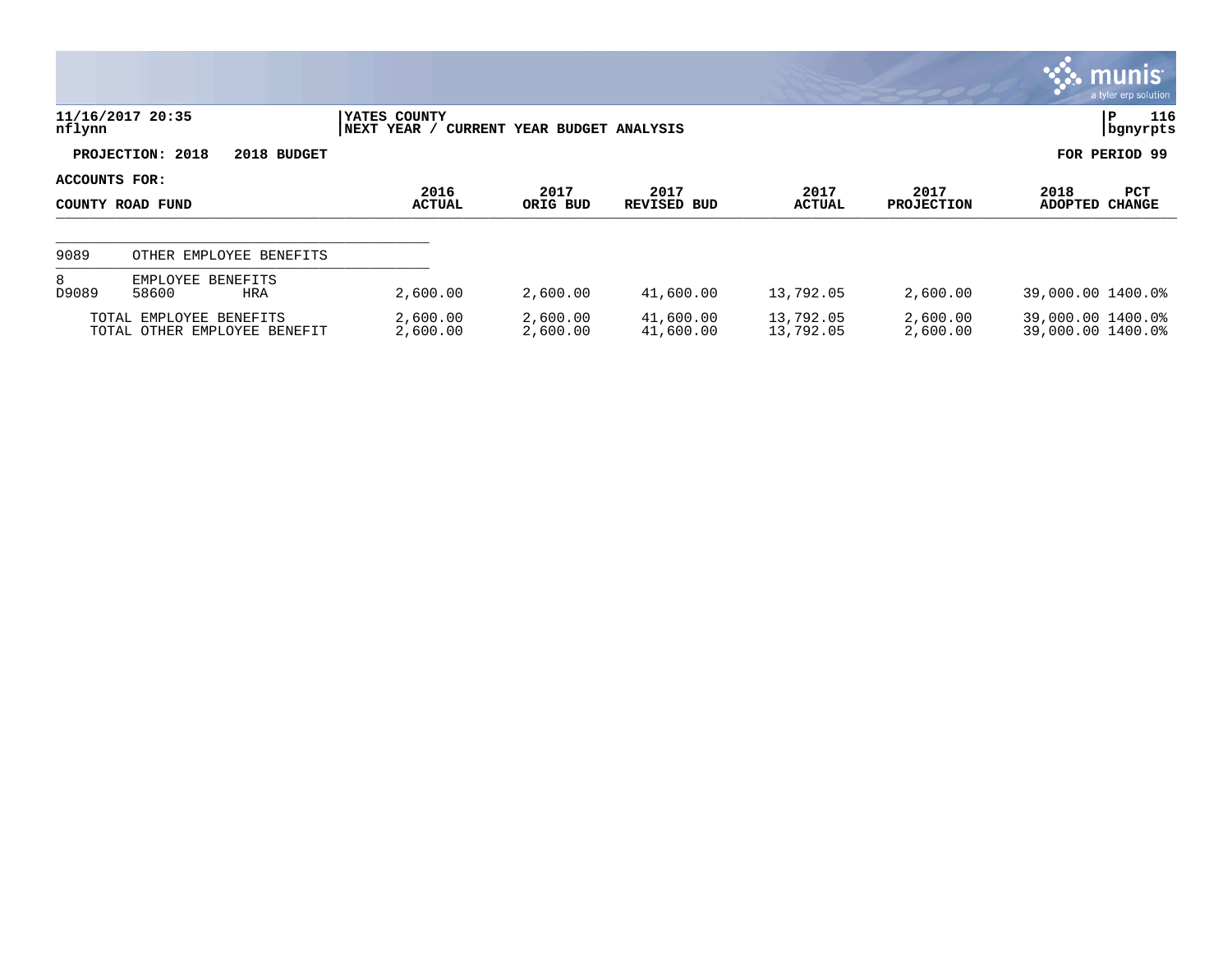|                                   |                                                         |                             |                              |                            |                       |                           | <b>WE munis</b>      | a tyler erp solution |  |
|-----------------------------------|---------------------------------------------------------|-----------------------------|------------------------------|----------------------------|-----------------------|---------------------------|----------------------|----------------------|--|
| nflynn                            | 11/16/2017 20:35                                        | YATES COUNTY<br>NEXT YEAR / | CURRENT YEAR BUDGET ANALYSIS |                            |                       |                           | IP.                  | 117<br>  bgnyrpts    |  |
|                                   | PROJECTION: 2018<br>2018 BUDGET                         |                             |                              |                            |                       |                           |                      | FOR PERIOD 99        |  |
| ACCOUNTS FOR:<br>COUNTY ROAD FUND |                                                         | 2016<br><b>ACTUAL</b>       | 2017<br>ORIG BUD             | 2017<br><b>REVISED BUD</b> | 2017<br><b>ACTUAL</b> | 2017<br><b>PROJECTION</b> | 2018<br>ADOPTED      | <b>PCT</b><br>CHANGE |  |
| 9090                              | ADJUST DUE TO EMPLS VAC                                 |                             |                              |                            |                       |                           |                      |                      |  |
| 8<br>D9090                        | EMPLOYEE BENEFITS<br>58000<br>D/T VC/CMP                | 6,507.36                    | 6,000.00                     | 6,000.00                   | .00                   | 6,000.00                  | 6,000.00             | .0%                  |  |
|                                   | TOTAL EMPLOYEE BENEFITS<br>TOTAL ADJUST DUE TO EMPLS VA | 6,507.36<br>6,507.36        | 6,000.00<br>6,000.00         | 6,000.00<br>6,000.00       | .00<br>.00            | 6,000.00<br>6,000.00      | 6,000.00<br>6,000.00 | $.0\%$<br>.0%        |  |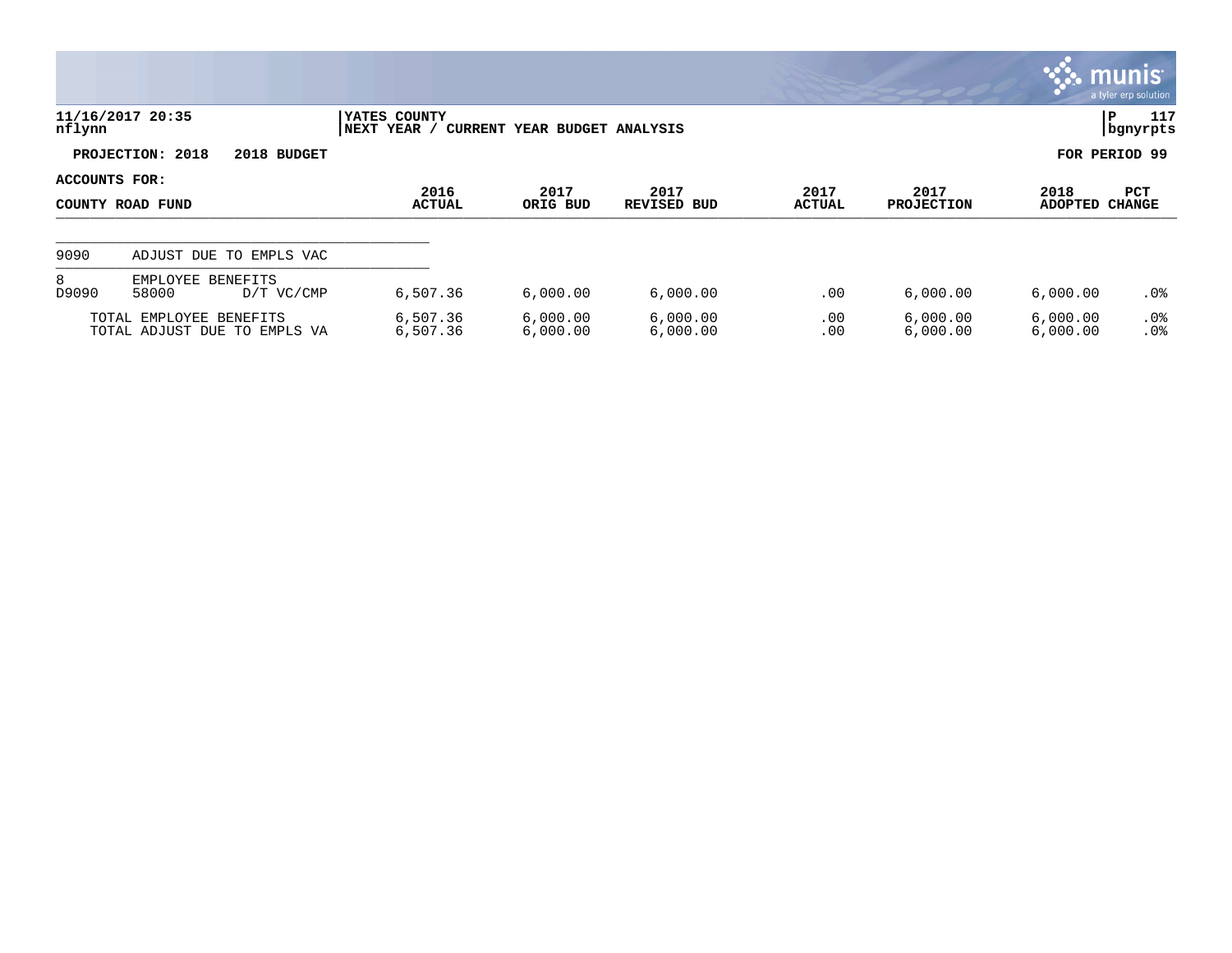|                                   |                                                 |                         |                                |                              |                            |                        |                           |                        | <b>munis</b><br>a tyler erp solution |
|-----------------------------------|-------------------------------------------------|-------------------------|--------------------------------|------------------------------|----------------------------|------------------------|---------------------------|------------------------|--------------------------------------|
| nflynn                            | 11/16/2017 20:35                                |                         | YATES COUNTY<br>YEAR /<br>NEXT | CURRENT YEAR BUDGET ANALYSIS |                            |                        |                           |                        | 118<br>IΡ<br>bgnyrpts                |
|                                   | PROJECTION: 2018                                | 2018 BUDGET             |                                |                              |                            |                        |                           |                        | FOR PERIOD 99                        |
| ACCOUNTS FOR:<br>COUNTY ROAD FUND |                                                 |                         | 2016<br><b>ACTUAL</b>          | 2017<br>ORIG BUD             | 2017<br><b>REVISED BUD</b> | 2017<br><b>ACTUAL</b>  | 2017<br><b>PROJECTION</b> | 2018<br><b>ADOPTED</b> | <b>PCT</b><br><b>CHANGE</b>          |
| 9902                              |                                                 | TRANSFER TO OTHER FUNDS |                                |                              |                            |                        |                           |                        |                                      |
| 9<br>D9902<br>D9902               | TRANSFERS<br>59130<br>59140                     | UNEMPL INS<br>WORK COMP | 1,400.00<br>30,453.00          | 1,400.00<br>28,217.00        | 1,400.00<br>28,217.00      | 1,400.00<br>28,216.60  | 1,400.00<br>28,217.00     | 1,400.00<br>30,048.00  | $.0\%$<br>6.5%                       |
|                                   | TOTAL TRANSFERS<br>TOTAL TRANSFER TO OTHER FUND |                         | 31,853.00<br>31,853.00         | 29,617.00<br>29,617.00       | 29,617.00<br>29,617.00     | 29,616.60<br>29,616.60 | 29,617.00<br>29,617.00    | 31,448.00<br>31,448.00 | 6.2%<br>6.2%                         |

**D**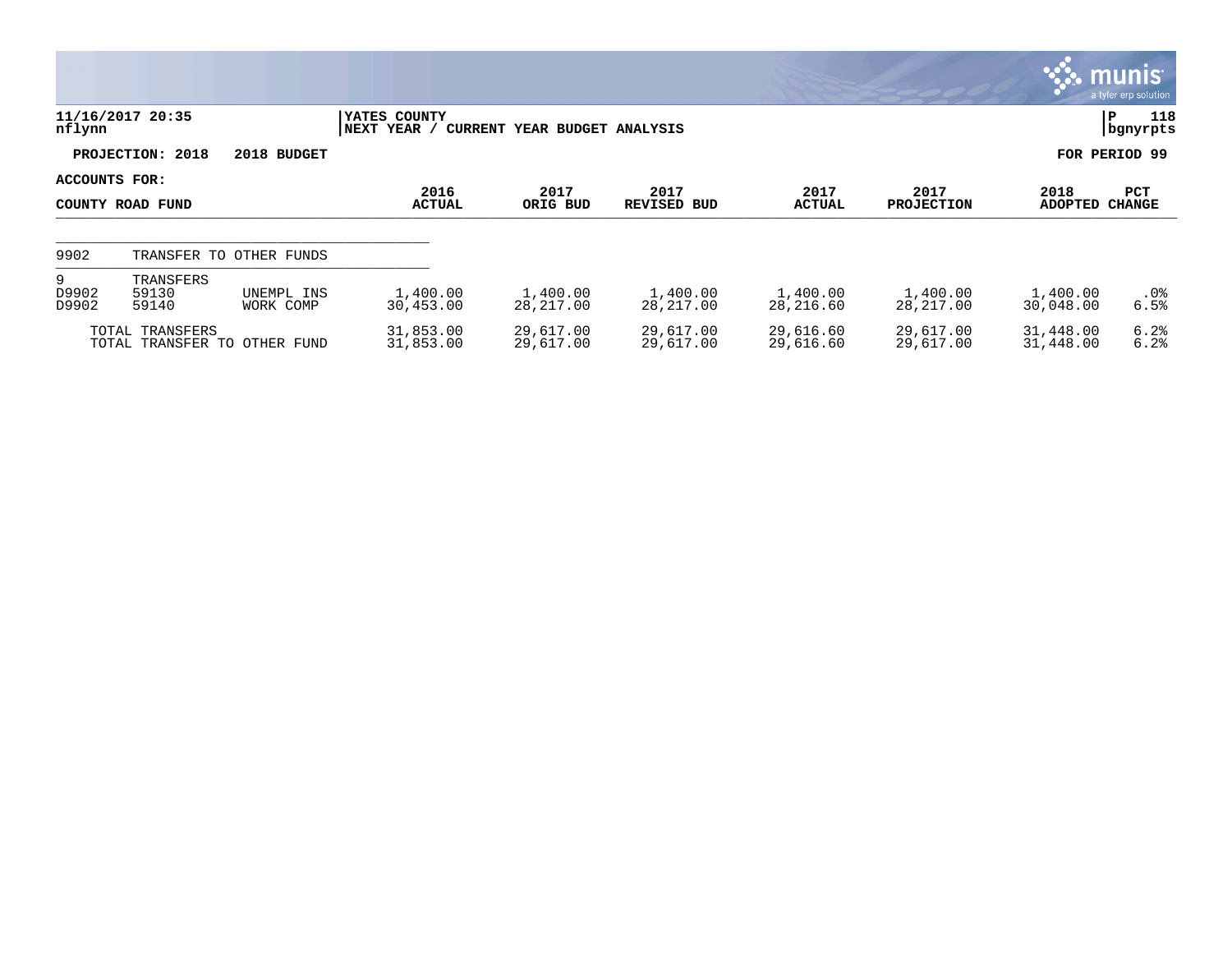|                                   |                                                         |                       |                                                      |                                      |                                            |                                                 |                                         |                            | <b>munis</b><br>a tyler erp solution |
|-----------------------------------|---------------------------------------------------------|-----------------------|------------------------------------------------------|--------------------------------------|--------------------------------------------|-------------------------------------------------|-----------------------------------------|----------------------------|--------------------------------------|
| nflynn                            | 11/16/2017 20:35                                        |                       | YATES COUNTY<br>NEXT YEAR /                          | CURRENT YEAR BUDGET ANALYSIS         |                                            |                                                 |                                         |                            | 119<br>∣P<br>  bgnyrpts              |
|                                   | PROJECTION: 2018                                        | 2018 BUDGET           |                                                      |                                      |                                            |                                                 |                                         |                            | FOR PERIOD 99                        |
| ACCOUNTS FOR:<br>COUNTY ROAD FUND |                                                         | 2016<br><b>ACTUAL</b> | 2017<br>ORIG BUD                                     | 2017<br>REVISED BUD                  | 2017<br>ACTUAL                             | 2017<br><b>PROJECTION</b>                       | 2018<br>PCT<br><b>ADOPTED</b><br>CHANGE |                            |                                      |
| 9999                              | OTHER                                                   |                       |                                                      |                                      |                                            |                                                 |                                         |                            |                                      |
| $\overline{0}$<br>D9999           | REVENUES<br>41001                                       | RP TAX                | $-3, 173, 171.00$                                    |                                      | $.00 - 3.676.056.00$                       | $-3,676,056.00$                                 | .00                                     | .00                        | .0%                                  |
|                                   | TOTAL REVENUES<br>TOTAL OTHER<br>TOTAL COUNTY ROAD FUND |                       | $-3, 173, 171.00$<br>$-3, 173, 171.00$<br>348,472.74 | $.00 \,$<br>$.00 \,$<br>3,676,056.00 | $-3,676,056.00$<br>$-3,676,056.00$<br>1.21 | $-3,676,056.00$<br>-3,676,056.00<br>-384,738.67 | .00<br>.00<br>4,097,718.64              | .00<br>.00<br>4,056,384.00 | $.0\%$<br>.0%<br>10.3%               |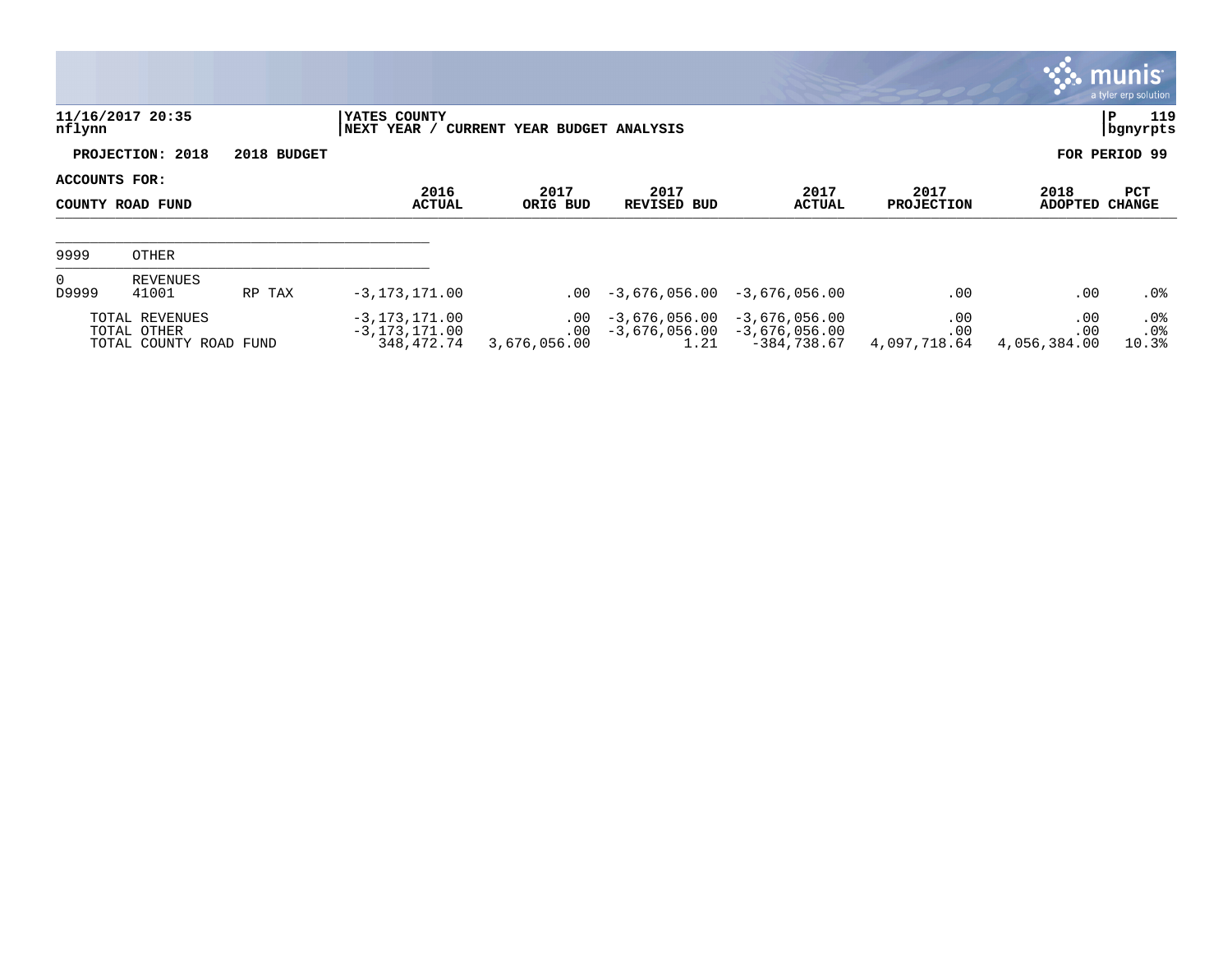|                                                                                                       |                                                                                                     |                                                                                                                               |                                                                                                     |                                                                                              |                                                                                                       |                                                                                                   |                                                                                                          |                                                                                 | munis<br>a tyler erp solution                                                                    |
|-------------------------------------------------------------------------------------------------------|-----------------------------------------------------------------------------------------------------|-------------------------------------------------------------------------------------------------------------------------------|-----------------------------------------------------------------------------------------------------|----------------------------------------------------------------------------------------------|-------------------------------------------------------------------------------------------------------|---------------------------------------------------------------------------------------------------|----------------------------------------------------------------------------------------------------------|---------------------------------------------------------------------------------|--------------------------------------------------------------------------------------------------|
| nflynn                                                                                                | 11/16/2017 20:35                                                                                    |                                                                                                                               | <b>IYATES COUNTY</b><br> NEXT YEAR / CURRENT YEAR BUDGET ANALYSIS                                   |                                                                                              |                                                                                                       |                                                                                                   |                                                                                                          |                                                                                 | l P<br>120<br>  bgnyrpts                                                                         |
|                                                                                                       | PROJECTION: 2018                                                                                    | 2018 BUDGET                                                                                                                   |                                                                                                     |                                                                                              |                                                                                                       |                                                                                                   |                                                                                                          |                                                                                 | FOR PERIOD 99                                                                                    |
| <b>ACCOUNTS FOR:</b>                                                                                  |                                                                                                     |                                                                                                                               |                                                                                                     |                                                                                              |                                                                                                       |                                                                                                   |                                                                                                          |                                                                                 |                                                                                                  |
|                                                                                                       | ROAD MACHINERY FUND                                                                                 |                                                                                                                               | 2016<br><b>ACTUAL</b>                                                                               | 2017<br>ORIG BUD                                                                             | 2017<br>REVISED BUD                                                                                   | 2017<br><b>ACTUAL</b>                                                                             | 2017<br><b>PROJECTION</b>                                                                                | 2018<br>ADOPTED CHANGE                                                          | PCT                                                                                              |
| 5130                                                                                                  | MACHINERY                                                                                           |                                                                                                                               |                                                                                                     |                                                                                              |                                                                                                       |                                                                                                   |                                                                                                          |                                                                                 |                                                                                                  |
| $\Omega$<br>DM5130<br>DM5130<br>DM5130<br>DM5130<br>DM5130                                            | <b>REVENUES</b><br>42401<br>42655<br>42656<br>42657<br>42665                                        | INT<br>FUEL SALES<br>MINOR SALE<br>FUEL SYS<br>SALE OF EQ                                                                     | -369.56<br>$-20,642.68$<br>$-1,461.61$<br>$-1,819.32$<br>$-57,800.00$                               | $-20,000.00$<br>$-475.00$<br>.00<br>$-20,000.00$                                             | $-150.00$ $-150.00$<br>$-46, 194.44$<br>$-475.00$<br>.00<br>$-20,000.00$                              | -388.58<br>$-60,677.68$<br>$-2, 219.52$<br>$-1,592.34$<br>$-68,872.00$                            | $-150.00$<br>$-20,000.00$<br>$-475.00$<br>.00<br>$-20,000.00$                                            | $-400.00$<br>$-63,000.00$<br>$-750.00$<br>.00<br>$-20,000.00$                   | 166.7%<br>215.0%<br>57.9%<br>.0%<br>.0%                                                          |
|                                                                                                       | TOTAL REVENUES                                                                                      |                                                                                                                               | $-82,093.17$                                                                                        | $-40,625.00$                                                                                 | $-66,819.44$                                                                                          | $-133,750.12$                                                                                     | $-40,625.00$                                                                                             | -84,150.00                                                                      | 107.1%                                                                                           |
| $\mathbf{1}$<br>DM5130<br>DM5130<br>DM5130<br>DM5130<br>DM5130<br>DM5130                              | PERSONAL SERVICES<br>51450<br>51500<br>51505<br>51509<br>51510<br>51993                             | $HWY - REG$<br>CB CSEA<br>OVERTIME<br>COMP CSEA<br>CLOTHING<br>H.DED OFF                                                      | 199,487.05<br>39.87<br>5,273.82<br>666.43<br>1,000.00<br>.00                                        | 200,826.00<br>90.00<br>5,500.00<br>350.00<br>1,000.00<br>00                                  | 200,064.00<br>90.00<br>5,500.00<br>5,500.00<br>350.00<br>1,000.00<br>1,500.00                         | 163,409.28<br>$20.24$<br>4,672.31<br>.00<br>.00<br>1,500.00                                       | 200,826.00<br>90.00<br>$5,500.00$<br>$350.00$<br>$1,000.00$<br>$0$                                       | 200,947.00<br>90.00<br>5,694.00<br>350.00<br>1,000.00<br>.00                    | .1%<br>.0%<br>3.5%<br>.0%<br>.0%<br>.0%                                                          |
|                                                                                                       | TOTAL PERSONAL SERVICES                                                                             |                                                                                                                               | 206,467.17                                                                                          | 207,766.00                                                                                   | 208,504.00                                                                                            | 169,601.83                                                                                        | 207,766.00                                                                                               | 208,081.00                                                                      | .2%                                                                                              |
| 2<br>DM5130<br>DM5130<br>DM5130<br>DM5130<br>DM5130<br>DM5130<br>DM5130<br>DM5130<br>DM5130<br>DM5130 | EOUIPMENT<br>52218<br>52310<br>52311<br>52312<br>52314<br>52319<br>52325<br>52331<br>52336<br>52516 | TRAILER<br>EXCAVATOR<br>TRACK. EXC<br>TRUCK 3/4<br><b>TRUCK</b><br>TANDEM DMP<br>HYD-SEEDER<br>SUV<br>TRACT MOW<br>SMALL EOUI | 56,564.52<br>$00$<br>.00<br>.00<br>.00<br>61,509.34<br>166,222.45<br>45. ككتب.<br>00.<br>.00<br>.00 | .00<br>235,000.00<br>.00<br>29,000.00<br>29,000.00<br>240,000.00<br>.00<br>.00<br>.00<br>.00 | .00<br>224, 289. 25<br>557.00<br>29,483.55<br>29, 391.45<br>240,000.00<br>.00<br>.00<br>.00<br>450.00 | .00<br>206,832.00<br>.00<br>29,483.55<br>29,391.45<br>219,962.16<br>.00<br>.00<br>.00<br>4,245.53 | $.00\,$<br>234,443.00<br>557.00<br>29,000.00<br>29,000.00<br>240,000.00<br>.00<br>.00<br>.00<br>3,795.53 | .00<br>.00<br>113,000.00<br>178,000.00<br>60,000.00<br>.00<br>108,000.00<br>.00 | .0%<br>$.00 - 100.0%$<br>.0%<br>$.00 - 100.0%$<br>289.7%<br>$-25.8%$<br>.0%<br>.0%<br>.0%<br>.0% |
|                                                                                                       | TOTAL EQUIPMENT                                                                                     |                                                                                                                               | 313,339.44                                                                                          | 533,000.00                                                                                   | 524,171.25                                                                                            | 489,914.69                                                                                        | 536,795.53                                                                                               | $459,000.00 - 13.9$                                                             |                                                                                                  |
| 4<br>DM5130<br>DM5130<br>DM5130<br>DM5130<br>DM5130<br>DM5130                                         | CONTRACTUAL EXPENSES<br>54156<br>54404<br>54411<br>54433<br>54456<br>54467                          | TRAINING<br>BLDG MAINT<br>PARTS/REP<br>MAINT STRP<br>SUPP: CLEAN<br>SUPP: MOW                                                 | .00<br>17,655.87<br>104, 283.11<br>1, 836.73<br>5,160.86<br>7,144.57                                | $8,500.00$<br>0.000 0.81<br>112,500.00<br>1,950.00<br>4,400.00<br>7,000.00                   | 50.00<br>8,500.00<br>112,500.00<br>1,950.00<br>4,400.00<br>7,000.00                                   | $50.00$<br>7,475.67<br>71,898.08<br>1,836.73<br>2,572.47<br>1,739.08                              | .00<br>8,779.00<br>117,366.82<br>1,950.00<br>4,606.82<br>8,220.00                                        | 200.00<br>8,500.00<br>110,000.00<br>1,950.00<br>4,600.00<br>6,800.00            | $.0\%$<br>.0%<br>$-2.2%$<br>$.0\%$<br>4.5%<br>$-2.9%$                                            |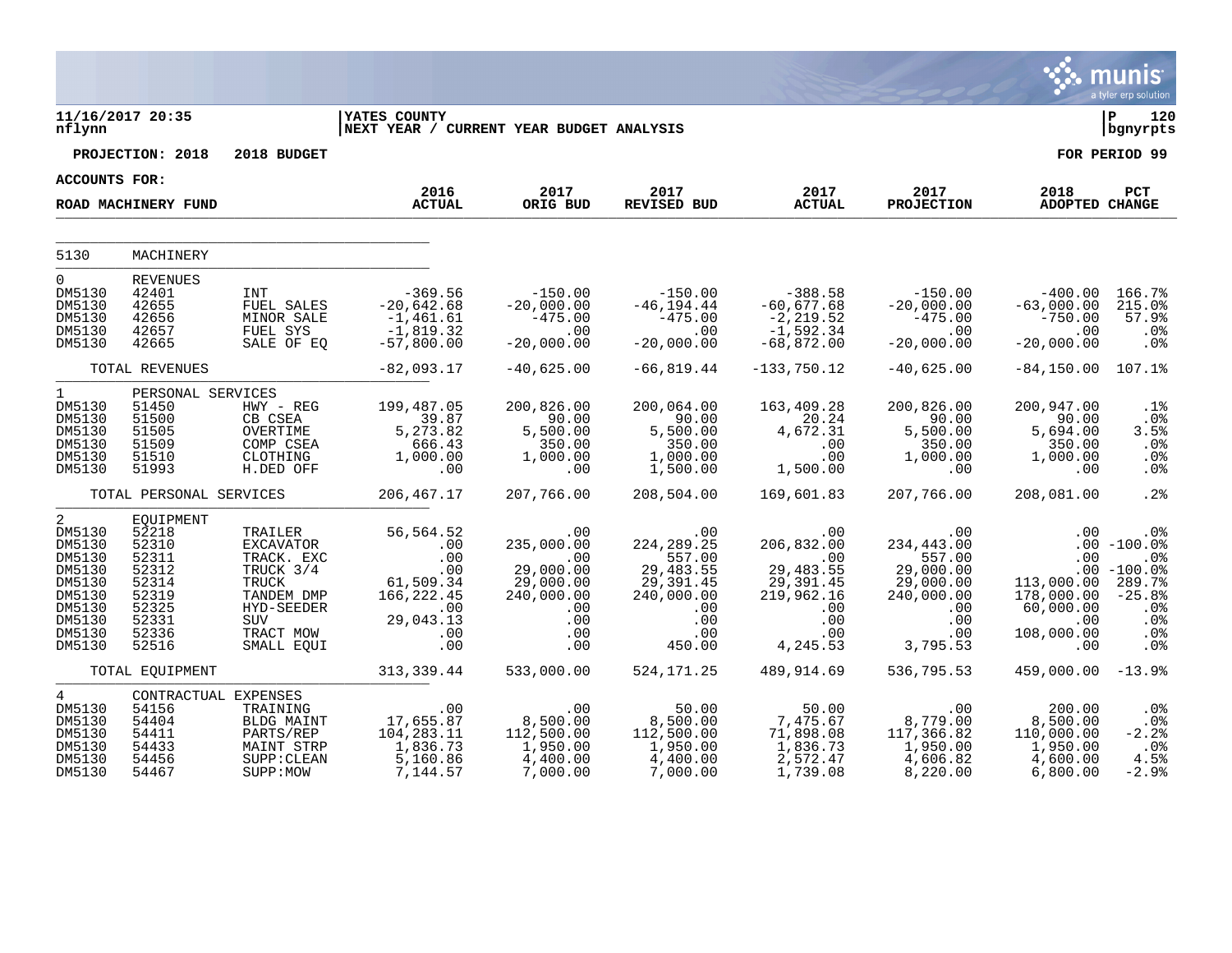

## **11/16/2017 20:35 |YATES COUNTY |P 121 nflynn |NEXT YEAR / CURRENT YEAR BUDGET ANALYSIS |bgnyrpts**

## **PROJECTION: 2018 2018 BUDGET FOR PERIOD 99**

**ACCOUNTS FOR:**

|        | ROAD MACHINERY FUND     |                            | 2016<br><b>ACTUAL</b> | 2017<br>ORIG BUD | 2017<br><b>REVISED BUD</b> | 2017<br><b>ACTUAL</b> | 2017<br><b>PROJECTION</b> | 2018<br>ADOPTED | <b>PCT</b><br><b>CHANGE</b> |
|--------|-------------------------|----------------------------|-----------------------|------------------|----------------------------|-----------------------|---------------------------|-----------------|-----------------------------|
| DM5130 | 54474                   | SUPP: SAFTY                | 1,297.70              | 2,050.00         | 2,050.00                   | 1,110.83              | 3,142.98                  | 1,500.00        | $-26.8%$                    |
| DM5130 | 54477                   | SUPP: WELDG                | 1,608.05              | 1,975.00         | 1,940.00                   | 1,726.57              | 3,224.86                  | 1,500.00        | $-24.1%$                    |
| DM5130 | 54510                   | LP HEATERS                 | 130.77                | 1,500.00         | 1,500.00                   | 1,005.16              | 1,950.00                  | 1,325.00        | $-11.7%$                    |
| DM5130 | 54520                   | <b>TOOLS</b>               | 854.42                | 900.00           | 2,785.82                   | 2,785.82              | 900.00                    | 900.00          | . 0 %                       |
| DM5130 | 54521                   | TRASH REM                  | 1,260.00              | 1,260.00         | 1,260.00                   | 1,050.00              | 1,260.00                  | 1,260.00        | $.0\%$                      |
| DM5130 | 54574                   | COMP MAINT                 | 3,263.38              | 4,100.00         | 4,100.00                   | 3,497.30              | 4,100.00                  | 4,100.00        | $.0\%$                      |
| DM5130 | 54609                   | FUEL DIST                  | 596.70                | 750.00           | 750.00                     | 30.92                 | 750.00                    | 750.00          | .0 <sub>8</sub>             |
| DM5130 | 54618                   | HEAT FUEL                  | 11,890.10             | 30,850.00        | 30,850.00                  | 12,448.52             | 30,850.00                 | 28,000.00       | $-9.2%$                     |
| DM5130 | 54621                   | OVRHD DOOR                 | .00                   | 1,200.00         | 1,200.00                   | 3,066.55              | 4,481.55                  | 1,200.00        | $.0\%$                      |
| DM5130 | 54628                   | STEEL                      | 951.22                | 1,000.00         | 977.80                     | 12.69                 | 1,000.00                  | 1,000.00        | $.0\%$                      |
| DM5130 | 54640                   | WATER DISP                 | 200.00                | 300.00           | 300.00                     | .00                   | 300.00                    | 300.00          | $.0\%$                      |
| DM5130 | 54652                   | <b>DSL FUEL</b>            | 71,299.98             | 130,000.00       | 139,623.86                 | 109,747.92            | 158,922.58                | 146,000.00      | 12.3%                       |
| DM5130 | 54653                   | GASOLINE                   | 29, 139. 33           | 40,000.00        | 56,570.58                  | 57,784.01             | 54,308.13                 | 67,000.00       | 67.5%                       |
| DM5130 | 54656                   | OIL/GREASE                 | 10,145.55             | 13,500.00        | 13,500.00                  | 7,058.82              | 13,500.00                 | 13,500.00       | $.0\%$                      |
| DM5130 | 54657                   | TIRES/TUBE                 | 41,456.54             | 23,200.00        | 23,200.00                  | 15,549.20             | 23,200.00                 | 23,000.00       | -.9%                        |
| DM5130 | 54662                   | REPAIR-OUT                 | 44, 164. 15           | 16,000.00        | 23, 185. 73                | 32,707.73             | 25,522.00                 | 20,500.00       | 28.1%                       |
| DM5130 | 54676                   | UTIL: CELL                 | 1,583.47              | 1,650.00         | 1,650.00                   | 1,243.55              | 1,650.00                  | 1,650.00        | $.0\%$                      |
| DM5130 | 54677                   | UTIL: ELECT                | 10,226.61             | 9,800.00         | 9,800.00                   | 7,935.92              | 9,800.00                  | 9,800.00        | $.0\%$                      |
| DM5130 | 54682                   | TEL/FAX                    | 1,016.78              | 1,150.00         | 1,150.00                   | 879.10                | 1,246.50                  | 1,150.00        | $.0\%$                      |
| DM5130 | 54684                   | UTIL:WAT/S                 | 818.03                | 800.00           | 800.00                     | 700.98                | 800.00                    | 800.00          | $.0\%$                      |
| DM5130 | 54734                   | RADIO PART                 | 329.46                | 325.00           | 89.40                      | 327.98                | 652.98                    | 325.00          | .0 <sub>8</sub>             |
| DM5130 | 54911                   | INS                        | 46, 152. 36           | 47,528.00        | 47,528.00                  | 47,528.00             | 47,528.00                 | 50,000.00       | 5.2%                        |
|        |                         | TOTAL CONTRACTUAL EXPENSES | 414,465.74            | 464,188.00       | 499,211.19                 | 393,769.60            | 530,012.22                | 507,610.00      | 9.4%                        |
| 8.     | EMPLOYEE BENEFITS       |                            |                       |                  |                            |                       |                           |                 |                             |
| DM5130 | 58100                   | FICA/MED                   | 14,768.25             | 14,990.00        | 15,212.00                  | 12,576.72             | 14,990.00                 | 15,309.00       | 2.1%                        |
| DM5130 | 58303                   | INS-CSEA                   | 68,118.52             | 66,936.00        | 46,271.00                  | 40,988.04             | 66,936.00                 | 45,107.00       | $-32.6%$                    |
|        | TOTAL EMPLOYEE BENEFITS |                            | 82,886.77             | 81,926.00        | 61,483.00                  | 53,564.76             | 81,926.00                 | 60,416.00       | $-26.3%$                    |
|        | TOTAL MACHINERY         |                            | 935,065.95            | 1,246,255.00     | 1,226,550.00               | 973,100.76            | 1,315,874.75              | 1,150,957.00    | $-7.6\%$                    |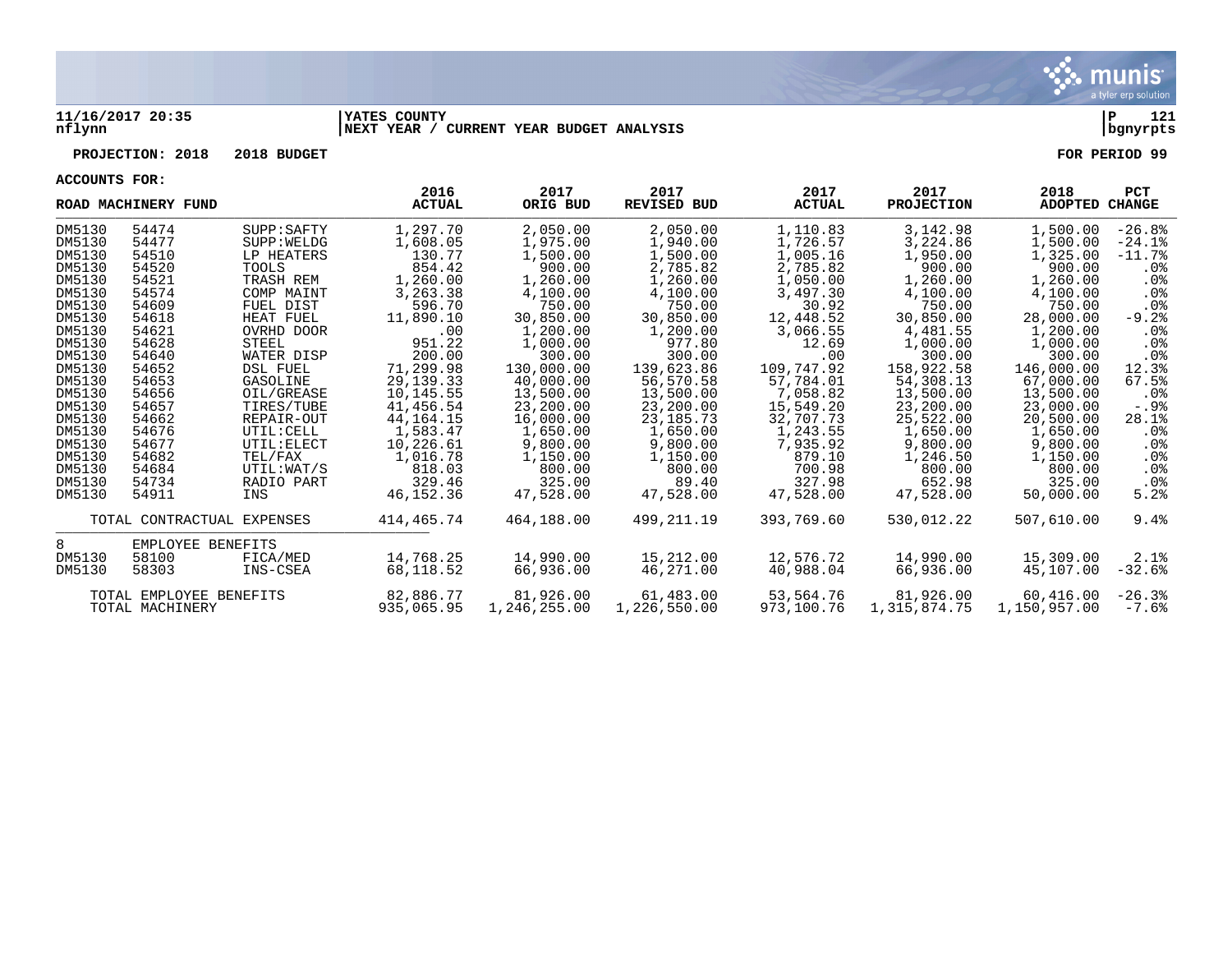|                                      |                                                        |                                                             |                        |                            |                       |                           |                        | <b>munis</b><br>a tyler erp solution |
|--------------------------------------|--------------------------------------------------------|-------------------------------------------------------------|------------------------|----------------------------|-----------------------|---------------------------|------------------------|--------------------------------------|
| nflynn                               | 11/16/2017 20:35                                       | YATES COUNTY<br>CURRENT YEAR BUDGET ANALYSIS<br>NEXT YEAR / |                        |                            |                       |                           |                        | 122<br>l P<br>  bgnyrpts             |
|                                      | PROJECTION: 2018<br>2018 BUDGET                        |                                                             |                        |                            |                       |                           | FOR PERIOD 99          |                                      |
| ACCOUNTS FOR:<br>ROAD MACHINERY FUND |                                                        | 2016<br>ACTUAL                                              | 2017<br>ORIG BUD       | 2017<br><b>REVISED BUD</b> | 2017<br><b>ACTUAL</b> | 2017<br><b>PROJECTION</b> | 2018<br><b>ADOPTED</b> | <b>PCT</b><br><b>CHANGE</b>          |
| 9010                                 | NYS RETIREMENT SYSTEM                                  |                                                             |                        |                            |                       |                           |                        |                                      |
| 8<br>DM9010                          | EMPLOYEE BENEFITS<br>58400<br>ST RETIRE                | 33,466.95                                                   | 37,600.00              | 49,305.00                  | $.00 \,$              | 37,600.00                 | 37,600.00              | .0%                                  |
|                                      | TOTAL EMPLOYEE BENEFITS<br>TOTAL NYS RETIREMENT SYSTEM | 33,466.95<br>33,466.95                                      | 37,600.00<br>37,600.00 | 49,305.00<br>49,305.00     | .00<br>.00            | 37,600.00<br>37,600.00    | 37,600.00<br>37,600.00 | $.0\%$<br>.0%                        |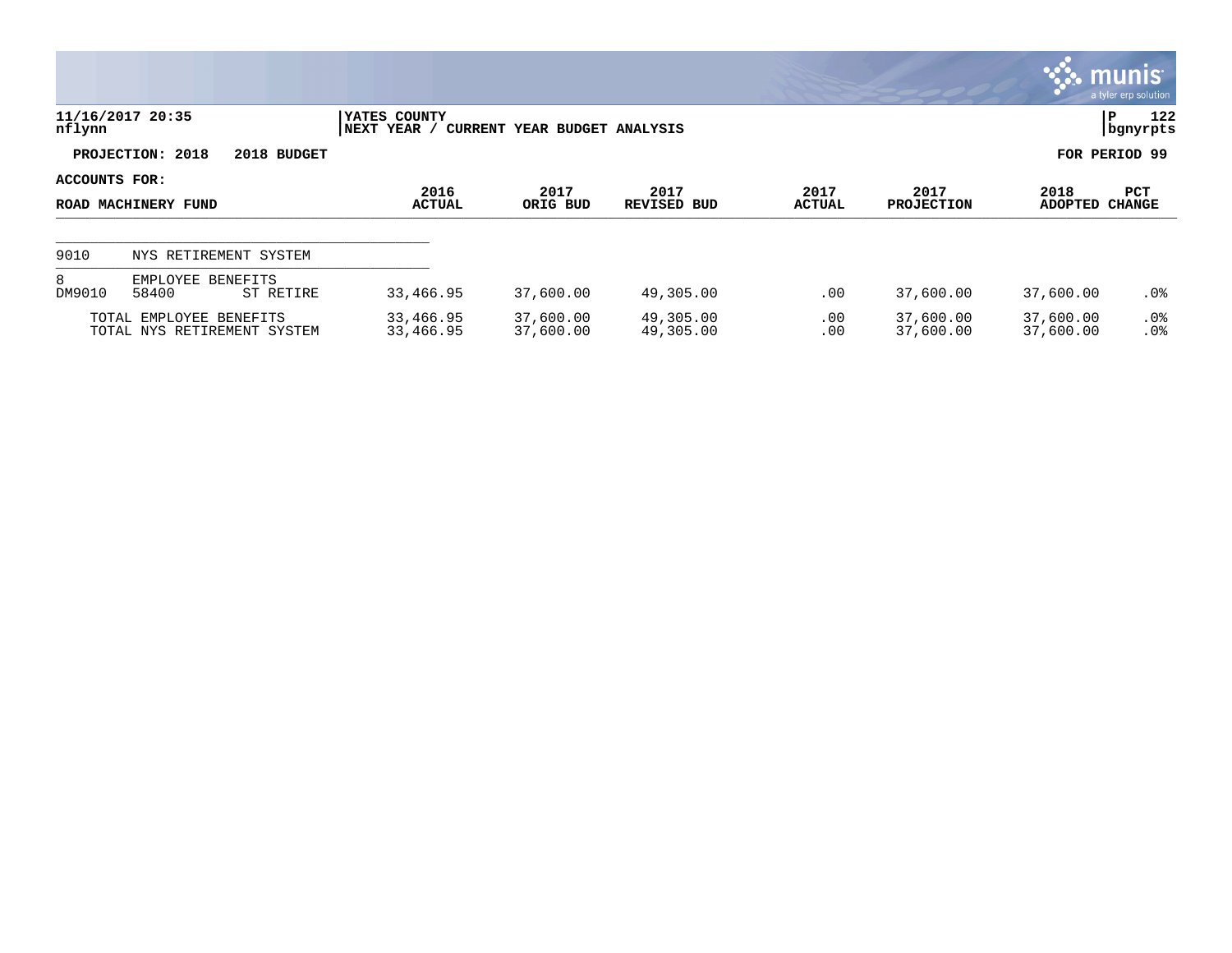|               |                                                         |                                                             |                  |                     |                       |                           |                  | $\mathbb{C}$ munis<br>a tyler erp solution |  |  |
|---------------|---------------------------------------------------------|-------------------------------------------------------------|------------------|---------------------|-----------------------|---------------------------|------------------|--------------------------------------------|--|--|
| nflynn        | 11/16/2017 20:35                                        | YATES COUNTY<br>NEXT YEAR /<br>CURRENT YEAR BUDGET ANALYSIS |                  |                     |                       |                           |                  | 123<br>P<br>  bgnyrpts                     |  |  |
|               | PROJECTION: 2018<br>2018 BUDGET                         |                                                             |                  |                     |                       |                           |                  | FOR PERIOD 99                              |  |  |
| ACCOUNTS FOR: | ROAD MACHINERY FUND                                     | 2016<br><b>ACTUAL</b>                                       | 2017<br>ORIG BUD | 2017<br>REVISED BUD | 2017<br><b>ACTUAL</b> | 2017<br><b>PROJECTION</b> | 2018<br>ADOPTED  | PCT<br><b>CHANGE</b>                       |  |  |
| 9060          | HOSPITAL & MEDICAL INS                                  |                                                             |                  |                     |                       |                           |                  |                                            |  |  |
| 8<br>DM9060   | EMPLOYEE BENEFITS<br>58307<br>EYEGLASSES                | 130.00                                                      | 200.00           | 200.00              | .00                   | 200.00                    | 200.00           | $.0\%$                                     |  |  |
|               | TOTAL EMPLOYEE BENEFITS<br>TOTAL HOSPITAL & MEDICAL INS | 130.00<br>130.00                                            | 200.00<br>200.00 | 200.00<br>200.00    | .00<br>.00            | 200.00<br>200.00          | 200.00<br>200.00 | .0%<br>.0 <sup>°</sup>                     |  |  |

**Contract**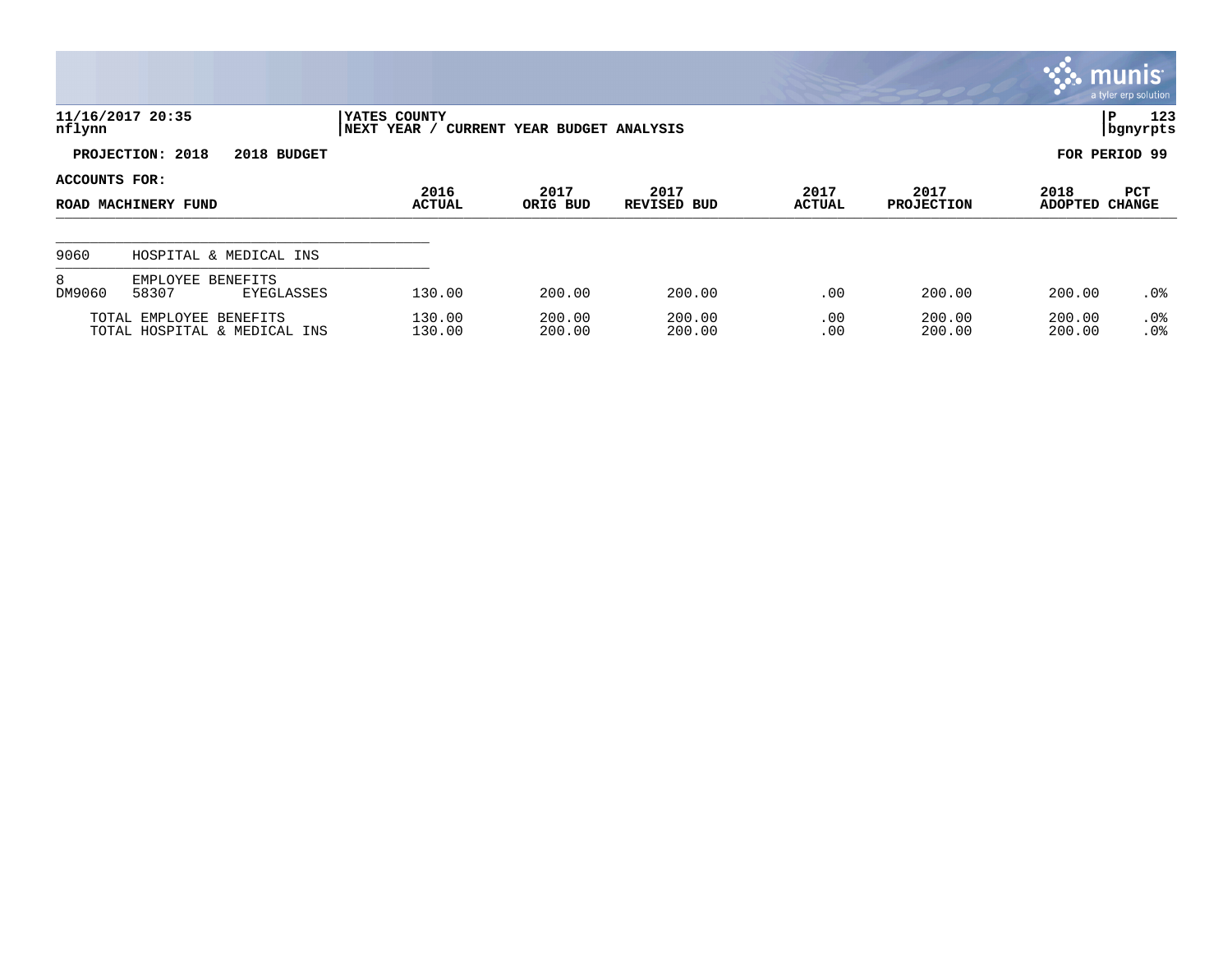|               |                                                         |                             |                              |                      |                       |                           |                        | <b>WE MUNIS</b><br>a tyler erp solution |
|---------------|---------------------------------------------------------|-----------------------------|------------------------------|----------------------|-----------------------|---------------------------|------------------------|-----------------------------------------|
| nflynn        | 11/16/2017 20:35                                        | YATES COUNTY<br>NEXT YEAR / | CURRENT YEAR BUDGET ANALYSIS |                      |                       |                           |                        | 124<br>P<br>  bgnyrpts                  |
|               | PROJECTION: 2018<br>2018 BUDGET                         |                             |                              |                      |                       |                           |                        | FOR PERIOD 99                           |
| ACCOUNTS FOR: | ROAD MACHINERY FUND                                     | 2016<br><b>ACTUAL</b>       | 2017<br>ORIG BUD             | 2017<br>REVISED BUD  | 2017<br><b>ACTUAL</b> | 2017<br><b>PROJECTION</b> | 2018<br><b>ADOPTED</b> | PCT<br><b>CHANGE</b>                    |
| 9089          | OTHER EMPLOYEE BENEFITS                                 |                             |                              |                      |                       |                           |                        |                                         |
| 8<br>DM9089   | EMPLOYEE BENEFITS<br>58600<br><b>HRA</b>                | .00                         | .00                          | 6,500.00             | 3,364.65              | .00                       | 6,500.00               | .0%                                     |
|               | TOTAL EMPLOYEE BENEFITS<br>TOTAL OTHER EMPLOYEE BENEFIT | .00<br>.00                  | .00<br>.00                   | 6,500.00<br>6,500.00 | 3,364.65<br>3,364.65  | .00<br>.00                | 6,500.00<br>6,500.00   | $.0\%$<br>.0%                           |

 $\mathcal{L}$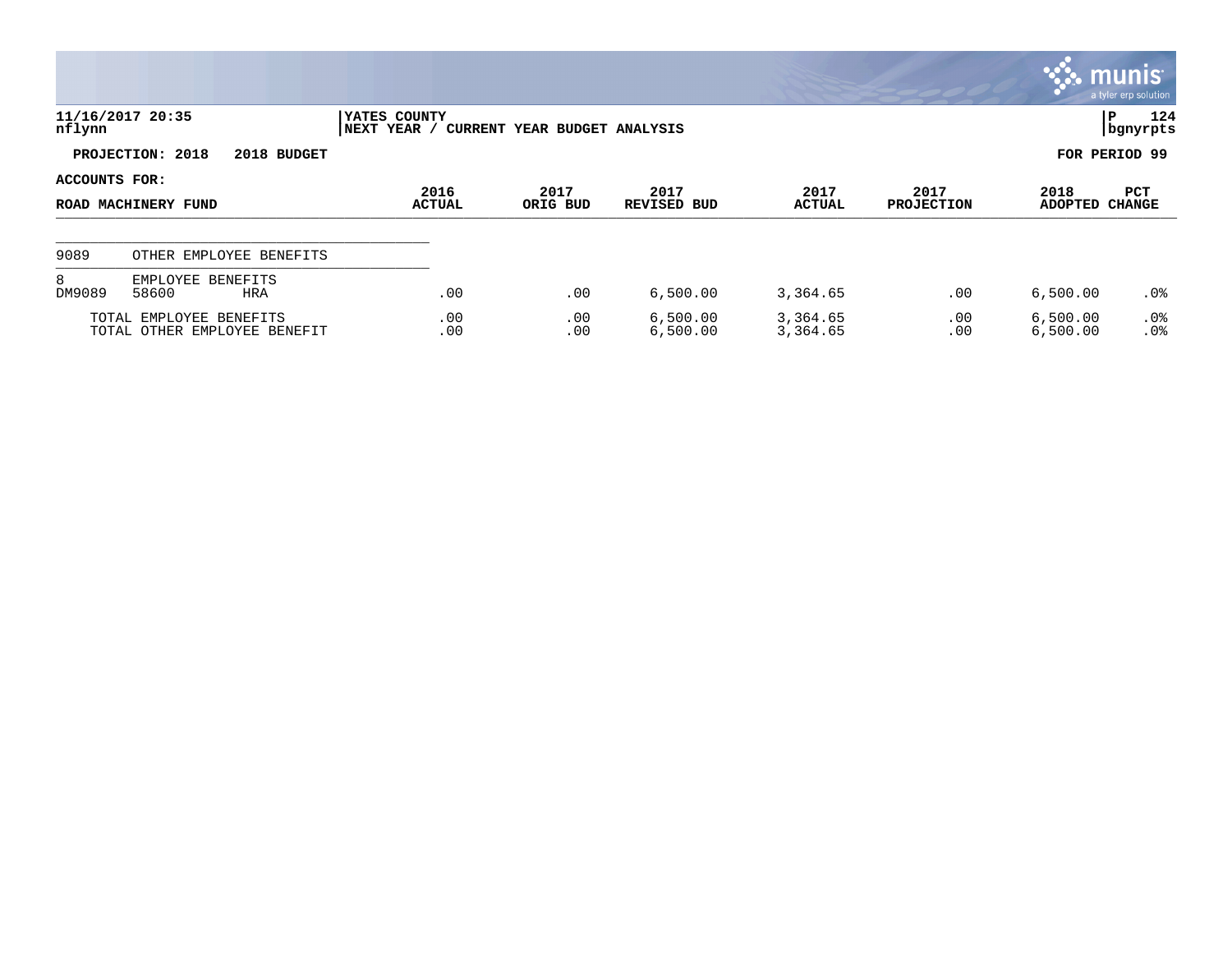|                                      |                                                         |                              |                              |                      |                       |                           | <b>W. munis</b>        | a tyler erp solution        |
|--------------------------------------|---------------------------------------------------------|------------------------------|------------------------------|----------------------|-----------------------|---------------------------|------------------------|-----------------------------|
| nflynn                               | 11/16/2017 20:35                                        | YATES COUNTY<br> NEXT YEAR / | CURRENT YEAR BUDGET ANALYSIS |                      |                       |                           | IP.                    | 125<br>  bgnyrpts           |
|                                      | PROJECTION: 2018<br>2018 BUDGET                         |                              |                              |                      |                       |                           | FOR PERIOD 99          |                             |
| ACCOUNTS FOR:<br>ROAD MACHINERY FUND |                                                         | 2016<br><b>ACTUAL</b>        | 2017<br>ORIG BUD             | 2017<br>REVISED BUD  | 2017<br><b>ACTUAL</b> | 2017<br><b>PROJECTION</b> | 2018<br><b>ADOPTED</b> | <b>PCT</b><br><b>CHANGE</b> |
| 9090                                 | ADJUST DUE TO EMPLS VAC                                 |                              |                              |                      |                       |                           |                        |                             |
| 8<br>DM9090                          | EMPLOYEE BENEFITS<br>58000<br>D/T VC/CMP                | 789.86                       | 1,000.00                     | 1,000.00             | .00                   | 1,000.00                  | 1,000.00               | $.0\%$                      |
|                                      | TOTAL EMPLOYEE BENEFITS<br>TOTAL ADJUST DUE TO EMPLS VA | 789.86<br>789.86             | 1,000.00<br>1,000.00         | 1,000.00<br>1,000.00 | .00<br>.00            | 1,000.00<br>1,000.00      | 1,000.00<br>1,000.00   | $.0\%$<br>.0%               |

 $\mathcal{L}^{\bullet}$  .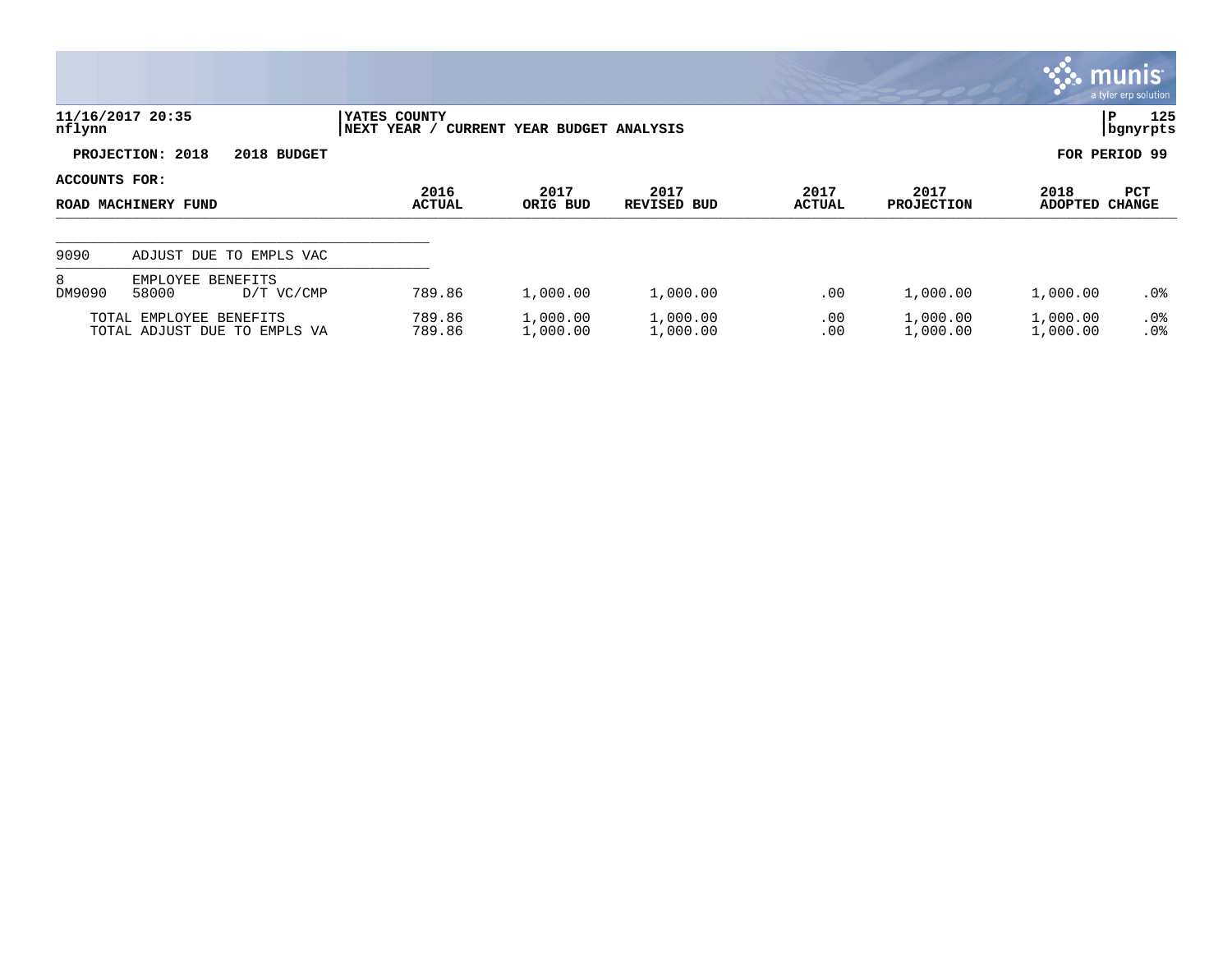|                                 |                                                                                 |                                     |                                 |                           |                           |                           |                           |                           | $\mathbb{C}$ munist<br>a tyler erp solution |
|---------------------------------|---------------------------------------------------------------------------------|-------------------------------------|---------------------------------|---------------------------|---------------------------|---------------------------|---------------------------|---------------------------|---------------------------------------------|
| nflynn                          | 11/16/2017 20:35<br>YATES COUNTY<br>NEXT YEAR /<br>CURRENT YEAR BUDGET ANALYSIS |                                     |                                 |                           |                           |                           |                           | 126<br>P<br>  bgnyrpts    |                                             |
|                                 | PROJECTION: 2018                                                                | 2018 BUDGET                         |                                 |                           |                           |                           |                           |                           | FOR PERIOD 99                               |
| ACCOUNTS FOR:                   |                                                                                 |                                     | 2016                            | 2017                      | 2017                      | 2017                      | 2017                      | 2018                      | PCT                                         |
| ROAD MACHINERY FUND             |                                                                                 |                                     | <b>ACTUAL</b>                   | ORIG BUD                  | <b>REVISED BUD</b>        | <b>ACTUAL</b>             | <b>PROJECTION</b>         | <b>ADOPTED</b>            | <b>CHANGE</b>                               |
|                                 |                                                                                 |                                     |                                 |                           |                           |                           |                           |                           |                                             |
| 9902                            |                                                                                 | TRANSFER TO OTHER FUNDS             |                                 |                           |                           |                           |                           |                           |                                             |
| 9<br>DM9902<br>DM9902<br>DM9902 | TRANSFERS<br>59130<br>59140<br>59150                                            | UNEMPL INS<br>WORK COMP<br>TRANSFER | 600.00<br>5,465.00<br>11,454.04 | 600.00<br>5,045.00<br>.00 | 600.00<br>5,045.00<br>.00 | 600.00<br>5,045.00<br>.00 | 600.00<br>5,045.00<br>.00 | 600.00<br>5,614.00<br>.00 | $.0\%$<br>11.3%<br>$.0\%$                   |
|                                 | TOTAL TRANSFERS                                                                 | TOTAL TRANSFER TO OTHER FUND        | 17,519.04<br>17,519.04          | 5,645.00<br>5,645.00      | 5,645.00<br>5,645.00      | 5,645.00<br>5,645.00      | 5,645.00<br>5,645.00      | 6,214.00<br>6,214.00      | 10.1%<br>10.1%                              |

and the state of the state of the state of the state of the state of the state of the state of the state of th